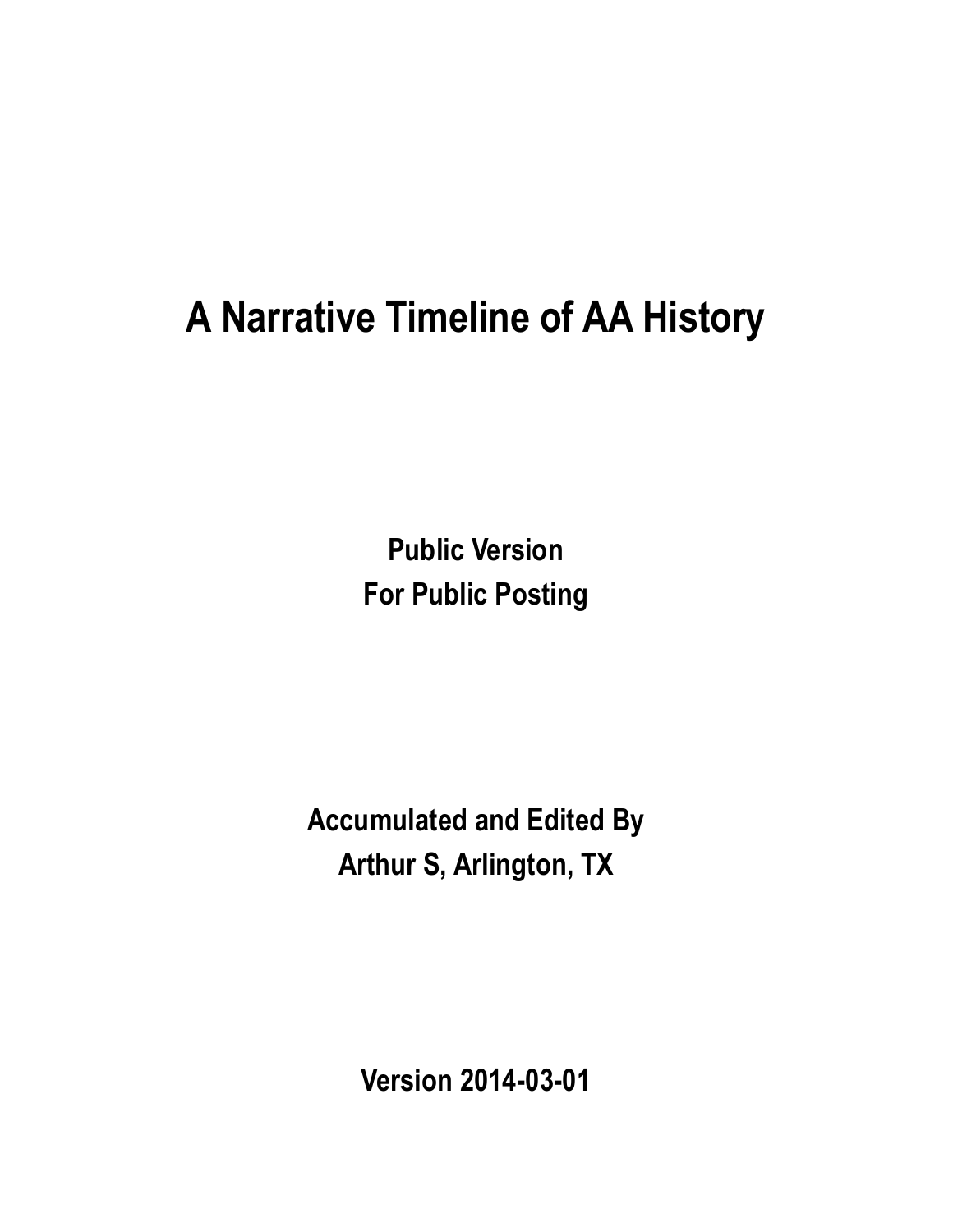### **Important Notice and Appeal**

This document exists in two forms: one marked "Confidential" and the other marked "Public."

- The "Confidential" version has the last names of AA and Al-Anon members. It should not be posted on a publicly accessible web site or distributed to the public at large. It is intended solely for distribution to AA members and individuals engaged in serious AA history research.
- The "Public" version shows last initials in place of last names except for those AA and Al-Anon members whose identity is well established in the public domain. It may be distributed freely.
- Under no circumstances should either version be sold or intermingled with other sold material. They are intended to be freely given away as an AA history research and education tool.

#### **Fair Use**

AA, Alcoholics Anonymous, The Big Book, Box 459, The Grapevine, GV, Box 1980 and La Viña are registered trademarks of Alcoholics Anonymous World Service (AAWS) Inc or AA Grapevine Inc.

Publication of this document does not denote nor imply affiliation with, approval by, or endorsement from, Alcoholics Anonymous or any part of its worldwide service structure. The narrative and any errors contained in this document are the sole responsibility of the author.

Single-use excerpts from AAWS and AA Grapevine publications and archives documents are cited under the good faith and fair use provisions of US copyright statutes for purposes of criticism, comment, scholarship and research.

The reader is urged to review an illustrated timeline of AA history developed by GSO Archives accessible at the AA.org website. The website also offers the download of PDF files of past issues of Box 4-5-9 and the GSO Archives newsletter "Markings."

A number of other reputable and source-rich websites are identified as well in this document as exceptional digital AA history repositories.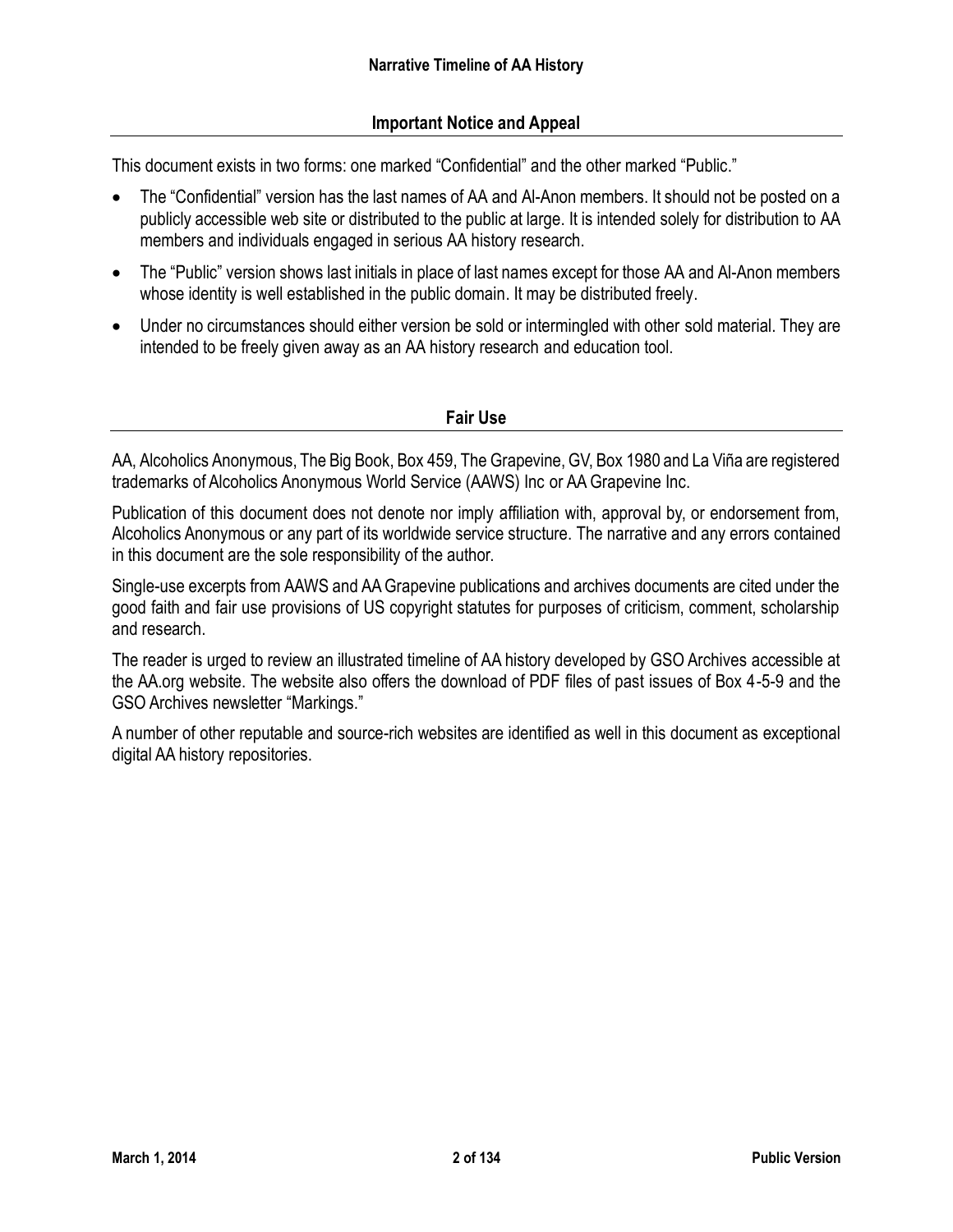### **Foreword**

AA Members seem to have a warm place in their heart for AA history. The AA Fellowship also has a strong verbal tradition. Much information is passed on by word of mouth. This has both its good and difficult sides. It begs the question "how much narrative is fact and how much is myth or error?" History is not supposed to be statements of beliefs; it is supposed to be statements of facts.

Much anecdotal myth circulates in AA and is erroneously accepted as fact. Myths unfortunately assume the aura of facts when frequently repeated. Inaccurate statements such as "Dr Bob sobered up on June 10, 1935" or "no changes have been made to the wording of the Big Book basic text" permeate AA. The popular adage that "repetition strengthens and confirms" certainly applies to practicing AA principles. Unfortunately, it also applies to making myths and errors appear to be facts.

The objective of this timeline document is to aid those engaged in AA history research and study. Much effort has been taken to ensure that what is presented has been verified and confirmed in at least one or hopefully multiple reliable source references. Timeline items are cross-referenced to their source(s) of derivation to provide both corroboration and external sources for further investigation.

Two Excel workbooks complement this document. They contain AA membership and literature distribution count data mainly derived from final General Service Conference Reports from 1951 to the present:

- Appx-1: contains annual counts/estimates of AA groups and members. It also includes data from a contemporary GSO service piece "Estimated Worldwide AA Individual and Group Membership" (F-132) as a separate worksheet in the workbook. A PDF version can be downloaded from the AA.org web site.
- Appx-2: contains annual book distribution counts and royalties reported for the English language versions of the Big Book, 12&12, AA Comes of Age and As Bill Sees It.

Count figures from the above Excel workbooks are cited in this document at the end of each year.

For General Service Conferences, the selection of advisory actions included/excluded is based solely on the preference of the author and a need to pare the voluminous text of advisory actions from 1951 to the present.

To the extent possible failed or postponed advisory actions are also included.

Most citations from source references are not verbatim and are edited and abridged for brevity (hopefully not at the expense of accuracy). When this is so, it is denoted by the term "(edited)." For verbatim text, the reader is advised to read the source reference document(s).

To accurately relate the past to the present, Consumer Price Index (CPI) conversion factors are used to convert past dollar amounts to the equivalent of 2012-dollar values. For example, \$3.50 was needed in 1939 to purchase the Big Book. That would be equivalent to \$57 in 2012 dollars. Results are shown as "(\$nnn today)" and are not rounded.

CPI conversion data are derived from the website of Robert C Sahr, PhD of the Political Science Department, Oregon State University, Corvalis (www.oregonstate.edu). An Excel spreadsheet of the CPI conversion factors may be downloaded from the website and are continuously updated.

# **Arthur S, Arlington, TX**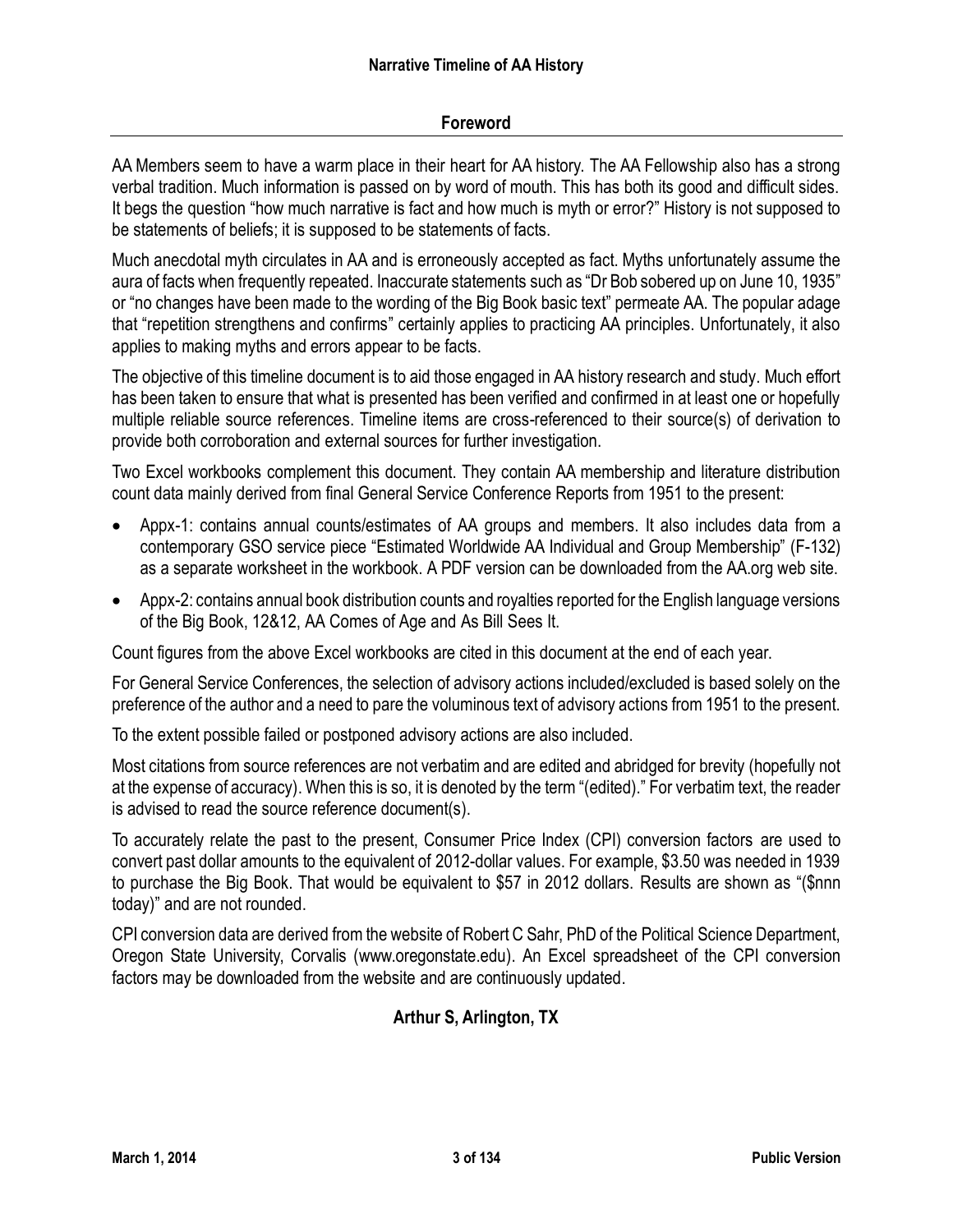| Tag            | <b>Web-Based Digital Repository Sources</b>                                          |
|----------------|--------------------------------------------------------------------------------------|
| AA-org         | AA.org - GSO web site - most AA publications are available as downloadable PDF files |
| <b>AAHL</b>    | AAhistorylovers - AA history fellowship and email repository @yahoo.com (Glenn C)    |
| Gv-org         | AAgrapevine.org - AA Grapevine web site (subscription service for digital archives)  |
| HF-org         | Hindsfoot.org - Hindsfoot Foundation AA history repository (Glenn C)                 |
| LoC            | LOC.gov - Library of Congress digital collections                                    |
| <b>NARA</b>    | Archives.gov - National Archives and Records Administration (NARA)                   |
| SW-net         | Silkworth.net - AA history repository (Jim M)                                        |
| <b>WBG-com</b> | A-1associates.com/aa/ - AA history repository of the W Baltimore Group (AI W)        |
| Wiki           | Wikipedia.org - research encyclopedia                                                |
| <b>WWP-com</b> | WilliamWhitepapers.com - digital archives collection of William L White              |
| <b>WWW</b>     | WWW - web search (usually derived from Google and/or Bing)                           |

| Tag      | <b>Digital Source References</b>                                                   |
|----------|------------------------------------------------------------------------------------|
| AAEB-m-y | AA Exchange Bulletin (month and year) - pre-Box 4-5-9, accessible via AA-org       |
| Appx-1   | Appendix 1: Counts of AA Groups and Members (Excel spreadsheet)                    |
| Appx-2   | Appendix 2: Book Royalties Distributed (Excel spreadsheet)                         |
| B459-m-y | Box 4-5-9 (month and year) accessible via AA-org                                   |
| GSC-y    | General Service Conference final report (year) - by AAWS/GSO - marked confidential |
| GSO-AC   | General Service Office Archives Collection - photocopies                           |
| Gv-m-y   | Grapevine (month and year) accessible via Gv-org                                   |
| Mark-i-n | Markings GSO Archives Newsletter (issue and number) accessible via AA-org          |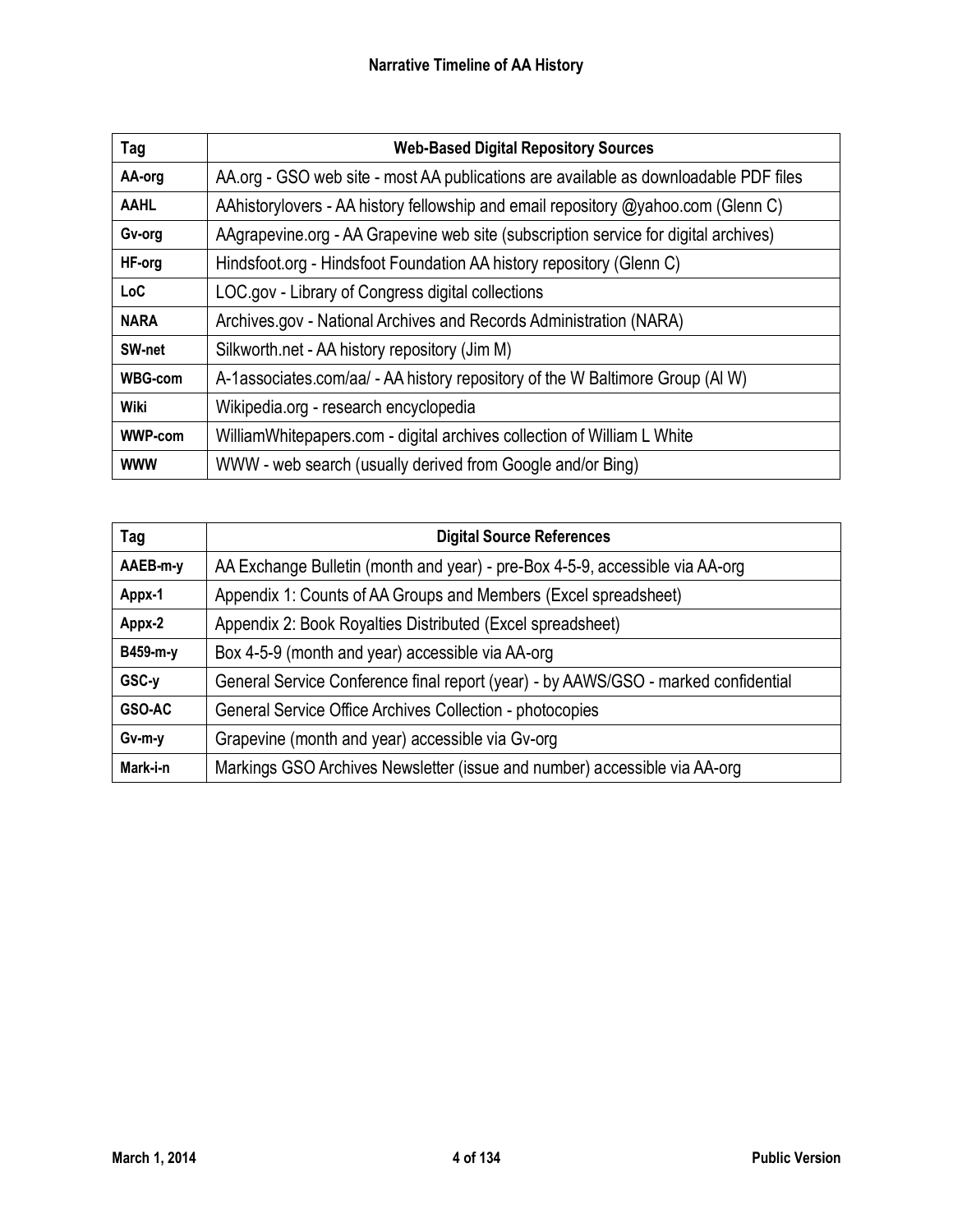| Tag          | <b>Source Reference Books and Authors</b>                                             |
|--------------|---------------------------------------------------------------------------------------|
| 12&12        | Twelve Steps and Twelve Traditions by Bill W, accessible via AA-org                   |
| <b>AACOA</b> | Alcoholics Anonymous Comes of Age by Bill W                                           |
| <b>ABSI</b>  | As Bill Sees It by Bill W                                                             |
| <b>AGAA</b>  | The Akron Genesis of Alcoholics Anonymous by Dick B                                   |
| <b>BB</b>    | Alcoholics Anonymous (the "Big Book") by Bill W et al - accessible via AA-org         |
| <b>BW-RT</b> | Bill W by Robert Thomsen                                                              |
| <b>BW-FH</b> | Bill W by Francis Hartigan                                                            |
| <b>BW-40</b> | Bill W My First 40 Years - autobiography                                              |
| <b>CH</b>    | Children of the Healer, Bob Smith and Sue Smith Windows by Christine Brewer           |
| <b>DBGO</b>  | Dr Bob and the Good Old-timers by AAWS                                                |
| <b>EBBY</b>  | Ebby the Man Who Sponsored Bill W by Mel B                                            |
| <b>GB</b>    | Getting Better Inside Alcoholics Anonymous by Nan Robertson                           |
| <b>GTBT</b>  | Grateful to Have Been There by Nell Wing                                              |
| <b>HIW</b>   | How It Worked by Mitchell K                                                           |
| HT           | Harry Tiebout - the Collected Writings, Hazelden Pittman Press                        |
| LOH          | The Language of the Heart - a collection of historical Grapevine articles by Bill W   |
| <b>LR</b>    | Lois Remembers by Lois Wilson                                                         |
| LWS          | The Lois Wilson Story When Love Is Not Enough by William G Borchert                   |
| <b>MMM</b>   | Mrs Marty Mann by Sally and David R Brown                                             |
| <b>MSBW</b>  | My Search for Bill W by Mel B                                                         |
| <b>NG</b>    | Not God by Ernest Kurtz                                                               |
| <b>NHBP</b>  | Non-approved history of AA by Bob P (2-column reproduction for page numbering)        |
| <b>NW</b>    | New Wine by Mel B                                                                     |
| <b>PIO</b>   | Pass It On by AAWS                                                                    |
| <b>RAA</b>   | The Roots of Alcoholics Anonymous by Bill Pittman (nee AA the Way It Began)           |
| SI           | Sister Ignatia by Mary C Darrah                                                       |
| <b>SD</b>    | Slaying the Dragon by William L White                                                 |
| <b>SM</b>    | AA Service Manual & 12 Concepts for World Service by AAWS - accessible via AA-org     |
| <b>SW</b>    | Silkworth - the Little Doctor Who Loved Drunks by Dale Mitchell                       |
| <b>WPR</b>   | Women Pioneers in 12 Step Recovery by Charlotte Hunter, Billye Jones and Joan Ziegler |

Source references typically show an identifier "Tag" followed by page number(s), e.g.

PIO 111, 113 references "Pass It On" pages 111 and 113 PIO 170-175 references "Pass It On" pages 170 thru 175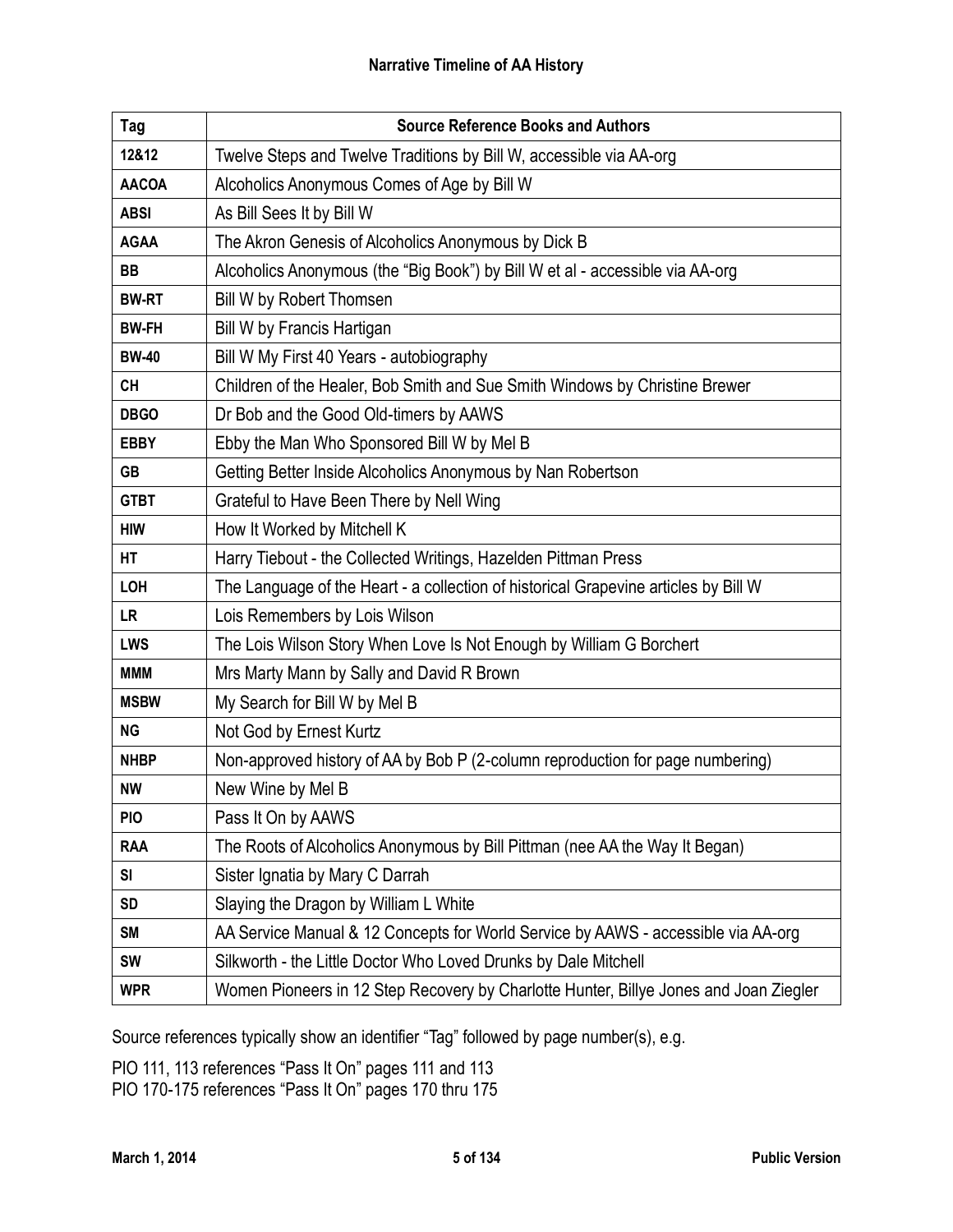# **Origin of the Word "Alcohol"**

The word "alcohol" derives from the Arabic "al-kuhul" a term applied to the chemical compound ethyl alcohol or ethanol. The Arabic term denotes "kohl" a fine powder of antimony used as eye makeup. In its earliest usage, the word "alcohol" denoted any fine powder. Alchemists of medieval Europe later applied the word to essences obtained by distillation. It was not until the 18<sup>th</sup> century that the word came to designate the intoxicating ingredient in liquor. (SD xiv, WWW, Wiki)

#### **1700s**

**1774** - The earliest American writing on alcoholism was authored by Anthony (Antoine) Benezet of Philadelphia, PA, an abolitionist and temperance advocate. It was a 48-page essay titled

"MIGHTY DESTROYER DISPLAYED in some Account of the Dreadful Havock made by the mistaken Use as well as Abuse of DISTILLED SPIRITUOUS LIQUORS."

At this point in time, the word "temperance" was often used to encourage moderation in drinking and later evolved into "teetotalism" which advocated total abstinence. (SD 4-5, WWW, Wiki)

**1784** - Philadelphia physician and Revolutionary War patriot, Dr Benjamin Rush, was the first American physician to describe alcoholism as a disease. Rush was a member of the Continental Congress, signer of the Declaration of Independence and Surgeon General of the Army during the American Revolution and founder of Philadelphia Medical College. He is often called the father of American psychiatry and father of the American temperance movement. In a 36-page paper titled "An Enquiry into the Effects of Ardent Spirits on the Human Body and Mind" he described habitual drunkenness as a "progressive and odious disease" and that total abstinence "suddenly and entirely" was the only effective treatment. (GB 43, 168, GSC-1996, SD 1-5, WWW, Wiki)

**1790s** - The birth of the newly formed republic of the United States began with an accompanying alcohol binge of major proportion. The period from the early 1790s to 1830s marked the highest per-capita level of alcohol consumption in US history. Many factors contributed to the surge: (1) Drinking preferences shifted from beer and wine to distilled liquor. (2) Absent hard currency, distilled liquor was often used as legal tender in payment for goods, services and taxes. (3) It was common practice, at the time, for employers to provide their workers (which included children) with daily rations of distilled liquor as part of their pay. (4) Physicians frequently prescribed alcohol for a wide variety of ailments. (5) Alcohol also served as a dietary staple because supplies of other beverages were erratic and water supplies were often polluted. (SD 1-5, WWW)

**1790s** - Prominent historical figures, such as George Washington, Thomas Jefferson, Benjamin Franklin and John Adams (whose son Charles was an alcoholic) called for a change in national drinking practices. They appealed to the country for moderation in drinking. (SD 4-5, WWW)

**1794** - Thousands of Pennsylvanian farmers took up arms and openly rebelled against a federal excise tax on distilled spirits promulgated by Alexander Hamilton the first US Secretary of the Treasury. Known as the "Whiskey Rebellion" it was the largest organized resistance against federal authority between the time-span of the American Revolution to the Civil War. President George Washington led a militia of 13,000 to suppress the uprising. Opposition collapsed prior to arrival of the militia and the tax was continued. (WWW)

**1797** - At the recommendation of his plantation manager, George Washington established the largest US distillery at that time. In 1798, a year before Washington's death, it produced 11,000 gallons of whiskey and a profit of \$7,500 (\$140,000 today). (WWW)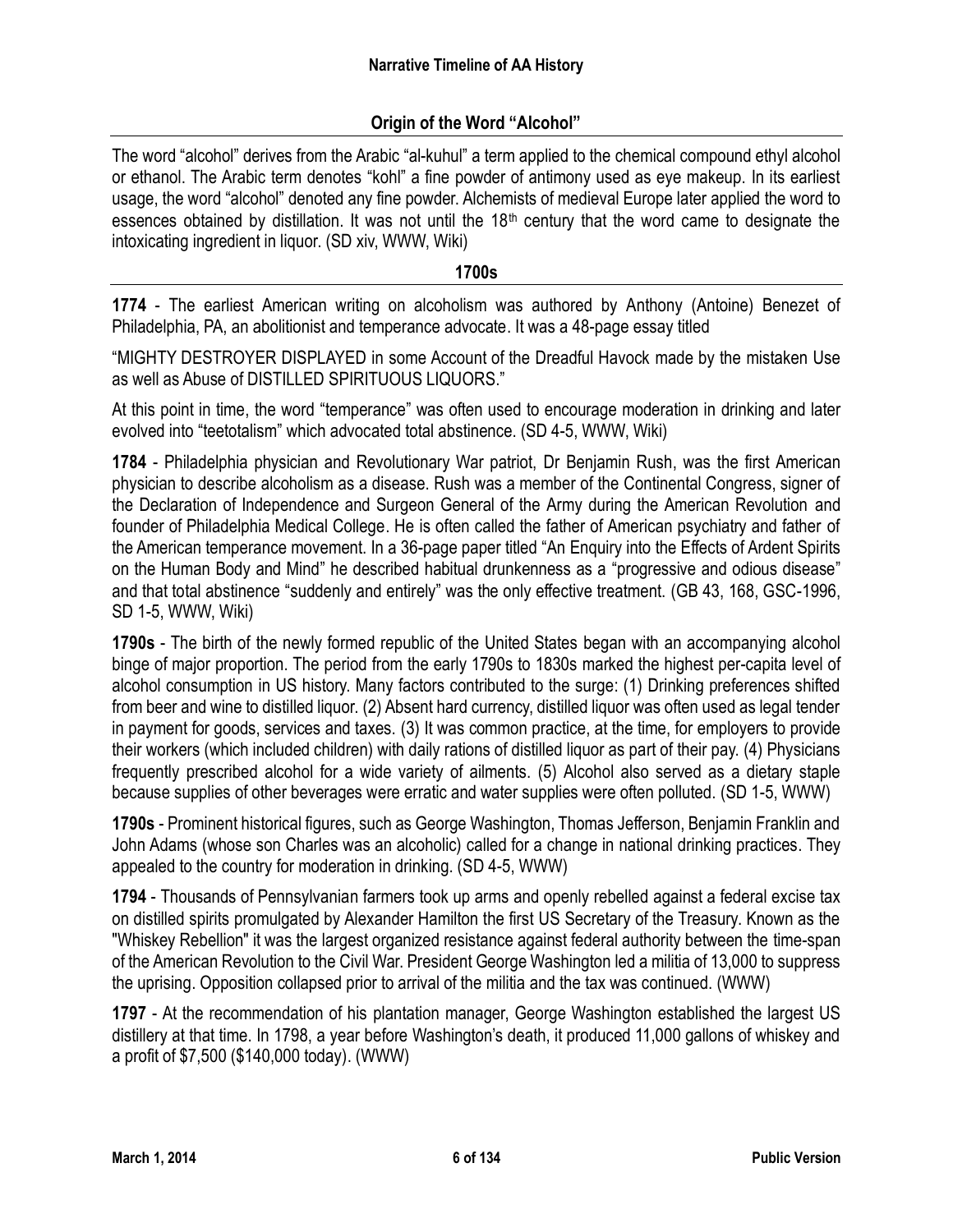#### **1800s**

**1810** - Dr Benjamin Rush called for the creation of "sober houses" where alcoholics could be confined and rehabilitated. This was the forerunner of Treatment Centers. (GB 43, 168, GSC-1996, SD 1-4)

**1830s** - The average American, aged 15 or older, consumed over seven gallons of absolute alcohol a year (about three times the contemporary rate). Religious and political leaders viewed drunkenness as a national curse. Momentum was picked up by religious leaders to change the notion of "temperance as moderation" to mean "temperance as abstinence." It began the growth of the American temperance societies that later led to the alcohol prohibition movement. (SD 4-5, WWW, NARA)

**1840** - April 5, a group of six drinking club friends (William Mitchell, John Hoss, David Anderson, George Steers, James McCurley and Archibald Campbell) formed a total abstinence society. Pledging "not to drink any spirituous or malt liquors, wine or cider" they named themselves the "Washington Temperance Society" also known as the "Washingtonian Total Abstinence Society" (in honor of George Washington). They eventually became known simply as "Washingtonians." They required a pledge of total abstinence and attendance at weekly meetings where members would tell their stories of drunkenness and recovery. As a body, they recognized no religion or creed and were politically neutral. Each member was supposed to help alcoholics who were still drinking and seek out new prospects ("hard cases"). The weekly meetings were held at Chase's tavern on Liberty St in Baltimore, MD until the owner's wife objected to the increasing loss of their best customers. They had a 25-cent initiation fee (\$7 today) and monthly member's dues of 12 1/2 cents (\$3.50 today). (SD 8-9, WWW, 1950 Milton Maxwell paper)

**1840** - November 19, the Washingtonians held their first public meeting. Their membership growth was quite rapid claiming 200,000 members by 1841 with widespread and enthusiastic support from numerous temperance societies. The Washingtonians had great success in mobilizing public attention on temperance by relaying their "experience sharing" of alcoholic debauchery followed by glorious accounts of personal reformation. A leader of the movement noted, "There is a prevalent impression, that none but reformed drunkards are admitted as members of the Washingtonian Society. This is a mistake. Any man may become a member by signing a pledge and continue so by adhering to it." (SD 9, WWW, 1950 Milton Maxwell paper)

**1841** - May 12, the first organized "Martha Washington Society" meeting for women and children was held in NY to provide moral and material support to reform female inebriates and assist the wives and children of male inebriates. It was the first temperance movement in which women assumed leadership roles. It also spawned juvenile auxiliary groups. Freed blacks organized separate Washingtonian societies. (SD 10)

**1842** - February 22, Abraham Lincoln spoke to the Springfield, IL Washingtonians. He praised their movement and criticized earlier temperance movements that defined alcoholics as incorrigible. Lincoln commented, "I believe if we take habitual drunkards as a class, their heads and their hearts will bear an advantageous comparison with those of any other class. There seems ever to have been proneness in the brilliant and warm-blooded to fall into this vice." Lincoln is also quoted as saying that liquor was "used by everybody, repudiated by nobody" and that it came forth in society "like the Egyptian angel of death, commissioned to slay if not the first, the fairest born in every family." (SD 9, GSO-AC, GSC-1996, WWW)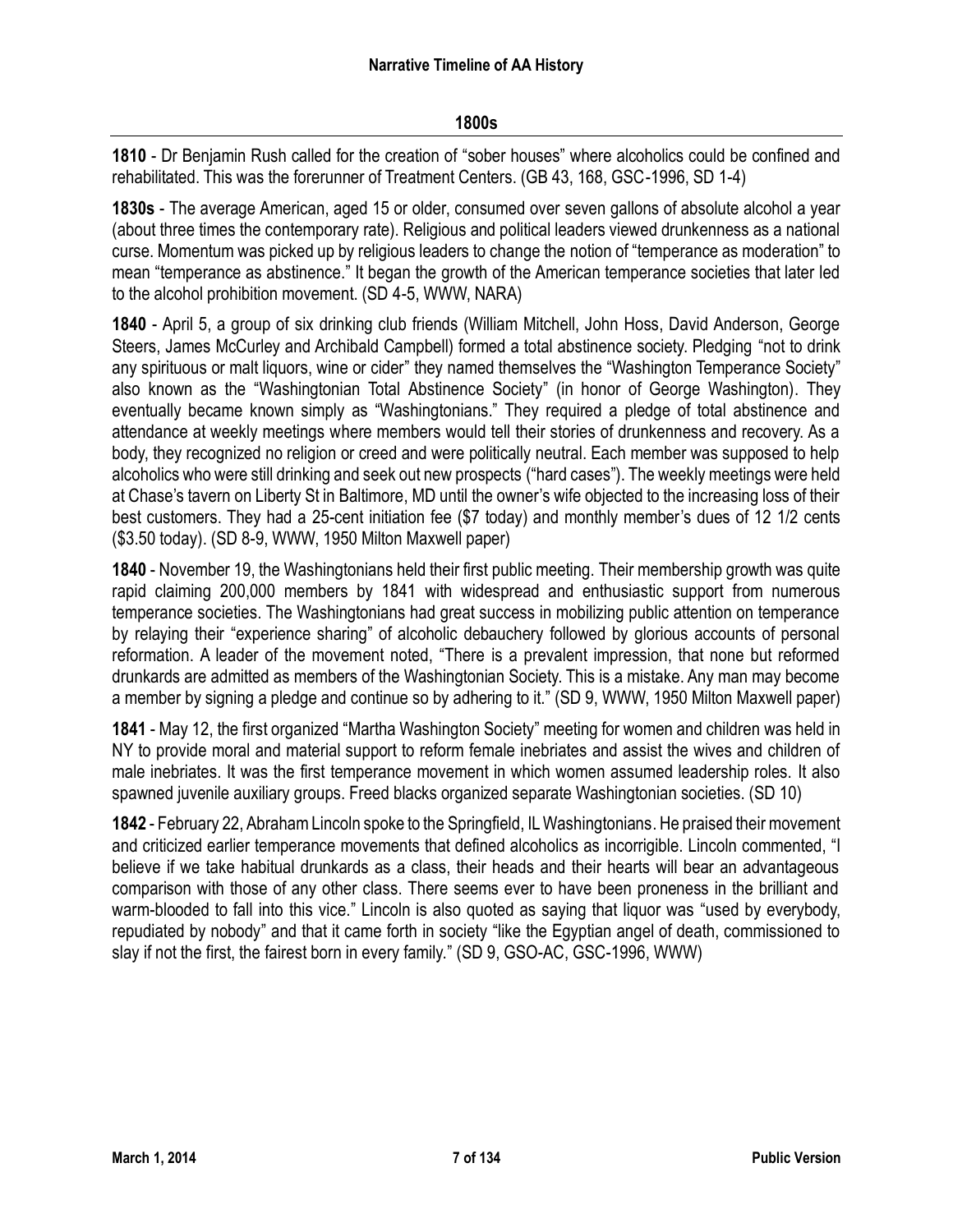**1843** - Mid-to-end, the Washingtonian movement peaked after having reached all major areas of the US. Membership estimates vary and are contradictory. The sole requirement for membership was to sign a "total abstinence pledge." Members included teetotalers, temperance advocates and a large segment of adolescents (under age 15) and drinkers of various types whose numbers far exceeded that of the "drunkards." A reliable estimate of the number of alcoholics in the mix is impossible to derive. Over the lifetime of the movement, hundreds of thousands (some estimate 600,000) signed pledges but the number of rehabilitated alcoholics was likely under 150,000. (GSC-1996, SD-10, WWW, 1950 Milton Maxwell paper)

**1847** - Estimate of when the Washingtonians "spent its force" and began its demise. The society originally favored "moral suasion" to reform alcoholics through abstinence. As their membership changed, rapidly and radically, to consist mainly of non-alcoholic temperance supporters, attitudes shifted away from reformation to pursuit of a legal means to prohibit alcohol. Washingtonian practices were viewed as outmoded and interest in them waned. There was no sudden or massive collapse. When the novelty and emotional appeal of the Washingtonians became outmoded, they simply faded from the scene over time. Some cite issues such as religion, politics and advocating abolition of slavery as root causes of the Washingtonian decline. While there were cases of this, there is no compelling evidence to conclude that these issues were predominant in their decline. Prohibition was a very divisive issue within the Washingtonians. However, the major causes of their downfall appear to result from their departing from their original membership makeup (which began as all alcoholics) and departing from their original primary and single purpose (which started out as one alcoholic helping another alcoholic). It is a powerful lesson on the vital importance of AA's Traditions. (SD 8-14, 12&12 176-179, AACOA 124-125, PIO 366-367. WWW, 1950 Milton Maxwell paper).

**1849** - Swedish physician Magnus Huss coined the word "alcoholism" in writings titled "Chronic Alcoholism" ("Alcoholismus Chronicus") and "Chronic Alcohol-Sickness" ("Chronische Alkohols Krankheit"). Huss used the term to describe a state of chronic alcohol intoxication that included both the destructive action of alcohol on the human system and a diseased condition produced by alcohol. It took nearly a century (mid-1900s) for the terms "alcoholism" and "alcoholic" to achieve widespread usage in America. (GB 167-168, SD xiv)

**1852** - The term "skid row" allegedly stems from a section of Seattle, WA. A sawmill built in Pioneer Square near Puget Sound used skids (or tracks of peeled logs) to drag timber to the mill. The area became home to vagrants and destitute alcoholics. It was first known as "Skid Road" and later as "Skid Row." The term was later picked up by the national press to describe blighted city areas frequented by chronic alcoholics. It is still used in cities today such as Los Angeles whose Skid Row population is an estimated 12,000. (SD 72, WWW)

**1862** - Charles B Towns was born on a small farm in central GA. (RAA 84)

**1864** - Bill W's great uncle, Waldow Barrows, was killed in the Civil War Battle of the Wilderness. (PIO 54)

**1865** - Bill's grandparents, William C Wilson and Helen Barrows, were married. (RAA 136)

**1870** - Bill's father, Gilman (Gilly) Barrows Wilson, and mother, Emily Griffith, were born. (BW-RT 12)

**1872** - October, ex-convict Jerry (Jeremiah) McAuley, and his wife Maria, opened a rescue mission called "The Helping Hand" at 316 Water St in the notorious fourth Ward of NY City. It marked the beginning of the urban mission movement. Rescue missions were later spread across America by the Salvation Army and focused primarily on Skid Row alcoholics. When McAuley died (in 1884), he was succeeded by Samuel Hopkins Hadley whose example of recovery from alcoholism was cited in William James' book "The Varieties of Religious Experience." (SD 77-74, WWW)

**1873** - July 22, William Duncan Silkworth ("the little doctor who loved drunks") was born in Brooklyn, NY to Isabelle Duncan and William Silkworth Sr. (SW 3)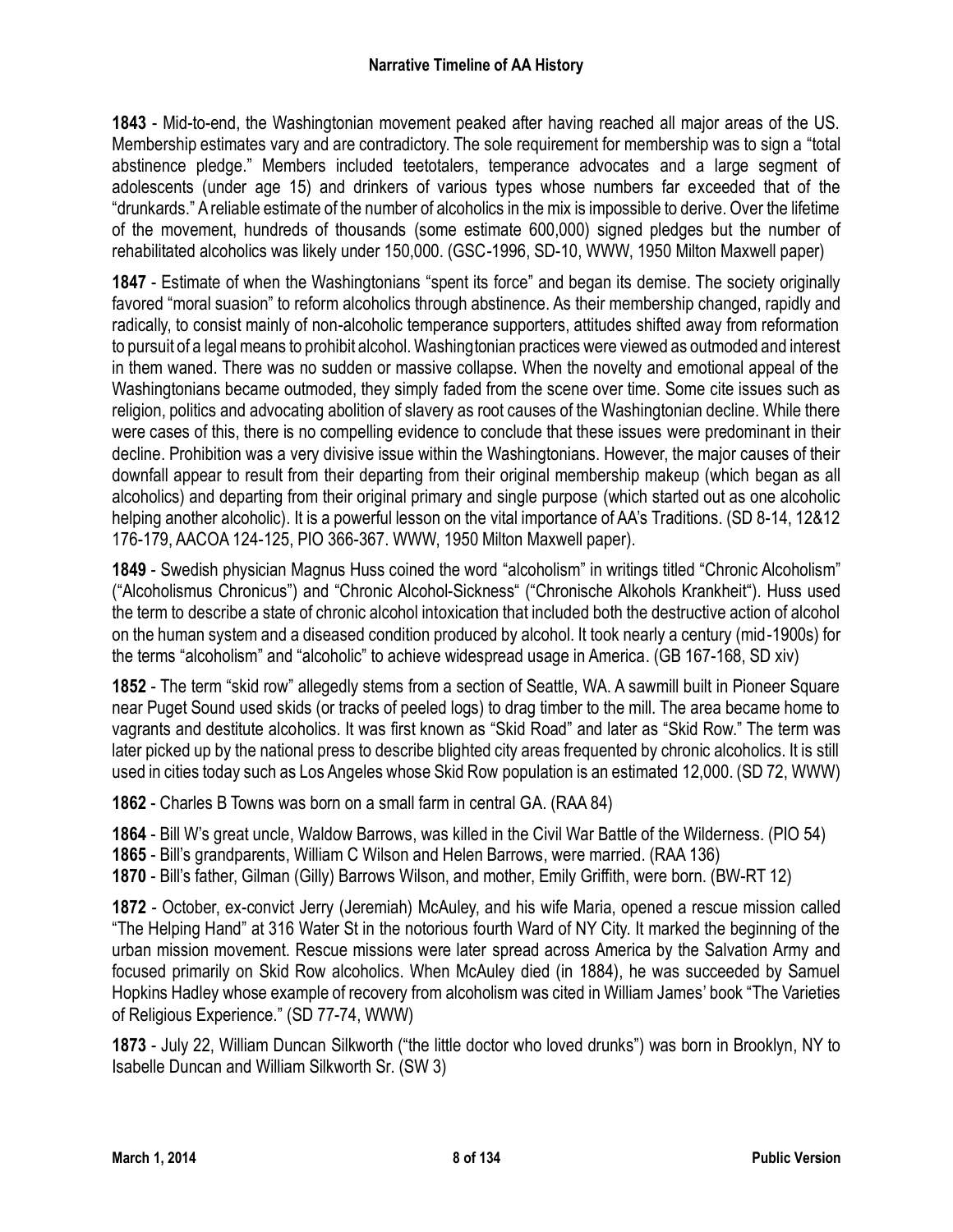**1877** - Carrie (sometimes-spelled Carry) Amelia Moore Nation was an American temperance leader and quite a character. At age 21, she married physician Charles Gloyd who was an alcoholic. Her efforts to reform him failed and he died of his alcoholism shortly after their marriage. She later married David Nation, 19 years her senior, eventually settling in Medicine Lodge, KS where she responded to what she believed was a divine calling to destroy saloons. Nearly six feet tall and dressed as a deaconess, she was an imposing figure and gained national renown for her radical opposition to alcohol. In Wichita, KS, she began using a hatchet to ruin saloons, describing them as "hatchetations." Arrested 30 times for disturbing the peace, funds from her lectures and sales of souvenir hatchets paid for her bail and fines. She published newsletters called "Smasher's Mail" the "Hatchet" and the "Home Defender" which helped pay for a home for wives of alcoholics in Kansas City, KS. In 1901, her husband divorced her for desertion. (WWW, Wiki)

**1878** - June 4, Frank (Franklin) Nathaniel Daniel Buchman was born in Pennsburg, PA. (RAA 114, NW 32)

**1879** - August 8, Robert Holbrook Smith (Dr Bob) was born in St Johnsbury, VT to Judge and Mrs Walter Perrin Smith. He had a much older foster sister, Amanda, who became a history professor at Hunter College, NY. (DBGO 9, 12, 14, CH 2, NG 29-30)

**1880s** - Late, various businesses offering so-called alcoholism "cures" grew at a prolific rate. All-too-often, the remedy prescribed was more dangerous than what it was supposed to fix. Some of these unregulated businesses became so popular that they grew into what we would today call "franchises" or "chains." Two prominent chains were the Keeley Institute and the Gatlin Institute. Between 1880 and 1920, more than 500,000 alcoholics/addicts took the Keeley Cure that was praised by some as a cure of miraculous potential and at the same time attacked by others as a fraud. (SD 51-71)

**1881** - March 21, (sometimes reported as March 3) Anne Smith (nee Ripley) was born to Joseph Ripley and Harriet Konnatz in Moline, IL. They later lived in the Chicago suburb of Oak Park. Anne was one of four children. She had three brothers, two of whom were estranged. Anne grew up in a family of Santa Fe Railroad people in a sheltered atmosphere. (CH 16, 105-107, 112)

**1881** - October 29, Rowland "Roy" Hazard III was born. He was the eldest of five children of Rowland Gibson and Mary Pierrepont Bushnell Hazard. (WWW)

**1885** - September, Dr Bob entered the Summer St Elementary School in St Johnsbury, VT. (DBGO 12)

**1886** - August 29, T Henry Williams was born in South Woodstock, CT. (AGAA 65)

**1888** - Lois Wilson's parents, Dr Clark Burnham and Matilda Hoyt Spellman, were married. Openly affectionate they loved having the children around for family activities. Born in Lancaster PA, Lois' father was a prominent physician and honors graduate from college and medical school. His father Nathan Clark Burnham was a lawyer and physician and a minister in the Swedenborgian Church that had recently come to America. He later performed the marriage ceremony of Lois and Bill. Lois' mother was from an affluent family. She managed the business affairs for her husband's medical practice. Her close cousin Laura was married to John D Rockefeller Sr. (LR-2, LWS \*)

**1888** - March 18, Henrietta Seiberling (nee Buckler) was born in Lawrenceburg, KY to Judge Julius A and Mary Maddox Buckler. (AGAA 83)

**1888** - Summer, Dr Bob (turning 9) had his first drink from a jug of hard cider. (DBGO 13)

**1889** - January 1, Bridget Gavin (Sister Ignatia) was born in Shanvally, County Mayo, Ireland. (SI 44, 306) **1890** - August 15, Elvin ("Bunky") Morton Jellinek was born in NY. (GB 171)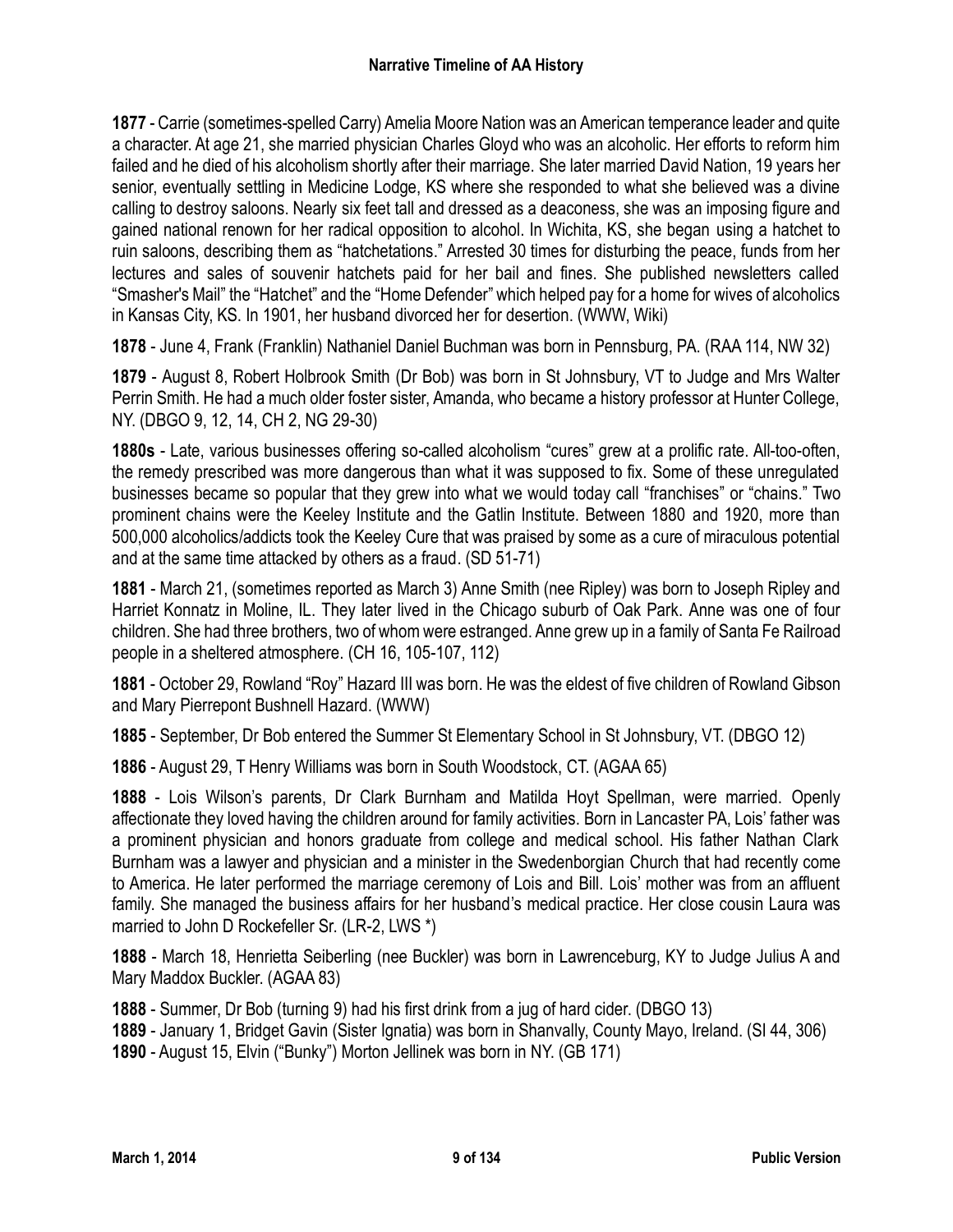**1891** - March 4, Lois Wilson (nee Burnham) was born at 182 Clinton St in Brooklyn, NY in a spacious brownstone in the affluent section of Brooklyn Heights. A back room served as her father's medical office. At this time Brooklyn was a separate city (it became a borough of NY City in 1898). Lois was the eldest of six children then came Rogers, Barbara, Katherine (or Kitty) and Lyman. Lois also had a baby sister Mathilda who was sickly since her difficult birth and who died before she was a year old. Lois' father ensured that all the children had the best educations. Lois began her schooling with a new form of pre-school education imported from Germany that was called "kindergarten." As a youngster at Emerald Lake in VT, she was quite the tomboy and loved fishing, swimming, sailing, climbing trees, catching frogs and picking berries during long early morning walks. She attended Friends School and Packer Collegiate (an all-girls school) for grades one through twelve and matured into a brilliant and artistically talented woman. She was a co-founder of Al-Anon Family Groups together with her neighbor and friend Anne B. (WPR-54, LWS 11, 17)

**1893** - December 27, Samuel Moor Shoemaker was born in Baltimore, MD. (WWW)

**1894** - September, Dr Bob (age 15) entered St Johnsbury Academy. (DBGO 15, GB 34)

**1894** - September, Bill W's parents, Emily Griffith and Gilman Wilson, were married. (PIO 13, BW-RT 15)

**1894** - December, Bill's uncle, Clarence Griffith, died of tuberculosis in CO. (BW-RT 31, BW-40 25, PIO 28)

**1895** - November 26, Bill W was born in a room behind a bar in the Wilson House (formerly the Barrows House aka the Mt Aeolus Inn and Tavern) a village hotel run by his grandmother Helen Barrows Wilson. Bill was named after his paternal grandfather, William C Wilson, who was quite prominent in the community. According to Bill's sister Dorothy, their grandfather was an alcoholic who found sobriety through a profound spiritual experience while hiking on Mt Aeolus. (BW-RT 15, CH 4, NG 10, PIO 13, 407, RAA 138).

**1896** - January 2, Harry Morgan Tiebout was born in Brooklyn, NY. (HT vii)

**1895 -** Lois' maternal grandfather, living in Manchester, VT, encouraged her parents to purchase his home. They later became enamored with a roomy cottage on Emerald Lake in East Dorset, VT. (LWS 20)

**1896** - April 29, Edwin "Ebby" Throckmorton T was born in Albany, NY. (EBBY 20).

**1898 -** Lois W's family vacationed at Emerald Lake from May to November each year. It was also a popular vacation spot for Ebby T's family as well. Over the years of extended summer vacations, the two families developed a close friendship. (LWS)

**1898** - Dr Bob met Anne Ripley in his senior year at St Johnsbury Academy. Anne, a scholarship student at Wellesley College, was visiting a friend. It began a 17-year courtship. Anne was small and reserved and had a cheerfulness, sweetness and calm that remained with her throughout her life. (DBGO 16, GB 34, WPR 3)

**1898** - After graduating from St Johnsbury Academy, Dr Bob entered Dartmouth College. (CH 2, DBGO 348)

**1898** - Dorothy Brewster Wilson, Bill's younger sister, was born. Her future husband, Dr Leonard V Strong, played a key role in helping Bill find sobriety and receiving financial assistance from John D Rockefeller Jr to help in the writing of the Big Book. (PIO 15)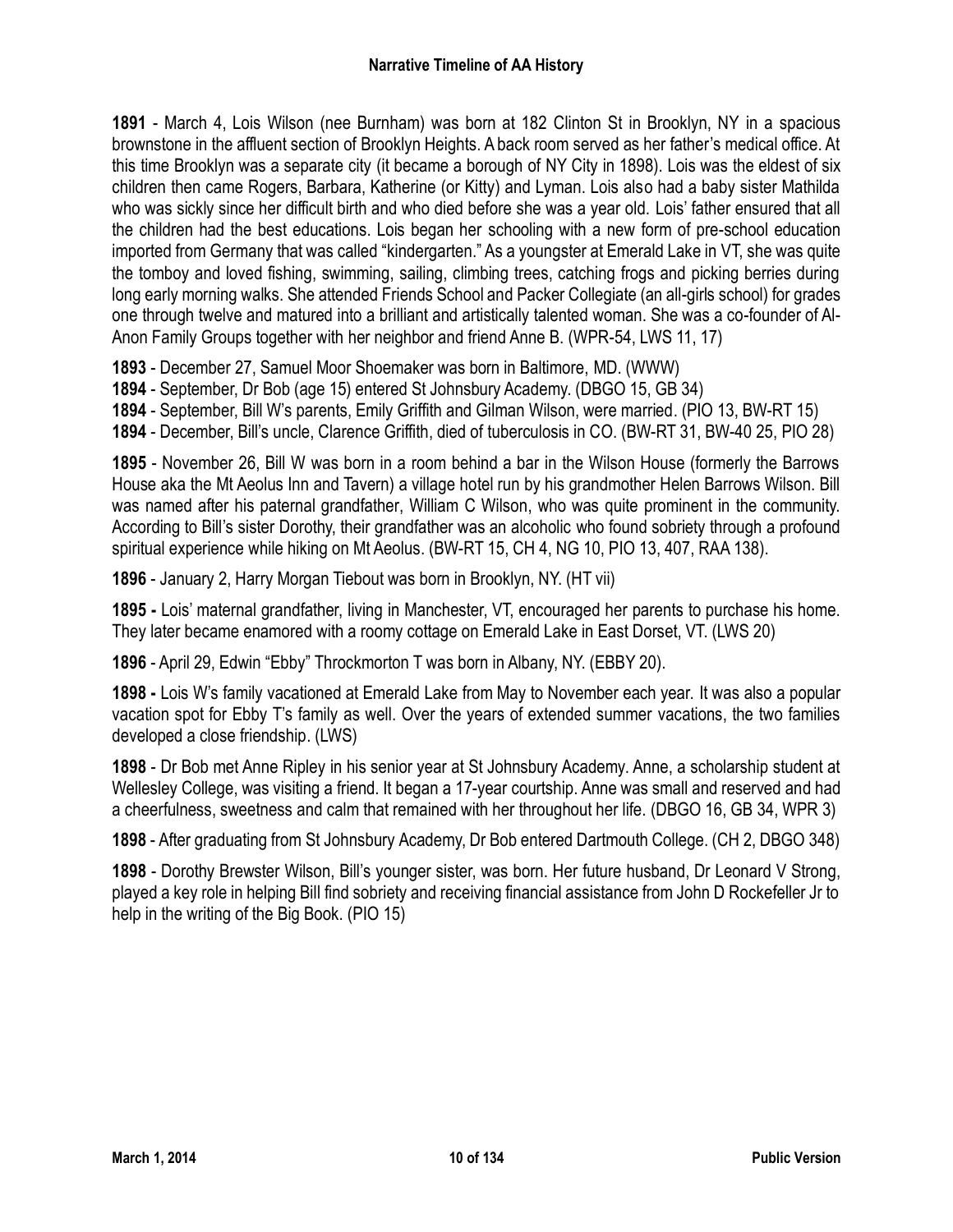# **1900 to 1909**

**1901** - The "Charles B Towns Hospital for Drug and Alcohol Addictions" opened in NY City as a private "drying out" hospital for the affluent. Opening first on 81<sup>st</sup> and 82<sup>nd</sup> Streets, it later moved to 293 Central Park West. Hospital fees had to be paid in advance or be guaranteed and ran from \$75 to \$150 (\$2,000 to \$4,000 today). Towns had no medical background but was a renowned leader and reformer in the treatment of alcoholism and drug addiction. He played a major role in providing financial support to Bill W during the writing of the Big Book and helped arrange much favorable publicity for AA. (SD 84-85, SW 125)

**1901** - Harvard professor William James presented the "Gifford Lecture Series on Natural Religion" at the University of Aberdeen in Edinburgh, Scotland. His lectures were published in 1902 in a critically acclaimed book titled "The Varieties of Religious Experience - a Study in Human Nature." James cited numerous examples of two styles of spiritual transformation: one gradual and the other sudden and dramatic. Neither was considered superior to the other. Thirty-two years after its publication, a copy of the book was given to Bill W during his last stay in Towns Hospital. Its influence on Bill and early AA members is cited in the Big Book. James is mentioned twice in the Big Book by name. He is also recognized as the Father of American Psychology. (GB 47, WWW)

**1901** - Bill W's mother, Emily, spent much of the year in FL with his sister Dorothy. Bill wrote several letters asking when she would be returning home. (BW-FH 18)

**1902** - Dr Bob graduated from Dartmouth. During his school years, drinking was a major activity. In the eyes of the drinking fraternity, he was "summa cum laude." Dartmouth had a reputation as "the drinkingest of the Ivy League schools." After graduation, Dr Bob went through three years of drifting and selling heavy hardware in Boston, Chicago and Montreal. (CH 2, DBGO 22, 348, NG 30, RAA 172, GB 34-35)

**1903** - Bill W's family moved to 42 Chestnut Ave, Rutland, VT. He attended the Church St School. (PIO 20)

**1904** - Over time Emily and Gilman Wilson's marriage was stormy. (BW-FH 12, BW-RT 17)

**1904** - October 15, Margaret "Marty" Mann was born in Chicago to Lillian Christy and William Mann. (MMM 13-16)

**1905** - September, Bill W's father, Gilman (after a bitter argument with Emily) took Bill on a late-night buggy ride and asked him to take good care of his mother and sister. The next morning Bill's sister Dorothy told him that their father had gone away. Prior to this, there were long absences of Bill's mother. Gilman left for western Canada and Bill did not see him again for nine years. Emily sent word to her father, Fayette Griffith, to drive to Rutland and get Bill and Dorothy. Emily remained in Rutland for a time to make arrangements. (BW-RT 5- 12, 17-18, NG 10, BW-12-13, 40, BW-FH 12, 18-19, PIO 24)

**1905** - Fall, Dr Bob entered the University of MI as a 26-year-old pre-med student. He drank with much greater intensity than he had previously shown. (BB 173, CH 2, DBGO 25, NG 30)

**1906** - Bill W, his sister Dorothy and mother Emily, returned to East Dorset, VT to live with Bill's maternal grandparents. (AACOA 53, BW-RT 11, 17-19, PIO 22, NG 10, RAA 130, BW-40 13, BW-FH 12)

**1906** - The Rev Drs Elwood Worcester and Samuel McComb and physician Dr Isador Coriat, opened a clinic in the Emmanuel Church in Boston, MA. It introduced the use of spirituality and recovered alcoholics as lay therapists in the treatment of alcoholism. Among the noted lay therapists were Courtenay Baylor, Richard Peabody, Francis Chambers and Samuel Crocker. (SD 100-101, WWW)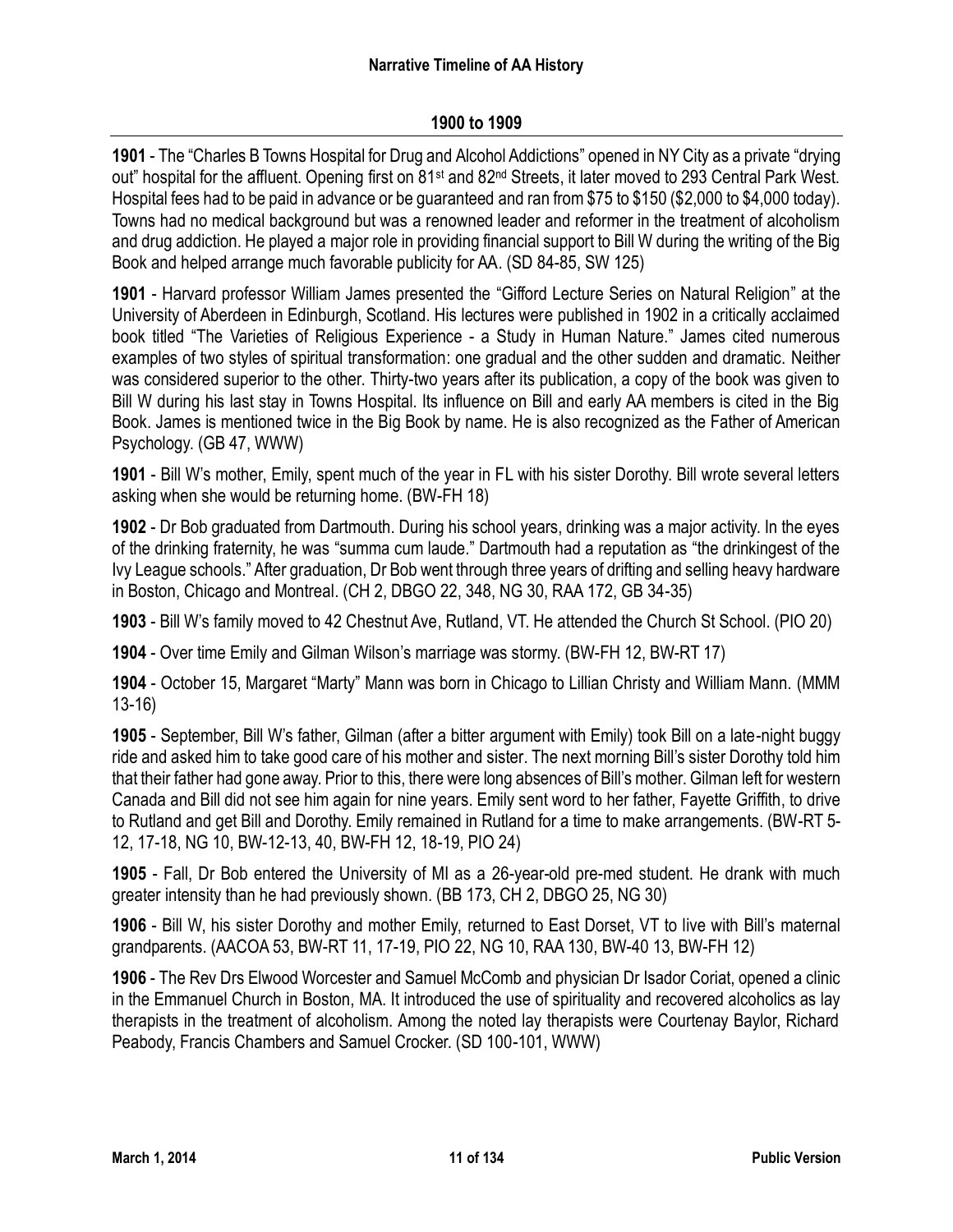**1906** - October, while on a picnic, Bill and his sister Dorothy were informed by their mother that their father had gone for good. It was devastating to Bill. His mother left the next day for Boston to attend an osteopathic medical school. For the rest of her life she was somewhat distant from Bill. Bill and his sister Dorothy were lovingly raised by their maternal grandparents Fayette and Ella Griffith. Bill's grandfather was a second father to him and could bring out the best of Bill. (PIO 24-27, BW-RT 11, 17-20, BW-40 12-13, BW-FH 12, 19)

**1907** - Bill's parents were divorced and he considered it a "great disgrace and great stigma." There is some evidence that his father's drinking contributed to the divorce. (NG 309, WPR 57, PIO 15)

**1907** - Spring, Dr Bob left the University of MI due to his drinking to take a 1-month "geographic cure" on a large farm owned by a friend. (BB 173, DBGO 26)

**1907** - Summer, Bill W's grandfather, Fayette, challenged him saying, "nobody but an Australian bushman knows how to make and throw the boomerang." (AACOA 53, PIO 29-30, LR 19-20, BW-RT 28-29, BW-40 21-23, NG 11)

**1907** - Fall, after being allowed to take his exams, Dr Bob was forced to leave the University of MI due to his drinking. He transferred as a junior to Rush Medical College near Chicago. While at Rush his drinking was so bad his fraternity brothers called for his father. (BB 173-174, CH 2, DBGO 26, NG 30, 316, PIO 25)

**1908** - February, Bill W made the boomerang his grandfather Fayette challenged him to make and perceived himself as a "Number One Man." His grandfather then gave him his Uncle Clarence's violin and challenged him to learn how to play it. (AACOA 53, BW-RT 33-37, LR 20, BW-40 25-28)

**1908** - Spring/summer, Bill met his closest lifetime friend Mark Whalon (10 years his senior). (BW-RT 40, RAA 141, BW-FH 12, PIO 22)

**1908** - July 27, Lutheran Minister, Frank Buchman, attended the Keswick Convention of Evangelicals in England. After hearing a sermon by a woman evangelist, Jessie Penn-Lewis, he had a profound spiritual surrender and later helped another attendee to go through the same experience. It became the key to the rest of his life's work. Returning to the US, he started his "laboratory years" working out the principles he later applied on a global scale. Buchman's movement was initially called the "First Century Christian Fellowship." It was renamed to the "Oxford Group" in the 1920s and in 1938 renamed to "Moral Re-Armament" or "MRA." In 2001, MRA was renamed to "Initiatives of Change." The organization today bears virtually no similarity to its early evangelical roots. (NG 9, NW 32-45, PIO 130)

**1909** - The "Akron Rubber Mold and Machine Co" was founded in Akron, OH. It reorganized in 1928 as the "National Rubber Machinery Co." In May 1935, it was the center of a proxy fight that brought Bill W to Akron. (BW-RT 211-212, CH 4, NG 26, PIO 134, RAA 142)

**1909** - Late spring, Bill's grandparents decided to send him (at age 14) to the prestigious Burr and Burton Seminary in Manchester, VT for his secondary education. He started classes that fall boarding at the school for five days a week and returning home by train on weekends. (PIO 33, NG 12, BW-FH 19, BW-RT 48)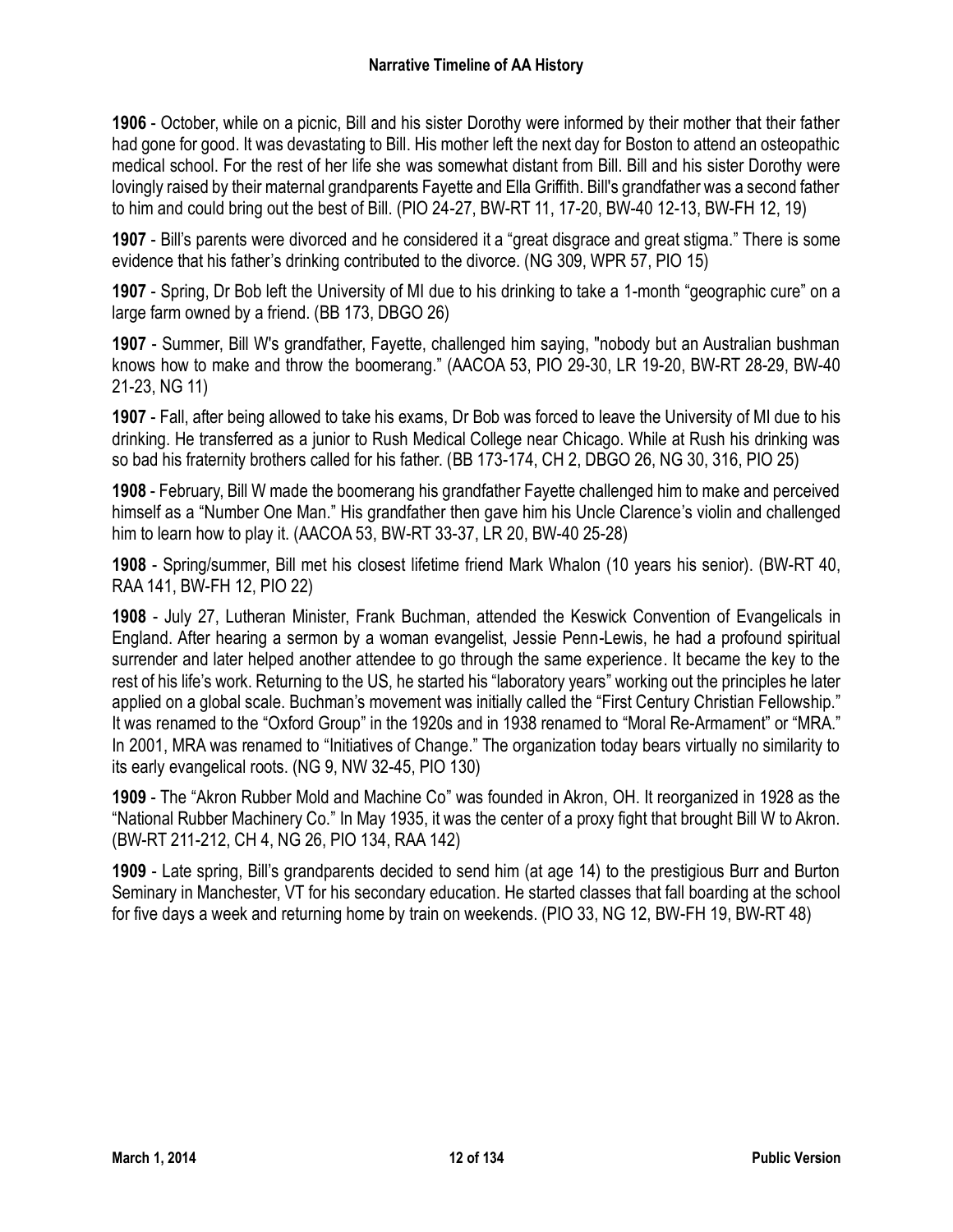# **1910 to 1919**

**1910** - Dr Bob (age 31) received his medical degree with high marks from Rush University. Prior to his graduating, the Dean of the medical school required Dr Bob to return for two more quarters and remain absolutely dry. Dr Bob received a coveted 2-year internship at City Hospital in Akron, OH. For two years, he had no problem with drinking.

Note: it is somewhat ironic that Dr Bob received his medical degree from a university named in honor of a pioneer in the treatment of alcoholism. (GB 35, CH 2, DBGO 27, NG 30)

**1910** - August 27, William James passed away. (WWW)

**1911** - Ebby T and Bill W first met as classmates at Burr and Burton for around one year. (PIO 34, GB 26) **1911** - November 12, Ruth Eva Hock (nee Miller) was born in Newark, NJ. (WPR 77)

**1912** - Dr Bob (age 33) joined the medical staff at Akron City Hospital and started medical practice at Akron's Second National Bank Building remaining there until he retired from practice in 1948. It did not take him long to return to heavy drinking. (DBGO 28)

**1912** - Lois Burnham graduated from Packer Collegiate Institute, an exclusive girl's school in Brooklyn, NY. (DBGO 28, 348, LR 12, PIO 40, BW-FH 13)

**1912** - September, at the start of his senior year at Burr and Burton, Bill W was class president, star football player, pitcher and captain of the baseball team and first violin in the school orchestra. (BW-FH 19)

**1912** - November 18, Bill's schoolmate and "first love" Bertha Bamford, died after surgery at the Flower Hospital in NY City. Bill learned about her death at school the next day. It began a 3-year episode of depression that severely affected his performance at school and home. (AACOA 54, PIO 35-36, BW-RT 51- 58, NG 12, BW-FH 19-20)

**1913** - January, Bill W failed most mid-year exam and had to drop out of Burr and Burton. By April, it was clear that he could not graduate. He moved to Boston to live with his mother. (BW-RT 58, BW-FH 19-20)

**1913** - Summer, Bill and Lois first met and spent some time together while her family vacationed at Emerald Lake. Lois (4  $\frac{1}{2}$  years older than Bill) was not especially interested in him when they first met. They were introduced to each other by Lois' brother Rogers who became close friends with Bill. (PIO 38-39, 48, BW-RT 68, BW-FH 23-24, WPR 56, LR 13, 15)

**1913** - Late summer, after an extended absence, Bill returned to Burr and Burton for his senior exams. He failed his German class and could not receive his diploma. Bill's mother argued with the principal (James Brooks) who would not budge. Bill then went to live with his mother and sister in Arlington, MA (a suburb of Boston) where he made up his German course. (BW-FH 20, BW-RT 65)

**1913** - Fall, Bill's mother decided he should become an engineer and attend MIT. He attended Arlington High School to prepare for MIT. He was essentially repeating his senior year. (BW-FH 2-21)

**1914** - Early, Dr Bob (after being hospitalized at least a dozen times for his drinking) was unable to get sober. His father sent a physician from St Johnsbury to bring him home to VT where he stayed for about four months. He did not touch a drink again until five years later when "the country went dry" (1919 prohibition). (BB 174- 175, DBGO 28-29, NG 30)

**1914** - Summer, romance blossomed between Bill W (age 18) and Lois (age 22). (PIO 39, GB 27) **1914** - July/August, World War I ("the Great War") started in Europe and Russia.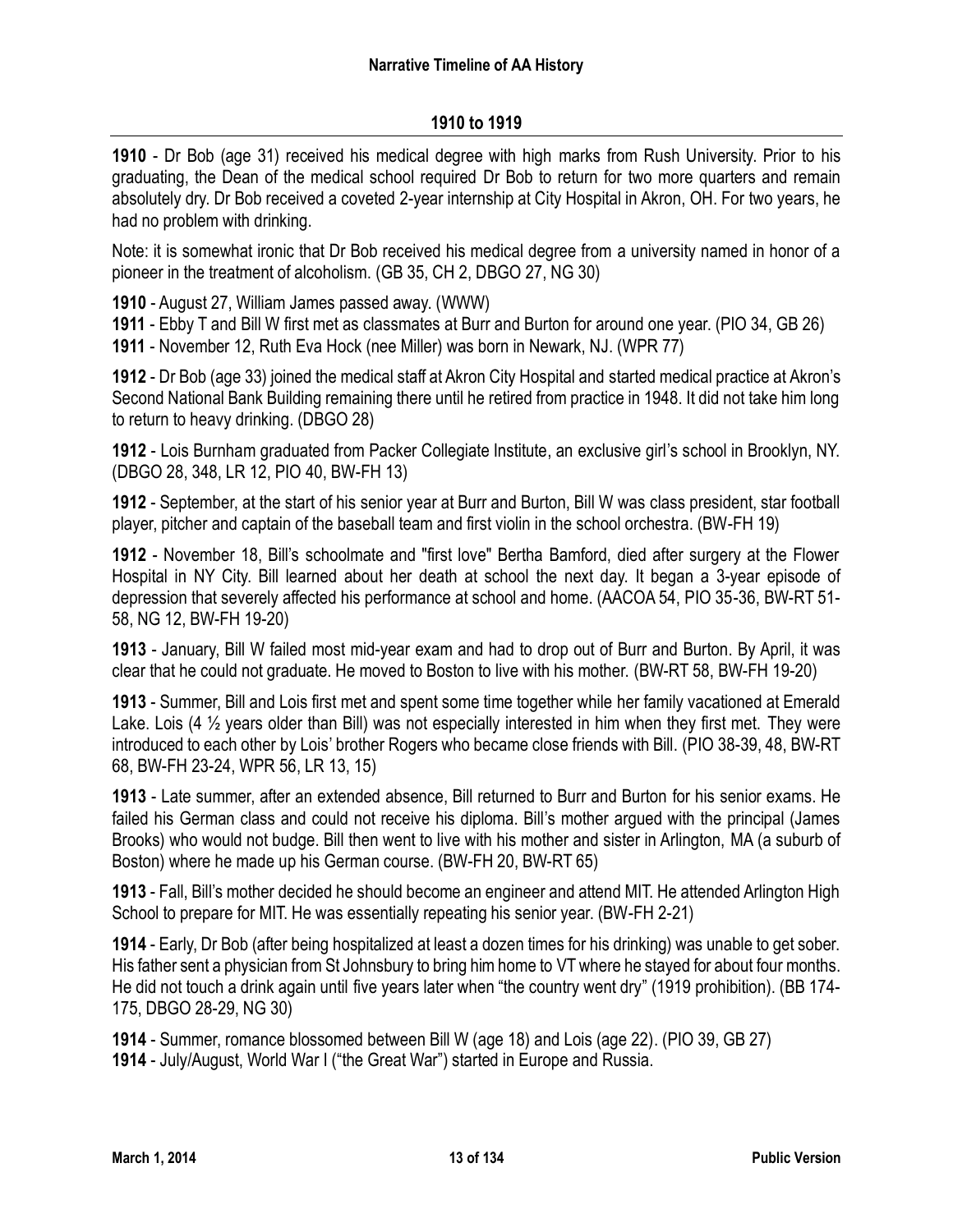**1914** - August, Bill went to British Columbia to visit his father, Gilman for their first meeting in nine years. Bill also met Christine Bock whom Gilman planned to marry. (PIO 42, BW-RT 65-66)

**1914** - Fall, unable to pass the MIT entrance exams, Bill enrolled at Norwich University military college in Northfield, VT. It was considered second only to West Point in the quality and discipline of its military training. Total enrollment was 145 students. Bill was miserable at Norwich. (PIO 40-42, BW-RT 61, 65, BW-FH 20-21)

**1915** - T Henry Williams went to Akron as Chief Engineer for the National Rubber Machinery Co. (PIO 145)

**1915** - January 25, Dr Bob and Anne married after a 17-year courtship. The reason for the delay is uncertain. There were years of schooling, work and internship for Dr Bob. Anne possibly had a fear of marrying a drinking man and waited until Dr Bob gave evidence of being sober for a time. They saw each other and corresponded regularly during the 17-year period, while Anne taught school in Oak Park, IL. Their marriage took place in Chicago, in the home of Anne's mother. They took up residence at 855 Ardmore Ave, Akron, OH. The first three years of their marriage were free from the grief that was to come later. (CH 2, DBGO 29)

**1915** - Bill W hurt his elbow at Norwich and insisted he be treated by his mother in Boston. She did not receive him well and quickly sent him back. Bill had panic attacks that he thought were heart attacks. Any physical exercise caused him to be taken to the school infirmary. After weeks of not finding anything wrong, the doctors sent him home to his grandparents in East Dorset. His condition worsened and physicians could find nothing wrong. Bill spent much of the spring in bed complaining of "sinking spells." Later, his grandfather, Fayette, motivated him with the prospect of opening an agency to sell automobiles. Bill's depression lifted and he began trying to interest people in buying automobiles. He wrote to his mother that he nearly sold an automobile to the Bamfords (the parents of his lost love). By summer, he sold kerosene burners and played fiddle at dances, weddings and other affairs. (PIO 48, BW-FH 21-24)

**1915** - September 11, Bill and Lois were secretly engaged. (PIO 49, LR 1, BW-RT 79, BW-40 35, GB 27)

**1915** - Fall, Bill re-entered Norwich University in a different frame of mind. He discovered a talent for leading his fellow cadets but his poor academic performance continued. He was also far better at giving orders than obeying them. The Commandant wanted Bill expelled but the musical director interceded. (BW-FH 24-25)

**1916** - February, Bill W (an onlooker and still a freshman) and his sophomore classmates were suspended for a full term from Norwich for a serious hazing incident that started a fight between the freshman and sophomore classes. (PIO 49, BW-RT 87)

**1916** - June, the Norwich Cadets, as part of the VT National Guard, were called up to respond to the Mexican border troubles fomented by Pancho Villa. Bill and his classmates were reinstated. The cadets went to Ft Ethan Allen for mobilization but returned to Norwich in a matter of weeks. (PIO 49, BW-RT 88-89)

**1916** - Bill's half sister, Helen was born to his father Gilman and his second wife Christine. Helen was the first paid staff worker at the Grapevine. Her biography appeared in the June 1979 Grapevine. (PIO 80)

**1917** - April 6, the US declared war on Germany and entered World War I.

**1917** - May, Bill, left Norwich University for officer's training at Plattsburg, NY. After artillery training at Ft Monroe, VA, he was commissioned a second lieutenant in the 66<sup>th</sup> artillery Corps and sent to Ft Rodman outside of New Bedford, MA. That summer, Bill (age 22) had his first drink of beer. He later had his first drink of liquor at Emmy and Catherine Grinnell's house in New Bedford. It was a Bronx Cocktail made up of gin, dry and sweet vermouth and orange juice. Bill got drunk, passed out, threw up and was miserably sick the next day. He wrote to Lois that he loved the experience with alcohol. (AACOA 54, PIO 54-56, BW-RT 92-97, BW-40 38-43, NG 13-14, BW-FH 26, WPR 57)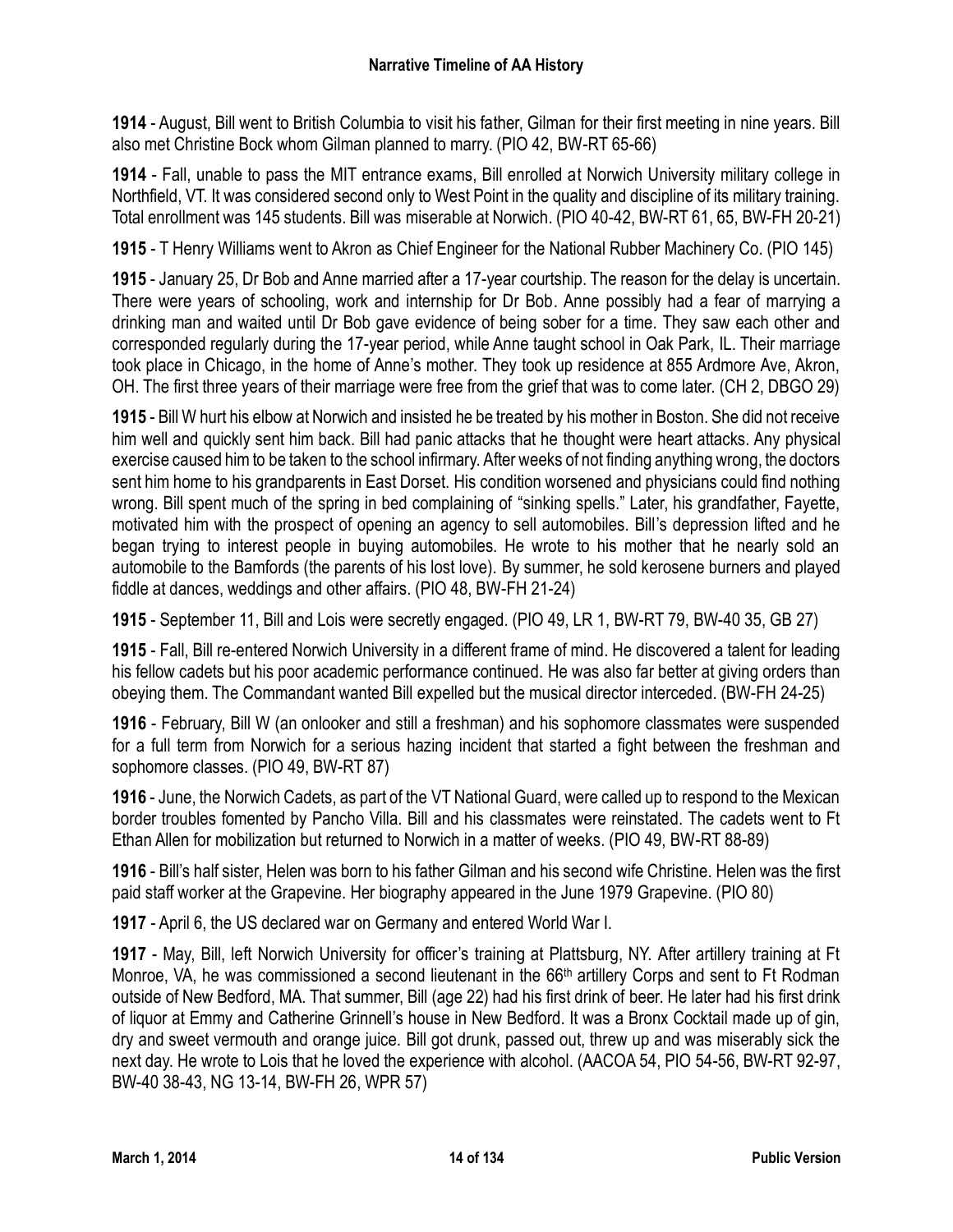**1917** - October 12, Henrietta Buckler and J Frederick Seiberling were married in Akron. (AGAA 83)

1917 - December, Congress approved the 18<sup>th</sup> amendment to the US Constitution for the prohibition of alcohol. (WWW)

**1918** - Dr Bob's father, Judge Walter Perrin Smith, died. (DBGO 10)

**1918** - January, Frank Buchman and Sam Shoemaker met in Peking (Beijing) China. Shoemaker had a spiritual conversion experience and became a devoted member of Buchman's "First Century Christian Fellowship." (NW 29, 47-52, RAA 117-118, AGAA 209)

**1918** - January 24, spurred by rumor that Bill might soon go overseas, he and Lois were married at the Swedenborgian Church of the New Jerusalem in Brooklyn, NY. The wedding date was originally February 1. Lois' grandfather performed the ceremony and her brother Rogers served as best man. Bill's last stateside posting was at Ft Adams near Newport, RI. (BW-RT 100, PIO 58, 407, RAA 146, BW-FH 27, WPR 57)

**1918** - February 15, Dr Bob and Anne's adopted daughter, Suzanne (Sue), was born. On June 5, their son, Robert (Smitty) was born. (CH 2, 11, PIO 140)

**1918** - July 18, Bill sailed from Boston to NY Harbor on the British ship Lancashire. On the voyage to England, an officer shared brandy with him. Detained in London, Bill visited the Winchester Cathedral and experienced a "tremendous sense of presence." He read an epitaph on the headstone of a Hampshire Grenadier (Thomas Thetcher) later to be cited in the Big Book chapter "Bill's Story." (BW-RT 102-108, PIO 59-60, RAA 146)

**1918** - November 11, Armistice Day, World War I ended at the 11th hour of the 11th day of the 11th month.

**1919** - January 16, the 18th amendment to the US Constitution, prohibiting alcohol, was ratified. Bill and Dr Bob did their worst drinking when alcohol was illegal in the US. Dr Bob was not aware that the government would oblige him by allowing doctors almost unlimited supplies of grain alcohol for "medicinal purposes." During those "dry" years, Dr. Bob went to the phone book, picked out a name at random and filled out a prescription to get a pint of 100 proof medicinal alcohol. (DBGO 32, WWW)

**1919** - March, Bill W sailed from Bordeaux, France on the SS Powhatan to NY Harbor. In May, he was discharged from the Army at Camp Devens. That summer, he and Lois moved into her father's home at 182 Clinton St in Brooklyn, NY. (BW-RT 109, 113, LR 27, PIO 62, 407, RAA 147)

**1919** - Lois' father, Dr Clark Burnham, got Bill a job as a clerk in the insurance department of the NY Central Railroad working for his brother-in-law Cy Jones. After "some months", Bill was fired. He then worked on the NY Central piers near 72<sup>nd</sup> St in Manhattan, driving spikes into planks. Threatened with violence for not wanting to join a union, he decided to move on. (AACOA 54, PIO 63, BW-RT 114, 119, BW-40 57)

**1919** - August, Lois often arranged month-long or more walking trips thru ME, NH and VT partly to give them time to think and partly to get Bill away from drinking. (LR 27-30, PIO 64-65)

**1919** - October 28-29, Congress passed the Volstead (or National Prohibition) Act over President Wilson's veto. The Anti-Saloon League's Wayne Wheeler conceived and drafted the bill. It was named for Andrew Volstead, Chairman of the House Judiciary Committee, who managed the legislation. (WWW, Wiki)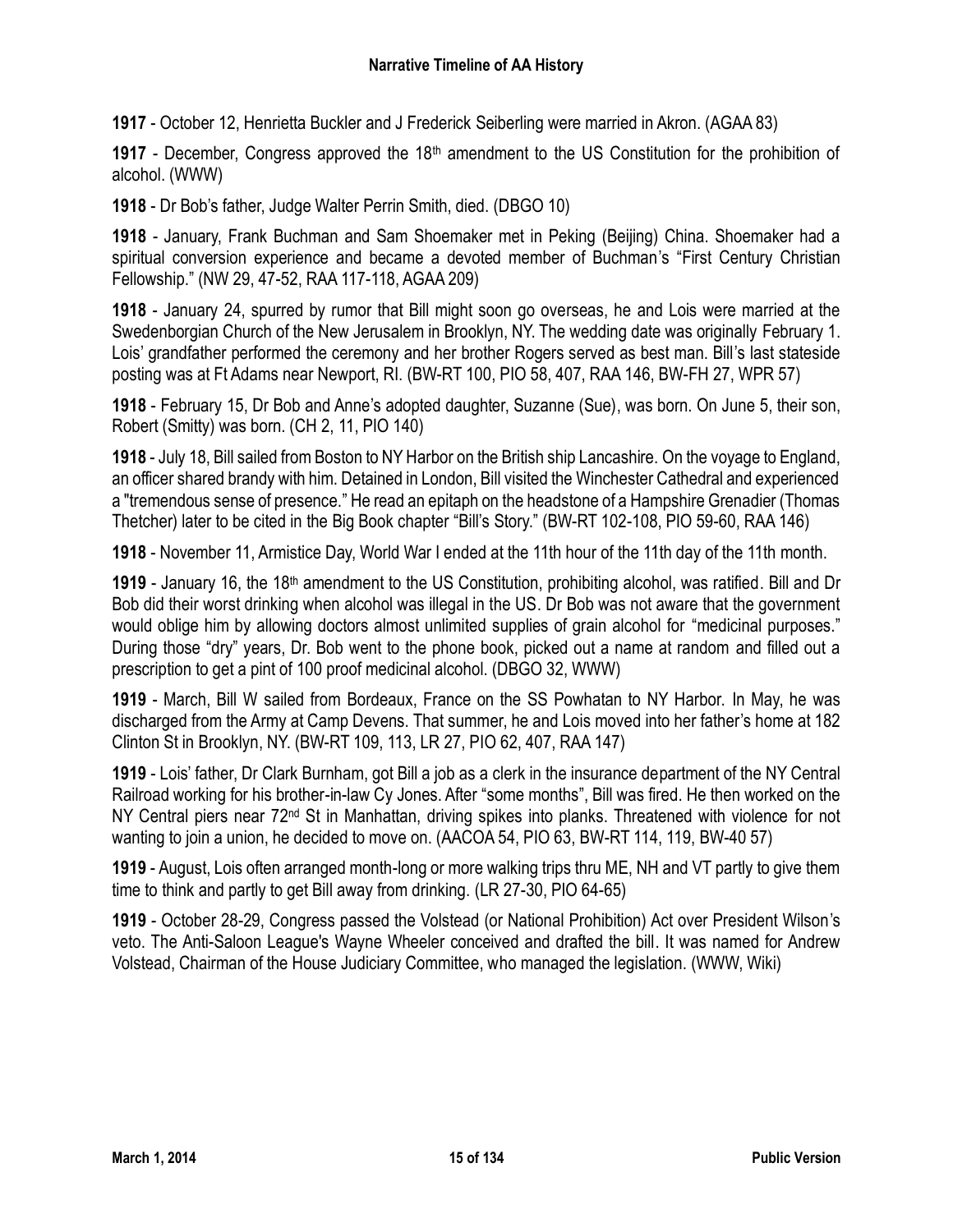#### **1920 to 1929**

**1920** - January 17, Prohibition came into force in the US at midnight. Terms such as "bootlegger," "speakeasy" and "bathtub gin" would eventually enter the national vocabulary. (WWW, Wiki)

**1920** - Bill and Lois moved into a 1-room furnished apartment on State St (near Lois' parents on Clinton St). Bill, not finding what he wanted to do, was restless and increased his drinking. (LR 31)

**1921** - Frank Buchman was invited to visit Cambridge, England. His movement "The First Century Christian Fellowship" (later named the "Oxford Group") received international publicity during the 1920's and 1930's. Core OG principles consisted of:

- The "four absolutes" of honesty, unselfishness, purity and love (believed to be derived from scripture in the "Sermon on the Mount").
- The "five C's" of confidence, confession, conviction, conversion and continuance.
- The "five procedures" of: 1. Give in to God, 2. Listen to God's direction, 3. Check guidance, 4. Restitution and 5. Sharing for witness and confession.

The OG gave AA the term "sharing" and was strong advocates of one member working with another. (DBGO 53-55, CH 3 - note: GB 45 states that Buchman dated the founding and name of the OG when he met with undergraduates from Christ Church College of Oxford University).

**1921** - February, Lois started work at a better paying job at the psychiatric ward of Bellevue Hospital. She and Bill moved from State St to a 3-room attic apartment on Amity St. (LR 33-35, BW-RT 124)

**1921** - May, Bill W answered a blind advertisement in the NY Times and received a reply from Thomas Edison to come to his laboratory to take an employment test of 286 questions. (PIO 64-66)

**1921** - July, Bill and Lois went on a camping trip over the 300-mile "Long Trail" in the Green Mountains of VT. It was Lois' way to get Bill to stop drinking. On the trip, Bill decided to enter law school and later enrolled in night classes at the Brooklyn Law School, a division of St Lawrence University. (LR 31, BW-FH 30, PIO 64)

**1921** - Late summer, Bill found work as a fraud and embezzlement investigator for the US Fidelity and Guarantee Co. He got his first glimpse of Wall St. Shortly after, he received an employment invitation from Thomas Edison but decided to stay around Wall St. (PIO 64, BW-RT 121-123, BW-FH 31)

**1921** - December, Bill W's maternal grandmother, Ella Brock Griffith, died. (PIO 70, BW-RT 125)

**1922** - Ebby T's family business failed. (PIO 83)

**1922** - Bill's drinking increased. More and more he drank alone. (BW-RT 124-125, CH 3, LR 34, PIO 67)

**1922** - Frank Buchman resigned from the Hartford Theological Seminary to pursue a wider calling and worked mostly in universities (Princeton, Oxford and Cambridge). During the great economic depression, students (particularly in Oxford) responded to his approach and were ordained ministers. Others gave all their time to working with him. (WWW)

**1922** - Summer, Lois experienced two ectopic pregnancies (in June then July). She and Bill had to face the reality that they would never have children. They applied to the Spence-Chapin adoption agency but to no result. In later years, they found out that they were denied the opportunity for adoption due to Bill's drinking. (PIO 67, LR 34, RAA 147-148, NG 315, WPR 59)

**1923** - Bill W's mother, Emily, married Dr Charles Strobel. (PIO 75)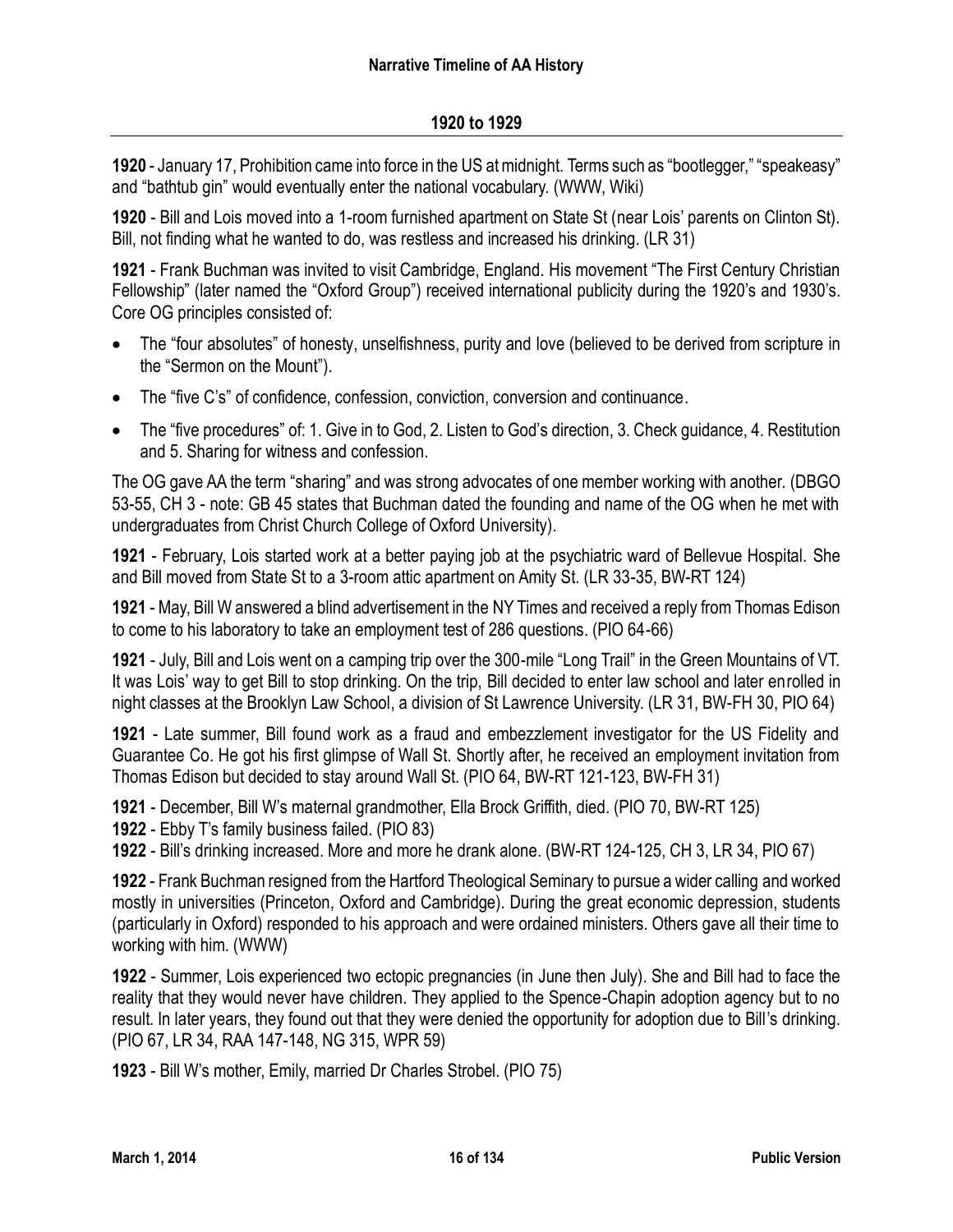**1923** - Dr Bob and Anne's adopted a daughter, Suzanne (age 5) the same age as their son Smitty. Sue and Smitty's biographies are in the book "Children of the Healer." Both were the earliest witnesses to the founding of AA in Akron. (CH 2-11, DBGO 35-36)

**1923** - May, Lois experienced her third ectopic pregnancy that led to surgical removal of her ovaries. Bill was so drunk he did not go to the hospital to see her. (BW-RT 128, LR 34, RAA 147, BW-FH 37)

**1923** - December 25, Bill wrote a vow in the family bible "Thank you for your love and help this terrible year. For your Christmas, I make you this present: No liquor will pass my lips for one year." Two months later, he wrote another vow. (BW-RT 127, RAA 148, BW-FH 33)

**1924** - Bill W's grandfather (and substitute father) Gardner Fayette Griffith, died. (BW-RT 128, PIO 70)

**1924** - Bill finished law school but never picked up his diploma. He showed up for a final exam so drunk he could not read the questions. (LR 31, PIO 67, 70, BW-FH 32, WPR 59)

**1924** - February, Bill W again vowed not to drink. Over time, there would be more vows. (BW-RT 127)

**1925** - April, Bill and Lois began a 1-year motorcycle and camping trip, on a 3-wheeler Harley-Davidson with sidecar, to evaluate businesses. They visited General Electric in Schenectady, NY and Portland Cement in Egypt, PA. By winter, they were in FL heading north to Canada. Bill was one of the first "market analysts." His alcoholism destructively progressed. (PIO 69-75, BW-FH 5, LR 37, 39, WPR 59-60)

**1925** - Sam Shoemaker became rector of the Calvary Episcopal Church in NY City and assumed a leadership role in the Oxford Group. The OG's US headquarters were at Calvary House, a building next to the church. The church was on 237 4<sup>th</sup> Ave (now Park Ave South) and 21<sup>st</sup> St. Calvary Hall (where OG meetings were held) was at 61 Gramercy Park (21st St). (WWW)

**1926** - Spring, Bill and Lois returned to Brooklyn for the marriage of Lois' sister Kitty on June 17. Lois was matron of honor. Both she and Bill had previously been injured in a motorcycle accident. Bill's drinking problem was openly discussed with his benefactor Frank Shaw at business conferences. Fortune threw money and applause Bill's way. However, his success as a securities analyst was doomed by a worsening drinking problem. (PIO 75, BW-RT 141, LR 60-61, PIO 75, 407)

**1926** - Summer, Bill and Lois departed for another six months of investigating businesses. Lois chronicled their travels in a book titled "Diary of Two Motorcycle Hobos." They could have traveled first class on Bill's expense account and a \$20,000 line of credit (\$260,000 today). Instead, they drove a second hand DeSoto that Lois outfitted with curtains so that they could sleep alongside of the road. (BW-FH 40, WPR 60 says the auto was a new Dodge)

**1926** - Samuel Hopkins Hadley's son, Harry, joined with the Rev Sam Shoemaker to establish the Calvary Rescue Mission in the Bowery section of NY City (346 E 23rd St.). The mission would later be the place from which Ebby T carried a message of recovery to Bill W. Hadley was also in charge of the mission when Bill, fresh out of Towns Hospital, visited there seeking alcoholics to work with. (SD 74-77, EBBY 65)

**1926** - (Some say late 1920s to early 1930s) Rowland H was treated by Dr Carl Gustav Jung in Zurich, Switzerland. Reputedly, he was a patient for about a year (probably less) sobered up and then returned to drinking. Treated a second time by Jung, Rowland was told that there was no medical or psychological hope for an alcoholic of his type; that his only hope was a vital spiritual or religious experience (a genuine conversion experience). Rowland found sobriety for a time through the spiritual practices of the Oxford Group and was a dedicated OG member and prominent member of the Calvary Episcopal Church in NY City. He later moved to Bennington, VT. (NW 10-19, NG 8-9, EBBY 59, PIO 113-114, AGAA 28, 141-144, LOH 277- 278, HF-org)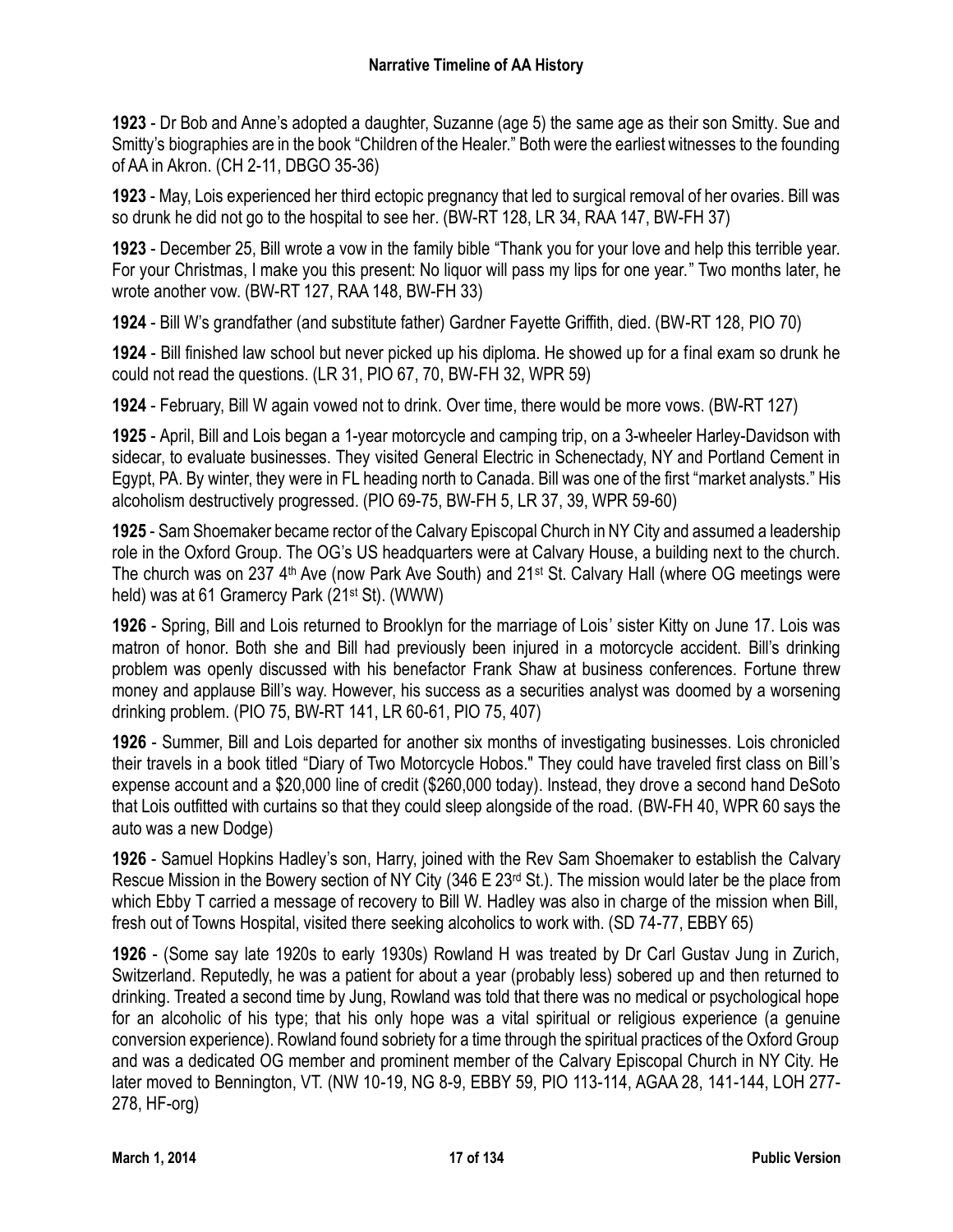**1927** - January, Bill wrote to Lois "There will be no booze during 1927." It was a short-lived promise. (LR 69)

**1927** - Summer, Bill and Lois went to Havana, Cuba to investigate the Cuban Sugar Co. Bill's drinking created many problems and he accomplished little. Frank Shaw wrote to Bill expressing his concern. In September, Bill replied to Shaw that drinking had always been a problem for him and he was "through with alcohol forever." (PIO 79-80, BW-FH 43-44)

**1927** - September/October, on their way home, Bill and Lois stopped in Miami Beach, FL to see Bill's father Gilman and his second wife, Christine. Bill met his half-sister Helen (born in 1916) for the first time. (PIO 80)

**1927** - On returning to NY, Bill and Lois rented a 3-room apartment at 38 Livingston St in Brooklyn. Not big enough for Bill, he rented the apartment next door and knocked out the walls between them. By the end of the year, Bill was so depressed by his behavior and drinking that he signed over to Lois all rights, title and interests of his stockbroker accounts. (BW-RT 144, LR 71-72, PIO 80-82)

**1928** - Bill was a star margin trader among his Wall St associates. However, there was no question about the severity of his drinking. He sank into a form of hostility that poisoned his relationships. His brother-in-law, Dr Leonard V Strong (his sister Dorothy's husband) confronted him and referred Bill to a colleague for a physical examination. (BW-RT 144-145, PIO 81, GB 29)

**1928** - September 28, St Thomas Hospital opened in Akron. Dr Bob and Sister Ignatia met for the first time. Sister Ignatia, of the Sisters of Charity of St Augustine, was the hospital registration clerk and unaware of Dr Bob's drinking problem. Later, Dr Bob, who loved nicknames, gave Sister Ignatia the nicknames of "Angel Alcoholics Anonymous," "Little Angel of AA" and "Ig." (LOH 202, 372, SI 6-9, DBGO 45-46)

**1928** - October 20, Bill W signed another pledge in the family Bible: "To my beloved wife that has endured so much, let this stand as evidence to you that I have finished with drink forever." On Thanksgiving, he pledged again, "My strength is renewed a thousand fold in my love for you." (PIO 81)

**1929** - Dr Bob went back to school to study under the Mayo brothers in Rochester, MN. He also studied at the Jefferson Medical School in Philadelphia and became a surgeon proctologist. His condition was severely compounded by his daytime habit of taking barbiturate sedatives (until around 4PM) and drinking at night. (CH 101, DBGO 32-33)

**1929** - January, Bill wrote in the family Bible: "To tell you once more I am finished with it. I love you." (PIO 81)

**1929** - January, on a trip to Manchester, VT, Bill called Ebby T in Albany, NY. After an all-night drinking spree, they chartered a flight with Flyers Inc in Albany to be the first flight to Manchester. They landed quite drunk (the pilot Ted Burke, as well) and disgraced themselves. (EBBY 39-41, PIO 83-84, BW-40 121, NW 20, LR 76-77, LOH 367, BW-RT 183).

**1929** - October 29 (Black Tuesday) the Stock Market in NY City crashed leaving Bill broke and \$60,000 in debt (\$800,000 today). He and his Wall St benefactor, Frank Shaw, parted company. Soon after, Bill's friend, Dick Johnson, offered him a job in Montreal, Canada with Greenshields and Co. By Christmas, Bill and Lois were living lavishly in a furnished apartment in Mount Royal overlooking Montreal. They had a new Packard automobile and membership in a Country Club. (BW-RT 152-154, LOH 367, LR 81, PIO 85-86, RAA 148- 149, BW-FH 44-46)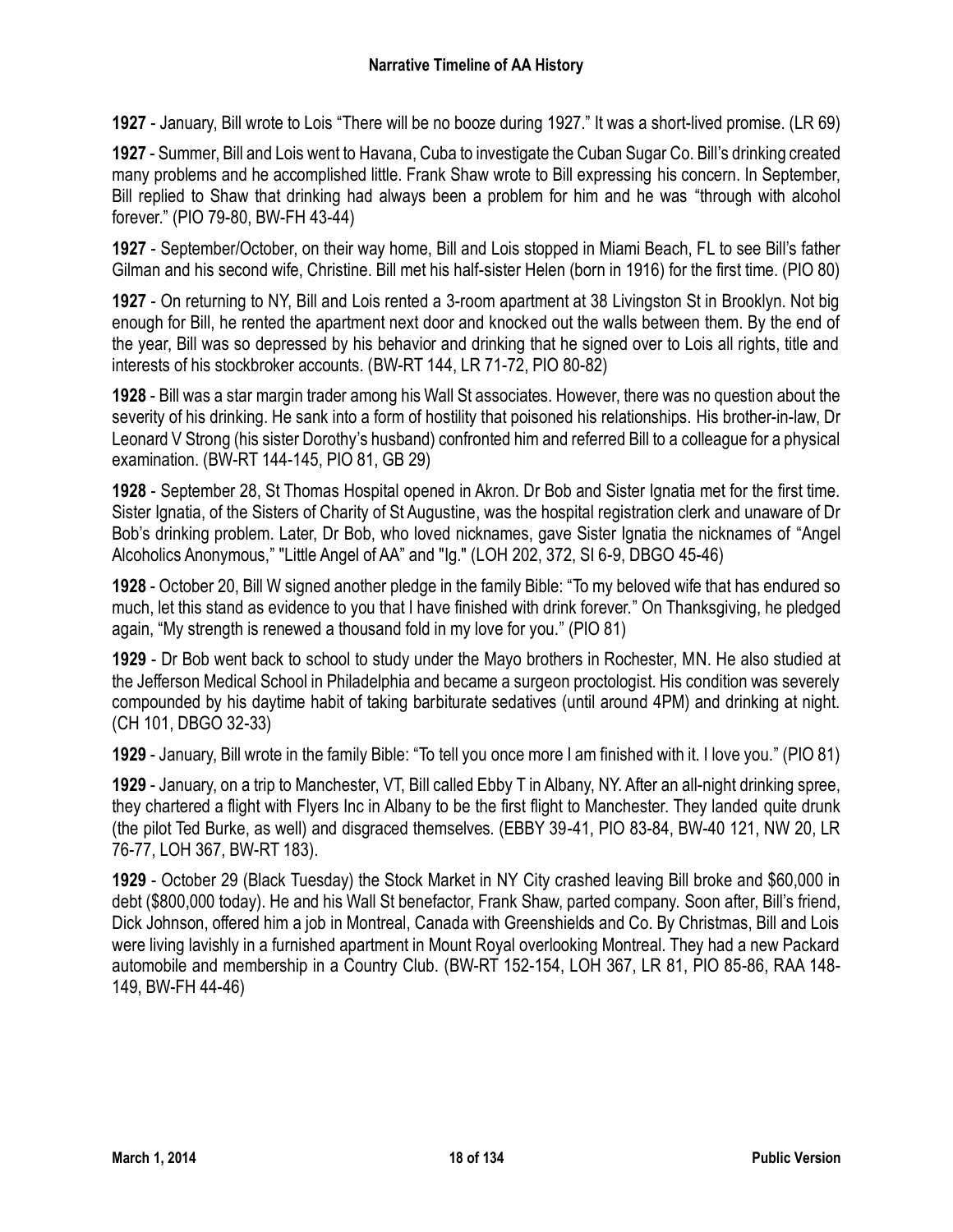## **1930 to 1939**

**1930** - Neurologist, Dr William Duncan Silkworth ("Silky") after losing his investments and savings in the great stock market crash, started work at Towns Hospital earning \$40 a week (\$550 today). Charles B Towns did not see eye to eye with Silkworth on viewing alcoholism as an illness. (PIO 101, SW 30-31, NG 22 says Silkworth arrived in 1924)

**1930** - September 3, Bill W wrote his last pledge to stop drinking in the family Bible: "Finally and for a lifetime, thank God for your love." After that, he gave up making promises in despair. (LR 79)

**1930** - Fall, in less than ten months after arriving in Montreal, Bill W was fired from Greenshields due to his drinking and fighting in the country club. Lois went to Brooklyn to be with her mother who was dying from bone cancer. Bill stayed behind in Montreal to clean up details. (RAA 149, PIO 86, BW-RT 155, BW-FH 45)

**1930** - December, after a binge that started in Montreal and carried him into VT, Lois went to get Bill. They returned to 182 Clinton St. Lois' mother passed away on Christmas day. Bill, drunk for days before, could not attend the funeral and stayed drunk for days after. (SW 30, PIO 86-87, BW-RT 156, LR 82, BW-FH 46)

**1931** - Bill was able to work occasionally but entered a phase of helpless drinking. Lois went to work at Macys, earning \$19 a week (\$300 today) and that became their livelihood. (PIO 90, 128, BW-FH 47)

**1931** - "The Common Sense of Drinking" by Richard R Peabody was published. It strengthened the concept of alcoholism as an illness and contained the statements "Once a drunkard always a drunkard" and "Half measures are to no avail." The story of "a man of thirty-six years" in the Big Book chapter "More About Alcoholism" reputedly also derived from Peabody's book. He was the first authority to state there was no cure for alcoholism. His book later became a prominent reference source in early AA. Some claim Peabody died of his alcoholism in 1936 although the evidence is not conclusive. (NW 16, SW 126 says 1930, WWW)

**1931** - December, Russell (Bud) Firestone, the alcoholic son of Akron business magnate Harvey Firestone Sr, was introduced to Sam Shoemaker by James Newton while returning from an Episcopal conference in Denver. Newton was a prominent Oxford Group member and an executive at Firestone. Bud, drinking a fifth or more of whiskey a day, spiritually surrendered with Shoemaker and was released from his alcohol obsession. He joined the OG and became an active member (but later returned to drinking). (NW 15, 65, AGAA 8-9, 32-36)

**1932** - February/March, Rowland H was hospitalized for his alcoholism. (HF-org, WWW)

**1932** - April 8, Bill's brother-in-law, Gardner Swentzel (husband of Lois' sister Kitty) helped him form a stock buying syndicate with Arthur Wheeler and Frank Winans. Bill was assigned a generous interest with the stipulation that if he started drinking again the deal would be off and he would lose his interest in the venture. (PIO 90-91, BW-RT 164-165)

**1932** - May, Bill went on a business trip to Bound Brook NJ with a group of Pathe Co engineers to examine a new photographic process. It was a disaster. He drank Apple Jack (Jersey Lightning) and was drunk for days. His contract with Wheeler and Winans was cancelled. (PIO 91-92, BW-RT 165-167, AACOA 55-56)

**1932** - Financier, Joseph H Hirshhorn (sometimes misspelled Hirshorn or Hirschorn) hired Bill to analyze and evaluate companies. (DBGO 45, PIO 93-98, WWW)

**1933** - January to October 1934, Rowland H was unable to carry on his business activities. Courtenay Baylor became his therapist and worked with him through 1934. Under the influence of Baylor's Emmanuel Movement therapy (and combination of spirituality and simple lay therapy) Rowland began to recover. He continued to attend OG meetings, but his family paid Baylor to be his regular therapist. (HF-org, WWW)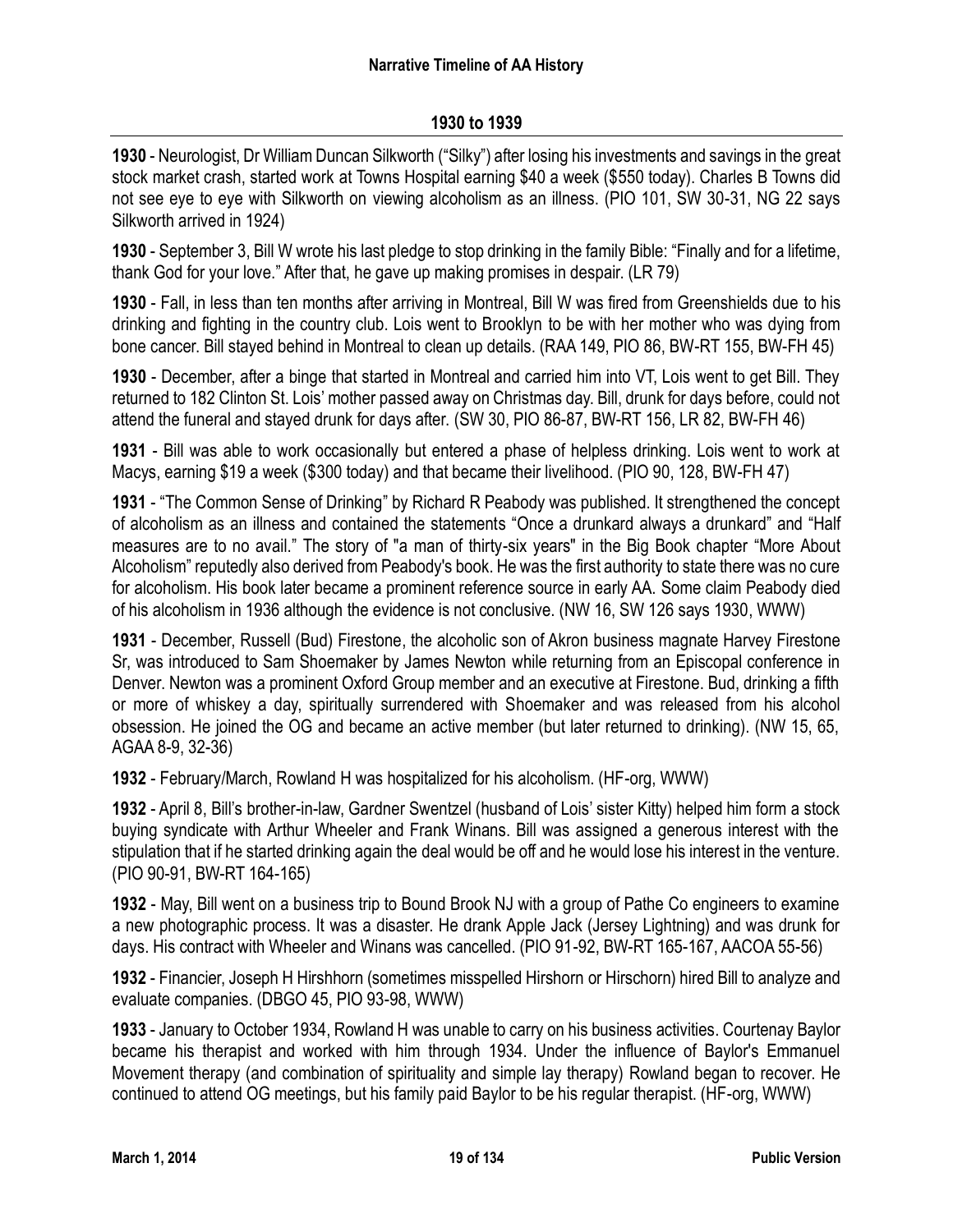**1933** - Under the national misery of the great economic depression, President Franklin D Roosevelt declared a mortgage moratorium preventing foreclosures on unpaid mortgage payments. It kept Bill W and Dr Bob from being evicted from their homes. (CH 114)

**1933** - January, Harvey Firestone Sr, grateful for the help given to his son Bud, sponsored an Oxford Group conference weekend (DBGO says 10-day house party) at the Mayflower Hotel in Akron. Frank Buchman and 30 members (DBGO says 60) of his team were met at the train station by the Firestones and Rev Walter Tunks (Firestone's minister and rector of St Paul's Episcopal Church). The event included 300 overseas OG members and received much news coverage. Attendees included Henrietta Seiberling, T Henry and Clarace Williams and Dr Bob's wife Anne. (NW 65-68, SI 32-34, DBGO 53-60, CH 2-3, 28-29, AGAA 9, 37-51, 71)

**1933** - Early, Anne attended Oxford Group meetings with her friend Henrietta Seiberling (whose marriage to J Frederick Seiberling was crumbling). Anne later persuaded Dr Bob to attend. Meetings were on Thursday nights at the West Hill group. (NW 67-68, SI 32, 34, DBGO 53-60, CH 2-3, 28-29)

**1933** - February, Congress passed the 21<sup>st</sup> amendment to the US Constitution to repeal the 18<sup>th</sup> amendment. (WWW)

**1933** - April, beer became legal and Dr Bob went through a "beer experiment." Soon he was drinking over a case a day fortified with liquor. In his Big Book story, Dr Bob says that this was when he began in the Oxford Group participating in it for over two years before meeting Bill. (DBGO 42, BB 177-178, NW 62)

**1933** - Joe Hirshhorn sent Bill W to Toronto on business. Bill arrived drunk at the Canadian border and refused entry. He protested so belligerently that he was arrested and jailed. After finally arriving in Toronto, Bill stayed drunk and had to be sent home as useless. It was his last chance on Wall St. (BW-FH 48, PIO 98)

**1933** - May, Lois' father married "Joan Jones" (pseudonym). Lois was the only family member who attended the civil wedding ceremony. (LR 83-84, PIO 98, BW-RT 170)

**1933** - June-September, Lois took a 3-month leave of absence from Macys to spend the summer with Bill in the VT home of his sister Dorothy who was vacationing in Europe. (BW-FH 49, LR 84, BW-RT 171)

**1933** - Autumn, Bill W was quite literally drinking himself to death. In desperation, Lois, now earning \$22.50 a week at Macys (\$400 today) turned to her brother-in-law Dr Leonard V Strong, who arranged, and paid for, Bill's first admission to Towns Hospital. Bill was subjected to the "belladonna cure" which involved "purging and puking" aided by castor oil. Belladonna, a hallucinogen, was used to ease the symptoms of alcohol withdrawal. (PIO 98-101, LR 85, BW-40 104, NG 14-15, 310, BW-FH 50, BW-RT 174)

**1933** - December 5, the 21<sup>st</sup> amendment to the US Constitution was ratified repealing the 18<sup>th</sup> amendment. The almost decade and a half prohibition of alcohol was widely disregarded and yielded fortunes for organized crime in bootlegging and smuggling. The 18<sup>th</sup> amendment also has the distinction of being the only part of the US Constitution that has been repealed. (WWW)

**1934** - Dr Bob was appointed to the courtesy staff of St Thomas Hospital in Akron. His position at City Hospital had become precarious because of his drinking. (SI 9, DBGO 45, 51, NG 317)

**1934** - "The Sermon On The Mount" by Emmet Fox was published. Both Fox and the book were quite popular among early AA members. The book was part of Dr Bob's recommended reading list for Akron members. (NW 111-112, 114, DBGO 310-311)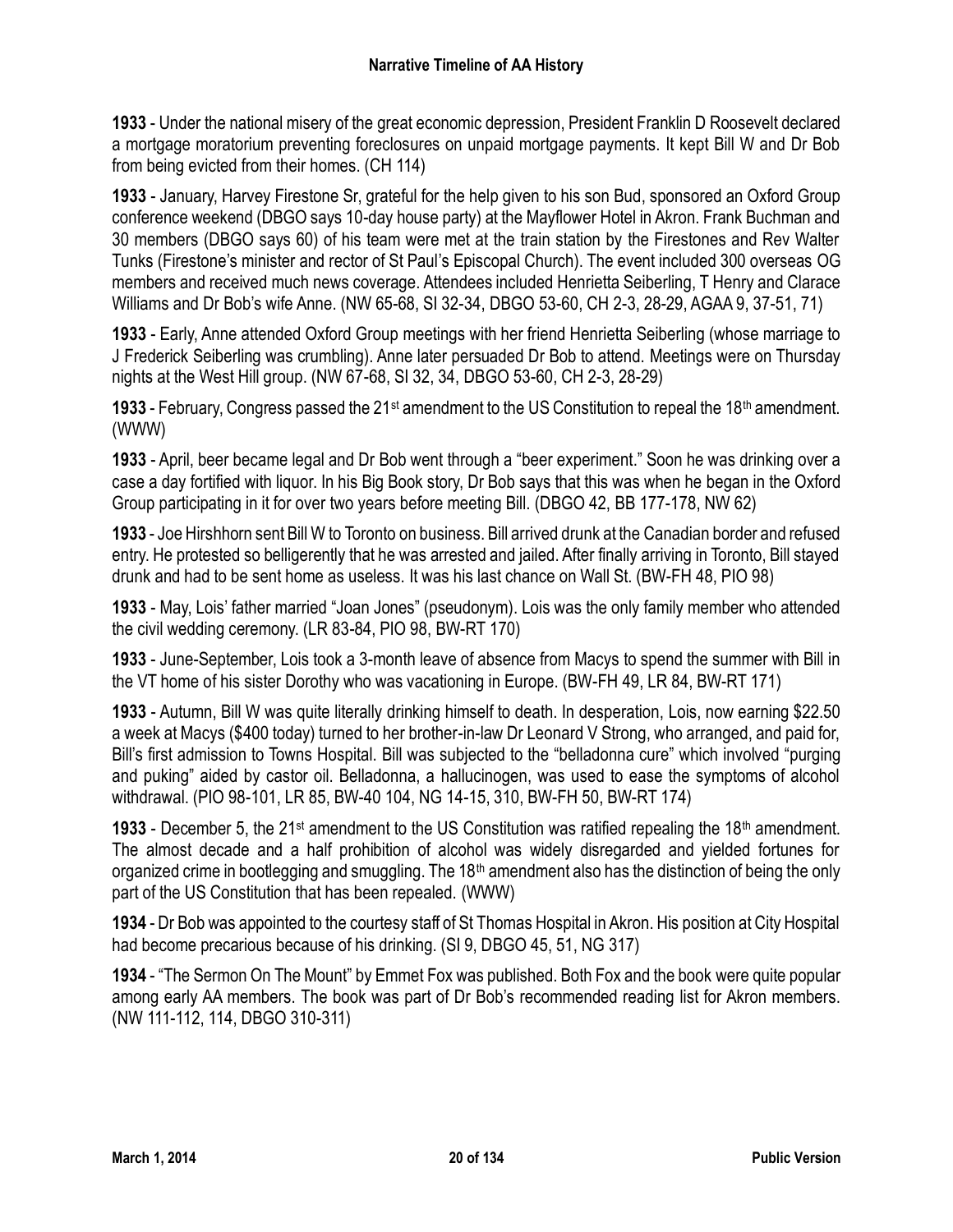**1934** - Sister Ignatia befriended Dr Thomas P Scuderi (an emergency room intern who later became Medical Director of Ignatia Hall at St Thomas Hospital). She convinced him that alcoholics were sick and persuaded him to allow them to "rest" in the hospital prior to release. Dr Scuderi and Sister Ignatia secretly treated Bill D (later to become AA #3) prior to his meeting Dr Bob and Bill W. (SI 10, DBGO 51).

**1934** - March, Lois quit her job at Macys to take Bill to VT. They stayed until the summer. (PIO 105-106)

**1934** - July, Ebby T was approached in Manchester, VT by two old drinking friends, and now sober Oxford Group members, Cebra G and Shep C. They informed Ebby of the OG but he was not quite ready yet to stop drinking. (EBBY 51-55, PIO 113)

**1934** - July (?), Bill W's second admission to Towns Hospital (again paid for by Dr Strong). Dr Silkworth explained the obsession and allergy of alcoholism to Bill but he started drinking again almost immediately upon discharge. He was unemployable, \$50,000 in debt (\$860,000 today) suicidal and drinking around the clock. (AACOA 52, PIO 106-108, BW-40 114-117, NG 15, 310, BW-FH 50-55)

**1934** - August, while visiting Rowland H's home in Bennington, VT, Cebra G learned that because of Ebby T's drinking problem he was facing criminal charges and possible commitment to the Brattleboro Retreat Asylum for the Insane. They decided to make Ebby "a project." Rowland and Cebra attended Ebby's trial and persuaded the trial judge (who was Cebra's father Collins) to parole Ebby to their custody. (RAA 151, AACOA vii, NW 20-21, 26, EBBY 52-59, NG 9-10, 309, PIO 115, AGAA 155-156)

**1934** - September 17, Bill W's third admission to Towns Hospital (again paid by Dr Strong). Dr Silkworth pronounced Bill as hopeless and informed Lois that Bill would likely have to be committed. Bill left the hospital a broken man and sheer terror kept him sober. He found some work on Wall St, which restored his shattered confidence. (PIO 106-109, LR 87, AACOA vii, 56, BW-RT 176-177, NG 15, 310, BW-FH 4-5, 54-55)

**1934** - November 11, Armistice Day, Bill went to play golf and got drunk and severely injured. Lois began investigating sanitariums in which to place Bill. (AACOA 56-58, BW-FH 56)

**1934** - November, while in VT, Rowland H introduced Ebby T to the Oxford Group and later took him to the Calvary Rescue Mission in NY City. Ebby, while at the mission, heard about Bill W's drinking problem. He phoned Lois who invited him over for dinner. Ebby visited Bill and shared his recovery experience "one alcoholic talking to another." Days later, Ebby returned with Shep C to speak to Bill about the OG but Bill did not think too highly of Shep. Lois recalled that Ebby visited several times, once even staying for dinner. (AACOA vii, 58-59, NG 17-18, 311, BW-FH 57-58, NW 22-23, PIO 111-116, BW-RT 187-192)

**1934** - December 7, Bill decided to investigate the Calvary Mission on 23rd St arriving drunk with a fellow drinking companion found along the way (Alec the Finn). Bill kept interrupting the service wanting to speak. On the verge of being ejected, Ebby came by and fed Bill a plate of beans. Bill later joined the penitents and drunkenly "testified" at the meeting. (AACOA 59-60, BW-40 136-137, NG 18-19, BW-FH 60, NW 23, PIO 116- 119, BW-RT 193-196, AGAA 156-159, EBBY 66-69)

**1934** - December 11, Bill (age 39) decided to go back to Towns Hospital and had his last drink (four bottles of beer purchased on the way). His mother Emily paid the hospital bill. (AACOA 61-62, LOH 197, RAA 152, NG 19, 311, NW 23, PIO 119-120, GB 31).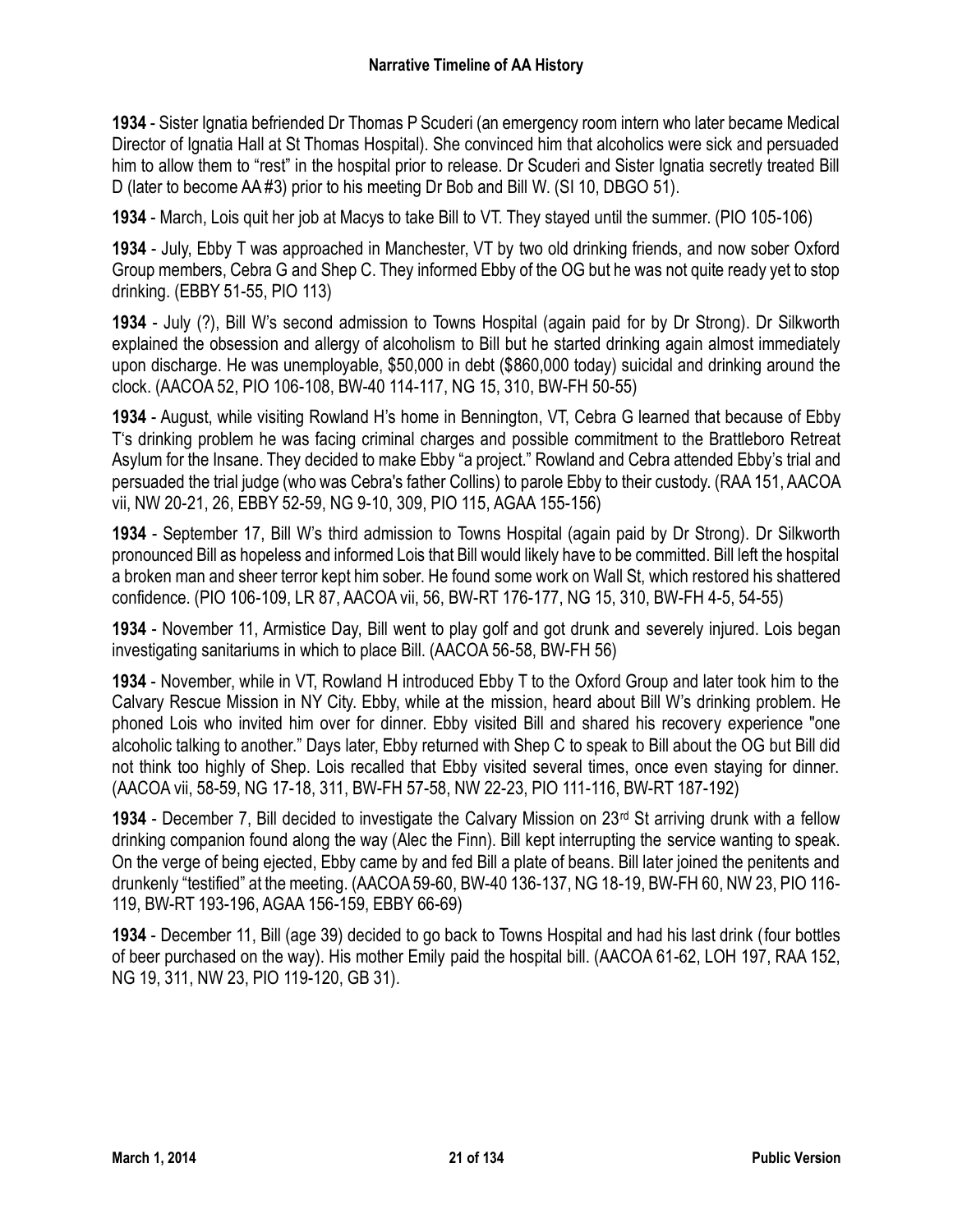**1934** - December 14, Ebby T visited Bill W at Towns Hospital and told him about the Oxford Group principles. After Ebby left, Bill fell into a deep depression (his "deflation at depth") and had a profound spiritual experience after crying out "If there be a God, will he show himself." Fearing that he had gone crazy, Bill called for Dr Silkworth who told him to hang on to what he had experienced because it seemed so much better than what he came into the hospital with. In a lighter vein, Bill and others would later refer to this as his "white flash" or "hot flash" experience. (BB 13-14, AACOA vii, 13, BW-40 141-148, NG 19-20, NW 23-24, PIO 120-124, GTBT 111, LOH 278-279)

**1934** - December 15, Ebby T (possibly Rowland H) brought Bill a copy of William James' book "The Varieties of Religious Experience." Bill found the book inspiring by revealing three key points for recovery:

- 1. A need for a complete defeat in a vital area of life (or what we today call "hitting bottom")
- 2. An admission of defeat (or what we today call "acceptance") and
- 3. An appeal to a higher power for help (or what we today call "surrender").

These spiritual principles later formed the basis for Steps 1, 2 and 3. The book strongly influenced early AA and is cited in the Big Book.

Note: from AAHL - William James was no stranger to alcoholism. His brother Robertson (Bob) was in and out of asylums for his alcoholism and spent his final years with James. (AACOA 62-64, LOH 279, EBBY 70, SI 26, BW-40 150-152, NG 20-24, 312-313, NW 24-25, PIO 124-125, GTBT 111-112, BB 28)

**1934** - December 18, Bill left Towns Hospital and began working with alcoholics. He and Lois attended Oxford Group meetings with Ebby T and Shep C at Calvary Hall in Calvary House. After meetings, Bill and other OG alcoholics met at Stewart's Cafeteria. Attendees included Rowland H and Ebby. (BW-RT 207, AGAA 141- 144, BB 14-16, AACOA vii, LR 197, BW-40 155-160, NG 24-25, 314, PIO 127, GB 32-33)

**1935** - Early, Bill W worked with alcoholics at the Calvary Rescue Mission and Towns Hospital, emphasizing his "hot flash" spiritual experience. Alcoholic Oxford Group members began weekly meeting at his home on Clinton St. Bill had no success sobering up others. (AACOA vii, BB, BW-FH 69, PIO 131-133)

**1935** - March, Henrietta Seiberling, encouraged by her friend Delphine Weber, organized a Wednesday-night Oxford Group meeting at the home of T Henry and Clarace Williams. It was started specifically to help Dr Bob with his drinking. Dr Bob later began to confess openly about his drinking but could not stop no matter how much or how hard he tried. OG meetings continued at the William's house until 1954. (DBGO 56-59)

**1935** - April, Discouraged at having no success in sobering up other alcoholics, Bill came close to giving up on his efforts. However, his wife Lois reminded him that HE was staying sober because of his working with others. Bill had a talk with Dr Silkworth who advised him to stop preaching about his hot flash experience in the hospital and hit the alcoholics hard with the medical view on alcoholism. Silkworth advised Bill to break down the strong egos of alcoholics by telling them about the obsession that condemned them to drink and the allergy that condemned them to go mad or die. It would then be much easier to get them to accept the spiritual solution. (AACOA 13, 67-68, BW-RT 211, NG 25-26, PIO 133)

**1935** - April, Bill returned to Wall St and was introduced to Howard Tompkins of the firm Baer and Co. Tompkins was involved in a proxy fight to take control of the National Rubber Machinery Co in Akron. Bill went to Akron in May but the proxy fight was quickly lost. He remained behind at the Mayflower Hotel very discouraged. (BW-RT 211-212, NG 26, BW-FH 74, PIO 133-135, GB 33)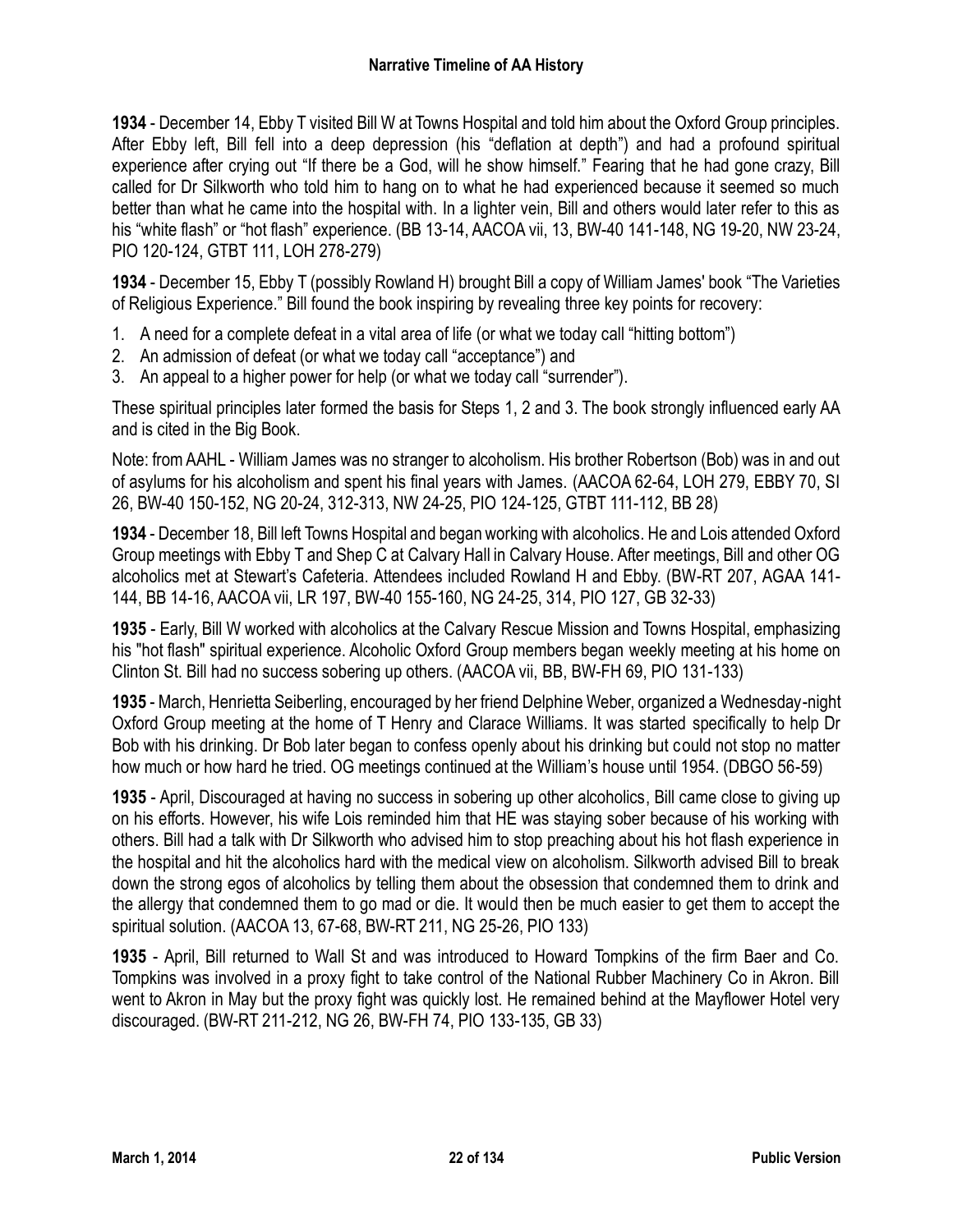**1935** - May 11, in poor spirits and tempted to enter the hotel bar, Bill realized he needed another alcoholic and phoned clergy members listed on the hotel lobby directory. He reached the Rev Walter Tunks who referred him to Oxford Group member Norman Sheppard who then referred Bill to Henrietta Seiberling. Bill contacted her by phone and introduced himself as "a member of the OG and a rum hound from NY." Henrietta invited him to meet that afternoon at her gatehouse at Stan Hywet Hall on the Seiberling estate. She viewed Bill's arrival as the answer to her prayers for Dr Bob and called Anne Smith to arrange a dinner the next day. On later occasions, Bill would sometimes say that when Henrietta called Anne, Dr Bob was passed out under the kitchen table. It is not true, He was upstairs in bed according to his Big Book story "Dr Bob's Nightmare." (AACOA 65-67, SI 21, BW-RT 212-213, DBGO 60, 63-67, NG 26-28, PIO 134-138, GB 19)

**1935** - May 12, Mother's Day, Bill W (age 39) met Dr Bob (age 55) his wife Anne and their son Smitty (age 17) at Henrietta Seiberling's gatehouse at 5PM. Dr Bob was so badly hung over he could not eat dinner and planned to stay only 15 minutes. Privately, Bill told Dr Bob of his alcoholism experience in the manner suggested by Dr Silkworth. Dr Bob then opened up and he and Bill talked until after 11PM. Dr Bob's planned 15 minutes turned into six hours. (AACOA vii, 67-70, BW-RT 214-215, DBGO 66-69, NG 28-32, BW-FH 4)

**1935** - May, Henrietta Seiberling arranged for Bill to stay at the Portage Country Club. Bill wrote to Lois that he and Dr Bob tried in vain to sober up a Dr McK a "once prominent surgeon" who developed into a "terrific rake and drunk." (PIO 144, DBGO 70, 77, BW-40 Appx C: Note: a letter in the appendix is not genuine. It shows a Bedford Hills address which did not occur until several years later).

**1935** - June, Bill moved to Dr Bob's house at the request of Anne. He insisted on keeping liquor in the kitchen to prove that he and Bob could live in its presence. They all went to Oxford Group meetings at the home of T Henry and Clarace Williams. T Henry, an executive with the National Rubber Machinery Co, lost his job due to the proxy fight that brought Bill to Akron. Favored Scripture readings at the meetings were "The Sermon on the Mount," "First Corinthians Chapter 13" and the "Book of James." (AACOA 141, NW 68-69, 73, DBGO 70-71, 99-102, PIO 145-147, AGAA 186, 193, 208-209, 253, NG 317)

**1935** - June, Dr Bob suggested that he and Bill work with other alcoholics. A local Minister, J C Wright, provided a prospect who lived down the street from Dr Bob. He was quite a character. Bill and Dr Bob tried in vain throughout the summer to sober up Eddie R described as an "alcoholic atheist able to produce a major crisis of some sort about every other day." Eddie missed the chance to be AA #3 but he later showed up at Dr Bob's funeral in 1950. He was sober a year and attending the Youngstown, OH group. Eddie is mentioned in DBGO and CH as the member who chased Anne with a butcher knife. He was an early prospect who helped Bill and Dr Bob learn the "dos and don'ts" in working with others. (DBGO 77-80)

**1935** - June, in his Big Book story Dr Bob describes his 3-day binge at an AMA Meeting in Atlantic City, NJ. On returning to Akron, Bill helped him through three days of sobering up to prepare for a scheduled surgery. Dr Bob had his last drink on the day of the surgery outside Akron City Hospital. He gives the date as June 10, 1935. AA marks this date as the founding of the Fellowship. AACOA 147, DBGO 72 and PIO 147 all erroneously state that the AMA meeting began the first week of June 1935. The AMA Archives has confirmed that it began in the second week on Monday June 10. Allowing for 3-plus days of binging and blacking out in NJ followed by three days of sobering up in Akron, Dr Bob's sober date appears to be June 17 not June 10.

There are clues in AA literature for a reasonable deduction.

In AACOA 70-71 Bill wrote (edited):

"So he [Dr Bob] went to the Atlantic City Medical Convention and nothing was heard of him for several days."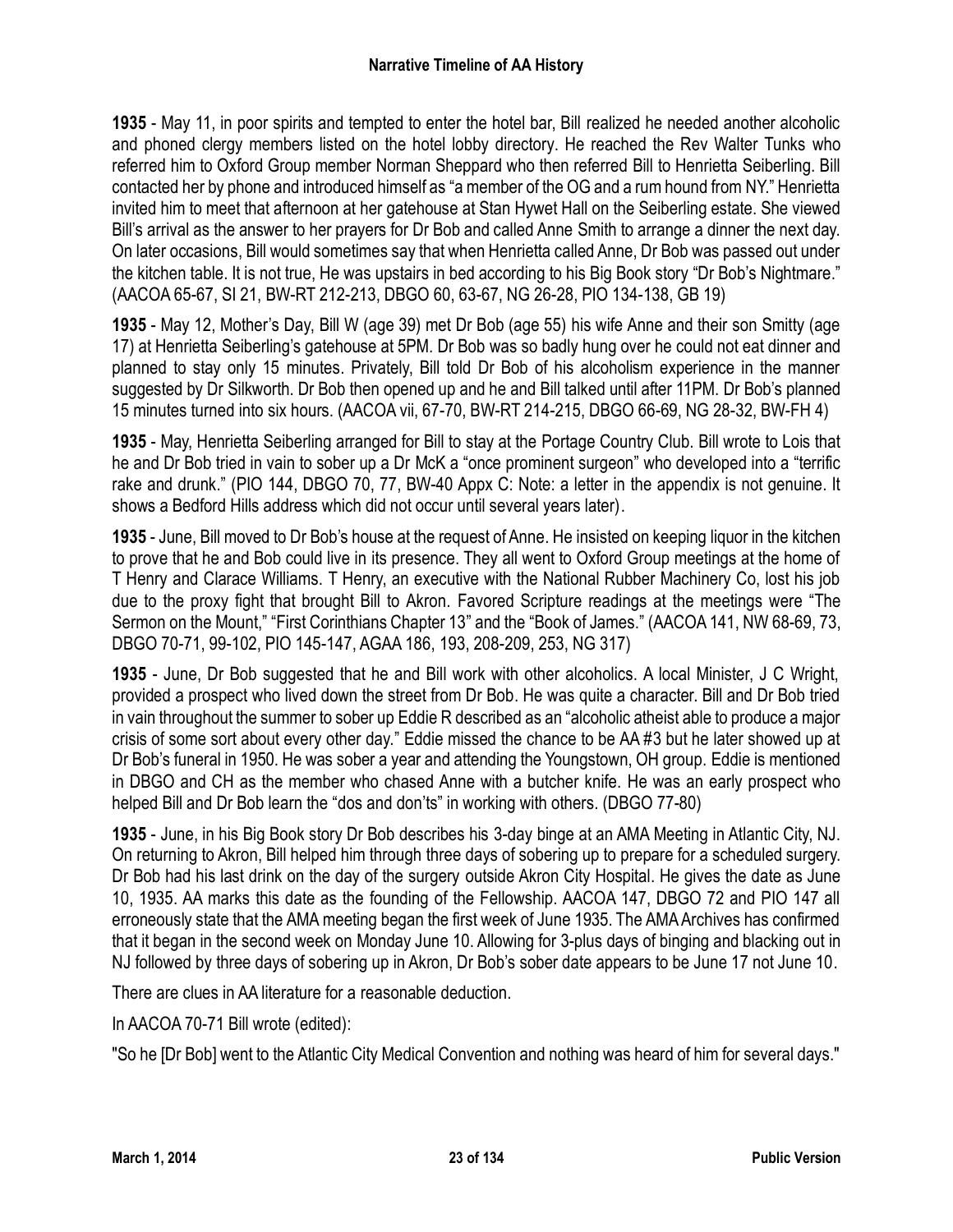DBGO 72-75 states (edited):

Dr Bob ... began drinking … as he boarded the train to Atlantic City. On his arrival, he bought several quarts on his way to the hotel. That was Sunday night. He stayed sober on Monday until after dinner ... On Tuesday, Bob started drinking in the morning and … [checked out of the hotel] … The next thing he knew … he was … in the … home of his office nurse ... The blackout was certainly more than 24 hours long … Bill and Anne had waited for five days from the time Bob left before they heard from the nurse ... She had picked him up that morning at the Akron railroad station...

As Bill and Sue [Smith] remembered (edited):

"… there was a 3-day sobering up period ... Upon Dr Bob's return, they had discovered that he was due to perform surgery three days later ... At four o'clock on the morning of the operation [Dr Bob] … said "I am going through with this ..." On the way to City Hospital ... Bill … gave him a beer … In the video "Bill's Own Story" Bill says he gave Dr Bob a beer and "goofball" [a barbiturate] the morning of the surgery. The same information is repeated in PIO 147-149 and NG 32-33.

Estimate of timeline based on the preceding:

| <u>June</u>                           | Dr Bob                                                                                                                                                                             |
|---------------------------------------|------------------------------------------------------------------------------------------------------------------------------------------------------------------------------------|
| 09 Sunday                             | Started drinking on the train on the way to Atlantic City, NJ                                                                                                                      |
|                                       | Bought several quarts and checked into an Atlantic City hotel                                                                                                                      |
| 10 Monday                             | Stayed sober until after dinner                                                                                                                                                    |
| 11 Tuesday                            | Started drinking in the morning - later checked out of the hotel.                                                                                                                  |
| 12 Wednesday                          | In a blackout (likely greater than 24 hours)                                                                                                                                       |
| 13 Thursday                           | Blackout continues (may have arrived at Akron train station)                                                                                                                       |
| 14 Friday                             | Picked up by his nurse in the morning at the train station<br>Then picked up by Bill W at the nurse's house (5 days after leaving)<br>Day 1 of a 3-day drying out period with Bill |
| 15 Saturday<br>16 Sunday<br>17 Monday | Day 2 of a 3-day drying out period with Bill<br>Day 3 of a 3-day drying out period with Bill<br>Day of the surgery - Bill gives Bob a beer and a goofball                          |

(AACOA vii, 70-71, 147, SI 22, DBGO 72-75, NG 32, PIO 147-149, AA video "Bill's Own Story")

**1935** - June 28, Bill W, Dr Bob and Eddie R visited Bill D whose Big Book Story is "Alcoholic Anonymous Number Three," at the City Hospital of Akron. Bill D, a prominent attorney, was hospitalized eight times in 1935 for his drinking. It took five days before he would admit he could not control his drinking. On Independence Day July 4, he checked out of the hospital never to drink again. Akron's Group #1 (AA's first group) marks its beginning as the date that Bill D left the hospital.

Although he is anonymously discussed in the Big Book chapter "A Vision for You" Bill D's personal story did not appear in either the original manuscript or first edition Big Book. The reasons are not clear. He was Ohio's Panel 1 Delegate to the 1951 General Service Conference. Bill W went to Akron to personally record Bill D's story for inclusion in the second edition Big Book published in 1955. (AACOA 71-73, BB 184, BW-RT 219- 220, DBGO 81-89, NG 37, 319, PIO 152-154, GB 42, AGAA 202-203)

**1935** - Summer, Lois joined Bill in Akron for two weeks at the Smith's house. (LR 197, NG 41, BW-FH 85).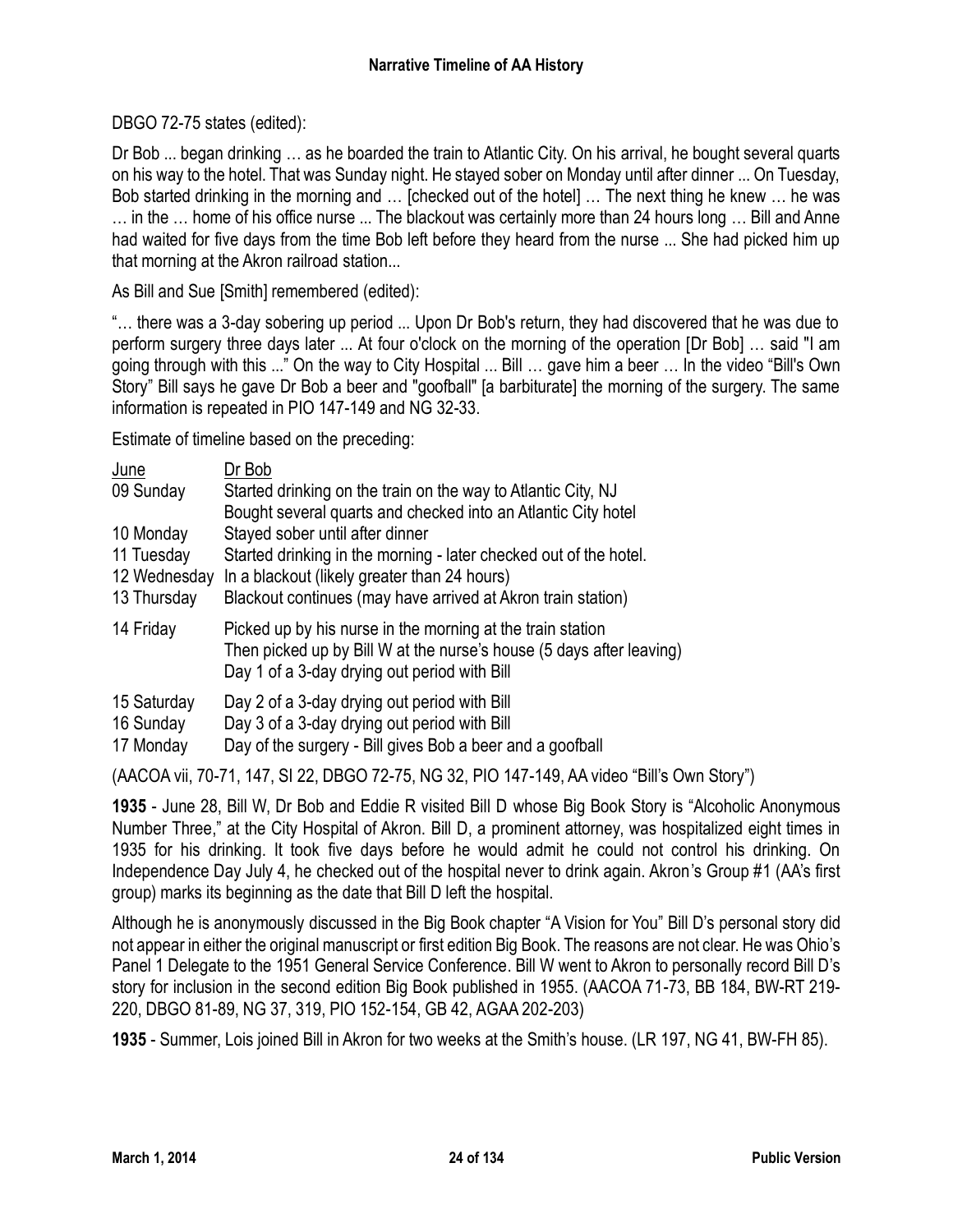**1935** - July, encouraged by T Henry Williams, Ernie G sometimes called AA #4, whose Big Book Story is "The Seven Month Slip" contacted Dr Bob and sobered up. (GSO-AC)

**1935** - August 26, Bill W returned to NY City. He sought out alcoholics at the Calvary Mission and Towns Hospital. Meetings were held at 182 Clinton St on Tuesday nights. His home also became a halfway house of sorts. (AACOA 74, BW-RT 225, PIO 160-162, GTBT 96, GB 51, AGAA 145)

**1935** - November 19, Ebby T came to live with Bill and Lois at Clinton St. (LR 197, EBBY 72, NG 42-44)

**1935** - Winter, Hank P whose Big Book story is "The Unbeliever" and Fitz M whose Big Book story is "Our Southern Friend" sobered up at Towns Hospital. Hank, from Teaneck NJ, and Fitz, from Cumberstone, MD, provided a big help to Bill W. Hank started AA in NJ at his home and played a major role in the publication of the Big Book. Fitz started AA in Washington, DC. (AACOA 16-17, 74, LR 101, BW-RT 225-226, NG 43-44) (PIO 191 says 1937)

**1935** - At the end of 1935, the tiny Fellowship consisted of two groups (Akron and NY) and seven members: Ebby T, Bill W, Dr Bob, Bill D, Ernie G, Hank P and Fitz M. A third group would not emerge until April 1939.

1**936** - After ten years of operation, the Calvary Rescue Mission closed. It is estimated that over 200,000 homeless men were helped by the mission. (NW 54)

**1936** - June, Oxford Group global popularity was at its height. 10,000 people flocked to the Berkshires for a meeting at Stockbridge, MA. An OG "house-party" (a cross between a convention and retreat) in Birmingham, England drew 15,000. (PIO 170, GB 46, AGAA 173)

**1936** - August 26, Frank Buchman and the Oxford Group experienced a public relations disaster. A NY World Telegram article by William H Birnie quoted Buchman as saying, "I thank heaven for a man like Adolph Hitler, who built a front-line of defense against the anti-Christ of Communism." Although taken out of context, it plagued Buchman's reputation for years and marked the beginning of the decline of the OG. Over time, Bill W was criticized by the NY OG members for working only with alcoholics. In Akron, T Henry and Clarace Williams were also criticized by OG members who did not support their efforts with alcoholics. The OG was out to save the world and sought out celebrities to join their ranks for publicity. Bill simply was out to save alcoholics. (NG 44-45, NW 30, 73, 96, DBGO 155, BW-FH 96, PIO 170-171, GB 53, AGAA 76, 161)

**1936** - September, Lois' father died. The house at 182 Clinton St was taken over by the mortgage company. Lois and Bill were allowed to stay there for a small rental. (PIO 175)

**1936** - The earliest recorded experience that influenced the Traditions occurred when Bill W was two years sober. Charles B Towns offered him a lucrative job at his hospital as a lay alcoholism therapist. After years of a hand to mouth existence Bill wanted the job very much. The question was put to the NY group meeting in Bill's home and they rejected it. Bill cooperated with their decision and later wrote "Three blows, well and truly struck, had fallen on the anvil of experience … The common welfare must come first … AA cannot have a class of professional therapists … and God, speaking in the group conscience, is to be our final authority." Bill also wrote "Clearly implied in these three embryo principles of tradition was a fourth: Our leaders are but trusted servants; they do not govern." (AACOA 101-102, LR 197, BW-RT 232-234, NG 63-64, PIO 175-177)

**1936** - AA Census estimate: 2 groups and 15 members. (Appx-1)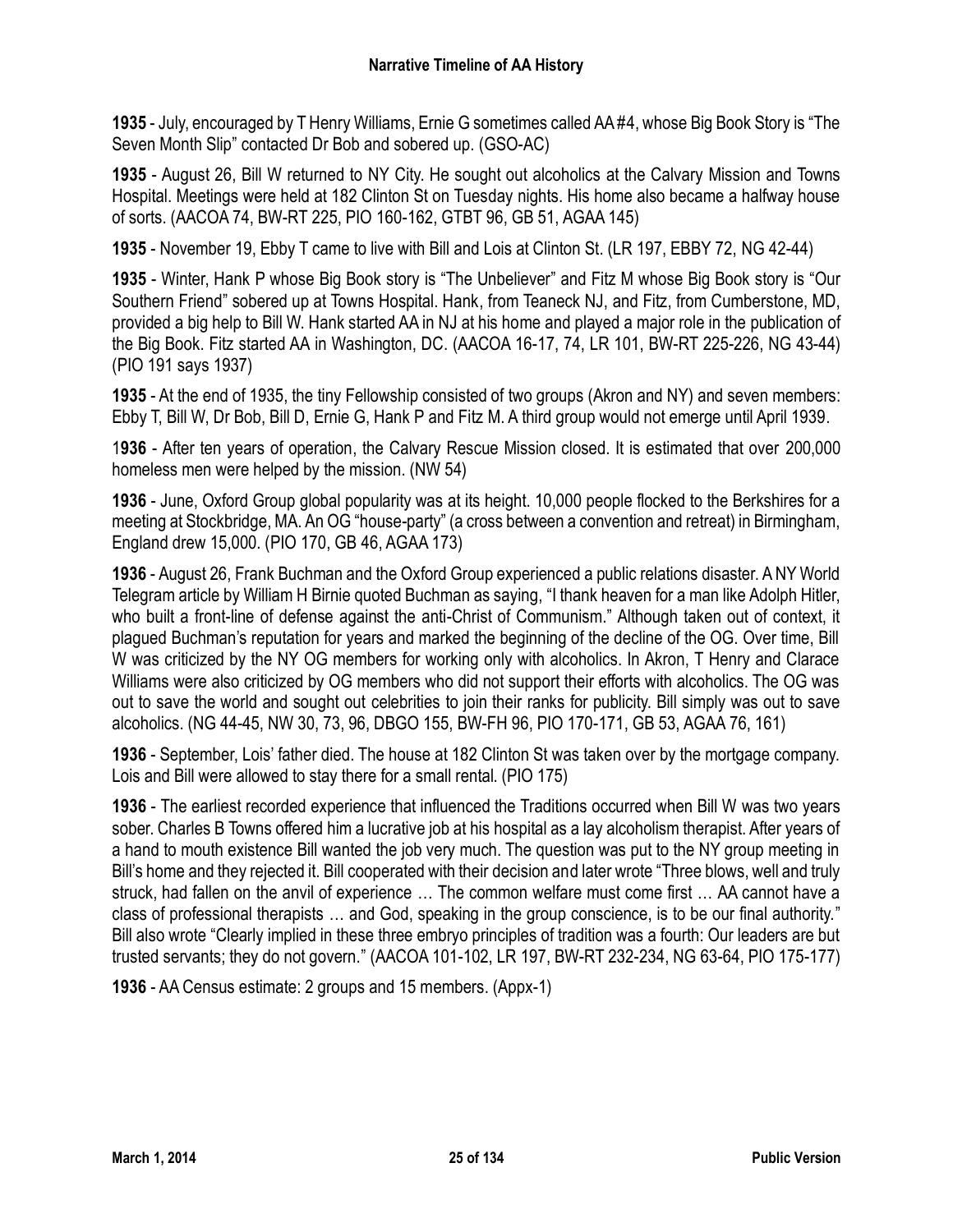**1937** - On the AA calendar of "year two" the spirit of Tradition Three emerged. A member asked to be admitted who described himself to the "oldest member" as "the victim of another addiction even worse stigmatized than alcoholism." The so-called "addiction" was "sex deviate" (revealed by Bill W in a talk to the 1968 General Service Conference Monday night Delegates dinner). Guidance came from Dr Bob (the oldest member in Akron) asking, "What would the Master do?" The member was admitted and plunged into 12<sup>th</sup> Step work. (DBGO 240-241 12&12 141-142)

Note: this story is often erroneously intermingled with an incident that occurred eight years later in 1945 at the 41st St clubhouse in NY City. (PIO 318)

**1937** Early - Bill and Lois attended an Oxford Group house party at the Hotel Thayer in West Point, NY. For the previous 2 ½ years they had been attending OG meetings twice a week. (NW 89)

**1937** - April, Ebby T got drunk after two years and seven months sobriety. It began an on-again, off-again pattern of drinking and sobriety that would stay with Ebby. (LR 197, EBBY 77, BW-FH 63, PIO 177)

**1937** - During their early years, the Akron and NY groups were directly affiliated with the Oxford Group. It was helpful at first but eventually produced problems. In the spring of 1937, leaders of the OG in NYC ordered alcoholics staying at the Calvary Rescue Mission not to attend meetings at Bill W's home. Bill and Lois were criticized for having "drunks only" meetings at their home and described as "not maximum" (an OG term for those lagging in their devotion to OG principles). (EBBY 75, LR 103, BW-RT 231, NG 45, NW 89-91)

**1937** - August, Bill and Lois stopped attending Oxford Group meetings and the NY AAs separated from the OG. This was the beginning of AA separating itself from outside affiliation and set the groundwork for what would later become Tradition Six. The Akron group remained affiliated with the OG for two more years. (LR 197, AACOA vii, 74-76)

**1937** - Alcoholic residents at 182 Clinton St were Ebby T, Oscar V, Russell R, Bill C and Florence R whose Big Book story is "A Feminine Victory." In October, Bill C, a young Canadian (and former attorney who stole and sold Bill and Lois' clothes to get liquor) committed suicide in the house while Bill and Lois were away visiting Fitz M (PIO 165 says summer of 1936). Florence R, the first woman member in NY, later went to Washington, DC to help Fitz M. She started drinking again in 1939 and died destitute in 1941. (AACOA 19, BB 16, BW-RT 237-239, LR 107)

**1937** - October, Dr Bob and Bill W met again in Akron. They counted 40 sober members with half of them sober for two years). It was a remarkable success story since all the sober members had previously been declared hopeless and beyond any help. Bill had ideas for AA hospitals, paid missionaries and a book of experience to carry the message to distant places. Dr Bob liked the book idea but not the hospitals and paid missionaries. In a meeting at T Henry Williams home, Bill's ideas narrowly passed among 18 Akron members. The NY group was more enthusiastic. This historic milestone marked the decision to write the Big Book that, in turn, led to the formation of a service structure. Note: the reasoning behind Bill's ideas for missionaries, hospitals and a book can be found in an April 8, 1947 paper by Bill titled "Our AA General Service Center-The Alcoholic Foundation of Yesterday, Today and Tomorrow." (AACOA vii, 76-77, 144-146, BW-RT 239-243, DBGO 123-124, NG 56-57, PIO 180, LOH 142, GSO-AC)

**1937** - October/November, the book project's first challenge was financing and it was no simple matter. The country was still in the grips of the great economic depression and the augur of World War II was looming large overseas. Bill W and Hank P tried to raise money for the book without success. (LR 197, PIO 181)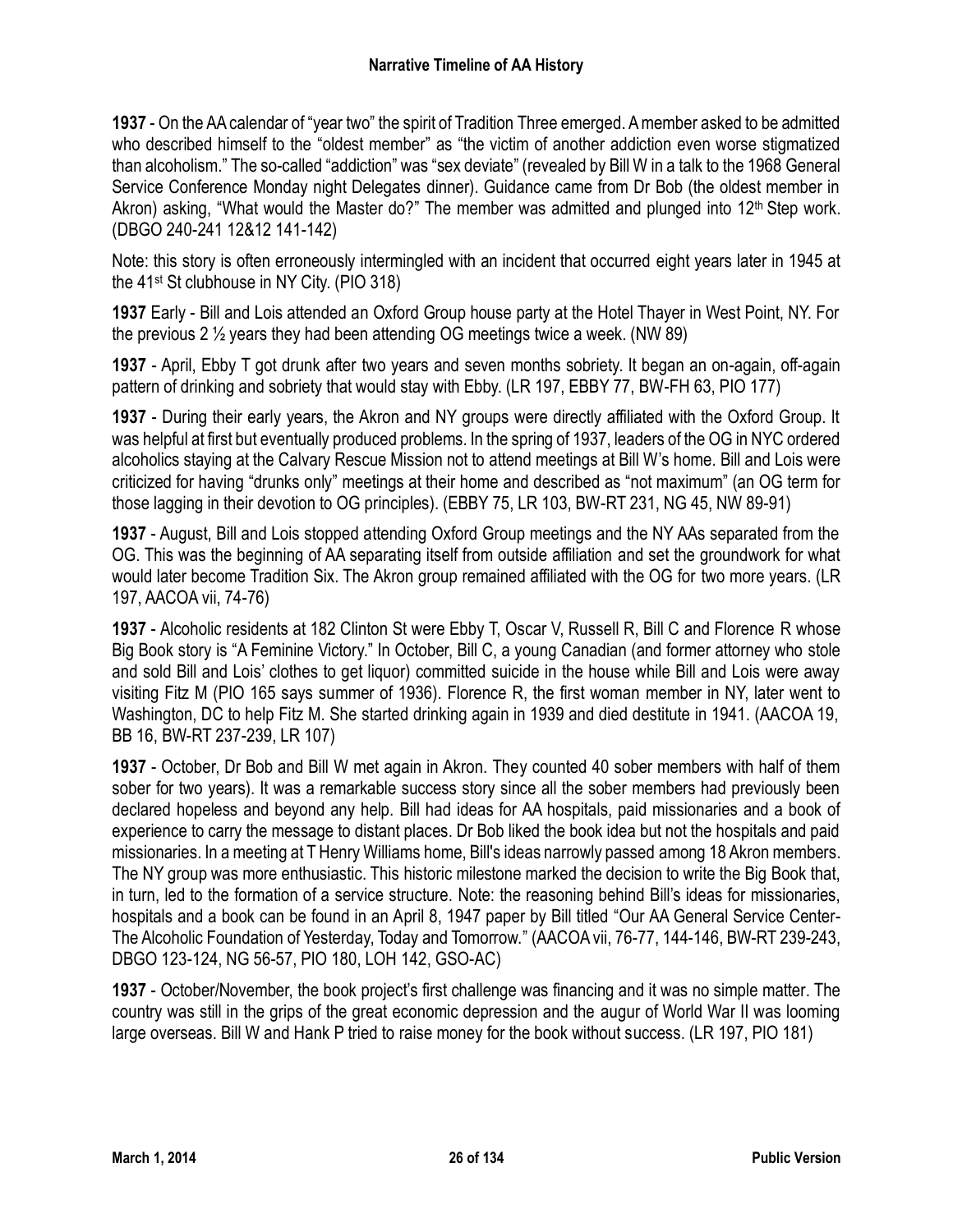**1937** - December, to assist with fund raising, Bill's brother-in-law Dr Leonard V Strong set up a meeting with Willard S Richardson, an ordained minister and manager of the Rockefeller philanthropies. (AACOA 147)

**1937** - December, Rowland H became a Vestryman at the Calvary Episcopal Church in NYC. (GSO-AC)

**1937** - AA Census estimate: 2 groups and 40 members. (Appx-1)

**1938** - January, a second meeting was held with the Rockefeller Foundation and included Bill W, Dr Bob, Hank P, Fitz M and Ned P (a new man). Bill also wrote that Akron member Paul S whose Big Book story is "Truth Freed Me" attended as well. Other attendees were Dr Silkworth, Willard Richardson, Frank Amos, an advertising man, A LeRoy Chipman, treasurer of the Rockefeller charities and Albert Scott, chairman of the Trustees for Riverside Church. Richardson, Amos and Chipman had become highly supportive off the budding movement and offered their services. They continued to meet with Bill, Dr Strong and the NY alcoholics to discuss how the movement could be given a structure. (AACOA 147-149, BW-RT 245-246, NG 65-66, PIO 181-185, LOH 59-60, NHBP 8-9).

**1938** - February, Willard Richardson asked Frank Amos to visit Akron and make a report on the young Fellowship of alcoholics. Amos' report was detailed and quite favorable. It highlighted Dr Bob's financial situation and suggested actions that should be taken to help him. Richardson sent Amos' report to John D Rockefeller Jr urging a donation of \$5,000 a year (\$82,000 today) for one or possibly two years.

Note: there are errors in AA literature on the amount Rockefeller was asked to donate. AMay 1947 Grapevine article (LOH 61) by Bill W states that the recommended donation was \$30,000 (\$492,000 today) and then later in AACOA (150) that it was \$50,000 (\$820,000 today). Both these amounts are greatly exaggerated based on GSO-AC records. It is not clear where Bill W got the figures he cited. (SM S3, BW-RT 246, LR 197)

**1938** - March 17, Rockefeller replied to Richardson that it was contrary to the policy of his philanthropies to fully fund a charitable enterprise unless it was decided to carry it indefinitely. Rockefeller declined to make a donation for the second year but provided \$5,000 to be held in a fund in the Riverside Church treasury. Much of the fund was used to assist Dr Bob by paying off the mortgage to his home. The remainder provided Bill and Dr Bob (who were both in very difficult financial straits) with \$120 a month (\$2,000 today) so that they could continue to dedicate themselves full time to the Fellowship. (BW-RT 247, AACOA 149-151, DBGO 135, PIO 187-188, GSO-AC)

**1938** - Nations of the world armed for World War II and Frank Buchman called for a "moral and spiritual rearmament" to address the root causes of the conflict. He renamed the "Oxford Group" to "Moral Re-Armament" (MRA). Another factor influencing the renaming was that Buchman's "Hitler" remark caused Oxford University to request that its name stop being used by the movement. (WWW, NW 44, PIO 171)

**1938** - April (March?), the writing of the Big Book began at the business office of NY member Hank P at Honors Dealers, 17 William St, Newark, NJ. Bill W wrote draft outlines on legal pads and spontaneously dictated the expanded text to Ruth Hock who was then the Honors Dealers Secretary. Each week Bill would read the drafts to those who met at his home. Edited copies were sent to Dr Bob and the Akron members for further review and editing. As they worked their way through the chapters, NY and Akron members also wrote the personal stories to be included in the book. (AACOA vii, 153, 159, BW-RT 248-250, LR 197, BW-FH 115, PIO 193, 235, GB 55, LOH 106-107, WPR 79, HIW 96-99)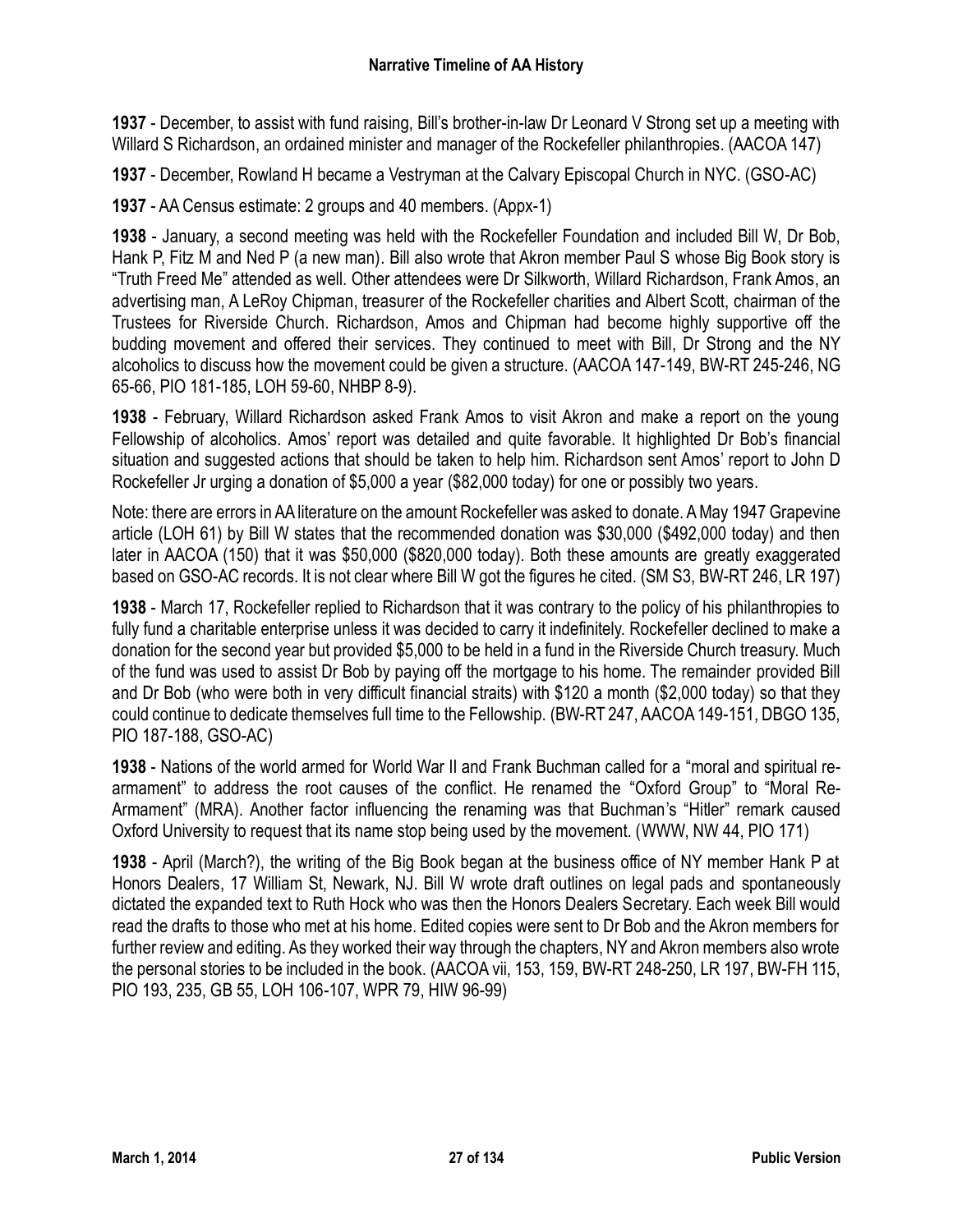**1938** - June, Bill W wrote to Dr Bob (edited):

"… l have … dictated … two chapters of the proposed book … an introduction and … my own story … together with a rough outline of the contents of other chapters … use this … for discussion of what you folks out there believe the book ought to contain … the completed book should represent the work of many people, particularly the individual stories … They will naturally be the heart of the book … the chapter outline calls for nine stories of a chapter each … about the same length as my own … My feeling is that Anne should do the one portraying the wife of an alcoholic." Anne declined and Bill wrote the chapter "To Wives" much to the dismay of his wife Lois. Bill also wrote to Dr Bob "By the way, you might all be thinking up a good title. Nearly everyone agrees that we should sign the volume 'Alcoholics Anonymous' … What would you think about the formation of a charitable corporation to be called … Alcoholics Anonymous"? (GSO-AC, NG 74-75, 333, HIW 108-109)

**1938** - June 15, recollection of the first use of the term "Alcoholics Anonymous" by Lois W. (LR 197)

**1938** - June 24, Frank Amos wrote to Albert L Scott: (edited):

"After … securing … advice … including two writers of national reputation, they have decided to bring out a book … Their desire is to have a cross section of experiences … selecting only those … to convince the leaders that they are permanently cured … The idea is for the book not to bear the name of any author but to be by 'Alcoholics Anonymous' … It is hoped that endorsements … be incorporated … of at least one outstanding physician of national reputation and at least one person who is likewise well known … I am sending you a rough draft of the first dictation. The first page is not to be part of the book but is outlining the purpose of it. The rest is a rough beginning on Chapter 1 and on the first story of an ex-alcoholic." (GSO-AC)

**1938** - July, in a letter to Dr Richard C Cabot, Bill wrote, "We have never developed any accurate statistical information, but I should say that we have dealt with about 200 cases in all, about half of whom seem to have recovered. Doctors tell us that, almost without exception, we have been problem drinkers of a class regarded as next to hopeless." Bill was encouraged to write to Dr Cabot by Charles B Towns. (GSO-AC)

**1938** - July 15, in a letter to Messrs. Richardson, Chipman and Scott of the Rockefeller Foundation, Bill W invited them to his home on Clinton St for meetings of "Alcoholics Anonymous." (PIO 202)

**1938** - July 18, Dr Esther L Richards of Johns Hopkins Hospital in Baltimore, stated in a letter that Bill W, at that time, was using the name "Alcoholics Anonymous" both as the working title of the book and the name of the Fellowship. Richards wrote a very favorable letter to Bill W regarding a 2-chapter prospectus sent to her for review. She noted, "I think you should get an "A-Number-One" physician who has a wide knowledge of the alcoholic's medical and social problem to write an introduction." (PIO 202, NG 332, GSO-AC)

**1938** - July 27, Dr William D Silkworth wrote a letter of support for use in fundraising for the book. It was later incorporated into the chapter "The Doctor's Opinion" together with extracts from a paper later published in the Lancet medical journal in July 1939. Dr Silkworth's name was not added to the "The Doctor's Opinion" until publication of the second edition in 1955. (SW center-fold photo exhibits, AACOA 168, GSO-AC)

**1938** - August 5, the "Alcoholic Foundation" was established as a charitable trust with a board of five Trustees. The trust indenture document specified that non-alcoholic board Trustees were to make up a majority. The terms "Class A" and "Class B" Trustees were used to distinguish between non-alcoholic and alcoholic board members. Class A Trustees were Willard Richardson, Frank Amos (Secretary and Treasurer) and attorney John Wood (a friend of Frank Amos). Richardson served on the board until April 1949 and was the first Trustee Emeritus until his death in 1952. Wood's term on the board was brief and he resigned in December 1939. His focus was on preparing the original Trust Agreement document. One of the challenges facing Wood in preparing it was legally defining the difference between an alcoholic and non-alcoholic.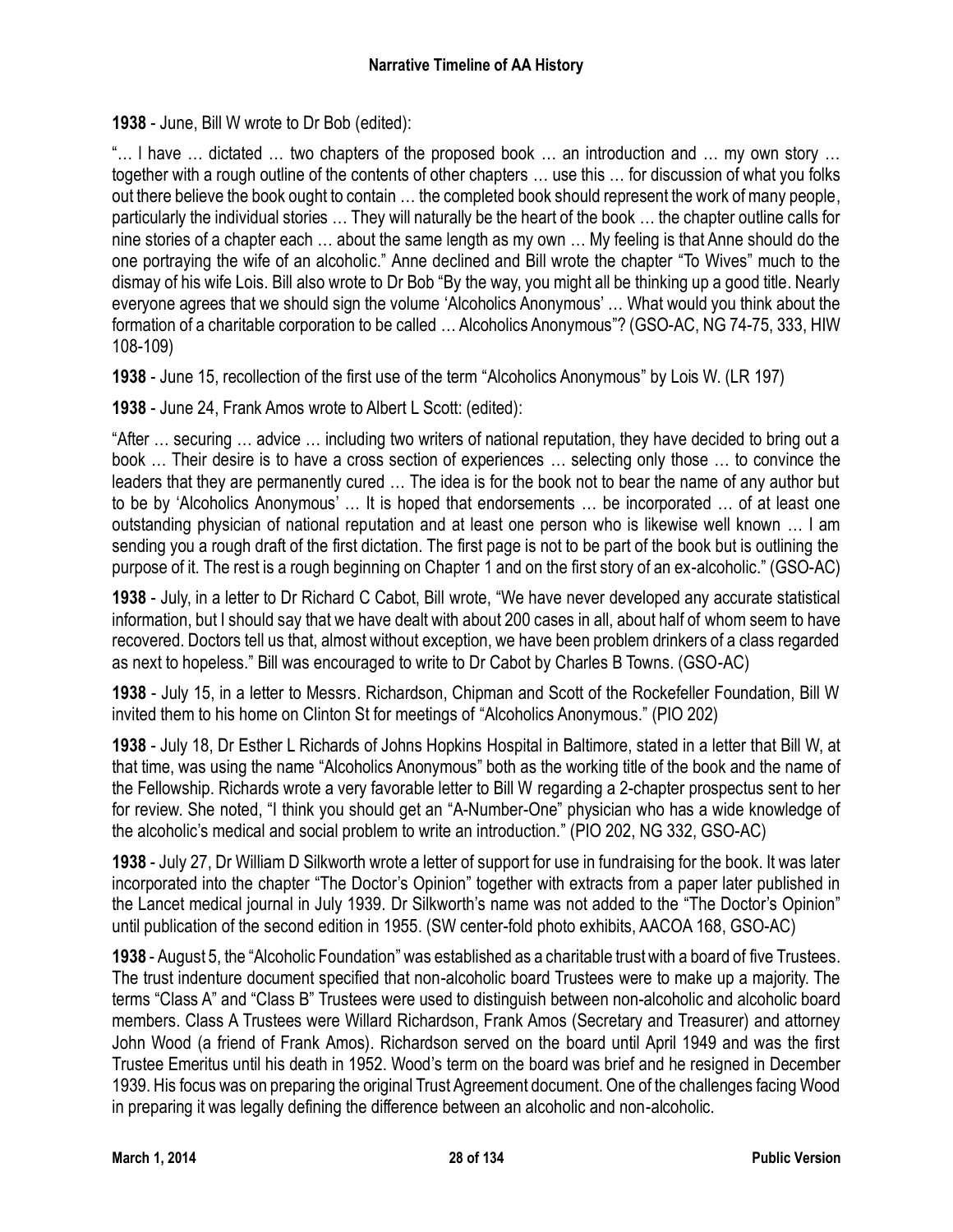Class B Trustees were Dr Bob and NY member Bill R whose Big Book story is "A Business Man's Recovery." Bill R was the first Board Chairman but returned to drinking and resigned in February 1939 after serving less than five months. An advisory committee to the board was established consisting of A LeRoy Chipman, Bill W, Albert L Scott and Hank P. Bill R was allowed to join the Advisory Committee after his resignation as a Class B Trustee. (GSO-AC, BW-RT 248, AACOA 151-152, LR 197, NG 66, 307, 330, PIO 188, LOH 61, NG 330 end note states AACOA date and Amos' date of August 5 are in error and gives the date as Spring 1938, LOH 142 and AACOA 15 also say Spring of 1938).

**1938** - August 11, at the first Alcoholic Foundation meeting, Frank Amos asked Hank P to recount the work to date. Hank reported that in the "Eastern Section"

41 alcoholics recovered ("Definite on the ball" per Hank) 6 alcoholics in the questionable class 12 hopeless alcoholics ("so difficult practically denied" per Hank) 10 alcoholics recovered but out of touch 25 prospects

The Alcoholic Foundation usually met at the Honors Dealers office in Newark, NJ and was provided administrative assistance by Ruth Hock (the Honors Dealers Secretary at the time). The Foundation and office would eventually come to be known as the General Service Board and General Service Office. Ruth Hock would later become AA's first National Secretary. (GSO-AC)

**1938** - August 18, the second Foundation Board meeting took place at A LeRoy Chipman's office at 30 Rockefeller Pl. The board agreed to transfer the remaining \$2,150 (\$35,000 today) in the fund established by Rockefeller over to the Alcoholic Foundation to support the work at Akron. They also agreed to provide Dr Bob with \$200 per month (\$3,000 today) from September 1938 to April 1939. (GSO-AC)

**1938** - September, Frank Amos arranged a meeting between Bill W and Eugene Exman (a friend of Amos and Religious Editor of Harper Brothers publishers). Exman offered Bill a \$1,500 advance (\$25,000 today) on the rights to the book. The Board urged acceptance but Bill wanted book ownership to stay within the Fellowship. On a suggestion from Exman, Hank P persuaded Bill to form "Works Publishing Company" and sell stock at \$25 par value (\$400 today). 600 shares were issued: Hank and Bill received 200 shares each and 200 shares were sold to others.

Later, 30 shares of preferred stock, at \$100 par value (\$1,600 today) were sold as well. To mollify the board, it was decided that the author's royalty (which would ordinarily be Bill's) could go to the Alcoholic Foundation. The newly formed Works Publishing Co would later come to be known as AA World Services or AAWS. (GSO-AC, LR 197, BW-FH 116-119, SM S6, PIO 193-195, AACOA 157, 188, HIW 99-104, NHBP 9)

**1938** - Encouraged by Dr Silkworth, Charles B Towns loaned Hank P and Bill W \$2,500 for the book project and later increased it to \$4,000 (\$66,000 today). (PIO 196, SM S7, LOH 176, AACOA 13-14, 153-159)

**1938** - October (November?) Hank P created a 14-page prospectus for a "One Hundred Men Corporation" to publish a book to be titled "One Hundred Men." The prospectus stated (edited):

"… 100 true alcoholics have recovered [and] dubbed themselves Alcoholics Anonymous." Regarding the book, it noted, "10 chapters have now been written." (GSO-AC, Gv-07-1957)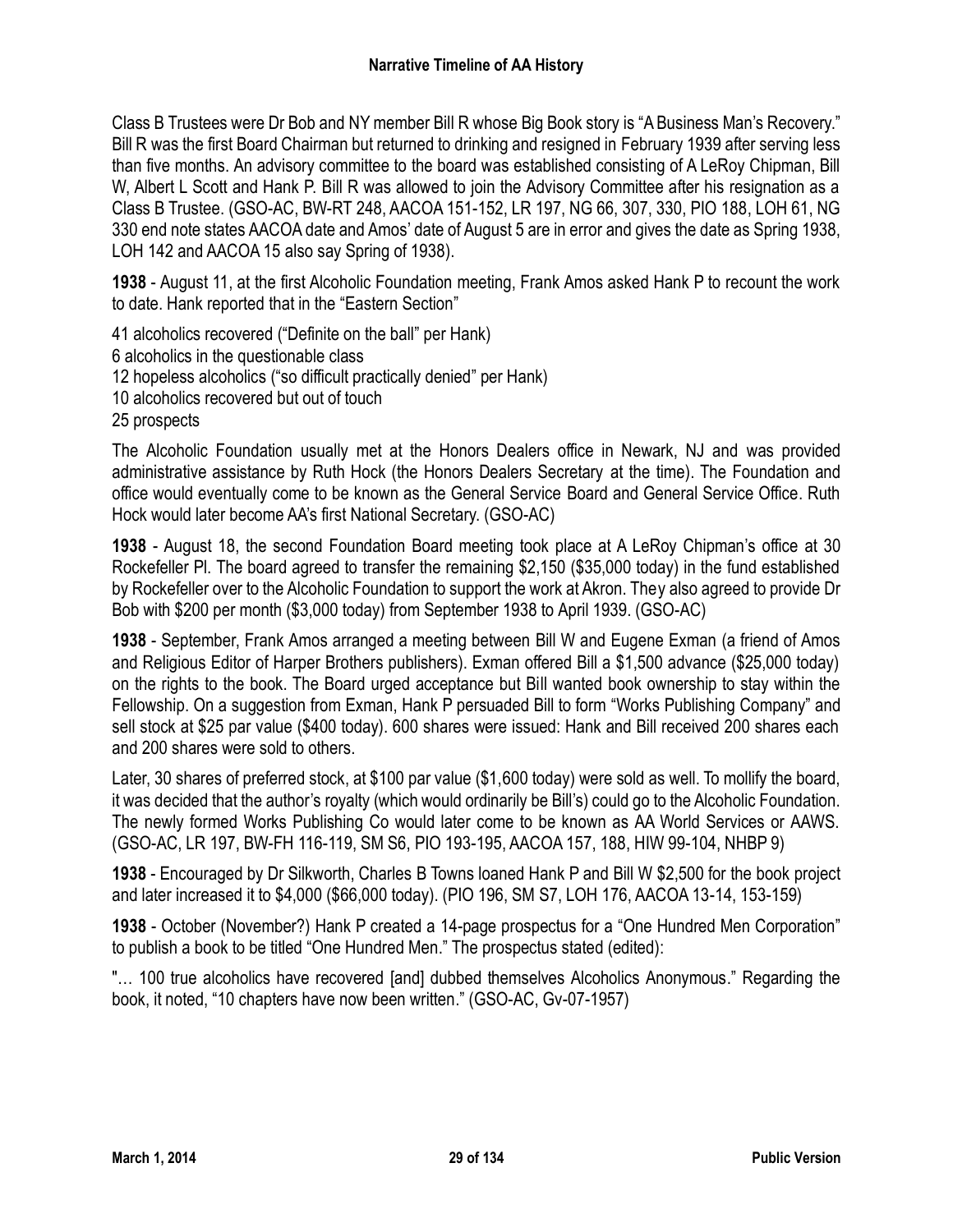**1938** - December (early), during the writing of the chapter "How It Works" at 182 Clinton St, Bill W, converted the then word-of-mouth 6 Steps into 12 Steps in a span of 30 minutes. Much (sometimes-heated) debate ensued over their wording. Bill completed the initial draft manuscript later in the month.

For reference, the following are various versions of the 6 and 12 Steps cited in AA literature.

# **6 Steps - July 1953 AA Grapevine:**

- 1. We admitted that we were powerless over alcohol.
- 2. We got honest with ourselves.
- 3. We got honest with another person, in confidence.
- 4. We made amends for harms done others.
- 5. We worked with other alcoholics without demand for prestige or money.
- 6. We prayed to God to help us to do these things as best we could.

# **6 Steps - AACOA 160:**

- 1. We admitted that we were licked, that we were powerless over alcohol.
- 2. We made a moral inventory of our defects or sins.
- 3. We confessed or shared our shortcomings with another person in confidence.
- 4. We made restitution to all those we had harmed by our drinking.
- 5. We tried to help other alcoholics, with no thought of reward in money or prestige
- 6. We prayed to whatever God we thought there was for power to practice these precepts."

# **5 Steps - "Three Talks to Medical Societies …" (pamphlet P-6):**

- 1. Ebby admitted that he was powerless to manage his own life.
- 2. He became honest with himself as never before; made an "examination of conscience."
- 3. He made a rigorous confession of his personal defects and thus quit living alone with his problems.
- 4. He surveyed his distorted relations with other people, visiting them to make what amends he could.
- 5. By meditation, he sought God's direction for his life and the help to practice these principles of conduct at all times.

# **6 Steps - Earl T's Big Book story "He Sold Himself Short" (BB 258):**

- 1. Complete deflation.
- 2. Dependence and guidance from a Higher Power.
- 3. Moral inventory.
- 4. Confession.
- 5. Restitution.
- 6. Continued work with other alcoholics.

# **12 Steps - estimated initial hand-written draft (PIO 198):**

The affinity for the number 12 began in December 1938 when Bill W expanded the 6 Steps, then used as the program of recovery, into the 12 Steps. In AACOA 161 Bill wrote, "Finally I started to write. I set out to draft more than six steps; how many more I did not know. I relaxed and asked for guidance. With a speed that was astonishing, considering my jangling emotions, I completed the first draft. It took perhaps half an hour. The words kept right on coming. When I reached a stopping point, I numbered the new steps. They added up to twelve. Somehow, this number seemed significant. Without any special rhyme or reason, I connected them with the twelve apostles. Feeling greatly relieved now, I commenced to reread the draft."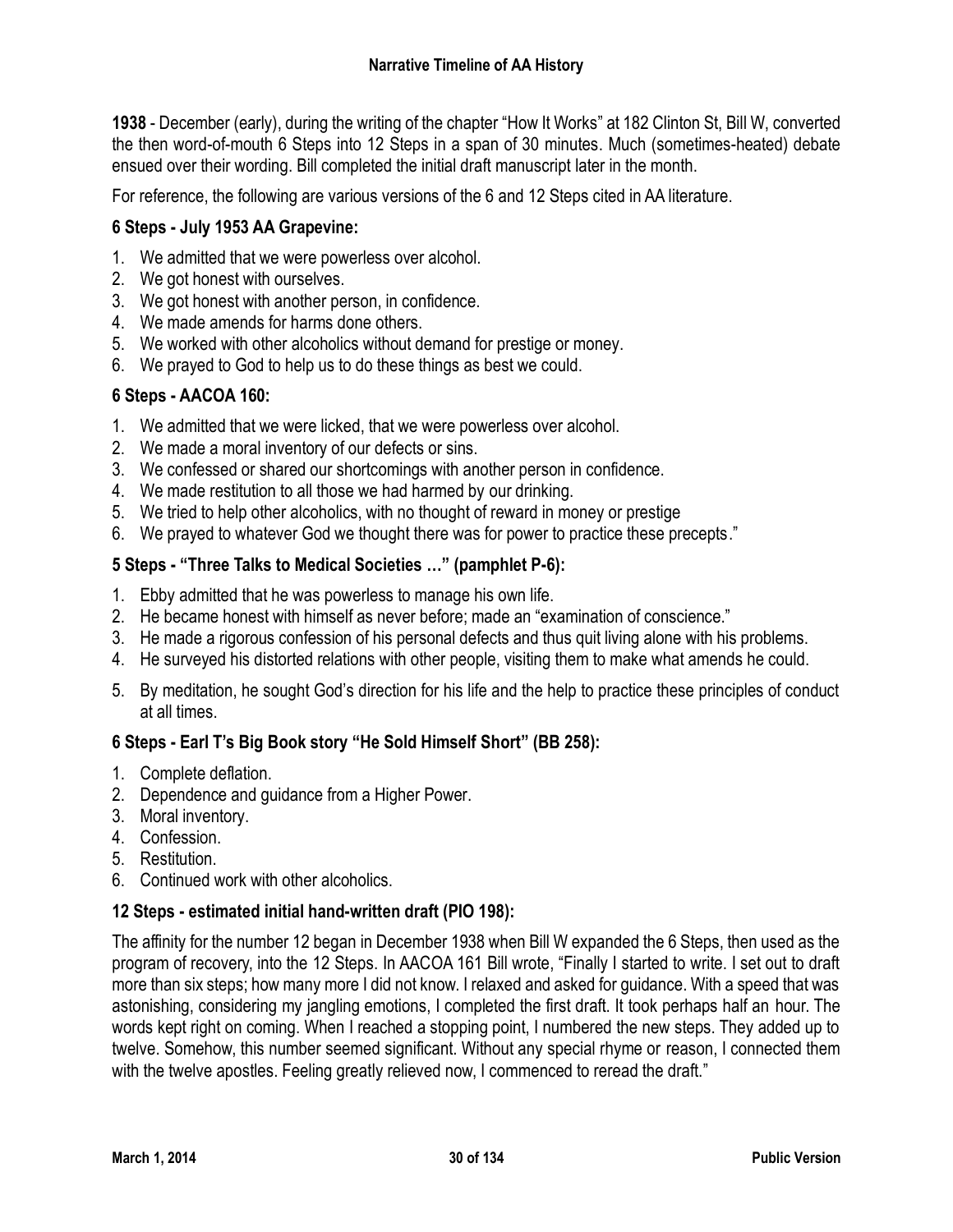- 1. We admitted we were powerless over alcohol that our lives had become unmanageable.
- 2. Came to believe that God could restore us to sanity.
- 3. Made a decision to turn our wills and our lives over to the care and direction of God.
- 4. Made a searching and fearless moral inventory of ourselves.
- 5. Admitted to God, to ourselves and to another human being the exact nature of our wrongs.
- 6. Were entirely ready that God remove all these defects of character.
- 7. Humbly on our knees asked Him to remove these shortcomings holding back nothing.
- 8. Made a complete list of all persons we had harmed and became willing to make amends to them all.
- 9. Made direct amends to such people wherever possible, except when to do so would injure them or others.
- 10. Continued to take personal inventory and when we were wrong promptly admitted it.
- 11. Sought through prayer and meditation to improve our contact with God, praying only for knowledge of His will for us and the power to carry that out.
- 12. Having had a spiritual experience as the result of this course of action, we tried to carry this message to others, especially alcoholics, and to practice these principles in all our affairs.

# **12 Steps - "Photo-Litho" Big Book Prepublication Manuscript (GSO-AC):**

- 1. Admitted we were powerless over alcohol that our lives had become unmanageable.
- 2. Came to believe that God could restore us to sanity.
- 3. Made a decision to turn our will and our lives over to the care and direction of God as we understood Him.
- 4. Made a searching and fearless moral inventory of ourselves.
- 5. Admitted to God, to ourselves and to another human being the exact nature of our wrongs.
- 6. Were entirely ready that God remove all these defects of character.
- 7. Humbly on our knees asked Him to remove these shortcomings holding nothing back.
- 8. Made a list of all persons we had harmed and became willing to make complete amends to them all.
- 9. Made direct amends to such people wherever possible, except when to do so would injure them or others.
- 10. Continued to take personal inventory and when we were wrong promptly admitted it.
- 11. Sought through prayer and meditation to improve our contact with God, praying only for knowledge of His will for us and the power to carry that out.
- 12. Having had a spiritual experience as the result of this course of action, we tried to carry this message to others, especially alcoholics, and to practice these principles in all our affairs.

# **12 Steps - first printing first edition Big Book:**

- 1. We admitted we were powerless over alcohol that our lives had become unmanageable.
- 2. Came to believe that a Power greater than ourselves could restore us to sanity.
- 3. Made a decision to turn our will and our lives over to the care of God as we understood Him.
- 4. Made a searching and fearless moral inventory of ourselves.
- 5. Admitted to God, to ourselves and to another human being the exact nature of our wrongs.
- 6. Were entirely ready to have God remove all these defects of character.
- 7. Humbly asked Him to remove our shortcomings.
- 8. Made a list of all persons we had harmed and became willing to make amends to them all.
- 9. Made direct amends to such people wherever possible, except when to do so would injure them or others.
- 10. Continued to take personal inventory and when we were wrong promptly admitted it.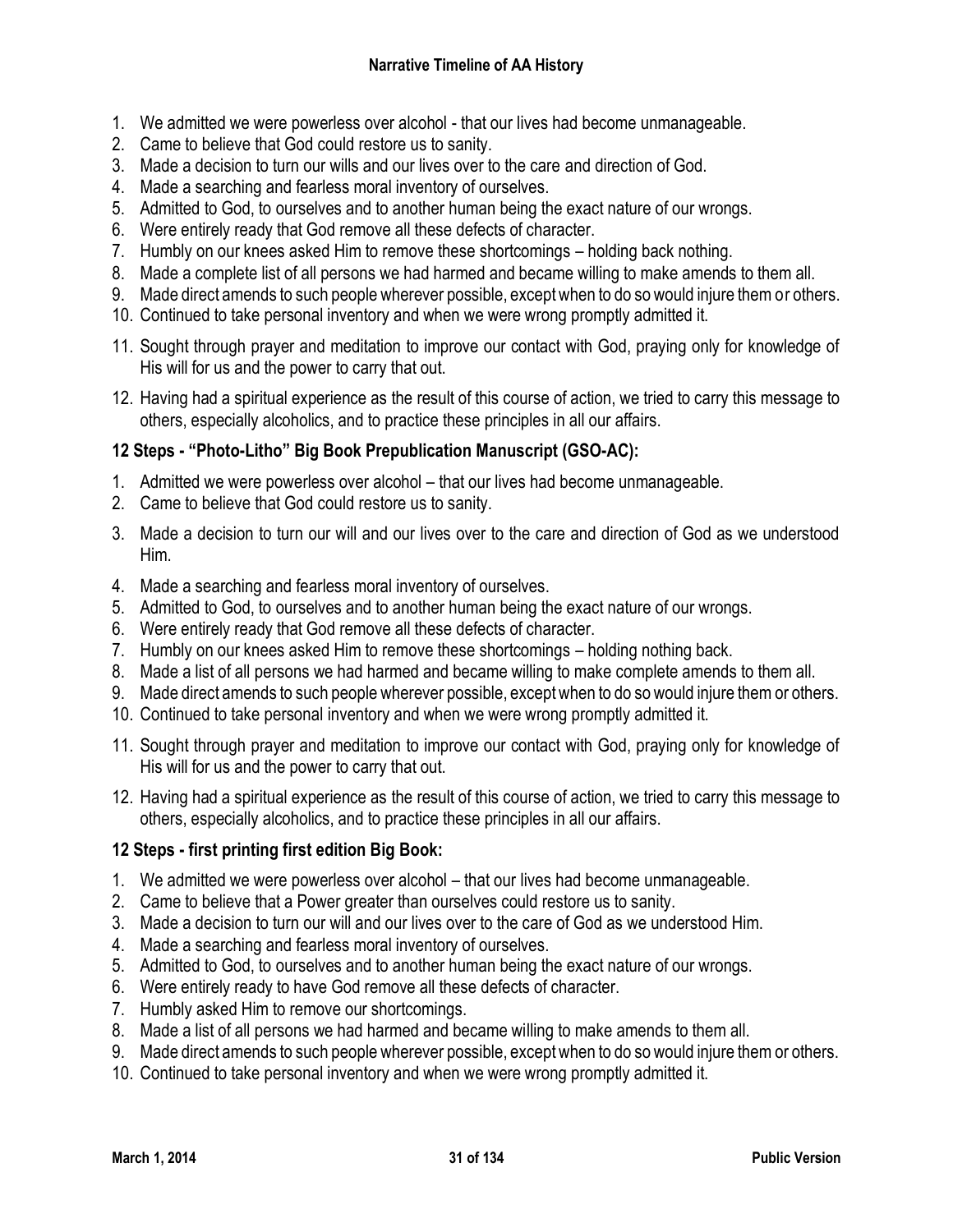- 11. Sought through prayer and meditation to improve our conscious contact with God as we understood Him, praying only for knowledge of His will for us and the power to carry that out.
- 12. Having had a spiritual experience as the result of these steps, we tried to carry this message to alcoholics, and to practice these principles in all our affairs.

# **The wording of Step 12 was changed twice in the first and second editions of the Big Book:**

Having had a spiritual experience as the result of these steps …- was changed to Having had a spiritual awakening as the result of those steps ...- in the 2<sup>nd</sup> printing of the 1<sup>st</sup> edition, then to Having had a spiritual awakening as the result of these steps ...- in the 2<sup>nd</sup> printing of the 2<sup>nd</sup> edition

(LOH 200, AACOA vii, 160-163, BW-RT 253, PIO 197-199, GB 55-57, AGAA 260)

**1938** - December, Tom Uzzell, a friend of Hank P, an editor at Collier's and NYU faculty member, was given a copy of the raw manuscript by Hank P to read and review. (GSO-AC)

**1938** - AA Census estimate: 2 groups and 65 members. (Appx-1)

**1939** - January 4, Bill W wrote to Frank Amos that the book "One Hundred Men" was nearly complete but considerable editorial work may be necessary. Bill noted that a copy was given to Thomas H Uzzell for editing and that "one more consultation with the boys in Akron will be necessary."(GSO-AC)

**1939** - January 5, Hank P wrote to Bill W after receiving a letter in which Uzzell wrote (edited):

"I spent last evening with the manuscript ... on reading additional chapters … I found myself deeply moved, at times full of amazement, almost incredulity, and during most of the reading I was extremely sympathetic. My feeling at the moment is that you should certainly hold on to the production and distribution of this volume … I don't know what else you could want for a good book. I believe in it most emphatically … The whole book needs the final shaping of a professional hand … I understand better now the enthusiasm you revealed in your talks with me about this work. I thought you were exaggerating somewhat but now I have joined the choir invisible." Shortly after, Uzzell began editing the material sent to him to create a prepublication manuscript. (GSO-AC)

**1939** - January, Prior to completion of the prepublication manuscript, NY member Jim B whose Big Book story "The Vicious Cycle." suggested the phrases "God as we understand Him" and "Power greater than ourselves" be added to the Steps and basic text. Bill W later wrote "Those expressions, as we so well know today, proved lifesavers for many an alcoholic." Jim B later moved to Philadelphia in February 1940 and started AA there. He also helped Fitz M start AA in Baltimore. (LOH 201, AACOA 17, 164, 166-167, BW-FH 140, BW-RT-255, GTBT 137, WPR 81, HIW 108)

**1939** - January 18, The Alcoholic Foundation Board increased from five to seven members. New members were alcoholic Harry B whose Big Book story is "A Different Slant" as the newly appointed second Board Chairman and Dr Leonard V Strong (Bill W's brother-in-law). Harry B also returned to drinking and was replaced in December 1939, after serving a little under a year. Foundation Trustees could appoint their own successors and were "chartered to do everything under the sun." After the first two alcoholic Board Chairmen returned to drinking, from 1939 on the Board Chair has been a non-alcoholic. Dr Strong served on the board as a Class A Trustee until October 1954 (as Secretary) and Trustee Emeritus until July 1960. He passed away on April 26, 1989. (GSO-AC, PIO 189, LOH 61)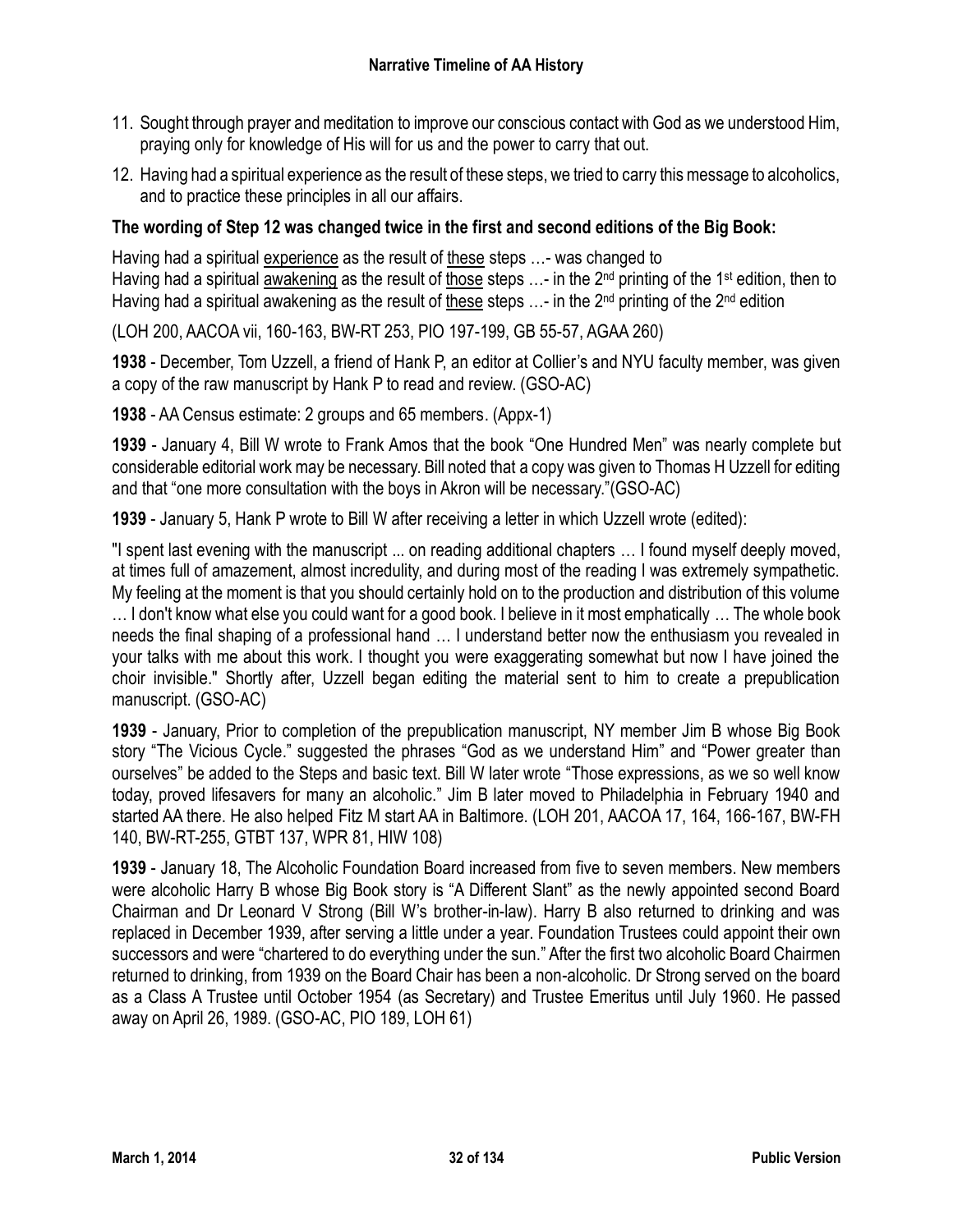**1939** - January, after the writing of the Big Book began, it was evident that something more was needed in the form of a story or case history section. It would be living proof to identify with the distant reader in a way the text itself might not. Akron produced 18 stories thanks to the efforts of journalist Jim S whose Big Book story is "The News Hawk." He interviewed the Akron members and wrote their stories (Dr Bob wrote his own). Two stories came from Cleveland and one from non-alcoholic Marie B whose Big Book story is "An Alcoholics Wife." NY members contributed ten stories that were edited by Bill W and Hank P over the contributors' protests. The story section was completed by late January. (AACOA 164, GSO-AC)

**1939** - February, Tom Uzzell completed a prepublication manuscript reduced in size from the original (supposedly by paring the wording in the personal stories). Estimates of how many pages he pared from the raw manuscript vary widely. At this point, the manuscript consisted of 164 pages that included 20 of 29 planned stories. 400 "photo-litho" copies were sent out for review. Bill W reputedly labeled the manuscript title as "Alcoholic's (sic) Anonymous" and each copy was stamped "Loan Copy" to protect the coming copyright. Bill credited NY member Joe W for getting the NY group to favor the name "Alcoholics Anonymous" for the book. (AACOA 164-168, BW-FH 126, NG 74-76, PIO 204)

**1939** - February 21, Frank Amos wrote to Willard Richardson that (edited):

"… the photo-litho copies of the book are now completed and I am sending one copy with this. The main part of the book has been carefully edited, but the individual stories, occupying the last half of the book, still must undergo considerable editing. Also, there are a number of stories to be added, most of them, I believe from Akron." (GSO-AC)

**1939** - March, the manuscript review copies were returned. The original text made frequent use of the words "you" and "your." A Montclair, NJ psychiatrist named "Dr Howard" (a possible pseudonym) suggested toning down the use of "you must" changing it to "we ought" or "we should." Drs Silkworth and Tiebout offered similar advice. In a May 1955 Grapevine article titled "How AA's World Services Grew, Part I" Bill described the entire book writing project as one where fierce arguments over the drafts, and what ought to go into them, dominated activities for months on end. Over time he became much more of an umpire than author. Bill later wrote that that Akron provided "nothing but the warmest support" but in NY, the book chapters went through a "real mauling" and retyped over and over. (AACOA 165-166, LR 115, 197, NG 74, 319, PIO 200, LOH 142).

**1939** - March, Hank P transcribed editing changes to a mark-up copy of the manuscript. Bill W, Hank P, Ruth Hock and Dorothy S of Cleveland, drove to Cornwall, NY to deliver the heavily marked up manuscript to the Cornwall Press. It contained hundreds of accumulated editing changes. The manager of Cornwall press almost sent them back to type up a clean copy. Hank P convinced the manager to accept the manuscript on condition that they would correct galley proofs as they came off the press. They checked into a hotel and spent the next several days proofreading galleys. (AACOA 170-171, WPR 81-82)

**1939** - April, 4,730 (some assert 4,650) copies of the first edition of "Alcoholics Anonymous" were published at a selling price of \$3.50 (\$57 today). It was a very expensive book for its time. Edward Blackwell, president of Cornwall Press, was told to use the thickest paper in his shop. The large, bulky volume became known as the "Big Book" and the name has stuck ever since. Bill W later wrote that the idea behind the thick, large paper was to convince the alcoholic he was getting his money's worth.

The book had eight roman and 400 Arabic numbered pages. "The Doctor's Opinion" started as page 1. The basic text ended at page 179 (not 164). Twenty-nine personal stories were included: ten from the east coast, 18 from the mid-west and one last-minute story from the west coast (ghost written by Ruth Hock and removed in the second printing). The manuscript story "Ace Full-Seven Eleven" of Akron member Del T was dropped because he "thought the book was a racket." (AACOA viii, 170, NG 76, PIO 204-205, GB 59)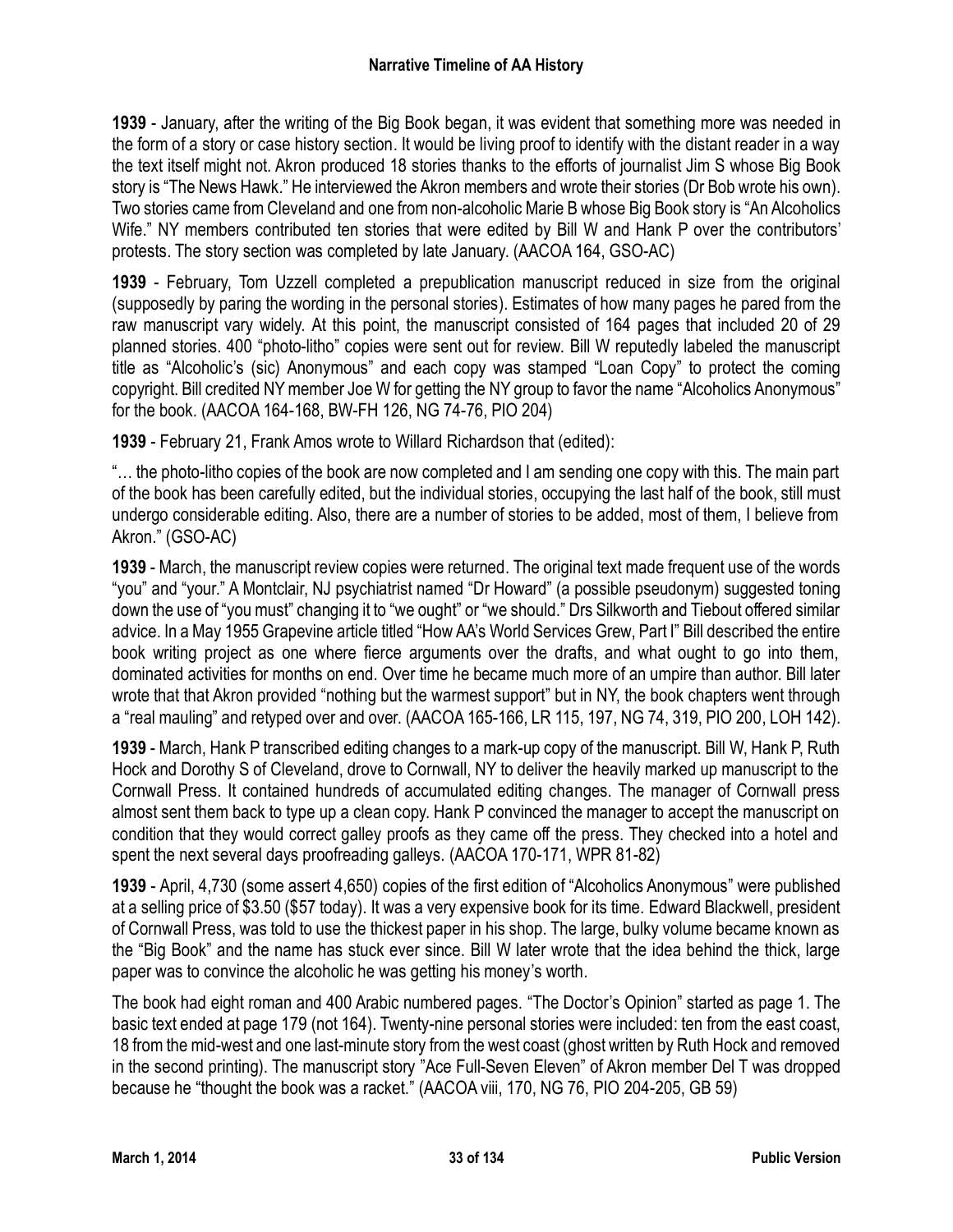**1939** - April, Ray C whose Big Book story is "An Artist's Concept" designed the book's bright "circus color" dust jacket (and given four shares of Works Publishing Stock as payment). He also designed an art deco style dust jacket that was never used. Ray began his Big Book story with a quotation attributed to Herbert Spencer that said, "There is a principle which is a bar against all information, which is proof against all arguments and which cannot fail to keep a man in everlasting ignorance - that principle is contempt prior to investigation." Ray's story was not included in the second edition Big Book. However, the quotation was later added to Appendix II "Spiritual Experience" in the third printing of the second edition in 1959. The attribution to Spencer is in error. It should be attributed to an English clergyman, author and college lecturer by the name of William Paley who lived from 1743 to 1805. Herbert Spencer (who lived from 1820 to 1903) was a great rival of his fellow Englishman Charles Darwin who is credited with the theory of evolution. However, it was Spencer, not Darwin, who popularized the term "evolution" and coined the term, "survival of the fittest". However, Spencer did not author the quotation attributed to him in the Big Book. (WWW)

The Foreword to the first edition Big Book has many of the key principles that later help shaped the Twelve Traditions (edited):

"It is important that we remain anonymous … We would like it understood that our alcoholic work is an avocation. … When writing or speaking publicly about alcoholism, we urge each of our Fellowship to omit his personal name, designating himself instead as 'a member of Alcoholics Anonymous' ... Very earnestly we ask the press also, to observe this request, for otherwise we shall be greatly handicapped. We are not an organization in the conventional sense of the word. There are no fees or dues whatsoever. The only requirement for membership is an honest desire to stop drinking. We are not allied with any particular faith, sect or denomination, nor do we oppose anyone. We simply wish to be helpful to those who are afflicted."

The AA Preamble is also derived from the foreword to the first edition Big Book.

**1939** - April 11, at age 35, Marty Mann whose Big Book story is "Women Suffer Too" attended her first meeting at 182 Clinton St. The prior 15 months, she was a charity patient at Bellevue Hospital in NY City and the Blythewood Sanitarium in Greenwich, CT (under the care of Dr Harry Tiebout). Tiebout gave her a Big Book manuscript and arranged for her to go to the meeting. On returning to Blythewood, she told fellow patient, Grennie C "we are not alone." Marty later established an AA Group at the Sanitarium. She is sometimes called the first woman AA member - she was not. (BW-RT 271, BW-FH 8, 125-126, AACOA 3, 18-19, PIO 210-213, GB 119-121, MMM 111-123)

**1939** - April 25, Morgan R a former advertising man, asylum patient and friend of radio-man Gabriel Heatter, appeared on Heatter's 9PM program "We the People." Morgan told his story and made a pitch for the Big Book. Prior to the broadcast, Bill W and others raised \$500 (\$8,200 today) to mail 20,000 post cards to physicians about the broadcast. There were only twelve replies. (AACOA 174-176, PIO 207-210, GB 60-61)

**1939** - April 26, Bill and Lois had to vacate their home at 182 Clinton St. It began an almost 2-year period of moving from house to house and staying with friends. By Lois' count, it amounted to 54 moves. (AACOA 11, 173, LR 197, BW-RT 258, BW-FH 91, PIO 213-218, and AACOA 173 says May 1)

**1939** - May 10, led by pioneer member Clarence S whose Big Book story is "Home Brewmeister" the Cleveland members announced that they would meet separately from Akron and the Oxford Group. Their first meeting was at 2345 Stillman Rd, Cleveland Heights in the home of Grace and Abby G whose Big Book story is "He Thought He Could Drink Like a Gentleman." After almost four years, this was AA's third group. Clarence later erroneously claimed that the Cleveland group was the first to call itself "Alcoholics Anonymous." (HIW 140, AACOA 19-21, NW 94, SI 35, DBGO 161-168, NG 78-79, PIO 224, AGAA 4, 201, 242, GSO-AC).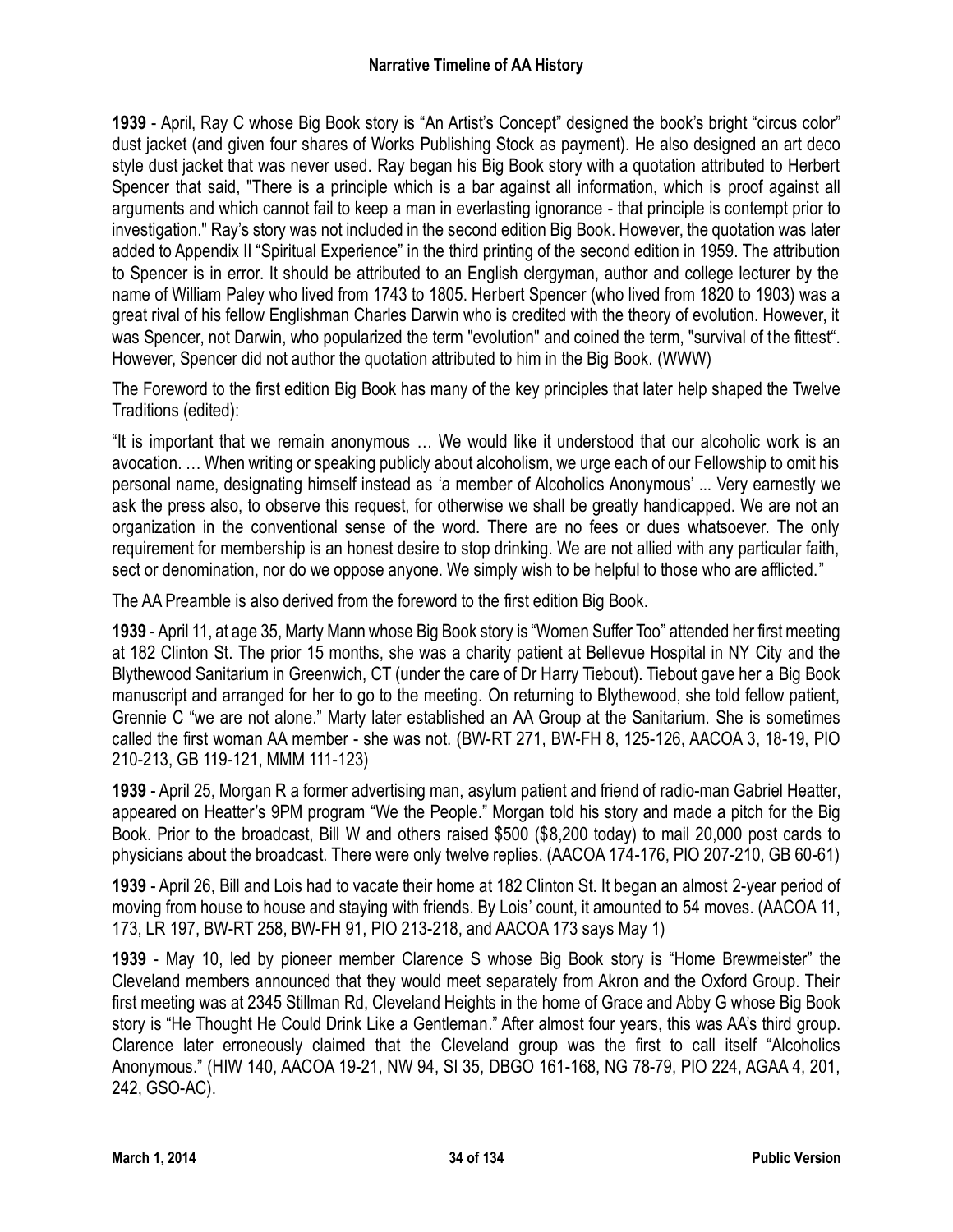**1939** - June 25, Percy Hutchison of the NY Times wrote a very favorable review of the Big Book. It did not help sales though since the book was not available through bookstores. (BW-FH 127, copy of article)

**1939** - Summer, NY member Bert T put up his 5<sup>th</sup> Ave tailor shop as collateral for a \$1,000 loan (\$16,000 today) to keep Works Publishing afloat. NY members met for a time in the tailor shop loft. Bill W and Hank P attended the first AA meeting in NJ (Upper Montclair) at Hank's house. (AACOA 11-12, 177-178, MMM 121, WPR 86).

**1939** - August, Dr Bob and Sister Ignatia (in charge of admissions) started working together at Akron's St Thomas Hospital. It was the first religious institution to open its doors to AA and later had a full wing dedicated to alcoholism treatment. The NY group had a similar arrangement with the Knickerbocker Hospital in NY City. On August 16, Sister Ignatia arranged for the first AA admission, Walter B whose Big Book story is "The Back-Slider." His non-alcoholic wife Marie's Big Book story is "An Alcoholic's Wife." Dr Bob requested the admission and revealed to Sister Ignatia his own problems with alcohol. (AACOA viii, SI 15-19, NG 79-80 DBGO 187- 188)

**1939** - September 30, in the late 1930s and early 1940s public relations had the most dramatic impact on AA membership growth. Liberty Magazine, headed by Fulton Oursler, carried a piece titled "Alcoholics and God" by Morris Markey. He was influenced to write the article by Charles B Towns. The article generated about 800 inquiries all of which were answered by Ruth Hock. Letters came from throughout the US, however, only a few could be referred to the three existing groups in Akron, NY and Cleveland. Oursler, author of "The Greatest Story Ever Told," became good friends with Bill and later served as a Class A Trustee and member of the Grapevine editorial board. (AACOA 176-178, LOH 145, 180-183 BW-FH 127-129, PIO 223-224)

**1939** - October 14, a disappointing review of the Big Book in the Journal of the American Medical Association was quite unfavorable and dismissive of the book. (GB 59)

**1939** - October, Membership grew suddenly and dramatically in Cleveland due to the September Liberty Magazine article and editorials in the Cleveland Plain Dealer by Elrick B Davis. As a result, the Cleveland group was flooded with appeals for help. Newcomers with just a few days of sobriety were assigned to make 12<sup>th</sup> Step calls. Cleveland membership surged from 20 to several hundred. Cleveland membership exceeded that of NY and Akron combined for several years leading many to think that AA began in Cleveland instead of Akron. (AACOA viii, 177-178, BW-RT 261, LR 197, LOH 145-146, SI 164, PIO 224, AGAA 4-5)

**1939** - October, Akron members of the "alcoholic squad" withdrew from the Oxford Group and held meetings at Dr Bob's house. It was a painful separation due to the great affection they had toward T Henry and Clarace Williams. The founding of the Cleveland Group and this action by the Akron Group ended all outside affiliation between the AA Fellowship and the OG or anyone else. (NW 93-94, SI 35, DBGO 212-219, NG 81, GTBT 123, AGAA 8-10, 188, 243)

**1939** - October, Hank P's business failed. Hank, Bill and Ruth Hock moved to a smaller 1-room office at 17 William St, Newark, NJ. (BW-RT 261, AACOA 176)

**1939** - December, Rockland State Hospital near Monsey, NY became the first mental hospital to have an AA Group (started by Bob V). Dr Russell E Blaisdell, Superintendent of the hospital, allowed busloads of patients to attend meetings in NY and NJ (AACOA viii, 12, BW-FH 128)

**1939** - December 27, Robert Shaw (a friend of Willard Richardson) joined the Alcoholic Foundation Board as the third Chairman and first Class A Trustee to hold the position. He died in September 1941. (GSO-AC)

**1939** - AA Census estimate: 4 groups and 100 members. (Appx-1)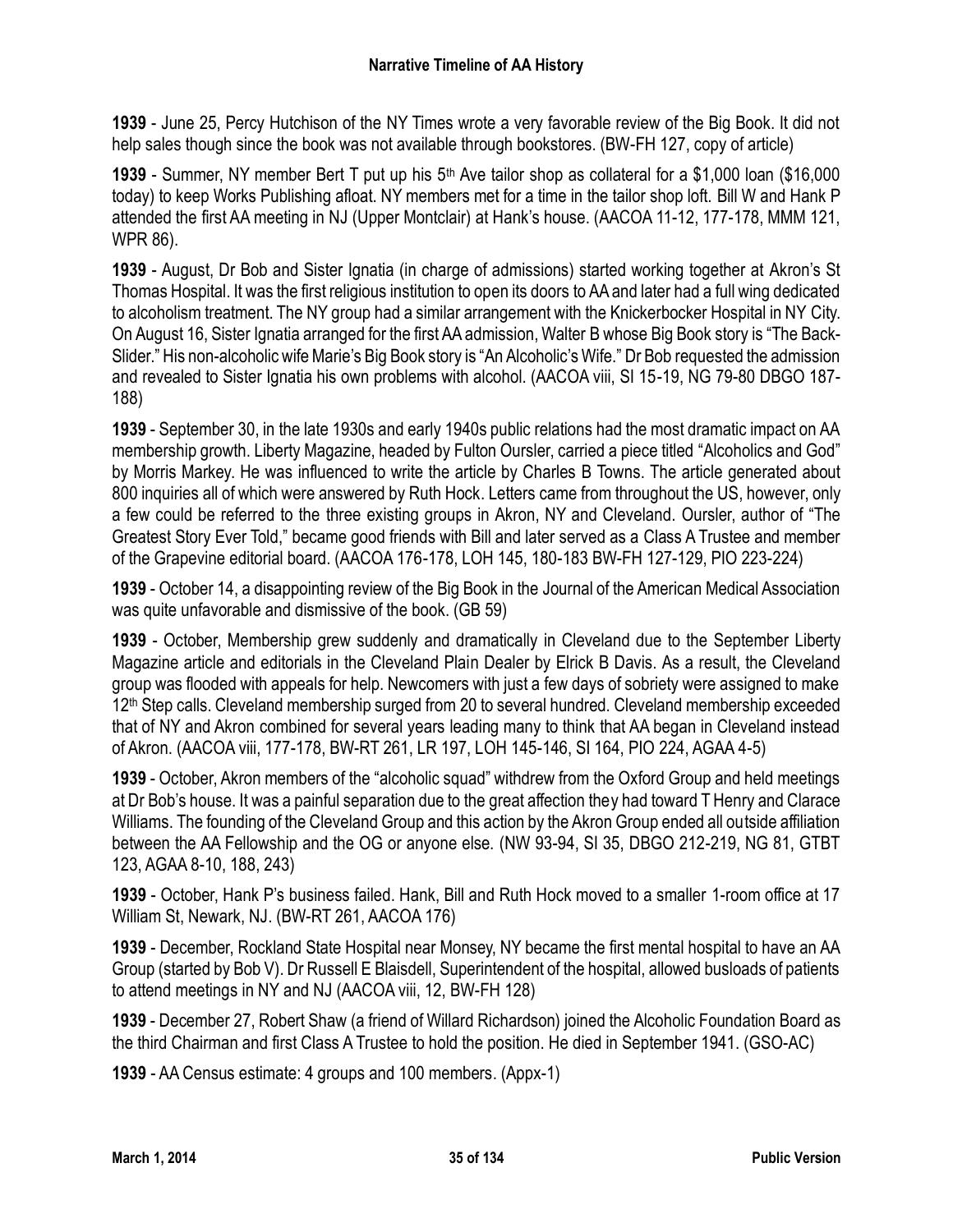**1940** - Early, the "Rule #62" story discussed in the 12&12 Tradition Four essay, was sent to Bill W in a letter from a chastened and humbled "promoter member." (AACOA 103-104, 12&12 147-149, NG 107)

**1940** - January, meeting attendance at Dr Bob's house was so large that meetings moved to King School on Wednesday night. (SI 35-36, DBGO 219, NW 94)

**1940** - January, the story of AA in Texas began in Cleveland in late 1939. A newspaperman, Larry J all of 100 lbs, was found in freezing winter weather with no coat, a lung collapsed from tuberculosis and near death in dreadful physical shape. Larry slowly recovered at a Cleveland hospital from DT's, malnutrition and exposure. Cleveland AA members, including Clarence S, visited him regularly and took care of him. Because of his physical ailments, Larry was told he would be healthier in a warm climate. He had never attended an AA meeting and boarded a train to live and work in Houston with nothing more than a Big Book in hand. Larry had a spiritual awakening on the train while reading it. Dorothy S of Cleveland wrote to Ruth Hock on January 19 describing Larry as a brilliant newspaperman who was age 40 and down and out "owing to John Barleycorn." She asked the NY Office to provide help to Larry in starting a group in Houston. (GSO-AC)

**1940** - February 8, John D Rockefeller Jr held a dinner for AA at the Union League Club in NY City. 75 out of 400 invited guests attended. Nelson Rockefeller hosted in the absence of his ill father. The dinner produced much favorable national publicity for AA and raised \$2,200 (\$36,000 today) from the attendees (\$1,000 from Rockefeller). Rockefeller and the dinner guests continued to contribute about \$3,000 a year up to 1945 when they were asked to stop. The Alcoholic Foundation received the donations as well as income from sales of the Big Book. (LR 197, BW-RT 264-267, AACOA viii, 182-187, NG 92-94, BW-FH 109-112, PIO 232-235).

**1940** - February, on arriving in Houston, Larry J sought out Allan C Bartlett, editor of the Houston Press. At first, Bartlett refused to see him since Larry's reputation as an alcoholic had preceded him. Bartlett was persuaded to give Larry five minutes as long as Larry promised not to ask him for a job. Five minutes stretched into two hours. Larry persuaded Bartlett to run a series of articles on AA that he wrote with an anonymous byline. They were extremely well written and generated much favorable publicity for AA. (GSO-AC)

**1940** - February, the first clubhouse was rented at 334 ½ W 24th St in NY City for \$100 a month (\$1,640 today). It was formerly the Illustrators Club. (LR 197)

**1940** - February, Bert T and Horace C joined the Alcoholic Foundation Board as Class-B Trustees. Bert served on the board until April 1946. He passed away in 1968. Horace C served on the board until April 1949. He passed away on January 12, 1966. Morgan R and Robert F joined the Board's Advisory Committee. (GSO-AC)

**1940** - March 16, (AACOA viii says February) the Alcoholic Foundation office moved from 17 William St Newark, NJ to 30 Vesey St, Room 703, in Lower Manhattan. Rent was \$650 a year (\$10,700 today). The mailing address was Box 658 Church St Annex Post Office. Ruth Hock became AA's first National Secretary. Most of the draft yellow pages, and manuscript drafts, of the Big Book were discarded before the move. A difficult loss to AA's Archives was the draft of the initial version of the Twelve Steps. (BW-RT 268, AACOA 179, 187, LR 129, 197, BW-FH 112, SM S6, PIO 235, LOH 147)

**1940** - April, Hank P got drunk after four years of sobriety. He objected fiercely to the office move from NJ to Vesey St. He was fighting with his wife and wanted to divorce her. He also wanted to marry Ruth Hock who refused him. (AACOA 179, BW-RT 268, PIO 228-229, WPR 84)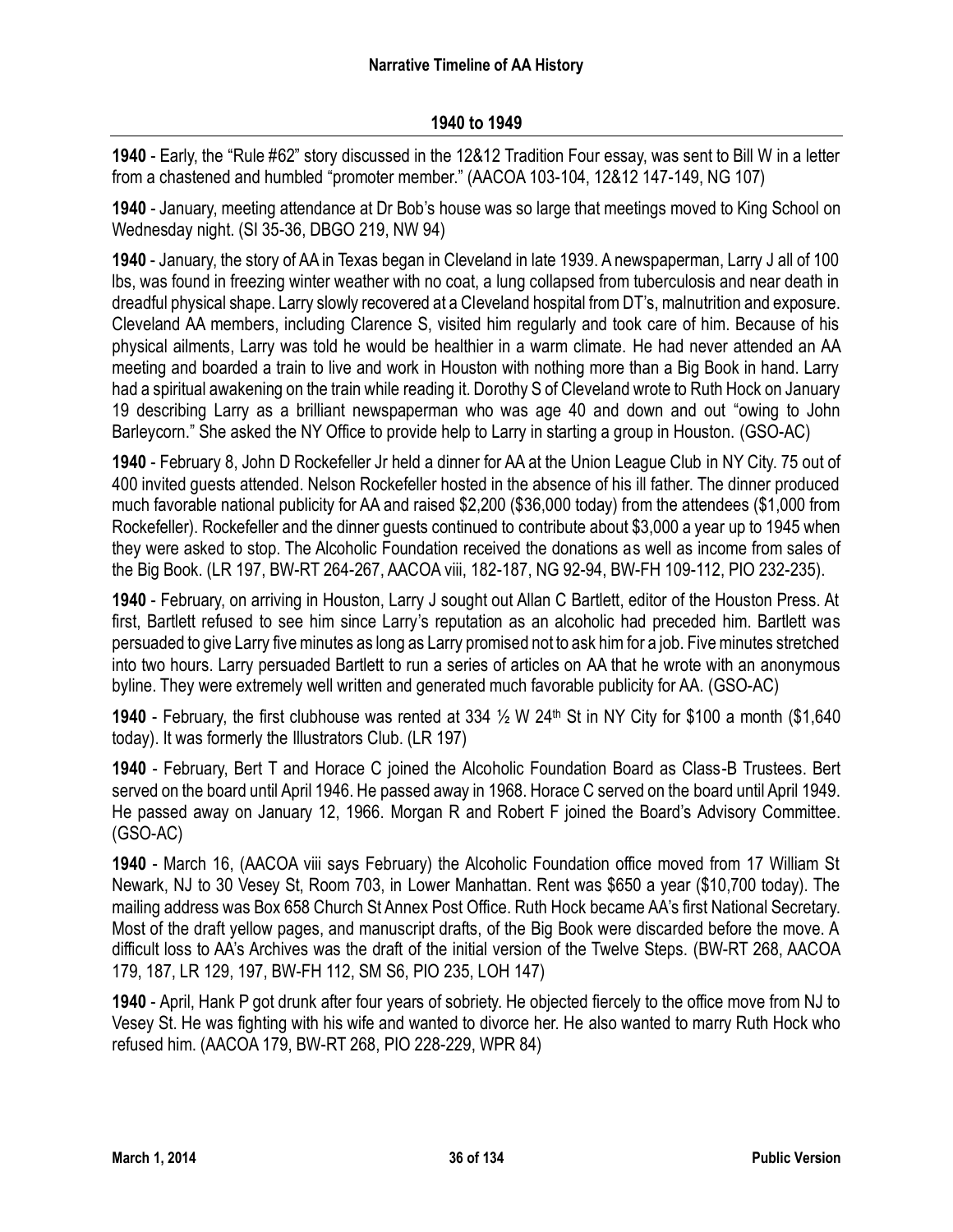**1940** - April, Larry J's Houston Press articles led many to inquire about AA. The Alcoholic Foundation reprinted them as AA's first pamphlet distributed from the NY Office. It was popular for several years and often called "The Houston Pamphlet." Allen C Bartlett was so impressed with the articles that he hired Larry as an editorial writer. However, among all this joy there was later also to be sorrow. As a fair number of AA pioneers did, Larry J later returned to drinking in 1943 and it lead to his death in 1944. (GSO-AC)

**1940** - April 5, Bill W wrote to Frank Amos that (edited):

"… the Rockefeller Dinner resulted in contributions of nearly \$3,000 (\$49,000 today) from the dinner guests and for around a month, average Big Book sales went from 25 to 100 per week." Bill informed Amos that: "we have at least 600 members actively interested and our wall map here at the Foundation shows 14 locations which have regular meetings, half a dozen places where groups are about to form and a surprising number of scattered individuals who have recovered through contact with established centers or by more use of the book." Bill also told Amos: "You have probably heard of the newspaper man picked up by the Cleveland group in the last stages of disintegration who went to Houston, TX and published an amazing series of articles on AA, so powerful in fact , that many think it is the best stuff yet written about us. These articles, along with the Silkworth articles and the twelve points, have been incorporated into a booklet which should serve many purposes and may even bring about some recoveries. Miss Hock, who is still very much with us, will mail you some tomorrow." (GSO-AC)

**1940** - April 16, Cleveland Indians baseball star Rollie H had his anonymity broken in the Cleveland Plain Dealer and nationally. Bill W did likewise in later personal appearances in 1942 and 1943. (AACOA 135, BW-RT 268-270, DBGO 249-253, NG 85-87, 96-96, AACOA 24-25, BW-FH 134-135, PIO 236-238, GTBT 156)

**1940** - May 22, Works Publishing was legally incorporated as a publishing arm of the Alcoholic Foundation. Bill W and Hank P surrendered their stock with a stipulation that Dr Bob and Anne receive 10% Big Book royalties for life (35 cents per book, \$5.75 today). Hank was persuaded to relinquish his shares in exchange for a \$200 payment (\$3,300 today) for office furniture he claimed belonged to him. (AACOA 189-190, LR 199, BW-FH 119, SM 11, PIO 235-236, GTBT 92, GSO-AC)

**1940** - May/June, Hank P, harboring resentments against Bill W, went to Cleveland and claimed Bill was getting rich from the Rockefellers and taking Big Book profits for himself. Clarence S (Hank's brother-in-law for a number of years in the 1940's) spent many years accusing Bill of financial irregularities and claiming himself as the true founder of AA. (BW-FH 131, PIO 231, 255-257, HIW 197)

**1940** - June 21, the US copyright for the Big Book was transferred from "Works Publishing Co (Wm G Wilson)" to "Works Publishing Inc." (GSO-AC)

**1940** - June 30, Works Publishing Inc issued its first report. Excerpts (edited):

"The Alcoholic Foundation is the national headquarters for AA. It is directed by seven Trustees who maintain an office at 30 Vesey St, NY City, to handle correspondence, inquiries and the book. Four Trustees are business and professional men, not members of AA. Three Trustees are chosen from the AA membership. All serve without compensation.

It was originally believed that the Foundation might secure sufficient funds to print the book, support an office, a secretary and Mr Wilson during the many months required for its preparation. Under these conditions, it was planned to distribute the book at cost but after three months of persistent effort … the idea had to be abandoned as it was found that no money could be raised for the Foundation at that time …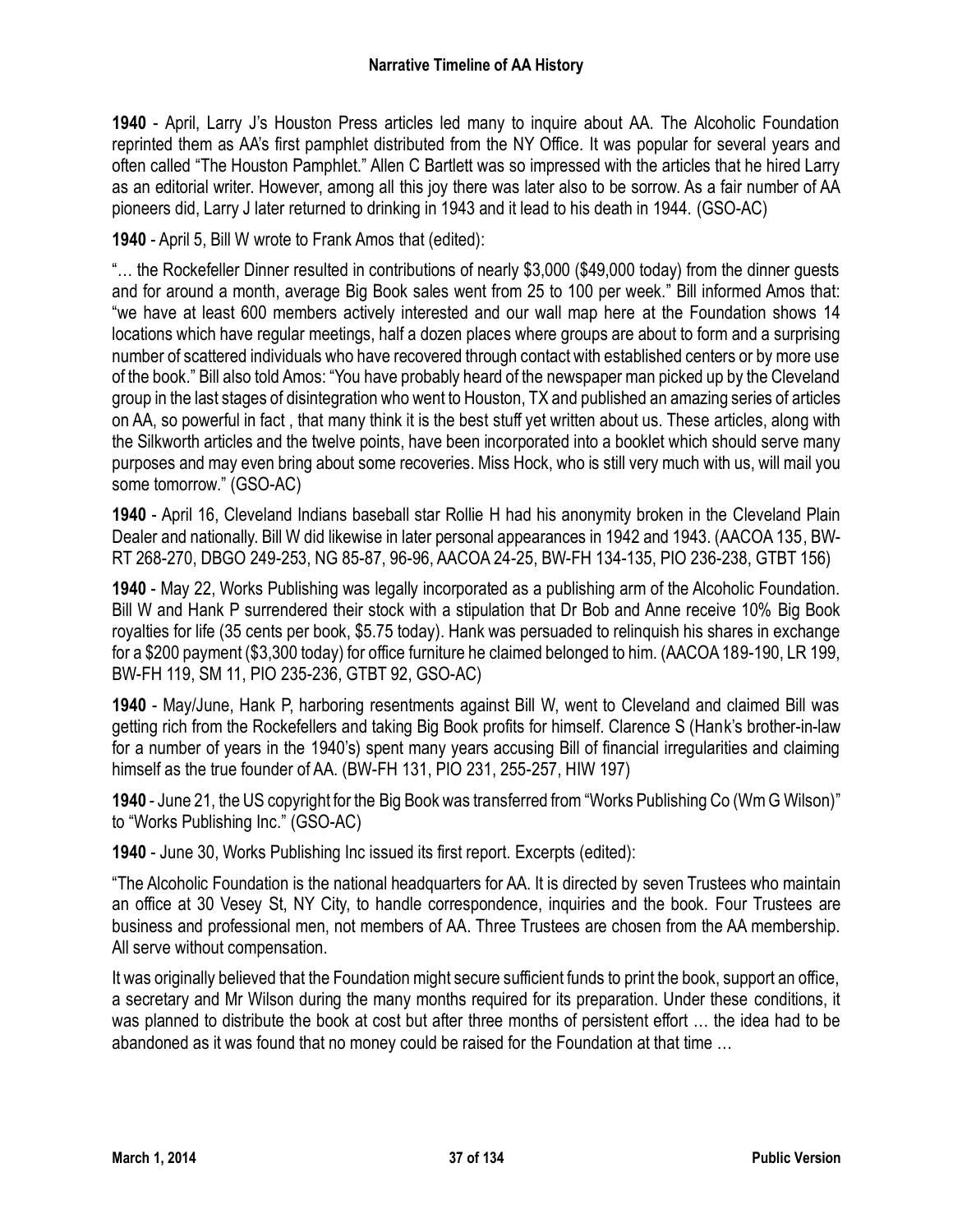… After many conferences with the Trustees and our membership, Works Publishing, Inc **\*** was organized and financed through stock subscriptions and loans largely from AA members. Works Publishing Inc has practically supported our central office for two years. (**\*** Works Publishing Inc was originally called 'The One Hundred Men Corp.').

The Foundation office answered, during the past year, about 2,000 pleas for help responding to each by personal letter ... correspondence has developed aiding the formation of new centers, there now being 22 places in the US where meetings are held … Total membership of AA, scarcely 100 alcoholics 18 months ago, is soon expected to reach 1,000 … A heavy demand continues for the new AA pamphlet … 5,000 copies have been mailed in the last 90 days. (Note: this is the Houston Press articles by Larry J).

The following served to effectively publicize the book during the past year: Gabriel Heater on the "We the People" program, articles appearing in Liberty, Your Faith, Your Life, Time, Newsweek, NY Times Book Review, Mr. Rockefeller's dinner for AA, news articles on Rollie H catcher for the Cleveland Baseball Club, review of the book by Dr Harry Emerson Fosdick, the Cleveland Plain Dealer series of articles, comment by Dr Dilworth Lupton, the Washington Star series, the Houston Press … newspaper series and many syndicated pieces.

The book appeared in April 1939, the first printing by Cornwall Press numbering 4,730 volumes of which 2,405 have been sold at a return to Works Publishing of more than \$2.50 each (\$41 dollars today). Works Publishing has recently been incorporated. Its officers and directors are: Herbert T President, Horace C Vice President and Ruth Hock Secretary and Treasurer. Mr T and Mr C are Trustees of The Alcoholic Foundation as well. Miss Hock has charge of correspondence and books at the Foundation office. The text of the book was dictated to her in the beginning and she has ably looked after its affairs since. (GSO-AC)

**1940** - October 1, Bill W wrote a progress report to the Alcoholic Foundation. Excerpts (edited):

"In April 1939 there were around 100 active members. Two-thirds were in Akron or nearby communities … the remainder in or near NY City. It had been … demonstrated that at least two out of three alcoholics, who wished to get well, could do so. We now have 1,400 active members of whom 1,000 have probably made permanent recovery … some 700 have never had any relapse whatever … Active groups number 30 … cities such as Cleveland, Chicago and NY have several groups each … We have increased 14-fold since a year ago … I do not see how we can have less than 2,000 members by January 1, 1941 nor less than 5,000 members a year from that time … We should secure, as soon as possible an article in some periodical of national circulation such as Saturday Evening Post, Colliers, Good Housekeeping, etc. Our experience at Cleveland shows we can now assimilate large numbers of new people successfully and quickly." (GSO-AC)

**1940** - October, Bill W went to Philadelphia to speak to Judge Curtis Bok, one of the owners of the Saturday Evening Post (the largest US general circulation magazine with a readership of 3-million). Bok had become favorably interested in AA, through his friend Dr A Weise Hammer of Philadelphia. Bok wanted to tell the story of AA and in December, Jack Alexander (a feature writer for the Post) was assigned to do it. Alexander's initial skepticism prior to meeting Bill W quickly evolved into solid admiration of AA and a lifelong friendship between him and Bill W. Alexander later served as a Class A Trustee from 1951 to 1956. (LR 131, BW-RT 278-279, BW-FH 140-141, PIO 244-245, GB 82)

**1940** - November, Bill and Lois moved into a small upstairs bedroom at the 24<sup>th</sup> St Clubhouse for about a year. (PIO 239 says five months, AACOA viii, 180-181, 187, BW-RT 272-273, PIO 238-239, GB 64, LOH 147)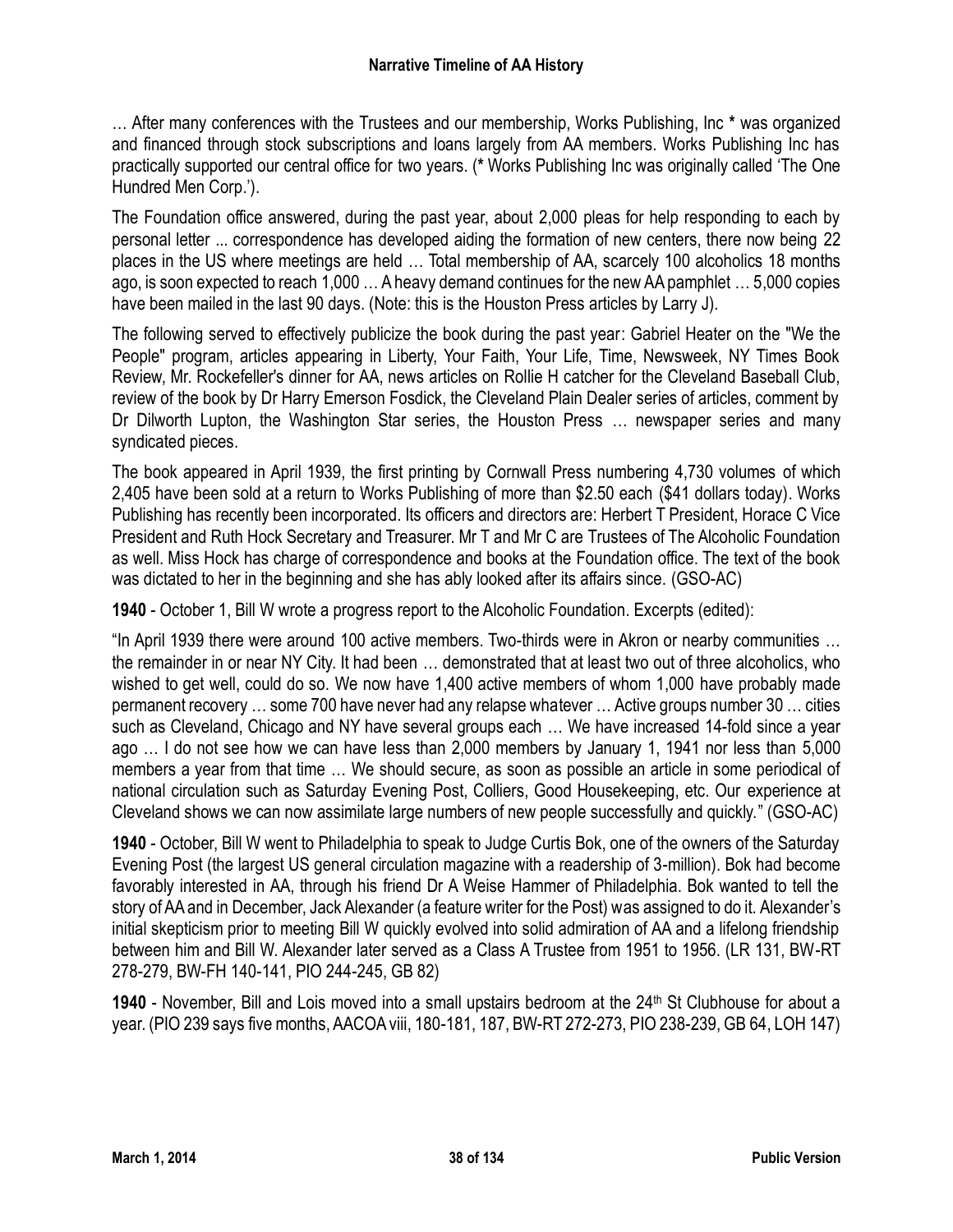**1940** - November 14, a publication called the "AA Bulletin" was first mailed to groups by the NY Office. It was intended to inform groups of important events. Bulletin #1 contained a list of cities categorized according to the type of pins (or "stars") used to show them on a map in the office. 22 cities were classified as White Star, having well-established groups; five cities were classified as Red Star, having several members who were just beginning and four cities were listed as Green star, having isolated members. Almost 5 ½ years after its founding, AA had been brought to 31 cities in the US. (GSO-AC)

AA Bulletins were regularly mailed to groups by the NY Office up to August 1952. In September 1952, the name of the publication was changed to "The Group Secretary." In January 1955, the name changed again to "The General Service Bulletin." The 1956 General Service Conference recommended the consolidation of several different bulletins into a single publication titled the "AA Exchange Bulletin." AA Exchange Bulletins were distributed up to December 1966 when it was renamed to "Box 4-5-9."

**1940** - December, Bill W met Father Edward Dowling SJ, at the 24th St Clubhouse. Tom M the club caretaker told Bill he was being visited by "some bum from St Louis." Father Ed (nicknamed "Puggy") became Bill's spiritual sponsor and helped start AA in St Louis, MO. (AACOA 38, LOH 366, BW-RT 275-278, BW-FH 137- 139, PIO 241-243, GTBT 120-121)

**1940** - AA Census estimate: 22 groups and 1,400 members. (Appx-1)

**1941** - Fitz M's sister, Agnes (administrator of the Corcoran Art School, Washington DC) loaned Works Publishing Inc. \$1,000 (\$16,000 today) to pay Cornwall Press for Big Books being held for payment. (BW-FH 92, AACOA 18)

**1941** - January 14, Ruth Hock sent out AA Bulletin #2 noting that AA was beginning in five more cities and that there was some activity in Vancouver, Canada. The bulletin had a "Flash!!!" lead item that the Saturday Evening Post would be publishing an article on AA by Jack Alexander and that there would likely be numerous inquiries in response to the article. Members and groups were alerted to "stand by for active duty." (GSO-AC)

**1941** - February 19, Bill W wrote to the Alcoholic Foundation on a budget for the next year. Excerpts (edited):

"Many new groups have been formed. Our membership has tripled, now totaling about 2,000 … An article is to appear on March 1 in the Saturday Evening Post … The name Alcoholics Anonymous will appear on the outside cover. Our message will be brought to the whole nation - nearly a million alcoholics will hear of us … only a very small proportion of our book sales have come directly from the groups. The general public still buys most of the books … the Alcoholic Foundation should set up a special account called 'AA operating expenses.' All contributions from the groups should be segregated in this fund … each group is entitled to know exactly how such money is spent … an accounting ought to be made by the Trustees every six months showing receipts and expenditures …" (GSO-AC)

**1941** - Jack Alexander's Saturday Evening Post article was published on March 1, 1941. Its impact on AA growth was enormous. It was AA's most notable public relations blessing. During 1941, AA membership surged from around 2,000 to over 8,000. Reprints of the article became a favored pamphlet and it is still reprinted to this day. Over 6,000 inquiries were sent to the NY Office during 1941 because of the article.

The NY Office asked the groups for donations of \$1 (\$16 today) per member per year for extra staff to respond to all the inquiries. This began the practice of financing what is today called GSO from group and member donations. (AACOA viii, 35-36, 112, SM S7, 190-191, BW-RT 281, LOH 149-150, BW-FH 146, PIO 245-247)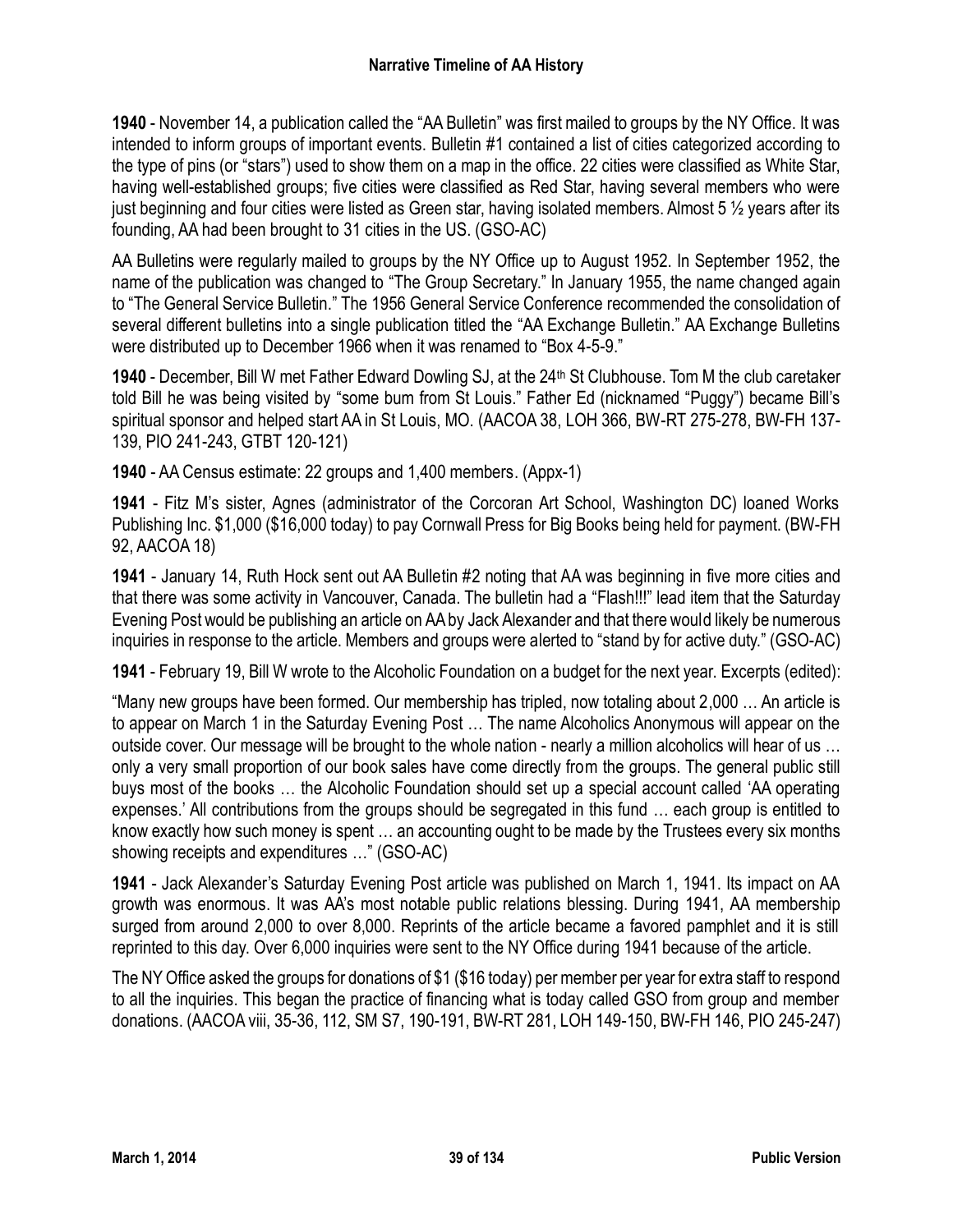**1941** - In its early years the NY office was called either the "Headquarters" or "Central Office" or "General Office." It provided a central mail link to members attempting to start groups and helping them with growing pains. Over time, accumulated letters sent in by the groups and members gave firm signals of a need for guidelines to help with group problems that seemed to occur repeatedly. Basic ideas for the Traditions came from these letters and the principles defined in the Foreword to the first edition Big Book. (AACOA 187, 192- 193, 198, 203-204, PIO 305-306, LOH 154)

**1941** - March 2, the second printing of the first edition Big Book occurred almost two years after its introduction. There were several significant alterations (edited):

- The title page text changed from "One Hundred Men" to "More Than Two Thousand Men and Women."
- The story "Lone Endeavor" of Pat C from CA was removed. It was ghost written by Ruth Hock.
- The wording of Step Twelve was changed. The term "spiritual experience" was changed to "spiritual awakening" and the term "as the result of these steps" was changed to "as the result of those steps."
- An appendix titled "Spiritual Experience" was added. Many members thought they had to have a sudden, profound spiritual experience similar to the one Bill W had in Towns Hospital. The appendix emphasized that most spiritual experiences developed slowly over time and were of the "educational variety."

Note: the term "educational variety" is attributed to William James. However, the book "The Varieties of Religious Experience" does not contain the term. James usually categorized spiritual experiences as "gradual" or "sudden." The front matter summary of Lecture X ("Conversion concluded") states: (edited):

"Cases of sudden conversion - Is suddenness essential? - No … The value of conversion depends not on the process, but on the fruits - These are not superior in sudden conversion ..." The transcript of Lecture IX ("Conversion") states: "… There is a conscious and voluntary way and an involuntary and unconscious way in which mental results may get accomplished; and we find both ways exemplified in the history of conversion, giving us two types, which Starbuck calls the volitional type [i.e. a conscious choice or decision] and the type by self-surrender respectively. In the volitional type the regenerative change is usually gradual, and consists in the building up, piece by piece, of a new set of moral and spiritual habits … Our education in any practical accomplishment proceeds apparently by jerks and starts just as the growth of our physical bodies does …" (AACOA 256, WWW)

**1941** - April 11, after 23 years of marriage, Bill and Lois moved into their own home in Bedford Hills, NY. It was first named "Bill-Lo's Break" and later renamed "Stepping Stones." The 7-room house was on 1.7 acres and financed at \$6,500 (\$102,000 today). The mortgage payment was \$40 a month (\$625 today). (BW-RT 284, PIO 259-260, MMM 337, WPR 66)

**1941** - May 8, Ethel M whose Big Book story is "From Farm to City") is reputed to be the first woman Akron member to sober up. (SI 131, AACOA 7)

**1941** - June 30, Ruth Hock sent out AA Bulletin #3 announcing that over 4,400 letters had been answered in the three months since the Post article was published. Correspondence was being maintained with 116 cities (almost three times the number announced in January). At the end of the bulletin Ruth reported

"One of our NY members clipped the following from the personal column of a NY paper and since it seems to 'hit the spot' here it is. GOD GRANT ME THE SERENITY TO ACCEPT THINGS I CANNOT CHANGE, COURAGE TO CHANGE THINGS I CAN, AND WISDOM TO KNOW THE: DIFFERENCE" (GSO-AC).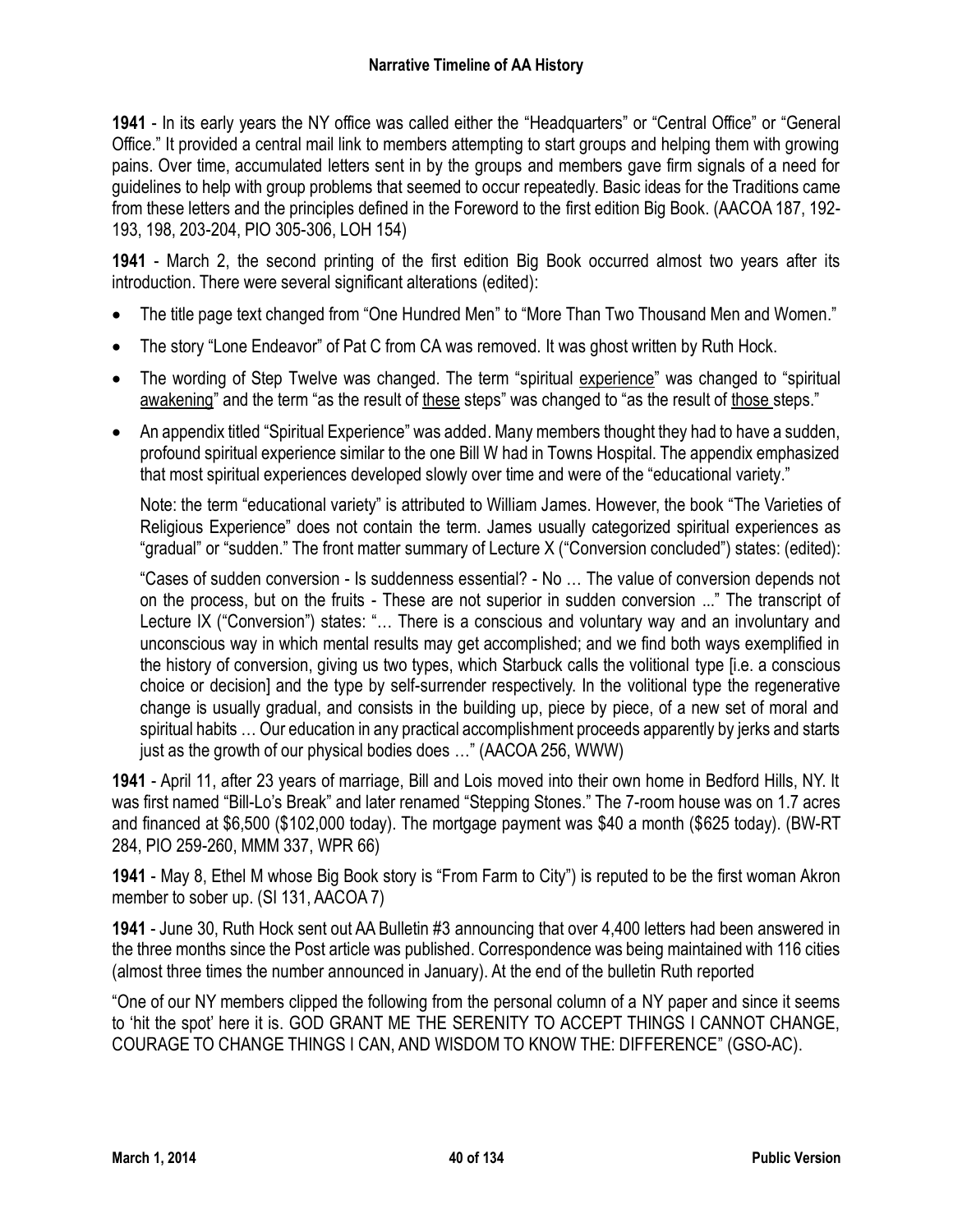For years within AA, it was called "The AA Prayer" instead of "The Serenity Prayer." It is attributed to Reinhold Niebuhr whose 1932 version differs somewhat from the popular version. The member who discovered the prayer is reputed to be NY newspaperman Jack C who found it in the Public Notices section of the May 28, 1941 NY Herald-Tribune. Horace C suggested printing the prayer on a card and sending it in mail going out from the NY office. He personally paid to have the cards printed. (BW-RT 261-262, GTBT 167-187, PIO 252, AACOA 196, WPR 79-80, Mark-winter-2013, NHBP 179, AA-org)

**1941** - August, Clarence S, founder of AA in Cleveland, joined with Abby G and other Cleveland members to help start AA's first Central Office. Bill W also credits the Cleveland Central Office with introducing the principle of rotation to AA. There is reasonable debate over whether Cleveland or Chicago should be recognized as AA's first Central Office. In AACOA 23, Bill discusses Chicago AA following Jack Alexander's Saturday Evening Post article and notes "This was AA's first organized local service center, the forerunner of the many Intergroup Associations we maintain in large cities nowadays." (DBGO 202, HIW 181-186, WWW)

**1941** - September, Ernie G married Dr Bob's adopted daughter Sue. He was almost twice her age. Both Dr. Bob and Anne strongly objected to the marriage. Ernie could not stay sober and the marriage was a disaster. He and Sue had two children, a son Mickey and a daughter Bonna who suffered from mental illness compounded by alcoholism and drug addiction. Tragically, on June 11, 1969, Bonna committed suicide after taking the life of her 6-year-old daughter Sandy. Ernie G died two years later to the day. Sue passed away on February 9, 2002. In various writings and remarks, she seemed to have a negative bias and critical perspective of Bill W. (CH \*)

**1941** - November, due to disagreements with Frank Buchman, Sam Shoemaker left Moral Re-Armament (MRA) and formed a fellowship named "Faith at Work." MRA was asked to vacate the premises at Calvary House. Shoemaker's dispute with Buchman was amplified in the press. MRA was losing many adherents. (EBBY 75-76, AGAA 161, 244)

**1941** - November, Margaret Livingston Farrand became the first woman Class A Trustee on the Foundation Board. Her late husband was Livingston Farrand, former president of Cornell University. She served until May 1944. Also joining the board was Leonard V Harrison, director of public affairs for the Community Service Society of NY. He served until October 1950 and again from January 1953 to July 1965. Harrison was Board Chairman (President) twice from March 1942 to October 1950 and April 1956 to April 1961 and Trustee Emeritus from July 1965 to the time of his death in September 1969. (GSO-AC)

**1941** - December 8, after an attack on Pearl Harbor, HI the US entered World War II. With the prospect of being recalled to active Army duty, Bill W requested he be granted a royalty on book sales to provide financial support for his wife Lois. The board approved a 10% royalty (35 cents, \$5.50 today). Prior to this, Dr Bob was voluntarily giving Bill half the 10% royalty he and Anne were infrequently receiving. Bill's royalty became his sole source of income. An exception occurred in the mid-1940s when his income averaged \$1,700 (\$21,800 today) over seven years. The board made a grant to Bill of \$1,500 for each of the seven years for a total of \$10,500 (\$108,000 today) out of which Bill purchased his Bedford Hills house. (GSC-1951, GSO-AC)

**1941** - World War II and then marriage, took Dr Bob's son Smitty from Akron to Texas, where he remained with his wife Betty. He later became a member of Al-Anon and Betty a member of AA since the late 1970s. Betty passed away in 1998 and Smitty in 2004.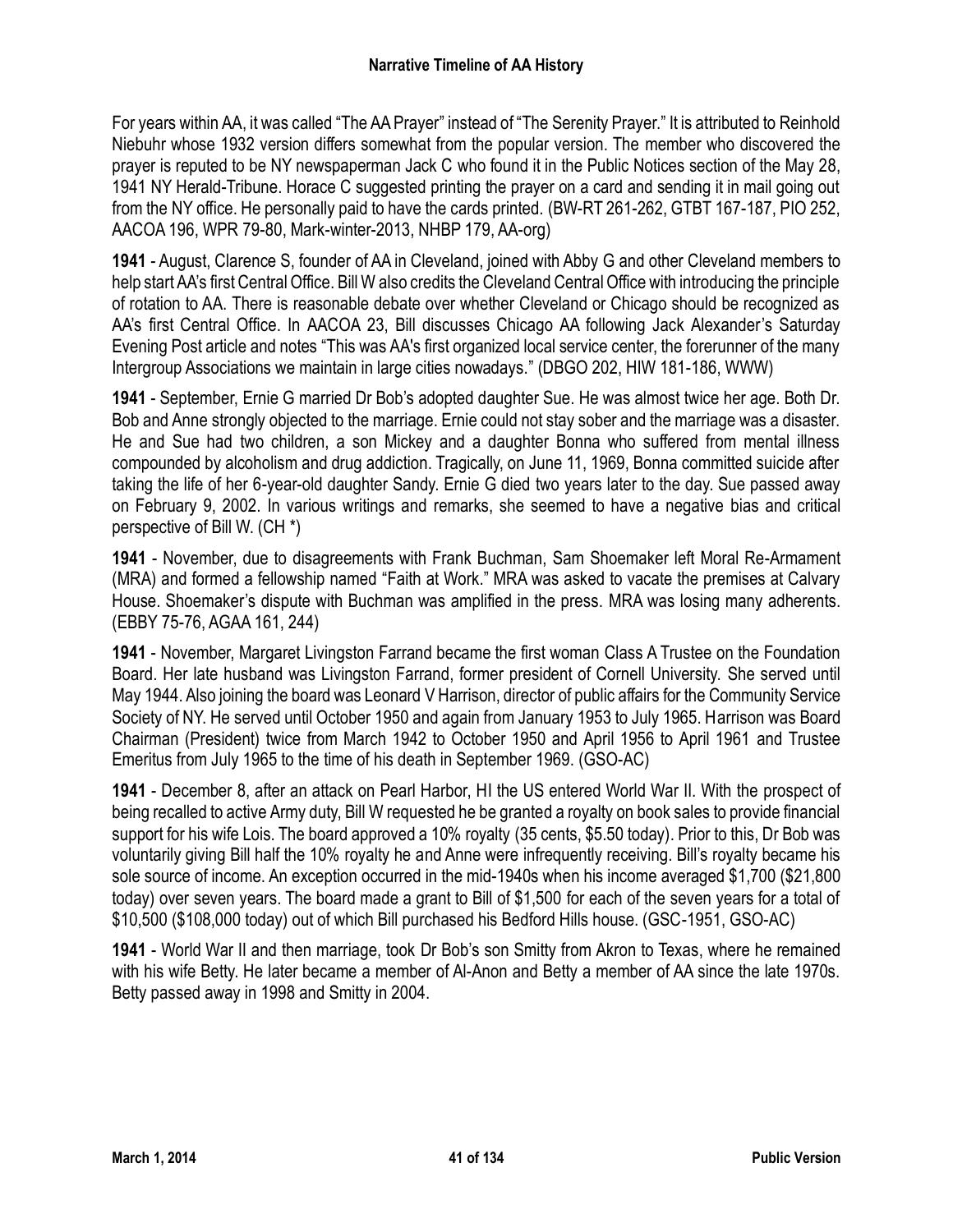**1941** - December 31, the NY Office distributed a 4-page census of 146 known cities where AA had been established, 30 more than the number reported in the June 1941 AA Bulletin. The cities were classified again according to the color of pins (or "stars") used to show them on a map in the office: 69 cities were classified as White Star, having well established groups; 43 cities were classified as Red Star, having several members who were just beginning and 34 cities were listed as Green star, having isolated members. (GSO-AC)

**1941** - AA Census estimate: 169 groups and 5,500 members. (Appx-1)

**1942** - Board Trustee A LeRoy Chipman asked John D Rockefeller Jr and his 1940 dinner guests for a loan of \$8,500 (\$120,000 today) to buy back the remaining outstanding shares of Works Publishing stock. Rockefeller lent \$4,000, his son Nelson \$500 and the other dinner guests \$4,000 at 3% interest. By acquiring all the outstanding shares it ensured that complete ownership of the Big Book would be held in trust for the entire AA Fellowship. (AACOA 189, BW-FH 110-111, SM S7, LOH 148, AACOA says \$8,000, GSO-AC)

**1942** - February 28, Ruth Hock left the NY office to marry. Bobbie B took her place as AA's second national secretary. According to Nell Wing, Bobbie had been a dancer in Paris in 1920's and, in the fashion of the 1940's, wore "tiny little hats and went tripping along in her high heels, but was a fantastic communicator." (AACOA 16, 195-196, GTBT 168, PIO 304, NHBP 149, LOH 152 says 1941)

**1942** - May 15, Bobbie B sent a letter to the groups announcing "A Plan for AAs in the Armed Service." The NY Office started a file with the names and addresses of those serving in many parts of the world. The list was intended for mailing and to help AA members in the military to get in touch with one another. (GSO-AC)

**1942** - October, with the help of San Francisco AA members and Warden Clinton T Duffy, the first AA prison group was established in a maximum-security prison at San Quentin Penitentiary. It generated much favorable national publicity. State and federal prison groups quickly spread across the country. (AACOA viii, 89-90, August 1945 and June 1950 Grapevine)

**1942** - October, Volume 1, No. 1 of the Cleveland "Central Bulletin" was published by the Cleveland Central Office. It preceded the AA Grapevine by almost two years and later provided inspiration to the NY members who started the Grapevine. (June 1989 and 1994 Grapevine)

**1942** - October, Clarence S stirred up a controversy after discovering that Dr Bob and Bill W were receiving royalties from Big Book sales. Bill and Dr Bob reexamined the problem of their finances and concluded that royalties seemed to be the only answer. Bill sought counsel from Father Edward Dowling who suggested that Bill and Dr Bob could certainly not accept money for  $12<sup>th</sup>$  Step work but should accept royalties as compensation for "special services." This later formed the basis for Tradition Eight and Concept Eleven. Both co-founders dedicated so much time to the Fellowship, it was impossible for them to earn a living through their normal professions. (DBGO 267-269, BW-FH 153-154, AACOA 193-195, PIO 322-324)

**1942** - AA Census estimate: (unknown number of) groups and 6,000 members. (Appx-1)

**1943** - March, the Alcoholic Foundation published a report on royalties to Bill W and Dr Bob noting (edited):

"The book Alcoholics Anonymous was made possible by older members of the Akron and NY groups who contributed their stories, excepting one by a Cleveland member [Clarence S]. Bill W wrote the text. 49 members of the NY group and their friends raised \$4,500 (\$74,000 today) to finance the undertaking and incorporated as Works Publishing … The subscribers granted Bill W, author, and Hank P, manager of the book project, a 2/3 interest. The royalty of 35 cents per book (\$5 today) was donated to the Foundation. In 1940, Bill and Hank gave the Foundation their entire 2/3 interest the on condition … that the 35-cent royalty be granted to Dr Bob …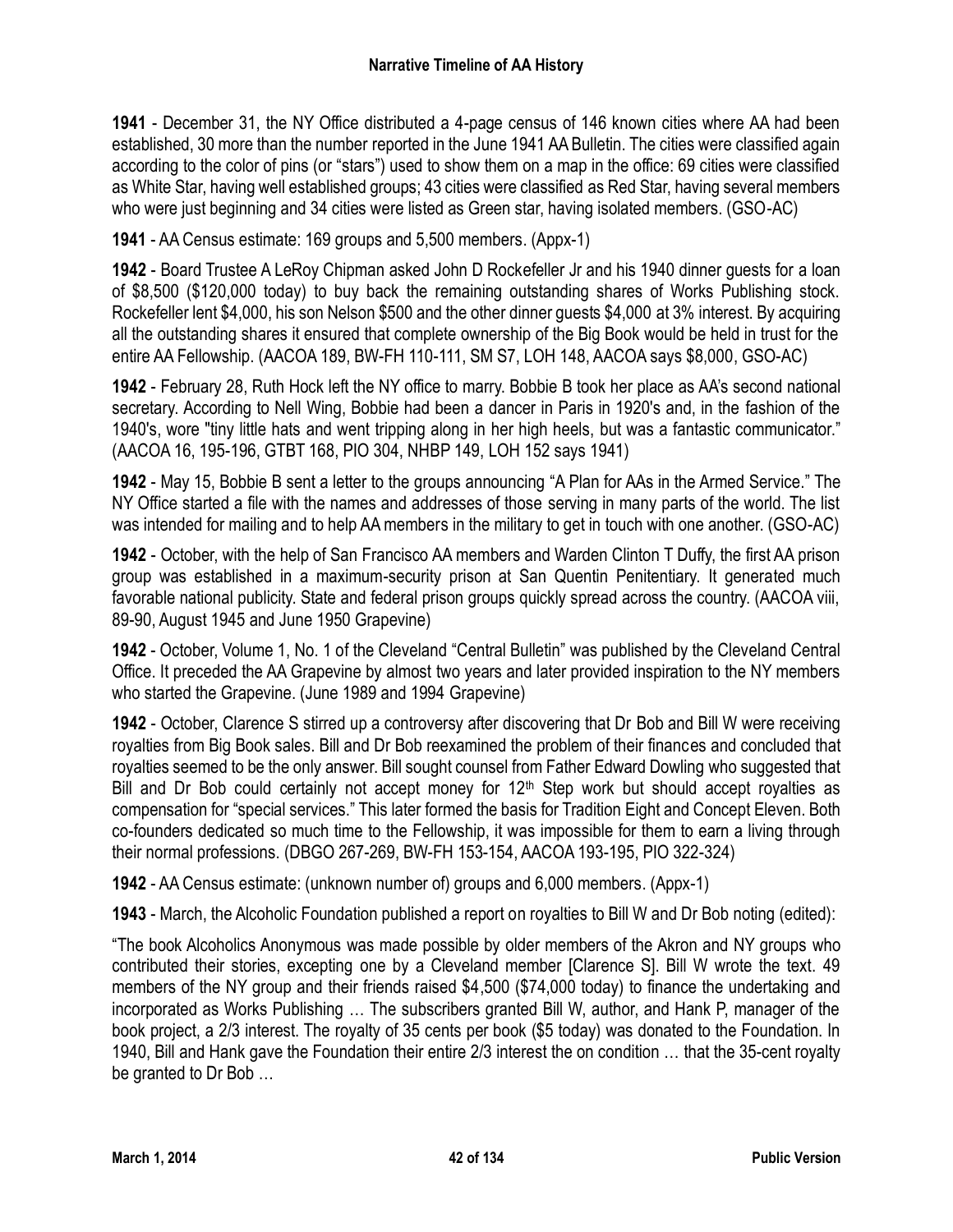In order to further assist Bill W, the Trustees recently granted him a royalty of 35¢ (\$4.70 today) per book, which currently amounts to about \$25 a week (\$300 today). Since Bill has no outside income of his own, he would like to gratefully acknowledge that Bob Smith has generously given him more than half the royalty that Bob has received to date. The Groups themselves, receive \$1 (\$13 today) on every book sold to their members, Bookstores receive 69 cents (\$9 today) per book on the few volumes sold through that channel. To recapitulate the Trustees divide the \$3.50 (\$47 today) retail price of the book … as follows:

| To the Groups                               | 1.00              |
|---------------------------------------------|-------------------|
| Royalty to Bill W (Co-Founder)              | .35               |
| Royalty to Dr Bob (Co-Founder)              | .35               |
| Printing, distribution and Foundation debts | 1.80 (\$24 today) |
| Total                                       | \$3.50            |

The Trustees are hopeful that the arrangements so far made for Bill and Bob and for the division of the book income, will prove wholly satisfactory to the Groups." (GSO-AC)

**1943** - April 15, Bobbie B sent a bulletin to the groups noting that the NY Office was corresponding with about 300 AAs in the armed services. (GSO-AC)

**1943** - April, as World War II escalated to ter**r**ible proportion, an article in the Fort Worth Star-Telegram reported that AA reduced war industries worker absenteeism caused by alcoholism and helped around 5,000 workers return to their jobs. (AA-org)

**1943** - July, the first summer session of the Yale University School of Alcohol Studies. Prof E M Jellinek was its founder with Dr Howard W Haggard. Bill W and Marty M lectured at the school. Jellinek was the first editor of the "Quarterly Journal of Studies on Alcohol" (1940) and later an alcoholism consultant to the World Health Organization (WHO). Note: Jellinek never received a doctorate. (GB 171, LOH 100, 108-190, MMM 154)

**1943** - October 4, Fitz M died from cancer. (AACOA 18)

**1943** - November 17, first board meeting of the Alcoholic Foundation as a membership corporation (changed from a trust corporation). Board membership was enlarged to nine. The first President was Leonard Harrison. A LeRoy Chipman joined the board as a Class A Trustee and served until December 1954 and as Trustee Emeritus from January 1955 to the time of his death on December 2, 1964. (GSO-AC, GTBT 78)

**1943** - AA Census estimate: (unknown number of) groups and 8,000 members. (Appx-1)

**1944** - "The Lost Weekend" an autobiographical novel by Charles R Jackson received rave reviews. It described five days in the life of an alcoholic and became an AAfavorite for its realistic portrayal of alcoholism. Jackson (an alcoholic and later member of AA) was a popular speaker. A line in the book admittedly came from AA - a bartender's comment to its central character, Don Birnam, about his drinking stated: "one drink is too many and a hundred not enough." The book and Jackson were lauded in the January 1945 Grapevine. Sadly, over time, a host of physical and mental ailments led to Jackson's return to alcohol and drugs and to his suicide in 1965. (WWW)

**1944** - Dr Harry Tiebout published his first paper on AA titled "Therapeutic Mechanisms of Alcoholics Anonymous" in the American Journal of Psychiatry. He later served as a Class A Trustee from 1957-1966. (HT 130)

**1944** - January, in the 6<sup>th</sup> printing of the first edition Big Book its physical dimensions were reduced to a more conventional size. However, it continued to be called the "Big Book." (WWW)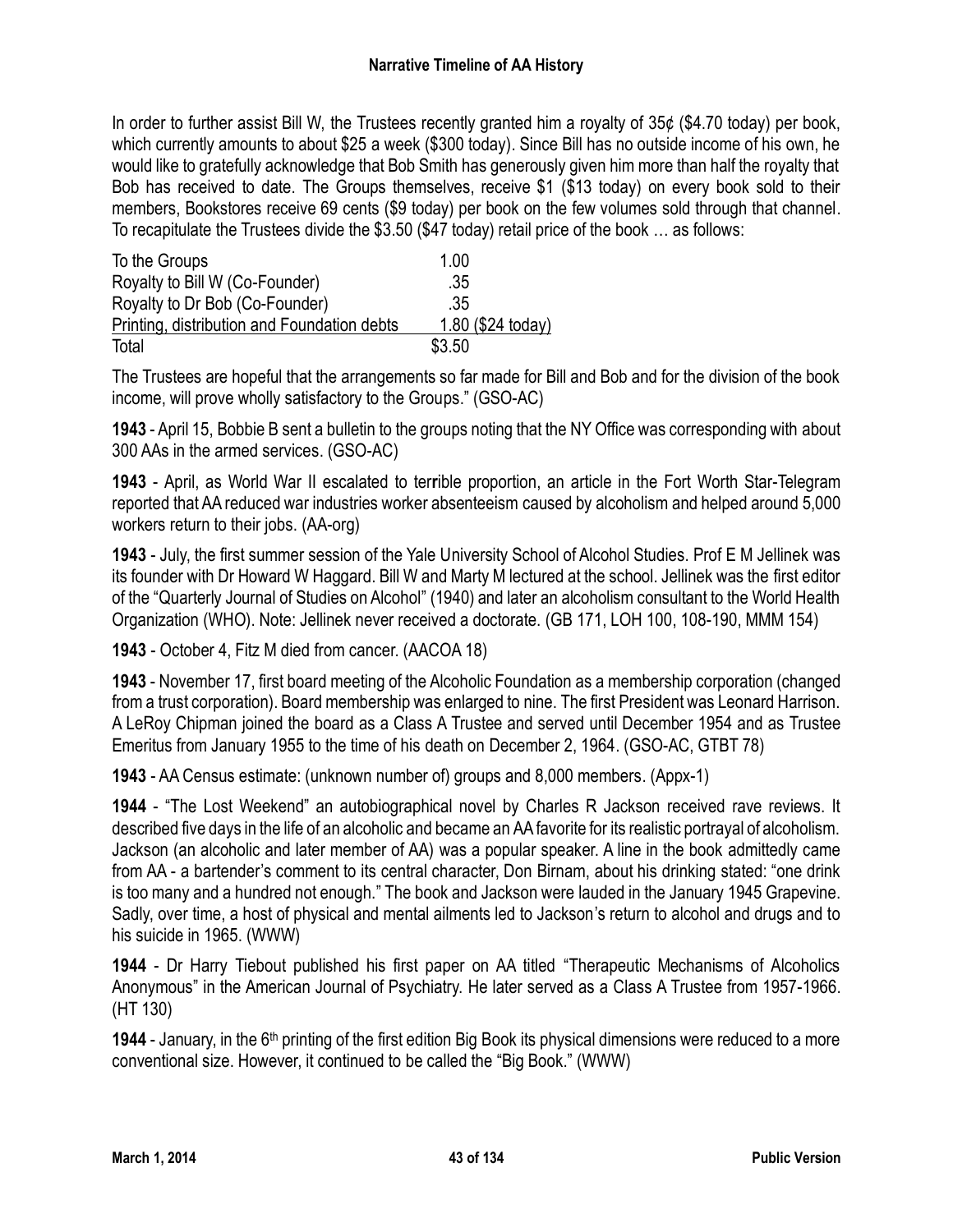**1944** - April 1, Marty M moved to New Haven, CT to found the National Committee for Education on Alcoholism (NCEA). Its office initially resided at Yale University. Marty stayed with the Jellineks and attended the Yale Summer School. The office later moved to NY City. Information on the NCEA was published in the October 1944 Grapevine with an explanation on why Marty was breaking her anonymity. The NCEA changed its name to the National Committee on Alcoholism (NCA) in 1950, then to the National Council on Alcoholism (NCA) in 1956. In 1990, it was renamed to the "National Committee on Alcoholism and Drug Dependence" (NCADD). (MMM 164-165, SD 186-187)

**1944** - April 14, the Alcoholic Ward opened at St Thomas Hospital in Akron, OH. (SI 108)

**1944** - Bill W presented a talk to the NY City Medical Society on Alcoholism. (PIO 304)

**1944** - May 1, the Vesey St office (which then called itself the "Central Office") moved to 415 Lexington Ave, NY, 17, NY near Grand Central Terminal. The new mailing address was PO Box 459, Grand Central Annex. An announcement was carried in the June Grapevine. (AACOA 198-199, LOH 152)

**1944** - May 9, at the invitation of Drs Silkworth and Tiebout, Bill W presented a talk to the Medical Society of the State of NY. (SW 80, GSO-AC, LOH 155, BW-FH 163, SM S9, AACOA 205)

**1944** - June, Volume 1, No. 1 of the Grapevine was published (1,200 copies). Cost of printing was \$125 (\$1,600 today). A 1-year subscription was \$1.50 (\$19 today). Six volunteers ("six ink stained wretches") started it as an 8-page newsletter for members in the NY City area and GIs overseas (the GIs received it for free). Grapevine founders were Lois K, Marty M, Priscilla P, Chase H, Abbott "Bud" T and Maeve. Bill W also credited Grace O and her non-alcoholic husband Fulton, Kay M and Felicia G whose Big Book story is "Stars Don't Fall." The Grapevine quickly expanded to be AA's official magazine and proved to be crucial in Bill's efforts to establish the Traditions and General Service Conference. It is also recognized in the long form of Tradition Nine as AA's "principal newspaper" given its tabloid-size newspaper format at the time. (AACOA viii, 201-203, 212, LOH 153-154, SM S79, PIO 305, NHBP 174)

**1944** - June 20, Bobbie B sent a bulletin to the groups noting that demand for copies of Bill W's talk to the NY State Medical Society and Dr Tiebout's paper to the American Psychiatric Association was so great that the two articles will be compiled in a pamphlet titled "Medicine Looks at Alcoholics Anonymous." (GSO-AC)

**1944** - June, Bernard B Smith joined the Alcoholic Foundation Board and served until August 1970. He was Chair from 1951 to 1956 and Vice Chair from 1956 to the time of his death on July 31, 1970. (GSO-AC)

**1944** - July 7, Leonard Harrison wrote a sharp letter to Clarence S in response to a June 26 letter from Clarence criticizing:

- Dr Bob and Bill W for accepting royalties.
- The price of the Big Book.
- The Trustees keeping members "in the dark about financial affairs."
- The proposed election of a Cleveland member to the Board of Trustees.

Clarence claimed to be acting in behalf of the Cleveland Central Committee. Harrison's reply refuted the points he raised and a copy was sent to each member of the Central Committee. Harrison's reply also noted to Clarence that "Akron and NY AAs contributed their stories with the exception of one story from Cleveland, your own." (GSO-AC)

**1944** - July 21, Clarence replied to Harrison claiming his motives were not vicious, antagonistic, nor was it his purpose to embarrass Dr Bob, Bill W or anyone else. He ended his letter stating that in an effort to promote harmony, he would resign as Chairman of the Cleveland Central Committee. (GSO-AC)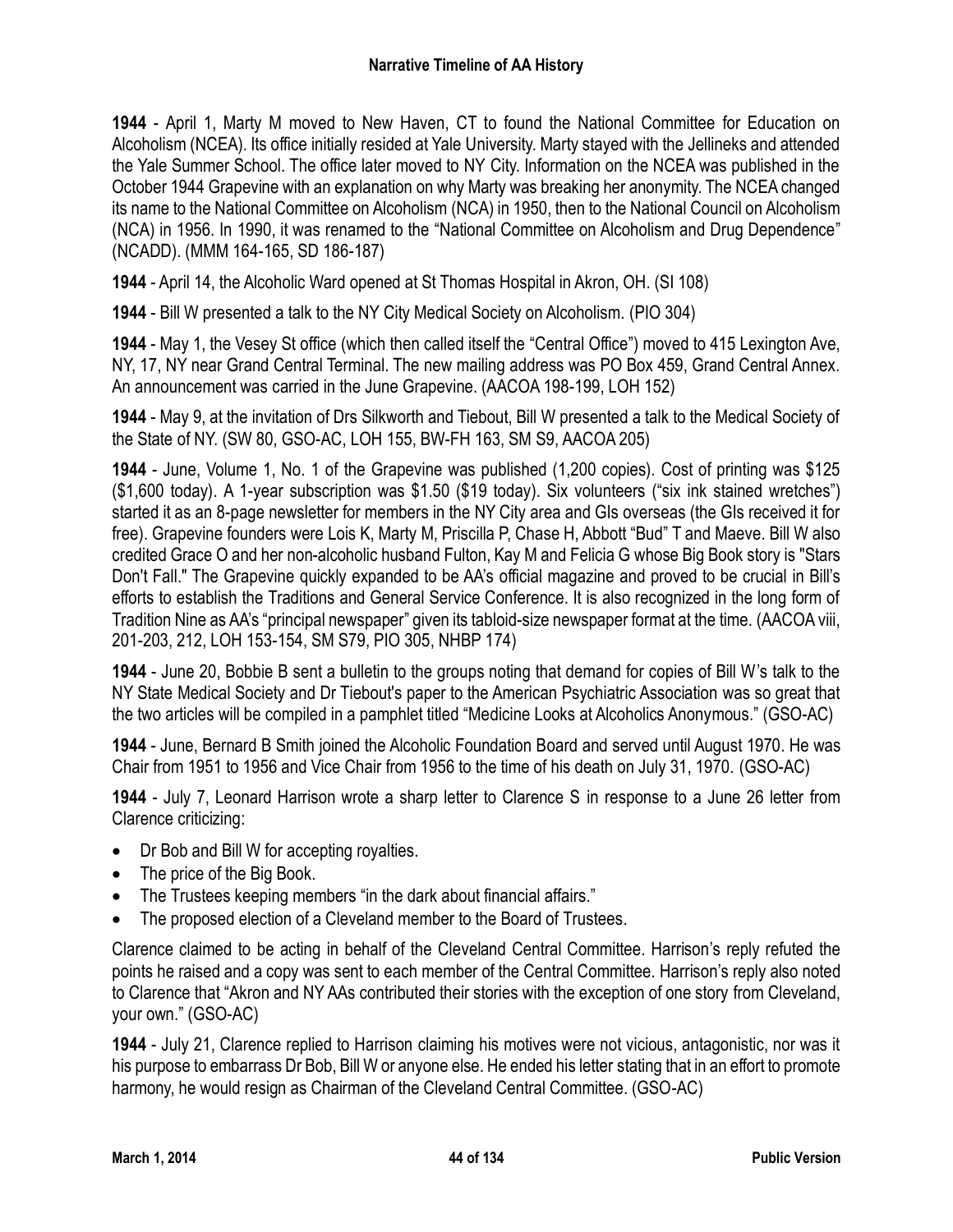**1944** - Mid, Bill W began twice-a-week treatment with Dr Tiebout for debilitating episodes of depression. Some AA members were outraged and castigated Bill for "not working the program" "secretly drinking" and "pill taking." Bill endured the attacks in silence. (BW-RT 299, BW-40 166, BW-FH 6, 160-161, 166, PIO 292- 303, GTBT 121)

**1944** - AA Census estimate: 325 groups and 10,000 members. (Appx-1)

**1945** - Bill started seeing psychotherapist, Dr Frances Weeks (a Jungian) once a week on Fridays for his episodes of depression. He continued to see her until 1949. (BW-FH 166-167, GB 66, PIO 334-335)

**1945** - By the mid-1940s, letters sent to the NY office by groups and members led to reliable conclusions on what practices worked well and those that did not. Groups were also asked to send in all their membership rules and it provided quite a shock. If all the membership rules were applied everywhere, it would be impossible for any alcoholic to join AA. (AACOA 102, 203)

**1945** - Earl T founder of AA in Chicago, suggested to Bill W that the experiences sent in from group and member letters might be codified into a set of principles to offer tested solutions to avoid future problems. Earl suggested to Bill that he codify the Traditions and write Grapevine essays on them. Earl had a major role in the development of the Traditions (both long and short forms). He later served as a Class B Trustee from 1951-1954 and helped establish the General Service Conference. Earl is the member described in the Big Book chapter "The Family Afterward" (135) as getting drunk again after his wife nagged him about his smoking and drinking coffee.(AACOA 22, 203, GTBT 54-55, 77, SM S8, PIO 306, LOH 20-24, NHBP 149)

**1945** - February 12, the NY Office sent a letter to the groups notifying them that because of paper rationing needs for the war effort, the War Production Board reduced the weight of the paper to be used for the Big Book. Wartime rationing reductions in paper also caused the NY Office to sharply cut the overall size of the book by trimming margins to a minimum. There were two wartime printings in limited quantity. (GSO-AC)

**1945** - The April Grapevine included a questionnaire by E M Jellinek seeking information to later produce a chart titled "The Progressive Disease of Alcoholism" also popularly called the "Jellinek Chart". (GSC-1989)

**1945** - Spring, Bill W's non-alcoholic half-sister, Helen Evans, became the Grapevine's first paid employee at \$40 a month (\$500 today). She also served in two other capacities: as part-time secretary to Bill (and helped him with both the Traditions and Concepts) and part-time secretary to Marty M. Helen was living in Montreal when she received a phone call from Bill inviting her to come live with him and Lois at Stepping Stones. (Gv-06-1979, Gv-03-1981, NHBP 176)

**1945** - Bill W was called by Barry L, later author of "Living Sober," from the 41st St Clubhouse. Bill persuaded the group to take in a black man who was an ex-convict with bleach-blond hair, wearing women's clothing and makeup. The man also admitted to being a "dope fiend." When asked what to do about it, Bill posed the question, "did you say he was a drunk?" When answered, "yes" Bill replied, "well I think that's all we can ask." The man was reported to have disappeared shortly after. (BW-FH 8, PIO 317-318)

Note: Anecdotal accounts erroneously say that this individual went on to become one of the best  $12<sup>th</sup>$ Steppers in NY. This story is also often erroneously intermingled with that of a 1937 incident ("year two" on the AA calendar) involving an Akron member that is discussed in the 12&12 Tradition Three essay (141-142).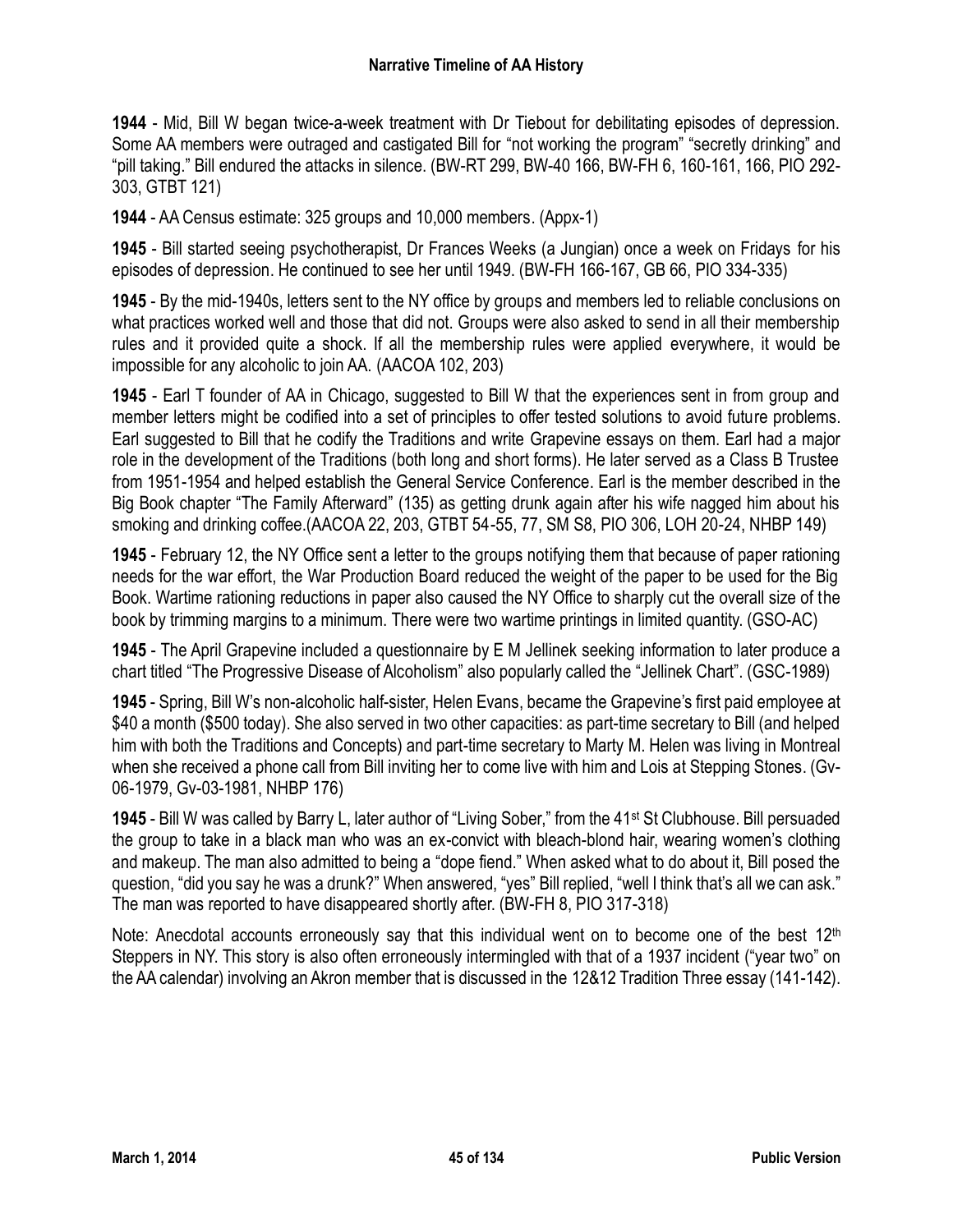**1945** - April/May, when World War II ended so did gasoline rationing. As travel restrictions were lifted, AA members began to gather together more frequently in larger meetings - at first locally with 1-day programs, then among several towns and soon regionally with week-end conferences. The first national AA meeting was organized by the Cleveland groups in June 1945 to celebrate AA's 10<sup>th</sup> anniversary. Technically, it could be called the first International Convention but it was not portrayed as such. Announcements went out in the May Cleveland Central Bulletin and June Grapevine. Cleveland members claimed that it would be the most important meeting in AA's 10-year history. The June 1945 Grapevine also announced that Bill W would be a senior editorial advisor and contribute future articles. (NHBP 233-234)

**1945** - May 2, Bill W wrote to Leonard Harrison on the history and prospects of the NY Office noting (edited):

"… At the last meeting of the Foundation there was discussion … of the possibility that I might retire from active participation in the … Central Office and Works Publishing … the Central Office, under the guidance of the Trustees, me and two excellent National Secretaries … has been the keystone of the arch under which thousands of alcoholics have found their way to a new life. As the movement made the book financially, so did the book and the Central Office make AA what it is today. Miss Hock learned to talk the alcoholic's language because she had been associated two years with Hank P and me in business; because she assisted in the preparation of the book …and because, above all, she herself was a potential alcoholic ... if I … should suddenly pass out of the picture, there would be no one left in all AA, excepting Bobbie] B … Should she … leave we would be in a serious predicament … The whole continuity of the Central Office is still depending on the good health and continued attention of Mrs B and me.

It is the National Secretary who actually personifies the Alcoholic Foundation. When Mrs B came to the Central Office three years ago, there were about 150 AA groups. Nearly 300 more have been added since. Obviously Mrs B needs another assistant of National Secretary caliber … The suggestion has been made to hire a man alcoholic, as Mrs B's assistant ... The chance of finding one having the qualifications seems remote … Perhaps the present Secretary at the NY Clubhouse, Christine H. She receives \$50 a week (\$640 today) over there so we would have to offer her \$3,000 (\$38,000 today) a year at the very start.

Present membership is 15,000 alcoholics ... Not only have we the sizable sum of \$25,000 (\$321,000 today) on hand right now, but book sales, above royalties and expenses, should bring in at least \$15,000 (\$192,000 today) more over the next year. It would not be surprising if we had \$40,000 (\$513,000 today) on hand twelve months hence … few have contributed more to our success … than Ruth Hock and Margaret B. May their kind continue as National Secretaries forever." (GSO-AC)

**1945** - June 9-10, Over 2,500 attendees gathered in Cleveland for a 10th Anniversary celebration. They came from 36 states, Canada and Mexico. The event opened Saturday with an afternoon tea. Other activities included a dinner, dance and open house celebrations by four local groups. The 10<sup>th</sup> anniversary meeting took place on Sunday afternoon at the Cleveland Music Hall. Dr Bob and Bill W were the featured speakers.

The July 1945 Grapevine and Cleveland Central Bulletin reported on the weekend celebration. On Sunday evening, the Akron groups hosted a Founder's Day Dinner at the Mayflower Hotel. Featured speakers were again Bill W and Dr Bob plus Bill D (AA #3) and Earl T, founder of AA in Chicago. Bill W commented on Dr Bob "although we have had many differences, we have never had an angry word." Bill also described Akron as "Where the AA Beacon Was Lit." Dr Bob commented that over the last ten years he averaged at least an hour's reading each day and always returned to the simple teachings in "The Sermon on the Mount," the "Book of James" and the "13th chapter of First Corinthians" in the Bible for his fundamentals." (GSO-AC, GTBT 27-28, Gv-06-1945, Gv-07-1945)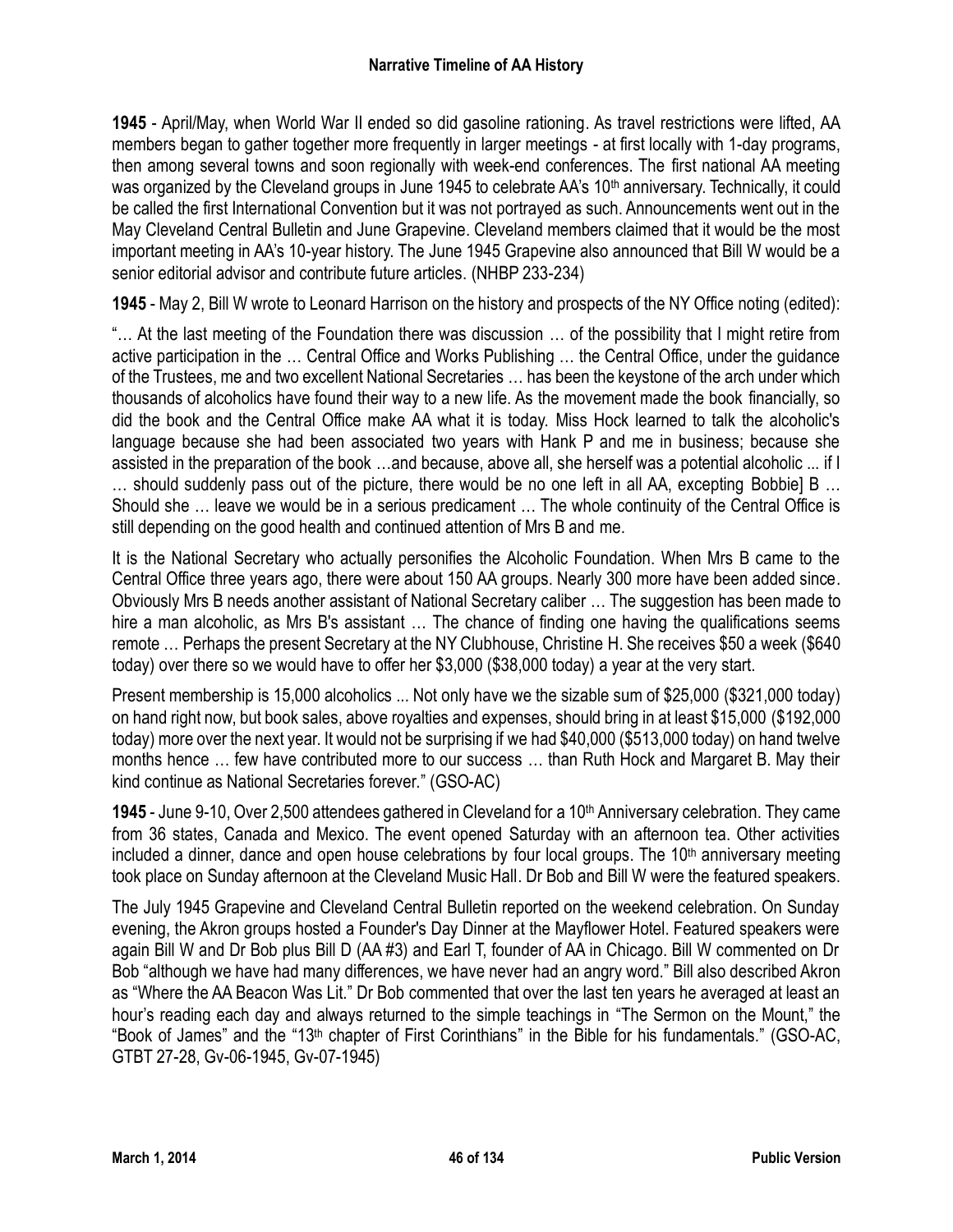**1945** - The ending of WW II, and demobilization, marked a period of rapid growth in AA as members of the armed forces returned to the US and civilian life. Bill W later wrote that the period from 1945-1950 was one of immense strain and test. The three main issues were money, anonymity and what was to become of AA when its old timers and founders were gone. Bill took on his most intensive and exhaustive work of advocating acceptance of the Traditions and creating a service structure. (AACOA 208, NHBP 3-4, 10)

**1945** - The August Grapevine carried Bill's first Traditions essay titled "Modesty One Plank for Good Public Relations." It began a 5-year campaign for the Traditions and General Service Conference. The prior month's Grapevine had an article by member CHK of Lansing, MI about the Washingtonians. Bill used this article to begin his essay commentaries. (LOH 3)

**1945** - The Alcoholic Foundation wrote to John D Rockefeller Jr and the 1940 dinner guests that AA no longer needed their financial help. Big Book royalties could look after Dr Bob and Bill and group contributions could pay the office expenses. If these were insufficient, a reserve accumulated from literature sales could meet the deficit. In total Rockefeller and the dinner guests donated \$30,700 (\$394,000 today). The donations were viewed as loans and paid back out of Big Book income. This finally led to the principle of being fully selfsupporting declining all further outside contributions and later formed the basis of Tradition Seven. Rockefeller's custom was to forgive \$1 of debt (\$14 today) for each \$1 repaid. (AACOA 203-208)

**1945** - October 4, Charles B Towns wrote a letter to Bill W asserting that he should be given credit for suggesting the writing of the Big Book to Bill: (edited):

Dear Bill: I am sure that you will be interested in the article which I am enclosing and … surprised at the writer's lack of the actual history of the beginning of' the Alcoholics Anonymous group. I have never sought any credit nor publicity in this matter and I don't care for any but … in view of the facts concerned I don't think Mr. Rockefeller should receive credit for that which he had nothing … to do with. As you will recall, in the presence of Dr Silkworth, I … suggested that a book should be written about this movement and I also suggested that you … write it. You replied that you had never written any book and … had to seek a job whereby you could make a living for yourself and your wife. I ... proposed that you hire a stenographer, which you considered could be done for \$25 per week and all that you wanted was an advance of \$50 per week … I told you to go ahead … I was greatly pleased with what you had accomplished. I told you to have … one thousand copies printed right away. The total monies l advanced in connection with this was \$4,100 (\$48,200 today) and every cent … has been returned to me … In reviewing things … I will … look back on all that I had to do with this … as being one of the highlights of my career. I do not know just how you are going to take all of this and just what you will have in mind when you are through. However, it's entirely up to you to dispose of as you may see fit...

**1945** - October 20, Dr Silkworth was hired as director of alcoholic treatment at the Knickerbocker Hospital in NY City. He worked at both Towns and Knickerbocker Hospitals until his death in 1951. Alcoholics were referred for a 5-day stay, in the "AA Ward" at Knickerbocker Hospital by the NY Intergroup Association. Teddy R a "red-headed powerhouse" nurse and Dr Silkworth administered to over 10,000 patients up to the time of Dr Silkworth's death in 1951. (SW 83, AACOA viii, 14, 206)

**1945** - November 16, Billy Wilder and Charles Brackett made Charles R Jackson's novel "The Lost Weekend" into a hard-hitting movie about alcoholism for Universal Pictures*.* It starred Ray Milland and Jane Wyman and was a sensation winning four Oscars (best picture, director, screenplay and actor). Its realistic portrayal of alcoholism generated favorable publicity for AA. The success of the multiple Oscar winning movie led three Hollywood studios to offer AA up to \$100,000 (\$1,282,000 today) for rights to its story. The Alcoholic Foundation declined. (GTBT 25, 156, NG 120, GB 77, WPR 94, AA-org, WWW)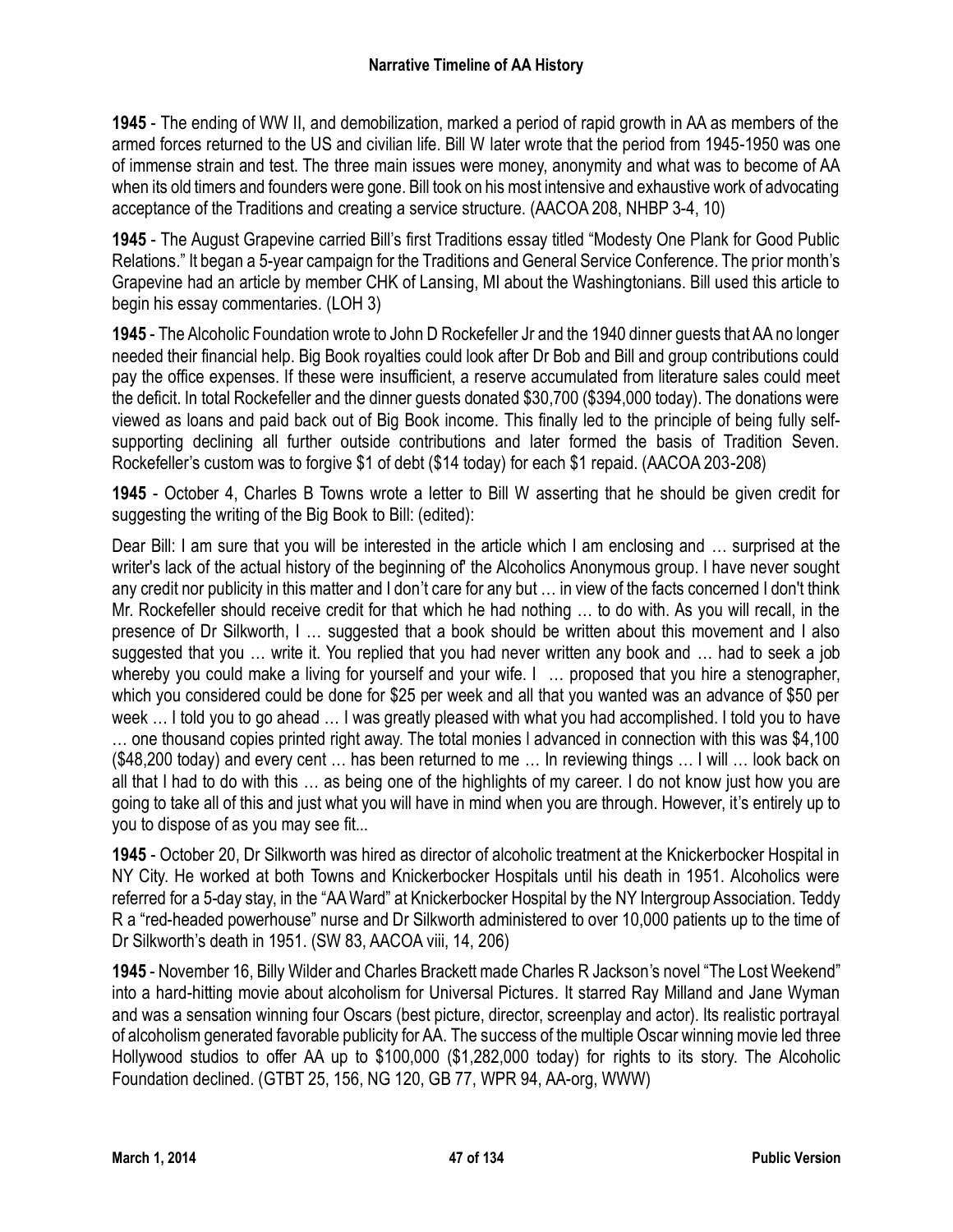**1945** - December 20, Rowland H died at age 64. It is unclear whether he stayed sober or not. Tragically, he lost his two eldest sons in World War II. He remained a member of the Oxford Group (MRA). There is no evidence that he ever joined AA. (WWW, EBBY 59)

**1945** - The December Grapevine announced it would add four more pages and raised the subscription rate to \$2.50 (\$32 today) per year or 25 cents per copy (\$3 today) starting January 1946. Bill W sent a letter to 600 groups noting that the Grapevine would become the national AA periodical. (GSO-AC)

**1945** - AA Census estimate: 560 groups and 14,000 members. (Appx-1)

**1946** - April, the Grapevine was legally incorporated as the second publishing arm of the Alcoholic Foundation. Nine months after his first Traditions essay, the April Grapevine carried Bill's essay titled "Twelve Suggested Points for AA Tradition." They later came to be called "the long form of the Traditions." Bill wrote Grapevine essays on the Traditions up to late 1949. The essays are preserved in LOH and were used in writing the 12&12 and AACOA. (LOH 20, GSC-1989)

**1946** - July 10, Bill W wrote to the Alcoholic Foundation a "Code of Traditions for General Headquarters" and followed it up with letters supporting its various points including ideas for: fiscal policies (specifically the creation of a sound reserve fund); the place of the Grapevine in the structure; and staff representation at Board and committee meetings with a voice in policy decisions. Bill stated his concerns that the current board structure was defective and that the Trustees had become too remote from the membership. The main membership links were Dr Bob, the NY Office staff and Bill. He posed the question "When AA's old timers and founders were gone where would that leave the Trustees and the Headquarters"? The board had authority over AA services but AA itself had no authority. The simple Trusteeship had been ideal for AA's infancy and adolescence, but how in future years could it possibly go on functioning as it had? Since 1945, Bill started to feel out the board and the Fellowship on the ideas of a more democratic board and various geographical areas coming together as an elected service conference. The board and Dr Bob were not very enthusiastic about the idea. (AACOA 210, SM-10, LOH 338, SM 10 says 1945, GSO-AC, NHBP 11)

**1946** - July 19, the Alcoholic Foundation passed a resolution stating in part (edited):

"… the Board of Trustees deems it desirable to create a committee … to be known as the Administrative Committee, to which shall be delegated authority with respect to the business and affairs of the Alcoholic Foundation and its General Headquarters office." (GSO-AC)

**1946** - July 23, Leonard Harrison distributed "A Statement on the Future Organization and Responsibility of the Board of Trustees of the Alcoholic Foundation." He listed his friendly but firm opposition to the organization and structural changes proposed in Bill W's July 10 communication. (GSO-AC)

**1946** - The Big Book was translated into Spanish, the first such translation, by Ricardo P who was introduced to AA in Cleveland. His wife was employed as an interpreter and a major help to the project. (NHBP 10)

**1946** - September 12, a dispute arose over a funding solicitation letter from the National Council for Education on Alcoholism by Marty M. Dr Bob and Bill W's names were on the letterhead. The Alcoholic Foundation issued a letter and an October Grapevine article to disavow AA affiliation. (GTBT 29, NG 119, MMM 185)

**1946 -** To preclude charities from implying AA sponsorship in their public appeals, the Alcoholic Foundation released a statement that (edited):

"Alcoholics Anonymous not only fails to endorse the present solicitations of funds but looks with disfavor on the unauthorized use of its name in any fund raising activity." (AA-org)

**1946** - AA Census estimate: 1,000 groups and 29,000 members. (Appx-1)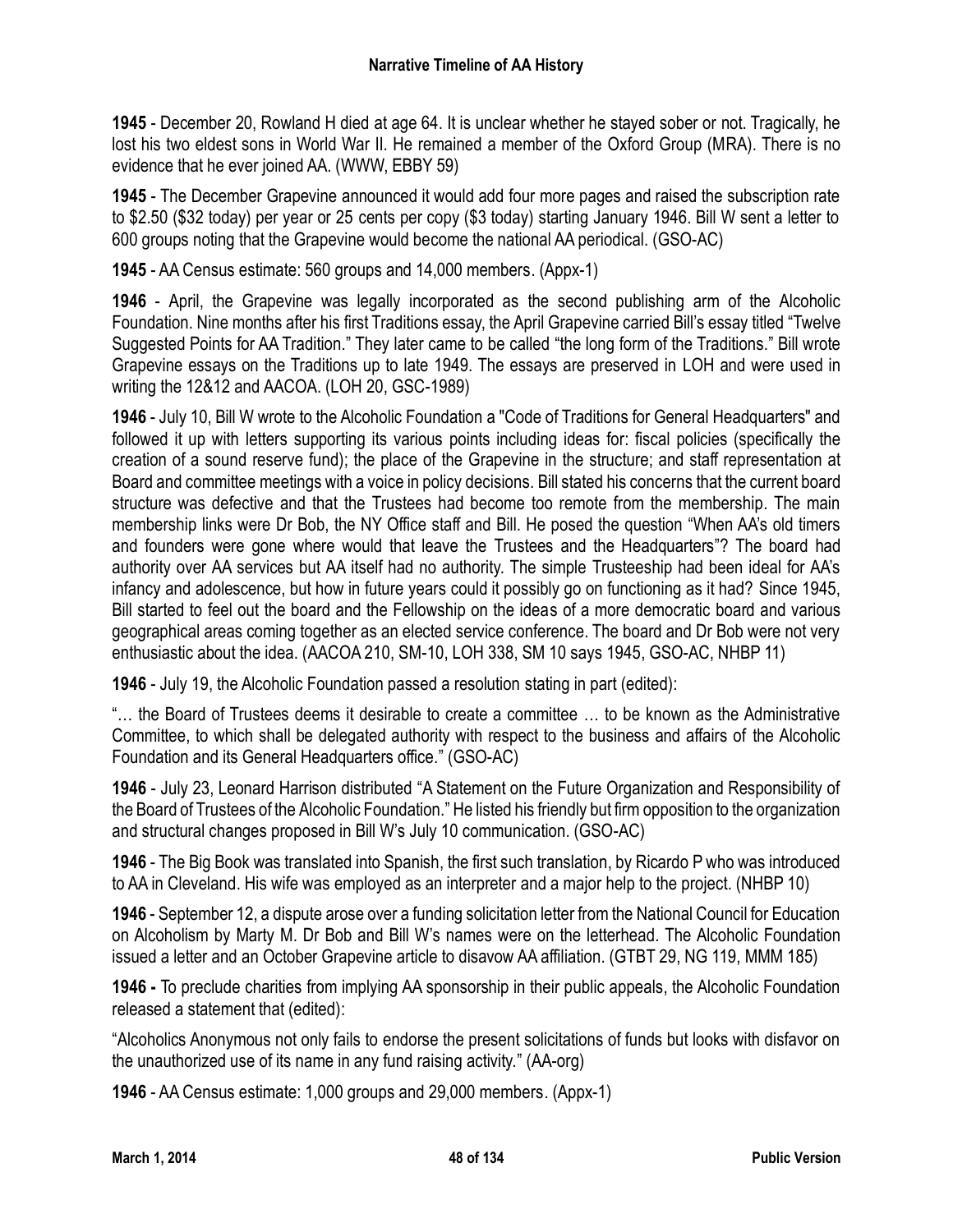**1947** - February 20, Charles B Towns died. (SD 86)

**1947** - March 3, Nell Wing, fresh from a 2-year tour in the Coast Guard, started work as a typist at the Alcoholic Foundation earning \$32 a week (\$330 today). She stayed for 36 years. Nell served as Bill W's Secretary and later became AA's first Archivist. Her relationship with Bill and Lois was much more like a daughter than employee. (GTBT 15, GB 67)

**1947** - April 8, after a difficult year of talks on policy and structure, Bill W wrote a paper titled "Our AA General Service Center-The Alcoholic Foundation of Yesterday, Today and Tomorrow." It outlined a history of the Foundation and recommended an experimental General Service Conference and renaming the Foundation to the General Service Board. The report echoed Bill's concerns raised in his July 10, 1946 letter to the Board. Most AA members today would not associate the seeds of the Traditions and Concepts with the years 1946 and 1947 respectively. AA was on the verge of its teenage years and a visionary Bill W was laying the groundwork for its coming of age. The Trustee's reaction was at first defensive then outright negative. They saw no need for change. Passive resistance turned into solid opposition. (AACOA 210-211, WWW, GSO-AC)

**1947** - June 5, Bobbie B sent a bulletin to the groups noting that: Pathe Pictures, makers of the "This Is America" movies series, had completed a 15-minute short film about AA titled "I Am an Alcoholic." It showed how a man recovered through AA and portrayed a reasonable facsimile of the founding of AA by Bill and Dr Bob." The "March of Time" newsreel series shown in thousands of movie theaters also informed the NY Office that films of "Problem Drinkers" were available through their distribution outlet." (GSO-AC, WWW)

**1947** - June, in the 11th printing of the first edition Big Book, the term "ex-alcoholic" was replaced by the terms "ex-problem drinker" or "non-drinker." (WWW)

**1947** - The "AA Preamble" first appeared in the June Grapevine. Written by Tom Y the Grapevine's first editor (and Class B Trustee in 1949). It was based on the Foreword to the first edition Big Book. Today, it is a common reading at the beginning of many AA meetings. That is how, over time, it came to be called the "AA Preamble." The June issue also announced the availability of a set of 12-inch phonograph records of a general talk on AA by Bill W at \$3.30 per set (\$34 today). (GSC-1991)

**1947** - Summer, Bill took instructions in the Catholic faith from Monsignor (later Bishop) Fulton J Sheen. He was introduced to Bishop Sheen by Fulton and Grace Oursler. Bill's instructions lasted for about a year after which he lost interest. (NG 52, BW-FH 174-175, PIO 280-282, GTBT 81 GB 66)

**1947** - In his August Grapevine Traditions essay titled "Last Seven Years Have Made AA Self-Supporting" Bill wrote "Two years ago the Trustees set aside, out of AA book funds, a sum which enabled my wife and me to pay off the mortgage on our home and make some needed improvements. The Foundation also granted Dr Bob and me each a royalty of 10% on the book Alcoholics Anonymous, our only income from AA sources. We are both very comfortable and deeply grateful." (LOH 62)

**1947** - In his October Grapevine essay titled "Why Can't We Join AA, Too?" Bill W wrote (edited):

"Over the next two or three years it will be desirable to broaden the base of our General Service Center here at NY so that it can include a yearly meeting of out-of-town AAs with the Trustees … the General Office staff and Grapevine editors, this to be called the General Service Conference …. To help construct such a conference … may eventually require us to visit a number of our large AA centers … For the good of AA as a whole … we beg your whole-hearted cooperation." (LOH 108)

**1947** - The December Grapevine reported that a new 48-page pamphlet titled "AA Tradition" was sent to each group and that enough copies were available for each member to have one free of charge. It was AA's first piece of literature dedicated totally to the Traditions.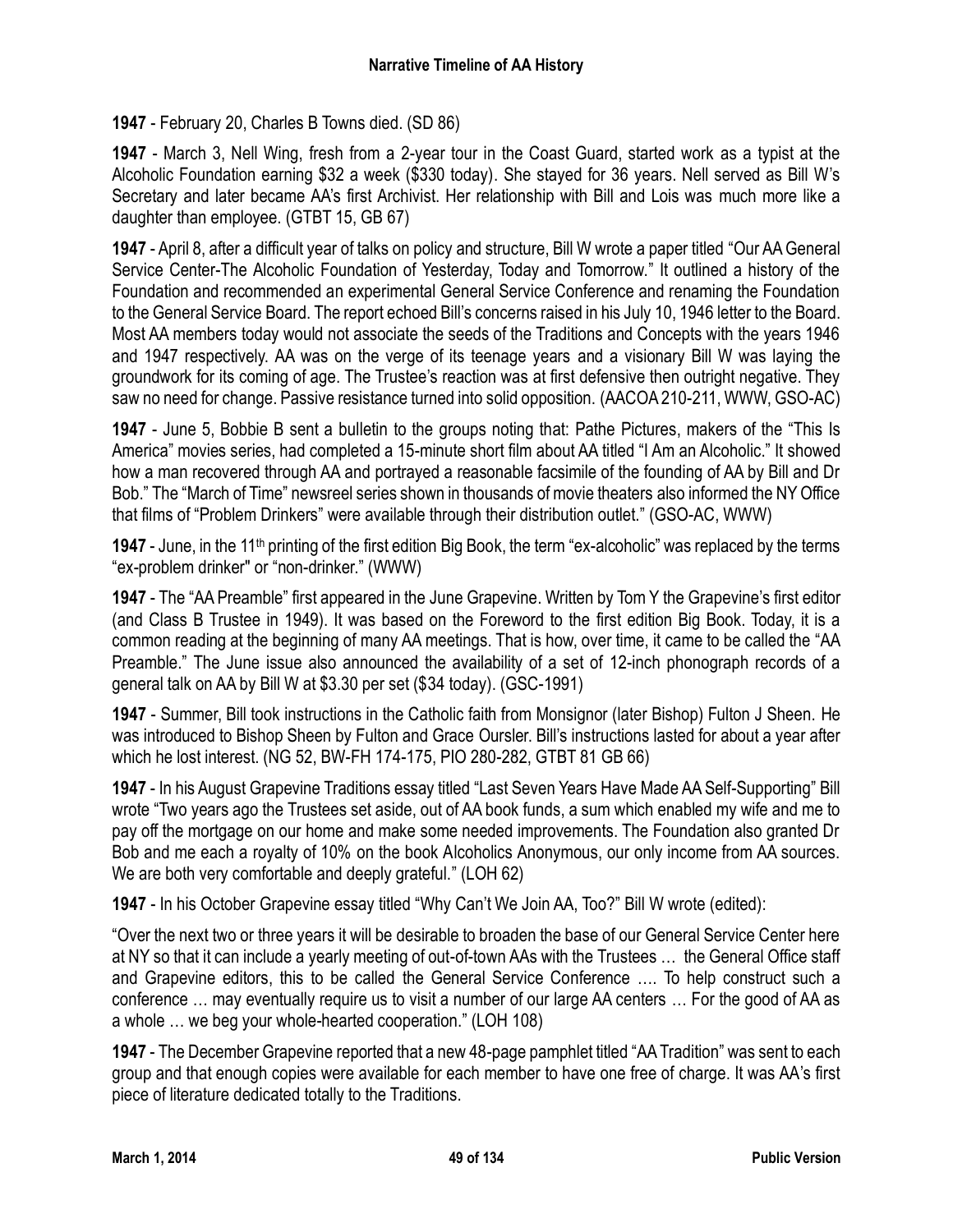**1947** - Earl T suggested to Bill W that the Twelve Suggested Points for AA Tradition would benefit from revision and shortening. Bill, with Earl's help, set out to develop the short form of the Traditions. (AACOA 213, GTBT 55, 77, PIO 334, NHBP 12, WWW)

**1947** - Dr Bob was stricken with cancer. (AACOA 209, BW-RT 303-304)

**1947** - AA Census estimate: 1,650 groups and 40,000 members. (Appx-1)

**1948** - June, Dr Bob's cancer was diagnosed as terminal. He retired from practice. In his last year, he fulfilled a life-long dream of obtaining a convertible automobile (a Buick Road-master). Bill W was spurred into greater urgency as Dr Bob's illness progressed and was joined in his concerns by Bernard B Smith. Bill pressed harder for a General Service Conference to replace of the AA founders. It resulted in hot debates. A serious rift developed between Bill and the Board over what they called Bill's "sledge-hammer tactics." Bill admitted to writing a sizzling memo that nearly blew the Alcoholic Foundation apart. It caused four Trustees (A LeRoy Chipman, Leonard Harrison, Bernard B Smith and Horace C) to submit letters of resignation. Bill wrote each of them an apology and the resignations were either withdrawn or not accepted at the next board meeting. (AACOA 210-211, DBGO 320, 348, GSO-AC, NHBP 11)

**1948** - The August Grapevine announced that, based on a subscriber survey, the September issue would be in a new pocketsize 5  $\frac{1}{2}$  x 7  $\frac{1}{2}$  inch format of 32 pages.

**1948** - December, Dr Bob gave his last major talk in Detroit. (AA-org)

**1948** - AA Census estimate: 2,000 groups and 60,000 members. (Appx-1)

**1949** - April, Bill W became a trustee of the Alcoholic Foundation Board that had been increased to 15 Trustees. He served until January 1951. (GSO-AC)

**1949** - May, at the invitation of Dr Kirby Collier of Rochester, NY (one of AA's earliest admirers in the psychiatric profession) Bill W presented a talk to the American Psychiatric Association's 105th Annual Meeting in Montreal. His address was titled "The Society of Alcoholics Anonymous." (GSO-AC, LOH 156, SM S9, PIO 334, AACOA 205, AA-org)

**1949** - June 1, Anne Ripley Smith (age 69) died at St Thomas Hospital. Sister Ignatia secretly baptized her (as an act of love) prior to her death. Anne was much revered by the Akron members and by Bill and Lois. Her last years were spent nearly blind due to severe cataracts. In a July Grapevine memorial article, Bill wrote that Anne was "quite literally, the mother of our first group, Akron Number One" and "In the full sense of the word she was one of the founders of AA." Anne's remains were sent to Cleveland for cremation prior to her burial in Akron (LOH 353, DBGO 327, SI 136, PIO 334, WPR 2).

**1949** - July 14, in a letter to the Rev Sam Shoemaker Bill W wrote "So far as I am concerned, and Dr Smith too, the Oxford Group seeded AA. It was our spiritual wellspring at the beginning." Bill later wrote in "AA Comes of Age," "Early AA got its ideas of self-examination, acknowledgment of character defects, restitution for harm done and working with others straight from the OG and directly from Sam Shoemaker, their former leader in America, and from nowhere else." Bill later regretted not writing to Frank Buchman as well. (AACOA 39, AGAA 137, GSO-AC)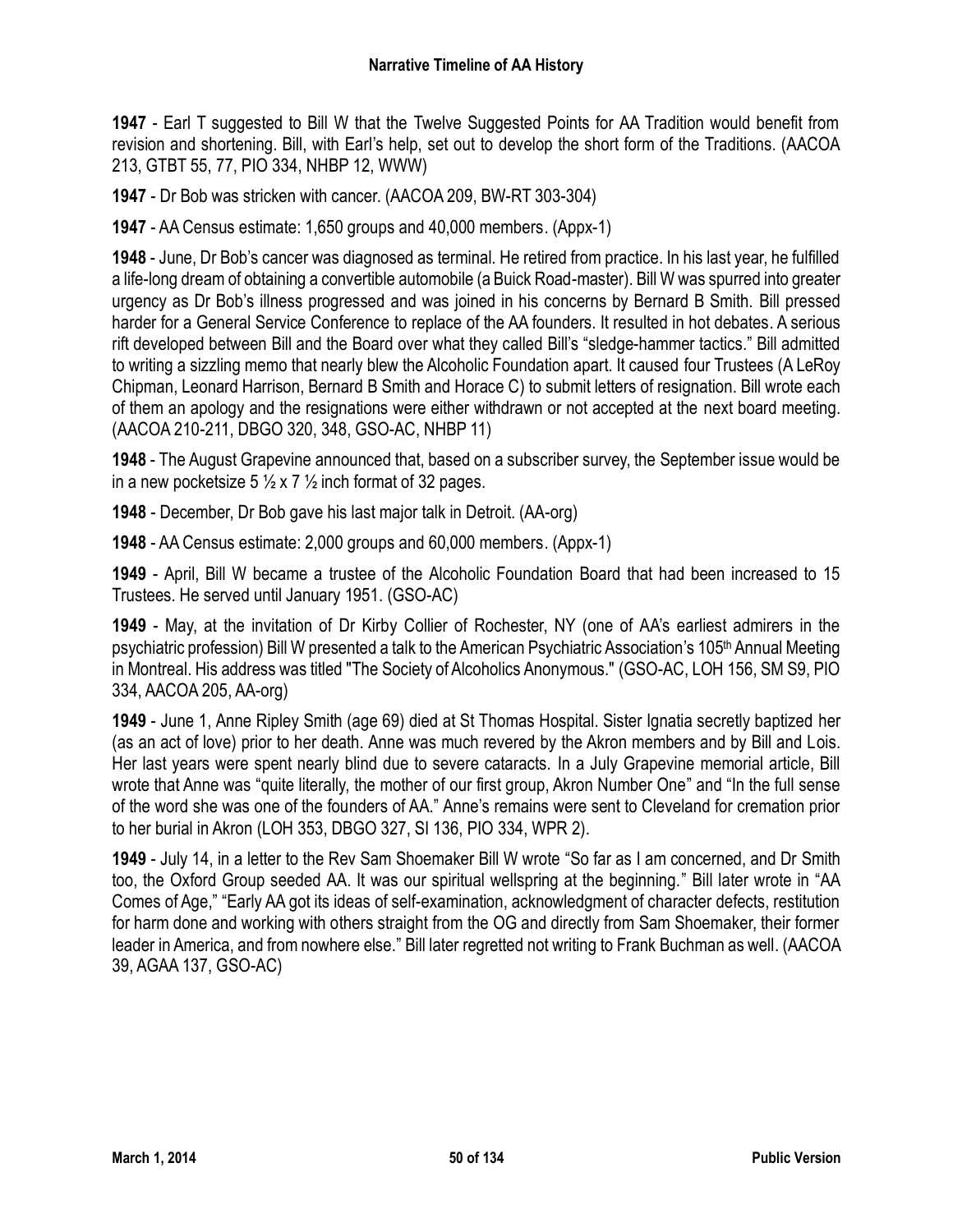**1949** - The Alcoholic Foundation appointed a General Service Committee as an advisory body to the NY Office staff in connection with "problems of policy and administration requiring immediate attention." The committee oversaw the NY Office on a day-to-day basis. Its chairman was also volunteer manager of the office. Hank G was the first to fill the positions and carry both titles. So has every general manager of GSO since that time. Appointment of the committee coincided with the sad and regrettable discharge of Bobbie B and another staff member who had returned to drinking. Years of ever-increasing workload demands finally took their toll on Bobbie. She was apparently on pills for some time before her return to drinking. According to Nell Wing, her relapse was partly caused by the enormous workload combined with the confusion of the early office. (NHBP 150)

**1949** - July 25, the minutes of the quarterly Board meeting noted that (edited):

"Hank G recommended a leave of absence for Mrs Margaret B with pay and medical expenses from August 1 to January 1. It was moved by Mr S and seconded by Mr B that owing to the illness of Mrs B her office is declared vacated and in appreciation of her valuable services she be paid 50% of one year's salary plus medical expenses incident to present illness not to exceed \$2,000 (\$19,000 today) to be effective August 1 … Motion was carried. Mr Wilson not voting. In other business Leonard Harrison asked to be released as Board Chairman as of October. Dr Bob and Tom Y were elected as Class B Trustees. Office staff was increased to a Senior General Secretary of General Service and a Senior Secretary who rotated positions each year."

This was the beginning of the evolution of the GSO staff to its current form. (GSO-AC)

**1949** - October, Dr William D Silkworth and Fulton Oursler joined the Alcoholic Foundation Board. Dr Silkworth served until January 1951. Oursler served until May 1952. (GSO-AC)

**1949** - November, the short form of the Traditions was first published in the Grapevine. The entire issue focused on the Traditions. An article by Bill W asked subscribers if the Thanksgiving Holliday week should be dedicated to discussing the Traditions. The replies were overwhelmingly in favor. Later, the month of November became Traditions month. When the 12&12 was published in 1953, two wording changes were made to the 1949 version. The term "primary spiritual aim" in Tradition Six was changed to "primary purpose." The term "principles above personalities" in Tradition Twelve was changed to "principles before personalities." (LOH 95-96, AACOA 213, GTBT 55, 77, PIO 334, WWW).

**1949** - AA Census estimate: 2,685 groups and 73,218 members. (Appx-1)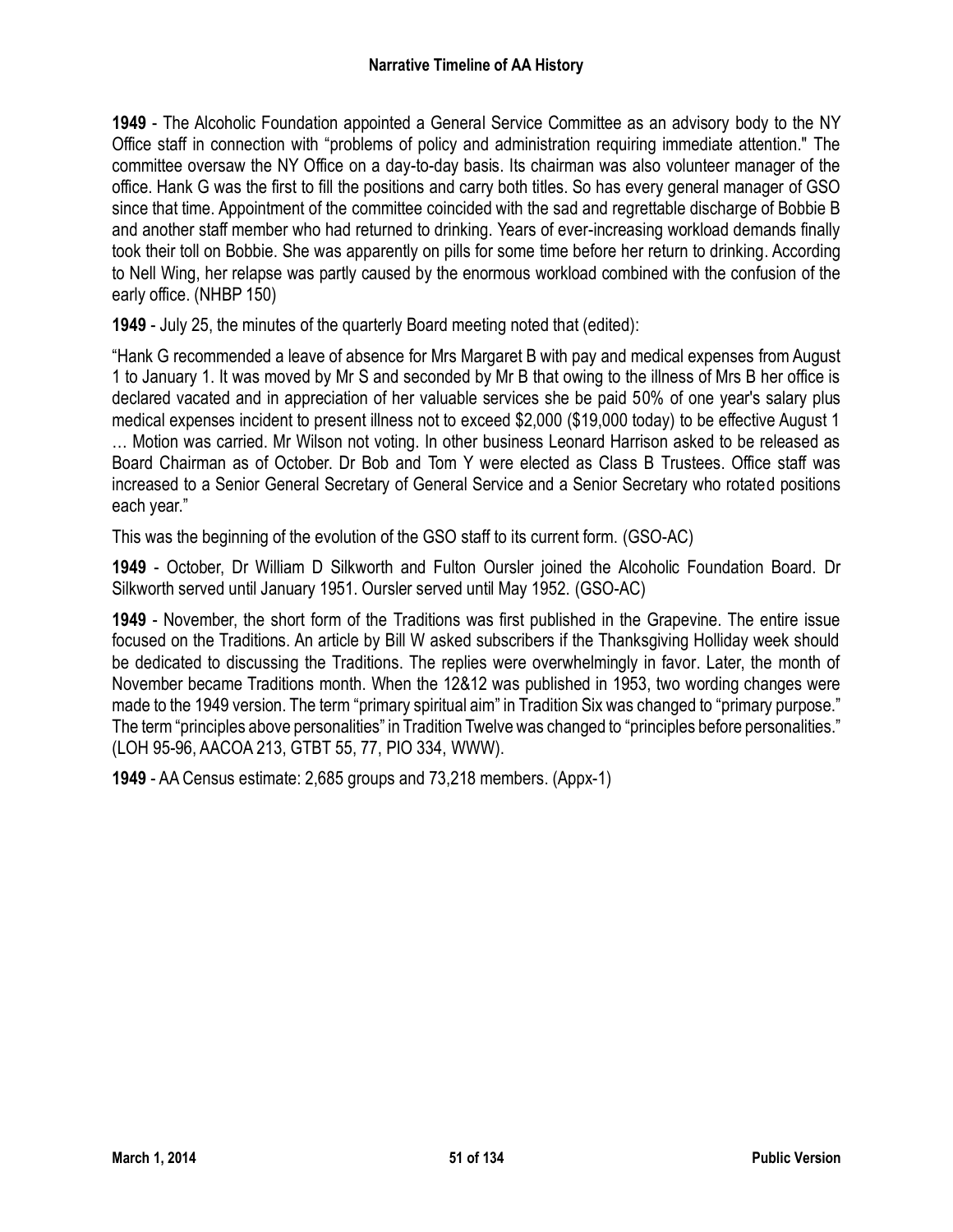**1950** - The NY office moved to 141 East 44th St. (LOH 157, GTBT 106, AACOA 207).

**1950** -Early, Board Trustees Leonard Harrison (who opposed having a Conference) and Bernard B Smith (who favored it) set out to resolve a 5-year struggle between Bill W and the board on having a Conference. Harrison appointed Smith to chair a Trustees committee on the matter. Harrison could have easily defeated Bill's Conference proposal by appointing a Committee Chair who was in opposition to it but he did just the opposite. Bill later commented "that considering their differences of opinion, this was a most magnanimous and generous act on Harrison's part. The recollection of it never fails to inspire me." (AACOA 212)

**1950** - March, given the success of the 1945 10<sup>th</sup> anniversary celebration, Cleveland groups proposed celebrating AA's 15th Anniversary with an international conference. Several locations throughout the country expressed interest as well. In a letter to the Chairman of the organizing committee, Bill W indicated he was skeptical of setting a precedent for an international gathering unless there were good reasons for it. He then went on to specify two good reasons for the event: first, honoring Dr Bob (obviously the last opportunity to do so given his illness) and second, acceptance of the Twelve Traditions. The March Cleveland Central Bulletin and April Grapevine announced the event. The Alcoholic Foundation thought well enough of the idea that they agreed to contribute \$3,000 (\$29,000 today) to an underwriting fund. (NHBP)

**1950** - March 30, in a 3-page letter to Dale A of Seattle, Bill wrote about the General Service Conference noting that the Board had a study committee working on the project. Bill also noted that Bobbie B was making a fine recovery from her severe breakdown. Bill commented, "I'm afraid we over-worked her so she became victim as well as veteran of this insatiable society of ours." (GSO-AC)

**1950** - April 1, the Saturday Evening Post carried a second article on AA by Jack Alexander titled "The Drunkard's Best Friend." It reported that in metropolitan areas such as Dallas-Fort Worth there were upwards of a dozen oil millionaire members and that fancy club quarters were established in old mansions. (GTBT)

**1950** - April, Bill W issued a report (edited) titled "Suggestions for the General Service Conference." It spelled out proposals and procedures for organizing and conducting the Conference. Bill noted that the Foundation Chairman recently appointed a "Conference Committee" to study and report. At the April meeting, the board directed the Committee to continue its deliberations, bringing in a definite recommendation in July … In a list of six possible proposals, Bill proposed "That, on a trial basis, a General Service Conference … be organized … composed of State and Provincial delegates, the Board Trustees plus representatives of the Grapevine and General Office." Bill amplified the proposal with a list of "12 Suggestions for a General Service Conference" offered as the basis for agreement between the Trustees and AA Groups. (GSO-AC)

**1950** - July, Bernard B Smith (who Bill later called "the architect of the service structure") was a strong proponent of the Conference. After two meetings, the study committee unanimously recommended that annual Conferences be held on an experimental basis from 1951 to 1954. In 1955, it would be evaluated and a final decision made. It was approved (reluctantly) at the board's Fall meeting. (AACOA 209-212, PIO 344)

**1950** - July, the Alcoholic Foundation passed a resolution to no longer accept money from anyone other than AA members, specifically not from "affiliates" (which later became Al-Anon) nor from "the uninitiated" (non-AA-members). A limit was placed on the amount of individual contributions, the formula being up to 1/10<sup>th</sup> of 1% of the annual Foundation budget. In 1950, that was about \$100 (\$800 today). (NHBP 12)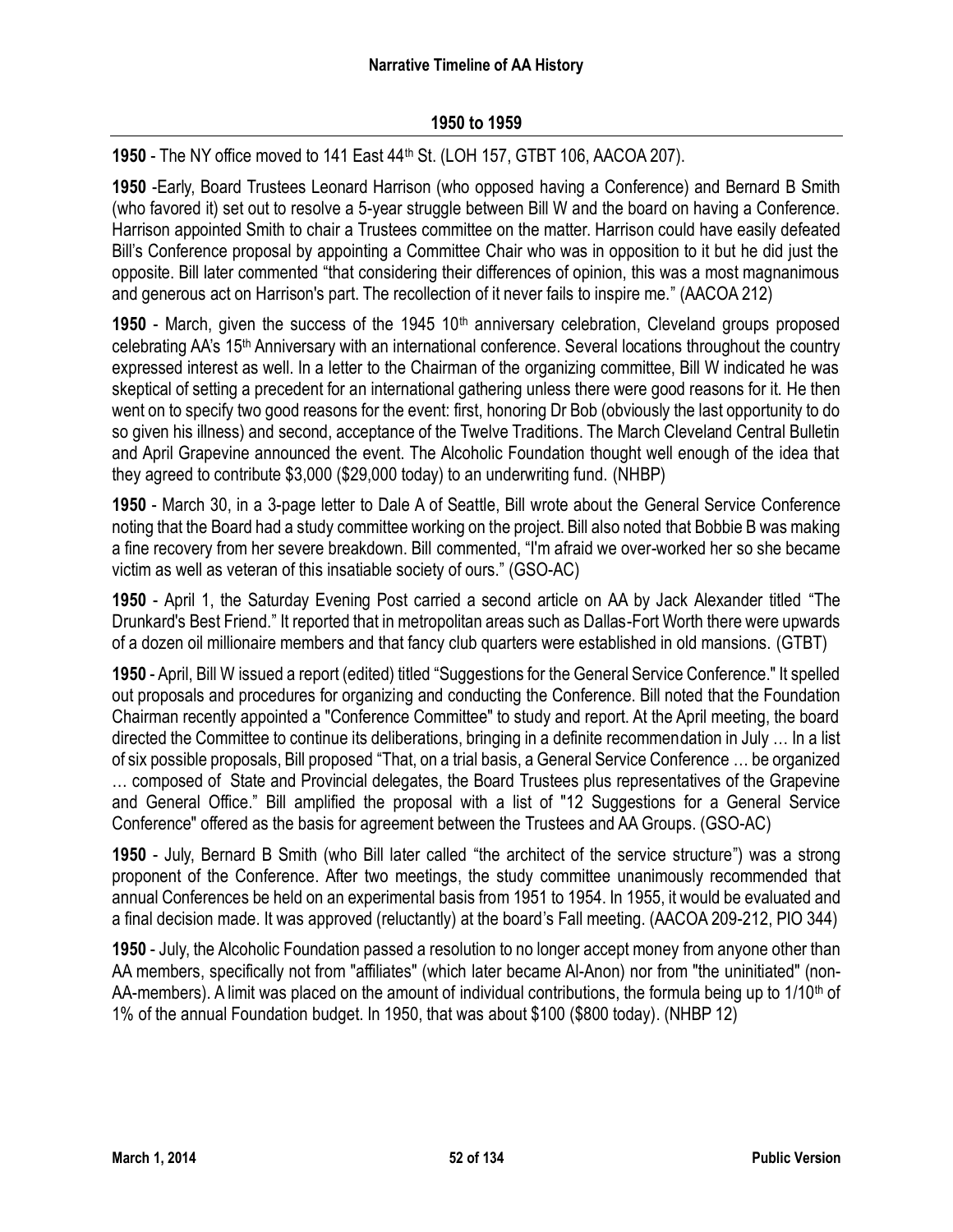1950 - July 28-30, AA's 15<sup>th</sup> anniversary and 1<sup>st</sup> International Convention convened in Cleveland, OH with around 3,000 attending. Registration was \$1.50 (\$14 today). Bill W chronicled the proceedings in a September Grapevine article titled 'We Come of Age." It was the only International Convention attended by Dr Bob who was determined to be there despite his terminal cancer. The program consisted of a series of meetings from Friday through Sunday at various hotels. The Cleveland Auditorium Music Hall was reserved for Saturday afternoon to offer the Traditions for approval. The 1950 International set a pattern for future conventions with its sessions on Hospitalization, Industry, Women members and Young People. A banquet, followed by entertainment and dancing took place on Saturday night. On Sunday morning, a meeting on "The Spiritual Significance of AA" set the pattern for Sunday morning "spiritual meetings" at International Conventions ever since. (LOH 117, NHBP 284-285)

**1950** - July 30, Contrary to popular belief, the short form of the Traditions was not approved at the 1950 Convention. What was approved by the attendees was quite different from both the long and short forms of the Traditions we know today. Following talks on the Traditions by six members, Bill was asked to sum up the Traditions for the attendees. He did so by paraphrasing a variation of the Traditions:

"That, touching all matters affecting AA unity, our common welfare should come first; that AA has no human authority - only God as he may speak in our Group Conscience; that our leaders are but trusted servants, they do not govern; that any alcoholic may become an AA member if he says so - we exclude no one; that every AA Group may manage its own affairs as it likes, provided surrounding groups are not harmed thereby; that we AAs have but a single aim, the carrying of our message to the alcoholic who still suffers; that in consequence we cannot finance, endorse or otherwise lend the name 'Alcoholics Anonymous' to any other enterprise, however worthy; that AA, as such, ought to remain poor, lest problems of property, management and money divert us from our sole aim; that we ought to be self-supporting, gladly paying our small expenses ourselves; that AA should remain forever non-professional, ordinary 12th Step work never to be paid for; that, as a Fellowship, we should never be organized but may nevertheless create responsible Service Boards or Committees to insure us better propagation and sponsorship and that these agencies may engage fulltime workers for special tasks; that our public relations ought to proceed upon the principle of attraction rather than promotion, it being better to let our friends recommend us; that personal anonymity at the level of press, radio and pictures ought to be strictly maintained as our best protection, against the temptations of power or personal ambition; and finally, that anonymity before the general public is the spiritual key to all our Traditions, ever reminding us we are always to place principles before personalities that we are actually to practice a genuine humility. This to the end that our great blessings may never spoil us; that we shall forever live in thankful contemplation of Him who presides over us all."

Notably missing from what Bill recited were the principles embodied in Tradition Ten of AA having no opinion on outside issues and not drawing the AA name into public controversy. Nevertheless, the Traditions as recited by Bill were approved unanimously. (LOH 121, AACOA 43, PIO 338, UPBP)

**1950** - July 30, a gravely ill Dr Bob made a brief appearance for his farewell talk. A memorable part of his short statement was: "There are two or three things that flashed into my mind on which it would be fitting to lay a little emphasis. One is the simplicity of our program. Let's not louse it all up with Freudian complexes and things that are interesting to the scientific mind but have very little to do with our actual AA work … Our Twelve Steps, when simmered down to the last, resolve themselves into the words love and service."

**1950** - Fall, Bill W visited Dr Bob in Akron for their last visit together. Bill informed Dr Bob that the board would soon give its consent to a multi-year trial period for the General Service Conference. Dr Bob gave Bill his approval as well. His final words to Bill were "let's not louse this thing up, let's keep it simple." (AACOA 213- 215, DBGO 325, 340, 342-343, PIO 342, 344)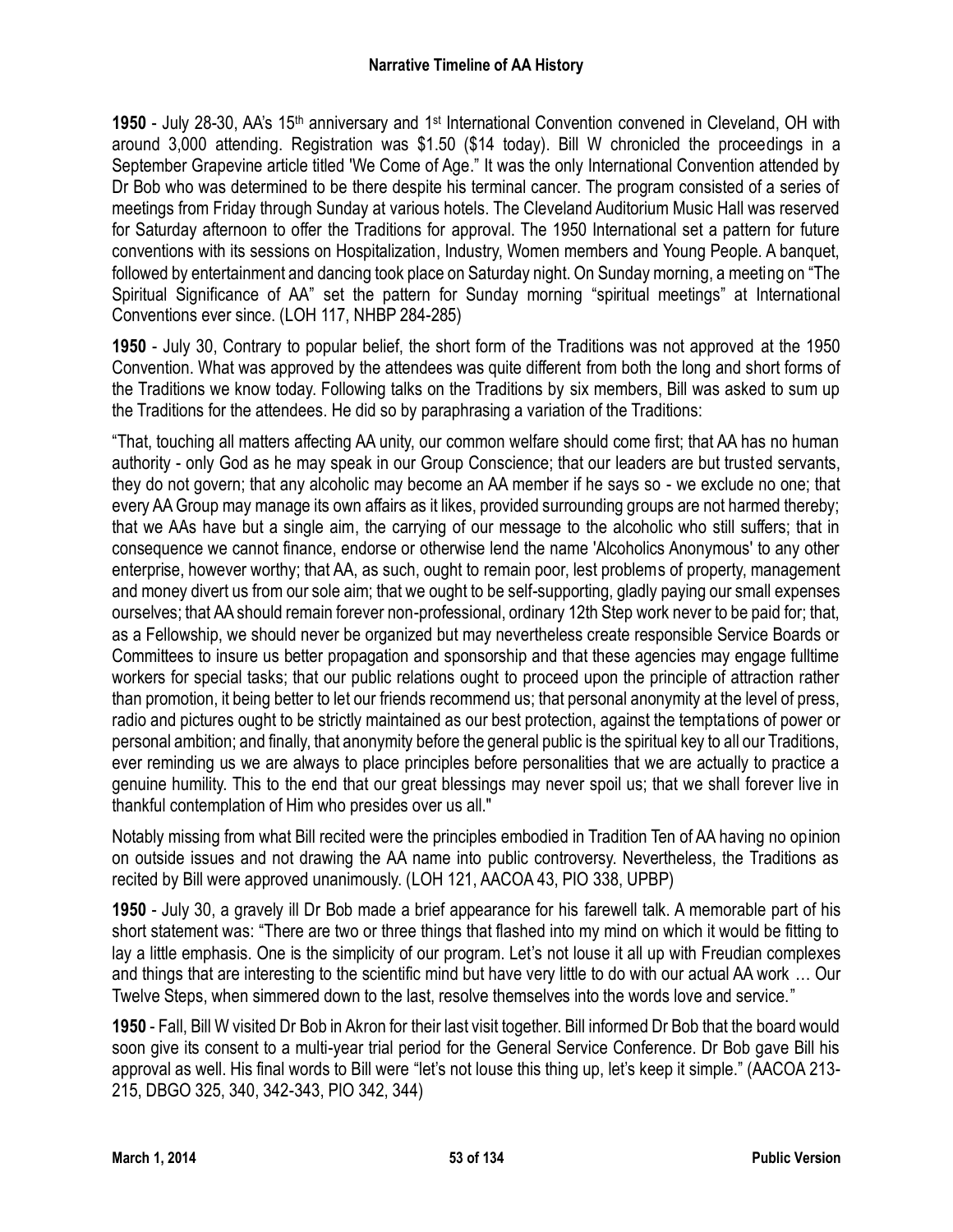**1950** - November 16, Dr Robert Holbrook Smith (age 70) co-founder of AA, died at City Hospital in Akron. He was cremated in Cleveland and his remains were buried in Mount Peace Cemetery beside his wife Anne. The Rev Walter Tunks conducted the funeral service. In his 15 years of sobriety, Dr Bob helped more than 5,000 alcoholics and never took any fee for his professional services. In his eulogy, Bill W described Dr Bob as "the prince of the Twelfth Steppers." (AACOA 7, 9, GSO-AC, DBGO 344, GTBT 90, GB 69)

**1950** - November, a pamphlet titled "Your Third Legacy Will You Accept It" was published to explain the General Service Conference plans and procedures. It contained a "Temporary Conference Charter" of "Twelve Suggested Principles." Bill W wrote a December Grapevine article titled "Your Third Legacy." Both publications used both Bill's and Dr Bob's names in the byline. (LOH 126, AACOA 216-217, PIO 347)

Following are excerpts from the pamphlet regarding elections (edited):

The Alcoholic Foundation invited one Conference delegate from each State and Canadian Province. Seven states with large AA populations were assigned additional delegates. Delegates were divided into two Panels so that half would be elected and half would rotate in odd and even numbered years. Panel 1 areas were asked to form a committee to organize an election assembly no later than March 1951. Bill W traveled across the US attending over two dozen assemblies electing area committees and Conference Delegates.

Each group could select a Group Representative to attend and vote at the assembly. Group Representatives later came to be called "General Service Representatives" or GSRs. They placed an "A" next to their name in the assembly registration book to indicate they were "available to serve" as a Committeeman or Delegate. Nominations were not accepted from the floor and elections were by written ballot.

The Area Delegate, Officers and Committeemen were chosen by election or by lot or combination of both for terms of two years and took office in April following their election.

- 1. To begin, the assembly decided by simple majority the number of Committeemen to be elected. Committeemen later came to be called "Committee Members" and then "District Committee Members" (or DCMs). Elections were decided by plurality. The first three Committeemen elected from the pool of those "willing to serve" automatically became the Area Chair, Treasurer and Secretary in that order. The newly elected Chair immediately presided over the remainder of the assembly. All new Committeemen and Officers were automatically in nomination for Delegate (unless they declined).
- 2. For the Delegate election, the assembly was asked if it was willing to make a single attempt to elect a Delegate by written ballot. If 2/3 agreed, a ballot was cast. If the assembly declined to vote for a Delegate by written ballot, or if the single attempted vote failed to produce a 2/3 majority, the election was decided by lot ("from the hat").
- 3. The Chair then opened the assembly for discussion. Questions on the General Service Conference, or instructions to be given to the Delegate, were brought to the floor. Initially, Delegates were both informed and instructed. The Chair closed the assembly after announcing the date and location where the Delegate would make a post-Conference report. The Secretary recorded the results and prepared a written report of the assembly proceedings.
- **1950** AA members were asked to donate \$2 per year (\$19 today) to support the NY office. (LOH 159)
- **1950** AA Census estimate: 3,527 groups and 96,475 members. (Appx-1)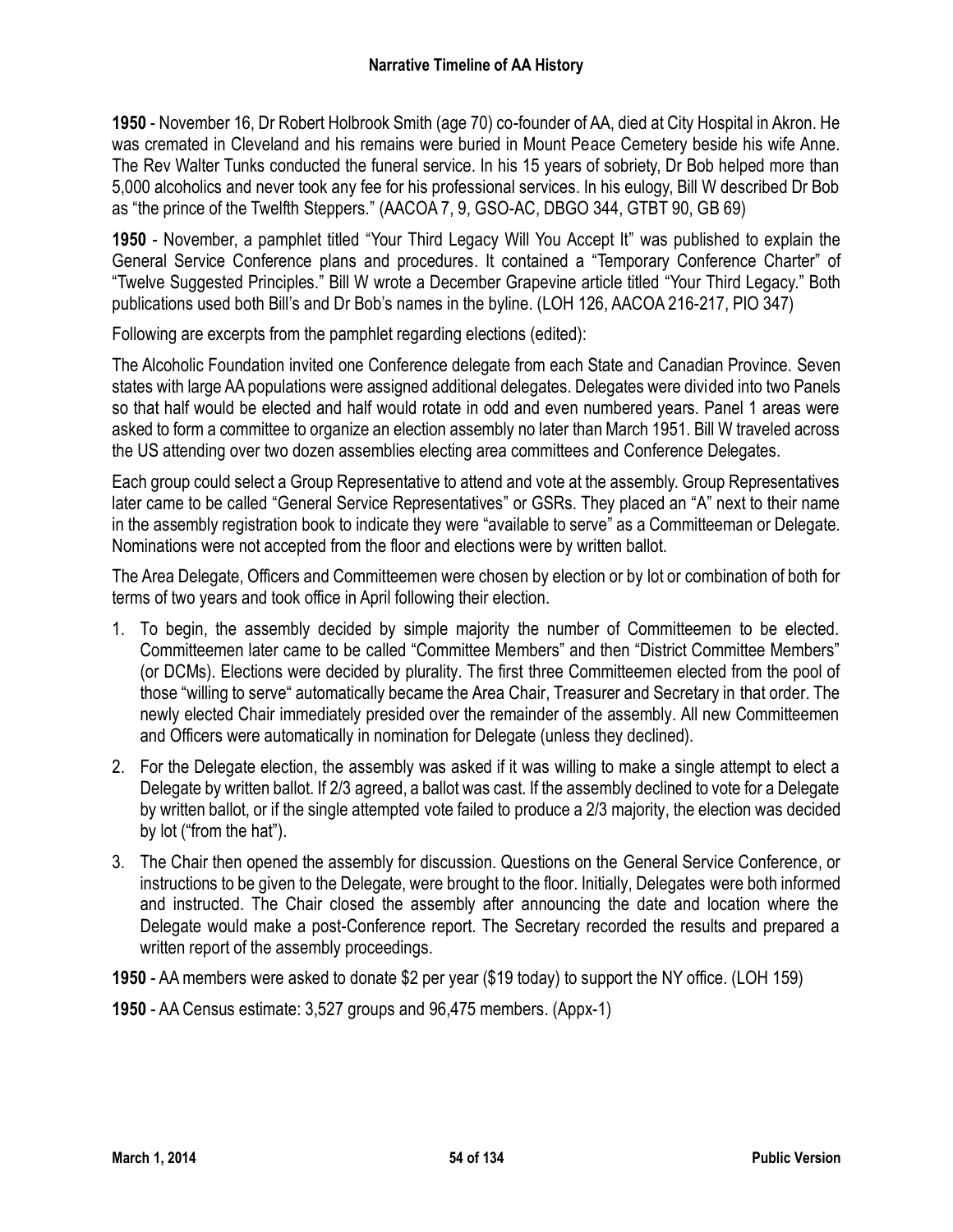**1951** - January, Dr John Norris (Dr Jack) and Jack Alexander joined the board as Class A Trustees. Dr Jack served as Chair from April 1961 to April 1978 and was Trustee Emeritus until his passing on January 13, 1989. Jack Alexander served until April 1956. He passed away on September 18, 1975. Earl T and Hank G also joined the Board as Class B Trustees. Earl served until January 1955. He passed away in October 1962. Hank G served until April 1953 at which time he resigned to be hired as the General Manager of AA Publishing (AAWS today). He served as GM until his passing on October 26, 1960. (GSO-AC)

**1951** - January, the Grapevine published a memorial issue dedicated to Dr Bob. It is a historical gem. Grapevine Editor Al S had much to do with the issue. In an assessment of the founders in later years, Al stated, "Without Bill's drive, there wouldn't be any AA - without Dr Bob's balance, who knows what it would be like?" Al was the member who drove Dr Bob back and forth between Akron and Cleveland for the 1950 International Convention. (GSO-AC)

**1951** - March 22, William Duncan Silkworth MD (age 78) "the little doctor who loved drunks" and "medical saint" died of a heart attack at his home at 45 W 81<sup>st</sup> St, NY City. In his service as Medical Director at Towns and Knickerbocker Hospitals, he was credited with treating over 40,000 alcoholics. His funeral was held at the Calvary Episcopal Church in NY City and he was laid to rest in Glenwood Cemetery in West Long Branch, NJ. (AACOA 14, SW 110-111, 127, BB xvi, Gv-04-1951)

**1951** - April 20-22, 37 US and Canadian delegates (half the planned number) representing the most populous AA areas, convened at the Commodore Hotel in NY City as Panel 1 of the first experimental General Service Conference. Its theme was "Not to Govern - But to Serve." Bernard B Smith presided. 15 Trustees and 10 staff members from the NY Office and Grapevine joined the Conference as voting members. The final report listed 4 standing committees: New Trustees, Budget, Agenda and Conference Report.

# **Recommended 1951 advisory action excerpts (edited):**

- Non-alcoholic Trustees should continue in office, alcoholic board members should have fixed terms.
- Future AA literature should have Conference approval to distinguish it from that issued locally or by non-AA interests.
- The Alcoholic Foundation be renamed the "General Service Board of Alcoholics Anonymous." (Note: this suggestion was brought up repeatedly over the next three years and finally adopted in 1954).
- The subject of AA auxiliaries, or family groups, should be taken back to local groups for further discussion and be considered at the 1952 General Service Conference.
- Unanimously resolved to go on formal record, by letter, declaring deep appreciation to Bobbie B for her years of faithful service as Secretary of the NY Office.

Board Trustees, following Dr Bob's death, voted to increase Bill's royalty on Big Book sales from 10% to 15% and had the author's royalty apply to other books Bill would write in the future. Bill insisted this increase be submitted to the Conference and it was approved unanimously. The Conference also unanimously approved a motion that steps be taken to insure Bill and Lois receive book royalties so long as either one shall live.

**1951** - April, Lois W with her close friend and neighbor Anne B hosted the delegates' wives and local family group members to a luncheon at Stepping Stones. Its purpose was to discuss ideas for an organization that was then being called "AA Family Groups." This was the beginning of the formation of the Al-Anon Family Groups Fellowship. (GSC-1951, LR 174-176, WPR 69-70, GSO-AC)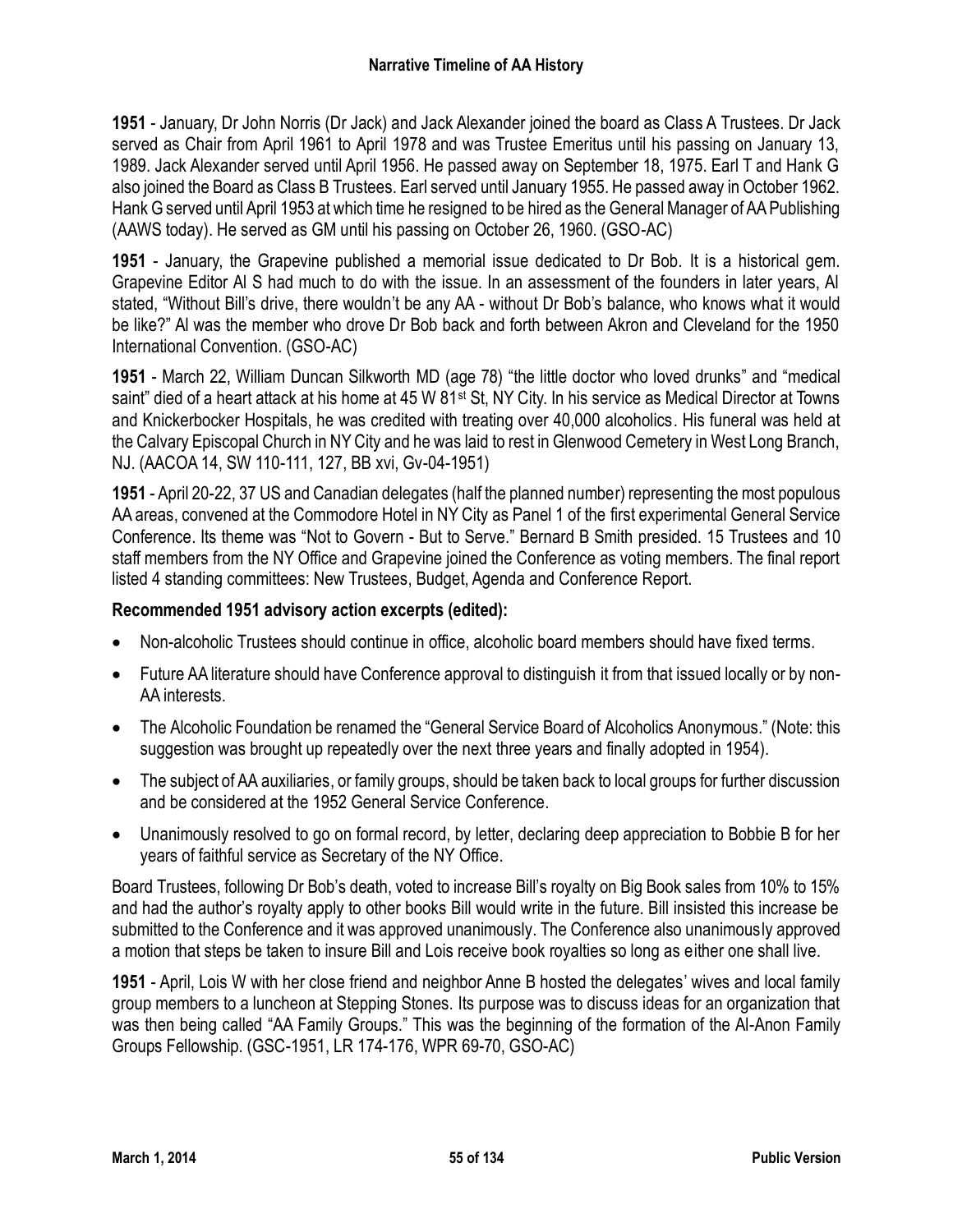**1951** - Summer, the Lasker Award was offered to Bill W by the American Public Health Association. He declined the award for himself but suggested it be given to AA as a whole. The Lasker Foundation replied favorably. The Trustees voted to accept the award subject to Conference approval by mail poll of the Delegates. However, they declined a cash grant of \$1,000 (\$8,800 today). On October 30, the American Public Health Association presented the award to AA (Bernard B Smith accepting) at the San Francisco Opera House. (AACOA viii, 4, LOH 136, PIO 350, NHBP 12-13)

**1951** - AA Census estimate: 4,432 groups and 102,177 members. (Appx-1)

- **1951** Cumulative book distribution: BB 229,700 since 1939. (Appx-2)
- **1951** Cumulative book royalties since 1939: \$80,395 (\$711,460 today). (Appx-2)

**1952** - January 9, the first family groups office, called the "Clearing-house Committee" started at the 24th St Clubhouse in NY City. In March, non-alcoholic groups using names such as AA Helpmates, AA Auxiliary, Triple A, Non-AA and AA Associates adopted the name "Al-Anon Family Groups" for their new Fellowship. Al-Anon wrote to AA asking to use its Twelve Steps. AA agreed unofficially and through the Conference, recommended that Al-Anon be a separate Fellowship and not a subsidiary of AA. (LR 176, GSC-1952)

1952 - April 23-27, the 2<sup>nd</sup> experimental General Service Conference convened at the Commodore Hotel in NY City. Its theme was "It's a Question of Lives That May Be Lost if AA Does Not Survive." 75 Delegates from 47 states and 7 Canadian provinces formed the first Conference of all Delegates attending. The first women Delegates joined Panel 2. They were Lois A of Barre, VT and Fay B of Bismarck, ND (she later became West Central Regional Trustee in 1965). At the request of the Delegates, Conference sessions opened with the Serenity Prayer and concluded with the Lord's Prayer. The final report listed 7 standing committees: Nominating, Finance, Literature, Policy, Agenda, Trustees and Conference Report. The report also noted that GSO was supervised by a 7-member committee including: one who is chairman and president of Works Publishing, four Board Trustees, the Grapevine Editor and one general secretary from the NY Office.

Board Chair Bernard B Smith reported that Class B Trustees are now elected annually. None may serve more than four terms. He also reported that Robert B due to the pressure of work, resigned as president of Works Publishing and chair of the General Service Committee. He was succeeded by Robert H. The final Conference report noted that a provocative, if inconclusive, discussion followed the question: "What happens when a colored person comes to AA?" Similarly, the "Conference Highlights" report noted, "The provocative subject of family groups was discussed at two full-length sessions of the Conference."

Based on the 1951 advisory action on Conference-approved literature, the Board formed a Trustees Literature committee to recommend literature items to be retained and future literature that would be needed. The Committee reported that the groups had expressed a need for the following major literature projects:

- 1. A Sponsorship pamphlet,
- 2. A Pamphlet on "slips,"
- 3. A standard introduction to AA for use by groups which do not have access to booklets of this type now bearing the imprint of intergroup associations,
- 4. A brief history of AA,
- 5. A revised folder on the Alcoholic Foundation,
- 6. Revision of the Secretary's Handbook,
- 7. A new "Sedatives" pamphlet,
- 8. A new pamphlet on Medicine and AA,
- 9. New visual material on services and
- 10. A full-scale writing project on which Bill is now working.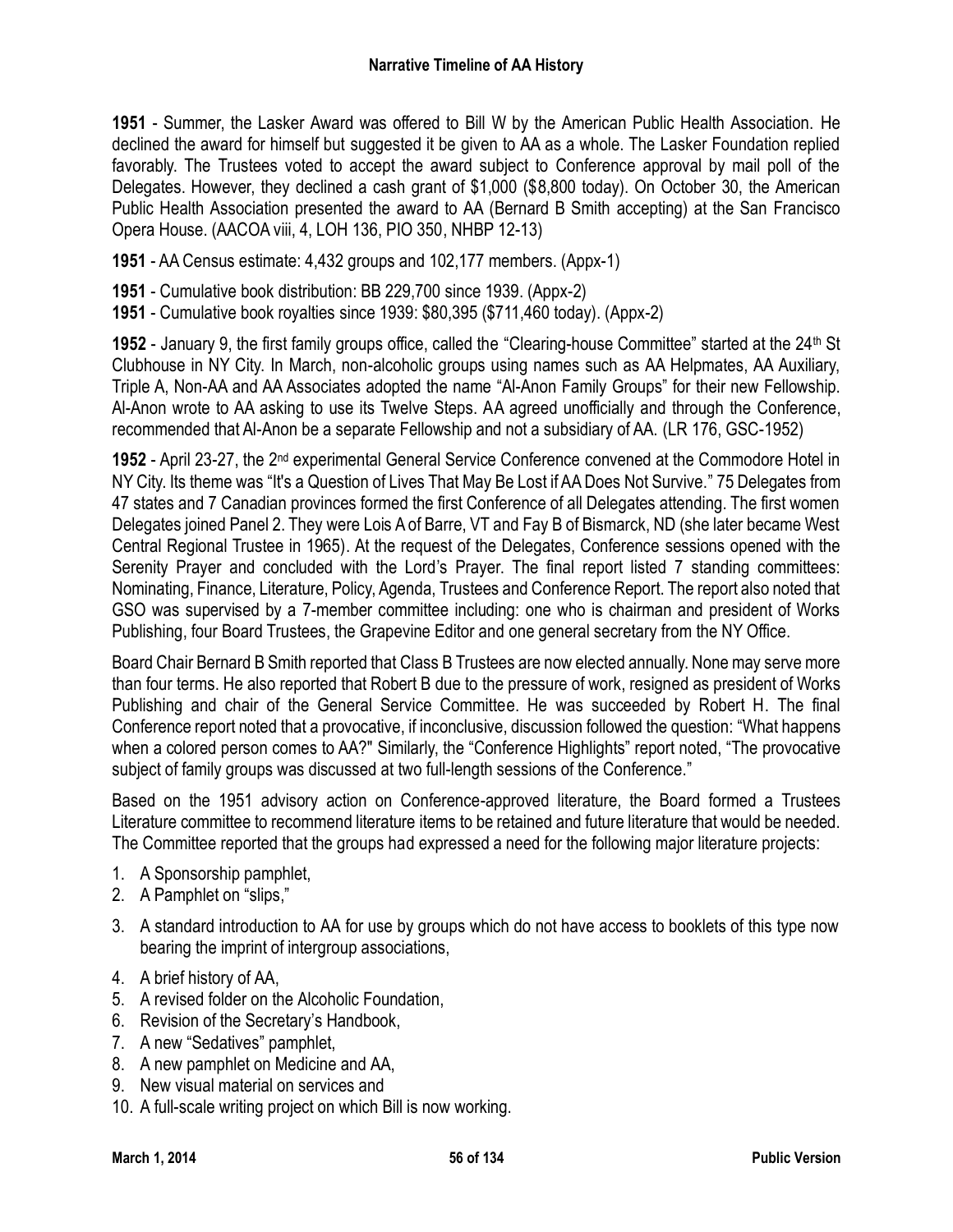# **Bill W reported on the literature projects he was engaged in. They included:**

- 1. Updating the Big Book story section to provide a more representative cross-section of recovery stories.
- 2. A new series of anecdotal analyses of the Twelve Traditions (then appearing in the Grapevine).
- 3. A series of orderly, point-by-point essays on the Twelve Steps.
- 4. A kind of a popular history of AA and its ideas of recovery, tradition and service.
- 5. A book on the application of AA philosophy to the "total problem of living."
- 6. A reference manual stating our total experience with the whole idea of service functions.

## **Recommended 1952 advisory action excerpts (edited):**

- Unanimously approved the board literature proposals and Bill's writing projects. By approving existing literature to be retained, the Conference retroactively approved the Big Book and several pamphlets, which included the long form of the Traditions.
- Approved Bill's suggestion that, in the event of increased royalties from his writings, he be given discretion over the disposition of royalties beyond those needed for his living expenses.
- Later publication of Bill's book projects resulted in:

1953 - The Twelve Steps and Twelve Traditions

- 1955 The second edition Big Book
- 1955 The Third Legacy Manual (renamed the "AA Service Manual" in 1969)
- 1957 AA Comes of Age

1962 - The Twelve Concepts for World Service

- 1966 The AA way of Life (renamed "As Bill Sees It" in 1975).
- Affirmed support of the traditional Grapevine policy of carrying news of non-AA happenings when they relate to the interests of AA readers, directly or indirectly.
- The following be on all literature published: "Issued by Works Publishing, Inc, sole publishing agency of the Society of Alcoholics Anonymous. Approved by the General Service Conference of AA"
- The Conference reaffirm the stand taken by the 1951 Conference as follows: "This Conference has no desire to review, edit, or censor non-Foundation material. Our object is to provide, in the future, a means of distinguishing Foundation literature from that issued locally or by non-AA interests."
- The pamphlet "Sedatives" be given first priority in issuance of revisions of existing pamphlets.
- Facsimile reproductions of the Lasker Award be made available to AA Groups in suitable form for framing.
- Committee Secretaries should serve in an advisory capacity only, and not be entitled to a vote.
- No action be taken that would alter present provisions of 2-year terms for Conference delegates.
- The principle of rotation at all levels of AA affairs should be preserved and strengthened.
- The nonalcoholic Trustees continue to serve us without restrictions (floor Action).

# **Failed or postponed 1952 advisory action excerpts (edited):**

- A motion was submitted that subject to consideration of the Trustees, steps be taken to incorporate the Society of AA by an Act of Congress. After extended discussion, the motion was tabled. A subsequent motion requested that the Trustees appoint a Special Committee of five Delegates to study the matter and submit recommendations to the 1953 Conference.
- Decided to take no action to alter present provisions of 2-year terms for Conference delegates. It was decided that the Conference should not usurp the prerogatives of area committees and local groups.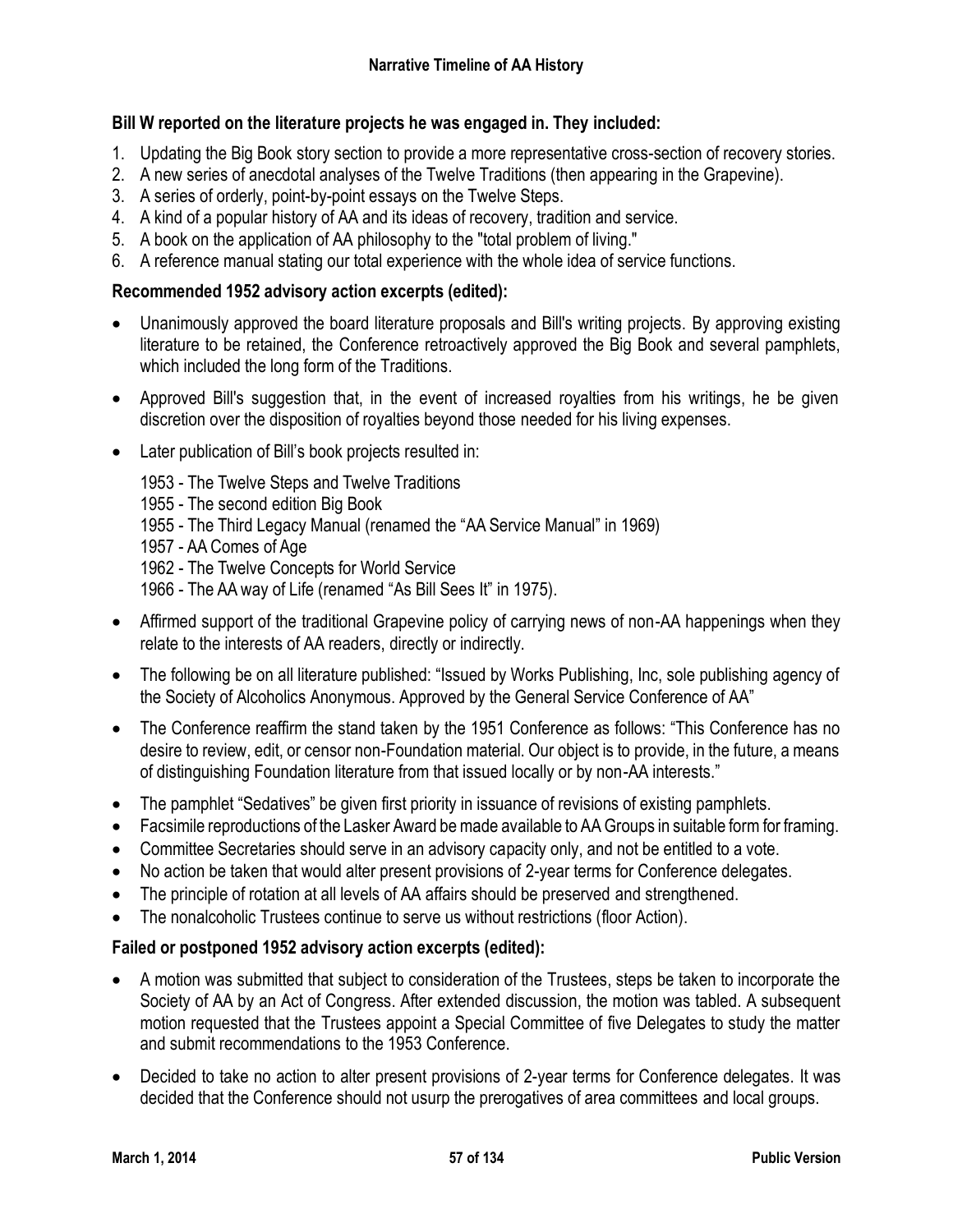**1952** - September, Al-Anon adopted and adapted AA's Twelve Traditions. (LR 174-178, GB 142)

**1952** - September, the NY Office sent an "Interim Report" to Delegates/Areas. Some excerpts (edited):

- A writer-consultant was retained to help with the development of … literature …
- A new basic folder on "The Structure and Services of AA" was prepared and distributed.
- Arrangements were made with Reader's Digest for 16 translations of Conference-approved literature. The languages were Finnish, Swedish, Norwegian, Portuguese, Spanish and French.
- Although the by-laws require that only Class A Trustees vote in elections for non-alcoholic members of the board, the names of suggested nominees will be presented to the Conference Committee on New Trustees for their consideration. (GSO-AC)

**1952** - September, the NY Office distributed a flyer titled "The Structure and Services of AA." It contained the first service structure diagram and summary descriptions of "AA's five service agencies" (1) the Alcoholic Foundation, (2) the General Service Headquarters, (3) Works Publishing, (4) the AA Grapevine and (5) the General Service Conference. The flyer also contains the short form of the Traditions that appeared in the November 1949 Grapevine. In regards to Bill W, the flyer noted "The Trustees, with the approval of the Conference, have granted to Bill a 15% royalty on sales of the AA book. Book royalties represent Bill's only income from AA sources. (GSO-AC)

**1952** - December, a revised Third Legacy pamphlet was distributed noting that the section dealing with assemblies and elections was rewritten based on experience from the past two Conferences. It also noted that the revised pamphlet would serve for the remaining two years of the experimental Conferences. Among the assembly election changes made (edited):

- The first item of assembly business was to approve/amend an area map divided into districts to determine the number of District Committeemen to be elected. Assemblies had the option to either allow Group Representatives to caucus and elect their District Committeeman or have the entire assembly elect them.
- If the caucus method was chosen, the entire assembly elected Area Officers (i.e. Chair, Treasurer and Secretary) from the Committeemen elected in caucus. If the assembly chose not to caucus it directly elected Committeemen by written ballot. Elections were decided by a 25% plurality of votes cast. The first three Committeemen elected automatically became the new Chair, Treasurer and Secretary in that order and retained their Committeemen and Group Representative responsibilities.
- The Delegate election still required a 2/3 majority of votes cast. If it could not be obtained, the Delegate was chosen by lot. Each area determined the number of times to vote prior to doing so. The assembly also decided whether lots should be drawn between the two highest in voting or among the Officers or among the entire Committee. Newly elected Committeemen and the Delegate took office in April following their election.
- The revised pamphlet also noted, "holding an Assembly of Group Representatives may at times be impractical. When this is the case, Group Representatives may meet in their own districts and choose their Committeemen. The Committeemen may meet at some central point to choose the Delegate by 2/3 vote or by lot."

**1952** - December 15, Don L was admitted as the first patient to Cleveland's St Vincent's Charity Hospital's Rosary Hall Solarium alcoholic ward. The ward was built by AA members and friends to assist (and as a tribute to) Sister Ignatia. The insignia on the door "RHS" coincided with the initials of Robert Holbrook Smith. It was Sister Ignatia's tribute to Dr Bob. (SI 185-187, 309, LOH 377, AACOA 8)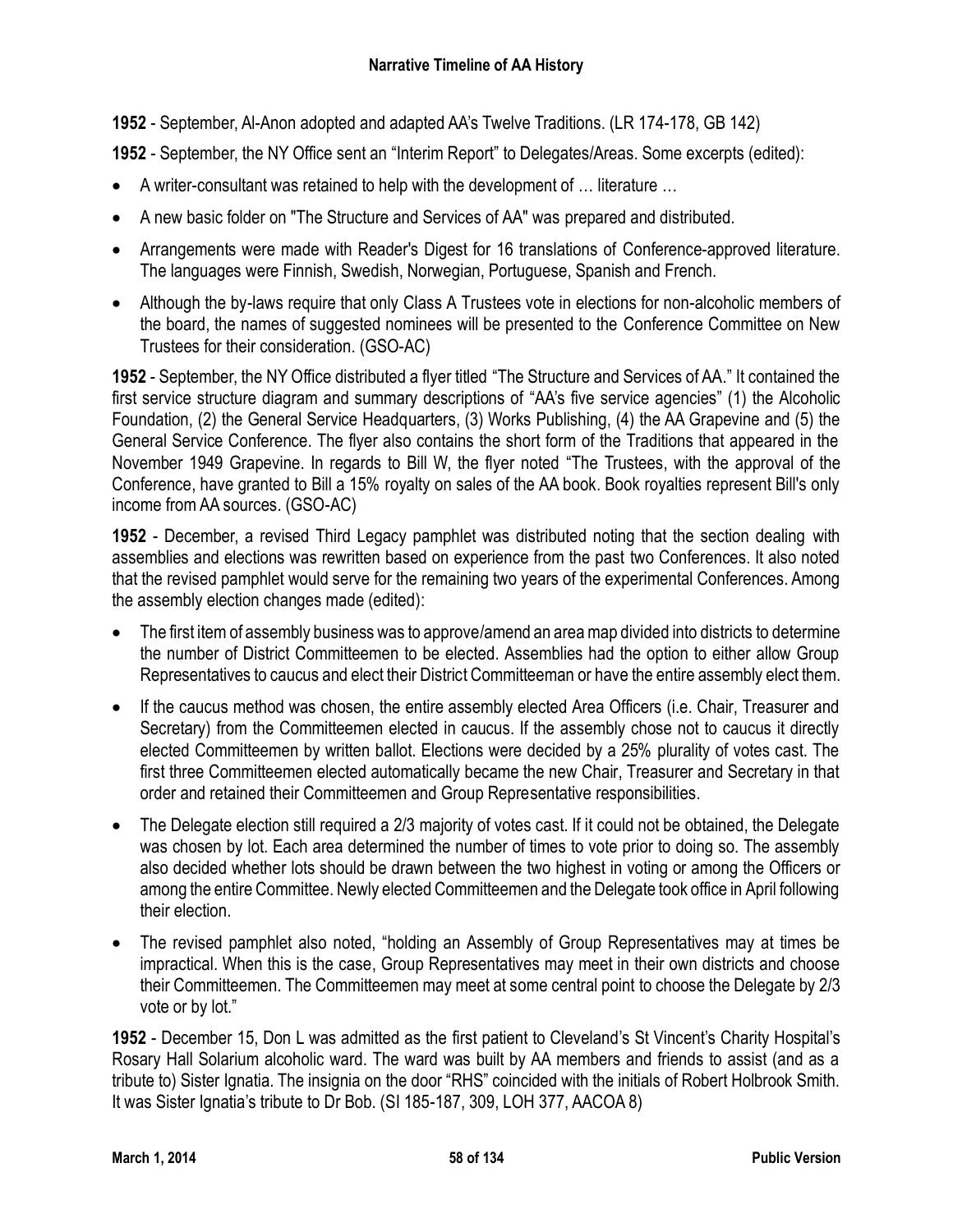- **1952** AA Census estimate: 4,925 groups and 118,541 members. (Appx-1)
- **1952** Annual book distribution: BB 28,000. (Appx-2)
- **1952** Cumulative book distribution: BB 257,700 since 1939.
- **1952** Annual book royalties: \$14,300 (\$123,280 today).
- **1952** Cumulative book royalties: \$94,695 since 1939 (\$834,740 today).

1953 - April 22-26, the 3<sup>rd</sup> experimental General Service Conference convened at the Roosevelt Hotel in NY City. Its theme was "The Milestones Ahead." The final report listed 75 Delegates and 6 standing committees: Finance, Literature, Policy, Agenda, Trustees and Conference Report.

Board Chairman, Bernard B Smith, reported that the corporate name of "Works Publishing" had been changed to "Alcoholics Anonymous Publishing." The first Conference-approved book printed under the new name was "The Twelve Steps and Twelve Traditions." It contains the final wording of the short form of the Traditions we know today and is where and when the short form was Conference-approved.

The 12&12 short form of the Traditions had two wording changes compared to the version published in the November 1949 Grapevine. The term "primary spiritual aim" originally in Tradition Six, was changed to "primary purpose." The term "principles above personalities" originally in Tradition Twelve, was changed to "principles before personalities." Betty L and Tom P helped Bill in the writing and Jack Alexander helped with editing. It was published in 2: one for \$2.25 (\$19 today) for distribution through AA groups, and, with the help of Eugene Exman, one for \$2.75 (\$24 today) distributed through Harper and Brothers for sale in commercial bookstores. (AACOA ix, 219, PIO 354-356)

#### **Recommended 1953 advisory action excerpts (edited):**

- In response to a proposal to change the name of the Alcoholic Foundation to "Alcoholics Anonymous International, Inc"… Approval be given for changing the Foundation name using "Alcoholics Anonymous" and a suitable word that would not be "international."
- No policy should be declared or action taken on matters liable to gravely affect AA as a whole unless by consent of at least ¾ of the members present. A mere majority should not authorize action.
- The Chairman of the Board, the Chairman of the General Service Committee and the Conference Secretary should act as Conference Officers. The Board Chairman automatically becomes the Conference Chairman; the General Service Committee Chairman automatically becomes Vice Chairman and the Conference Secretary is selected from Foundation personnel.
- A supplement for the "Third Legacy" pamphlet be prepared, clarifying the duties and responsibilities of group Third Legacy representatives, State or Panel Committee members and Conference Delegates.
- Delegates weigh this question to put to the 1954 Conference: Should the Conference depart from its purely textbook program by printing non-textbook literature such as the "24 Hour Book of Meditation?"
- Authorized the board to provide part-time compensation for the President of Works Publishing (AA Publishing) or in any other situations as needed.
- The policy of seeking group contributions of \$2 a year (\$17 today) for each member be continued.

### **Failed or postponed 1953 advisory action excerpts (edited):**

 Rejected the idea of incorporating the AA name in the US and foreign countries as a means of protecting against misuse of the name. One of the incidents that stimulated discussion in 1952 was a Houston TX group that had incorporated itself as "The Alcoholic Foundation of Texas."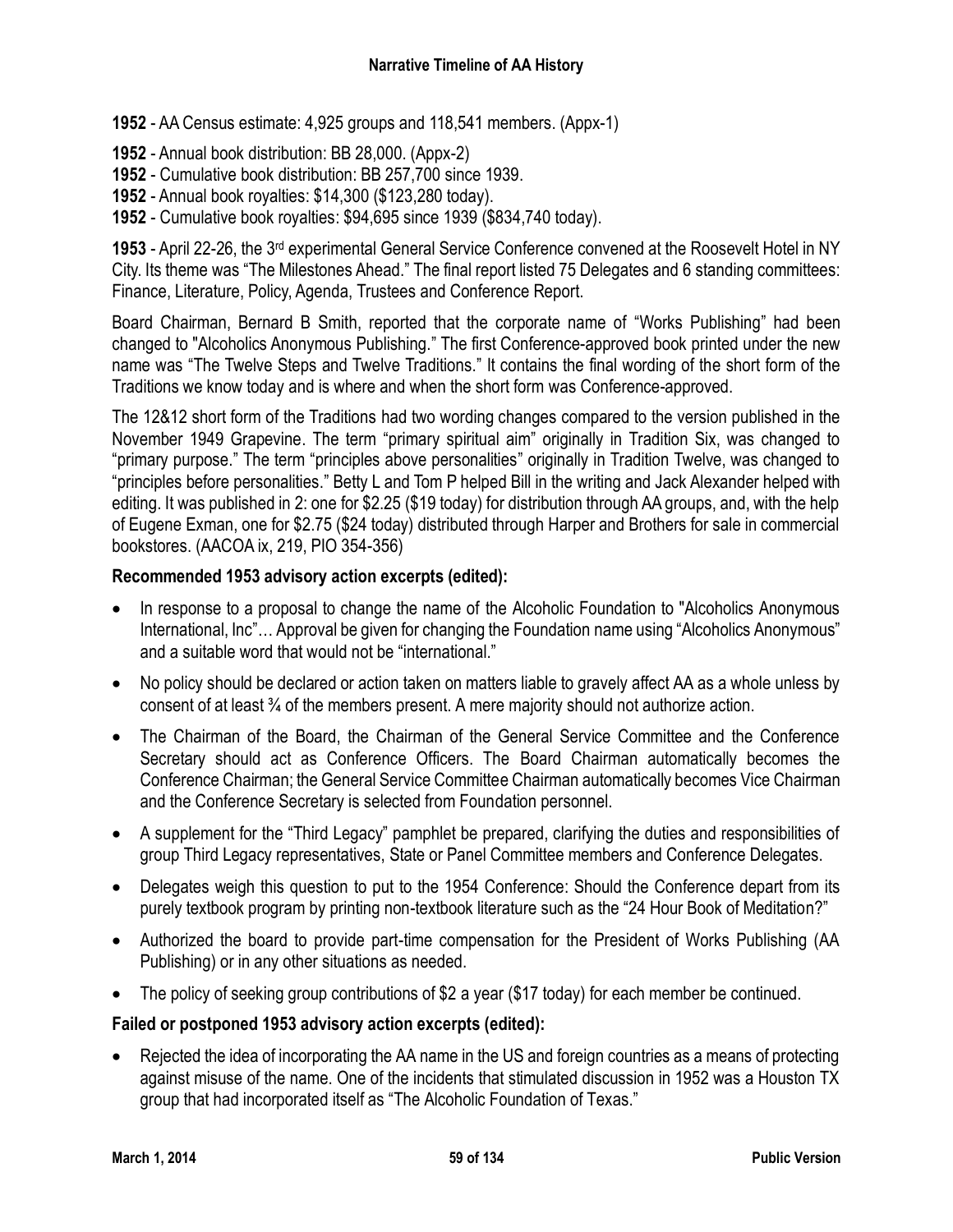**1953** Hank G, who replaced Dr Bob as a Class B Trustee in 1951, was hired as General Manager of AA Publishing and served until his death on October 26, 1960. (GSO-AC)

**1953** - NY members Cebra G and Charley M collaborated with Panel 1 Delegate Olin L of Dallas to take Ebby T to Texas for treatment at a clinic run by Searcy W. After some early troubles, Ebby found sobriety and stayed for eight years (his longest period of sobriety).

**1953** - AA Census estimate: 5,401 groups and 117,366 members. (Appx-1)

**1953** - Annual book distribution: BB 23,296, 12&12 29,567. (Appx-2)

**1953** - Cumulative book distribution: BB 280,996, 12&12 29,567.

**1953** - Annual book royalties: \$23,490 (\$202,503 today).

**1953** - Cumulative book royalties: \$118,186 since 1939 (\$1,037,243 today).

**1953** - December, the 1952 Conference recommended that a pamphlet be developed to clarify the duties and responsibilities related to General Services. It was published in December 1953 under the title "Your Role in the General Service Conference." The pamphlet explained the duties and responsibilities of Group Members, Group Representatives, Area Committeemen and Conference Delegates. It also contained the first Conference structure diagram. (GSO-AC)

**1954** - Ralph J and his wife Mary Lee invited Ebby T for a lengthy stay at their sheep ranch near Ozona, TX. Panel 1 Delegates Olin L and Icky S virtually adopted Ebby and Searcy W became Ebby's Texas sponsor. While in Dallas, Ebby attended the Suburban Group. (GSO-AC)

**1954** - Actress and nightclub singer Lillian R became the first of many celebrities to break their anonymity and announce their alcoholism and membership in AA. Her book (later movie) "I'll Cry Tomorrow" was a sensation. In 1955, Susan Hayward's performance as Lillian won her an Academy Award nomination. Sadly, Lillian went on to drink again and it generated bad publicity for AA. (GB 77, PIO 308-309)

**1954** - The title of "Secretary" at the NY office was changed to "Senior Staff" and they were invited to attend Board meetings and participate in discussions. (NHBP 13)

**1954** - January 18, Hank P died in Pennington, NJ. Ruth Hock wrote, "If it weren't for Bill W the Big Book would never have been written. If it weren't for Hank P the Big Book would never have been published." Hank is credited, in a number of sources with writing the Big Book's chapter 10 "To Employers." (PIO 195, 200)

**1954** - January 24, Lois W suffered a heart attack on her and Bill's 38th anniversary. It severely restricted her activities for a year (PIO 360-362)

**1954** - February 2, Bill declined an honorary Doctorate from Yale University. (LOH 205, GB 69, BW-FH 201)

**1954** - February 14, Bill's father Gilman Barrows Wilson (age 84) died penniless in Vancouver, Canada. His ashes were returned to East Dorset, VT for burial at the Wilson family plot. (BW-40 10, BW-FH 198, PIO 362)

1954 - April 21-25, the 4<sup>th</sup> experimental General Service Conference convened at the Commodore Hotel in NY City. Its theme was "The Great Debate and the Future of AA." The final report listed 75 Delegates and 8 standing committees and 1 secondary committee: Finance, Literature, Agenda, Conference Report, Policy, Conference Fund, AA Grapevine and 1955 Convention (a secondary committee made up of both Delegates and Trustees).

Board Chairman Bernard B Smith delivered an eloquent talk. Its next to last paragraph is highlighted in Chapter 1 of the AA Service Manual with the title "Why Do We Need a Conference?" The actual title of the talk was "The Lost Commandment, The Dictionary and AA." He left no doubt, whatsoever that he was firmly in favor of continuing the General Service Conference on a permanent basis.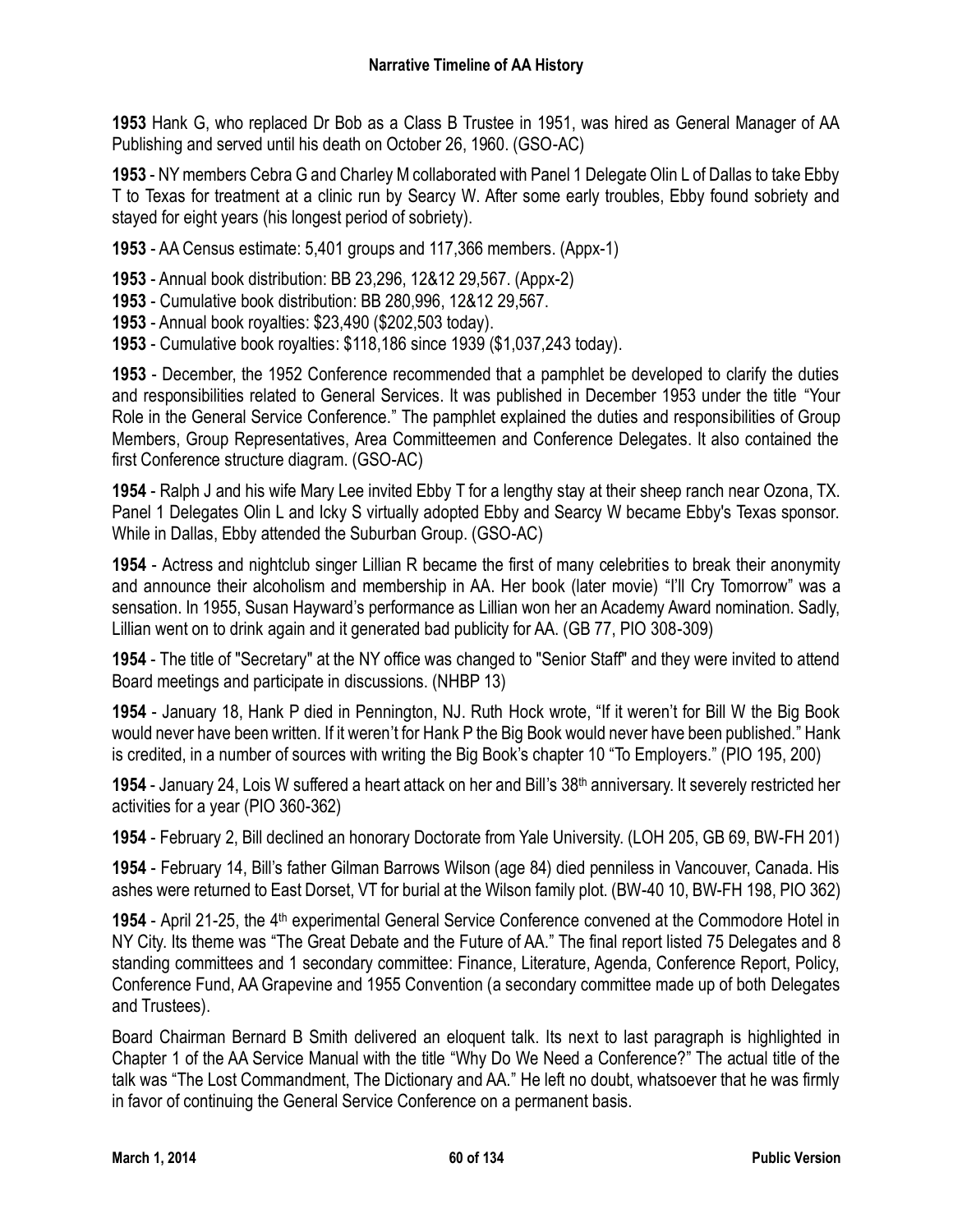The final report noted that Headquarters operations are supervised by seven persons who act as the General Service Committee on policy matters and as Directors of AA Publishing on business affairs. This group includes three Trustees (one non-alcoholic), the Grapevine editor, a local AA with substantial group and Intergroup experience, the senior staff member in the NY office and the General Service Manager.

The report further noted that the board had engaged Hank G as a paid staff member, on a part-time basis, as General Service Manager, acting as President of AA Publishing and Chairman of the General Service Committee. In line with the principle that no member of the Board be salaried, Hank resigned as a trustee.

An innovation of the 1954 Conference was a special session limited to Delegates only. All other Conference members, including Trustees and Headquarters staff were excluded.

### **Recommended 1954 advisory action excerpts (edited):**

- Unanimously approved renaming the "Alcoholic Foundation" to the "General Service Board."
- All Conference-approved literature have on its face an identifying symbol.
- Approved publication of The AA Exchange Bulletin (today called "Box 4-5-9").
- Approved a proposal for a 20<sup>th</sup> anniversary meeting, open to all AAs (similar to the 1950 Cleveland meeting) to begin the day following the close of the 1955 General Service Conference.
- Approved two parts of a 3-part proposal for a "General Service Representative" Plan: (1) that the Group Representative described in the Third Legacy Pamphlet be the "General Service Representative" (2) that the General Service Representative, in addition to electing his Area Committeeman and Regional Delegate to the Conference, should act as the representative of the group in General Service activities and as the representative of AA's General Services in the group."
- Delegates come to the Conference being only tentatively instructed for the following reasons: (1) that each Delegate bring to the Conference the thinking of his area, and (2) that the maximum wisdom of the Conference be achieved and voted through the exchange of these ideas at the Conference.
- The policy adopted by the 1953 Conference in reference to the ¾ majority rule be continued, stating "No policy should be declared or action taken on matters liable to gravely affect AA as a whole unless by consent of at least ¾ of the members present. A mere majority should not authorize action."
- All new literature be in a format suitable for mailing in a #10 envelope, insofar as is practicable.

# **Failed or postponed 1954 advisory action excerpts (edited):**

 The Conference was asked to consider the offer to give to AA Publishing publication rights to the booklet, "Twenty-Four Hours a Day." A 2-page letter from the publisher, favoring this proposal and answering certain objections to the proposal, was read to the Conference. The letter noted that the net profit from sales of the booklet was about \$5,300 annually (\$45,000 today).

Requests that AA Publishing undertake publication of the booklet had been received from many areas, largely as the result of suggestions by the publisher. The Delegates felt it unwise to set a precedent and expressed fear that AA Publishing would be flooded with similar requests if it did so. The Delegate from the State in which the booklet is published said it was the consensus of his group and area that the proposal not be approved. The Conference adopted a resolution that publication rights to "Twenty-Four Hours a Day" not be accepted and further asked that the publisher be thanked for his offer.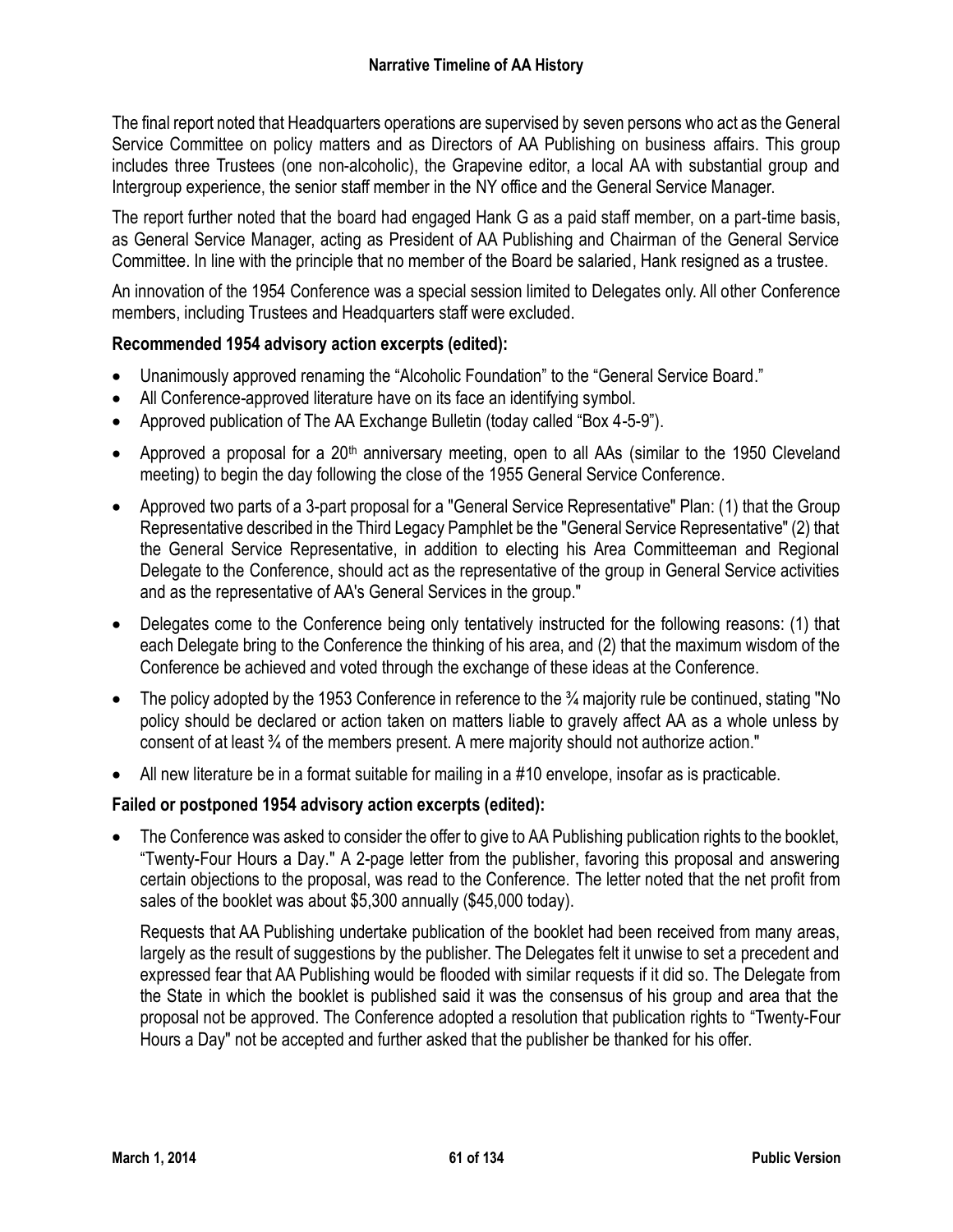- Rejected a proposal for a Conference-approved pamphlet on the general theme of the role and attitude of the older member of AA, with specific reference to conditions and attitudes that lead to slips.
- Rejected a proposal to list Hospital and Prison Groups in the 1955 Directory.

**1954** - May, Bill W engaged in a series of letter exchanges with notorious murderer Caryl Chessman who was on San Quentin prison's death row. (PIO states 1956) (PIO 364-366, BW=FH 198-199)

- **1954** September 17, Bill D (AA #3) died. (LOH 360)
- **1954** October, the Alcoholic Foundation was renamed to the General Service Board. (AACOA ix)
- **1954** October, Al-Anon Clearing House incorporated as "Al-Anon Family Groups Headquarters." (LR 179)
- **1954** AA Census estimate: 5,927 groups and 106,057 members. (Appx-1)
- **1954** Annual book distribution: BB 22,004, 12&12 10,389. (Appx-2)
- **1954** Cumulative book distribution: BB 303,000, 12&12 39,956.
- **1954** Annual book royalties: \$15,447 (\$132,023 today).
- **1954** Cumulative book royalties: \$133,633 (\$1,169,266 today).
- **1955** January 6, Bill W's stepmother Christine Wilson died. (PIO 362)

**1955** - April, the General Service Board adopted the practice of using the titles Chairman and Vice Chairman instead of President and Vice President as corporate titles. (GSO-AC)

1955 - June 26-29 and July 3, the 5<sup>th</sup> and last experimental General Service Conference convened in St Louis. Its theme was "The Paradoxes of AA." It was the first Conference held outside of NY City. The final report listed 76 Delegates and 8 standing committees: Agenda, Grapevine, Admissions to the Conference, Literature, Conference Report, Policy, Finance and Trustees.

#### **Recommended 1955 advisory action excerpts (edited):**

- Unanimously adopted a proposed permanent Conference Charter subject to approval of the 2<sup>nd</sup> International Convention that would convene in St Louis on July 1. The final Conference session was scheduled to be held on the afternoon of July 3 in conjunction with the international convention.
- The Conference adopt a resolution setting forth the importance of the anonymity tradition and directing the General Service Board to take appropriate steps to inform all media of the Society's traditional position on the subject.
- Bill W brought up the first Conference discussion to change the board ratio to a 2/3 majority of alcoholics. After much debate, the matter was tabled for the agenda of the 1956 Conference. The board ratio issue would be debated endlessly by Bill, the Board and ten Conferences before it was finally resolved in 1966.
- Decided that future Conferences should not be combined with International Conventions.
- Approved a plan for selecting Class B Trustees (this was the first move to establish Regions). The five initial geographical groupings were called "Area A" thru "E.". Canada should always fill one of these positions, the selection rotating from province to province.
- The retail price of Twelve Steps and Twelve Traditions remain at \$2.75 (\$24 today) with the price to AA groups at \$2.50 (\$21 today) and that 25 cents (\$2 today) be earmarked for the Reserve Fund.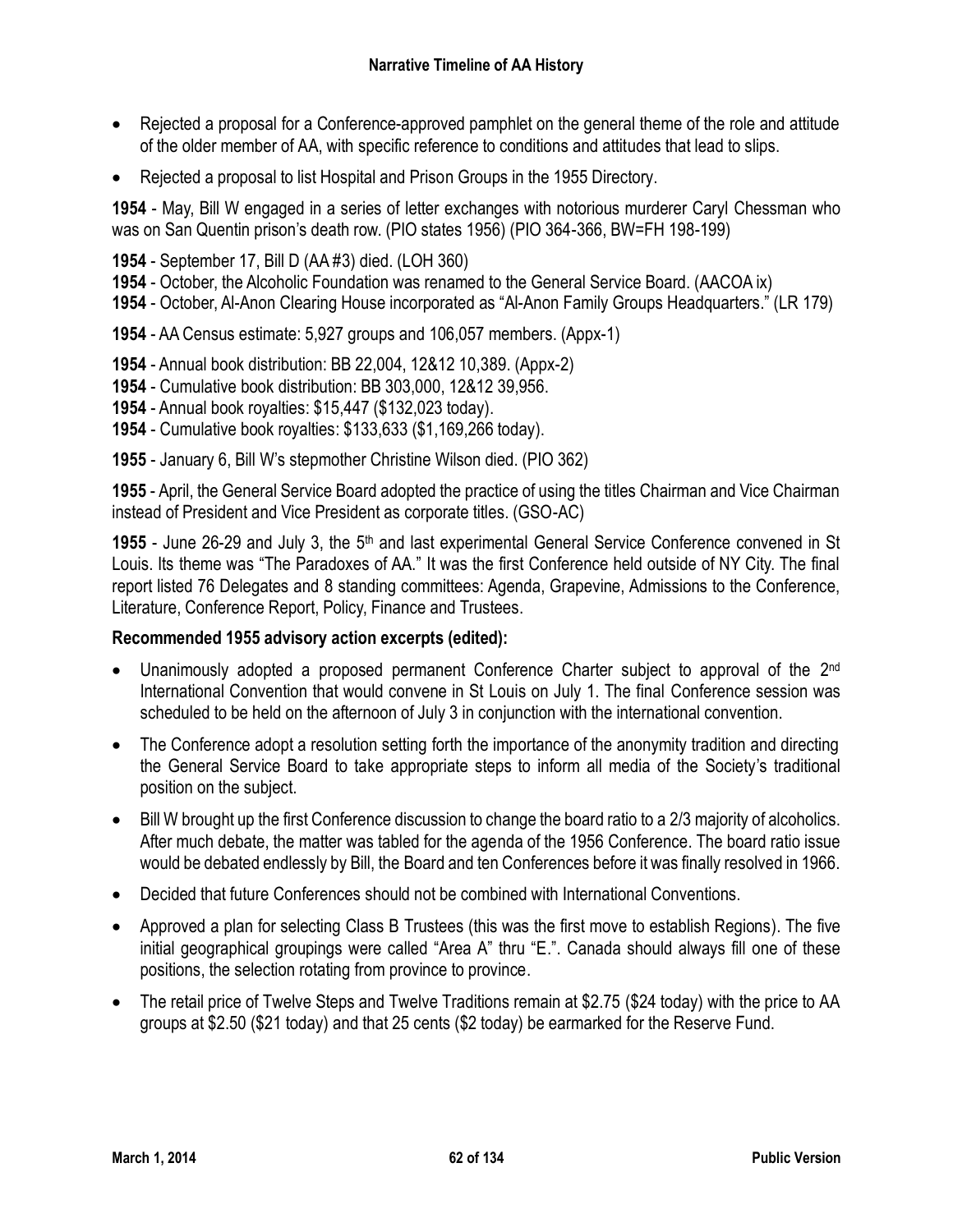The retail price of the new edition of "Alcoholics Anonymous" be set at \$4.50 (\$38 today) the price to AA groups at \$4.00 (\$34 today) and to earmark 50 cents (\$4 today) for the Reserve Fund.

Note: In presenting the updating of the first edition Big Book, Bill made the following points (edited):

- 1. "Not an iota" of the first part of the text dealing with recovery principles had been changed.
- 2. The story section has been changed and enlarged to present a more accurate cross-section of AA membership today. When the first edition was prepared, the number of recovered alcoholics was about 100 and most of them were what we now describe as "low bottom" alcoholics. There was only one woman's story; no personal stories by young people or alcoholics who had not suffered heavily. The new edition contains 37 stories in three main categories.
- 3. Although the old foreword has been retained for sentimental reasons, a new foreword has been added to bridge the gap in the story of AA's growth from 1939 to 1955. The new edition also includes material dealing with the Twelve Traditions for group survival, (unknown in 1939, of course) with religious and medical appraisals of AA and with the award of the Lasker Trophy in 1951.

### **Failed or postponed 1955 advisory action excerpts (edited):**

- In two separate unanimous actions, the Delegates (1) declined to permit themselves (as Delegates) to be listed in the AA World Directory; (2) rejected a proposal that ex-Board Trustees be permanent members of the Conference with the privilege of attending meetings at their own expense.
- It was recommended that the Conference abide by the recommendation in Section #7 of the "Third Legacy Manual," whereby no delegate succeed himself. However, it was further provided in Section #7 that in rare cases, when a fully qualified person is not available, a delegate may be elected at a future date. The Policy Committee felt that the responsibility for this decision lies entirely with the local area.
- A suggestion for changing the ratio of alcoholic and nonalcoholic Trustees was tabled.

The last comment in the Conference Highlights noted that "The five years of trial of the Conference idea, of searching for the fullest meaning of "Recovery, Unity and Service had ended ... AA had come of age."

1955 - July 1-3, AA's 20<sup>th</sup> anniversary and 2<sup>nd</sup> International Convention was held in St Louis' Kiel Auditorium. Estimated attendance was 3,800. Its theme was "Coming of Age." Much work went into organizing the convention and its program became a model for international conventions that followed. A mix of workshops, panel meetings, and talks by AA pioneers, Big Meetings and entertainment provided vehicles for hearing from, and honoring, non-alcoholics in medicine, religion and other fields who had helped AA over the years. Many notable names in AA history were present, among them: Ebby T, Rev Sam Shoemaker, Father Edward Dowling, Dr Harry Tiebout, Bernard B Smith, Leonard Harrison and "Dr Jack" Norris.

- The convention introduced a new circle and triangle symbol prominently displayed on a large banner draping the back of the stage. Bill W later wrote that the circle represented the whole of AA and the triangle represented AA's Three Legacies of Recovery, Unity and Service. Bill gave talks on each of the Legacies titled: "How We Learned to Recover;" "How We Learned to Stay Together," and "How We Learned to Serve." (AACOA 139)
- The July 3, Sunday morning spiritual meeting had the theme "God as We Understand Him." The speakers were Father Dowling and Sam Shoemaker. (AACOA 253).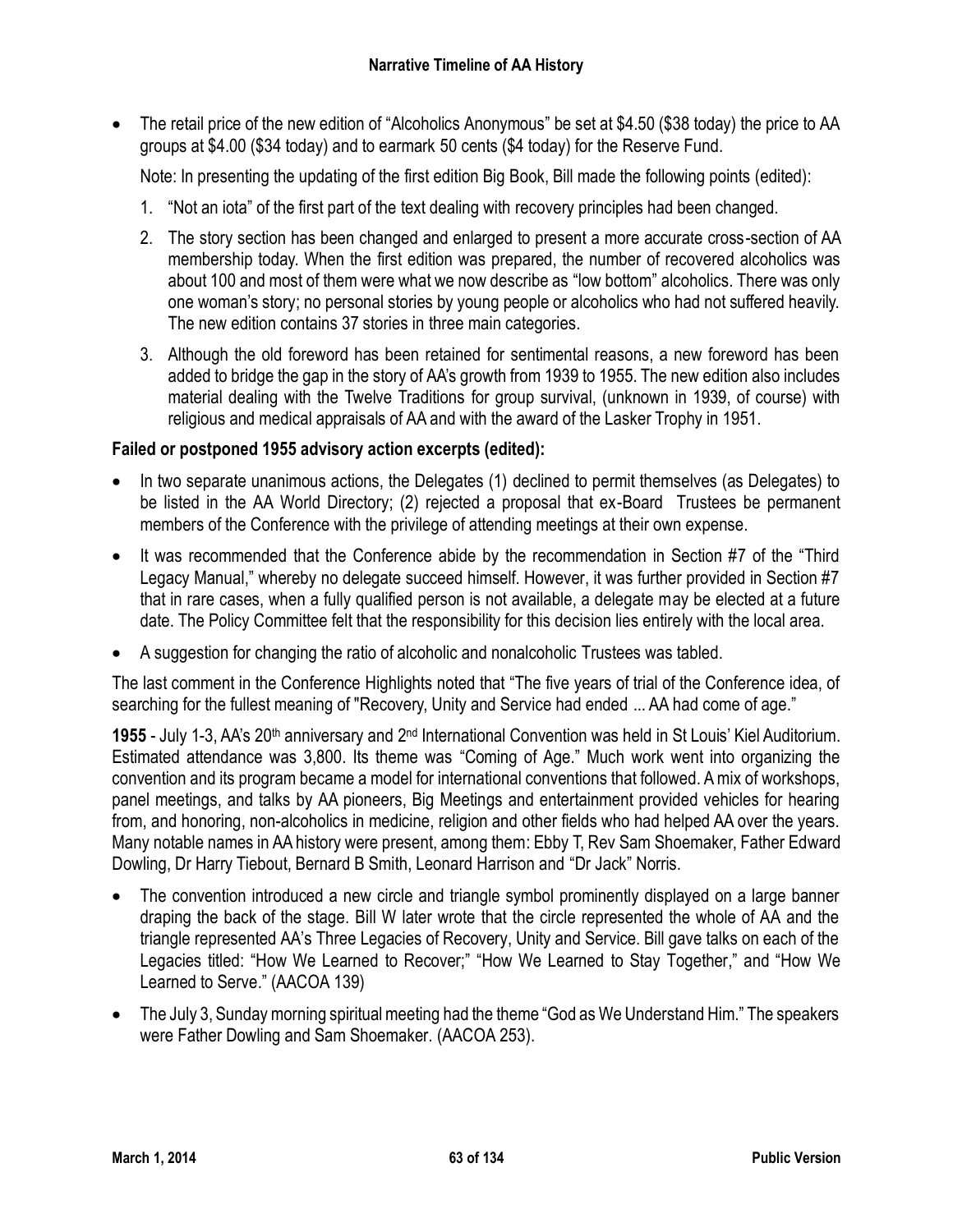- The 2PM Sunday afternoon meeting was designated as the "Last Session of the General Service Conference." It is the only time in the history of the Conference that it has been opened to the participation of any AA member who wished to take part. At the invitation of Chairman Bernard B Smith, Bill W presented a resolution to the attendees, the heart of which read (edited): "BE IT THEREFORE RESOLVED: That the General Service Conference of Alcoholics Anonymous should become, as of this date July 3, 1955, the guardian of the Traditions of Alcoholics Anonymous, the perpetuator of the World Services of our Society, the voice of the group conscience of our entire Fellowship and the sole successors to its co-founders, Dr Bob and Bill." The resolution was unanimously approved.
- One of the highlights of the convention was a telegram of congratulations and good wishes, datelined "The White House" and signed by President Dwight D Eisenhower. (NHBP 3)
- A new publication titled "The Third Legacy Manual of World Service as Proposed by Bill" was distributed to each attendee. It was the forerunner of today's AA Service Manual both of which contain the Conference Charter. The Conference Charter has twelve Articles, the 12th of which is also called "The General Warranties of the Conference." The six Warrantees in Article Twelve are a condensed version of the Traditions to ensure the Conference always functions in the spirit of the Traditions. In 1962, the Warranties also formed Concept Twelve of the Twelve Concepts for World Service.
- The second edition Big Book was introduced at a retail price of \$4.50 (\$38 today). Bill renumbered the pages. Page 1 began with "Bill's Story" instead of "The Doctor's Opinion." It is not known why he did this but there has been much creative speculation on the matter.
- In the introduction to the story section, Bill W wrote that 22 of the original 29 case histories (or 76%) had made full recovery as of 1955. Some in AA erroneously state that most of these early members returned to drinking. Bill later wrote (edited):"This edition contains an interesting review of what actually happened to the 28 pioneer authors who in 1939 wrote the first edition stories. We find that 23 of them made a recovery from alcoholism. Of these, 15 have never had even a single relapse. The sobriety records of those veterans range from 15 to 19 years. This demonstration is a marvelous inspiration for us all. It clinches AA's claim that almost any alcoholic who can continuously work the AA program has better than a 3-to-1 chance of staying sober for his lifetime." (AACOA 220)
- The personal stories were organized into three sections: (1) "Pioneers of AA," (2) "They Stopped in Time" and (3) "They Lost Nearly All." 30 new stories were included.
- The second edition had a new appendix with the short and long form Traditions. However, it mistakenly listed the short form version published in the November 1949 Grapevine instead of the version published in the 12&12 in 1953. The error was not fully corrected until the sixth printing in 1963.
- Bill W thanked the Convention attendees for purchasing the Big Book because the royalties from it had provided him and Lois with a home where they had seen more than 3,000 AA members over the years. (AACOA 220, PIO 354, 357, NHBP 285-286)

**1955** - There was dissent within AA about the creation of the General Service Conference and the role of the NY Office. It was led by Clarence S of Cleveland with help from Henrietta Seiberling (who then lived in NY). An "Orthodox Group" was formed to mobilize opposition to the Conference nationwide. They were determined to have nothing to do with Bill W, the NY Office or any form of organization of AA. Their most vigorous efforts occurred after the first trial Conference in 1951. Groups and members with the "Orthodox Group" view chose to boycott the St Louis International Convention where the Conference idea was ratified. It led to a smaller-than-expected attendance at the Convention. (NHBP 3)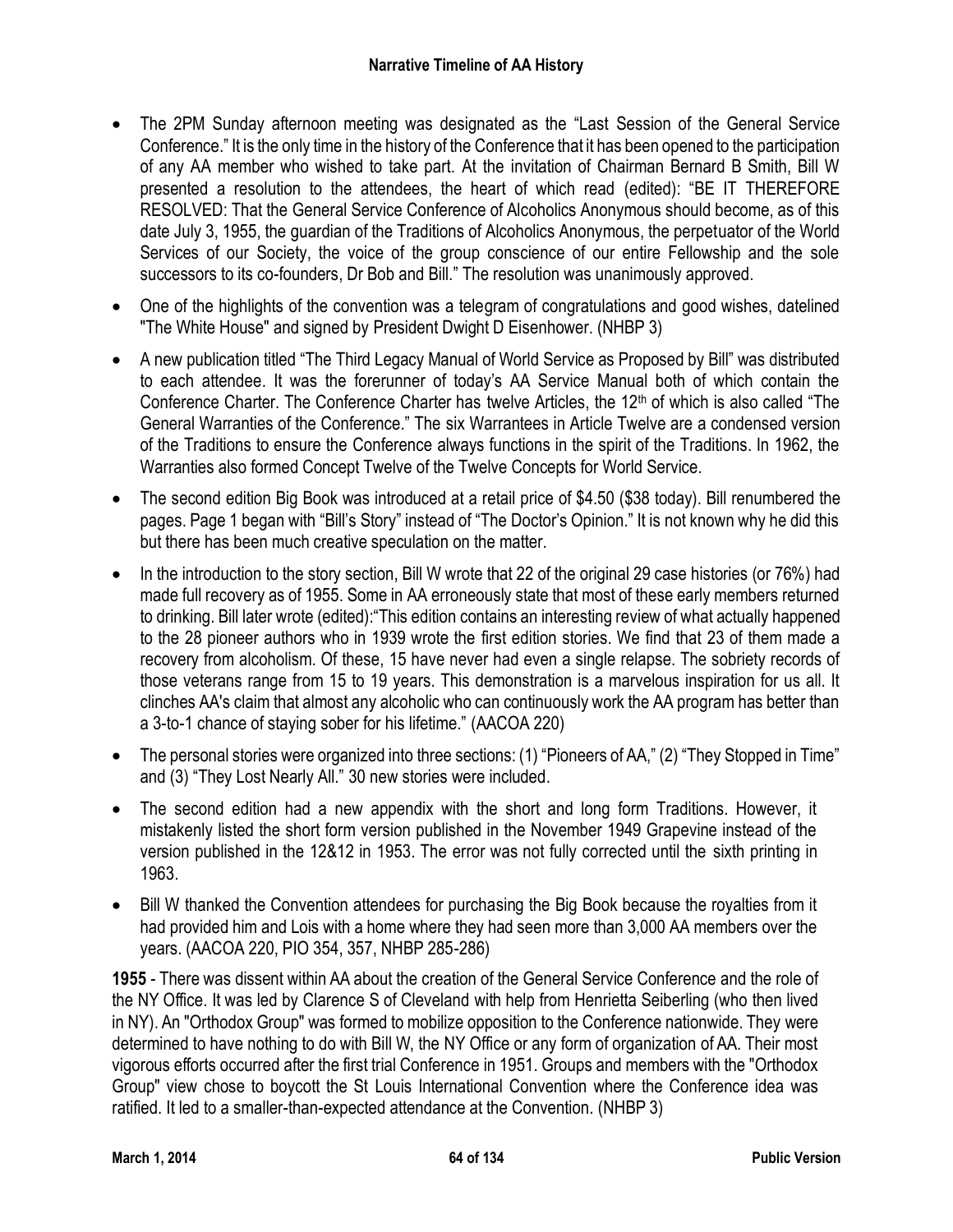**1955** - The December Grapevine center spread carried a painting by volunteer illustrator Robert M of a man on a bed being 12th Stepped by two members. The painting's title was "Came to Believe." In 1973, when the book "Came to Believe" was Conference-approved, the Conference also voted to change the painting's name to "The Man on the Bed" to avoid confusion. The original painting was given to Bill W and hung in his studio "Wits End" at Stepping Stones. It is probably the most popular image in AA today. (NHBP 178)

**1955** - AA Census estimate: 6,249 groups and 135,905 members. (Appx-1)

- **1955** Annual book distribution: BB 28,853, 12&12 6,805. (Appx-2)
- **1955** Cumulative book distribution: BB 331,853, 12&12 46,761.
- **1955** Annual book royalties: \$19,963 (\$170,624 today).
- **1955** Cumulative book royalties: \$153,596 (\$1,339,890 today).

**1956** - The wording of Step Twelve changed once more in the second printing of the second edition Big Book. The term "as the result of those steps" was restored to its original form "as the result of these steps."

**1956** - The depression that plagued Bill W for so long, lifted and he regained a bright outlook. However, his best friend, Mark Whalon, died. (PIO 359, 364)

1956 - April 18-22, the 6<sup>th</sup> General Service Conference convened at the Commodore Hotel in NY City. Its theme was "Petition, Appeal, Participation and Decision." The final report listed 75 Delegates and 8 standing committees: Agenda, Grapevine, Admissions to the Conference, Literature, Conference Report, Policy, Finance and Trustees. It also included the first Delegate from outside the North American continent (Puerto Rico) and was the first at which "observers" from overseas countries sat in.

Bernard B Smith resigned as Chairman of the General Service Board but remained a Trustee. He was succeeded by Leonard V Harrison. The Board announced the creation of three special Trustees committees (Finance and Budgetary, Policy, and Public Information, the latter a subcommittee of the Policy Committee).

In his closing comments to the Conference, Bill W gave a talk on the rights of petition, appeal, participation and decision describing them as four principles that might someday permeate all of AA's services. They later became key principles of the Twelve Concepts, specifically Concepts 3, 4, 5 and 6. They would also be called "traditional rights" in the Concepts and lead some to later call the Twelve Concepts "AA's Bill of Rights."

### **Recommended 1956 advisory action excerpts (edited):**

- The trademark symbol of a triangle within a circle, together with the words "General Service Conference" be restricted for use of Conference-approved literature only. That the triangle within a circle, without wording, may be used anywhere by groups for use in banners, placards and similar displays.
- The new "AA Exchange Bulletin" be made available to groups wishing to purchase added copies.
- That a sub-committee of the Policy Committee be created, called the Public Information Committee, to appraise and recommend public relations policy involving radio, TV, press, films, publications, etc. The activities of this subcommittee are to be guided by our policy of "attraction" rather than "promotion."
- Approved a proposed AA Public Information policy: "In all public relationships, AA's sole objective is to help the still suffering alcoholic. Always mindful of the importance of personal anonymity, we believe this can be done by making (known to him, and to those who may be interested in his problem, our own experience as individuals and as a Fellowship in learning to live without alcohol. We believe that our experience should be made available freely to all who express sincere interest. We believe further that all our efforts in this field should always reflect our gratitude for the gift of sobriety and our awareness that many outside AA are equally concerned with the serious problem of alcoholism."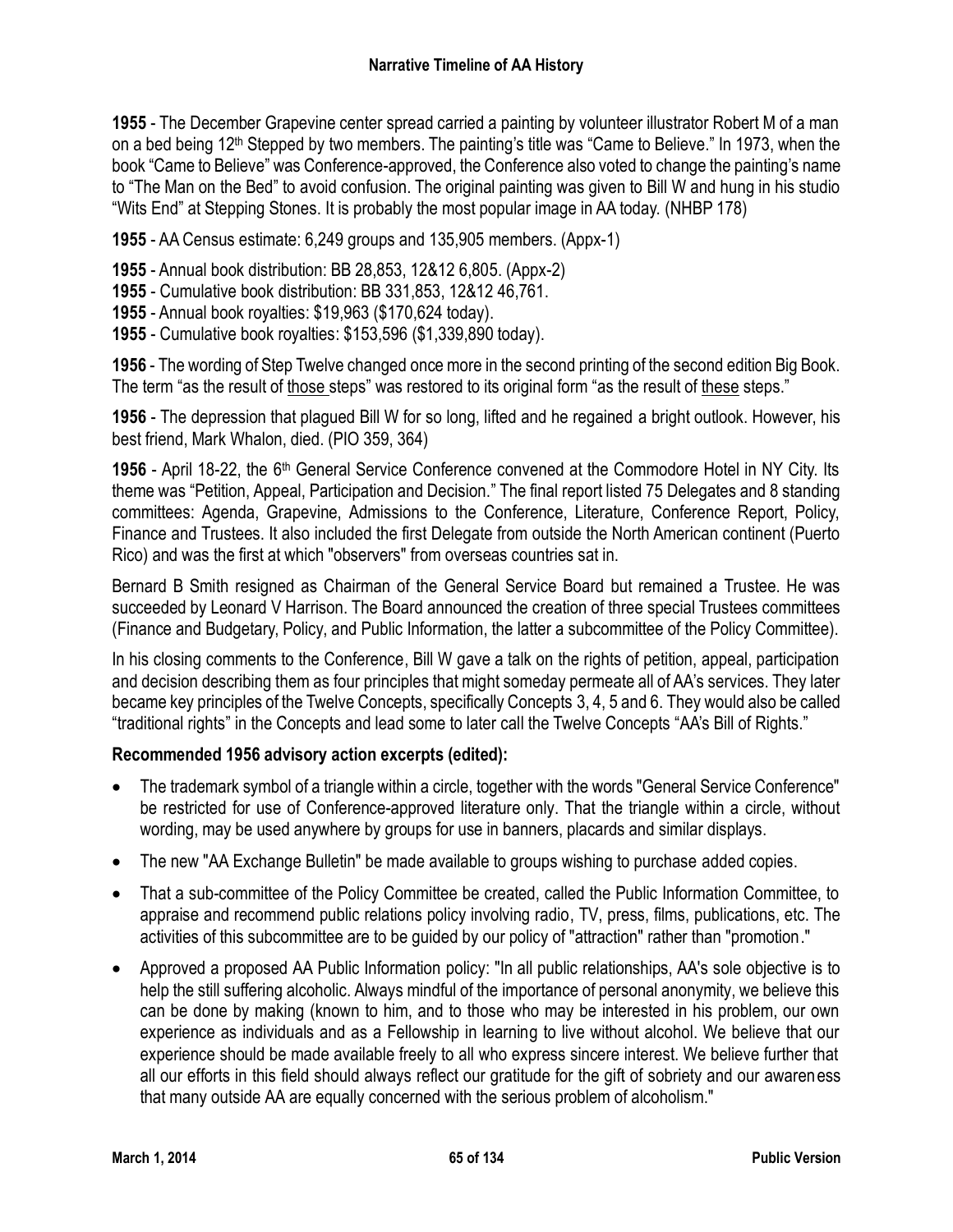- Endorsed Bill's latest writing project of a history of AA with photographs of historic interest to AAs and friends of the movement.
- The next AA movement-wide Convention be held in California.
- General Service Headquarters designate Thanksgiving Week each year as "AA Gratitude Week" and it be noted in the pre-Thanksgiving appeals to the groups for funds to help support AA's worldwide services.
- Approved the concept of having the General Service Board arrange for the production of network television programs relating to the story and work of AA, provided the Board has the right of script approval with prior approval by both by Bill and the PI Committee subcommittee of the Policy Committee.
- Qualified observers from overseas areas be admitted to the 1957Conference.

# **Failed or postponed 1956 advisory action excerpts (edited):**

- Voted to continue the General Service Board as 8 Class A and 7 Class B Trustees marking the beginning of a 10-year campaign by Bill W to change the board ratio to a 2/3 majority of alcoholics. The Conference asked that the matter be placed on the 1957 Conference agenda so that a specific proposal can be relayed to the groups and that no Conference action be sought until 1958.
- Tabled a proposal that the annual Conference be geographically "rotated" in odd years.
- Overwhelmingly defeated a proposal to have International Conventions every two years.

**1956** - May, Volume 1 Number 1 of the Exchange Bulletin was distributed as the new 4-page monthly publication of "News and Notes on AA Worldwide." It replaced the single-sheet "General-Service Bulletin" and was later renamed to "Box 4-5-9" in December 1966. (GSO-AC)

**1956** - August, British radio commentator Gerald Heard introduced Bill W to Aldous Huxley and British psychiatrists Humphrey Osmond and Abram Hoffer who were working with schizophrenic and alcoholic patients in Canada. Bill joined with Heard and Huxley and first took LSD in CA on August 29. At the time, LSD was thought to have psychotherapeutic potential (research was being funded by the NIH and National Academy of Sciences). Osmond and Hoffer's intent was to induce an experience similar to the DTs in hopes it might shock alcoholics away from alcohol. Among those invited to experiment with LSD (and who accepted) were Nell Wing, Father Dowling, Sam Shoemaker and Lois W. Marty M and Helen W participated in NY under medical supervision by a psychiatrist from Roosevelt Hospital. There were repercussions within AA. Lois was a reluctant participant. Hoffer and Osmond did research that later influenced Bill, in December 1966, to eagerly embrace a campaign to promote vitamin B3 (niacin) therapy. It also created Traditions issues within the Fellowship. Bill had several experiments with LSD up to 1959, perhaps into the 1960's. (PIO 368-377, NG 136-137, BW-FH 9, 177-179, GTBT 81-82)

**1956** - The American Medical Association stopped short of defining alcoholism as a disease but passed a resolution recognizing alcoholics as legitimate patients who were sick. (GB 166, LOH 190, SD 188)

**1956 (and 1957)** - AA's popular slogan plaques were published in five Grapevine issues from September to December 1956 and February 1957. Four slogans are from the Big Book: "But for the Grace of God" is from the chapter "There Is a Solution" (25). "Easy Does It," "First Things First" and "Live and Let Live" are from the chapter "The Family Afterward" (135). "Live and Let Live" is also found in the chapter "To Wives" (118). The slogan "Think, Think, Think" is a bit of a mystery. Some say it originated in Cleveland in the mid-1940s; however, its actual source is unknown.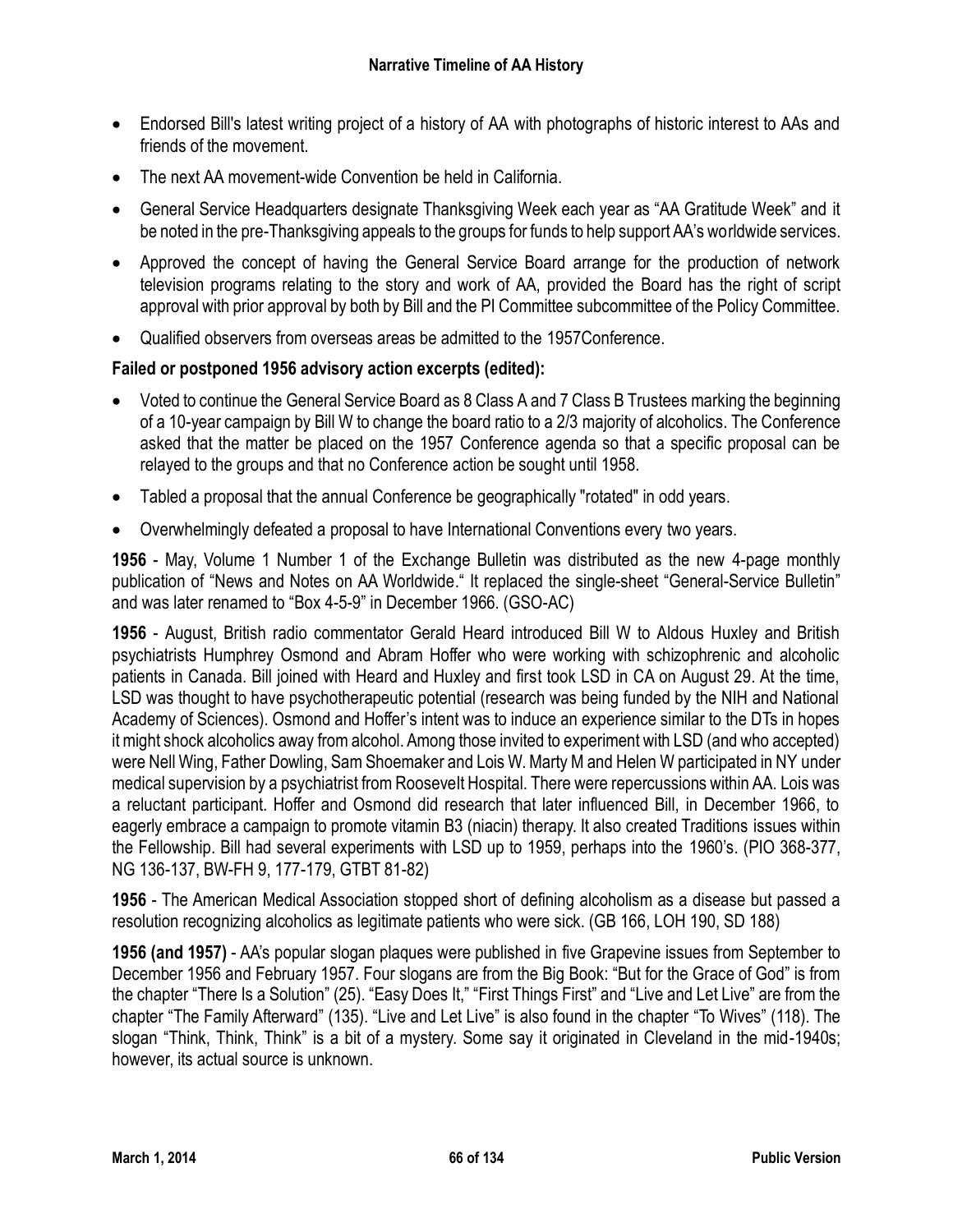**1956** - AA Census estimate: 6,779 groups and 139,798 members. (Appx-1)

**1956** - Annual book distribution: BB 23,468, 12&12 7,079. (Appx-2)

- **1956** Cumulative book distribution: BB 355,321, 12&12 53,840.
- **1956** Annual book royalties: \$18,444 (\$154,992 today).
- **1956** Cumulative book royalties: \$172,040 (\$1,494,882 today).

**1957** - Creation of the first overseas General Service Board of AA in Great Britain and Ireland. (AACOA ix)

**1957** - March 27, in a letter to Clarence S of Cleveland, regarding issues he raised after reviewing the AACOA manuscript, Bill W wrote (edited):

"… Relative to what you say about 'In Cleveland many persons are proud of the distinction that AA did start there' I can't find myself in full agreement. This seems to be a sort of hairsplitting question as to just who got there first. You folks who started the Cleveland group had been under the Oxford Group influence at T Henry's. When you shifted to Cleveland, you merely changed your address and then had a meeting composed of alcoholics only. In fact, you carried the Oxford Group Absolutes with you and have used them ever since … Cleveland did not actually have the first AA meeting of alcoholics only. In NY we had completely quit the Oxford Group by 1937. Between then, the text of the AA book was done in NY between that time and the spring of 1939. The name Alcoholics Anonymous was also coined there. So the AA book itself was off the press before there was any meeting in Cleveland at all. This would seem to indicate that there was quite a lot of straight AA going on before anything happened in Cleveland itself. In fact, it was the appearance of the AA book that actually split the meeting at T Henry's. At least, as I remember it."

The term "Alcoholics Anonymous" was used in a number letters written by Bill W up to a year prior to the founding of the Cleveland group. (GSO-AC)

1957 - April 17-21, the 7<sup>th</sup> General Service Conference convened at the Commodore Hotel in NY City. Its theme was "Stability and Responsibility without Complacency." The final report listed 78 Delegates and 8 standing committees: Agenda, Grapevine, Admissions to Conference, Literature, Report and Charter, Policy, Finance and Trustees. Leonard Harrison returned as Board Chairman (he was Chairman twice before).

### **Recommended 1957 advisory action excerpts (edited):**

- Unanimously approved a new set of "BYLAWS of the General Service Board" written by Bernard B Smith.
- Approved publication of "AA Comes of Age." Guised as a 3-day diary of the 1955 Convention, it is in fact a definitive history of AA up to 1955. One version was printed by Harper & Brothers and sold in commercial bookstores. Another version was sold at a discounted price in AA. (AACOA ix, PIO 354, 359)
- No change in Article 12 of the Conference Charter or in AA Tradition or in the Twelve Steps may be made with less than the written consent of <sup>3</sup>/<sub>4</sub> of AA groups.
- Individual contributions to the General Service Headquarters be limited to \$100 (\$800 today).

### **Failed or postponed 1957 advisory action excerpts (edited):**

- Rejected a proposal for a leather-bound gift edition of the Big Book (tabled at the 1956 Conference).
- Tabled the question of changing the ratio of alcoholic and nonalcoholic Trustees and recommended consideration at the 1958 General Service Conference.

**1957** - April, Dr Harry Tiebout joined the Board (Class A) serving until his death on April 2, 1966. (GSO-AC) **1957** - Al-Anon Family Groups created Alateen and the booklet "Youth and the Alcoholic Parent." (AA-org)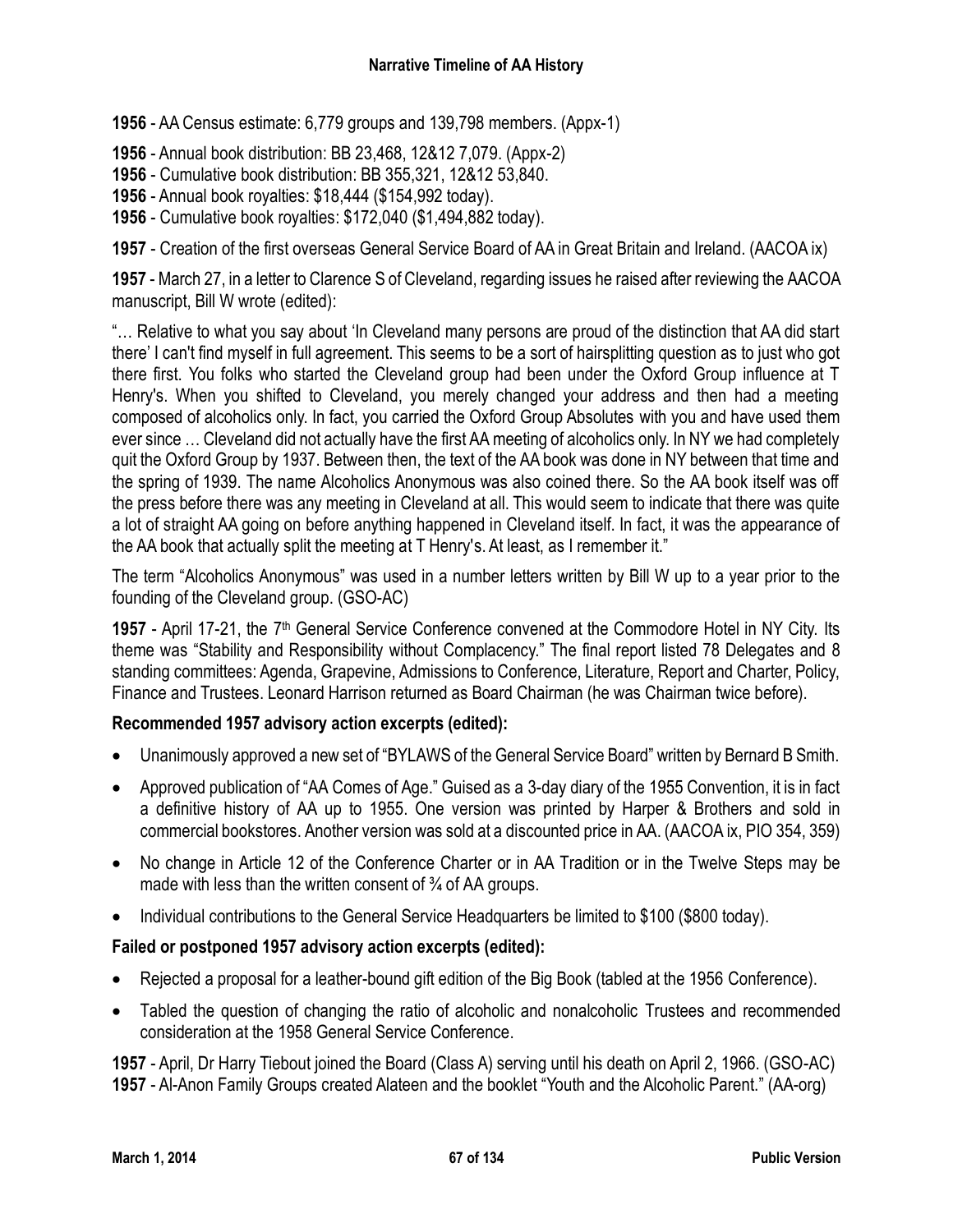- **1957** AA Census estimate: 6,826 groups and 141,794 members. (Appx-1)
- **1957** Annual book distribution: BB 21,318, 12&12 7,735, AACOA 11,902. (Appx-2)
- **1957** Cumulative book distribution: BB 376,639, 12&12 61,575, AACOA 11,902.
- **1957** Annual book royalties: \$24,213 (\$196,854 today).
- **1957** Cumulative book royalties: \$196,253 (\$1,691,735).

**1958** - January, Al S joined the Board as a Class B Trustee and served until April 1961. He was also a past Grapevine Editor. Al passed away on February 23, 1978. (GSO-AC)

**1958** - March 8, in a draft letter to the Delegates, Bill W revealed information regarding his royalties and other income over the years. An audited report of 18 years of Bill's earnings was available for any Delegate to review. Some items of note (edited):

- Bill's 1957 royalty income was above \$20,000 a year (\$159,000 today).
- During seven of the early years, his average income was \$1,700 a year (\$21,800 today).
- During the first four years after publication of the Big Book, Dr Bob and Bill took no royalties from AA.
- From 1940 to 1945, Dr Bob and Bill each received \$1,500 (an average \$21,000 today) as a result of the Rockefeller Dinner, augmented in Bill's case with \$25 a week (average \$350 today). During this period, the Trustees also gave Bill \$10,000 (\$133,000 today) to raise the mortgage and improve his home.
- $\bullet$  Bill's total royalties up to 1958 were something less than \$200,000 (\$1,590,000 today).
- Bill was given about \$300 a month (\$2,400 today) as an expense allowance. (GSO-AC).

**1958** - April 23 - 27, the 8<sup>th</sup> General Service Conference convened at the Prince George Hotel in NY City. Its theme was "Promise and Progress." The final report listed 82 Delegates and 8 standing committees: Agenda, Grapevine, Admissions, Literature, Report and Charter, Policy, Finance and Trustees. Alaska was represented for the first time.

### **Recommended 1958 advisory action excerpts (edited):**

- Although the "official" estimated attendance of the 1955 Convention was 5,000, there were only 3,800 paid registrations which led to a \$25,000 deficit (\$200,000 today). Greatly concerned, the Board agreed that the 1955 convention should be AA's last convention. The 1958 Conference decided otherwise and authorized a 25th Anniversary and International Convention to be held in 1960. Long Beach and San Francisco both wanted the event. The Delegates from Southern and Northern California flipped a coin and Long Beach won. (NHBP 286).
- Approved removing the word "honest" from the term "honest desire to stop drinking" in the AA Preamble. AA legend sometimes erroneously states that the word "honest" was removed from Tradition Three based on the poor wording of the advisory action. Neither the long nor the short form of Tradition Three ever contained the word "honest." The term "honest desire to stop drinking" is from the Foreword to the first edition Big Book. The advisory action led to changing the wording of the AA Preamble from "AA has no dues or fees" to "There are no dues or fees for AA membership; we are self-supporting through our own contributions." (Best of the Grapevine Volume 1, 274-275).
- The name "General Service Headquarters" be changed to "General Service Office."
- Voted unanimously to ask Bill W to provide continuing leadership on all projects of movement-wide concern in which he was currently interested.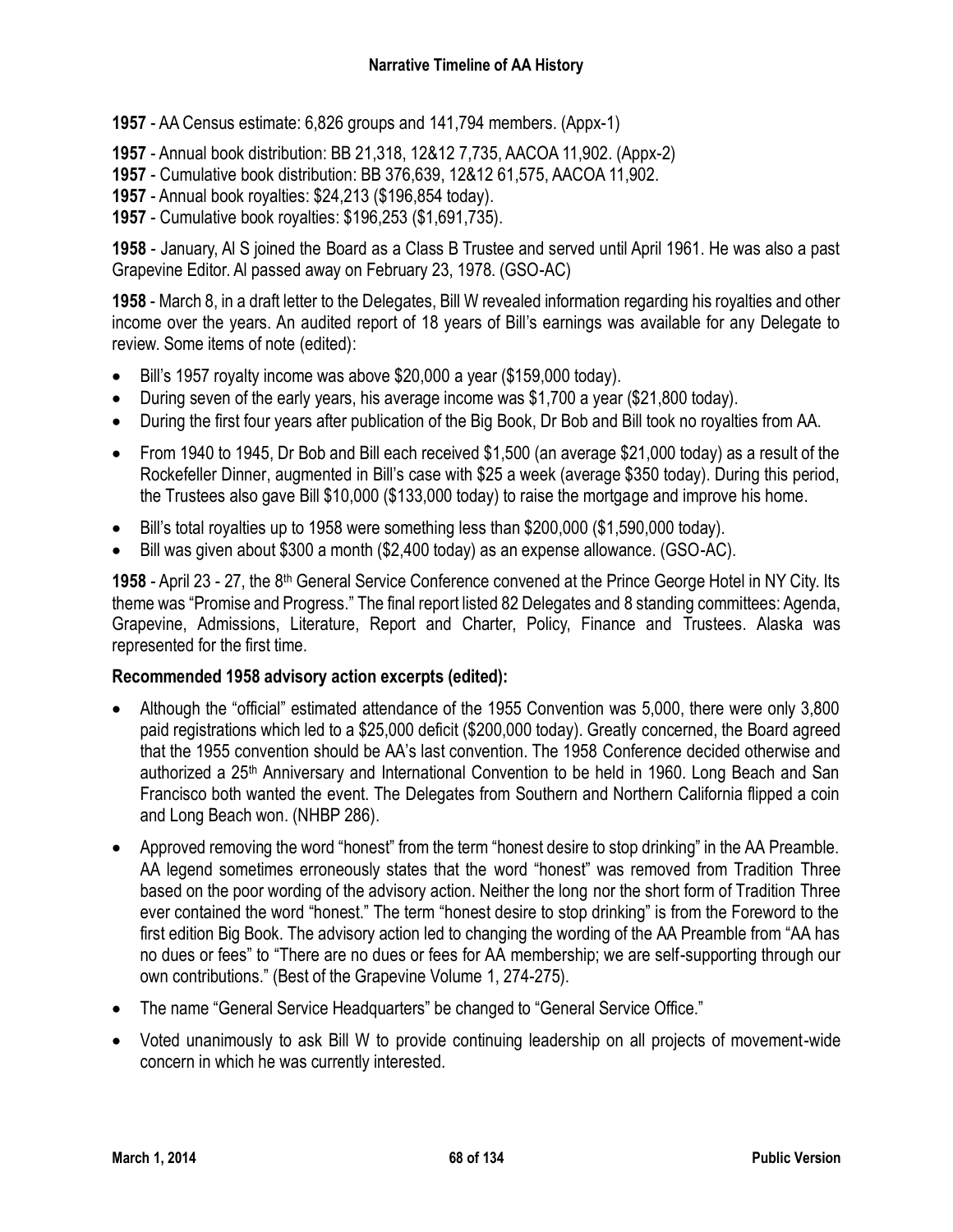- Approved the action of the General Service Board reassigning to Bill royalty rights in his three books (AACOA, 12&12 and AACOA) and books he may write in the future for the duration of the copyrights.
- Approved the pamphlet "Partners in AA" as an informal handbook for members and groups. It was renamed in 1980 to "The AA Group" pamphlet. It is a goldmine of simple and straightforward information to help groups understand and practice the 12 Traditions and 12 Concepts in group matters.
- Listing in the 1958 Directory be based on the qualification: "Traditionally any two or three alcoholics gathered together for Sobriety may call themselves an AA group, provided that, as a group, they are selfsupporting and have no outside affiliation."
- Area Committees have the authority to remove any Delegate, Alternate Delegate or Committeeman for any interruption of sobriety occurring during their term of service.
- Since the use of sobriety tokens is a matter of local custom, there seems to be no expressed need at present for a standard sobriety token and no need for AA Publishing to carry such an item.
- Unanimously approved removing from the by-laws the requirement that Class B Trustees sign a blank resignation at the time of their election.
- Approved a plan to get a more accurate census to reflect the real numbers known to be in excess of figures actually reported by groups registered at GSO.

# **Failed or postponed 1958 advisory action excerpts (edited):**

- A paperback edition of the Big Book not be published.
- In the ongoing debate over the trustee ratio (which went on for six more years) a majority of 65-to-12 approved the principle of changing the Trustees ratio of 8 non-AAs and 7 AAs, to 9 non-AAs and 9 AAs, with the understanding that the question will be submitted to local areas for review and guidance prior to final action at the 1959 Conference.
- Unanimously rejected "for practical and spiritual reasons" a suggestion for a cheap reprint Big Book.
- For the first time in Conference history, Delegates were asked to record the attitude of the movement as a whole on the use of so-called AA chips, tokens, lapel emblems and similar devices. The consensus was that it was a matter for local autonomy and not the Conference.

**1958 -** Late April, the first International Conference of Young People in AA (ICYPAA) then defined as those under age 40, was held at the Hotel Niagara in Niagara Falls, NY. ICYPAA is held annually. (AA-org)

**1958** - August, the Exchange Bulletin reported that the month of September had been designated as "AA Census Month." All groups were urged to make a realistic count of members participating in group affairs and members "presently sober who are not known to have affiliated with other groups."

**1958** - October, "The Days of Wine and Roses" by J P Miller, premiered on CBS-TV's "Playhouse 90." It starred Cliff Robertson (as Joe Clay) and Piper Laurie (as Joe's wife Kirsten). AA cooperated actively in its production. The story centered on Joe's testimony at an AA meeting. The ending found him in recovery but his wife continued to drink and abandoned Joe and their daughter. (AACOA ix, GB 77)

**1958** - October 19, in recognition of his contribution to Anglo-American friendship and understanding, Bernard B Smith was awarded a decoration of Honorary Commander of the Order of the British Empire by Queen Elizabeth II, on her visit to the US at the British Embassy in Washington, DC. (AAEB-11-1957)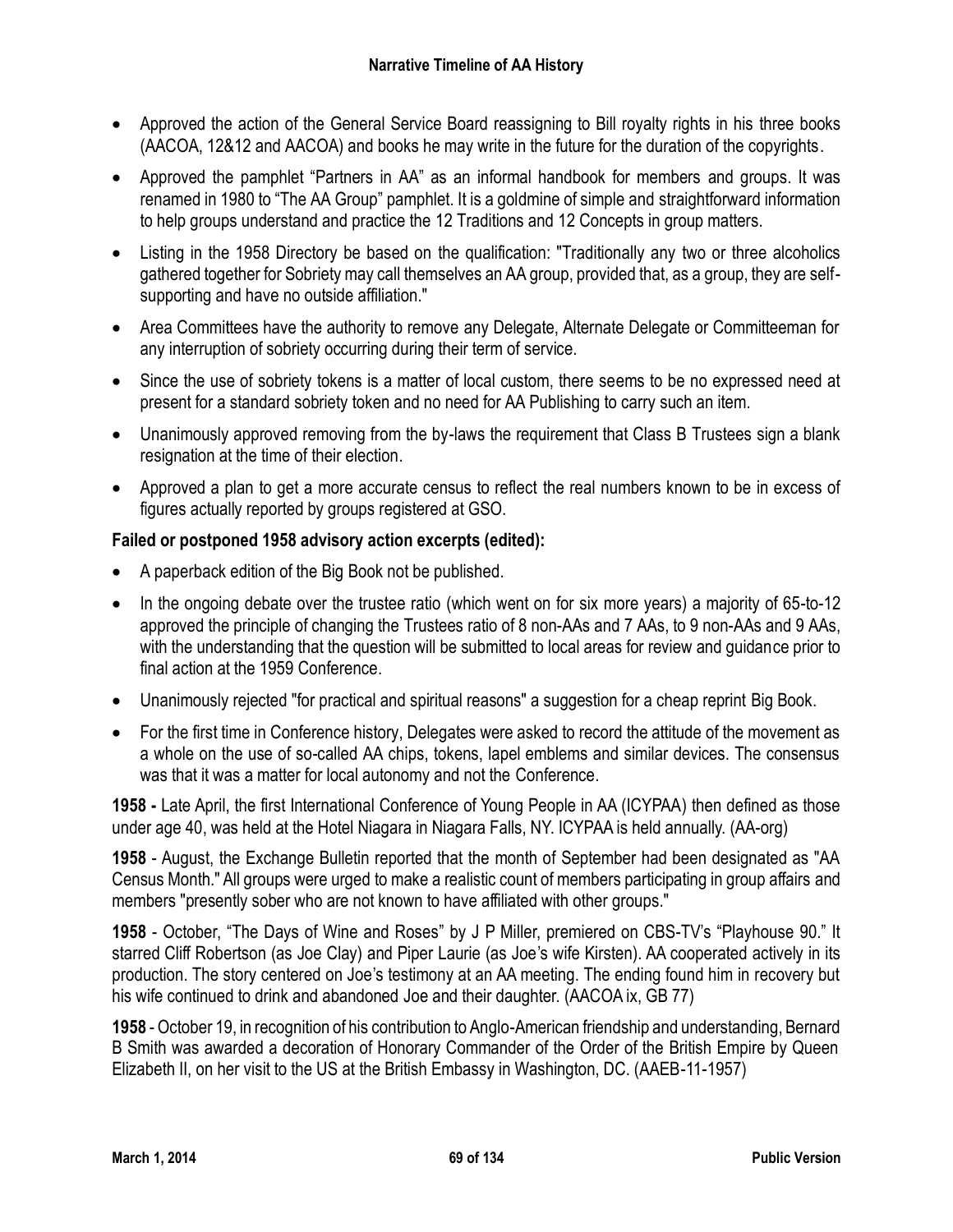- **1958** AA Census estimate: 7,765 groups and 145,830 members. (Appx-1)
- **1958** Annual book distribution: BB 20,585, 12&12 7,282, AACOA 6,862. (Appx-2)
- **1958** Cumulative book distribution: BB 397,224, 12&12 68,857, AACOA 18,764.
- **1958** Cumulative book royalties: \$216,956 (\$1,856,045 today).
- **1959** April 14, Bill W wrote to an AA member named Russ (edited):

"… adding the Lord's Prayer to each AA meeting … probably came from the Oxford Groups … a custom of theirs following the close of each meeting. Therefore, it quite easily got shifted into a general custom among us. … There will always be those … offended by … any prayer whatever into an ordinary AA gathering. Also, it is sometimes complained that the Lord's Prayer is a Christian document … This Prayer is of such widespread use and recognition that the arguments of its Christian origin seem to be a little farfetched ... Since this is the general consensus it seems only right that at least the Serenity Prayer and the Lord's Prayer be used in … our meetings. It does not seem necessary to defer to the feelings of our agnostic and atheist newcomers to the extent of completely hiding our light under a bushel

… Around here, the leader of the meeting usually asks those to join him in the Lord's Prayer who … would care to do so. The worst that happens to the objectors is that they have to listen to it. This is doubtless a salutary exercise in tolerance at their stage of progress." (AACOA 196, DBGO 81, 141, 148, 183, 231, 261, 271, PIO 252, 258, AA-org "Frequently Asked Questions")

1959 - April 22-26, the 9<sup>th</sup> General Service Conference convened at the Hotel Commodore in NY City. Its theme was "Confidence, Absence of Fear of Future." The final report listed 83 Delegates and 8 standing committees: Agenda, Grapevine, Admissions, Literature, Report and Charter, Policy, Finance and Trustees. 2 special committees were also listed; one for planning the 1960 International Convention and one for clarifying the relationship between AA and outside agencies dealing with alcoholism.

### **Recommended 1959 advisory action excerpts (edited):**

- \$3 (\$24 today) per member replace the \$2 (\$16 today) suggested as an annual contribution to GSO.
- The traditional AA policy of declining bequests in any form, from AA's or non-AAs, be reaffirmed.
- The recommendation of the Study Committee on Relations with Outside Agencies for a brief folder on cooperation but not affiliation with outside agencies be handled as a Grapevine article and reprinted and made available by GSO to AA members and outside agencies.
- The demand is not sufficient to justify republishing the old "AA" pamphlet which went out of print years ago. Note: this was the pamphlet containing the 1940 Houston Post articles written by Larry J.
- Voted unanimously to retain the present 2-year term of office for delegates.

### **Failed or postponed 1959 advisory action excerpts (edited):**

- The Southern CA Delegate proposed that the Board always include an AA Trustee from West of the Rocky Mountains. It was pointed out that AA Trustees do not represent an Area but AA as a whole.
- A motion to place on the 1960 Conference agenda the subject of changing the present method of selecting AA Trustees was defeated overwhelmingly by voice vote.
- A motion that the words "there are no dues or fees" be deleted from the "official" definition of AA failed.
- A proposal to change the Board ratio to nine AA and nine non-alcoholic Trustees failed.
- Refused to consider extending the Delegate's term of office from two to three years.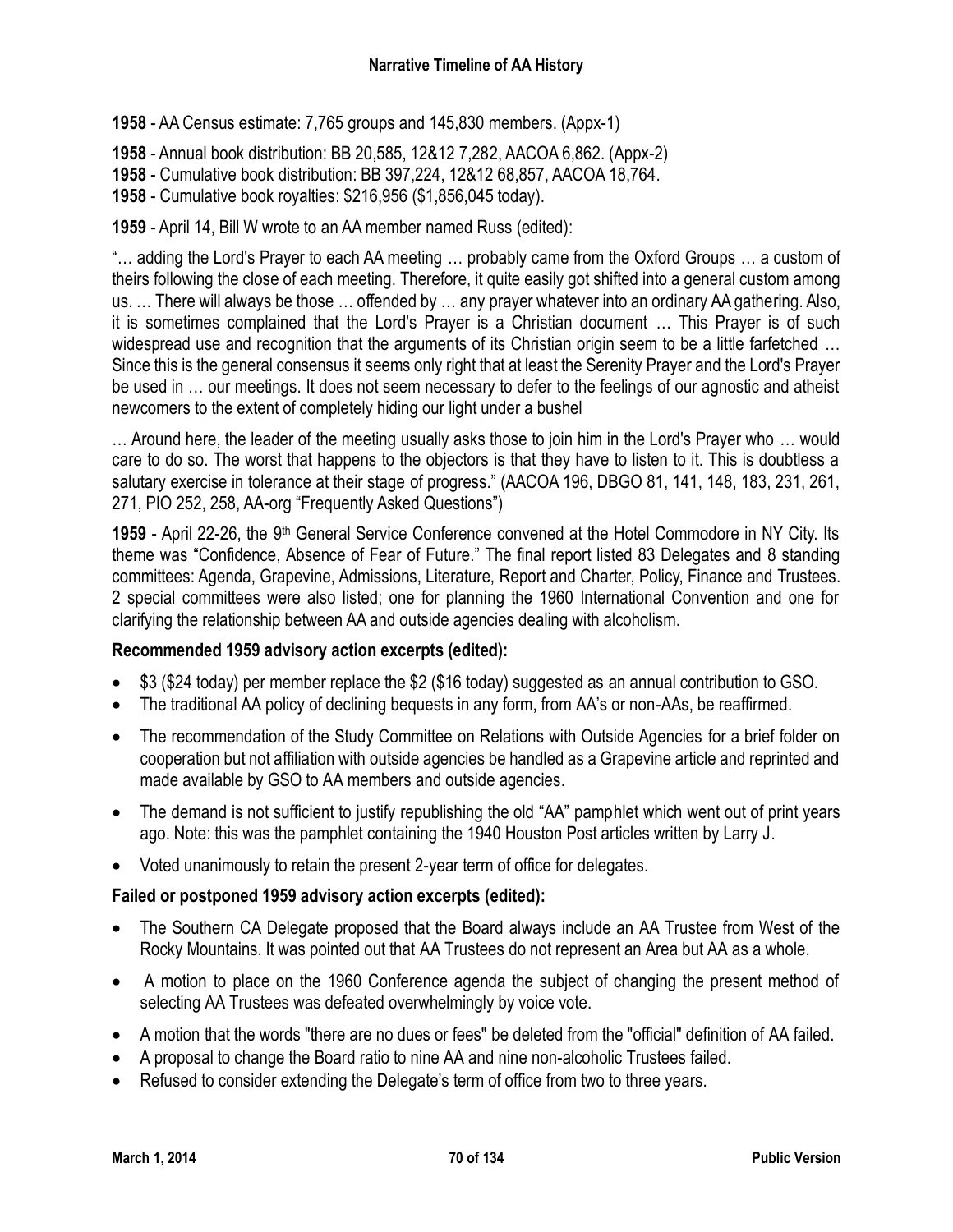- AA Census estimate: 8,211 groups and 151,606 members. (Appx-1)
- Annual book distribution: BB 22,481, 12&12 7,812, AACOA 3,985. (Appx-2)
- Cumulative book distribution: BB 419,705, 12&12 76,669, AACOA 22,749.
- Annual book royalties: \$20,931 (\$164,811 today).
- Cumulative book royalties: \$237,887 (\$2,020,856 today).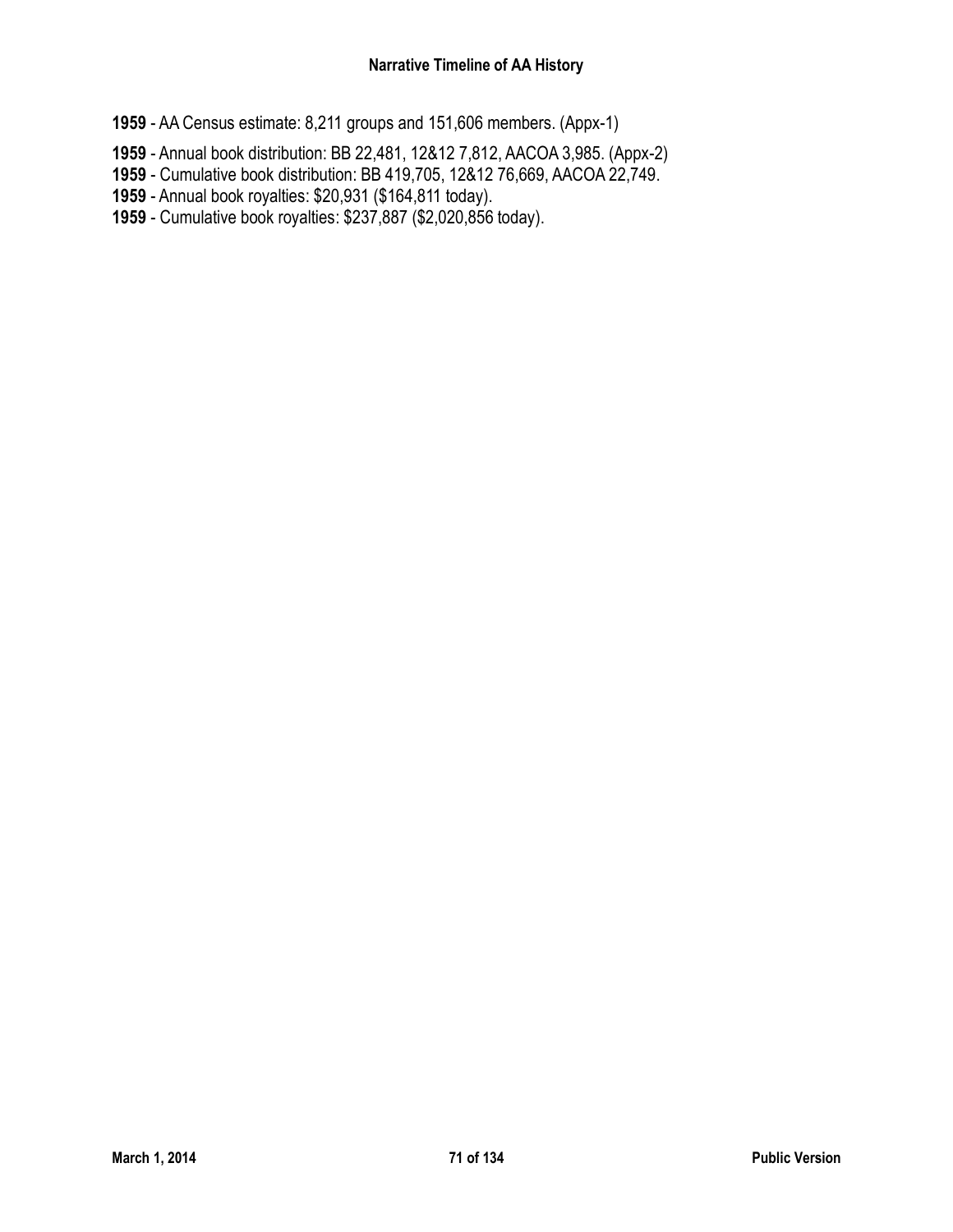**1960** - Somewhere between 1959 and 1964, Marty M relapsed. It was a closely held secret among NY AA members (and the NCA) who knew about it (revealed in her biography in 2001, MMM 262-266).

**1960** - E M Jellinek was the first editor of the "Quarterly Journal of Studies on Alcohol" and later an alcoholism consultant to the World Health Organization (WHO). In 1960, he wrote a book titled "The Disease Concept of Alcoholism" which advanced the concept among the medical community. Neither Dr Silkworth nor Bill W were inclined to use the term "disease" to describe alcoholism, opting instead to use terms such as "malady" or "illness." In a 1961 meeting of the National Catholic Clergy Conference on Alcoholism, Bill W noted "We have never called alcoholism a disease because, technically speaking, it is not a disease entity. For example, there is no such thing as heart disease. Instead there are many separate heart ailments or combinations of them. It is something like that with alcoholism. We did not wish to get in wrong with the medical profession by pronouncing alcoholism a disease. We always called it an illness, or a malady - a far safer term for us to use." (NG 312, GB 166). Note: Jellinek did not have a Doctorate. (WWW)

**1960** - March 30, Father Edward Dowling SJ, died in Memphis, TN. (LOH 364, WWW)

**1960** - April, Bill W declined the opportunity to be on the cover of Time magazine. (BW-FH 201)

1960 - April, GSO relocated to 305 East 45<sup>th</sup> St, NYC. The new location housed the GSO and AA Grapevine. The new telephone number was MU 6-1100. (AAEB-04-1960).

**1960** - April, the General Service Board adopted a policy that: "The Board believes that AA members generally think it unwise to break the anonymity of a member even after his death, but that in each situation the final decision must rest with the family." Many AA members believe that it is ok to reveal a member's name after they pass away but that is not what is recommended. (GSO-AC)

1960 - April 20-24, the 10<sup>th</sup> General Service Conference convened at the Roosevelt Hotel in NY City. Its theme was "Need for Internal and External Communication." The final report listed 83 Delegates and 8 standing committees: Agenda, Grapevine, Admissions, Literature, Report and Charter, Policy, Finance and Trustees. Two study committees were listed: one on relations to clubs and one on relations with outside agencies. In its report to the Conference, the Board noted that it approved (in 1959?) changing the name "Alcoholics Anonymous Publishing" to "Alcoholics Anonymous World Services" (AAWS).

### **Recommended 1960 advisory action excerpts (edited):**

- AAWS undertake a study of immediate and long-range needs for AA literature in other languages.
- Approved the Grapevine book "AA TODAY" to be published in commemoration of AA's 25<sup>th</sup> anniversary.
- Reaffirmed the desirability of maintaining \$3 (\$29 today) per year per member as a suggested yardstick for contributions in support of World Services, since many groups do not as yet contribute.
- The Special Study Committee on Relation with Outside Agencies recommended that it continue and report to the 1961 Conference any essential revisions or additions to the approved Fact File.
- The Conference approved the establishment of a Special Conference Study Committee on AA and Clubs.
- Approved holding an International meeting in 1965.

### **Failed or postponed 1960 advisory action excerpts (edited):**

 Referred to the General Service Board for further study, a proposal to change the plan for selecting AA Board members as adopted by the 1955 Conference in St. Louis.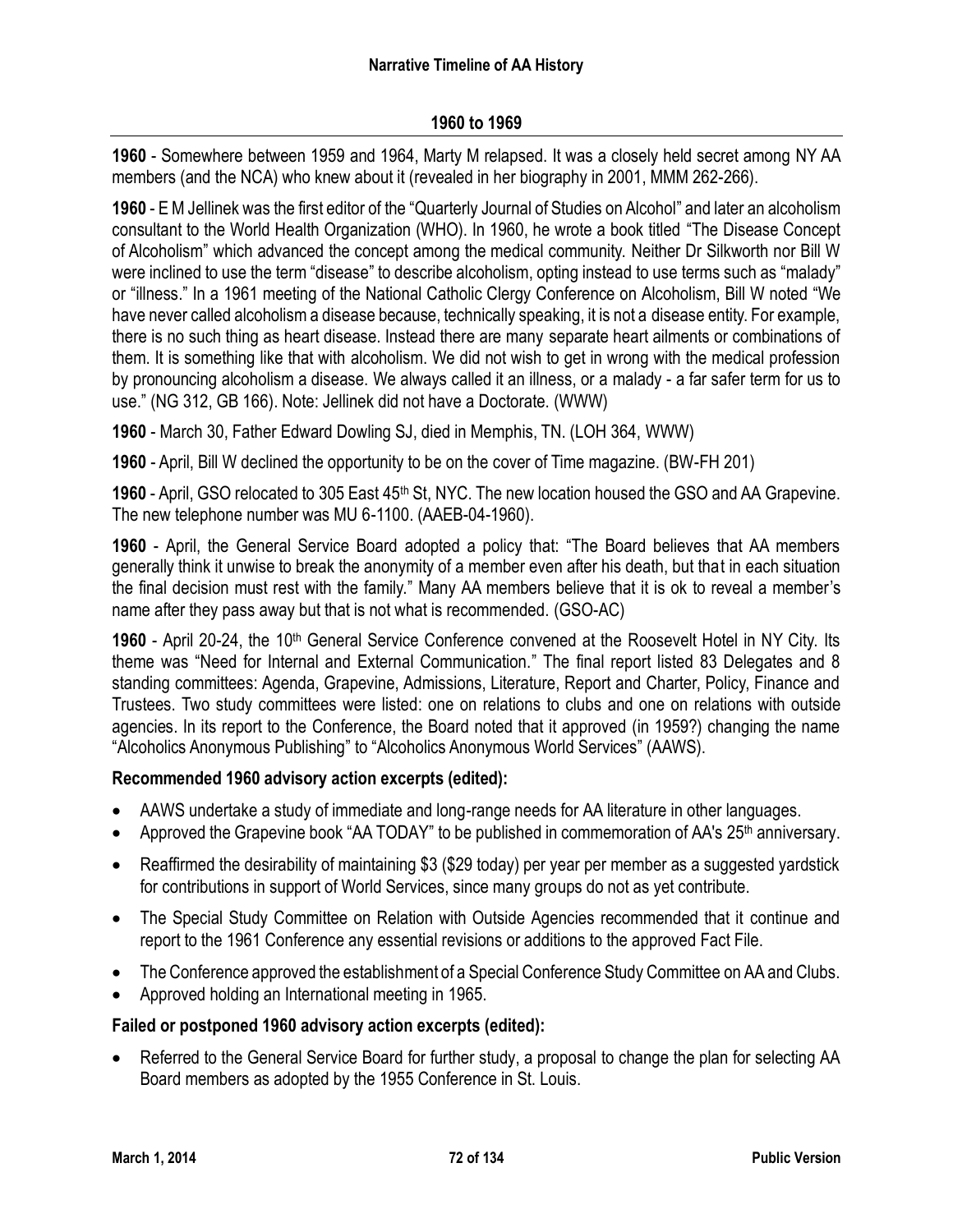1960 - July 1-3, AA's 25<sup>th</sup> Anniversary and 3<sup>rd</sup> International Convention was held at the Long Beach, CA Veterans Memorial Stadium. Its theme was "Recovery, Unity and Service." There were nearly 8,900 attendees (more than twice that at St. Louis) but major problems persisted prior to and during the Convention.

A record cold spell hit Long Beach and no one brought warm clothes. In contrast to St. Louis where (Nell Wing wrote that) they almost melted, in Long Beach they almost froze in the open-air stadium. Bill W'S talk went on for over two hours. To make matters worse, the PA system did not work well. No one seated on the stage could hear a word for the entire two hours. Bill later was teased about his "Deep-freeze Talk" as he described it. Amazingly, according to Nell Wing, almost everyone stayed until the end, shivering and shaking. The other memorable feature of the Convention was that Long Beach ran out of coffee.

Besides Bill and Lois, the program at Long Beach featured Sister Ignatia, Col Edward Towns of Towns Hospital, Ebby T, Rev Sam Shoemaker, Dr Harry Tiebout, Warden Clinton Duffy, Archie Roosevelt, Leonard Harrison and Dr Jack Norris along with Marty M and many other AA pioneers.

The Grapevine published a souvenir book of the 25<sup>th</sup> Anniversary titled "AA Today." It was so popular that it was later reprinted. The entertainment produced by the California members was an all-star show. Some of Hollywood's brightest stars performed and donated their talent without charge. (NHBP 286-287)

**1960** - AA Census estimate: 8,615 groups and 161,549 members. (Appx-1)

- **1960** Annual book distribution: BB 24,533, 12&12 8,545, AACOA 3,713. (Appx-2)
- **1960** Cumulative book distribution: BB 444,238, 12&12 85,214, AACOA 26,462.
- **1960** Annual book royalties: \$22,229 (\$172,318 today).
- **1960** Cumulative book royalties: \$260,116 (\$2,193,174 today).

**1961** - Frank N D Buchman died. Moral Re-Armament (MRA) had declined significantly in numbers and influence and became headquartered in Caux, Switzerland. A month after Buchman's death Bill W wrote to a friend regretting that he did not write to Buchman acknowledging his contributions to the AA movement. (NW 45, 97-98, WWW, PIO 386-387)

**1961** - January 23, Bill W wrote to Dr Carl Jung on his contribution to the birth of AA. (NW 9, PIO 381-386) **1961** - January 30, Dr Jung replied to Bill. (NW 11)

**1961** - March 20, Bill W replied, in turn, to Dr Jung's January 30 letter (PIO 384)

**1961** - April 19-23, the 11th General Service Conference convened at the Roosevelt Hotel in NY City. Its theme was "A True and High and Constant Purpose." The final report listed 84 Delegates and 8 standing committees: Agenda, Grapevine, Admissions, Literature, Report and Charter, Policy, Finance and Trustees. 2 study committees were also listed: one on relations to clubs and one on relations with outside agencies.

## **Recommended 1961 advisory action excerpts (edited):**

- Designated the General Service Board Public Information Committee to make contacts with outside agencies on an interim basis and established the Study Committee on Relations with Outside Agencies as a Conference standing committee.
- Approved a 1965 International Convention to be held in Toronto, Ontario, Canada.
- Asked the Board to consider specific action, in respect of royalty payments to assure that co-founder Bill W and his wife may not suffer a possible loss of income in the future.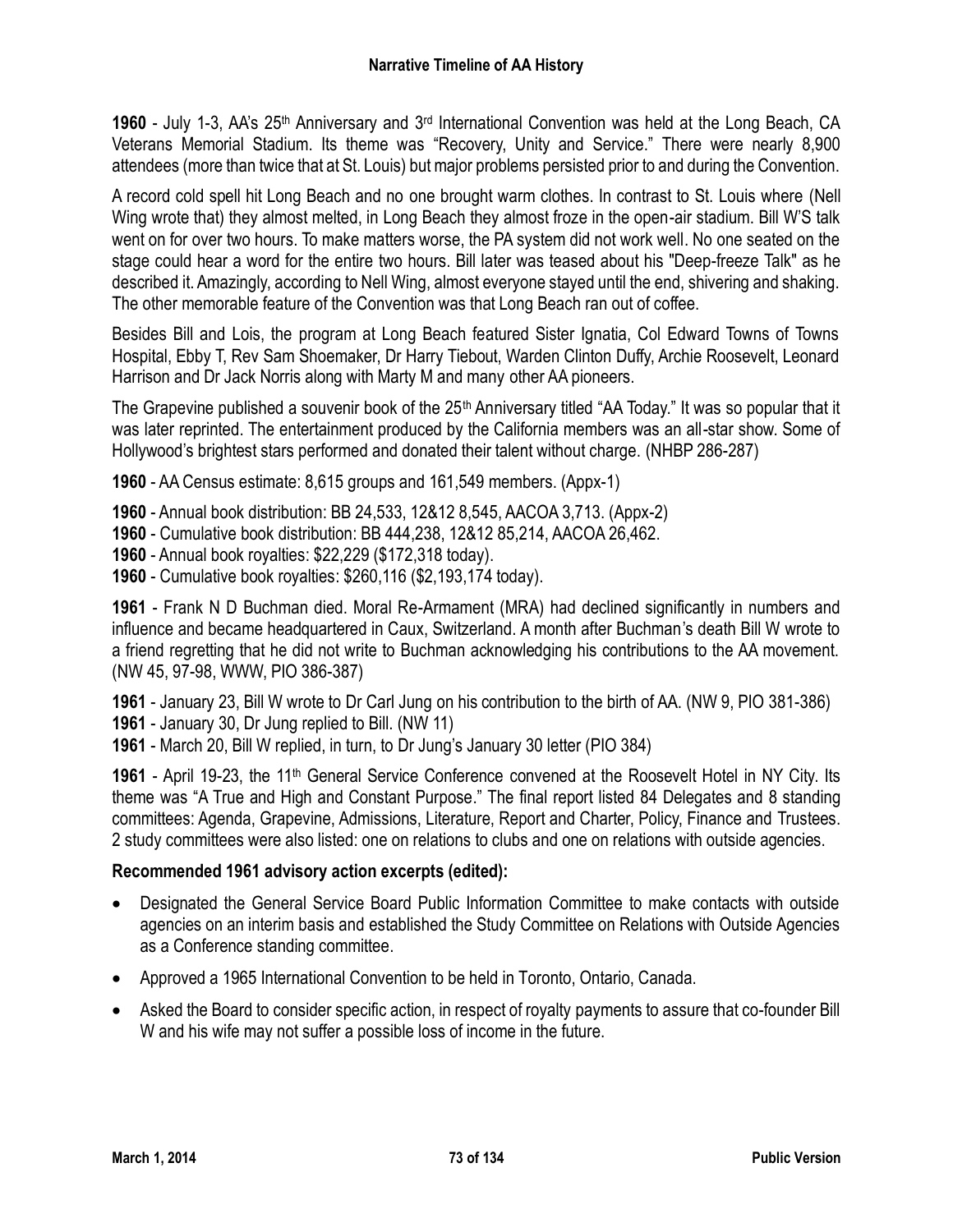# **Failed or postponed 1961 advisory action excerpts (edited):**

- Rejected a proposal for a paperback Big Book and suggested addition of a rider to Bill's royalty contract that, if cheaper books are published, his royalties be increased to keep the income at the same level it had been for the five prior years; and if inflation erodes its purchasing power, adjust the royalties to produce the same purchasing power over the lifetime of Bill and Lois and legatees.
- Confirmed the Board action not to approve a request for permanent Board representation of two Trustees from West of the Rocky Mountains.
- Determined that release of a short film of footage of the 1960 Convention would not be compatible with the anonymity tradition in view of the difficulty of limiting such showings strictly to AA members.

**1961** - April, Dr Jack Norris, medical director of Eastman Kodak and trustee since 1951, became Board chairman and served until 1978 then as Trustee Emeritus until his death on January 13, 1989. (GSO-AC)

**1961** - April, the first Al-Anon World Service Conference was held on a trial basis in NY City. (LR 181)

- **1961** May 15, Bill W's mother Emily (age 91) died in Dobbs Ferry, NY. (PIO 387)
- **1961** June 6, Dr Carl Gustav Jung died. (PIO 386)
- **1961** AA Census estimate: 9,305 groups and 176,945 members. (Appx-1)
- **1961** Annual book distribution: BB 27,085, 12&12 9,601, AACOA 3,456. (Appx-2)
- **1961** Cumulative book distribution: BB 471,323, 12&12 94,815, AACOA 29,918.
- **1961** Annual book royalties: \$24,181 (\$186,008 today).
- **1961** Cumulative book royalties: \$284,297 (\$2,379,181 today).

**1962** - Yale University ended the School of Alcohol Studies. It relocated to Rutgers State U. (GB 172)

**1962** - January, Grapevine Director Mary B joined the General Service Board as the first woman Class B Trustee and served until January 1966. (AAEB-04-1962)

1962 - April 25-29, the 12<sup>th</sup> General Service Conference convened at the Roosevelt Hotel in NY City. Its theme was "One Primary Purpose." The final report listed 85 Delegates and 9 standing committees plus 1 secondary committee: Policy, Report and Charter, Trustees, Finance, Committee on Relations with outside Organizations, Grapevine, Admissions, Literature, Agenda and 1965 Convention Advisory Committee (secondary).

## **Recommended 1962 advisory action excerpts (edited):**

- Unanimously approved Bill W's manuscript titled "Twelve Concepts for World Service" and recommended it be distributed as a supplement to, and eventually as an integral part of, the Third Legacy Manual. With the publication of this book, all the spiritual principles of AA's Three Legacies of Recovery, Unity and Service were defined and explained in detail.
- Reaffirmed decisions of earlier Conferences of having a majority of non-alcoholic Board Trustees.
- Approved the recommendation of the Trustees that the 15-member General Service Board be enlarged to 19 Trustees by the addition of two non-alcoholic and two AA Trustees, the latter to be selected in accordance with a regional electoral plan.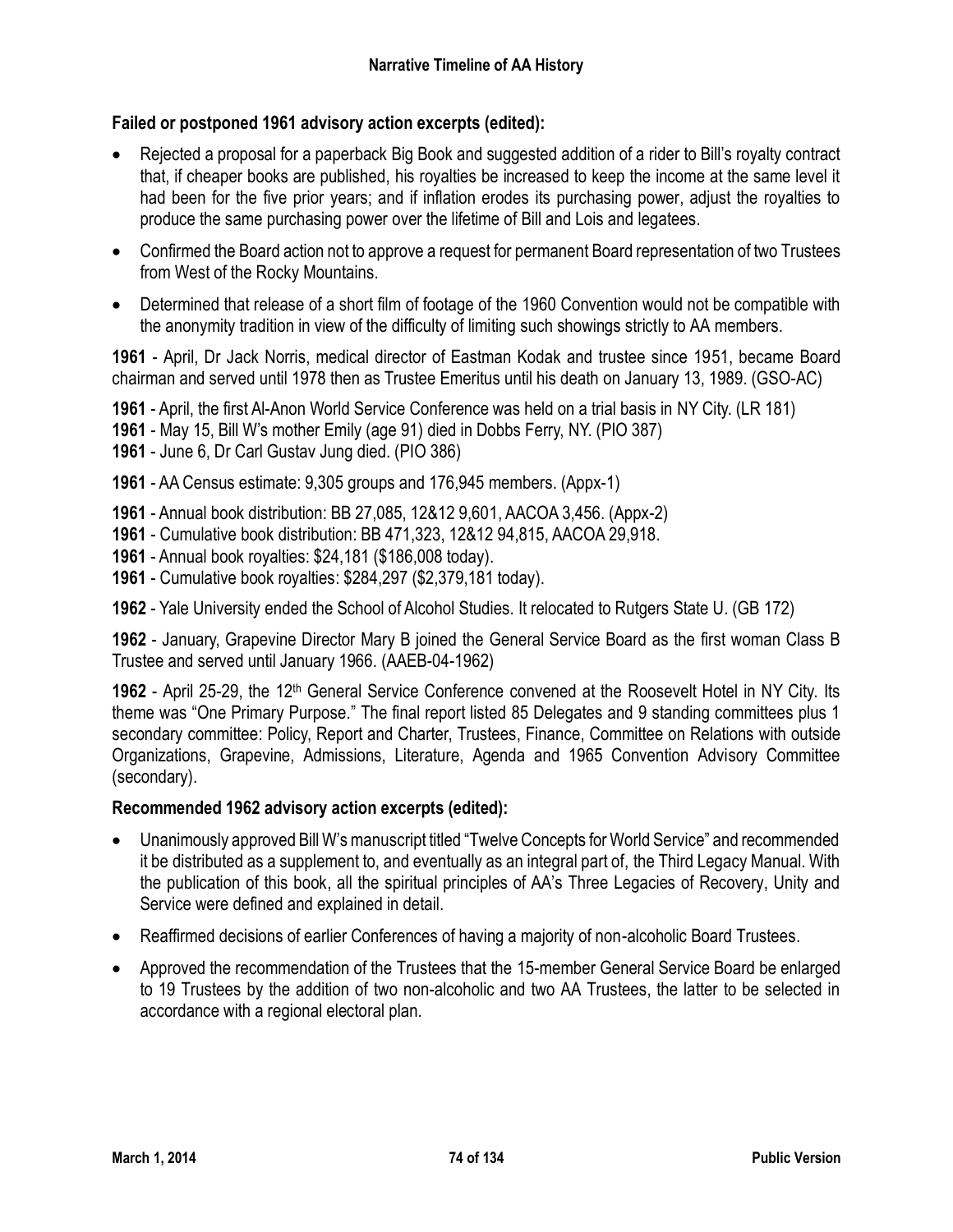- A special pamphlet be prepared for Delegates and Area Committeemen containing: (1) Seven recommendations by Bill for strengthening the Board for future services: (2) Comments by the Trustees on Bill's recommendations, and (3) A "minority report" by Bill, analyzing the Trustees comments.
- Retiring Delegates be encouraged to become Grapevine representatives in their area.
- The Grapevine board, at the request of the Delegates from Puerto Rico, investigates the possibility of printing the Grapevine in Spanish.
- AA members nominated for the Board have a minimum of ten years of sobriety, in addition to other appropriate qualifications.

# **Failed or postponed 1962 advisory action excerpts (edited):**

- The following motion was discussed but failed to carry in the Delegates only meeting: "It is the sense of our Assembly that, as a matter of policy and within the framework of the Traditions, GSO should carefully weigh and consider the unanimous recommendations of General Service Assemblies respecting a matter peculiar within its knowledge. In such matters, the recommendation filed by the Assembly Chairman and the Delegate should be recognized as representing the group conscience of the local Assembly."
- Discussed, but did not approve, a proposal to make the Areas responsible for the first \$150 (\$1,100 today) of a Delegate's travel expense rather than for the first \$100 (\$800 today).
- Rejected a proposal that the 1965 General Service Conference be held in Toronto, Canada, in conjunction with the 30<sup>th</sup> Anniversary Convention scheduled in July 1965.

**1962** - July, the cartoon "Victor E" by Editor Jack M first appeared in the Grapevine. (GSC-1989)

**1962** - The Warner Brothers film "Days of Wine and Roses" premiered. AA cooperated in its production. It starred Jack Lemmon and Lee Remick. The TV version setting was in NY. The film version was set in San Francisco. Nominated for several Academy Awards, it won for Best Song. (AACOA ix, BW-FH 229)

**1962** - The Board approved a recommendation that the Certificate of Incorporation of the General Service Board be amended to provide that the number of Directors include nine Class B or AA Trustees and ten Class A or nonalcoholic Trustees. The bylaws were similarly changed.

**1962** - AA Census estimate: 10,070 groups and 190,348 members. (Appx-1)

**1962** - Annual book distribution: BB 30,000, 12&12 10,674, AACOA 3,461. (Appx-2)

**1962** - Cumulative book distribution: BB 501,323, 12&12 105,489, AACOA 33,379.

**1962** - Annual book royalties: \$26,506 (\$200,803 today).

**1962** - Cumulative book royalties: \$310,803 (\$2,579,984 today).

**1963** - January, Bill W wrote a Grapevine article on his 1961 exchange of letters with Dr Carl Gustav Jung. In his first letter, Bill informed Dr Jung that his past treatment of an alcoholic patient was "the first in the chain of events that led to the founding of AA." Bill went on to relate that the patient (Rowland H) found sobriety through the OG. This, in turn, led to his helping another alcoholic (Ebby T) who carried a message of recovery to Bill in late 1934. Note: Rowland himself never joined AA and the dates cited by Bill appear to be in error (LOH 276-281, WWW, see HF-org re Dubiel, Finch and Chesnut for information).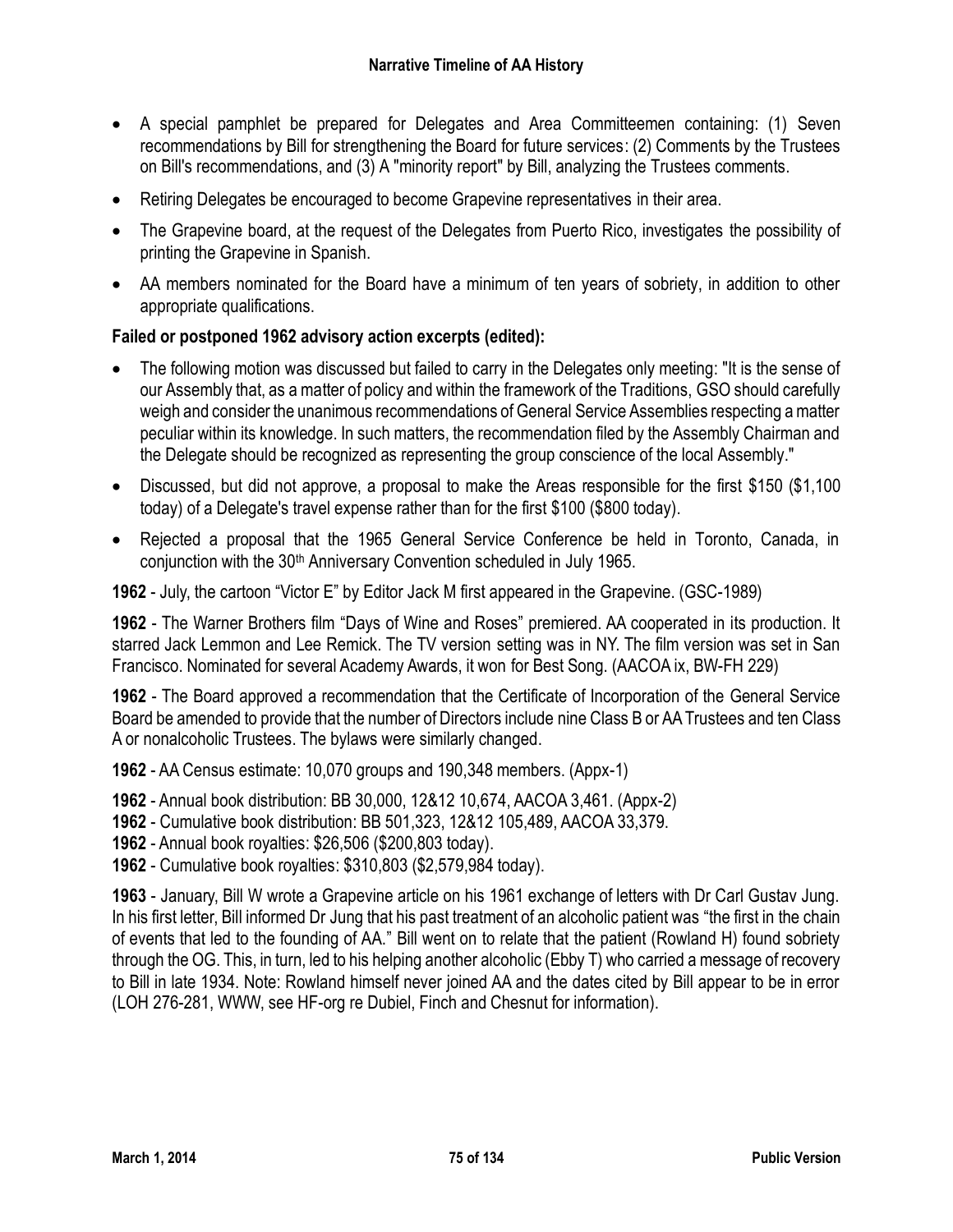**1963** - February, an article by Arthur Cain, titled "Alcoholics Anonymous - Cult or Cure?" appeared in Harper's magazine. Cain, a psychologist, sharply criticized AA as being "one of America's most fanatical religious cults." In scathing terms, he accused AA of being "pompous, intolerant, dogmatic and anti-science." The immediate reaction of many AA members was indignation, anger and a desire for retaliation. When the demand reached NY for Bill W and the Board to "do something", Bill recommended they do nothing. He counseled that the best response to criticism was no response and later wrote, "Our critics can be our friends" by forcing us to take a look at our faults. (NHBP 19)

**1963** - April 24-28, the 13th General Service Conference convened at the Hotel Roosevelt in NY City. Its theme was "Function Rather Than Structure." The final report listed 84 Delegates and 9 standing committees plus 1 secondary committee: Policy, Report and Charter, Trustees, Finance, Outside Organizations, Grapevine, Admissions, Literature, Agenda and 1965 Convention (secondary).

Dr Jack reported that the Board approved electoral procedures that included the establishment of six Regions in the US (for the purpose of electing Regional Class B Trustees). Regional Trustees were then elected for the first time at the Conference.

## **Recommended 1963 advisory action excerpts (edited):**

- Reaffirmed the desirability of having retiring Delegates act as Grapevine Representatives
- Reaffirmed the traditional AA policy of cooperation but not affiliation with Al- Anon Family Groups.
- Endorsed an Admissions Committee recommendation that, in an Area where Delegates have been chosen by two AA service entities, the Area's representation in the Conference should be deferred until the Area autonomously is able to select a single Delegate (note: an issue arose in the Chicago Area).
- Approved the multi-state grouping plan recommended by the 1962 Conference that organized the US into six geographical Regions. Regional Trustees would be elected to the board as Class B Trustees.
- Approved use of a special statement clarifying the fact that there is no formal relationship between AA and religious retreats or similar meetings for alcoholics.
- Approved a Board action of making a special monthly grant of \$200 (\$1,500 today) to Ebby T "the man who helped co-founder Bill W achieve sobriety and who was indirectly responsible for creation of the AA Fellowship." (PIO 393 says 1961)
- There is no such thing as an "AA retreat" any more than there is an "AA hospital" or an "AA clinic." Members participate in such activities as individuals.
- The pamphlet "Partners In AA" when revised be renamed "The Group Handbook" with subtitle, "How the AA Group Starts and Grows."

## **Failed or postponed 1963 advisory action excerpts (edited):**

 A proposal to publish a "deluxe" edition of "The Twelve Steps and Twelve Traditions" was discussed and tabled for further consideration in 1964.

**1963** - April 29, Bill W modified his royalty agreement with AAWS so that 10% of his royalties went to his mistress, Grapevine Editor, Helen W. (PIO 393, BW-FH 192-193, GB 69-70, WPR 72)

**1963** - October 22, E M Jellinek died at his desk at Stanford University. (WWW)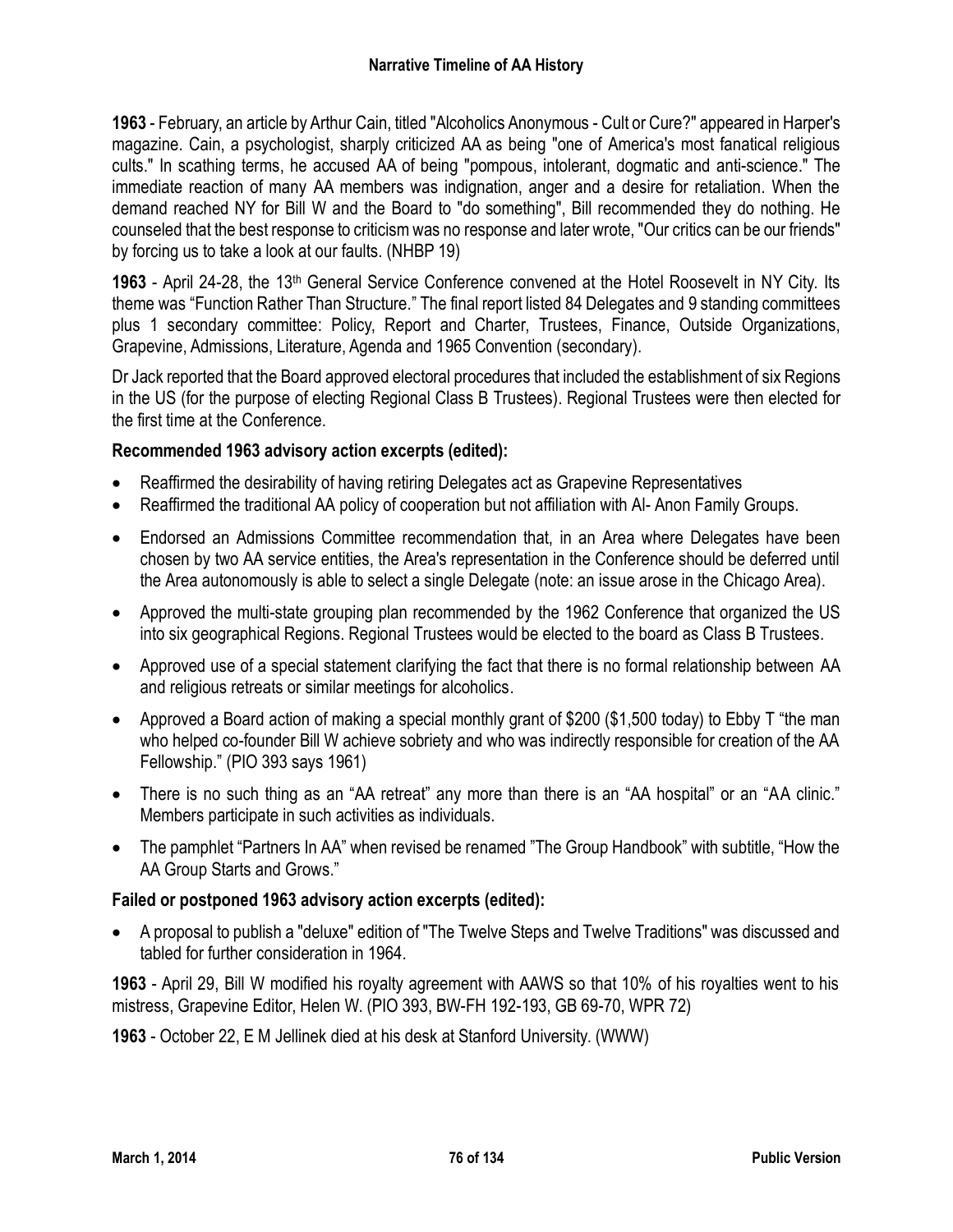**1963** - October 31, Dr Sam Shoemaker died. In a February 1964 Grapevine memorial article, Bill W wrote, "Dr Sam Shoemaker was one of AA's indispensables. Had it not been for his ministry to us in our early times, our Fellowship would not be in existence today." (NW 56, GTBT 97)

**1963** - AA Census estimate: 10,956 groups and 209,434 members. (Appx-1)

- **1963** Annual book distribution: BB 32,105, 12&12 11,155, AACOA 3,684. (Appx-2)
- **1963** Cumulative book distribution: BB 533,428, 12&12 116,644, AACOA 37,063.
- **1963** Annual book royalties: \$27,700 (\$208,000 today).
- **1963** Cumulative book royalties: \$338,461 (\$2,787,939 today).

**1964** - April 21-26, the 14th General Service Conference was held at the Hotel Roosevelt in NY City. Its theme was "Practicing These Principles." The final report listed 86 Delegates and 9 standing committees plus 1 secondary committee: Policy, Report and Charter, Trustees, Finance, Outside Organizations, Grapevine, Admissions, Literature, Agenda and 1965 Convention (secondary). The Literature Committee reported that it was looking forward to reviewing the "Twelve Concepts of Service" in short form in the very near future.

#### **Recommended 1964 advisory action excerpts (edited):**

- That General Service Conference committees be enlarged from six to eight members.
- A plan to send GSO mail to GSRs in certain Areas where this distribution method will be tested.
- The General Service Board consider a pension plan for GSO.
- An agreement between Bill W, co-founder and AAWS, covering royalties derived from Bill's writings be approved. Under the terms of the contract, a royalty of 15% is paid to Bill, except that no royalties are paid on "overseas editions." Royalties are to be paid to Bill and Lois during their lifetimes; following the deaths of Bill and Lois, royalties revert in shares of royalties to living heirs. These shares revert to AAWS upon the death of beneficiaries. Not more than 20% may be bequeathed to any heir under the age of 40 as of the date of the agreement between Bill and AAWS (April 29, 1963). The contract provides protection of royalties against "cheap books" and protection of AAWS and Bill against fluctuations in general economic conditions. AAWS retains the right of "first refusal" on any future literary works of Bill.
- The words "This is AA General Service Conference-approved literature" be used under the seal on all Conference-approved literature, and that reprints carry the wording "This material has been reprinted with the approval of the AA General Service Conference."
- A small size edition of Twelve Steps and Twelve Traditions be introduced at the 30<sup>th</sup> Anniversary Convention in 1965, to be sold at \$3.00 (\$22 today).
- No legal action be taken at this time re use of copyright Grapevine material by "The Older Member Press."

#### **Failed or postponed 1964 advisory action excerpts (edited):**

 Deferred decision on a suggestion that nonalcoholic Board Trustees be rotated pending receipt of a report and recommendations from the Chairman of the Board.

**1964** - AA Census estimate: 11,761 groups and 217,967 members. (Appx-1)

**1964** - Annual book distribution: BB 32,509, 12&12 12,107, AACOA 3,763. (Appx-2)

- **1964** Cumulative book distribution: BB 565,937, 12&12 128,751, AACOA 40,826.
- **1964** Annual book royalties: \$28,790 (\$213,259 today).
- **1964** Cumulative book royalties: \$367,251 (\$3,001,198 today).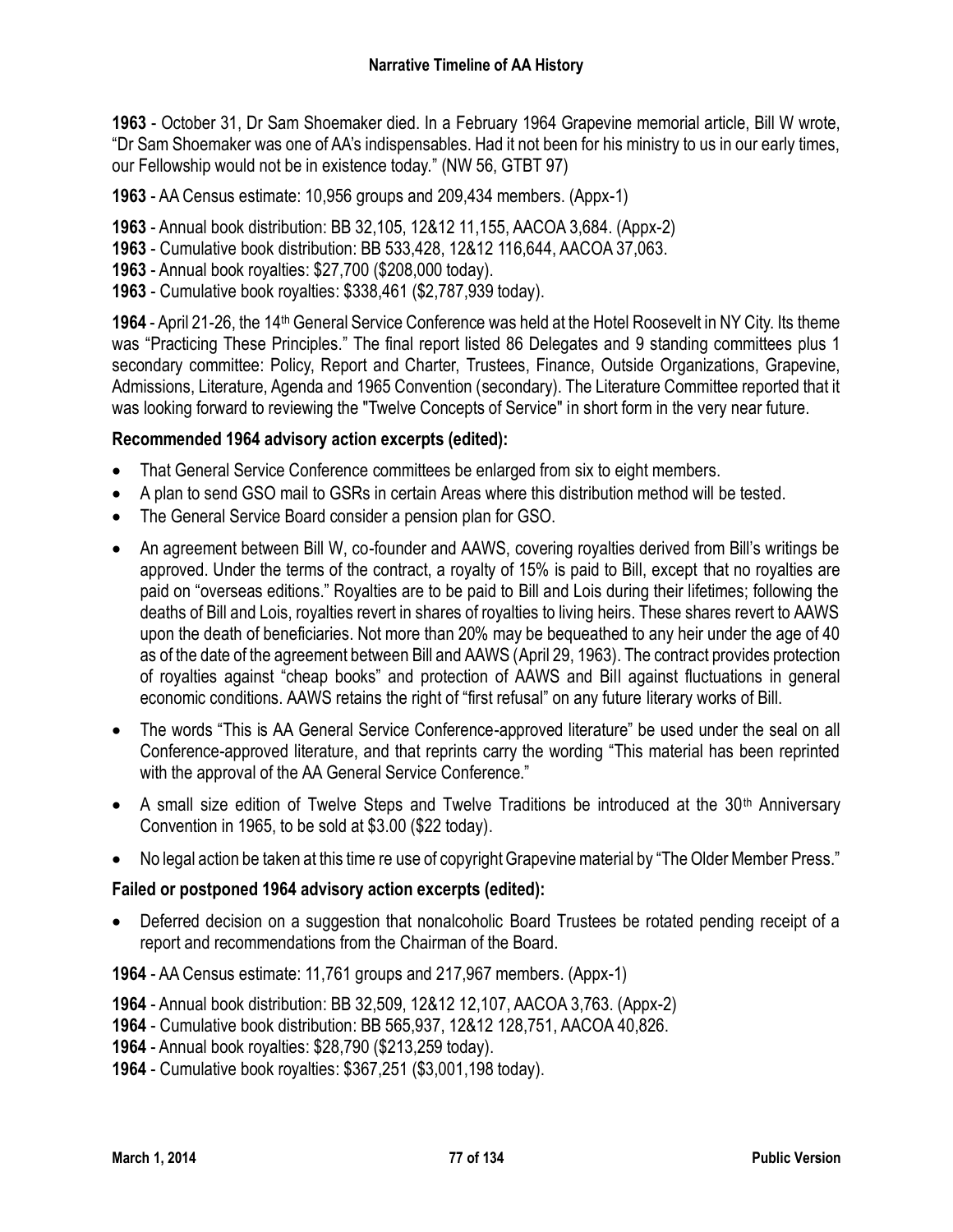**1965** - April 19-24, the 15th General Service Conference was held at the Hotel Roosevelt in NY City. Its theme was "Responsibility to Those We Serve." The final report listed 87 Delegates and 9 standing committees plus 1 secondary committee: Policy, Report and Charter, Trustees, Finance, Outside Organizations, Grapevine, Admissions, Literature, Agenda and 1965 Convention (secondary).

A highlight of the Conference was the premiere showing of a 1-hour color film, "Bill's Own Story." It was made by Arthur Daley, a professional motion picture producer.

An historic measure was introduced by the Trustees for final decision at the 1966 Conference (at which it passed) to restructure the General Service Board to consist of a 2/3 majority of Class B (alcoholic) Trustees.

# **Recommended 1965 advisory action excerpts (edited):**

- Dr Travis Dancey of Montreal was elected as the first Class A Trustee from Canada.
- The GSR be the recipient of material mailed to Groups from the GSO.
- Effective in 1965, funds available from book discounts waived be used to develop a pension or retirement plan for employees of AAWS and Grapevine.
- Expressed an opinion that non-AA's should not hold office in regular AA Groups and that Groups which include non-AA's as regular members should not carry ''AA" in their name. (It was emphasized that these recommendations do not apply to regular AA Groups that welcome non-AAs at open meetings.)
- That the title of the Committee on Relations with Outside Organizations" be changed to the Committee on Relations with Other Agencies."
- Recommended use of the Early Bird edition of the Conference Digest to help Delegates in preparing their talks to their groups following the Conference.

## **Failed or postponed 1965 advisory action excerpts (edited):**

- Rejected a proposal of a 3-year term for Conference Delegates.
- Regarding the question of former delegates attending annual meetings of the Conference "without voice or vote" and at their own expense, delegates were not disposed to change the present arrangements which have no provision for Conference attendance by "non-participant" area members. At the same time, they recognized that occasions might arise in the future where the welfare of the Fellowship might be enhanced by permitting an ex-delegate to attend a Conference by special invitation.
- Rejected a proposed pamphlet on "Slippees" in the belief that it would not serve our primary purpose.
- Disapproved a proposal to bind past General Service Conference Final Reports for sale to Delegates, Committee Members and Groups.
- Rejected a proposal to produce a glossary of AA terminology.

1965 - July 2-4, AA's 30<sup>th</sup> anniversary and 4<sup>th</sup> International Convention took place at Toronto, Ontario, Canada. An estimated 10,500 gathered at the Royal York Hotel and the Maple Leaf Gardens Arena to celebrate. Its theme was "Responsibility." It was truly "International" being held in Canada and the first to attract planeloads of AA members from 30 foreign countries. Its theme was simply stated as "Responsibility." The keynote was "The Declaration." A 30<sup>th</sup> Anniversary souvenir book was produced which emphasized its international nature, containing the Steps and Traditions in eleven languages. It was a success at the Convention and its format was closely followed 20 years later in the 50th Anniversary souvenir book.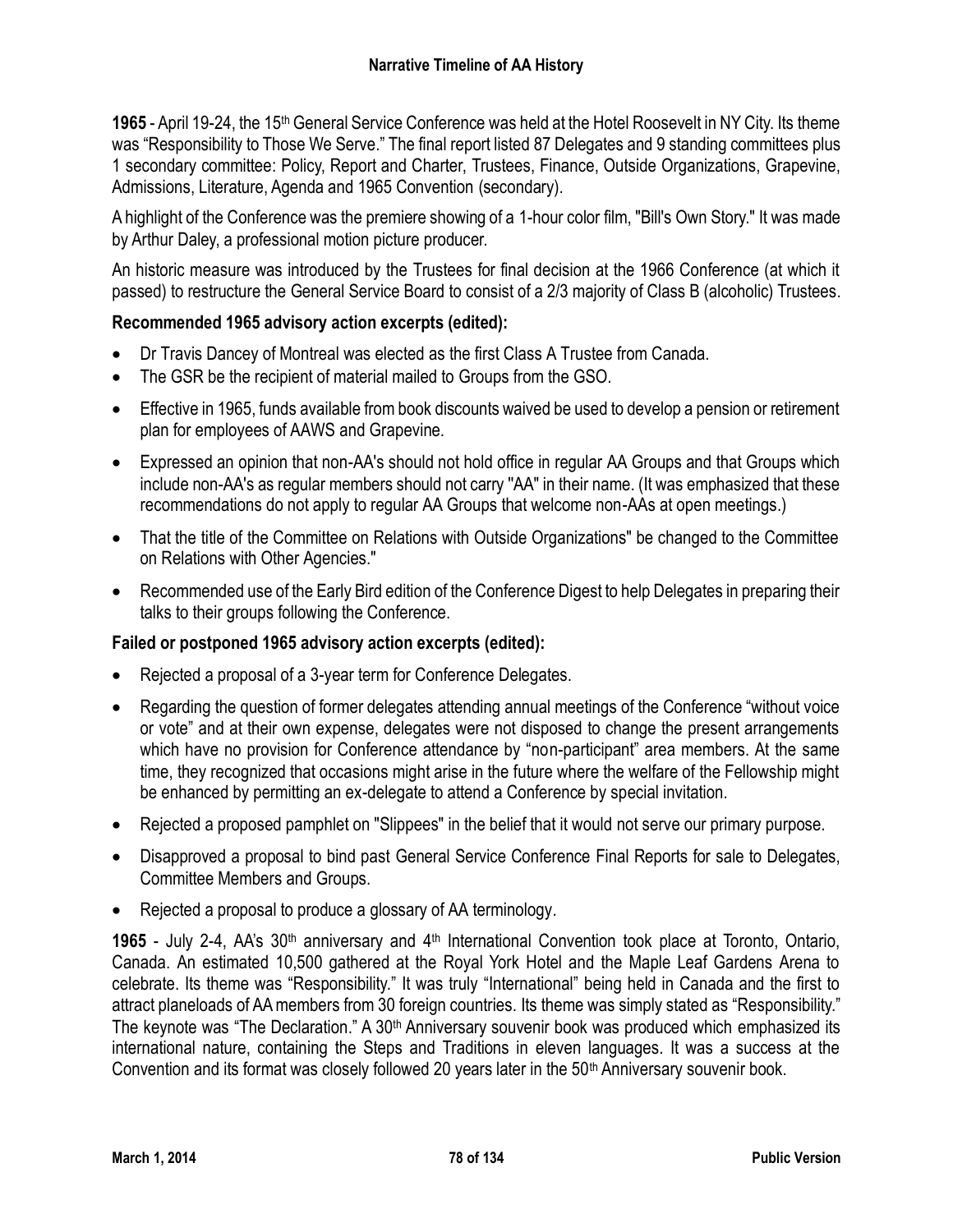Some 250 members of AA, Al-Anon and Alateen, plus 24 internationally known nonalcoholic authorities on alcoholism, were featured speakers at 69 jam-packed sessions. Bill W and Lois were prominent on the program and many pioneer old-timers were still active and at the convention. The crowd filled the Maple Leaf Gardens arena Friday night to hear Bill speak about AA's history and to hear Lois tell the Al-Anon story.

Attendees filled the Toronto Maple Leafs Garden on Saturday night, July 3. Following the addresses by Bill W and Bernard B Smith, 90 Delegates and members from all over the world emerged from behind an immense banner depicting the AA circle and triangle. They joined the Trustees already seated on stage. All rose, clasped hands, and led by Bill W; about 10,000 attendees recited the Responsibility Declaration in unison: "I am responsible. When anyone, anywhere, reaches out for help, I want the hand of AA always to be there and for that I am responsible."

Printed on wallet cards and pamphlets, the Responsibility Declaration has been quoted and recited innumerable times. At least two attempts have been made at General Service Conferences to change the wording to make it more specific to alcoholics and less inclusive. The attempts failed largely due to the historical nature of the event that took place in Toronto in 1965.

The Declaration was written by Al S a past Class B Trustee, AAWS Director, Grapevine Director, Grapevine Editor and Director of the NY Intergroup Association. When Al became the Grapevine Editor in 1949, the magazine was not too well known around the country. There were many months when he wrote the entire issue by himself, signing each article with a different set of initials and giving a different locality.

The film "Bill's Own Story" was first shown at the Convention. (AACOA x, NG 142, NHBP 287-289)

**1965** - December, Bill W enthusiastically embraced a campaign to promote vitamin B3 (niacin or nicotinic acid) therapy and created Traditions issues within the Fellowship. (PIO 388-390)

**1965** - AA Census estimate: 12,444 groups and 232,105 members. (Appx-1)

**1965** - Annual book distribution: BB 29,900, 12&12 14,766, AACOA 3,299. (Appx-2)

**1965** - Cumulative book distribution: BB 595,837, 12&12 143,517, AACOA 44,125.

- **1965** Annual book royalties: \$28,372 (\$207,095 today).
- **1965** Cumulative book royalties: \$395,623 (\$3,208,293 today).

**1966** - March 21, Ebby T died of emphysema. He was 2 ½ years sober when he passed away. Bill W loyally referred to Ebby as his sponsor throughout his life. (LOH 367, EBBY 143, PIO 336)

**1966** - April 1, Sister Mary Ignatia Gavin (age 77) died. (LOH 371 says April 2) **1966** - April 2, Dr Harry Morgan Tiebout (age 70) died. (LOH 369, HT viii)

**1966** - April 18-23, the 16th General Service Conference convened at the Hotel Roosevelt in NY City. Its theme was "Principles Before Personalities" The final report listed 88 Delegates and 9 restructured standing committees: Agenda-Admissions, Grapevine, Policy, Report and Charter, Institutions, Public Information, Finance, Literature and Trustees. Special tributes to the memory of Ebby T, Dr. Harry M Tiebout and Sister Ignatia were delivered by Bill W at the opening session of the Conference.

# **Recommended 1966 advisory action excerpts (edited):**

 Approved a 1965 Board proposal changing the Board ratio to 14 Class B and 7 Class A Trustees. This ended Bill W's 10-year campaign to have alcoholics make up a 2/3 majority of the board. The number of Regional Trustees was increased from six to eight (six from the US and two from Canada) plus gradual addition of Trustees-at-Large from the US and Canada. (AA-org)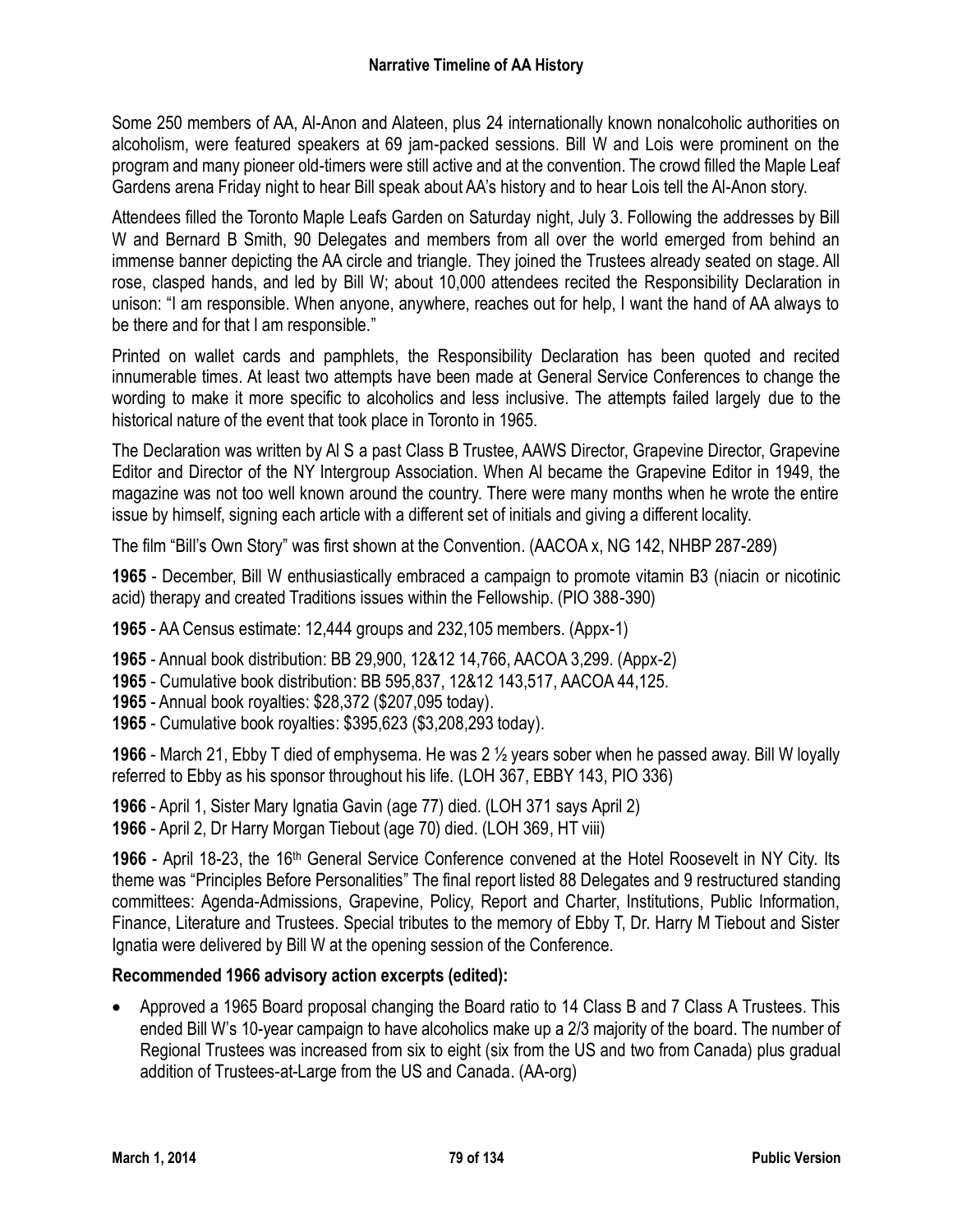- A new hard-cover book of excerpts from Bill's letters, books, Grapevine articles and other writings, will be published by AAWS. Its title will be something like "The AA Reader" or "Selected Writings by Bill."
- Approved a pension plan for GSO employees.
- The Agenda and Admissions Committees be combined as the Agenda-Admissions Committee.
- The name of the Committee on Other Agencies be changed to Committee on Public Information.
- A Conference Institutions Committee be established.
- When the Third Legacy Manual is updated, it should carry a glossary of terms.
- The Board can now accept a bequest of no more than \$100 from an AA member and reaffirmed that GSO should continue not to accept any bequest from non-AAs.
- Wording of "there are no dues or fees for AA membership" was left unchanged in the AA Preamble.
- The Serenity Prayer be incorporated into the Grapevine regular monthly format.
- Miami, Florida, be the site for AA's 35<sup>th</sup> Anniversary Convention in 1970 and that Chicago, Illinois, be designated as second choice.

# **Failed or postponed 1966 advisory action excerpts (edited):**

- A motion to change the Bylaws to restrict Board Chairmanship to non-alcoholics was not carried.
- An AA member professionally employed in the field of alcoholism should not be excluded from service on the General Service Board solely for that reason.
- No AA member living within a 75-mile radius of NY City should, for that reason alone, be excluded from service on the General Service Board as a Regional Trustee.
- No rigid sobriety requirement should be established for "General Service" (AA) Trustees, but the board should consider both service experience and "stability of sobriety" in naming such members.

**1966** - December, the "Exchange Bulletin" was renamed to "Box 4-5-9."

**1966** - AA Census estimate: 13,279 groups and 251,615 members. (Appx-1)

**1966** - Annual book distribution: BB 34,938, 12&12 15,506, AACOA 3,825. (Appx-2)

- **1966** Cumulative book distribution: BB 630,775, 12&12 159,023, AACOA 47,950.
- **1966** Annual book royalties: \$32,427 (\$229,979 today).
- **1966** Cumulative book royalties: \$428,050 (\$3,438,272 today).

**1967** - April, the US copyright to the first edition Big Book expired and was not renewed. The oversight was not discovered until nearly 20 years later in 1985 when it was also discovered that the copyright to new material in the second edition Big Book had lapsed in 1983. There existed an impression that the copyright of the second edition served to renew the original copyright. The fact was, only the additional material unique to the second edition was protected. There was a failure to renew the original copyright on the first edition before it ran out, unbeknownst to anyone, in 1967. The error was repeated when the renewal date for the second edition copyright came and went in 1983 without action being taken (the third edition had already been published in 1976). It should be noted that the Big Book copyright has expired only in the US. It is still in force outside the US under international treaty agreements. (NG 299, GSO-AC, NHBP 204)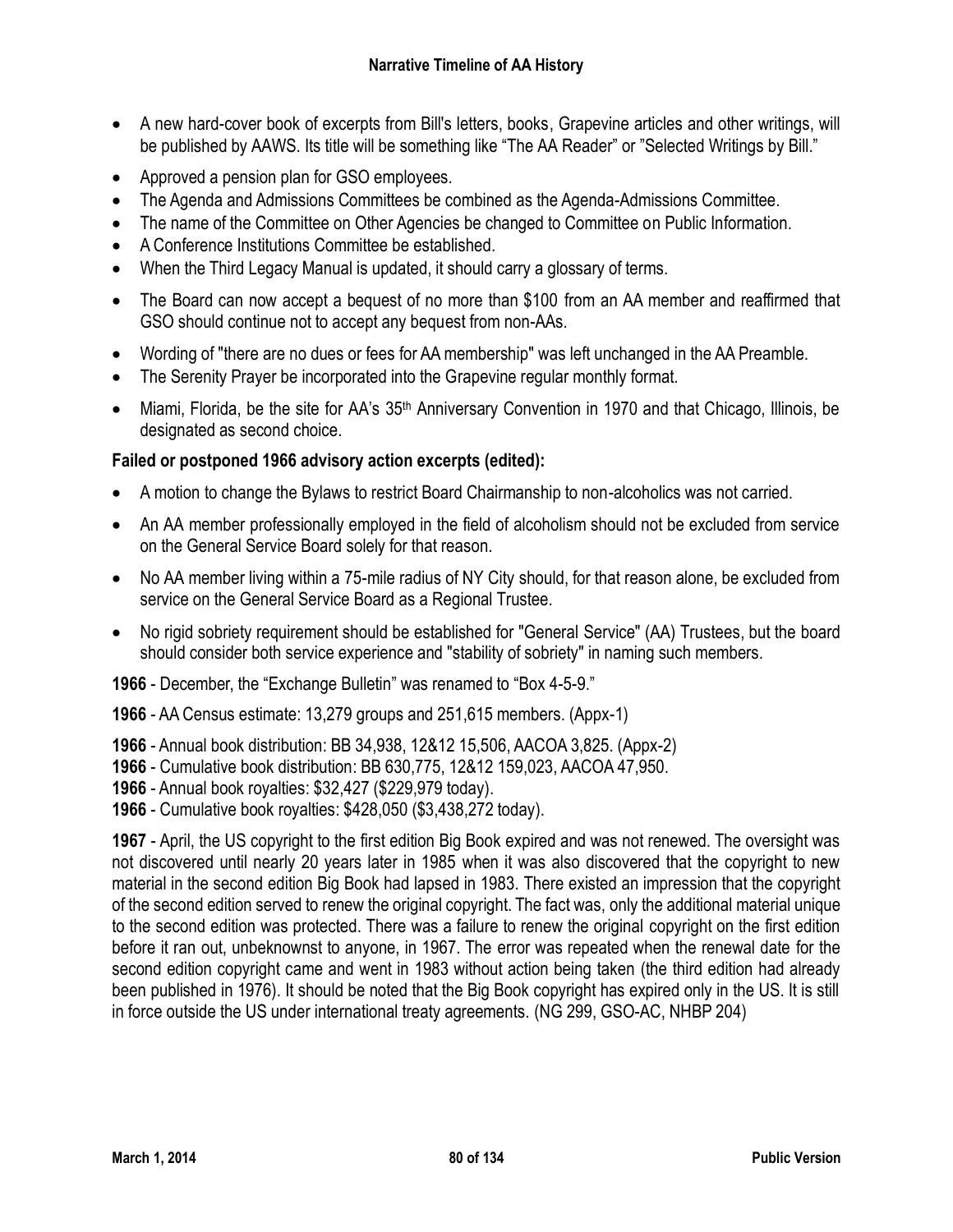**1967** - April 17-22, the 17<sup>th</sup> General Service Conference convened at the Hotel Roosevelt in NY City. Its theme was "Sponsorship-the Hand of AA." The final report listed 89 Delegates and 9 standing committees: Agenda-Admissions, Grapevine, Policy, Report and Charter, Institutions, Public Information, Finance, Literature and Trustees. Herb M announced his retirement for March 1968 as General Manager of GSO.

The AAWS report noted that "Nell Wing has the dual job of being Bill's secretary and also Archivist. Her files spin the history of our growing movement. Staff, groups and individual AA's call on Nell for information. She keeps track of countless items; books and pamphlets, letters, tapes and films."

The General Service Board report noted that it "Acted to insure separation of AA from non-AA matters by establishing a procedure whereby all inquiries pertaining to B3 and niacin are referred directly to an office in Pleasantville, N.Y. In order that Bill's personal interest in these items not involve the Fellowship, the Board requested that Bill's stationery (used in such correspondence) carry an address other than GSO's and that no GSO employee be involved."

#### **Recommended 1967 advisory action excerpts (edited):**

- Announced publication of "The AA Way of Life" (renamed "As Bill Sees It" in 1971) a selection of Bill's writings and noted widespread acceptance of "What Happened to Joe" a pamphlet in comic book format.
- The Trustees Literature Committee ask permission of the Grapevine to reprint Bill's article "Problems" Other Than Alcohol" for use as a pamphlet.
- Approved position papers on (1) the relation of AA to rehabs and other such facilities, which are not part of AA and thus not bound by the Traditions and (2) clubs, which should operate within AA Traditions and abide by them to the fullest.
- Approved Guidelines for group separation of AA and Al-Anon. The Guidelines noted: the use of the word "family" should be deleted from an AA group's name; that so-called "joint groups" can dilute the help available in each Fellowship. Either AA or Al-Anon can hold open discussion meetings but a group cannot be both. Officers should be either AA or Al-Anon depending upon affiliation and new members be encouraged to stick to either an AA or Al-Anon group since they will get the most help by staying close to the group relating to their problem.
- The Serenity Prayer be incorporated into the Grapevine's regular monthly format.
- Increase individual contributions to GSO from \$100 a year (\$685 today) to \$200 (\$1,370 today).

#### **Failed or postponed 1967 advisory action excerpts (edited):**

- Rejected a proposal to extend the Delegate's term to three years.
- Rejected a proposal to reverse AA Preamble clauses to read "We are self-supporting through our own contributions; there are no dues or fees for AA membership."

**1967** - The American Medical Association (AMA) passed a resolution identifying alcoholism as a "complex" disease that merits the serious concern of all members of the health profession." (WWW)

**1967** - AA Census estimate: 14,154 groups and 263,026 members. (Appx-1)

**1967** - Annual book distribution: BB 38,446, 12&12 16,973, AACOA 4,205, ABSI 21,677. (Appx-2)

**1967** - Cumulative book distribution: BB 669,221, 12&12 175,996, AACOA 52,155, ABSI 21,677.

**1967** - Annual book royalties: \$46,990 (\$322,000 today).

**1967** - Cumulative book royalties: \$475,000 (\$3,760,121 today).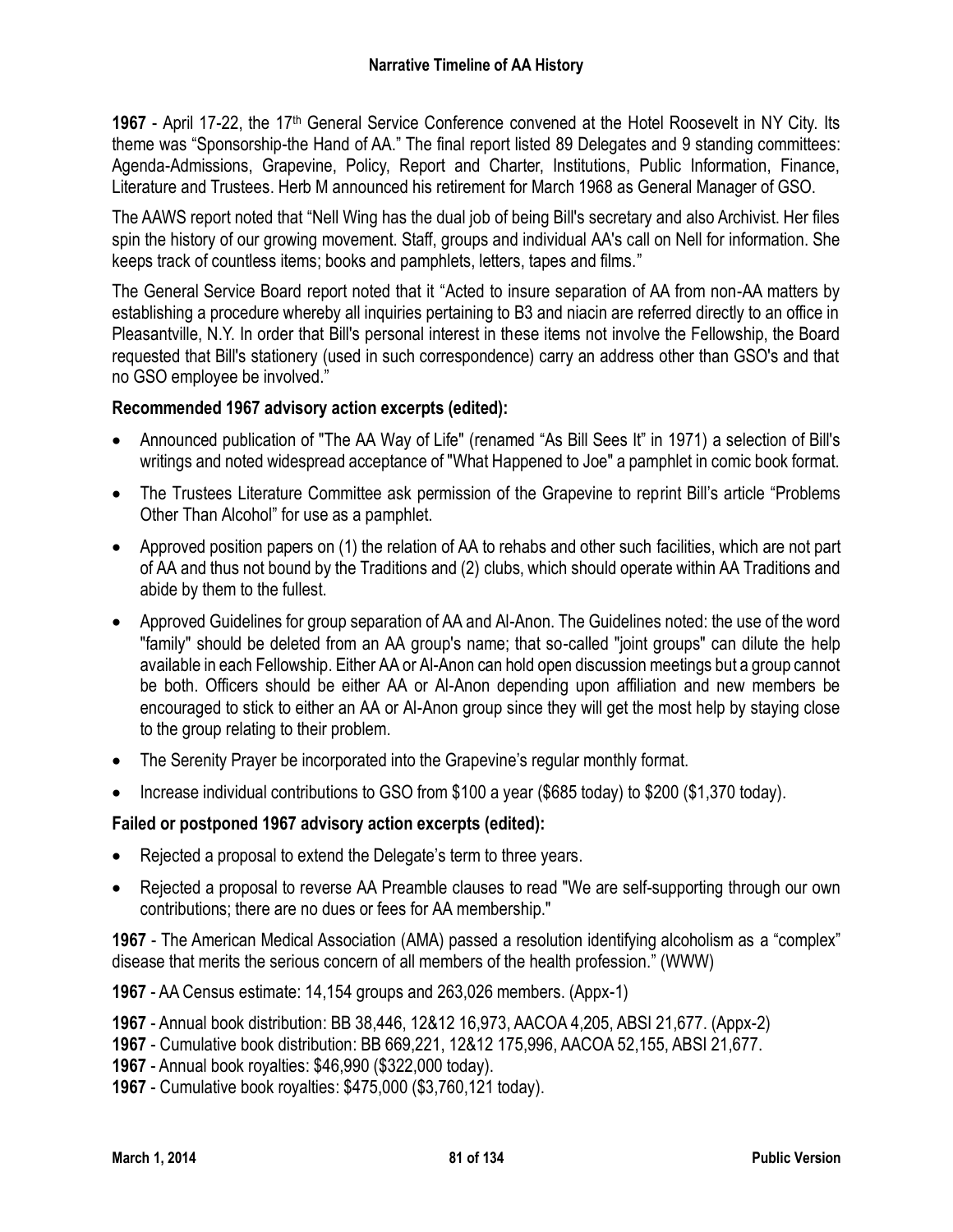**1968** - January 24, Bill and Lois celebrated their 50<sup>th</sup> wedding anniversary. (LR 159)

**1968** - April 22-27, the 18th General Service Conference convened at the Hotel Roosevelt in NY City. Its theme was "Personal Recovery Depends Upon AA Unity." The final report listed 89 Delegates and 9 standing committees: Agenda-Admissions, Grapevine, Policy, Report and Charter, Institutions, Public Information, Finance, Literature and Trustees. Dr Jack commented on plans to take advantage of the challenge offered by the expected decision of the US Supreme Court that alcoholics are sick people and that a man cannot be arrested simply because he is drunk.

# **Recommended 1968 advisory action excerpts (edited):**

- Reaffirmed the principle of anonymity that full-face appearance on TV, press and films is an anonymity break even though the name is withheld.
- Voted to participate in the first World Service Meeting set for NY in 1969.
- Approved a proposal to conduct a survey among AA members.
- The Delegates placed on the record a vote of confidence in new General Manager, Bob H.
- Approved a World Directory in two editions one for the US and Canada, the second for other countries.
- The Grapevine, being the voice of individual AA members, continue to publish the opinion of AA members, provided, however, that the Grapevine does not add its editorial endorsement to articles, and that it state that the opinions expressed therein are not necessarily those of the Grapevine.
- In describing the qualifications of the AA trustee, emphasis be placed on the fact that the trustee represents the entire Fellowship of AA and not a geographical area.

## **Failed or postponed 1968 advisory action excerpts:**

None found.

**1968** - The first AA membership survey was taken. (NG 273)

**1968** - July, Bob P whose Big Book story is "AA Taught Him to Handle Sobriety" joined the Board as a Class B Trustee and served until October 1971. He was hired as GSO General Manager in September 1974 and served until 1984. He passed away on January 1, 2008. (GSO-AC)

**1968** - AA Census estimate: 14,747 groups and 283,329 members. (Appx-1)

**1968** - Annual book distribution: BB 41,915, 12&12 20,087, AACOA 4,783, ABSI 15,160. (Appx-2)

**1968** - Cumulative book distribution: BB 711,136, 12&12 196,083, AACOA 56,938, ABSI 36,837.

**1968** - Annual book royalties: \$47,606 (\$313,197 today).

**1968** - Cumulative book royalties: \$522,646 (\$4,073,319 today).

1969 - April 21-26, the 19<sup>th</sup> General Service Conference convened at the Hotel Roosevelt in NY City. Its theme was "Our Group Conscience: Voice of AA." The final report listed a total of 90 Delegates and 9 standing committees plus 1 secondary committee: Agenda-Admissions, Grapevine, Policy, Report and Charter, Institutions, Public Information, Finance, Literature, Trustees and 1970 Convention Committee (secondary).

## **Recommended 1969 advisory action excerpts (edited):**

- The name of the Conference Policy Committee be changed to Committee on Conference Policy.
- Approved a resolution of gratitude to Al-Anon Family Groups and approved recommendations to incorporate into existing AA Guidelines the questions on how AA and Al-Anon can cooperate with regard to central offices and area and regional get-togethers and conventions.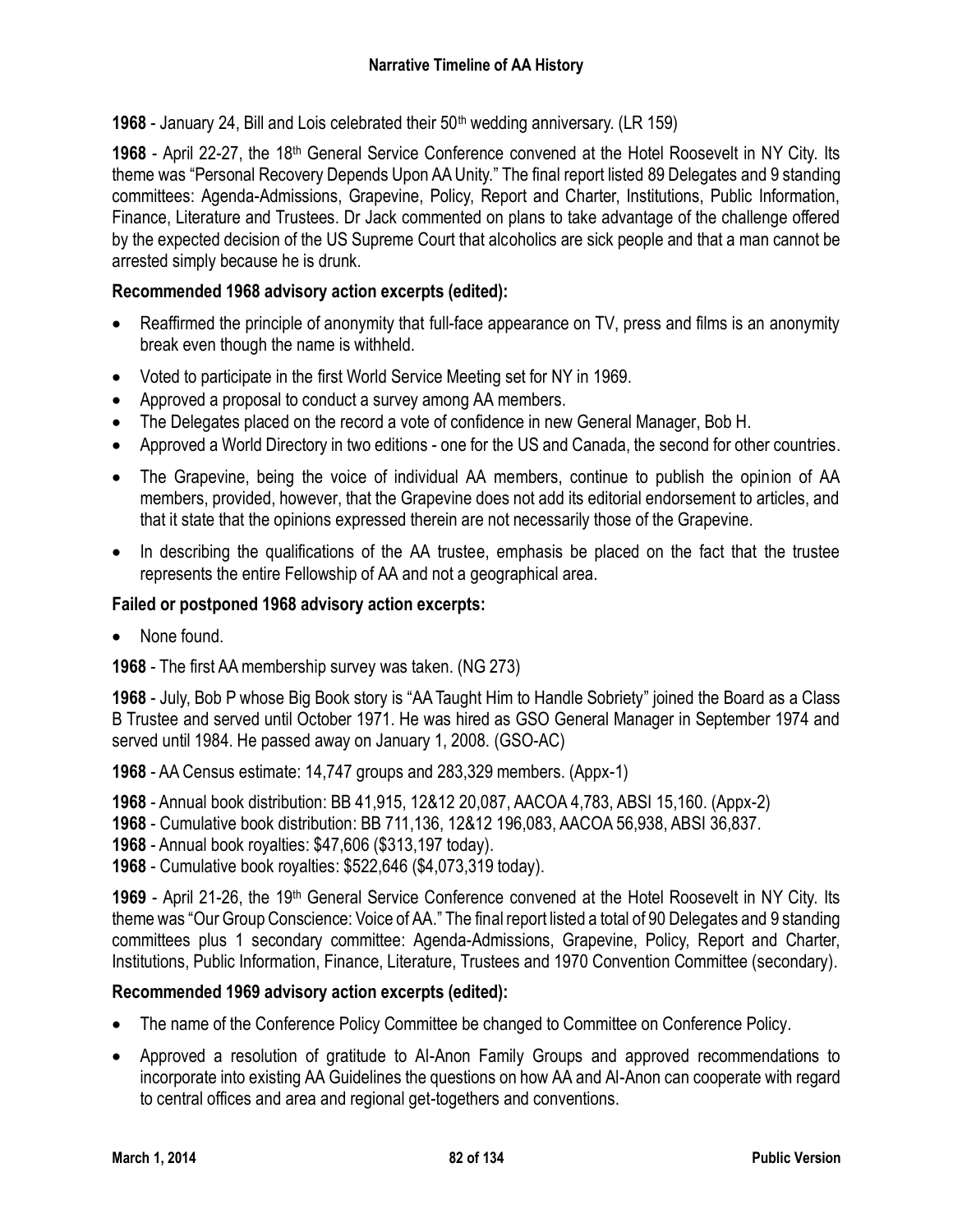- AA membership be restricted to admitted alcoholics, but that groups in institutions welcome narcotics addicts and others to inside open meetings, provided that they do not speak or otherwise participate.
- Approved the final draft of the "AA Service Manual" a revision of the "Third Legacy Manual" with the understanding that minor editorial changes can still be made which do not affect meaning or content.
- Unanimously approved changes to the Conference Charter: (1) Article 1 amended to read "... the General Service Conference of AA is the guardian of the world services and of the Twelve Steps and Twelve Traditions of AA." (2) Article 3 amended to read "But no change in Article 12 of the Charter or in the Twelve Traditions of AA ..." (note: it previously read just "Twelve Traditions.")
- A new approved procedure for electing general service Trustees at large be incorporated in the Charter.
- Procedures for the election of Class B regional trustee nominees be used in all Third Legacy elections and this suggestion be incorporated in the "Third Legacy Manual" now under revision.
- The story of a young AA be added to the next reprint of the book "Alcoholics Anonymous" and the present stories be edited, when necessary, in order that current readers will be able to identify.

## **Failed or postponed 1969 advisory action excerpts (edited):**

- Rejected a proposal to change electoral procedures for regional Trustees, which would increase the voting body to all delegates and eliminate the Trustees from voting.
- Rejected a proposal to enable each area to select its own regional trustee candidate (but that it be held over for further study.

**1969** - October 9-11, the first World Service Meeting was held in NY City. 26 Delegates from 14 countries joined with the Trustees of the General Service Board and staff from AAWS and Grapevine. (AACOA x)

**1969** - AA Census estimate: 15,624 groups and 297,077 members. (Appx-1)

- **1969** Annual book distribution: BB 48,197, 12&12 22,049, AACOA 6,091, ABSI 12,250. (Appx-2)
- **1969** Cumulative book distribution: BB 759,333, 12&12 218,132, AACOA 63,029 ABSI 49,087.

**1969** - Annual book royalties: \$51,934 (\$324,588 today).

**1969** - Cumulative book royalties: \$574,580 (\$4,397,906 today).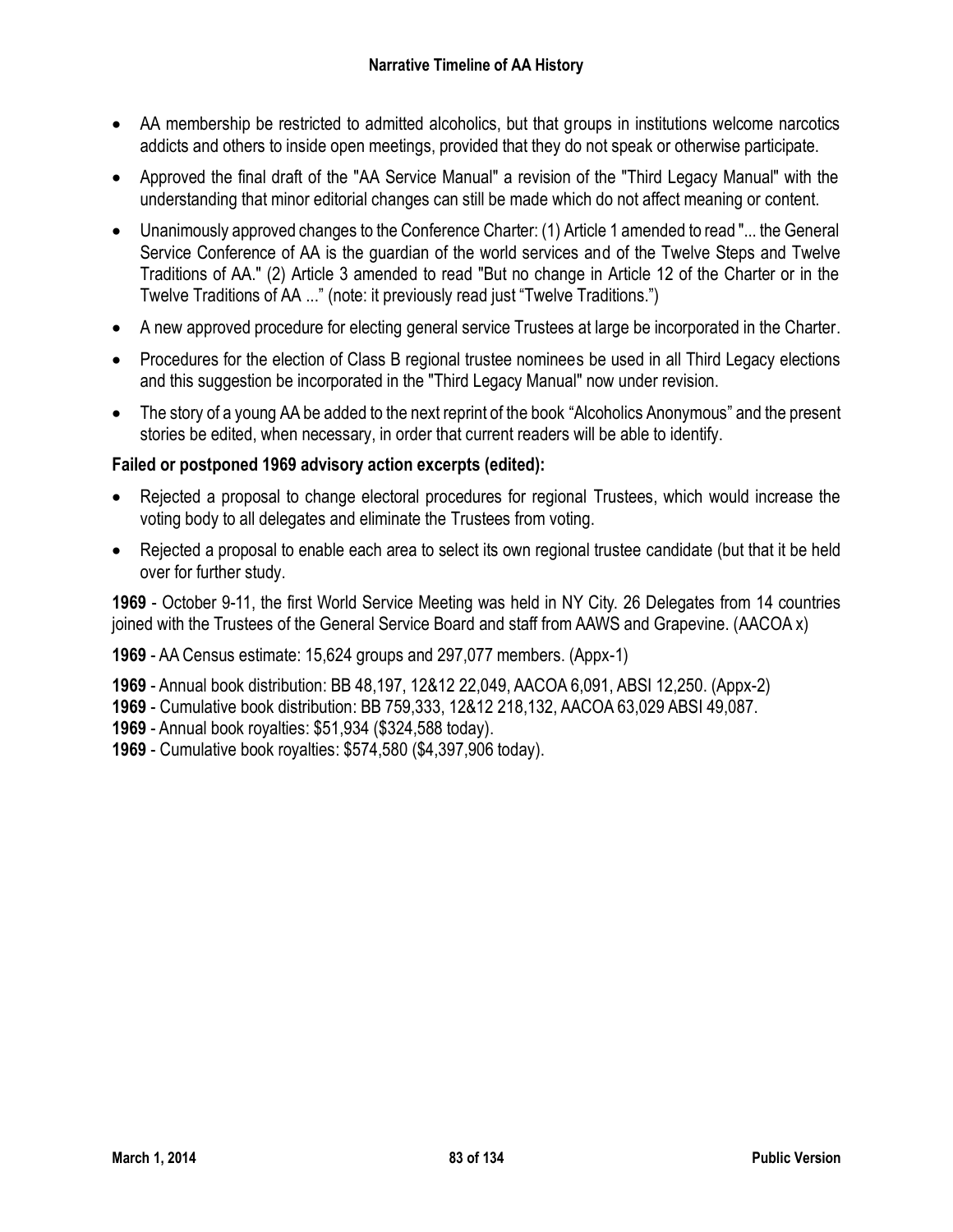#### **1970 to 1979**

**1970** - April 20-25, the 20<sup>th</sup> General Service Conference convened at the Hotel New Yorker in NY City. Its theme was "Service-the Heart of AA." The final report listed a total of 90 Delegates and 9 standing committees plus 1 secondary committee: Agenda-Admissions, Grapevine, Policy, Report and Charter, Institutions, Public Information, Finance, Literature, Trustees and 1970 Convention Committee (secondary).

#### **Recommended 1970 advisory action excerpts (edited):**

- General Service trustee candidates (regional and at large) may be either elected from each area within a state or province, or two or more areas within a state or province may jointly propose a single candidate.
- A wording change be made in Article 10, line 11 of the Conference Charter, substituting the words "general service Trustees-at-large" for "regional general service Trustees."
- The possible separation of the hospital and prison services into subcommittees of the Institutions Committee be discussed with the membership and put on the agenda of the 1971 Institutions Committee.
- Open meetings are traditionally open to all interested in AA, but should be devoted exclusively to the alcoholic problem. Closed meetings should traditionally be restricted to alcoholics.
- The Fellowship go on record as opposing the use of the title "AA Counselor."
- The story of a young AA be added to the next reprint of the book "Alcoholics Anonymous" and that the present stories be edited, when necessary, in order that current readers will be able to identify.
- The survey proposed by the Trustees Public Information Committee be undertaken.

#### **Failed or postponed 1970 advisory action excerpts (edited):**

- Rejected a proposal that Area Highlights be given in the second year of a delegate's term.
- Reviewed the recommendation that any delegate shall not be eligible as trustee candidate for a full year after ending the term as area delegate and found it not consistent with the best interest of AA as it would eliminate many qualified candidates and therefore was not accepted.

**1970** - April, with an 11-year lease, GSO moved to 468 Park Ave South in NY City. (PIO 399, AA-org)

**1970** - April, Jim H joined the Board as the first "General Service Trustee, US" (later called "Trustee-at-Large US") and served until his death on April 27, 1972. Some vagueness remained over the status and function of a trustee-at-large position for several years. (GSO-AC, NHBP 26).

1970 – July 3-5, AA's 35<sup>th</sup> anniversary and 5<sup>th</sup> International Convention convened in Miami Beach, Florida. Over 10,000 attendees from 50 states and 27 countries met in the Miami Convention Hall. Attendance was around the same as Toronto. The convention theme was "Unity." Despite his severely ill health,

Bill W flew to Miami with his wife Lois a few days before the convention. His health had steadily weakened due to emphysema. He was confined to a wheel chair and required the administration of oxygen. It became clear that he would not be able to keep his scheduled appearances. Bernard B Smith filled in for Bill W at the last moment.

Two dances started festivities on Thursday night. By 8AM Friday, crowds were thronging into seven large AA meeting rooms and five Al-Anon rooms for simultaneous programs. Over the next 2 ½ days there were 75 sessions including a Spanish-language alkathon. The film, "Bill Discusses the Twelve Traditions" was introduced. A luncheon for Conference Delegates has become a feature of every Convention since.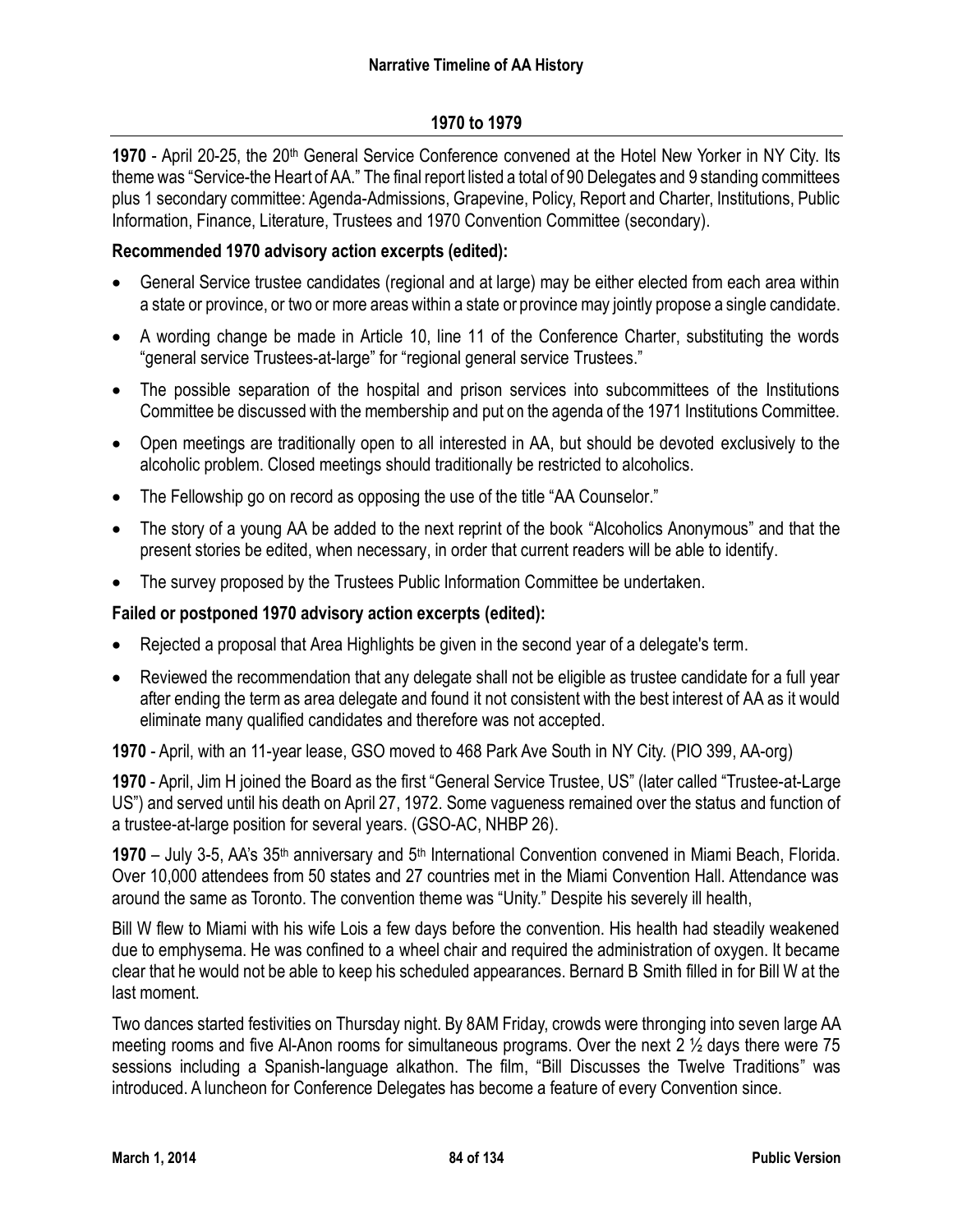In an effort to emulate the Toronto experience, the Saturday night meeting ended with the reciting of the Declaration of Unity: "This we owe to AA's future: to place our common welfare first; To keep our fellowship united. For on AA unity depend our lives, and the lives of those to come." It was a moving moment, but without Bill to lead the ceremony, it had neither the impact nor quality of the Responsibility Declaration.

For Convention attendees, other memories pale beside the moment when Bill W appeared on Sunday morning and made what proved to be his last brief talk. (AACOA xi, NG 145-146, NHBP 289-290)

**1970** - Summer, long-time Board Trustee Bernard B Smith died. (NG 392)

**1970** - December, Lois W's brother Rogers Burnham died (he introduced Lois to Bill). (GTBT 85)

**1970** - December 31, President Nixon signed the Comprehensive Alcohol Abuse and Alcoholism Prevention, Treatment and Rehabilitation Act of 1970. The legislation, also called the "Hughes Act" was hailed as "alcoholism's Magna Carta" and was a sweeping recognition of alcoholism by the Federal government. Through grants to states, it led to alcoholism treatment programs by every state and almost every locality literally thousands of treatment centers in all. Most offered AA meetings on the premises and/or encouraged their patients to attend AA upon discharge. Although the treatment centers themselves, and particularly the influx of patients, caused some turmoil and adjustment within some AA groups, the result of the referrals was a virtual flood of newcomers into the Fellowship. (NHBP 25)

**1970** - AA Census estimate: 16,459 groups and 311,450 members. (Appx-1)

**1970** - Annual book distribution: BB 54,725, 12&12 26,868, AACOA 6,678, ABSI 11,649. (Appx-2)

- **1970** Cumulative book distribution: BB: 814,058, 12&12 245,000, AACOA 69,707, ABSI 60,736.
- **1970** Annual book royalties: \$58,307 (\$345,012 today).
- **1970** Cumulative book royalties: \$632,887 (\$4,742,918 today).

**1971** - January 24, William Griffith Wilson (age 75) co-founder of AA, 36 years sober, died at the Miami Heart Institute in Miami Beach, FL. The date was also Bill and Lois' 53rd wedding anniversary. Bill was the architect and author of AA's Three Legacies of Recovery, Unity and Service and all the written works that explained them. It was an amazing achievement. He had no training at all as a writer. (AACOA xi, BW-FH 5, BW-FH 4)

**1971** - March, the Grapevine published a memorial issue dedicated to Bill W.

1971 - April 19-24, the 21<sup>st</sup> General Service Conference convened at the Hotel New Yorker in NY City. Its theme was "Communication: Key to AA Growth." The final report listed a total of 90 Delegates and 9 standing committees: Agenda-Admissions, Grapevine, Policy, Report and Charter, Institutions, Public Information, Finance, Literature and Trustees.

The final Conference report started referring to the book "The AA Way of Life" as "As Bill Sees It." There is no recorded Conference advisory action recording the title change.

## **Recommended 1971 advisory action excerpts (edited):**

- Approved raising the price of the Grapevine from 35 cents (\$2 today) to 50 cents (\$3 today) for a single copy, and from \$3.50 (\$20 today) to \$5 (\$28 today) for a yearly subscription.
- Approved the Committee on Public Information recommendation to form a Committee on Professional Relations to correspond with the Trustees Committee on Professional Relations. The General Service Conference will then have ten Conference Committees.
- Approved the short form of the Twelve Concepts.
- Approved taking a survey as proposed by the Trustees PI Committee.
- The subject of clubs be a major item on the 1972 Conference agenda.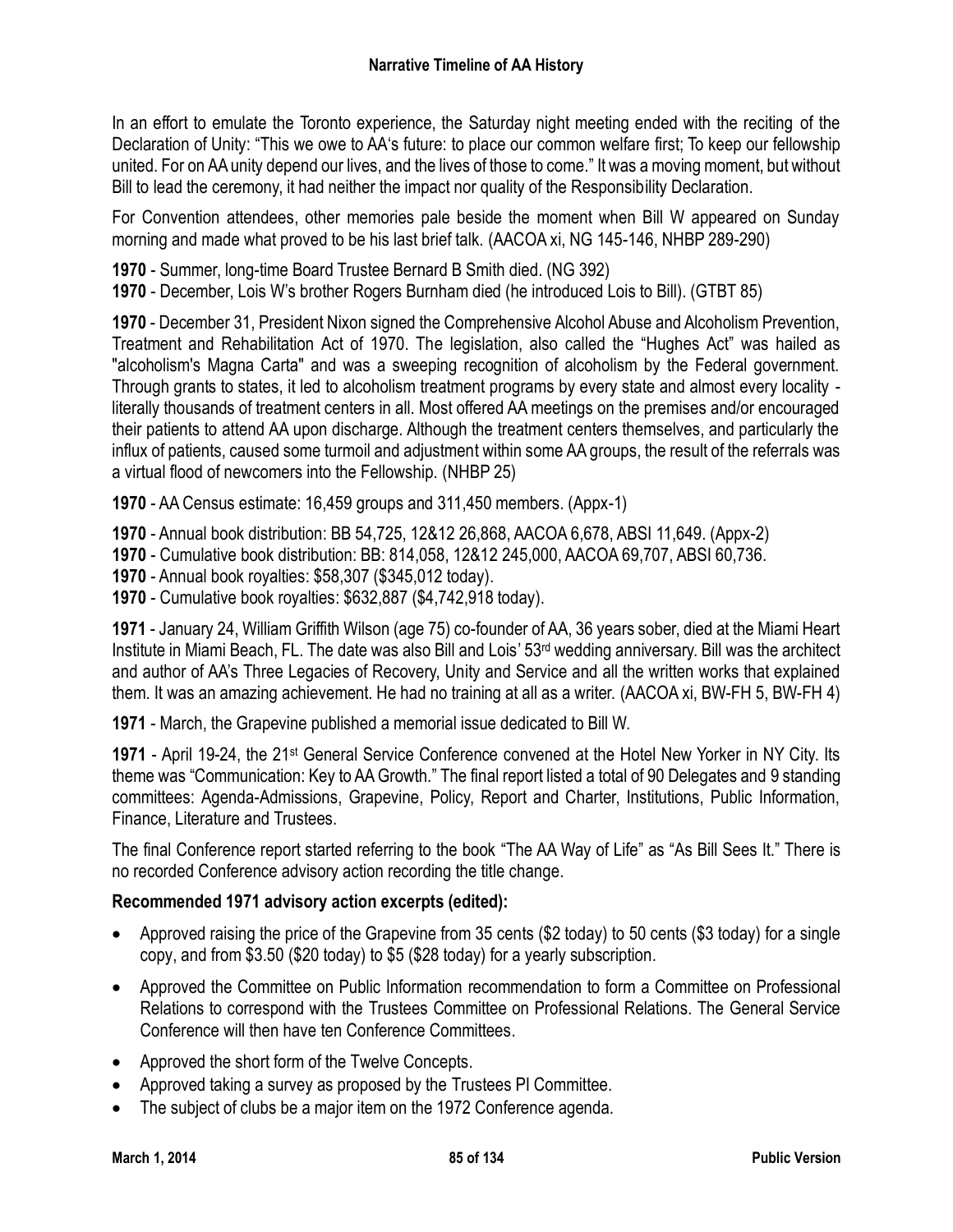- Some consideration be given to reversing the clauses in the preamble to read as follows "We are selfsupporting through our own contributions; there are no dues or fees for AA membership."
- The ceiling on the amount an individual can contribute to GSO be increased from \$100 a year (\$565 today) to \$200 (\$1,130 today).
- The delegates give wholehearted support to the efforts of the GSO to establish an Institutions Correspondence Service on an individual basis, similar to the Loner Sponsor Service.
- The Grapevine reprints of Bill's articles "Problems Other Than Alcohol" and "Why Alcoholics Anonymous Is Anonymous" be considered by AAWS for pricing and inclusion in the GSO order blank.
- Denver, Seattle and Detroit, in order of choice, be considered for the 1975 Convention.

# **Failed or postponed 1971 advisory action excerpts (edited):**

- Rejected a proposal for a Conference Committee on Traditions.
- Rejected separating the Hospital and Prison Service into subcommittees of the Institutions Committee.
- The Agenda/Admissions Committee remain Agenda/Admissions; that the "Admissions" part of the committee not become a part of the Committee on Conference Policy.

**1971** - April, Milton Maxwell, PhD joined the Board as a Class A Trustee serving until April 1982. He was Board Chair from 1978 to 1982 and then served as Trustee Emeritus up to the time of his death in October 1989. Thomas G joined the Board as the first "General Service Trustee, Canada" (later called "Trustee-at-Large Canada") and served until April 1979. Some vagueness remained over the status and function of a trustee-at-large position for several years. (GSO-AC, NHBP 26, GTBT 78)

**1971** - AA Census estimate: 17,776 groups and 329,907 members. (Appx-1)

- **1971** Annual book distribution: BB 69,104, 12&12 36,054, AACOA 8,395, ABSI 13,737. (Appx-2)
- **1971** Cumulative book distribution: BB 883,162, 12&12 281,054, AACOA 78,102, ABSI 74,473.
- **1971** Annual book royalties: \$74,098 (\$418,633 today).
- **1971** Cumulative book royalties: \$706,985 (\$5,161,551 today).

**1972** - Nell Wing was appointed the first AA Archivist. During 1972, she submitted brief biographies of AA's co-founders in leaflet form to the Literature Committee for Conference approval. two years later, she submitted a companion leaflet consisting of the co-founders last talks. In 1978, both were combined into the Conference-approved pamphlet "The Co-Founders of Alcoholics Anonymous." (GTBT 132, WPR 102)

**1972** - April 17-22, the 22nd General Service Conference convened at the Hotel Roosevelt in NY City. Its theme was "Our Primary Purpose." The final report listed a total of 90 Delegates and 10 standing committees: Agenda-Admissions, Grapevine, Policy, Report and Charter, Institutions, Professional Relations, Public Information, Finance, Literature and Trustees.

## **Recommended 1972 advisory action excerpts (edited):**

- An AA group should not be named after an AA member or nonalcoholic, living or deceased.
- Wherever the term "Trustees at large" appears in the AA Service Manual, the wording be changed to "general service trustee, United States" and "general service trustee, Canada."
- The annual limit on individual gifts and bequests to GSO be increased from \$200 (\$1,100 today) to \$300 (\$1,600 today).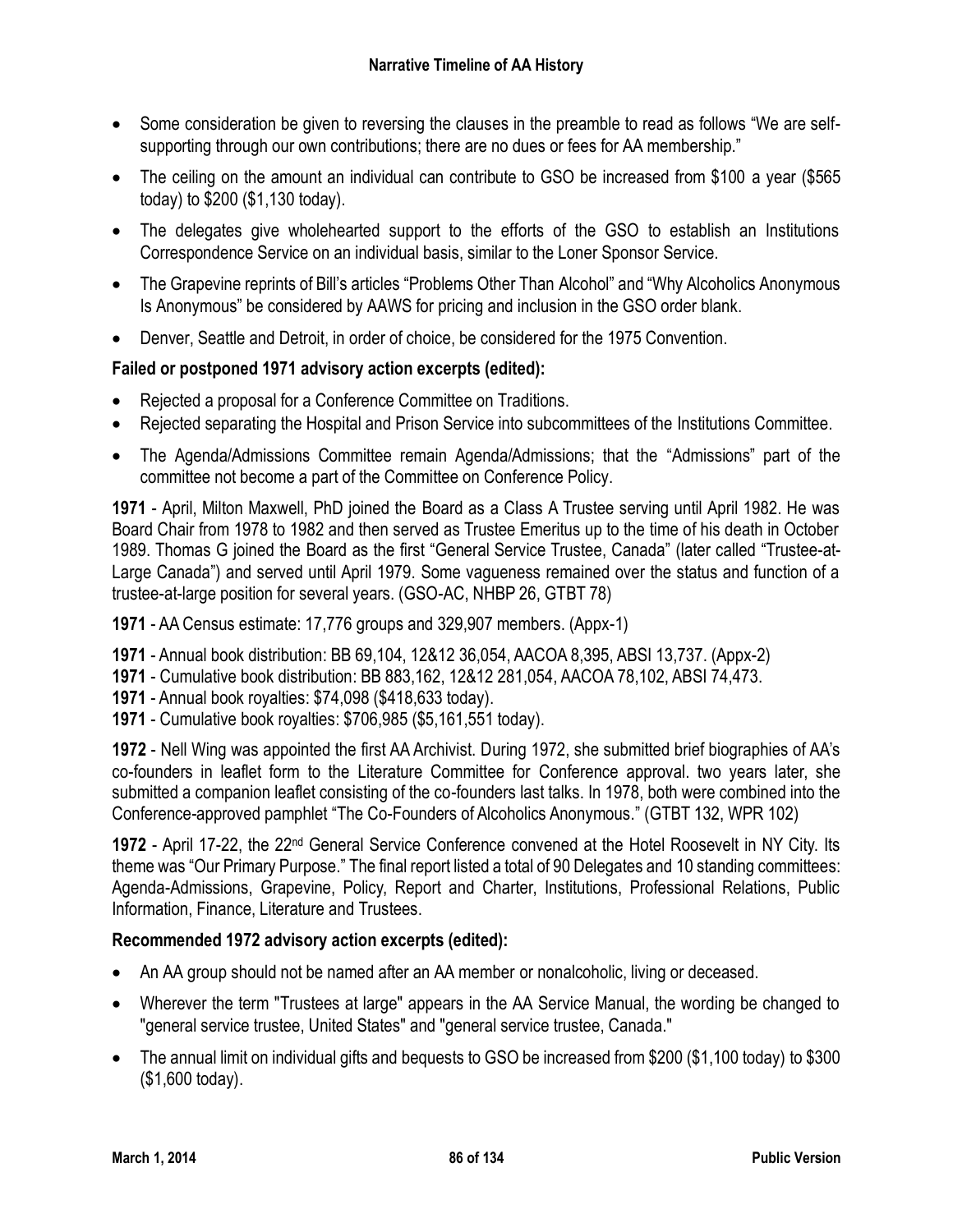- A delegate not be eligible to be a trustee candidate until after attending his last Conference.
- GSO not be asked to intervene or otherwise involve itself in local disputes or misunderstandings.
- Reaffirmed AA group policy that "Only those with a desire to stop drinking may be members of AA groups; only AA members are eligible to be officers of AA groups; non-alcoholics are welcome at open meetings of AA." And, it is suggested that the word "family" not be used in the name of an AA group. If AA's and their nonalcoholic mates wish to meet together on a regular basis, they consider these gatherings "meetings," and not AA groups.
- Family groups should not be listed under the family group name in the Directory.
- GSO should not accept contributions from clubs. Contributions are welcome from groups meeting in clubs as long as they are sent in the name of the group.
- Approved changes in the bylaws to remove the words "at large" from the title of the general service Trustees from the US and Canada.
- GSO prepare a clear-cut statement of what AA is and is not.
- Alcohol and pill groups not be listed in AA directories or meeting lists.
- The possibility of a Trustees Committee on Institutions be considered.

## **Failed or postponed 1972 advisory action excerpts (edited):**

- The request from the BC/Yukon area for an additional delegate be held in abeyance.
- The application for an additional delegate from the Province of Quebec be tabled.
- The "Twenty-Four Hour Book" not be confirmed as Conference-approved literature.
- Voted unanimously not to accept the Stepping Stones property (home of Bill and Lois) for any purpose.
- Deferred a decision on the Bill W Memorial Fund so that delegates may discuss it with their groups.

**1972** - October 5, the second World Service Meeting was held in NY City.

**1972** - AA Census estimate: 20,829 groups and 395,244 members. (Appx-1)

- **1972** Annual book distribution: BB 84,908, 12&12 43,349, AACOA 9,707, ABSI 15,183. (Appx-2)
- **1972** Cumulative book distribution: BB 968,070, 12&12 324,403, AACOA 87,809, ABSI 89,656.
- **1972** Annual book royalties: \$89,396 (\$491,187 today).
- **1972** Cumulative book royalties: \$796,381 (\$5,652,738 today).

**1973** - April, distribution of the Big Book reached the 1-million mark. The millionth copy was presented to President Richard Nixon by Dr Jack in the Whitehouse on April 16. (NG 267, BW-FH 113, Appx-2, NHBP 33)

**1973** - April 24-29, the 23rd General Service Conference convened at the Hotel Roosevelt in NY City. Its theme was "Responsibility-Our Expression of Gratitude." The final report listed a total of 90 Delegates and 10 standing committees: Agenda-Admissions, Grapevine, Policy, Report and Charter, Institutions, Professional Relations, Public Information, Finance, Literature and Trustees.

#### **Recommended 1973 advisory action excerpts (edited):**

- The 1974 Conference have an agenda item for discussion of special purpose groups.
- When a delegate is unable to attend the Conference, a past delegate can be seated in his place, for one year only, if no one else is available. Past Delegates should not be elected to serve again.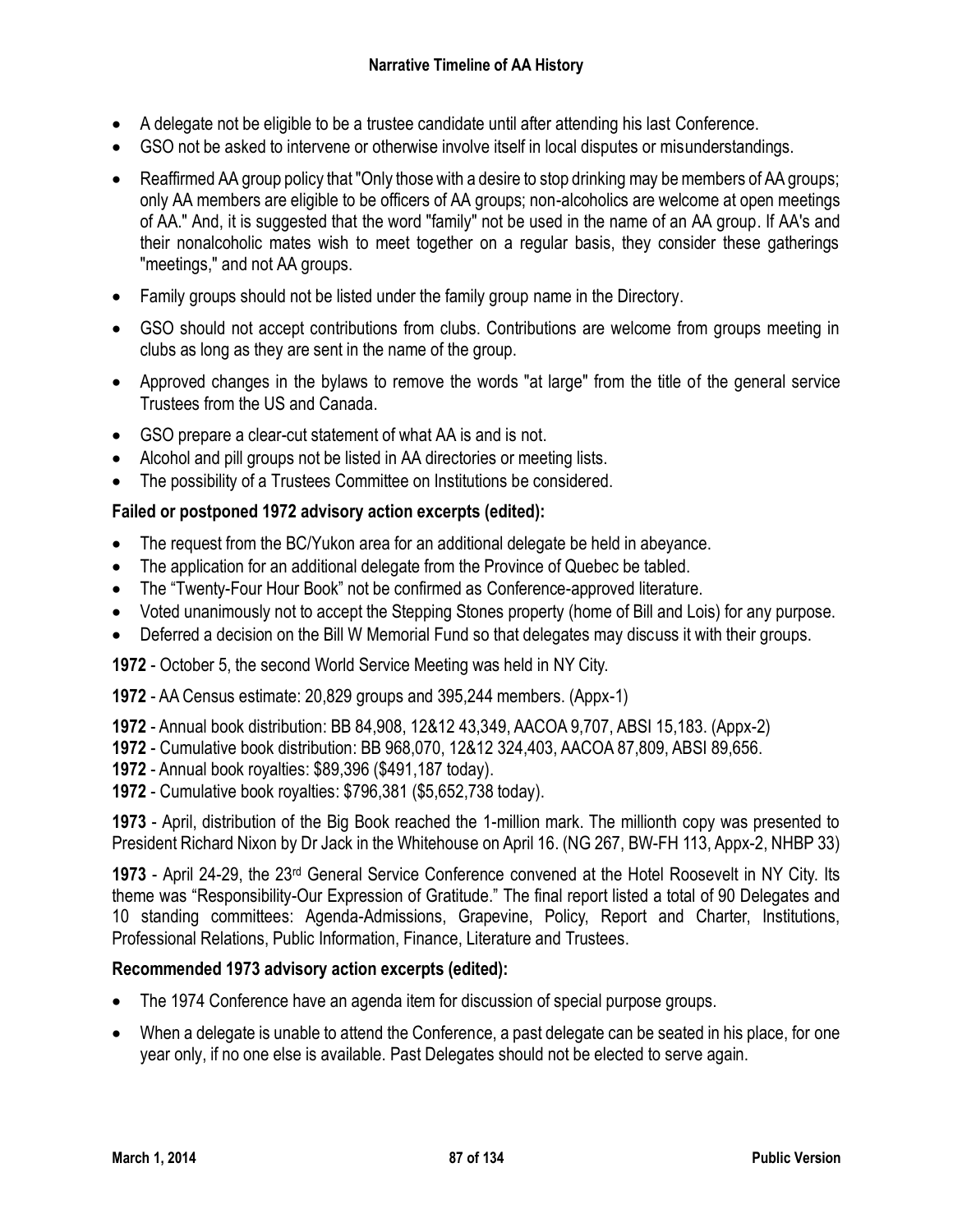- The Conference strongly recommends limiting the term of a delegate to a single 2-year term, with the exception of an alternate delegate who, after filling one year of the delegate's term, may be elected to serve his own term. The Conference recommends that all areas have alternate delegates.
- The Unity declaration be added to all AA literature when feasible and economical.
- AAWS, study the possibility of having a reproduction made of the original Big Book.
- The \$3-per-year-per-member yardstick (\$14 today) be changed to \$3.65 (\$17 today) and be emphasized as a penny a day (5 cents today) for sobriety.
- The General Service Board Reserve Fund ceiling be raised from \$300,000 (\$1,400,000 today) to \$500,000 (\$2,326,000 today).
- AAWS rename the pamphlet "Bill on Alcoholism" to "Three Talks by Bill W to Medical Societies."
- Unanimously approved Utah's request for change from the Southwest Region to the Pacific Region.
- Approved publication of "Came to Believe" the first Conference-approved book not written by Bill W.
- Margaret C was elected to the Board as the first woman General Service Trustee, US (later called "Trustee-at-Large US").
- The color painting "Came to Believe" be renamed to "The Man on the Bed" to avoid confusion with the new AAWS booklet.
- The question of attempting to carry the message of AA to the USSR be referred to the third AA World Service Meeting.

# **Failed or postponed 1973 advisory action excerpts (edited):**

- A decision on how to use the money in the Bill W Memorial Fund was initially postponed by the entire Conference, but the "Delegates Only Meeting" later recommended it be placed in the General Fund.
- The application for a fourth delegate from the province of Quebec be denied.

**1973** - AA Census estimate: 22,467 groups and 421,151 members. (Appx-1)

**1973** - Annual book distribution: BB 110,297, 12&12 60,702, AACOA 12,045, ABSI 18,425. (Appx-2)

- **1973** Cumulative book distribution: BB 1,078,367, 12&12 385,105, AACOA 99,854, ABSI 108,081.)
- **1973** Annual book royalties: \$116,997 (\$603,077 today).
- **1973** Cumulative book royalties: \$913,378 (\$6,255,815 today).

**1974** - AA Archives opened at GSO. The Board formed an Archives Committee. Its first meeting was on October 24. Its members were George Gordon, Chairman, Lee Belford, Milton Maxwell, Nell Wing (Archivist) and Midge M Secretary. (SM S73, GTBT and NG say 1975)

**1974** - April 22-27, the 24th General Service Conference convened at the Hotel Roosevelt in NY City. Its theme was "Understanding and Cooperation-Inside and Outside AA." The final report listed a total of 91 Delegates and 10 standing committees plus 1 secondary committee: Agenda, Grapevine, Policy/Admissions, Report and Charter, Institutions, CPC, PI, Finance, Literature, Trustees and 1975 International Convention (secondary).

## **Recommended 1974 advisory action excerpts (edited):**

Approved including the short form of the Twelve Concepts for World Service in the AA Service Manual.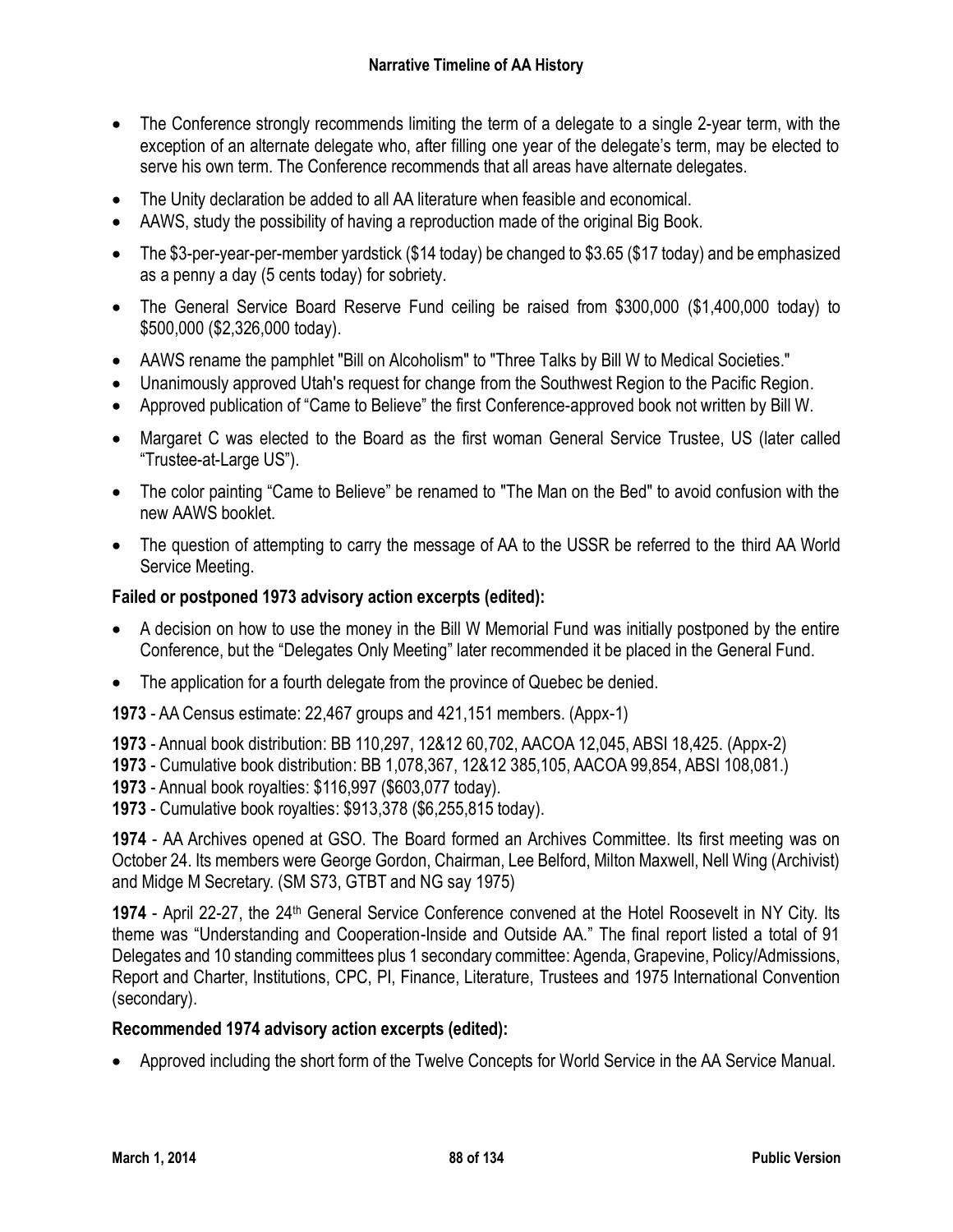- Approved the proposal for the AA survey to be conducted during the summer of 1974 and the delegates agree to cooperate in the distribution and collection of the questionnaires (floor Action).
- Approved the progress report of the Big Book Subcommittee with the suggestion that a story regarding retired persons be particularly considered.
- The "About Alcoholism" section, on the gray pages of the Grapevine, continue to report developments in the field of alcoholism, even though they may be contrary to AA philosophy.
- The name of the Committee on Professional Relations be changed to Committee on Cooperation with the Professional Community.
- Ex-officio Conference Committee members be discontinued.
- The "admissions" function of the Agenda/Admissions Committee be transferred to the Committee on Conference Policy, if agreeable to that committee. (Note: the Agenda/Admissions Committee will later be called the Committee on the Conference Agenda and its scope amended.)
- The film "Bill's Own Story" be released to AI-Anon Family groups with the same conditions as AA groups.
- In memory of AA's co-founders, the last talk of each be prepared in pamphlet form and distributed.
- Convention meetings will open with the Serenity Prayer and close with the Lord's Prayer.
- The Grapevine reprints "Why Alcoholics Anonymous Is Anonymous," "Let's Be Friendly With Our Friends," and "Problems Other Than Alcohol" be prepared in standard pamphlet form.
- The Conference action of 1968 be reaffirmed that showing the full face of an AA member, identified as an AA member, at the level of press, TV, and films, is a violation of our Tradition of Anonymity even though the name is withheld.
- Private picture-taking should not occur at AA events (floor Action)
- The concept presented by Dr. Norris on conferences in which staff and Trustees would visit in the regions and work with local service people should be further explored and developed. This was the seed for later establishment of Regional Forums.

## **Failed or postponed 1974 advisory action excerpts (edited):**

- Rejected the application for a fourth delegate from the province of Quebec.
- The wording of the Eleventh Tradition remain as is, and delegates explain that "TV" is implicit in the last phrase of the Tradition: " ... at the level of press, radio, and films" "TV" as part of the Eleventh Tradition in the Pl Manual be deleted in the next printing.

**1974** - June, In order to maintain subscriber anonymity, the legal name of "The AA Grapevine" was changed to "Box 1980" to comply with postal regulation requiring the corporate name of an organization be placed on official envelopes and on the magazine itself. (GSC-1989)

**1974** - AA Census estimate: 25,030 groups and 502,733 members. (Appx-1)

**1974** - Annual book distribution: BB 137,548, 12&12 86,168, AACOA 14,683, ABSI 19,693. (Appx-2)

**1974** - Cumulative book distribution: BB 1,215,915, 12&12 471,273, AACOA 114,537, ABSI 127,774.

**1974** - Annual book royalties: \$148,348 (\$689,991 today).

**1974** - Cumulative book royalties: \$1,061,726 (\$6,945,806 today).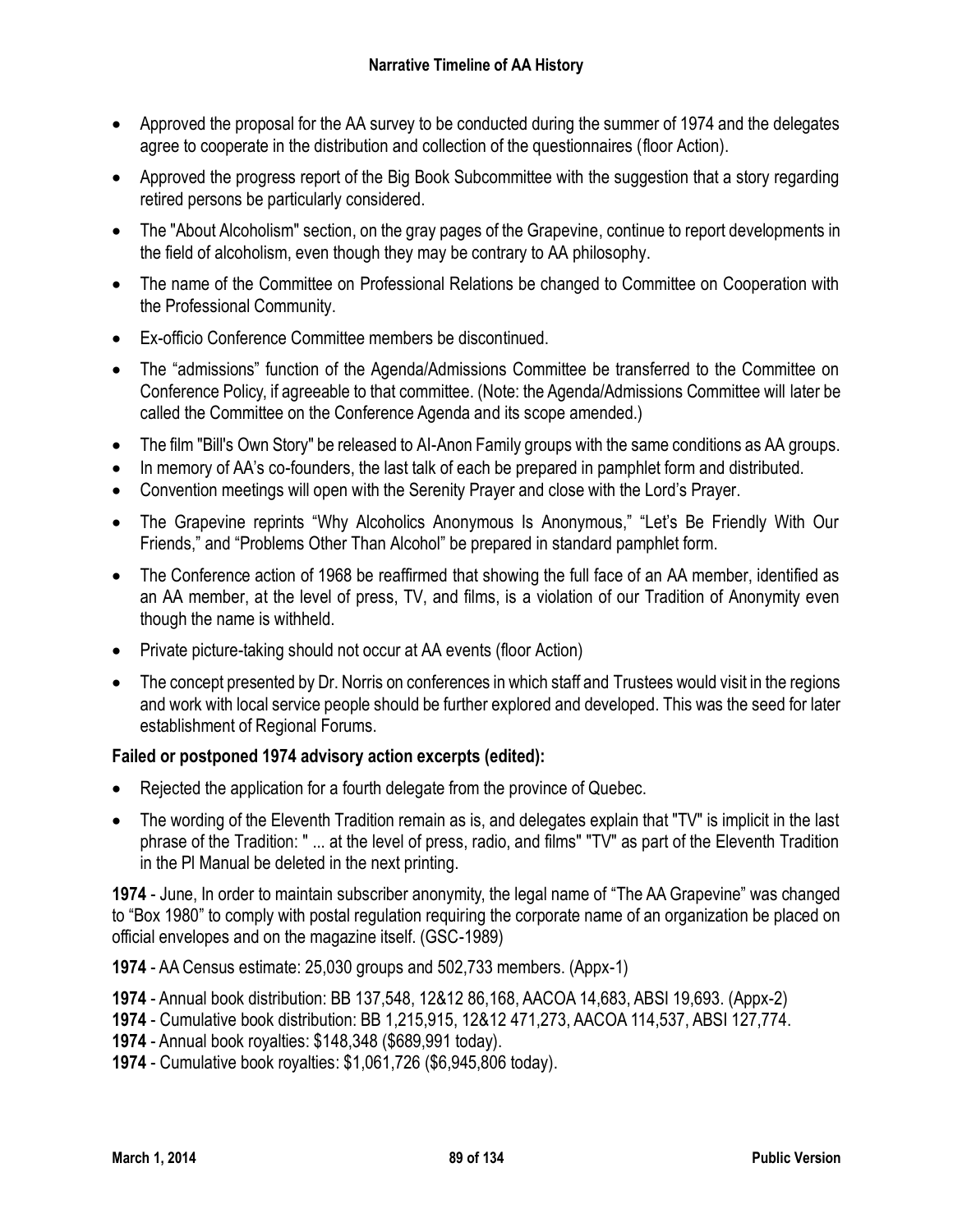**1975** - April 21-26, the 25<sup>th</sup> General Service Conference convened at the Hotel Roosevelt in NY City. Its theme was "Unity: Through Love and Service." The final report listed a total of 91 Delegates and 10 standing committees plus 1 secondary committee: Agenda, Grapevine, Policy/Admissions, Report and Charter, Institutions, CPC, PI, Finance, Literature, Trustees and 1980 International Convention (secondary).

It was reported that the prior September, Bob P joined GSO as General Manager, thus enabling Bob H to devote more time to board activities and other out-of-office matters. The Trustees Literature Committee reported that the stories for updating the Big Book were chosen for review by the Trustees and Conference committees. The new booklet "Living Sober" is at the printers. The idea of a pamphlet of Dr. Bob's and Bill's last talks was approved.

## **Recommended 1975 advisory action excerpts (edited):**

- Drop the term "two-hatter" in our literature and use instead "AA member employed in the field of alcoholism" or the equivalent.
- Eastern and Western Missouri areas be granted permission to change from the West Central Region to the Southwest Region.
- A feasibility study on a paperback edition of the Big Book, and alternatives, be made and reported to the 1976 Conference.
- The Trustees Literature Committee consider publishing the Twelve Concepts in pamphlet form similar to "The Twelve Traditions Illustrated."
- Study and consideration be given to adding the Rights of Appeal and Petition to the Conference Charter.
- The film "Bill's Own Story" may be shown at AA orientation sessions in rehab facilities provided it is under the control of an AA member.
- In view of the fact that the 1974 Conference spent many hours discussing the question of special purpose groups, it is the feeling of the (Agenda) committee that the Conference should concern itself with other matters, and that further discussion of this subject would not be productive at the present time. Therefore, it is the unanimous recommendation of this committee that a 2-year moratorium (until 1977) be placed on discussion of special purpose groups.
- The \$10 maximum (\$43 today) on birthday contributions be eliminated from the birthday envelope.
- A feasibility study regarding a paperback edition of the Big Book and alternatives be made and reported to the 1976 Conference.
- Regional meetings of delegates and past delegates and Trustees be encouraged on the basis of fellowship, but further recommended that no actions be taken at these meetings.

#### **Failed or postponed 1975 advisory action excerpts (edited):**

- The request from Alaska-to be admitted to the West Canada Region from the Pacific Region be tabled for one year, to permit time for all Alaskan groups to be polled on this.
- Rejected a recommendation that a study guide for the Twelve Steps be prepared.
- Ex-officio members not be restored.
- A committee on Traditions not be established.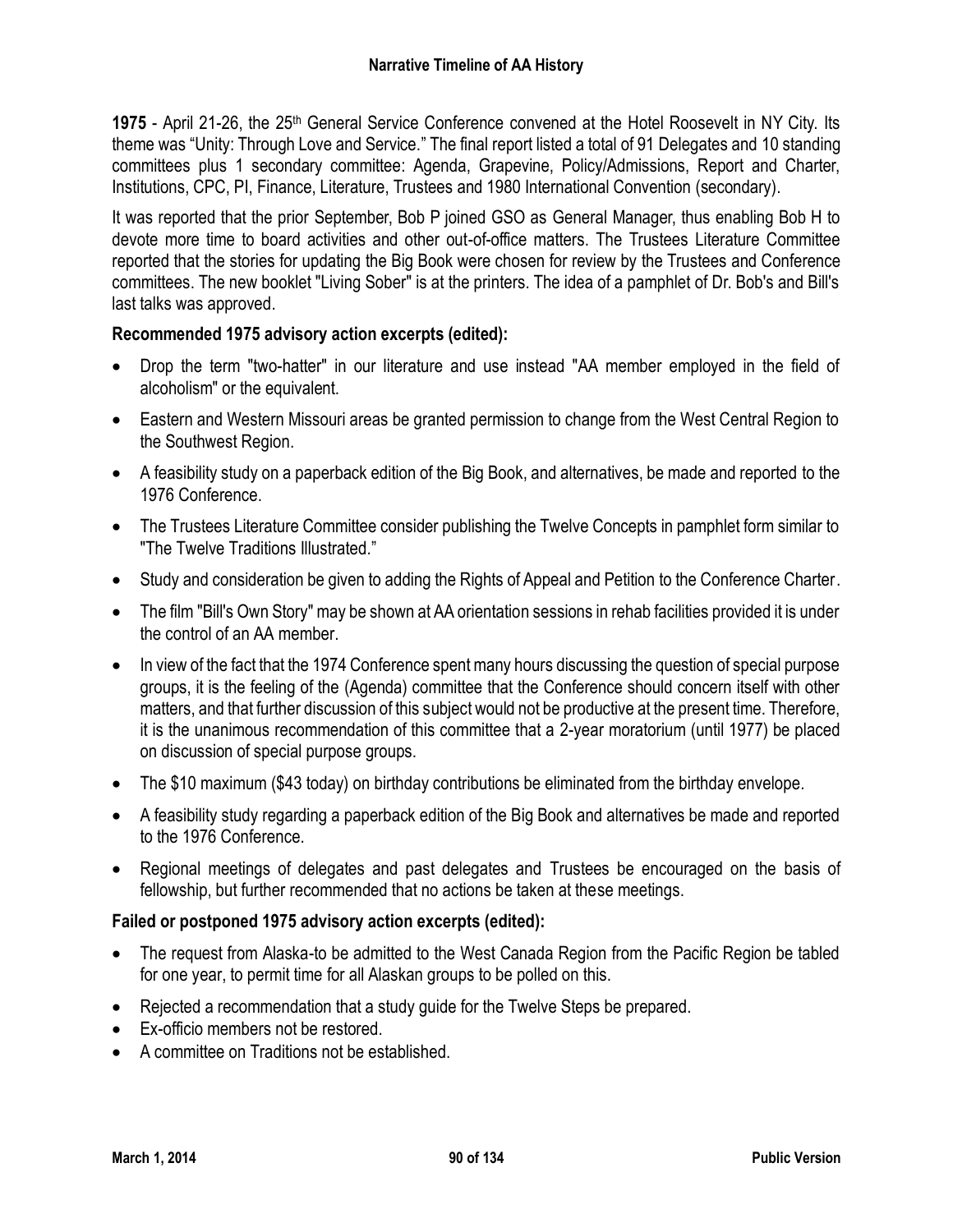1975 - July, AA's 40<sup>th</sup> anniversary and 6<sup>th</sup> International Convention at Denver Currigan Hall. Its theme was "Let It Begin With Me." Attendance was around 20,000, almost twice that of the 1970 Convention. A 28-foot tall replica of the Big Book dominated the stage. Pictures of Bill W and Dr Bob were on each side. Friday night began with the first flag ceremony. A non-alcoholic GSO department manager, Kleina Jones, conceived of the idea. It has become a tradition for intentional conventions ever since. Anticipating great demand for coffee, a local "entrepreneur" rigged the world's largest coffee maker. Nell Wing reported that "It had a capacity of 50,000 cups a day, brewed in huge tanks and piped to a bank of dozens of spigots. It was the talk of the convention but the main attitude on flavor was "I've had better!"

The Convention had its difficulties. Workshop and panel meeting rooms were jammed-packed and the big meeting crowds overflowed Currigan Hall into a sports arena across the street where the talks were carried on closed circuit TV. Nell Wing remembered the fire department's concern about overcrowding of the halls. Thousands in Denver had paid registrations only to be unable to attend sessions because of the crowds.

Nell Wing was at the International to tape oral histories from the many old-timers present and attended as AA's first Archivist. A reminder of the origins of AA (and the passing of Bill W) was provided by the sale of the book "Bill W" by Robert Thomsen. It was sold out by Friday noon. The book was not Conference-approved and distribution by GSO was later stopped by Conference advisory action.

In 1971 Thomsen, came to the General Service Board claiming Bill and Lois had chosen him to write Bill's biography, which Harper & Row had agreed to publish. After confirming Thomsen's claim, the Board agreed to cooperate by making archival materials available to him. In return, he agreed to submit his manuscript to AA for review. The project took four years to complete and the book titled "Bill W" was published in 1975.

The Board authorized purchase, at a discount price, of several thousand copies to be sold at the International Convention and then added to the inventory of literature offered by GSO. The Board immediately ran into objections from AA members who felt that distributing a non-Conference-approved book by an outside publisher implied endorsement, in violation of the sixth Tradition. The next year, the 1976 Conference directed GSO to cease distribution. (NHBP 26, 290-293)

**1975** - The booklet "Living Sober" was published. It was written by AA member Barry L. When Conferenceapproved in 1974, it was originally titled "Staying Sober." (AACOA xi)

**1975** - September 19 (?), Jack Alexander died.

- **1975** November 3, AA Archives formally opened in NY City. (NG 294, GTBT 140) (SM S73 says 1973)
- **1975** AA Census estimate: 26,456 groups and 533,590 members. (Appx-1)
- **1975** Annual book distribution: BB 176,274, 12&12 115,648, AACOA 18,303, ABSI 26,668. (Appx-2)
- **1975** Cumulative book distribution: BB 1,392,189, 12&12 586,921, AACOA 132,840, ABSI 154,442.
- **1975** Annual book royalties: \$224,651 (\$955,962 today).
- **1975** Cumulative book royalties: \$1,286,377 (\$7,901,767 today).

1976 - April 19-24, the 26<sup>th</sup> General Service Conference convened at the Hotel Roosevelt in NY City. Its theme was "Sponsorship-Our Privilege and Responsibility." The final report listed a total of 91 Delegates and 10 standing committees plus 1 secondary committee: Agenda, Grapevine, Policy/Admissions, Report and Charter, Institutions, CPC, PI, Finance, Literature, Trustees and 1980 International Convention (secondary).

## **Recommended 1976 advisory action excerpts (edited):**

GSO discontinue distribution of the "Bill W" book published by Harper and Row.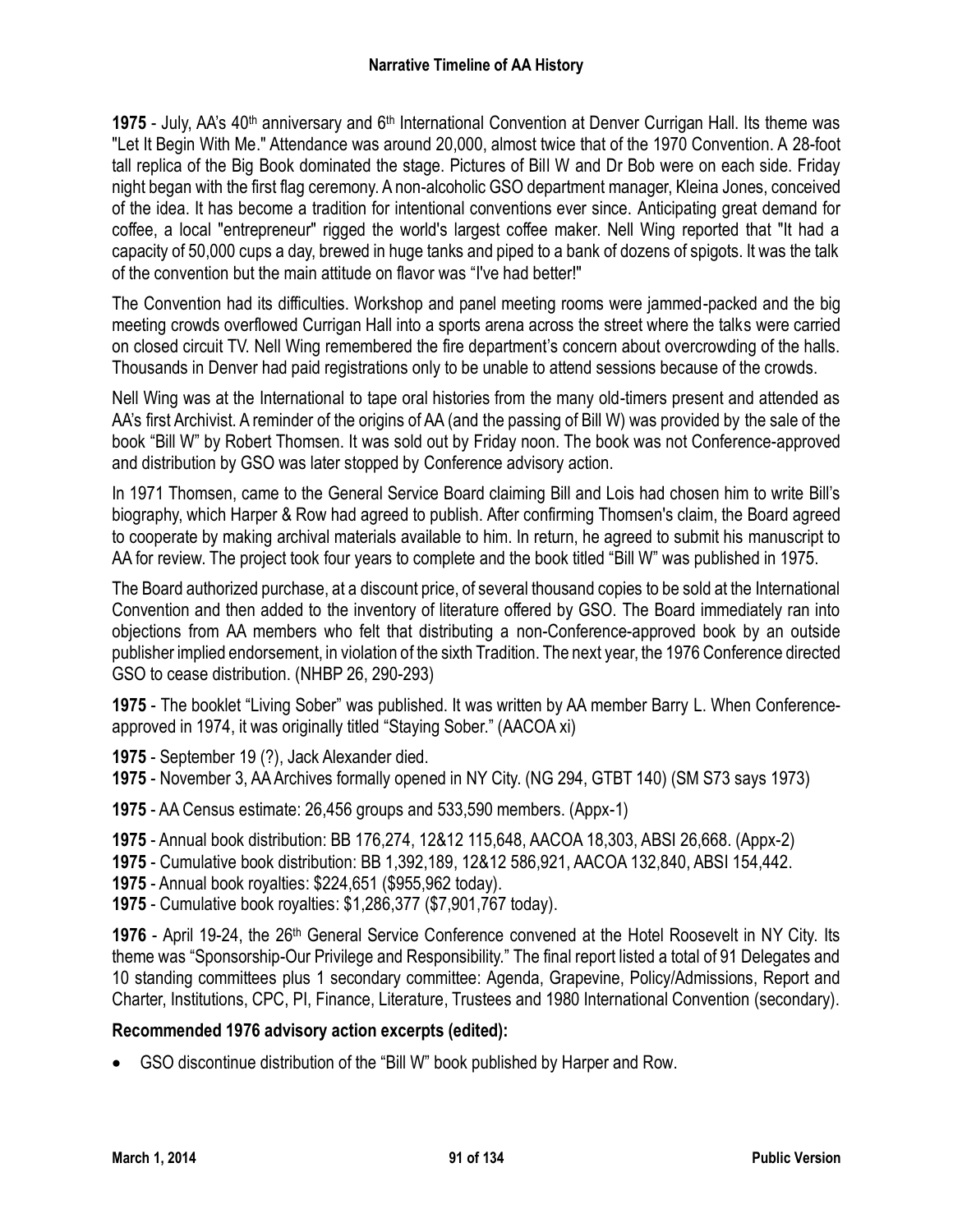- Approved publication of a third edition Big Book. Delegates were asked to inform their areas that the Big Book is not being changed - that only the stories have been updated and some new ones added. It was decided that a paperback edition of the Big Book not be published at this time.
- A study be made of the feasibility of publishing a limited quantity of the first edition Big Book and report back at next year's Conference.
- Expanded the provisions of Article 3 of the Permanent Conference Charter so that any change to the Steps, Traditions or Warranties would require written approval of 75% of the registered AA Groups known to General Service Offices around the world. This Conference advisory action effectively makes any proposed change to the Steps, Traditions and Warranties a virtual impossibility (even so much as adding or removing a comma). Some members erroneously believe this restriction also applies to making changes to the basic text of the Big Book - it does not.
- The Trustees and Conference Institutions Committees were divided into two subcommittees each: (1) Correctional Institutions, (2) Hospitals and Rehabilitation Centers.
- We go forward with mini-conferences and provide them as often as possible at the request of the regions. For the time being, the regional meetings should be known as "Regional Forums."
- The General Service Conference approve the Convention Site Committee's selection as: (1) New Orleans, (2) Houston, (3) Seattle.
- The Conference affirm that Al-Anon be allowed one vote on the Convention Site Committee for the 1980 International Convention.
- GSO prepare a paper, consolidating existing information, for prospective members sent to us by the courts and other referral agencies, explaining our position on signing forms and describing the different types of AA meetings available, so that all concerned will know what AA can and cannot do.

# **Failed or postponed 1976 advisory action excerpts (edited):**

- The General Service Board and AAWS board of directors consider reducing the net income from the sales of literature by appropriate means, such as:
	- a. Special consideration be given to a substantial reduction in the price of the Big Book.
	- b. Liberalizing the discount structure.
	- c. The distribution of gratis or low-cost literature to PI and Institutions committees or new groups.

Delegates should emphasize that this recommendation is made in anticipation of increased group participation and that further efforts to control literature costs depends on a solid base of group support. A minority report accompanied this recommendation: "That the General Service Board and AA World Services board of directors reduce the price of the Big Book by at least 75 cents (\$3 today).

**1976** - April, Michael Alexander, a past associate of Bernard B smith, joined the General Service Board as a Class A Trustee. (GSO-AC, NHBP 29)

- **1976** AA Census estimate: 29,352 groups and 574,318 members. (Appx-1)
- **1976** Annual book distribution: BB 181,744, 12&12 115,405, AACOA 13,500, ABSI 23,128. (Appx-2)
- **1976** Cumulative book distribution: BB 1,573,933, 12&12 702,326, AACOA 146,340, ABSI 177,570.
- **1976** Annual book royalties: \$263,670 (\$1,063,185 today).
- **1976** Cumulative book royalties: \$1,550,047 (\$8,964,953 today).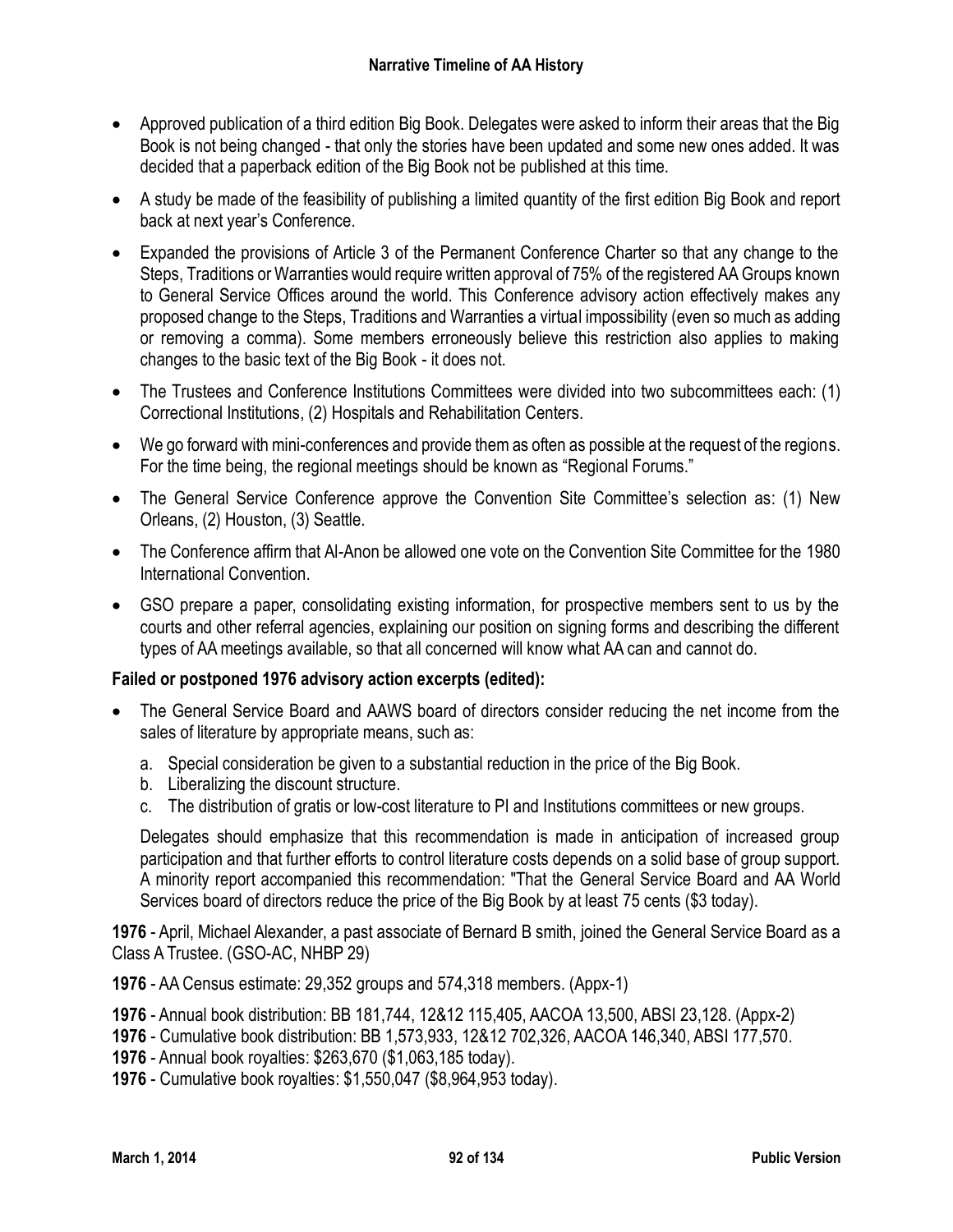**1977** - April 18-23, the 27<sup>th</sup> General Service Conference convened at the Statler Hilton Hotel in NY City. Its theme was "The AA Group-Where It Begins." The final report listed a total of 91 Delegates and 10 standing committees: Agenda, Grapevine, Policy/Admissions, Report and Charter, Institutions, CPC, PI, Finance, Literature and Trustees.

# **Recommended 1977 advisory action excerpts (edited):**

- The Institutions Committee be dissolved and two new committees be formed one dealing with Correctional Facilities and one with Treatment Facilities.
- AAWS proceed with the project of a joint biography of Dr Bob and Bill. (DBGO 5)
- AA groups be discouraged from selling literature not distributed by the GSO and Grapevine.
- The Grapevine continue to publish the "About Alcoholism" section along with the disclaimer.
- The AA membership survey be conducted in June 1977 with the cooperation of the area delegates.
- The Institutions committee review the outline of the pamphlet "It Sure Beats Hell Out of Sitting in a Cell" and also the two pamphlets "AA in Prisons" and "AA in Hospitals."
- A delegate not be eligible as a trustee candidate until one year after his or her last Conference, commencing with the 1978 election.
- The Conference reaffirm the importance of the committee system for accomplishing business at the annual meeting of the Conference, as defined in Chapter 7 of "The AA Service Manual." The importance of clearly stated committee reports and recommendations was also stressed.
- The Conference Trustees committee would like to go on record as favoring the continuance of having a Class A trustee serve as chairman of the board.

## **Failed or postponed 1977 advisory action excerpts (edited):**

- The Responsibility Declaration not be changed, as it was made at the 1965 International Convention.
- The publication of a facsimile first edition Big Book should not be undertaken, as it would destroy the sentimental value of the actual first edition.

**1977** - The membership survey conducted during the year revealed that over the prior three years the proportion of young members (those under 30) in the US and Canada increased 50% and accounted for almost 20% of North American membership. Surveys done in Argentina, Colombia, El Salvador, Finland, France, Mexico, New Zealand, the United Kingdom and West Germany showed similar results. (AA-org)

**1977** - AA Census estimate: 31,587 groups and 612,876 members. (Appx-1)

**1977** - Annual book distribution: BB 211,787, 12&12 136,658, AACOA 16,301, ABSI 30,129. (Appx-2)

**1977** - Cumulative book distribution: BB 1,785,720, 12&12 838,984, AACOA 162,641, ABSI 207,699.

**1977** - Annual book royalties: \$296,957 (\$1,124,837 today).

**1977** - Cumulative book royalties: \$1,847,004 (\$10,089,790 today).

1978 - April 16-22, the 28<sup>th</sup> General Service Conference convened at the Hotel Roosevelt in NY City. Its theme was "The Member and the Group-Recovery Through Service." The final report listed a total of 91 Delegates and 11 standing committees: Agenda, Grapevine, Policy/Admissions, Report and Charter, Correctional Facilities, Treatment Facilities, CPC, PI, Finance, Literature and Trustees.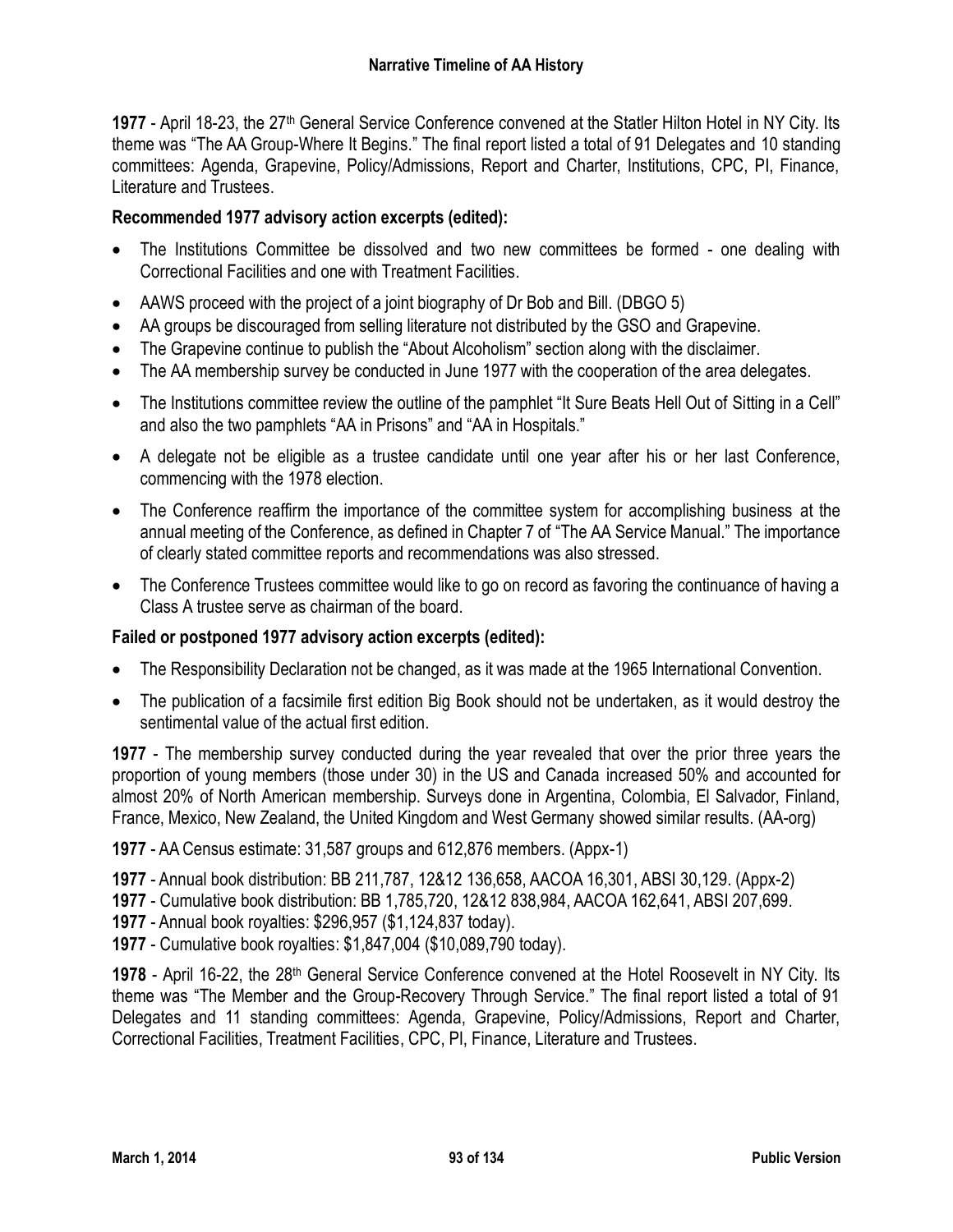# **Recommended 1978 advisory action excerpts (edited):**

- In the next printing of the Big Book the foreword to the second edition be included as originally published and Delegates be made aware of any changes under consideration prior to publication.
- The subject of listing special interest groups in directories not be included on the 1979 agenda.
- The manuscript of the new inmate pamphlet, "It Sure Beats Hell Sitting in a Cell," be accepted … with the word "hell" being omitted from the title.
- The title "General Service Trustee US/Canada" be changed to "Trustee-At-Large."
- The Conference reaffirm the 1977 recommendation of the Committee on Trustees that a Class A (nonalcoholic) trustee continue to serve as chairperson of the board.

# **Failed or postponed 1978 advisory action excerpts (edited):**

- The Conference did not accept the recommendation regarding observers at committee meetings.
- The Conference did not accept the Report and Charter committee's recommendation to include in "The AA Service Manual" that trusted servants at all levels be reimbursed for expenses in service work.

**1978** - AA Census estimate: 33,241 groups and 627,456 members. (Appx-1)

**1978** - Annual book distribution: BB 246,490, 12&12 156,960, AACOA 18,929, ABSI 30,648. (Appx-2)

**1978** - Cumulative book distribution: BB 2,032,210, 12&12 995,944, AACOA 181,570, ABSI 238,347.

**1978** - Annual book royalties: \$315,852 (\$1,112,155 today).

**1978** - Cumulative book royalties: \$2,162,856 (\$11,201,945 today).

1979 - April 22-28, the 29th General Service Conference convened at the Hotel Roosevelt in NY City. Its theme was "The Legacies: Our Heritage and My Responsibility." The final report listed a total of 91 Delegates and 11 standing committees: Agenda, Grapevine, Policy/Admissions, Report and Charter, Correctional Facilities, Treatment Facilities, CPC, PI, Finance, Literature and Trustees.

## **Recommended 1979 advisory action excerpts (edited):**

- The biographies of Dr Bob and Bill W be published as separate books rather than a joint biography.
- "Let's Be Friendly With Our Friends" continue to be available as an AAWS reprint of a Grapevine article.
- "Problems Other Than Alcohol" be Conference-approved.
- The limit on individual contributions should be increased from \$300 (\$950 today) to \$500 (\$1,580 today) to compensate for inflation since the last increase. Bequests should be subject to the same limit as on individual contributions and be on a 1-time-only basis.
- The pamphlet "The AA Group" be expanded to include previous General Service Conference Advisory Actions recommending that AA groups should not be named after institutions in which they meet or for persons either living or deceased and that the word "family" should not be part of the group name.
- No arbitrary ceiling be set on the number of GSO/Grapevine staff eligible to vote, but that the delegates never have less than 2/3 of the total Conference votes. If more staff members are added, some method of rotation of staff eligible to vote may be necessary. In response to a request that delegates represent not less than 75% of voting Conference members, this was considered an unrealistic figure. The committee pointed out that office personnel (exclusive of staff) assisting at the Conference are not participants in Conference sessions. Observers have no voice and no vote; they do not participate in Conference deliberations.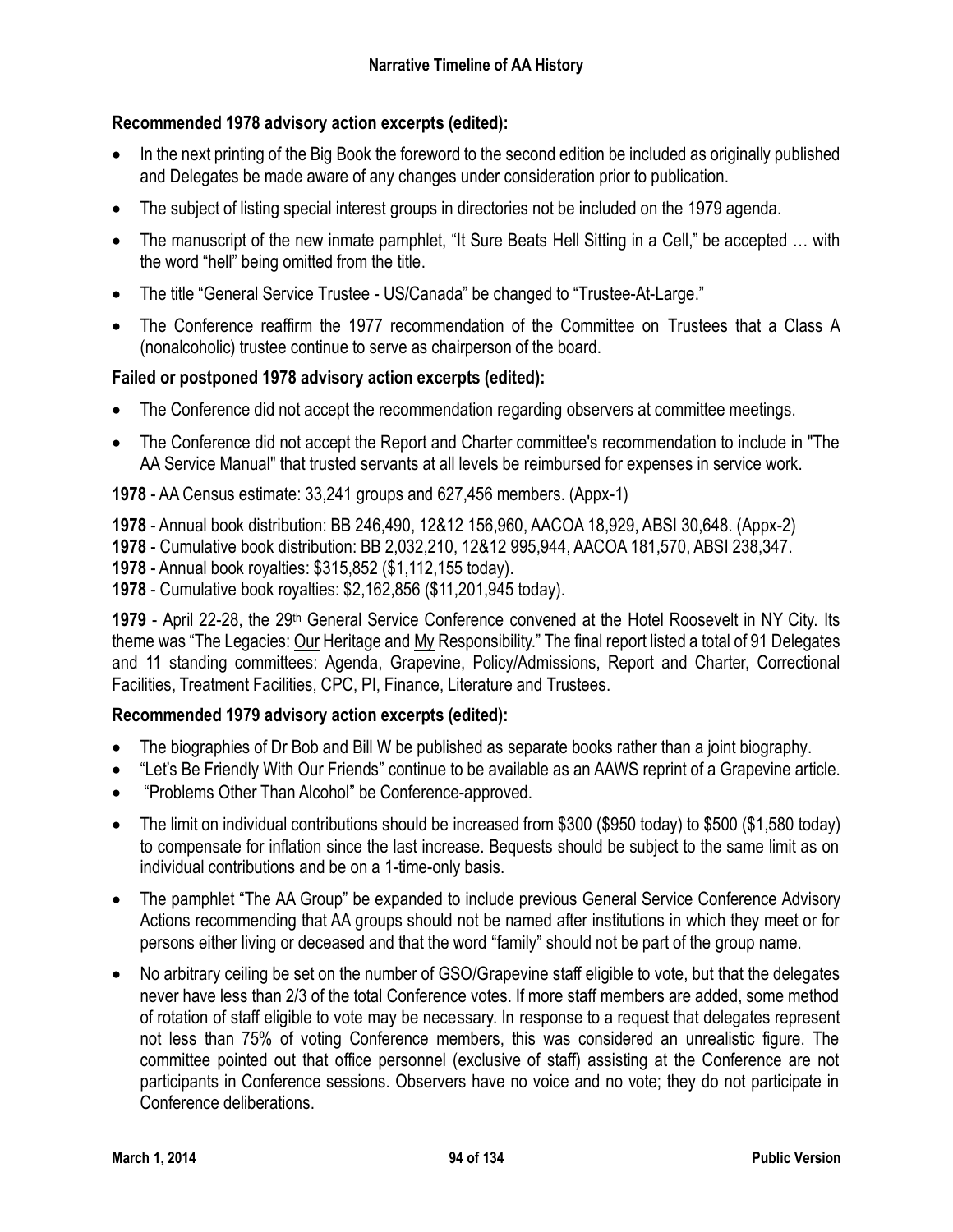The names of "alcohol and pills" groups not be listed in the AA directories (floor Action).

# **Failed or postponed 1979 advisory action excerpts (edited):**

- The suggestion to make a syndicated column about AA available to local PI committees be rejected.
- The suggestion that a survey be mailed through Box 4-5-9 concerning the combination of the Canada and US Directories into a single volume be rejected.

**1979** - Summer, "Not-God, A History of Alcoholics Anonymous" by Ernest Kurtz, PhD was published. It was his doctoral dissertation and he was given unprecedented cooperation by, and access to, AA Archives for research. It is the premier book on AA history with an extraordinary set of end notes. (NG)

**1979** - Fall, a 28-minute film titled "Alcoholics Anonymous: An Inside View." was released as AA's first public information film, enabling groups to provide it to television stations for airing. (AA-org)

**1979** - December 5, Henrietta Seiberling died in NY City. She was buried in Lawrenceburg, Kentucky. An inscription on her tombstone reads, "Let go and let God." (AGAA 84)

**1979** - AA Census estimate: 39,964 groups and 868,171 members.

- **1979** Annual book distribution: BB 310,160, 12&12 192,180, AACOA 21,295, ABSI 40,271. (Appx-2)
- **1979** Cumulative book distribution: BB 2,342,370, 12&12 1,188,124, AACOA 202,865, ABSI 278,618.
- **1979** Annual book royalties: \$383,850 (\$1,210,883 today).
- **1979** Cumulative book royalties: \$2,546,706 (\$12,412,828 today).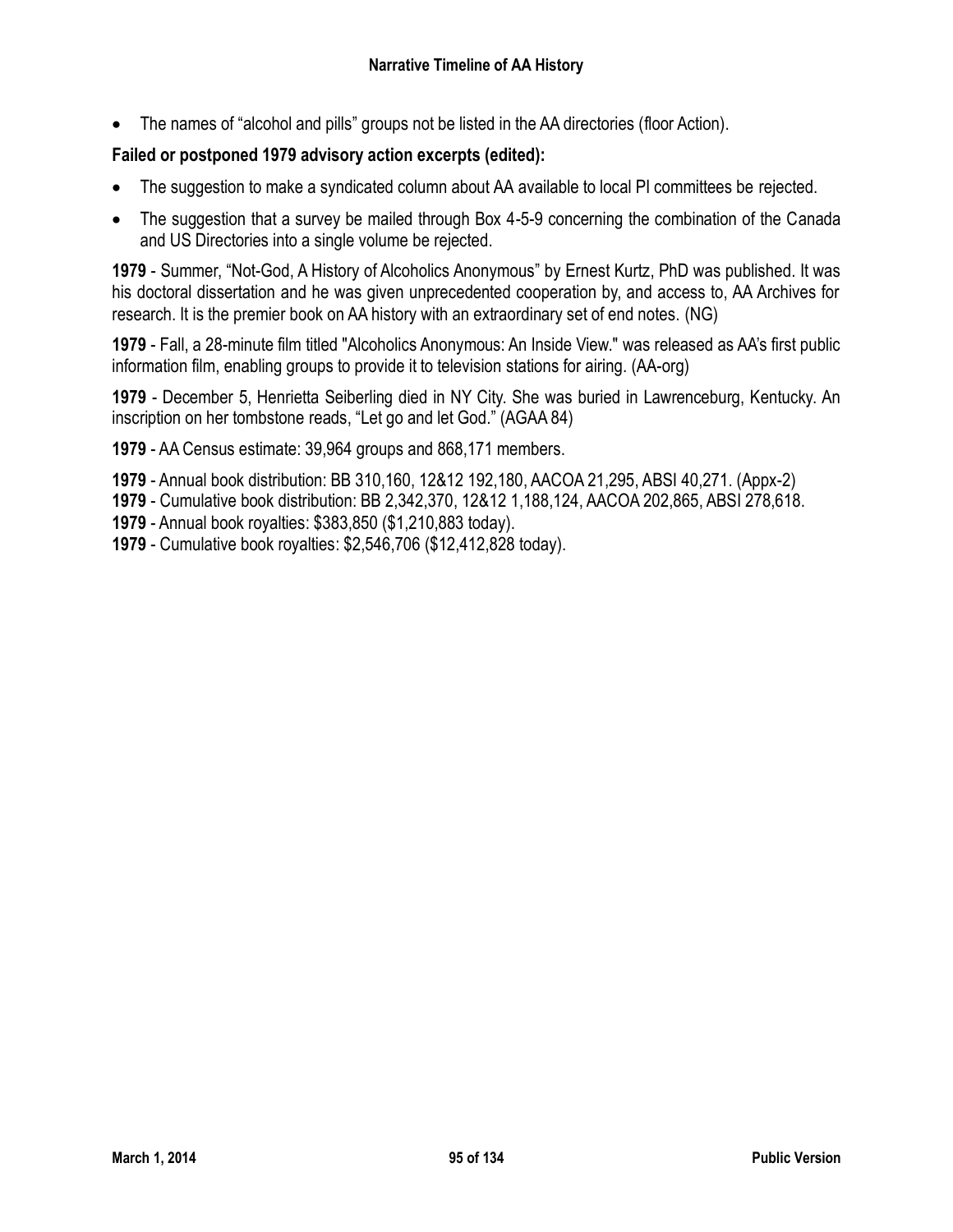#### **1980 to 1989**

**1980** - April 20-26, the 30th General Service Conference convened at the Hotel Roosevelt in NY City. Its theme was "Participation: The Key to Recovery." The final report listed a total of 91 Delegates and 11 standing committees: Agenda, Grapevine, Policy/Admissions, Report and Charter, Correctional Facilities, Treatment Facilities, CPC, PI, Finance, Literature and Trustees.

#### **Recommended 1980 advisory action excerpts (edited):**

- The Archives film "Markings on the Journey" be Conference-approved.
- Any factual or statistical information may be updated whenever practical without having to go through the process of Conference action. In addition, minor copy cuts to make room for new material added to publications may be made when necessary.
- The unedited manuscript of "Dr Bob and the Good Old-timers" be accepted.
- The pamphlet from Great Britain titled "A Newcomer Asks" be adopted and adapted.
- In keeping with the 11<sup>th</sup> and 12<sup>th</sup> Traditions, AA members who are requested to videotape talks and meetings preserve anonymity at the level of press, radio, film, and videotapes, realizing that anonymity is the spiritual foundation of all our Traditions. The committee further recommended that talks by AA members be given in person rather than videotaped, in view of the temptation for videotaping to place personalities before principles.

#### **Failed or postponed 1980 advisory action excerpts (edited):**

- A new pamphlet aimed at the dually addicted inmate not be considered at this time
- The Conference agreed that AA has no need for a daily spiritual quidebook.
- The "Responsibility Declaration" not be changed.
- In the spirit of rotation, retired GSO and Grapevine Staff Members would not be eligible for nomination as Trustees or as directors of the AAWS or Grapevine Corporate Boards (not accepted).

1980 - July 3-6, AA's 45<sup>th</sup> Anniversary and 7<sup>th</sup> International Convention was held at the New Orleans Superdome. Its theme was "The Joy of Living." Estimated attendance was 22,500. The memory of the Denver overcrowding with 20,000 attendees caused the GSO planning committee to budget New Orleans for 25,000 attendees. Unfortunately, the economy took a major downturn and a deadly heat wave swept thru the south central US. As a result, registrations fell short by 10% causing a deficit of over \$200,000 (\$560,000 today).

As the throngs streamed into the Superdome on Friday and Saturday evening, they were greeted with New Orleans jazz by live bands. Famed Bourbon St turned into "ice cream and coffee" street as mobs of AA's overran it - with signs in the windows of the jazz spots and strip joints proclaiming the change! The hotels also set up ice cream bars in their lobbies.

33 countries took part in the flag ceremony on Friday evening and simultaneous translation of the Big Meetings was provided in Spanish, French and German. A record 180 sessions were planned.

An archives workshop was presented for the first time. The films "Bill's Own Story" and "Bill Discusses the Traditions" were shown throughout the convention along with a new GSO Archives film called "Markings on the Journey." The book "Dr Bob and the Good Old-timers" was distributed at the Convention.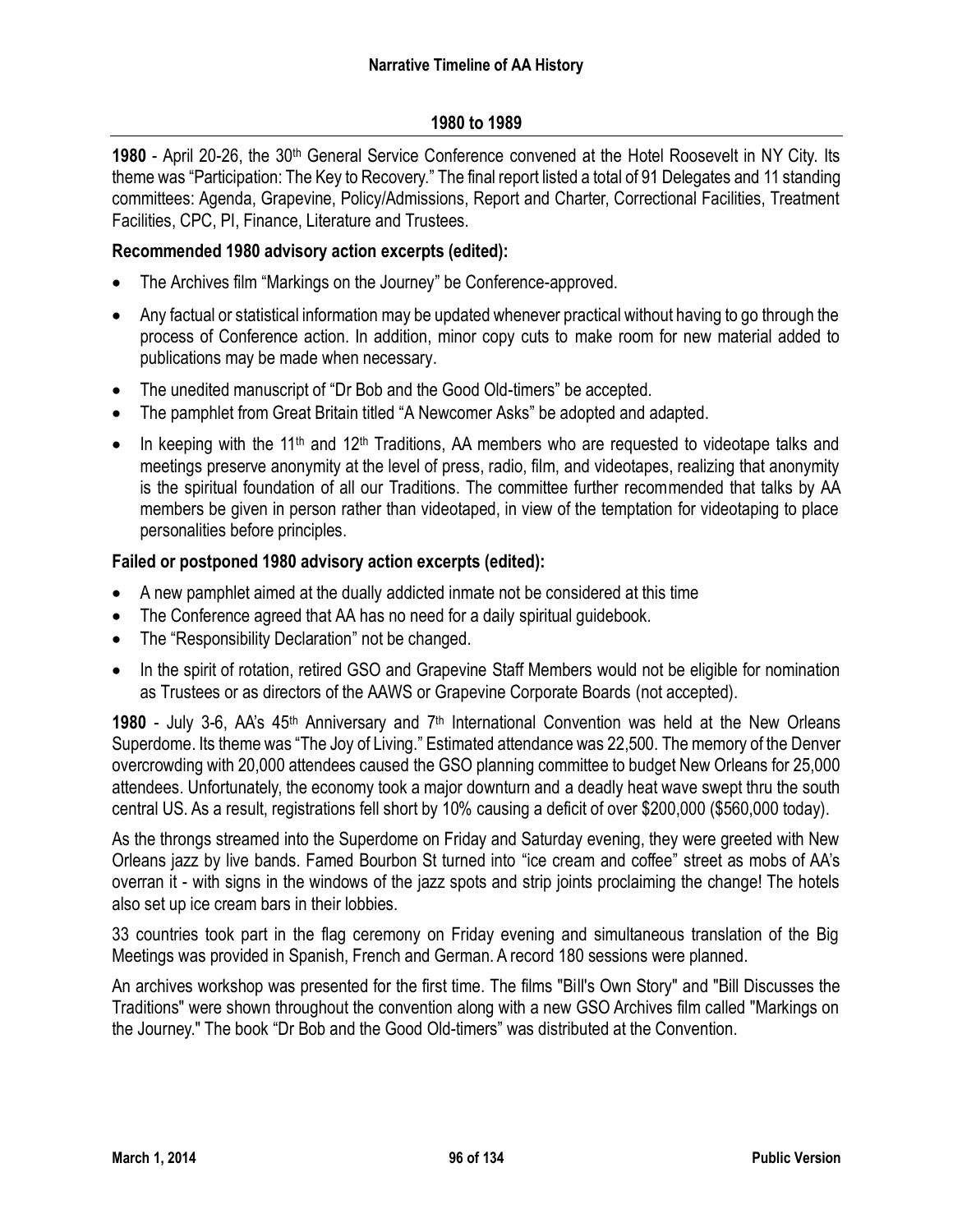Other surprises, at the Big Meeting Sunday, were even more memorable. Lois W made an appearance to the crowd's delight. Roberto C, from Italy, presented her with the first copy of the Big Book in Italian. A speaker not on the program stepped to the microphone and said, "My name is Bob S and I'm in Al-Anon." He continued saying, "I am probably the only person here today who was present when Bill met Dr Bob. I am Dr Bob's only son!" The crowd burst into wild applause.

The New Orleans Convention was the first to have a genuine "Marathon Meeting." It started at midnight on Thursday with the lighting of a candle that burned continuously. The meeting continued non-stop until Sunday morning. The meeting room was-usually filled and overflowing no matter what the hour. On the final day, Keith C, Chairman of the Marathon Meeting, carried the meeting candle to the stage where it was blown out by "Pete" who was sober just two days. Pete had stopped a convention attendee to ask what the badge meant and was 12<sup>th</sup> Stepped on the spot and led to the Marathon Meeting. The Superdome crowd gave Pete a deafening ovation. (NHBP 293-295)

**1980** - July 22, Marty M died at St Vincent's Medical Center in Bridgeport, CT. (SD 187, MMM 318)

**1980** - AA Census estimate: 42,105 groups and 907,575 members. (Appx-1)

- **1980** Annual book distribution: BB 369,980, 12&12 230,440, AACOA 21,560, ABSI 45,190. (Appx-2)
- **1980** Cumulative book distribution: BB 2,712,350, 12&12 1,418,564, AACOA 224,425, ABSI 323,808.
- **1980** Annual book royalties: \$451,200 (\$1,256,825 today).
- **1980** Cumulative book royalties: \$2,997,906 (\$13,669,653 today).

**1981** - February (?), the first issue of "Markings" the AA Archives newsletter was published.

**1981** - April 26-May 2, the 31st General Service Conference convened at the Hotel Roosevelt in NY City. Its theme was "AA Takes Its Inventory." The final report listed a total of 91 Delegates and 11 standing committees: Agenda, Grapevine, Policy/Admissions, Report and Charter, Correctional Facilities, Treatment Facilities, CPC, PI, Finance, Literature and Trustees.

## **Recommended 1981 advisory action excerpts (edited):**

- Clubs not receive the literature discount available to AA groups.
- The report of the 1985 International Convention Site Selection Committee be accepted; 1<sup>st</sup>, 2<sup>nd</sup> and 3<sup>rd</sup> choices as Montreal, San Diego and Minneapolis.
- The filmstrip "Markings on the Journey" be shown within the Fellowship only.
- All future events, such as the International Convention, not be planned to operate on a deficit basis, and it was also recommended that all future events of this type be self-supporting.
- The suggestion to include the Twelve Traditions in all recovery pamphlets when feasible be accepted.
- The additions and changes in the "AA in Treatment Centers" pamphlet by the Trustees Committee on Treatment Facilities be accepted. The changes involve the clarification of the two types of meetings held in treatment facilities: regular group meetings and treatment facilities meetings. It was specifically recommended that the 6-point definition of an AA group be included in a "boxed-in" form in the pamphlet. These changes will result in new terminology, what was previously known as a "treatment center group" will now be known as a "treatment center meeting."
- Some criteria should be set on what constitutes an Advisory Action. The Policy/Admissions Committee should study the matter and present guidelines for consideration at the 1982 Conference.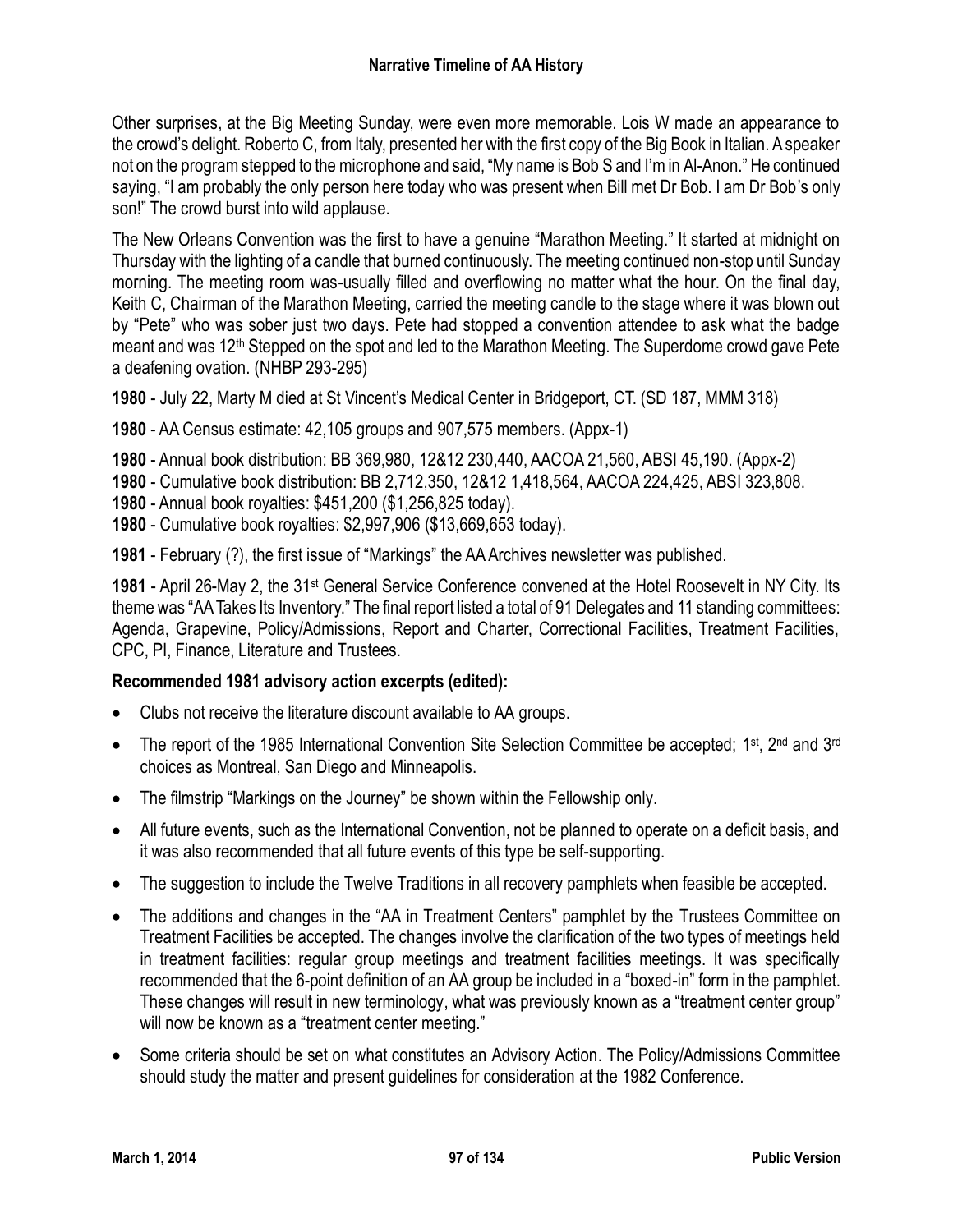- The "AA Service Manual" and "Twelve Concepts for World Service" be combined into one volume.
- The Directory of AA Groups in Treatment Facilities be discontinued.

# **Failed or postponed 1981 advisory action excerpts (edited):**

- The suggestion to publish a pamphlet for the homosexual alcoholic be tabled until the 1982 Conference.
- The suggestion to put a 2-year moratorium on any new literature not be accepted.

**1981** - AA Census estimate: 47,797 groups and 937,705 members. (Appx-1)

**1981** - Annual book distribution: BB 431,800, 12&12 264,200, AACOA 22,400, ABSI 51,900. (Appx-2)

**1981** - Cumulative book distribution: BB 3,144,150, 12&12 1,682,764, AACOA 246,825, ABSI 375,708.

**1981** - Annual book royalties: \$521,878 (\$1,317,874 today).

**1981** - Cumulative book royalties: \$3,519,784 (\$14,987,526 today).

**1982** - April 18-24, the 32nd General Service Conference convened at the Hotel Roosevelt in NY City. Its theme was "The Traditions-Our Way of Unity." The final report listed a total of 91 Delegates and 11 standing committees: Agenda, Grapevine, Policy/Admissions, Report and Charter, Correctional Facilities, Treatment Facilities, CPC, PI, Finance, Literature and Trustees.

## **Recommended 1982 advisory action excerpts (edited):**

- A draft pamphlet be developed for the homosexual alcoholic for consideration by the 1983 Conference.
- The suggestion to seek Conference approval for "Problems Other Than Alcohol (Excerpts)" be approved.
- The sampling method for conducting future membership survey be reevaluated by the Trustees PI Committee to explore the value of selecting groups listed at GSO on a random basis.
- The possibility of conducting a future membership survey on a random basis be an agenda subject for the 1983 Conference.

## **Failed or postponed 1982 advisory action excerpts (edited):**

- The suggestion for a filmstrip on the functions of central and intergroup offices not be approved.
- The word "suggested" in the title of the Twelve Steps not be reinstated.

**1982** - December, Nell Wing retired as AA Archivist and replaced by Frank M. (GTBT 141)

**1982** - AA Census estimate: 53,576 groups and 1,065,299 members. (Appx-1)

**1982** - Annual book distribution: BB 462,100, 12&12 287,800, AACOA 22,300, ABSI 56,900. (Appx-2)

**1982** - Cumulative book distribution: BB 3,606,250, 12&12 1,970,564, AACOA 269,125, ABSI 432,608.

**1982** - Annual book royalties: \$561,832 (\$1,334,518 today).

**1982** - Cumulative book royalties: \$4,081,616 (\$16,322,044 today).

**1983** - The copyright to the new material in the second edition Big Book expired without being renewed. AAWS did not discover the oversight until 1985. (NG 299)

**1983** - April 17-23, the 33rd General Service Conference convened at the Hotel Roosevelt in NY City. Its theme was "Anonymity-Our Spiritual Foundation." The final report listed a total of 91 Delegates and 11 standing committees: Agenda, Grapevine, Policy/Admissions, Report and Charter, Correctional Facilities, Treatment Facilities, CPC, PI, Finance, Literature and Trustees.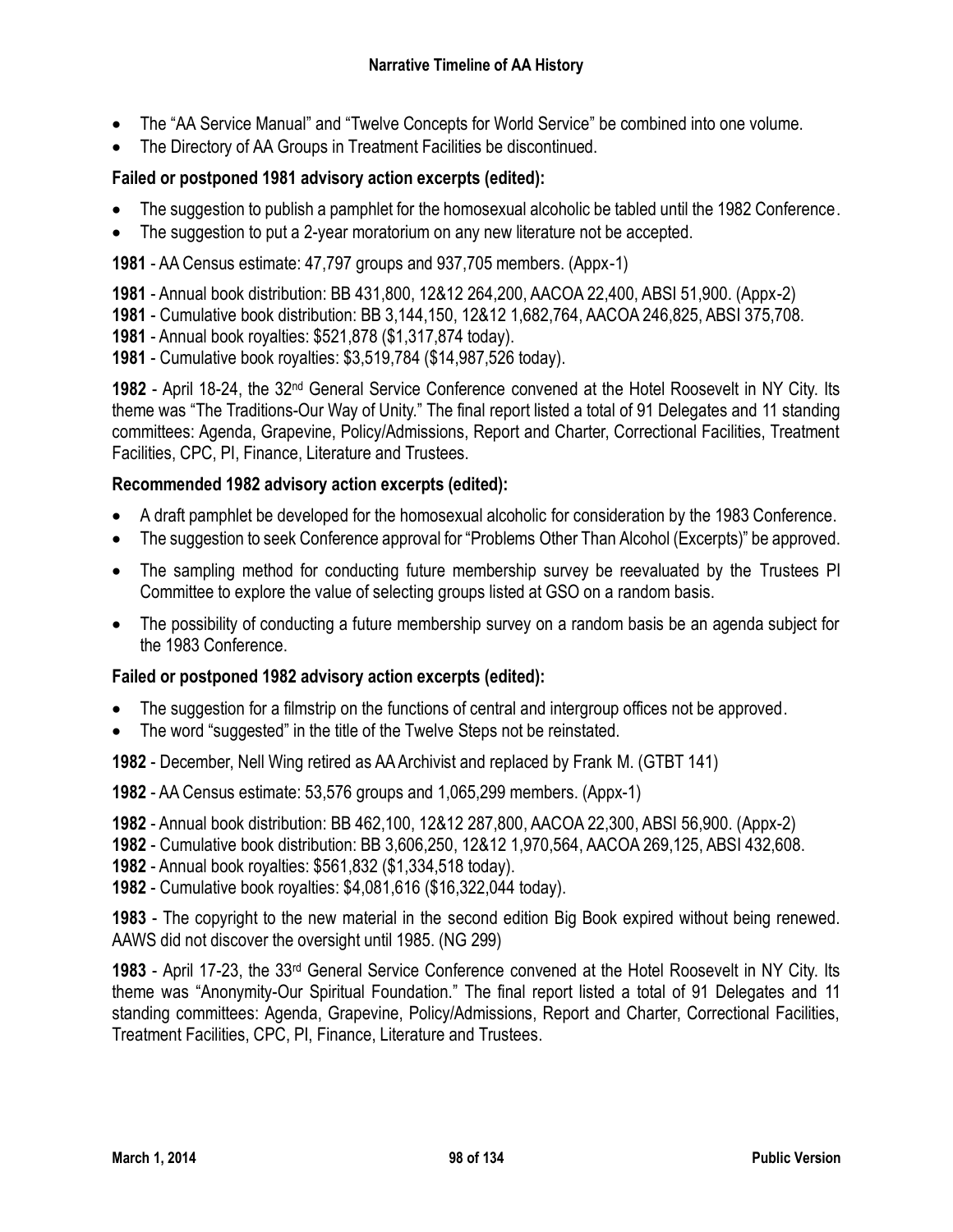# **Recommended 1983 advisory action excerpts (edited):**

- We send an invitation to a friend of AA to share with us spiritually on Sunday morning at the 1985 International Convention; and we would like that person to be a member of Al-Anon.
- Delegates research the need for the "About Alcoholism" section in their areas, and that the question of the function of, and need for, this section be brought to the 1984 Conference.
- The Conference Committees on Policy/Admissions and Report and Charter consider at their 1984 committee meetings, the possibility of combining the functions of these two committees.
- A membership survey be undertaken in 1983 and it be conducted on a random basis, by area.
- The General Service Board cause a study to be made concerning inconsistencies between legal directions and actual practice of rotation in our two corporate boards and committees.

# **Failed or postponed 1983 advisory action excerpts (edited):**

- The word "suggested" in the title of the Twelve Steps not be reinstated.
- It is not appropriate for AAWS or Grapevine to produce or license sobriety chips or medallions.

**1983** - AA Census estimate: 58,576 groups and 1,191,916 members. (Appx-1)

**1983** - Annual book distribution: BB 543,300, 12&12 319,500, AACOA 23,800, ABSI 60,400. (Appx-2)

**1983** - Cumulative book distribution: BB 4,149,550, 12&12 2,290,064, AACOA 292,925, ABSI 493,008.

**1983** - Annual book royalties: \$645,342 (\$1,486,963 today).

**1983** - Cumulative book royalties: \$4,726,958 (\$17,809,007 today).

**1984** - April 15-21, the 34th convened at the Hotel Roosevelt in NY City. Its theme was "Gratitude-The Language of the Heart." The final report listed a total of 91 Delegates and 11 standing committees plus 1 secondary committee: Agenda, Grapevine, Policy/Admissions, Report and Charter, Correctional Facilities, Treatment Facilities, CPC, PI, Finance, Literature, Trustees and 1985 International Convention (secondary).

## **Recommended 1984 advisory action excerpts (edited):**

- The Grapevine continue to publish the "About Alcoholism" section, along with the disclaimer.
- The Bill Wilson biography be approved with the title "Pass It On." Note: the original title proposed for the book was "Bill W and His Friends."
- The pamphlet "The AA Member Medications and Other Drugs" be approved with some revision, to replace "The AA Member and Drug Abuse."
- The Guidelines on Correctional and Treatment Facilities Committees be separated.
- The principal speakers at the major AA meetings all be AA members, as it has been at AA International Conventions in the past.
- The area treasurer from Central and Southeast Ohio be seated as a Conference member, since neither the delegate nor the alternate delegate from that area was able to attend.

## **Failed or postponed 1984 advisory action excerpts (edited):**

 The words "queers" in the "Twelve Steps and Twelve Traditions" (140) not be changed to "homosexuals and lesbians," recognizing that Bill's textbook writings be retained as originally published.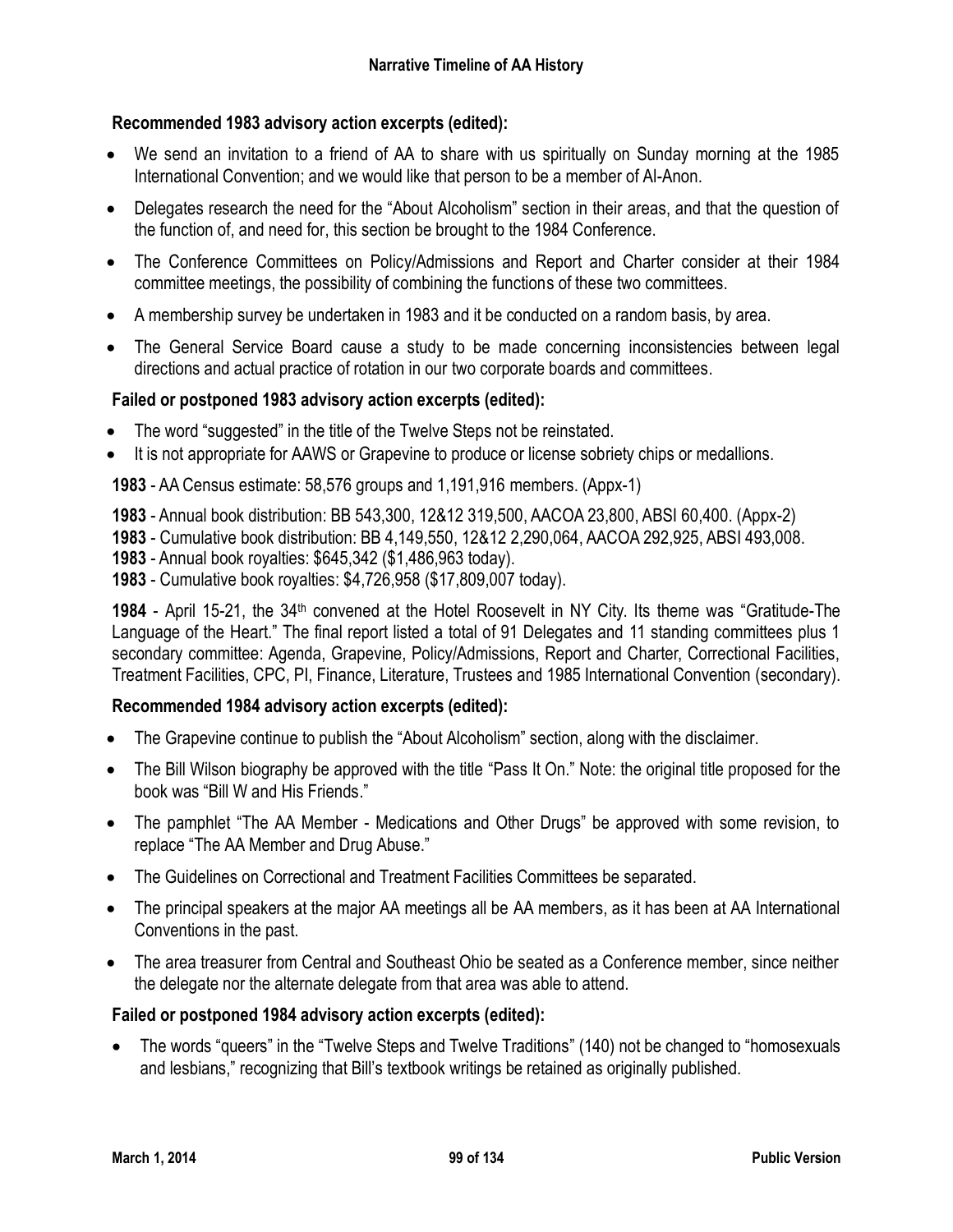- The Conference not develop a pamphlet for the homosexual alcoholic, as the need is currently addressed in "Do You Think You're Different?"
- The functions of the Committee on Policy/ Admissions and Report and Charter Committee should not be combined at this time.
- Publication of the AA directories not be suspended.

**1984** - Anne B (age 84) co-founder of Al-Anon Family Groups, died in CA. (GB 142, WPR 70)

**1984** - AA Census estimate: 62,860 groups and 1,350,793 members. (Appx-1)

**1984** - Annual book distribution: BB 622,500, 12&12 378,500, AACOA 25,100, ABSI 69,200. (Appx-2)

**1984** - Cumulative book distribution: BB 4,772,050, 12&12 2,668,564, AACOA 318,025, ABSI 562,208.

**1984** - Annual book royalties: \$746,816 (\$1,648,600 today).

**1984** - Cumulative book royalties: \$5,473,774 (\$19,457,608 today).

**1985** - AAWS discovered that the copyrights to the first and second edition Big Book had expired. The copyright on the first edition lapsed in 1967. The copyright on new material in the second edition lapsed in 1983. Both AAWS and the Wilson estate shared responsibility for copyright renewal. (NG 299, WWW)

**1985** - April 14-20, the 35th General Service Conference convened at the Hotel Roosevelt in NY City. Its theme was "Golden Moments of Reflection." The final report listed a total of 91 Delegates and 11 standing committees plus 1 secondary committee: Agenda, Grapevine, Policy/Admissions, Report and Charter, Correctional Facilities, Treatment Facilities, CPC, PI, Finance, Literature, Trustees and 1985 International Convention (secondary).

## **Recommended 1985 advisory action excerpts (edited):**

- The Bylaws of the General Service Board be amended by adding the short form of the Twelve Concepts.
- "The AA Service Manual" contain the original "Twelve Concepts for World Service" as adopted by the 12<sup>th</sup> General Service Conference on April 26, 1962.
- The Scope of the Report and Charter Committee be amended to include the responsibility for the "Twelve Concepts for World Service."
- Since each issue of the Grapevine cannot go through the Conference-approval process, the Conference recognizes the AA Grapevine as the international journal of AA.
- The following be inserted in the pamphlets "If You Are a Professional" and "How AA Members Cooperate": "The only requirement for membership in AA is a desire to stop drinking. If the person is not sure about this point, then he or she is most welcome to attend an open AA meeting. If the person is sure that drinking is not his or her problem, then he or she may wish to seek help elsewhere."
- All Class B Trustees be elected for a 4-year term regardless of when vacancies occur.

## **Failed or postponed 1985 advisory action excerpts (edited):**

- There is no need to add reference to the Big Book as our basic recovery source in all pamphlets and other literature.
- There is no need to develop a pamphlet offering guidelines for AA meeting discussions.
- A previous Conference action regarding the  $4<sup>th</sup>$  and  $5<sup>th</sup>$  Step study guides be reaffirmed: "there is no need for 4<sup>th</sup> and 5<sup>th</sup> Step study guide. Existing literature adequately covers these matters.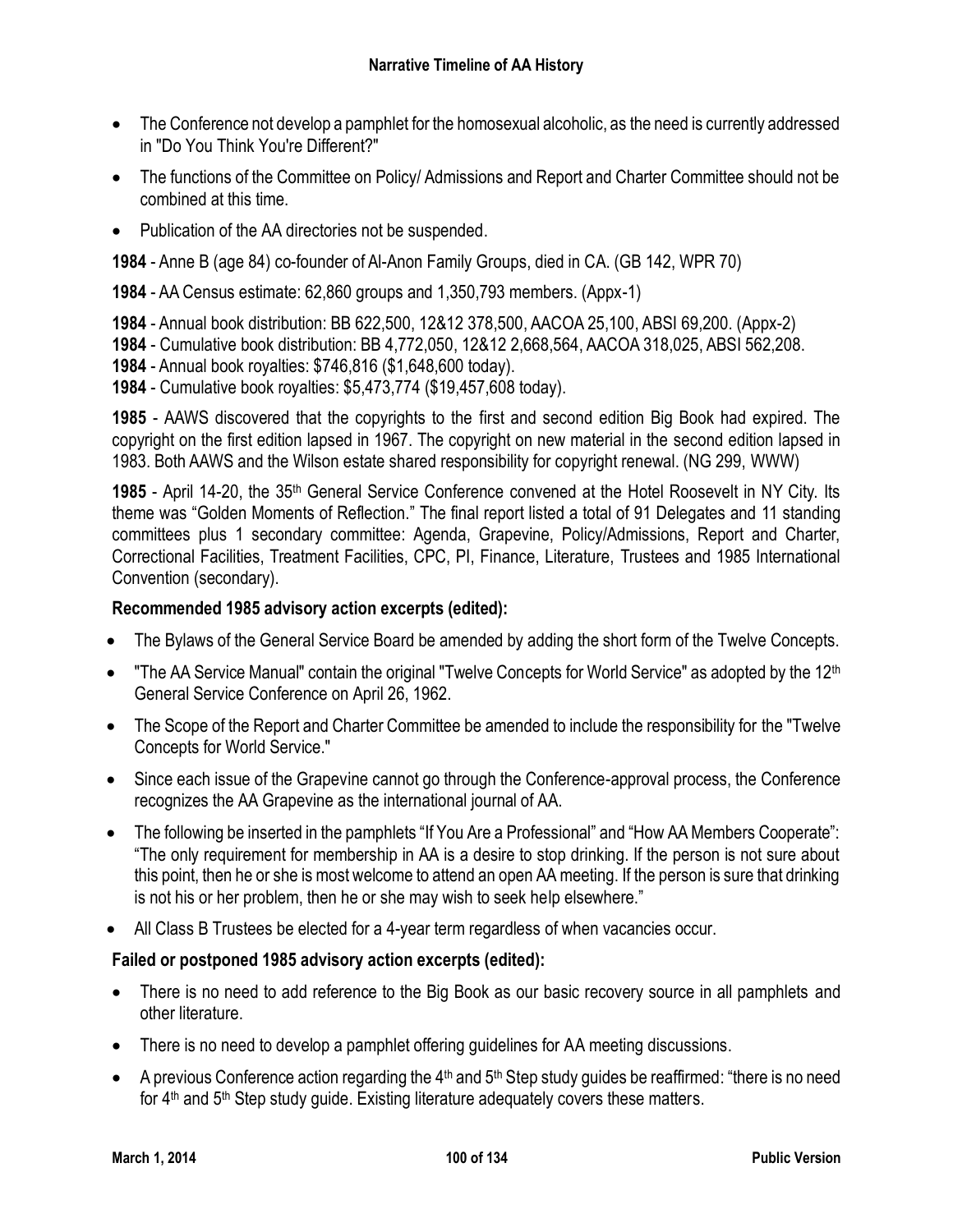1985 - July, AA's 50<sup>th</sup> anniversary and 8<sup>th</sup> International Convention was held in Montreal, Canada. Its theme was "50 Years With Gratitude." The local Montreal planning committee estimated 50,000 attendees (double the number in New Orleans) but no one took them seriously. The budget was initially based on 28,000 registrations. However, even before registration began in September 1984, it became apparent that AA members in unprecedented numbers were planning to attend. The final count was 45,000 registrations (35,000 AA and 10,000 Al-Anon) plus family members and other guests. Several hundred AA members and their families were not able to find rooms. Every hotel room within 80 miles of Montreal was booked. Some members were housed as far away as Burlington, Vermont.

In Montreal's Olympic Park Stadium, the flags of 53 nations represented at the Convention were paraded as a band played their national tunes. They represented nearly half the 114 countries where AA was to be found. 16,000 copies of the souvenir book "Fifty Years With Gratitude" sold out within 24 hours.

The House of Seagram, the largest distiller of alcoholic beverages, paid an unusual but good-natured tribute to AA. For the duration of the International Convention, the three flags at their Montreal headquarters were lowered to half-staff.

In over 90 sessions, the Montreal Convention had an endless flow of people in and out of workshops, panel meetings, alkathons and special meetings at five hotels on every conceivable subject and for every conceivable AA interest. One aspect that distinguished the Montreal Convention from others was the consistent emphasis on AA's origins, history and early days. Panels related how AA began in the US, Canada, Europe, Latin America and elsewhere. There were meetings called "Pioneers" and "Golden Oldies." The Saturday Evening Post, which played such a prominent role in AA Growth in 1941, carried a 50<sup>th</sup> anniversary commemorative article about AA.

On the final day, Lois W was escorted to the podium. The entire stadium stood as one and the ovation was deafening. A diminutive white-haired figure at age 93, Lois' speaking voice was strong and she completely charmed the huge audience. Sadly, this was to be her last International Convention.

Ruth Hock Crecelius, Bill's first secretary who typed the original manuscript of the Big Book in 1938, was presented with the 5-millionth copy of the Big Book. Ruth's daughter later revealed that the 5-millionth copy was not actually given to her that night since it had not been returned from the binders with its special leather cover. A book was borrowed from an attendee for the presentation. Ruth thought it was quite funny and she signed the borrowed book and returned it to its owner.

As part of the festivities surrounding AA's golden anniversary, Stepping Stones, the Wilson's home since 1941, was declared a NY State Historic Site. Also in 1985, the Akron house where Dr. Bob and his wife Anne lived and raised their children - 855 Ardmore Avenue - was opened to visitors. Much of the furniture is original and many of Dr Bob and Anne's books line the shelves. Both homes are favored visiting sights for AA members and function as museums to preserve AA history. (BW-FH 3, NHBP 296-300)

**1985** - AA Census estimate: 67,019 groups and 1,445,999 members. (Appx-1)

**1985** - Annual book distribution: BB 696,300, 12&12 439,300, AACOA 24,500, ABSI 70,300. (Appx-2)

**1985** - Cumulative book distribution: BB 5,468,350, 12&12 3,107,864, AACOA 342,525, ABSI 632,508.

**1985** - Annual book royalties: \$836,733 (\$1,784,079 today).

**1985** - Cumulative book royalties: \$6,310,507 (\$21,241,687 today).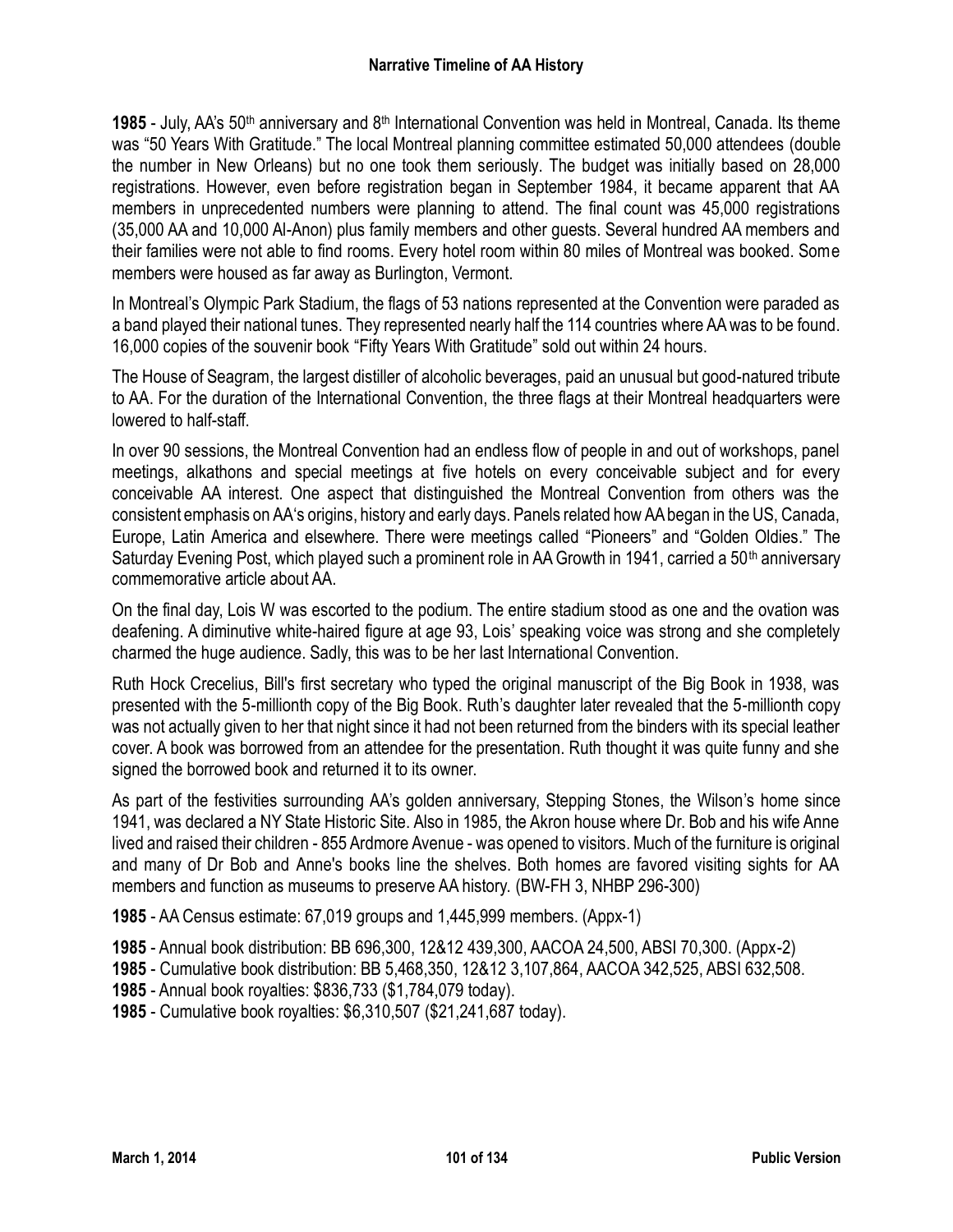**1986** - April 20-26, the 36th General Service Conference convened at the Hotel Roosevelt in NY City. Its theme was "AA's Future-Our Responsibility." The final report listed a total of 91 Delegates and 11 standing committees plus 1 secondary committee: Agenda, Grapevine, Policy/Admissions, Report and Charter, Correctional Facilities, Treatment Facilities, CPC, PI, Finance, Literature, Trustees and 1990 International Convention (secondary).

# **Recommended 1986 advisory action excerpts (edited):**

- The 1987 Policy/Admissions Committee consider the formation of a Conference Archives Committee.
- The contribution limit for AA members be increased from \$500 (\$1,000 today) to \$1,000 (\$2,000 today) and bequests from AA members be subject to the same limit and be on a one-time only basis.
- The italicized footnotes regarding Al-Anon at the end of the Big Book chapter "To Wives" be retained as it provides information rather than implying affiliation, but that it be printed in small type as appropriate to a footnote and placed at the bottom of the page.
- If the Grapevine Board approves development of a proposed book of Bill W's Grapevine writings, a draft be brought to the 1987 Conference for consideration.
- The manuscript for the pamphlet "The Twelve Concepts for World Service Illustrated" be approved.
- An AA history book from 1955-1985 be prepared and brought to the 1987 Conference for consideration.
- Three cities be specified for the 1990 International Convention: Houston, Seattle and Vancouver, BC.
- Double-trouble groups not be listed in the AA directories.
- The practice of having a Class A trustee serve as chairperson of the board continue.
- The AAWS editorial staff continue to degenderize AA literature as items are reprinted, with the exception of Bill W's writings, e.g., "staffing the booth" rather than "manning the booth," etc.
- The Conference reaffirm the 1977 Conference action on group literature displays and that AA groups display or sell only literature published by GSO, Grapevine and other AA entities.
- When significant matters having a long-term effect on AA (or substantial expense) are presented in the waning hours of the Conference, such matters be referred to the appropriate committee at the next Conference for the group conscience to be as informed as possible.
- All recommendations on which no Conference action is taken should become part of the History and Highlights of Actions of each Conference committee.
- If a committee recommendation does not receive the 2/3 vote required for an Advisory Action, but has a majority of votes, it automatically becomes a suggestion and duly noted in the Conference Report.

## **Failed or postponed 1986 advisory action excerpts (edited):**

- The preface to the Big Book clearly states that it was written in 1939 and that it has not been changed. No further explanation of out-of-date phrases, gender-oriented pronouns or chapter titles is necessary.
- Because the story section is still up to date, there is no need for a fourth edition Big Book at this time.
- Regarding the suggestion to change the seal designating General Service Conference-approved literature to the Three Legacies seal, no action be taken since the Conference has reserved that seal for Conference-approved literature. However, the committee commends the idea of making the Fellowship more aware of our Three Legacies.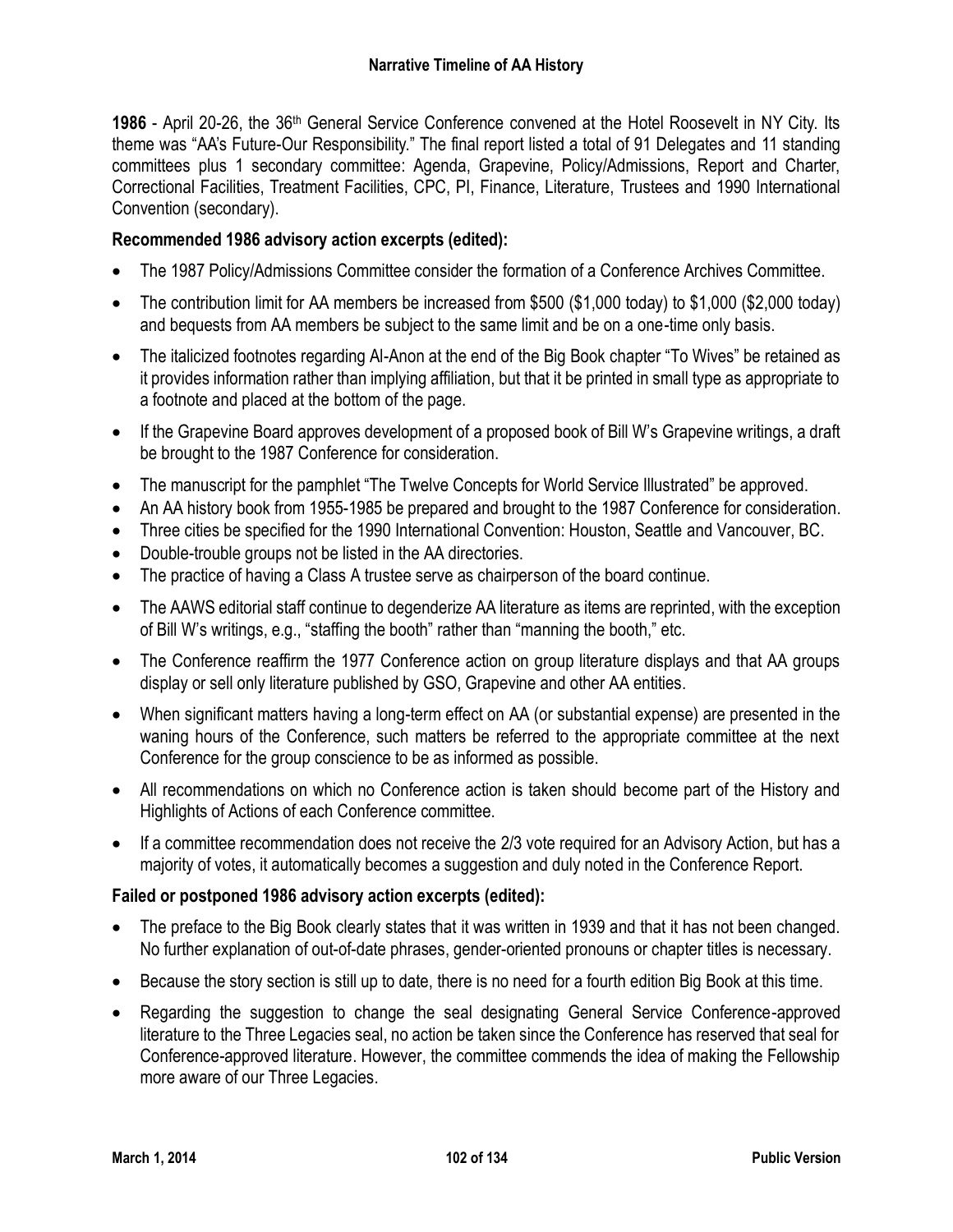**1986** - May 4, Ruth Hock Crecelius died. (WPR 88)

- **1986** November, the first paperback edition of the Big Book was published. (NG 301)
- **1986** AA Census estimate: 73,192 groups and 1,556,316 members. (Appx-1)

**1986** - Annual book distribution: BB 816,200, 12&12 479,600, AACOA 19,700, ABSI 79,900. (Appx-2)

- **1986** Cumulative book distribution: BB 6,284,550, 12&12 3,587,464, AACOA 362,225, ABSI 712,408.
- **1986** Annual book royalties: \$912,548 (\$1,909,096 today).
- **1986** Cumulative book royalties: \$7,223,055 (\$23,150,783 today).

**1987** - April 26-May 2, the 37th General Service Conference convened at the Hotel Roosevelt in NY City. Its theme was "The Seventh Tradition-A Turning Point." The final report listed a total of 91 Delegates and 11 standing committees: Agenda, Grapevine, Policy/Admissions, Report and Charter, Correctional Facilities, Treatment Facilities, CPC, PI, Finance, Literature and Trustees.

#### **Recommended 1987 advisory action excerpts (edited):**

- Statements regarding AA's primary purpose be available. (these are the "blue card" definitions of open and closed meetings)
- The undertaking of the development of a daily reflections book.
- A report on the progress of "The History of AA: 1955-1985" book be made to the 1988 Conference.
- In view of the need for the entire Grapevine operation to be fully accountable to the Fellowship, the committee recognized serious management problems and believes them to be the responsibility of the Grapevine Board which should establish a mechanism for timely communications to all Conference members of actions taken and progress toward resolution of these problems.
- The following statements regarding AA's primary purpose be available as AA service pieces.

"This is a Closed Meeting of Alcoholics Anonymous. In support of AA's singleness of purpose, attendance at closed meetings is limited to persons who have a desire to stop drinking. If you think you have a problem with alcohol, you are welcome to attend this meeting. We ask that when discussing our problems, we confine ourselves to those problems, as they relate to alcoholism."

"This is an Open meeting of Alcoholics Anonymous. We are glad you are all here-especially newcomers. In keeping with our singleness of purpose and our Third Tradition which states that "The only requirement for AA membership is a desire to stop drinking," we ask that all who participate confine their discussion to their problems with alcohol."

 The 1986 Conference Action regarding the directories not listing "Double-Trouble" groups be reaffirmed, i.e., "Double Trouble groups not be listed in the AA Directories" and the existing Double-Trouble groups be deleted. (Double-Trouble groups are defined as groups with outside affiliation).

#### **Failed or postponed 1987 advisory action excerpts (edited):**

- No changes or additions be made to the AA Preamble.
- No change be made at this time in the definition of an AA group in the AA Directories.
- A recommendation to develop a simplified "Twelve Steps Illustrated" pamphlet to carry the message to the illiterate inmate was not accepted by the Conference.
- Although there is some desire to publish the first 181 pages of the Big Book in soft-cover, there is not sufficient need at this time.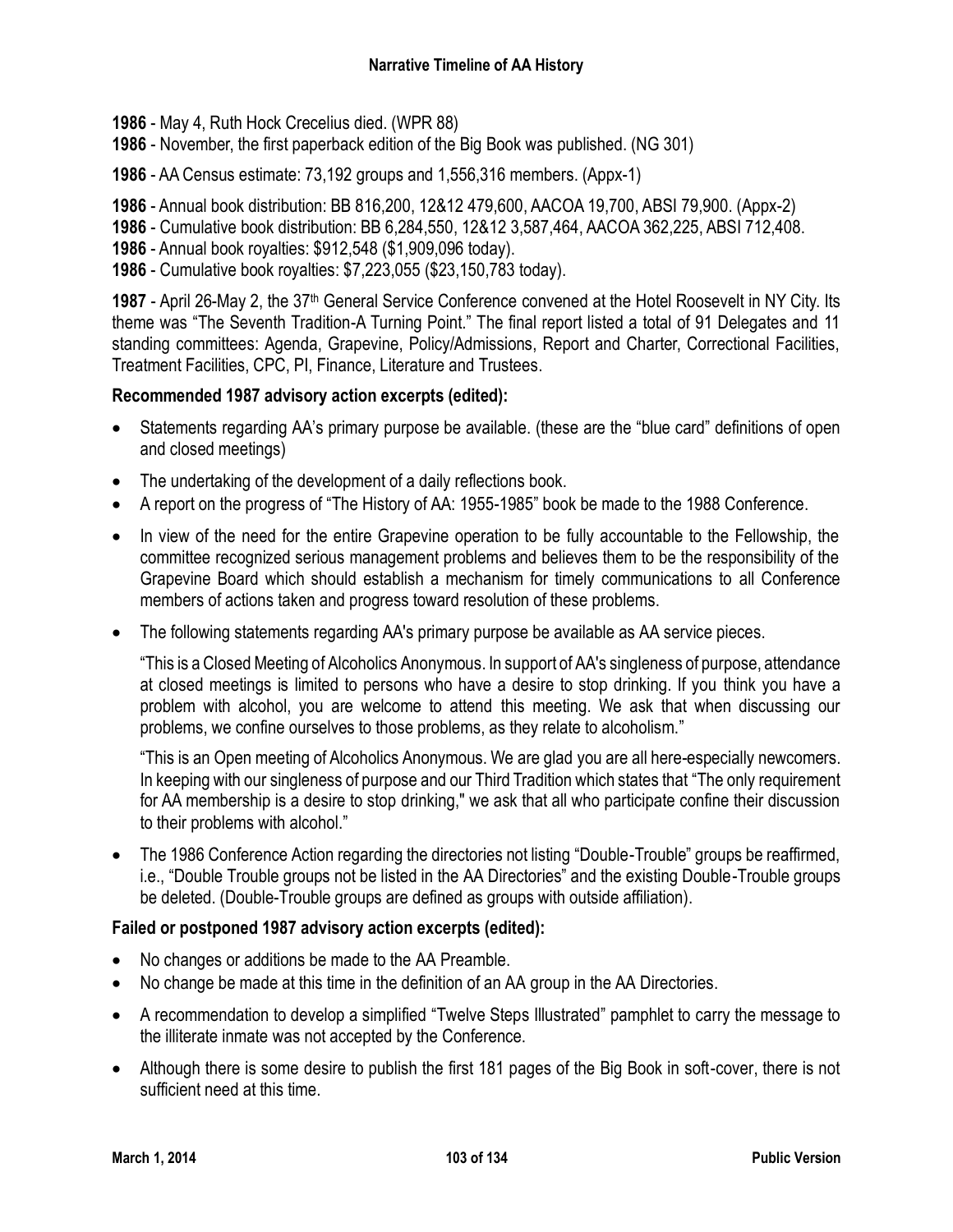- A Conference Archives Committee should not be formed at this time because the needs of local Archives committees are being well served by the Trustees Archives Committee and GSO Archivist.
- **1987** AA Census estimate: 76,184 groups and 1,617,296 members. (Appx-1)

**1987** - Annual book distribution: BB 1,001,900, 12&12 578,600, AACOA 22,300, ABSI 86,600. (Appx-2)

- **1987** Cumulative book distribution: BB 7,286,450, 12&12 4,166,064, AACOA 384,525, ABSI 799,008.
- **1987** Annual book royalties: \$1,018,966 (\$2,058,517 today).
- **1987** Cumulative book royalties: \$8,242,021 (\$25,209,300 today).

1988 - April 17-23, the 38<sup>th</sup> General Service Conference convened at the Hotel Roosevelt in NY City. Its theme was "Our Singleness of Purpose-Key to Unity." The final report listed a total of 91 Delegates and 11 standing committees plus 1 secondary committee: Agenda, Grapevine, Policy/Admissions, Report and Charter, Correctional Facilities, Treatment Facilities, CPC, PI, Finance, Literature, Trustees and 1995 International (secondary).

#### **Recommended 1988 advisory action excerpts (edited):**

- Four cities be specified for the 1995 Convention (in alphabetical order): Atlanta, Minneapolis/St. Paul, San Diego and Toronto, Canada.
- Work continue on the AA history book and "Daily Reflections" book.
- The Primary Purpose Card continue as a service piece.
- The 1971 Conference Action be reaffirmed: "AA members generally think it unwise to break the anonymity of a member even after his death, but in each situation the final decision must rest with the family. Further, the AA Archives continue to protect the anonymity of deceased AA members as well as other members."
- The following sentence "Dual or multiple addicted persons are asked to seek AA membership only if one of their addictions is to alcohol" be deleted in the pamphlet "If You Are a Professional" under the section titled "Problems Other Than Alcohol" at the next printing.

#### **Failed or postponed 1988 advisory action excerpts (edited):**

The Grapevine not publish a monthly section of daily messages/reflections.

**1988** - October 5, Lois Burnham Wilson (age 97) co-founder of Al-Anon Family Groups, died. Her contributions to the AA and Al-Anon Fellowships entitle her to be considered a co-founder of both. Michael Alexander, past Board Chairman, wrote, "Many AAs today feel their lives are owed to Lois as well as Bill, Dr Bob and Anne S." (WPR 53)

**1988** - October 28, Milton Maxwell died. (AACOA x, GSC-1989)

**1988** - October, "The Language of the Heart" was published by the AA Grapevine. It contains the Grapevine essays Bill W wrote to explain the Traditions to the membership and much more. (GTBT 57, LOH)

**1988** - AA Census estimate: 85,270 groups and 1,734,734 members. (Appx-1)

**1988** - Annual book distribution: BB 1,109,901, 12&12 676,349, AACOA 29,616, ABSI 113,719. (Appx-2)

**1988** - Cumulative book distribution: BB 8,396,351, 12&12 4,842,413, AACOA 414,141, ABSI 912,727.

- **1988** Annual book royalties: \$872,854 (\$1,691,578 today).
- **1988** Cumulative book royalties: \$9,114,875 (\$26,900,878 today).
- **1989** January 13, Dr Jack Norris died. (GSC-1989)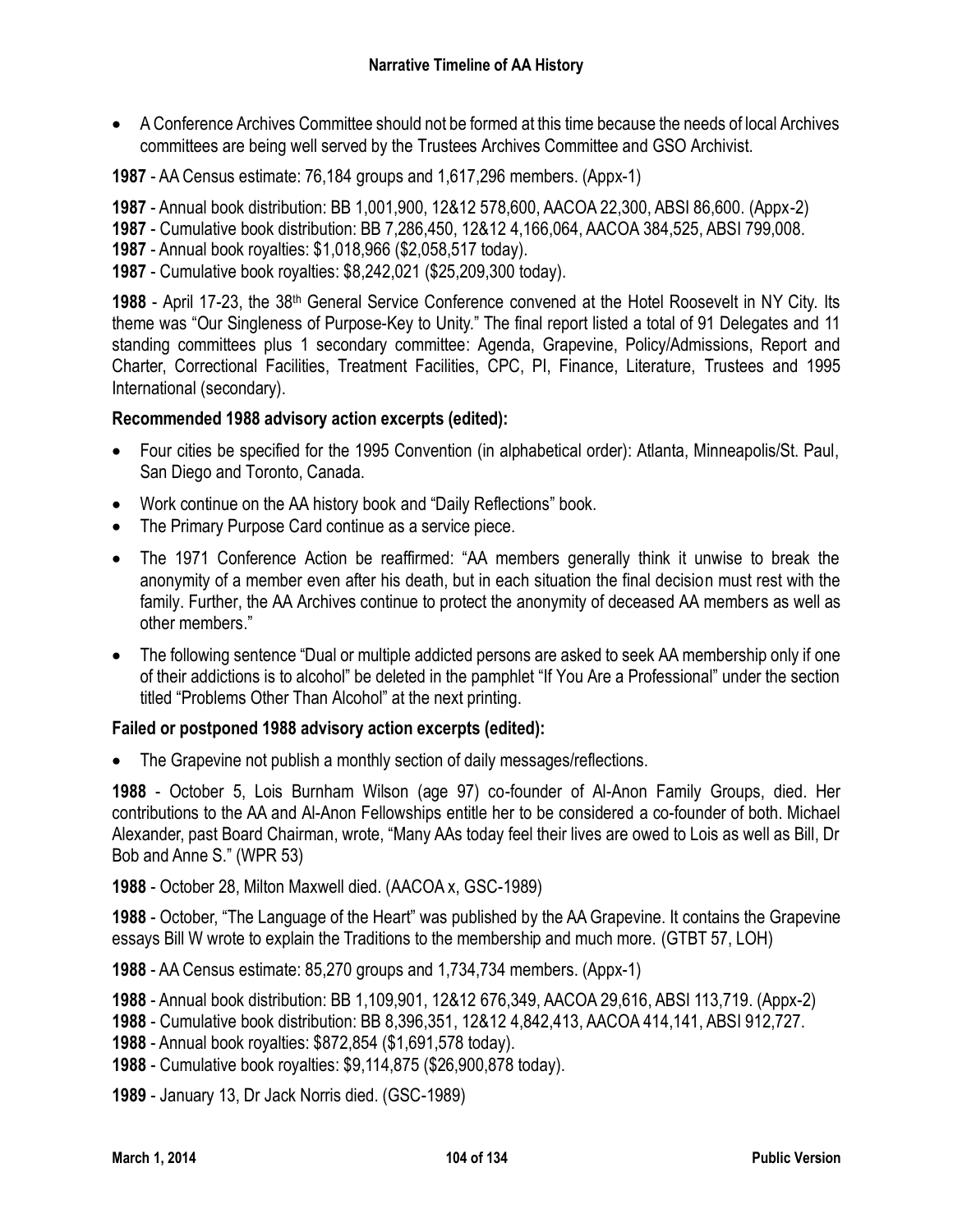**1989** - AAWS took action against Nan R regarding trademark violation, to have her change the title of her book from "AA-Inside Alcoholics Anonymous" to "Getting Better Inside Alcoholics Anonymous." AAWS withheld permission to use portions of its copyrighted material. There was strong objection among AA members regarding her anonymity break. (GSC-1989)

**1989** - April 23-29, the 39th General Service Conference convened at the Omni Park Central Hotel in NY City. Its theme was "Anonymity-Living Our Traditions." The final report listed a total of 91 Delegates and 11 standing committees plus 1 secondary committee: Agenda, Grapevine, Policy/Admissions, Report and Charter, Correctional Facilities, Treatment Facilities, CPC, PI, Finance, Literature, Trustees and 1990 International (secondary).

# **Recommended 1989 advisory action excerpts (edited):**

- Work continue on a definitive book on AA history from 1955, as recommended by the 1986 Conference, along the lines of a proposal which focuses on major events and developments since the co-founder turned AA over to the Fellowship, rather than focusing on the beginning of AA and the history of the 91 areas of the US and Canada.
- The Grapevine develop an ongoing AA history section drawing on archival material.
- The listing of clubs be deleted from the AA Directories.
- The manuscript for a pamphlet for gay and lesbian alcoholics be approved with specific editorial changes.
- The book "Alcoholics Anonymous" be available in large print given an indicated need over the years.
- The 1989 Membership Survey be conducted on a random basis using the questions of the 1986 survey.
- The AAWS policy on the "Use of AA's Trademarks and Logos" be added to "The AA Service Manual."
- The following 1980 Conference Action be reaffirmed: "In keeping with our 11<sup>th</sup> and 12<sup>th</sup> Traditions, AA members who are requested to videotape talks and meetings preserve anonymity at the level of press, radio, film, and videotapes, realizing that anonymity is the spiritual foundation of all our Traditions. The committee further recommended that talks by AA members be given in person rather than videotaped, in view of the temptation for videotaping to place personalities before principles."

## **Failed or postponed 1989 advisory action excerpts (edited):**

A description of the position of DCM chairperson not be added to "The AA Service Manual" at this time.

**1989** - April 26, Dr Leonard V Strong died. (GSO-AC)

**1989** - April 30, the film "My Name is Bill W" premiered on ABC TV's "Hallmark Hall of Fame." James Garner portrayed Dr Bob, James Woods portrayed Bill W, JoBeth Williams portrayed Lois W and Gary Sinese portrayed Ebby T. Woods was awarded an Emmy for Best Actor. (WWW)

**1989** - AA Census estimate: 87,696 groups and 1,793,834 members. (Appx-1)

- **1989** Annual book distribution: BB 1,234,980, 12&12 760,830, AACOA 30,300, ABSI 121,090. (Appx-2)
- **1989** Cumulative book distribution: BB 9,631,331, 12&12 5,603,243, AACOA 444,441, ABSI 1,033,817.
- **1989** Annual book royalties: \$901,084 (\$1,665,590 today).
- **1989** Cumulative book royalties: \$10,015,959 (\$28,566,467 today).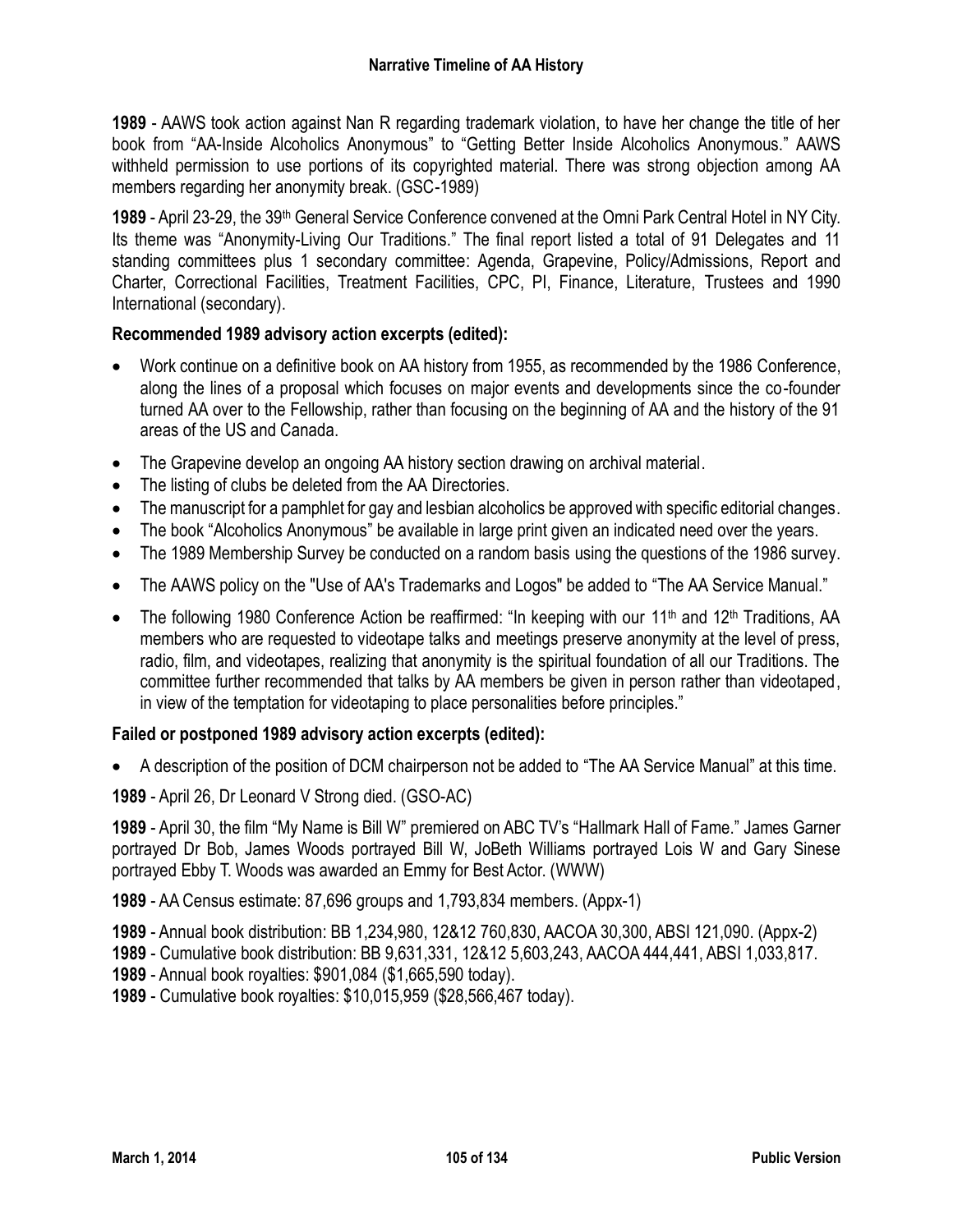#### **1990 to 1999**

**1990** - "Life" magazine named Bill W among the 100 most important figures of the 20<sup>th</sup> century. (BW-FH 4)

**1990** - April 22-28, the 40th General Service Conference convened at the Omni Park Central Hotel in NY City. Its theme was "The Home Group-Our Responsibility and Link to AA's Future." The final report listed a total of 91 Delegates and 11 standing committees plus 1 secondary committee: Agenda, Grapevine, Policy/Admissions, Report and Charter, Correctional Facilities, Treatment Facilities, CPC, PI, Finance, Literature, Trustees and 1990 International (secondary).

#### **Recommended 1990 advisory action excerpts (edited):**

- The AA History book project continue and the time frame covered be expanded to 1955 to the present.
- The manuscript of the daily reflections book be approved.
- There be a continuation of the Conference International Convention Committee, which would also address issues of Regional Forums through 1995.

#### **Failed or postponed 1990 advisory action excerpts (edited):**

- The proposal for a pamphlet on the spiritual aspects of AA not be approved.
- A standing committee for Central and Intergroup Offices not be formed at this time.

1990 - July 5-8, AA's ·55<sup>th</sup> Anniversary and 9<sup>th</sup> International Convention was held in Seattle, Washington. 48,000 attendees from 75 countries virtually took over the city. The theme was "Fifty-five Years - One Day at a Time." It was the largest convention hosted in Seattle. More than 12,000 registered on site instead of the anticipated 6,000,

On July 4, when new citizens were scheduled to be sworn in at the Flag Pavilion at Seattle Center, one of the citizens-to-be (a man from China) turned up in the Convention registration line by mistake. He paid his \$55 registration but was bewildered when asked if he needed an AA or an AI-Anon badge. His money was cheerfully refunded and two host committee volunteers walked him to the Flag Pavilion to become a US citizen.

On Friday night, the flag ceremony in the Kingdome included AAs from 75 countries, some in their national costumes, marching one by one to plant their flags in front of the dais.

The 10-millionth copy of the Big Book was presented to Nell Wing (PIO 206 says the 10-millionth copy was printed March 1991).

**1990** - AA Census estimate: 93,914 groups and 2,047,469 members. (Appx-1)

- **1990** Annual book distribution: BB 1,132,878, 12&12 666,155, AACOA 25,058, ABSI 112,592. (Appx-2)
- **1990** Cumulative book distribution: BB 10,764,209, 12&12 6,269,398, AACOA 469,499, ABSI 1,146,409.
- **1990** Annual book royalties: \$1,014,202 (\$1,779,302 today).
- **1990** Cumulative book royalties: \$11,030,161 (\$30,345,769 today).

**1991** - April 14-20, the 41st General Service Conference convened at the Rye Town Hilton Hotel in Rye Brook, NY. Its theme was "Sponsorship-Gratitude in Action." This was the second Conference held outside of NY City (the first was in 1955 in St. Louis). The final report listed a total of 91 Delegates and 11 standing committees plus 1 secondary committee: Agenda, Grapevine, Policy/Admissions, Report and Charter, Correctional Facilities, Treatment Facilities, CPC, PI, Finance, Literature, Trustees and 1995 International (secondary).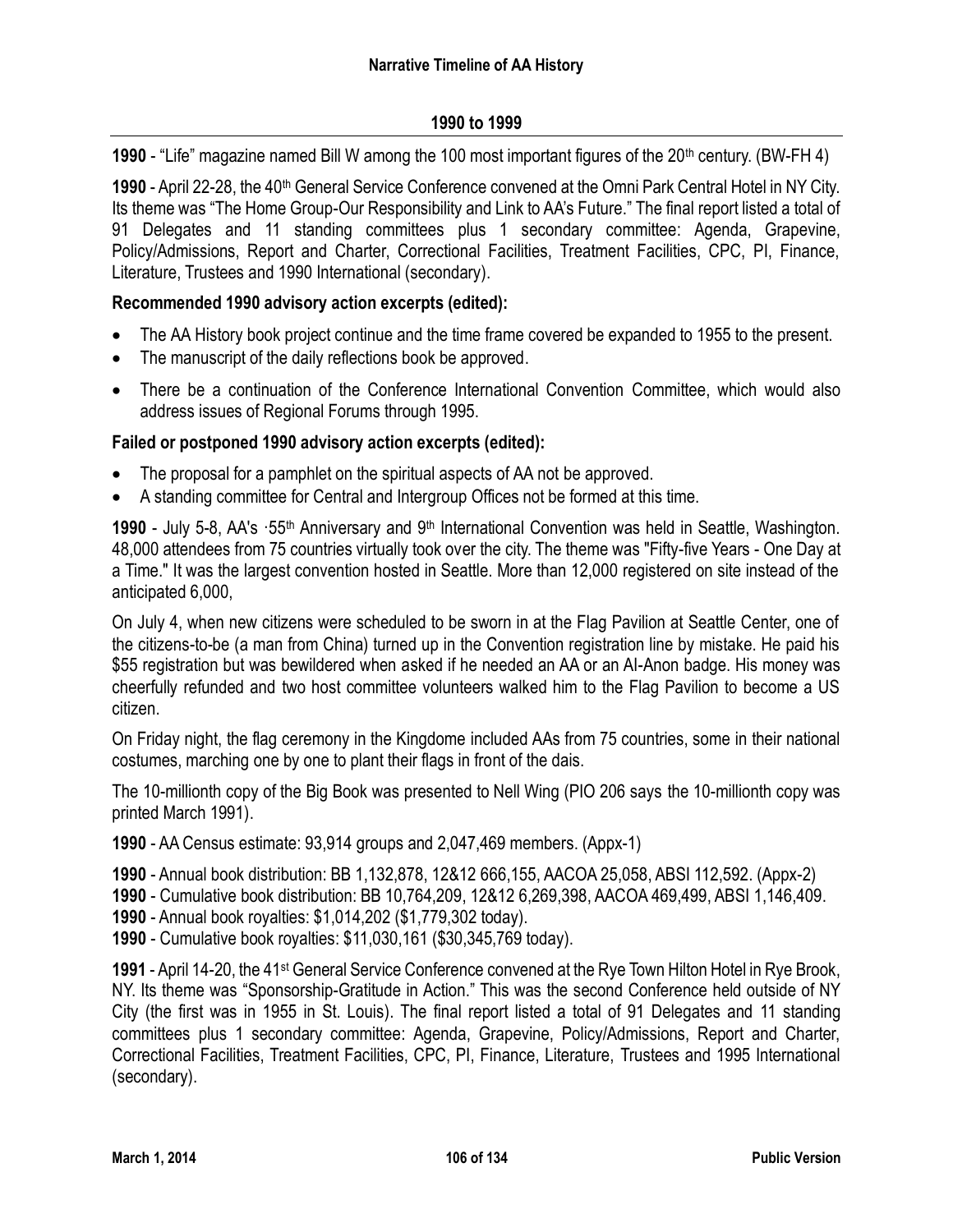# **Recommended 1991 advisory action excerpts (edited):**

- The 1992 Conference annual meeting be held in the city of NY.
- The Grapevine discontinue publishing the "About Alcoholism" section.
- The Grapevine commence as soon as possible to include at least one article in Spanish each month.
- The proposed "Twelve Steps Illustrated" pamphlet be published.
- "The Twelve Steps and Twelve Traditions" book be published in large print.
- The Twelve Steps and Twelve Traditions be included in all recovery literature, wherever possible.
- Three cities, in alphabetical order, be given equal consideration as a site for the 2000 Convention: Atlanta, Minneapolis and Toronto.
- The AA History book project continue, and a manuscript be forwarded to the 1992 Conference Literature Committee for consideration and approval.
- The 6-point description of an AA Group in "The AA Service Manual/Twelve Concepts for World Service" be deleted, and replaced by the following: "The Long Form of Tradition Three and a section of Warranty Six, Concept XII aptly describe what an AA Group is."

# **Failed or postponed 1991 advisory action excerpts (edited):**

- The Trustees Literature Committee develop a simple, concise pamphlet on "unity" that focuses on our common welfare and emphasizes our primary purpose, taking into consideration existing publications on AA unity and service and present a draft to the 1992 Conference Literature Committee.
- **1991** AA Census estimate: 96,458 groups and 2,120,130 members. (Appx-1)
- **1991** Annual book distribution: BB 1,054,890, 12&12 582,690, AACOA 21,480, ABSI 85,150. (Appx-2)
- **1991** Cumulative book distribution: BB 11,819,099, 12&12 6,852,088, AACOA 490,979, ABSI 1,231,559.
- **1991** Annual book royalties: \$1,009,225 (\$1,699,032 today).
- **1991** Cumulative book royalties: \$12,039,386 (\$32,044,801 today).
- **1992** March, GSO moved to 475 Riverside Dr and 120<sup>th</sup> St, NY City. (SM S10, GSC-1992)

**1992** - April 26-May 2, the 42nd General Service Conference convened at the Holiday Inn Crowne Plaza Hotel in NY City. Its theme was "The AA Message in a Changing World." The final report listed a total of 91 Delegates and 11 standing committees plus 1 secondary committee: Agenda, Grapevine, Policy/Admissions, Report and Charter, Correctional Facilities, Treatment Facilities, CPC, PI, Finance, Literature, Trustees and 1995 International (secondary).

## **Recommended 1992 advisory action excerpts (edited):**

- A feasibility study be undertaken by the General Service Board of all possible methods by which sobriety chips/medallions may be made available to the Fellowship; and that:
	- a) The study culminate in a report to an ad hoc committee of 1993 Conference delegates.
	- b) The report presented to the ad hoc committee also be mailed to all 1993 Conference members by March 15, 1993.
	- c) The ad hoc committee be charged with bringing forward a recommendation to the 1993 Conference reporting their conclusions.
- The Preamble, Twelve Steps and Twelve Traditions be added to all CPC pamphlets when reprinted, to provide consistent and uniform information.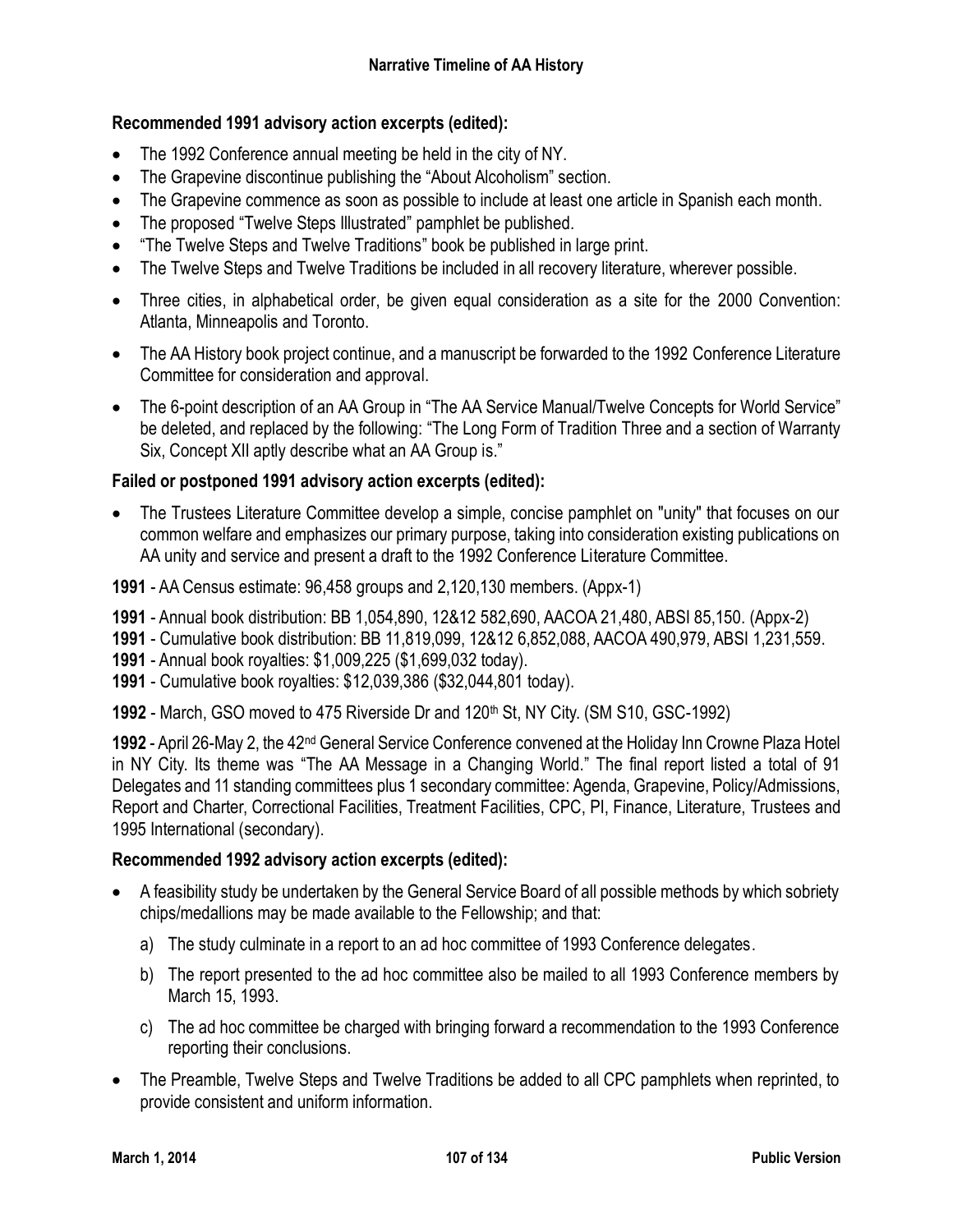- The new computer monitored "Happy Birthday Contribution Plan" instituted in 1991 be discontinued immediately and any database that may have been created be destroyed.
- The Grapevine continue to include at least one article in Spanish in each month's issue.
- The Twelve Concepts for World Service (short form) be included in all pamphlets, where feasible.
- The 6-point definition of an AA group be removed from all literature and replaced by the long form of Tradition Three and a section of Warranty Six, Concept XII.
- The new AA History Book manuscript be returned to the 1992 Conference Literature Committee for further review and then forwarded to the 1993 Conference Literature Committee.
- The 1992 Membership Survey be conducted by area on a random basis as was done in the 1989 Survey.
- A reference to the "gray pages" of the Grapevine on page S134 of "The AA Service Manual" be eliminated in compliance with 1991 Advisory Action #11.

## **Failed or postponed 1992 advisory action excerpts (edited):**

 The proposal of the General Service Board to directly manage AAWS/GSO on an experimental basis for nine months not be implemented.

**1992** - AA Census estimate: 89,215 groups and 2,048,954 members. (Appx-1)

- **1992** Annual book distribution: BB 1,013,527, 12&12 552,847, AACOA 15,330, ABSI 75,576. (Appx-2)
- **1992** Cumulative book distribution: BB 12,832,626, 12&12 7,404,935, AACOA 506,309, ABSI 1,307,135.
- **1992** Annual book royalties: \$1,007,032 (\$1,645,477 today).
- **1992** Cumulative book royalties: \$13,046,418 (\$33,690,278 today).

**1993** - April 18-24, the 43rd General Service Conference convened at the Holiday Inn Crowne Plaza Hotel in NY City. Its theme was "AA Takes Its Inventory - The General Service Conference Structure." The final report listed a total of 91 Delegates and 11 standing plus 2 secondary committees: Agenda, Grapevine, Policy/Admissions, Report and Charter, Correctional Facilities, Treatment Facilities, CPC, PI, Finance, Literature, Trustees, 1995 International Convention/Regional Forums (secondary) and an Ad Hoc Committee on Chips/Medallions.

#### **Recommended 1993 advisory action excerpts (edited):**

- In agreement with the consensus of the 1958 Conference, the use of sobriety chips/medallions is a matter for local autonomy and not one on which the Conference should record a definite position in behalf of the movement. (Ad Hoc Committee Chips/Medallions)
- It is not appropriate for AAWS or the Grapevine to produce or license the production of sobriety chips/medallions. (Ad Hoc Committee Chips/Medallions)
- The AA History Book project be deferred for two years so that a new team of AA servants can look at the History Book with fresh ideas.
- Each area delegate encourage group discussions on the spiritual principles of Anonymity, including photographs, publications and posthumous Anonymity, as related in the Eleventh and Twelfth Traditions.
- AAWS produce a pocketsize version of the Big Book with all front matter (Preface, various forewords, Doctor's Opinion) basic text, Dr Bob's Story and Appendices.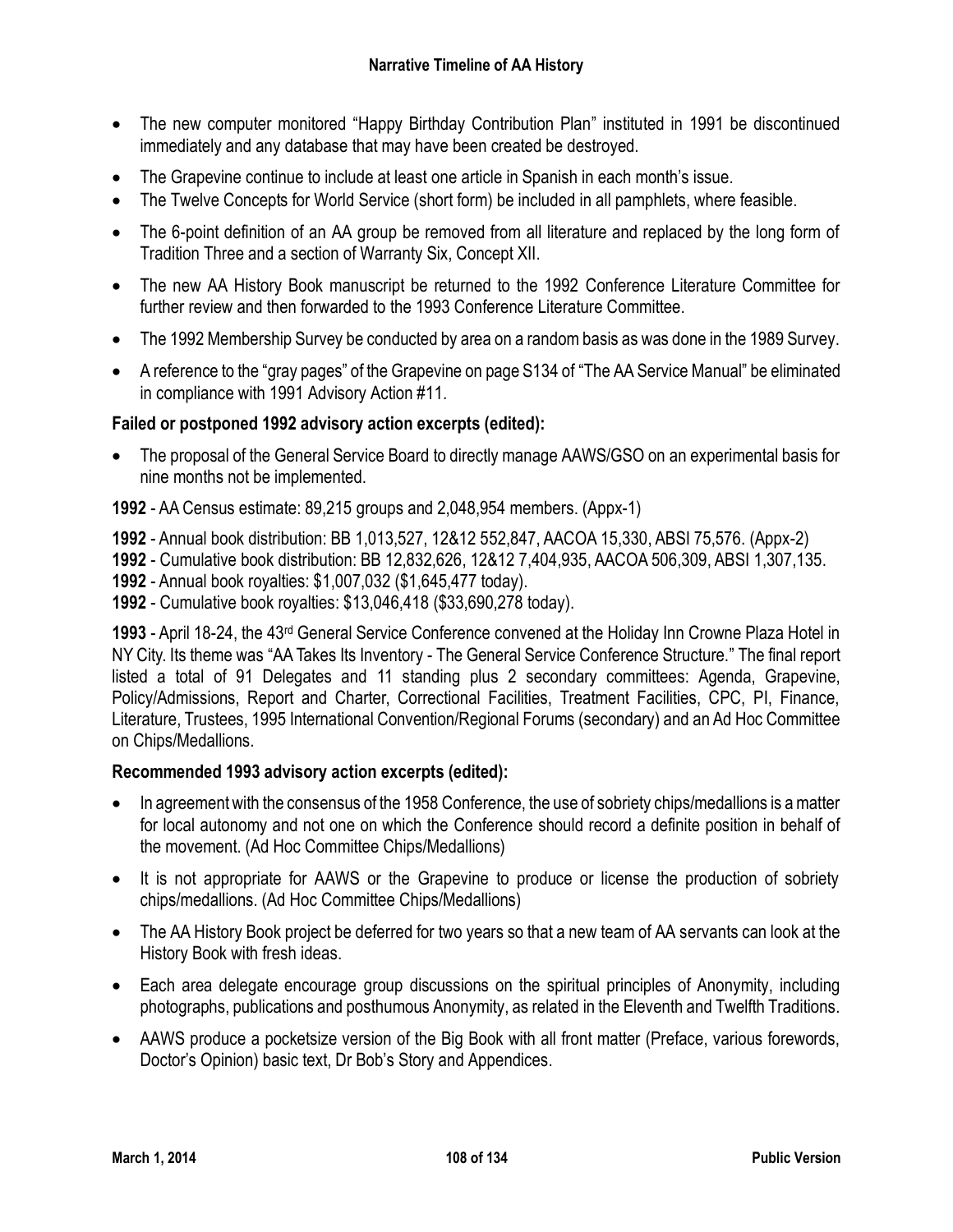- There be a continuation of the Conference International Convention Committee which would also address issues of Regional Forums through 1995.
- Class A Trustees be limited to two consecutive 3-year terms. Recognizing the necessity of a degree of flexibility, the Board chairperson, after approval by that board, is granted the opportunity to extend one additional 3-year term for Class A board members where necessary.
- The chairperson of the General Service Board serve for no more than four consecutive years.

# **Failed or postponed 1993 advisory action excerpts (edited):**

- Because of strong sentiment against any changes in the first 164 pages of the Big Book, the request to rewrite the first three chapters of the Big Book not be implemented.
- The 1977 Advisory Action on production of a facsimile first edition Big Book is reaffirmed: Publication of a facsimile first edition Big Book should not be undertaken, as it would destroy the sentimental value of the actual first edition. The committee further felt no need exists for such a book.
- The area delegate term not be extended to three years, since the current 2-year term offers a wider opportunity for service and helps maintain continuity throughout the AA structure.
- In response to the proposal to create a Conference Committee on Archives, the 1987 Conference Action #45 [to not form the Committee] be reaffirmed.
- In response to the proposal to create a Conference Committee on International Conventions/Regional Forums suggest this recommendation be reviewed by the 1995 Committee on Policy/Admissions."
- The Conference find that litigation involving trademarks and service marks is a violation of Warranty 5, and the Board bring policies and practices into conformity with the Warranties and recommendations of the 1993 Ad Hoc Committee on Chips/Medallions. Given the fact that these recommendations were not adopted, the following recommendation was withdrawn

"The Board develop a new policy statement on the 'Use of AA Trademarks and Logos' that reflects the spirit of the committee's report and recommendations and report to the 44<sup>th</sup> General Service Conference on the policy and its implementation.

- The "About Alcoholism" section (the gray pages) in the Grapevine be reinstated, with the disclaimer.
- The words "Our meeting in print" be removed from the cover of the Grapevine.

**1993** - AA Census estimate: 90,155 groups and 2,062,380 members.

**1993** - GSO formed a Records Restructuring Committee to evaluate the database structure for maintaining group and individual records and find ways to improve records-keeping procedures. As of August 1, group information was made available on disks for areas. (Appx-1, 1993-GSC-FR)

**1993** - Annual book distribution: BB 1,027,657, 12&12 476,160, AACOA 16,265, ABSI 64,798. (Appx-2)

**1993** - Cumulative book distribution: BB 13,860,283, 12&12 7,881,095, AACOA 522,574, ABSI 1,371,933.

- **1993** Annual book royalties: \$956,499 (\$1,518,252 today).
- **1993** Cumulative book royalties: \$14,002,917 (\$35,208,531 today).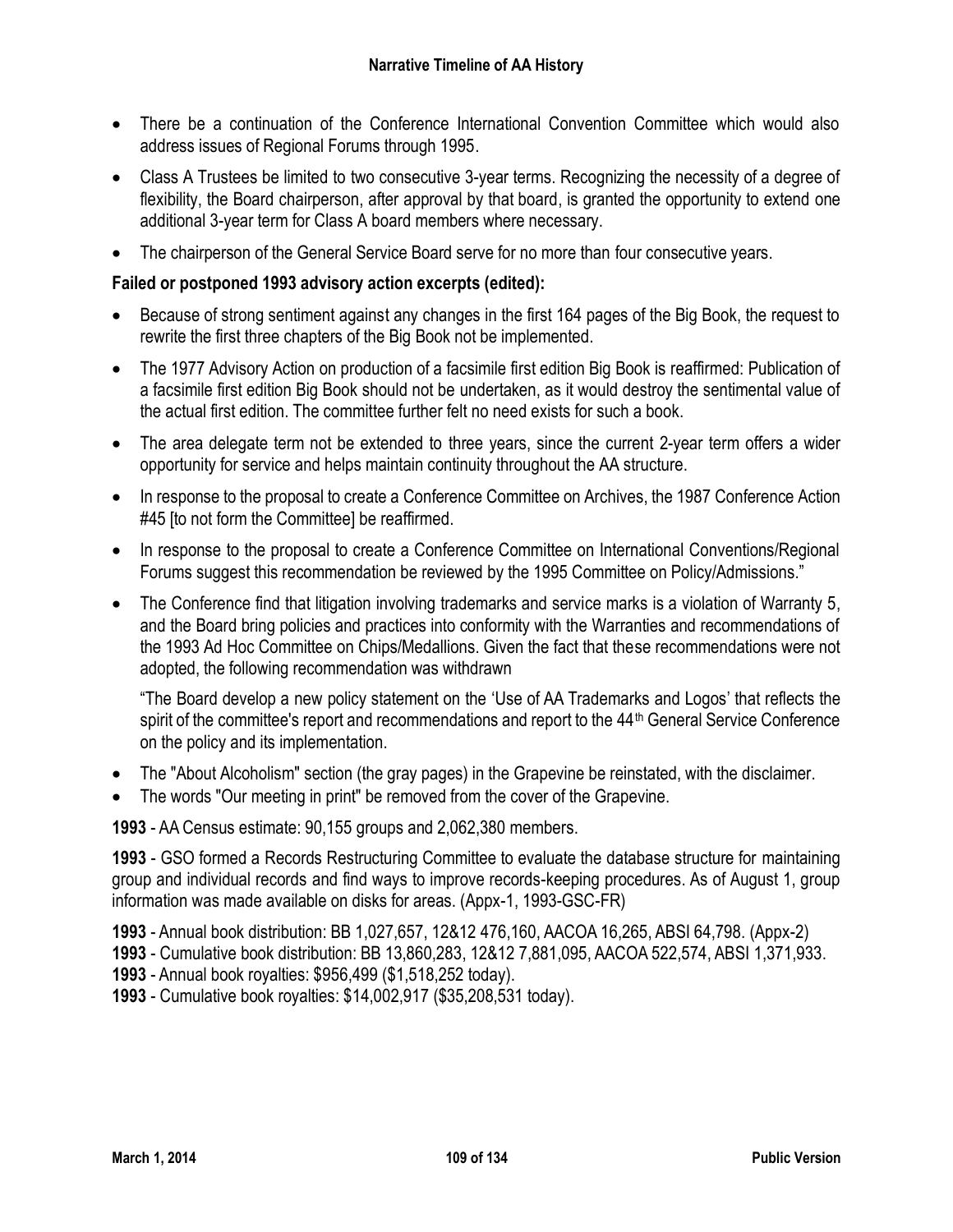**1994** - April 17-23, the 44th General Service Conference convened at the Holiday Inn Crowne Plaza Hotel in NY City. Its theme was "Spirit of Sacrifice." The final report listed a total of 91 Delegates and 11 standing committees plus 1 secondary committee: Agenda, Grapevine, Policy/Admissions, Report and Charter, Correctional Facilities, Treatment Facilities, CPC, PI, Finance, Literature, Trustees, 1995 International Convention/Regional Forums (secondary).

# **Recommended 1994 advisory action excerpts (edited):**

- GSO no longer provide AA confidential directories outside the Fellowship.
- The circle and triangle logo be discontinued on all Conference-approved literature.
- The words "This is AA General Service Conference-approved literature" be displayed on the front cover of all AA Conference-approved literature wherever possible.
- Based on an expressed need, a Spanish edition of the Grapevine be produced.

# **Failed or postponed 1994 advisory action excerpts (edited):**

- We not form an ad hoc committee to relocate GSO out of NY, because it is not financially prudent and such project is not needed at the present time.
- No moratorium be placed on topics to be considered by the General Service Conference.

**1994** - AA Census estimate: 89,239 groups and 1,910,528 members. (Appx-1)

**1994** - A records system restructuring project was begun by GSO. It was determined that AA meetings (which do not consider themselves groups) would no longer be included in the GSO database. In the past, meetings were included in the total number of groups and members shown in directories. Although group counts show a decrease, 3,056 new groups were registered at GSO during 1994. (Appx-1)

**1994** - Annual book distribution: BB 1,049,343, 12&12 473,428, AACOA 14,633, ABSI 67,033. (Appx-2)

**1994** - Cumulative book distribution: BB 14,909,626, 12&12 8,354,523, AACOA 537,207, ABSI 1,438,966.

**1994** - Annual book royalties: \$885,108 (\$1,370,136 today).

**1994** - Cumulative book royalties: \$14,888,025 (\$36,578,667 today).

**1995** - April 30-May 6, the 45th General Service Conference convened at the Holiday Inn Crowne Plaza Hotel in NY City. Its theme was "Pass it On-Our Three Legacies." The final report listed a total of 91 Delegates and 11 standing committees plus 1 secondary committee: Agenda, Grapevine, Policy/Admissions, Report and Charter, Correctional Facilities, Treatment Facilities, CPC, PI, Finance, Literature, Trustees and International Conventions/AA Regional Forums (secondary).'

## **Recommended 1995 advisory action excerpts (edited):**

- Based on an expressed need, a Spanish edition of the Grapevine be produced. If a Spanish edition is established, the monthly Spanish articles be removed from the English-language Grapevine, and that if, after five years, the Spanish edition of the magazine is determined to be no longer feasible, publication be discontinued.
- The first 164 pages of the Big Book, the Preface, the Forewords, The Doctor's Opinion, Doctor Bob's Nightmare and the Appendices remain as is.
- A pocket edition of the "Twelve Steps and Twelve Traditions" be published.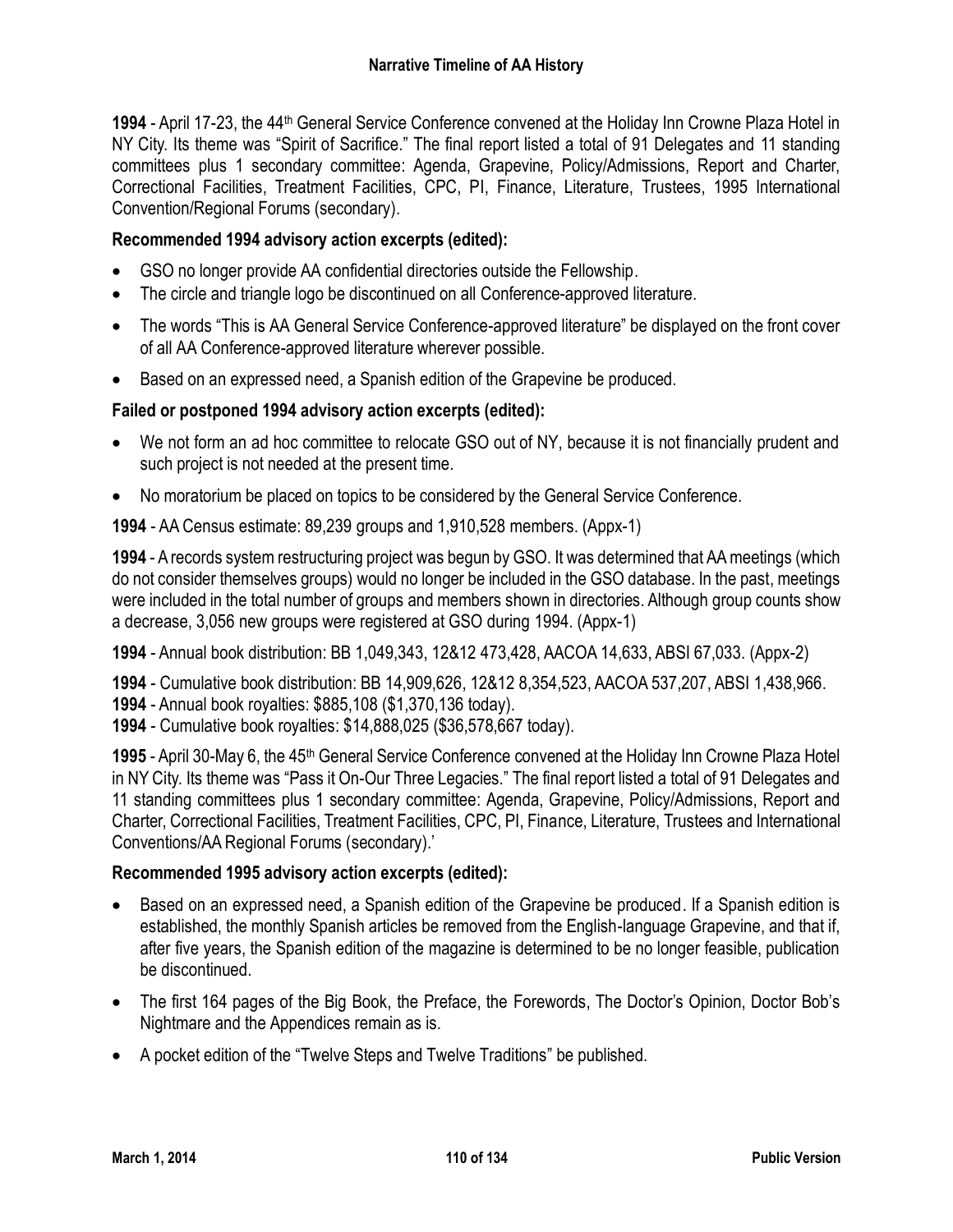- Since no General Service Conference is binding on the next, each Conference will determine whether or not it will be smoking or non-smoking.
- The Committee on International Conventions continue to meet on an annual basis, discussing Regional Forums when there are no International Convention items; and that the committee be renamed Conference Committee on International Conventions/Regional Forums.
- The proposal to censure the General Service Board be dismissed.

# **Failed or postponed 1995 advisory action excerpts (edited):**

- The Conference Finance Committee studied the proposal that GSO be separately incorporated as a wholly owned corporation of the General Service Board and concluded with substantial unanimity it was not necessary.
- The Conference Literature Committee reviewed the report "Should There be a fourth Edition Big Book, A Report on Area Response" and concluded there was no need to publish a fourth Edition at this time.
- The Conference Literature Committee considered whether or not the first 164 pages of the Big Book, should have the same rewrite status as the Steps, Traditions and Warranties of Article XII of the Conference Charter and referred the agenda item to the Report and Charter Committee for discussion at the 1996 Conference.
- That the manuscript originally commissioned as a history book be relabeled "collected observations of AA" and be placed in the Archives and made available for purchase at cost upon request after editing for anonymity and various specific concerns relating to accuracy of content and style.
- Floor Action #1: the AAWS Board's permission to Great Britain to adapt the Twelve Concepts for World Service for their own requirements be withdrawn pending review and recommendation by the Report and Charter Committee at the 1996 Conference (not considered).
- Floor Action #2: Area 44 requests the 21 Trustees of the General Service Board meet with representatives of the two service structures in Mexico (Central and Seccion). The purpose of this meeting, if needed, is to mediate the conflict and to bring to the 1996 Conference recommendations that would preclude reoccurrence of this type of conflict in any other situation or country (not considered):
- Floor Action #3: Seccion Mexico has sent three letters asking the Conference to review their petitions of grievance, which is their right under Concept V of World Service. To fulfill our spiritual responsibility the following motion is proposed: "That this Conference review and discuss these petitions and forward a response to Seccion Mexico"(not considered).
- Floor Action #4: The Conference recommends that the General Service Board and its subsidiary boards, AAWS and Grapevine initiate no litigation in defense of copyrights and trademarks, in accordance with Tradition 10 and Warranty 5 (not considered).

**1995** - June 29 - July 2, AA's 60<sup>th</sup> anniversary and 10<sup>th</sup> International Convention was held at San Diego, CA. Its theme was "AA Everywhere-Anywhere." Nearly 56,000 attendees from the US, Canada and 85 other countries gathered in Jack Murphy Stadium. At the time, it was the largest AA Convention ever held and the largest convention of any kind that San Diego had ever hosted.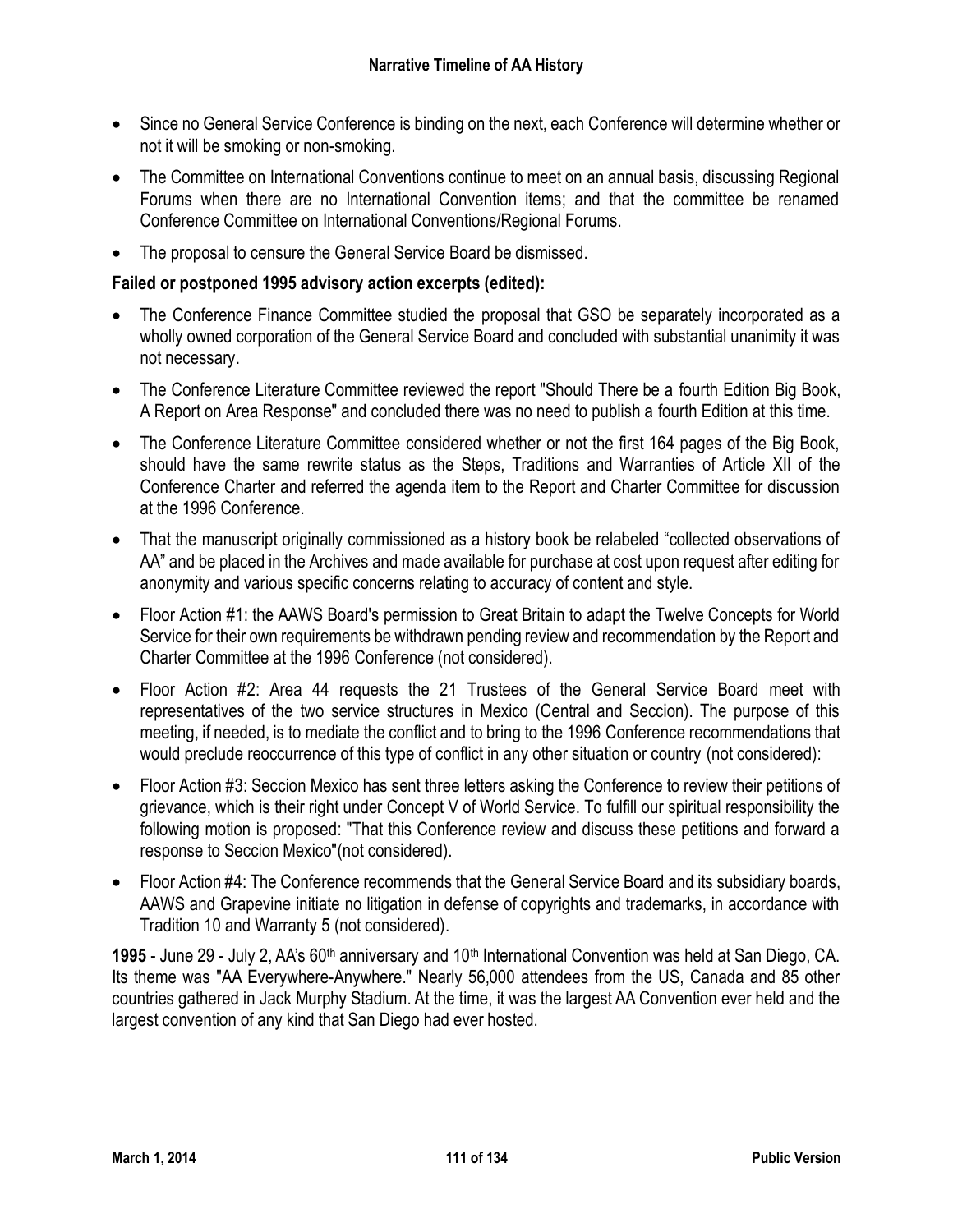Nowhere was the Convention theme more evident than the opening flag ceremony. Flags from 87 countries were paraded Olympics-style and two huge screens broadcast the speakers. Flag bearers, some in national costumes, marched into the stadium and lined up in front of the dais. Attendance at this opening meeting was estimated at 54,000, giving it claim to the biggest AA meeting ever.

Warned that at a past Convention some hotels had run out of coffee, the San Diego hotels came through beautifully. The ice cream lasted as well but ATMs ran out of cash. Hospitality suites were set up at the Marriott and Hyatt Hotels. A Convention first was the Living Cyber hospitality suite where AAs who had been corresponding on the Internet had a chance to meet face-to-face.

The Convention opened on Thursday night, with a "block party" in the city's harbor area, along with dances at the Convention Center and Hyatt Regency Hotel. All day Friday and Saturday, panels and workshops on every conceivable AA topic were held. Among the most popular meetings were those that involved old-timers, the Steps and Traditions and the challenges of working the program in the real world. Many meetings were so crowded that people had to be turned away at the door. The first-ever Convention Old-Timers Meeting on Saturday night featured 129 members with 40 or more years of sobriety, 15 of whom told their stories

Grapevine comptroller Bob S was in charge of the souvenir book and Grapevine sales booth and remarked that it really is an honest program. On Saturday afternoon the sales booths stayed open late to accommodate AAs who still wanted souvenir books or the Grapevine's new Spanish translation of The Language of the Heart - but not late enough. Returning Sunday morning to pack boxes to ship home, Bob realized that a large number of books had disappeared overnight. Dismayed at first, he found a box of cash - \$826, to be exact on one of the counters. AA members had bought their books on the honor system. (Gv-10-1995)

**1995** - December 22, with General Service Board approval, GSO launched the AA.org website. (AA-org)

**1995** - AA Census estimate: 95,166 groups and 1,922,269 members. (Appx-1)

**1995** - Annual book distribution: BB 1,016,994, 12&12 457,376, AACOA 15,916, ABSI 66,025. (Appx-2)

**1995** - Cumulative book distribution: BB 15,926,620, 12&12 8,811,899, AACOA 553,123, ABSI 1,504,991.

- **1995** Annual book royalties: \$814,226 (\$1,224,400 today).
- **1995** Cumulative book royalties: \$15,702,251 (\$37,803,067 today).

**1996** - April 21-27, the 46th General Service Conference convened at the Holiday Inn Crowne Plaza Hotel in NY City. Its theme was "Preserving Our Fellowship-Our Challenge." The final report listed a total of 92 Delegates and 11 standing committees plus 1 secondary committee: Agenda, Grapevine, Policy/Admissions, Report and Charter, Correctional Facilities, Treatment Facilities, CPC, PI, Finance, Literature, Trustees and International Conventions/AA Regional Forums (secondary).'

# **Recommended 1996 advisory action excerpts (edited):**

- The following four cities, in alphabetical order, be given equal consideration as a site for the 2005 International Convention: Atlanta, St. Louis, San Antonio and Toronto.
- Guidelines from the trustee's Nominating Committee for changing region boundaries be accepted.
- The 1996 Membership Survey be conducted by area on a random basis as was done in 1992.

# **Failed or postponed 1996 advisory action excerpts (edited):**

 The committee discussed returning the "About Alcoholism" section (gray pages) to the Grapevine and felt that no action was necessary. The committee saw no clear need or desire in the Fellowship for the section. Information from the alcoholism field does not promote AA's primary purpose and is readily available elsewhere.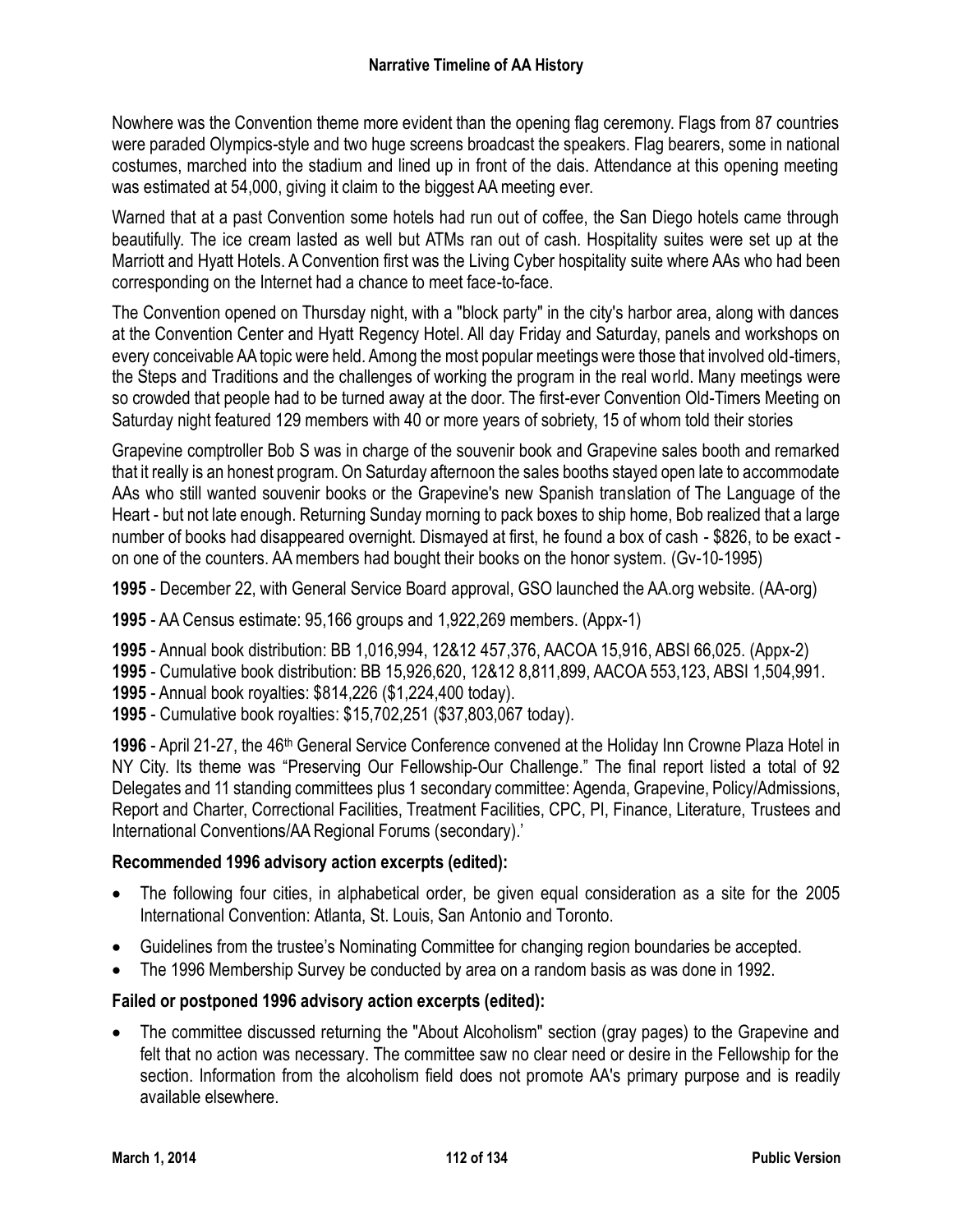- It was recommended that the manuscript originally commissioned as a history book be relabeled "Collected Observations of Alcoholics Anonymous" and be placed in the Archives and made available for purchase at cost upon request after editing for anonymity and various specific concerns relating to accuracy of content and style.
- Floor Action #1: Propose a Conference resolution that the first 164 pages of the Big Book, the Preface, the Forewords, The Doctor's Opinion, Doctor Bob's Nightmare and the Appendices be unchanged without approval of 3/4 of groups of the world.
- Floor Action #2: Recommend that the General Service Board and its subsidiary boards, AAWS and Grapevine, initiate no litigation regarding the protection of copyrights or trademarks.

**1996** - June, the first issue of La Viña was published on a bi-monthly basis. (SM S81-S82)

**1996** - AA Census estimate: 96,997 groups and 1,959,829 members. (Appx-1)

**1996** - Annual book distribution: BB 963,546, 12&12 442,601, AACOA 14,429, ABSI 64,615. (Appx-2)

**1996** - Cumulative book distribution: BB 16,890,166, 12&12 9,254,500, AACOA 567,552, ABSI 1,569,606.

**1996** - Annual book royalties: \$762,446 (\$1,114,687 today).

**1996** - Cumulative book royalties: \$16,464,697 (\$38,917,754 today).

**1997** - April 13-19, the 47th General Service Conference convened at the Holiday Inn Crowne Plaza Hotel in NY City. Its theme was "Spirituality-Our Foundation." The final report listed a total of 92 Delegates and 11 standing committees plus 1 secondary committee: Agenda, Grapevine, Policy/Admissions, Report and Charter, Correctional Facilities, Treatment Facilities, CPC, PI, Finance, Literature, Trustees and International Conventions/AA Regional Forums (secondary).

## **Recommended 1997 advisory action excerpts (edited):**

- A draft fourth edition Big Book be developed and a progress report brought to the 1998 Conference, keeping in mind the 1995 Advisory Action that: the first 164 pages of the Big Book, the Preface, the Forewords, The Doctor's Opinion, Doctor Bob's Nightmare and the Appendices remain as is."
- A publication of stories dropped from the 1<sup>st</sup>, 2<sup>nd</sup> and 3<sup>rd</sup> edition Big Books be developed, and a progress report be brought to the 1998 Conference.
- Material from the Sixth Warrantee be added to "What is an AA Group" in "The AA Group" pamphlet.
- The following statement be added to CPC pamphlets under the title "Singleness of Purpose and Problems Other Than Alcohol" at the next printing: "Alcoholism and drug addiction are often referred to as 'substance abuse' or 'chemical dependency.' Alcoholics and non-alcoholics are, therefore, sometimes introduced to AA and encouraged to attend AA meetings. Anyone may attend open AA meetings. But only those with a drinking problem may attend closed meetings or become AA members. People with problems other than alcoholism are eligible for AA membership only if they have a drinking problem."

## **Failed or postponed 1997 advisory action excerpts (edited):**

 Floor Action #1: when fiscally prudent, AAWS ought to place as a high priority goal, the audiotaping in English and Spanish of current AA (book) printed literature (failed).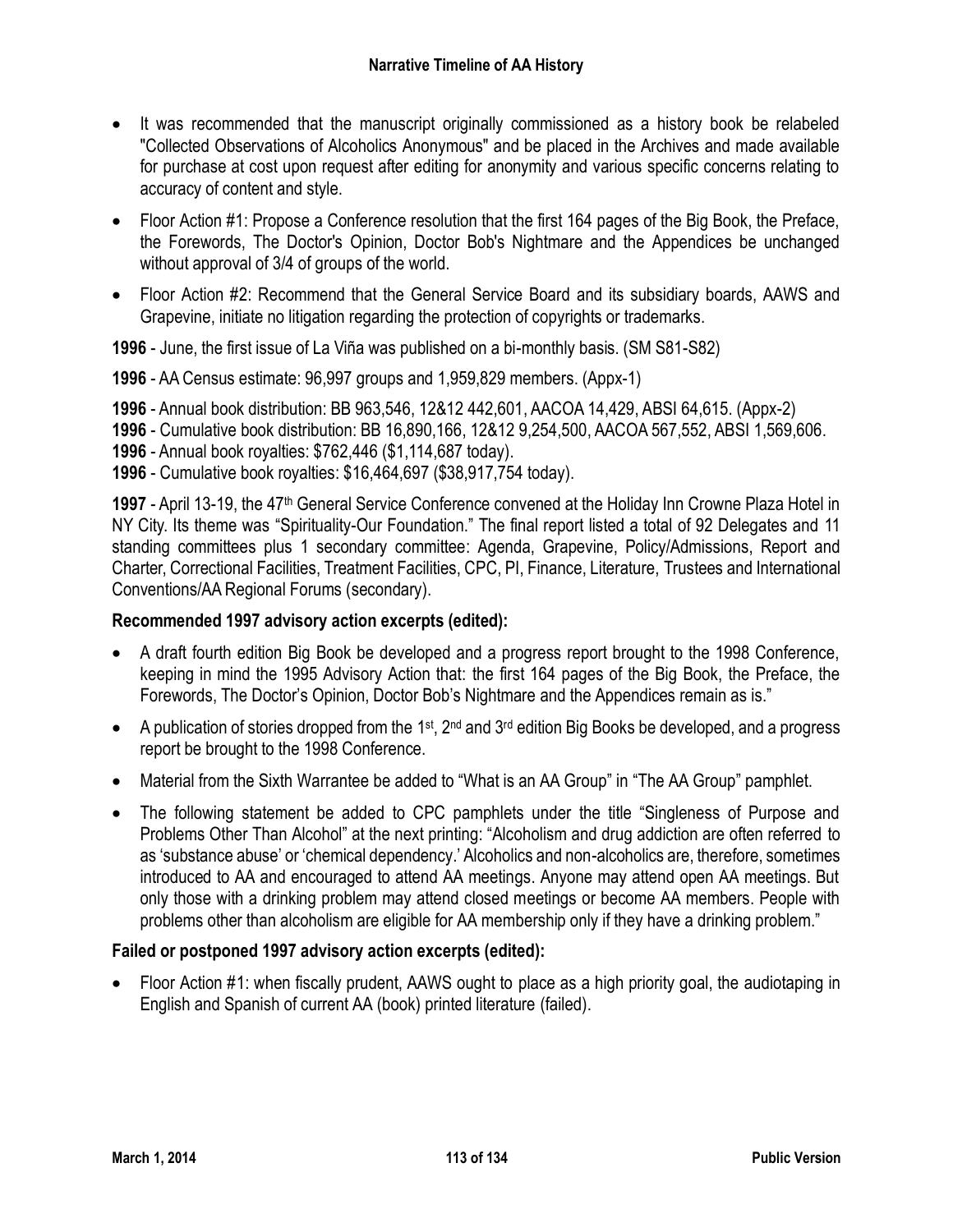- Floor Action #2: the following changes to the "Living Sober" booklet be approved: Page 55, after the 9<sup>th</sup> full paragraph: (footnote) "AA World Services publishes a pamphlet titled "The AA Member-Medications and Other Drugs." Many members who must take medications for medical conditions have found its suggestions very helpful. The pamphlet is Conference-approved. It may also be helpful to give this pamphlet to our personal physicians to assist them in increasing their knowledge of the nature of our illness, alcoholism." Page 4, second paragraph: Remove the sentence: "We have also found that we have to stay away from mind-changing drugs" (failed).
- Floor Action #3: last names of GSRs and group contacts be eliminated from the confidential AA directories and only the first name and initial of the last name be listed (not considered).

**1997** - AA Census estimate: 97,568 groups and 1,967,433 members. (Appx-1)

**1997** - Annual book distribution: BB 933,926, 12&12 414,217, AACOA 14,412, ABSI 75,842. (Appx-2)

**1997** - Cumulative book distribution: BB 17,824,092, 12&12 9,668,717, AACOA 581,964, ABSI 1,645,448.

**1997** - Annual book royalties: \$751,780 (\$1,073,971 today).

**1997** - Cumulative book royalties: \$17,216,477 (\$39,991,725 today).

**1998** - April 19-25, the 48th General Service Conference convened at the Crowne Plaza Manhattan Hotel in NY City. Its theme was "Our Twelfth Step Work." The final report listed a total of 92 Delegates and 11 standing committees plus 1 secondary committee: Agenda, Grapevine, Policy/Admissions, Report and Charter, Correctional Facilities, Treatment Facilities, CPC, PI, Finance, Literature, Trustees and International Conventions/AA Regional Forums (secondary).

## **Recommended 1998 advisory action excerpts (edited):**

- A draft fourth edition Big Book continue to be developed and a progress report brought to the 1999 Conference, keeping in mind that it will require Conference approval and the 1995 Advisory Action that: "The first 164 pages of the Big Book, the Preface, the Forewords, The Doctor's Opinion, Doctor. Bob's Nightmare and the Appendices remain as is."
- A Conference Archives Committee composed of nine delegates (5 from Panel 48 and four from Panel 49) meet at the 49<sup>th</sup> General Service Conference as a secondary committee assignment and that the committee meet jointly with the Trustee's Archives Committee.
- When calculating the number of votes to determine substantial unanimity or a 2/3 majority on the Conference floor, when the number is a fraction, the next higher whole number will be used.

## **Failed or postponed 1998 advisory action excerpts (edited):**

- The committee considered a request that the 6-point definition of an AA group be added to "The AA Group" pamphlet, replacing the section from Warranty Six added by the 1997 Conference, and concurred with the Trustees Literature Committee that "The AA Group" pamphlet remain as is.
- Floor Action #1: the General Service Board return the \$150,000 transportation subsidy (\$211,000 today) received from the city of San Diego for the 1995 International Convention (not considered).
- Floor Action #2: the entire book "Living Sober" be sent to a subcommittee for evaluation and possible revision (not adopted).
- Floor Action #3: group contributions to GSO be included in the directories (not considered).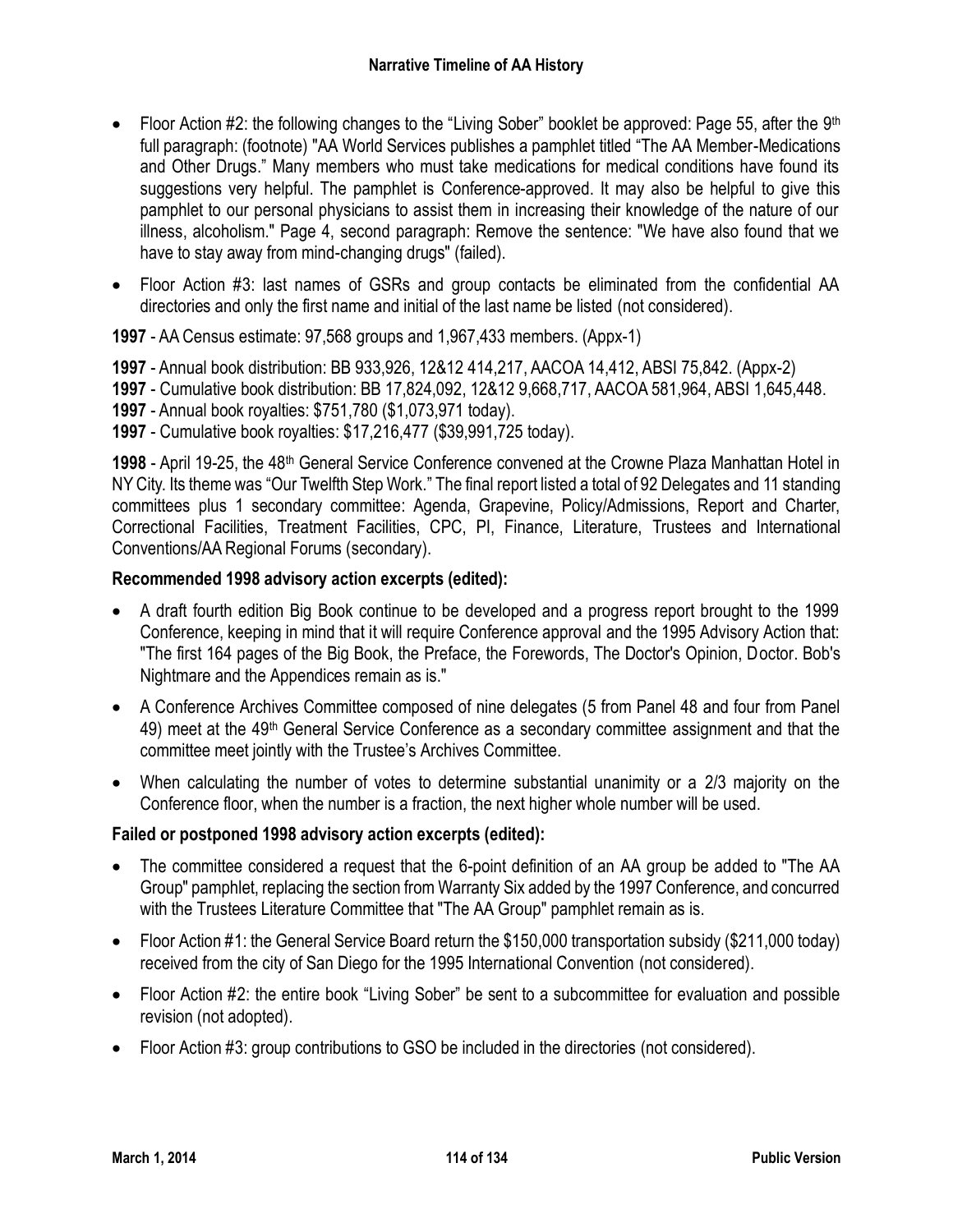- **1998** June 1, GSO received 1,222 personal stories for review for the fourth edition Big Book. (GSC-2001)
- **1998** AA Census estimate 98,710 groups and 1,989,124 members. (Appx-1)

**1998** - Annual book distribution: BB 867,828, 12&12 370,101, AACOA 10,336, ABSI 61,294. (Appx-2)

**1998** - Cumulative book distribution: BB 18,691,920, 12&12 10,038,818, AACOA 592,300, ABSI 1,706,742.

**1998** - Annual book royalties: \$589,035 (\$828,460 today).

**1998** - Cumulative book royalties: \$17,805,512 (\$40,820,185 today).

**1999** - April 18-24, the 49th General Service Conference convened at the Crowne Plaza Manhattan Hotel in NY City. Its theme was "Moving Forward: Unity Through Humility." The final report listed a total of 92 Delegates and 11 standing plus 2 secondary committees: Agenda, Grapevine, Policy/Admissions, Report and Charter, Correctional Facilities, Treatment Facilities, CPC, PI, Finance, Literature, Trustees, International Conventions/AA Regional Forums (secondary) and the first Archives Committee (secondary).

# **Recommended 1999 advisory action excerpts (edited):**

- The annual limit contributed to GSO from individual AA members be increased from \$1,000 to \$2,000 (\$1,400 to \$2,800 today) and that bequests from AA members should be subject to the same limit and be on a 1-time-only basis and not in perpetuity.
- The Conference supports the Board policy which states: "Whenever a discount or subsidy is that which would be offered to any other organization … it may be accepted. Whenever a discount or subsidy is partly or in total offered because we are AA, it must be declined."
- Based on precedent regarding previous editions of the Big Book, the AA history book and Daily Reflections, any draft copy of the fourth edition Big Book be considered a work-in-progress, and as such, is confidential; the operating principle being that any story material brought forward to the Literature Committee will be done on a "for-their-eyes-only" basis adhering to the principle of the right of decision, and not brought forward for any other general distribution until publication.
- A draft copy of a pamphlet directed to the Black/African American alcoholic be developed and brought to the 2000 Conference Literature Committee for review.
- The 1966 and 1974 Advisory Actions which stated that the film "Bill's Own Story" be for use by AA groups only, and that this film be released to Al-Anon groups under the same conditions, be reaffirmed.
- The committee discussed anonymity at the public level on the Internet and suggested that area delegates explain at the local level that "electronic media" is implicit in the last phrase of the Eleventh Tradition.

## **Failed or postponed 1999 advisory action excerpts (edited):**

- The committee strongly suggested that no index be included in any fourth edition Big Book.
- The committee discussed the proposal for an AA history book and agreed that there were ample existing resources on AA history and that there was no compelling need to develop this project.
- The committee considered a proposal to add a footnote to Warranty Five of the Twelve Concepts, stating that AA will continue to oppose unauthorized use of its registered trademarks and unanimously agreed the footnote should not be added.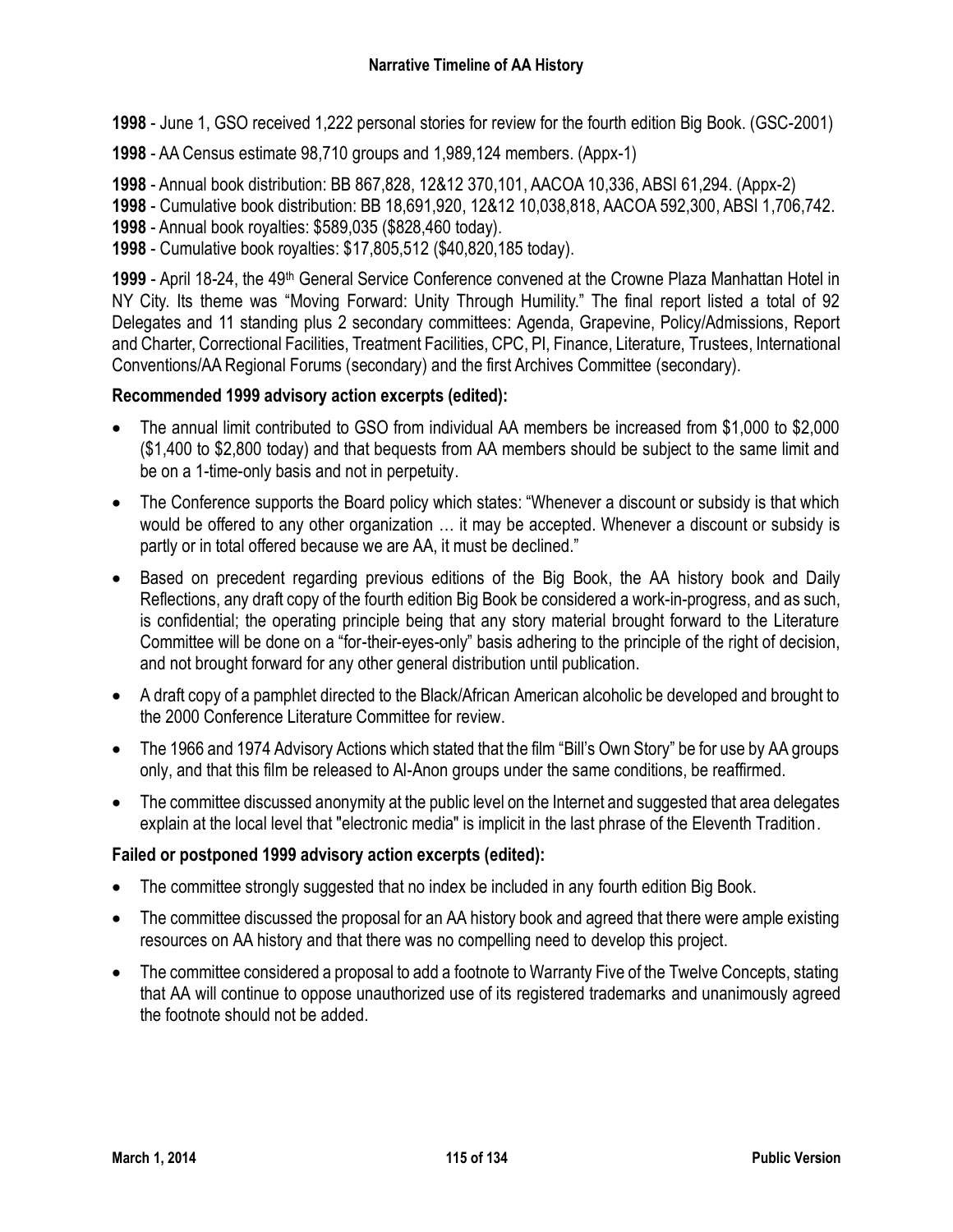- Floor Action #2: direct the Trustees Literature Committee to evaluate the Conference Literature Committee's "strong suggestion" to distribute a questionnaire soliciting input from all areas on whether there is a need for the continued development of "special interest" literature in a society that has many faces in one Fellowship (not approved).
- Floor Action #3: the General Service Board return the \$250,000 cash incentive (\$344,000 today) received from the city of San Diego for the 1995 International Convention (not approved).
- Floor Action #4: the General Service Board refrain from accepting the \$100,000 cash incentive (\$138,000 today) from the city of Minneapolis for the 2000 International Convention (not approved).

**1999** - AA Census estimate 99,024 groups and 1,990,504 members. (Appx-1)

**1999** - Annual book distribution: BB 872,781, 12&12 373,357, AACOA 12,240, ABSI 63,581. (Appx-2)

**1999** - Cumulative book distribution: BB 19,564,701, 12&12 10,412,175, AACOA 604,540, ABSI 1,770,323.

**1999** - Annual book royalties: \$164,542 (\$226,330 today).

**1999** - Cumulative book royalties: \$17,970,054 (\$41,046,515 today).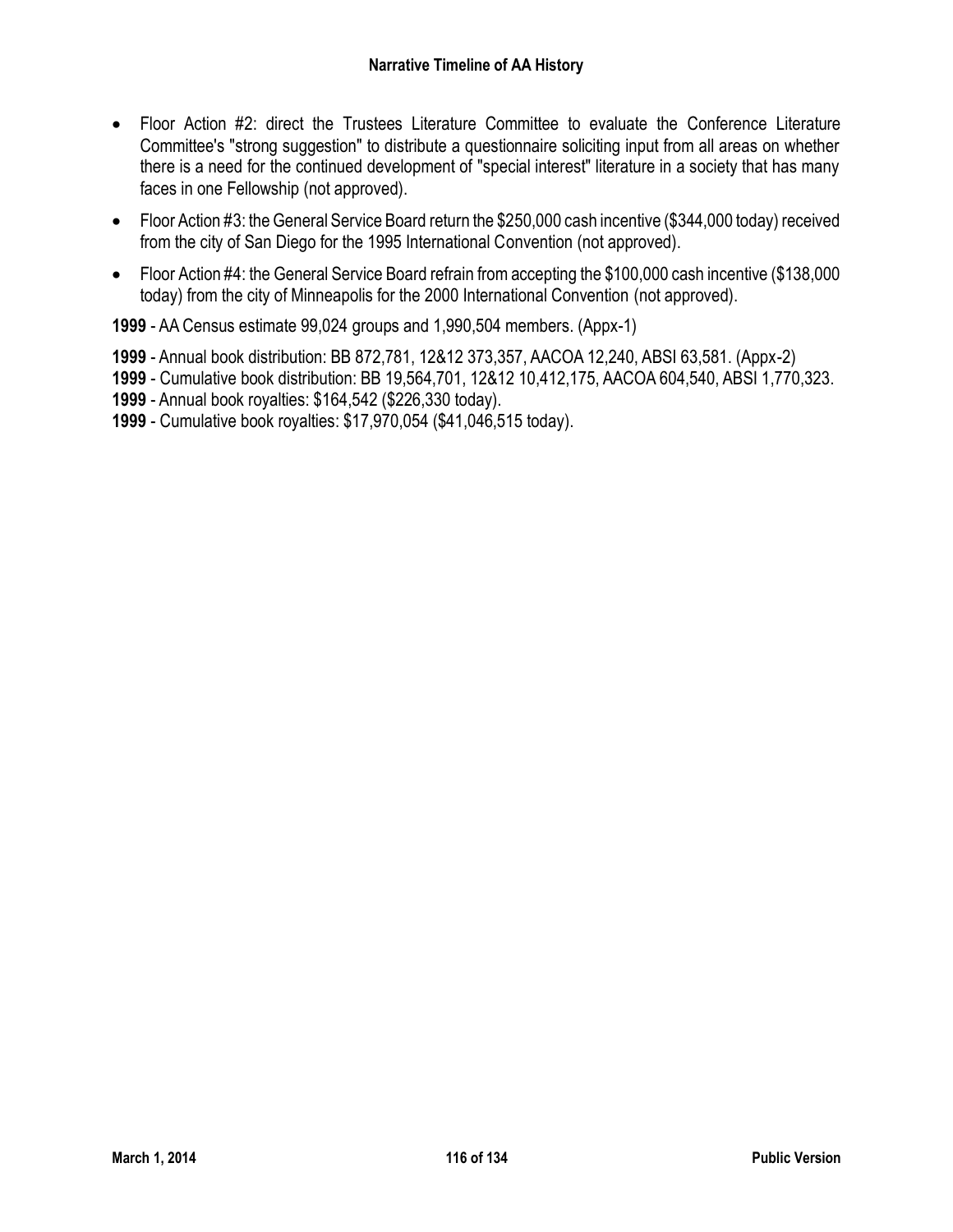### **2000 to 2009**

**2000** - April 30-May 6, the 50th General Service Conference convened at the Crowne Plaza Manhattan Hotel in NY City. Its theme was "Trusting Our Future to AA Principles." The final report listed a total of 92 Delegates and 11 standing plus 2 secondary committees: Agenda, Grapevine, Policy/Admissions, Report and Charter, Correctional Facilities, Treatment Facilities, CPC, PI, Finance, Literature, Trustees, International Conventions/AA Regional Forums (secondary) and Archives (secondary).

### **Recommended 2000 advisory action excerpts (edited):**

- The revision of the pamphlet to replace "It Sure Beats Sitting in a Cell" be approved.
- A draft copy of the fourth edition Big Book, or a progress report, be brought to the 2001 Conference.
- Changes concerning internet anonymity be made in "AA Fact File," "A Brief Guide to Alcoholics Anonymous," "Speaking at Non-AA Meetings" and "Understanding Anonymity."
- The description of the AA Group (Long Form Tradition Three and a section of Warranty Six, in Concept Twelve) be added in Chapter Two: "The Group and Its GSR" in "The AA Service Manual."

### **Failed or postponed 2000 advisory action excerpts (edited):**

- The committee discussed returning the About Alcoholism section (the "gray pages") to the Grapevine and felt that no action was necessary. The committee saw no need or desire in the Fellowship for the section. Information from the alcoholism field does not promote AA's primary purpose and is readily available elsewhere.
- Prior to being asked to vote approval of the fourth edition Big Book, all Conference members be given the titles and a brief synopsis of both the new stories and those carried forward from the third edition. The synopsis will be similar to the brief descriptions found in the table of contents of the third edition.
- The Grapevine not move forward with a Web site message board, forum, or other online meeting format until this issue can be fully discussed by the 51st General Service Conference and go through the committee and Conference process (not approved).
- In selection of regional Trustees, 2/3 of the voters be the delegates from the region involved and 1/3 be divided between the Conference Committee on Trustees and the Trustees Nominating Committee (not approved).
- All work on the Black/African American pamphlet cease as it does not promote unity or our common welfare (not considered).

**2000** - June 29-July 2, 65<sup>th</sup> anniversary and 11<sup>th</sup> International Convention at Minneapolis, MN. Estimated attendance was 48,000. Its theme was "Pass It On-Into the 21st Century. The "big meetings" were held in the Hubert H Humphrey Metrodome under ten acres of Teflon-coated fiberglass held up only by air like a giant balloon. Amemorable feature was to "Walk-the-Walk" each day, in which attendees walked a "Big Book blue" line laid down from the Convention Center to the Metrodome. Attendees were also able to Dance-the-Dance in the Metrodome on Friday and Saturday nights.

The 20-millionth Big Book was presented to Al-Anon Family Groups (B459-08-2000, Gv-10-2000).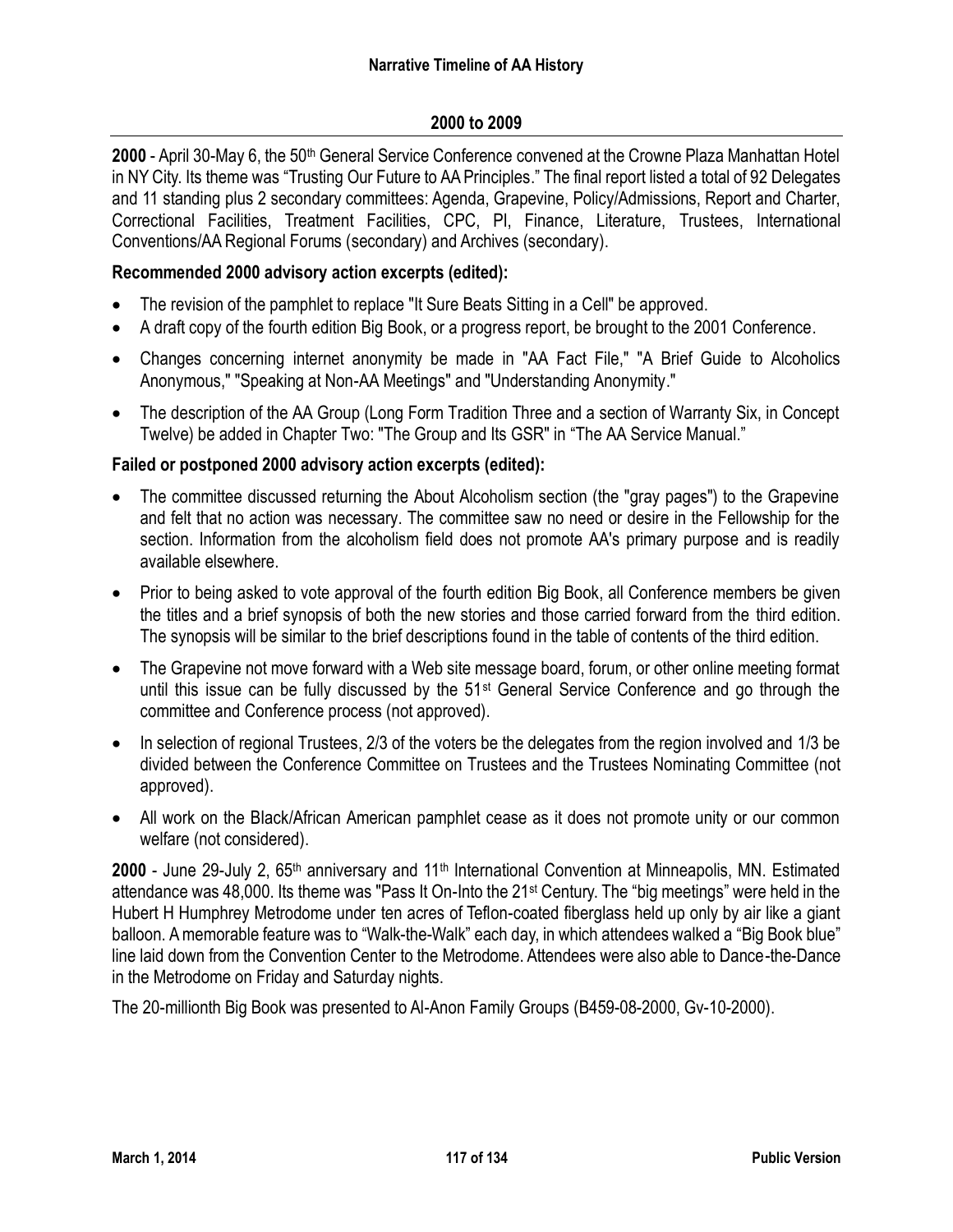**2000** - AA Census estimate 100,766 groups and 2,160,013 members. (Appx-1)

**2000** - Annual book distribution: BB 899,180, 12&12 380,602, AACOA 11,182, ABSI 63,737. (Appx-2)

**2000** - Cumulative book distribution: BB 20,463,881, 12&12 10,792,777, AACOA 615,722, ABSI 1,834,060.

**2000** - Annual book royalties: \$167,917 (\$223,591 today).

**2000** - Cumulative book royalties: \$18,137,971 (\$41,270,107 today).

**2001** - April 22-28, the 51st General Service Conference convened at the Crowne Plaza Manhattan Hotel in NY City. Its theme was "Love and Service." The final report listed a total of 93 Delegates and 11 standing plus 2 secondary committees: Agenda, Grapevine, Policy/Admissions, Report and Charter, Correctional Facilities, Treatment Facilities, CPC, PI, Finance, Literature, Trustees, International Conventions/AA Regional Forums (secondary) and Archives (secondary).

### **Recommended 2001 advisory action excerpts (edited):**

- Elaine McDowell, Ph D, who previously served as a Class A trustee for nine years, was elected as the first woman chair of the General Service Board.
- La Viña continue to be published by the AA Grapevine and supported by the General Service Board as a service to the Fellowship.
- Three cities Detroit, Indianapolis and San Antonio be given equal consideration as a site for the 2010 International Convention.
- The fourth edition Big Book be approved, keeping in mind the 1995 Advisory Action, "The first 164 pages of the Big Book, the Preface, the Forewords, The Doctor's Opinion, Doctor Bob's Nightmare and the Appendices remain as is."
- The Twelve Concepts (short form), with a brief introduction, be added to the Appendices Section in future printings of the Big Book.
- The 2001 Membership Survey be conducted by area on a random basis as was done in the 1998 Survey.

## **Failed or postponed 2001 advisory action excerpts (edited):**

- The committee discussed the request "that in the future no draft copy of any literature be submitted for approval by the Conference without all Conference members having the opportunity to review that literature" and saw no need for any action.
- The proposed draft of the posthumous anonymity policy be made available to this Conference to review and vote on as a general policy of the Fellowship.

**2001** - September 12, AA trusted servants of NY Area 49 and the NY Intergroup Office organized AA meetings around the clock near Ground Zero for AA members engaged in rescue and emergency work at the 9/11 World Trade Center disaster. The Red Cross assigned AA rooms near the site. Members later constructed an iron plaque and presented it to GSO and the NY Intergroup as a memento. (GSC-2002, AA-org)

**2001** - The "Archives WORKBOOK" was published as a service piece.

**2001** - November 1, the fourth edition Big Book was published containing 24 new personal stories. GSO sent a complimentary copy to all registered US/Canadian groups. (GSC-2002)

**2001** - December 8-9, the first Special Hispanic Forum was held in Austin, TX. (GSC-2002)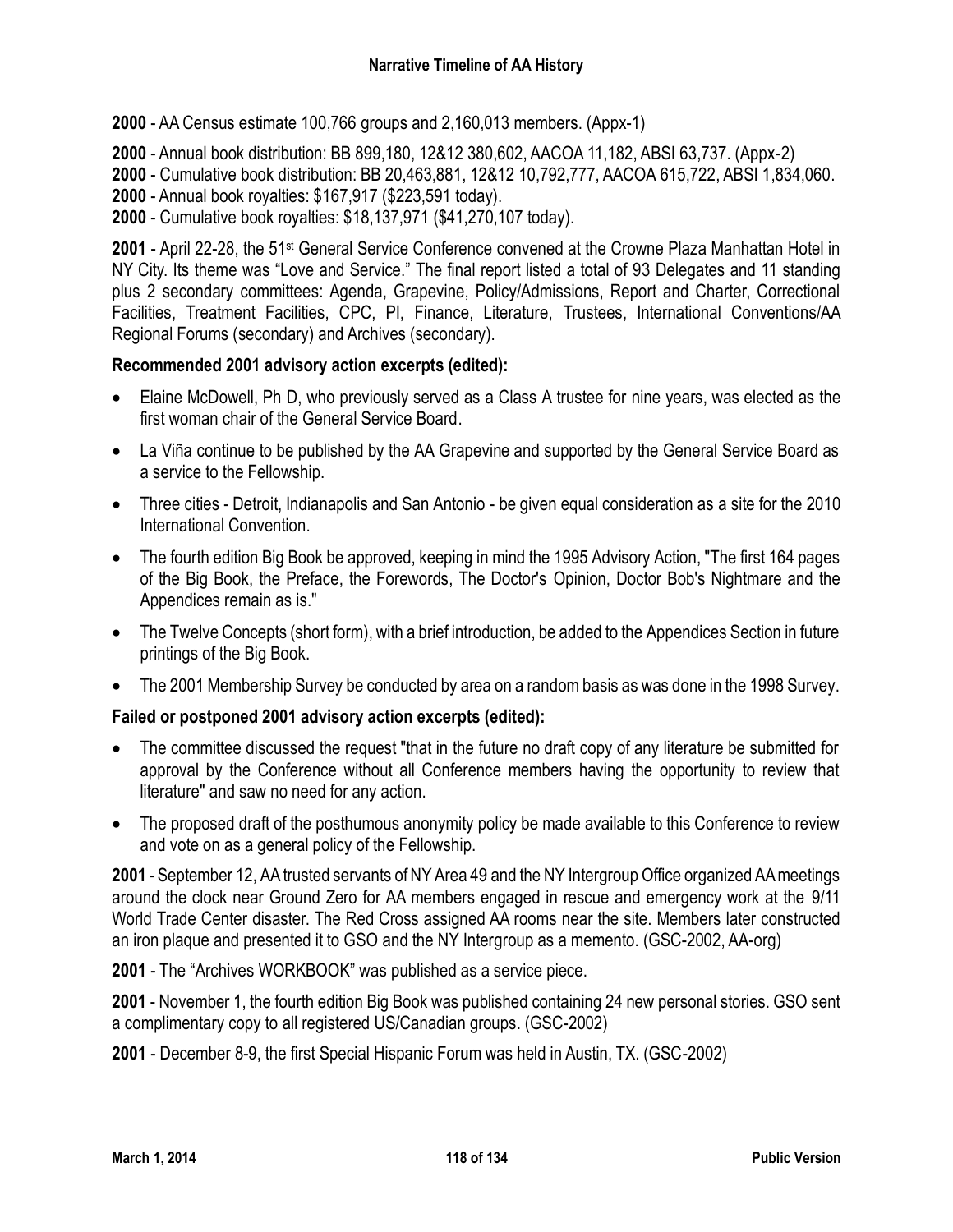**2001** - AA Census estimate 100,131 groups and 2,215,293 members. (Appx-1)

**2001** - Annual book distribution: BB 1,356,016, 12&12 399,513, AACOA 13,050, ABSI 73,080. (Appx-2)

**2001** - Cumulative book distribution: BB 21,819,897, 12&12 11,192,290, AACOA 628,772, ABSI 1,907,140.

**2001** - Annual book royalties: \$197,294 (\$255,562 today).

**2001** - Cumulative book royalties: \$18,335,265 (\$41,525,669 today).

**2002** - April 21-27, the 52nd General Service Conference convened at the Crowne Plaza Manhattan Hotel in NY City. Its theme was "Sharing the Steps, Traditions and Concepts." The final report listed a total of 93 Delegates and 11 standing plus 2 secondary committees: Agenda, Grapevine, Policy/Admissions, Report and Charter, Correctional Facilities, Treatment Facilities, CPC, PI, Finance, Literature, Trustees, International Conventions/AA Regional Forums (secondary) and Archives (secondary).

### **Recommended 2002 advisory action excerpts (edited):**

- The video "Markings on the Journey" be approved.
- An anthology of the last published version of the 56 stories dropped from the 1<sup>st</sup>, 2<sup>nd</sup> and 3<sup>rd</sup> edition Big Book be approved with the title "Experience, Strength and Hope."
- Recognizing the historical nature of the book "Experience, Strength and Hope" and recognizing the fact that editorial changes have been made to various personal stories in later printings of the Big Book, the versions to be printed in "Experience, Strength and Hope" will be the last published version of each story, and those versions remain as is.
- The text in the book "Twelve Steps and Twelve Traditions" written by Bill Wilson, remain as is, recognizing the Fellowship's feeling that Bill's writings be retained as originally published.
- The sentence "Fundamentally, though, the difference between an electronic meeting and the home group around the corner is only one of format" in the last paragraph of the Foreword to the fourth edition, be deleted in future printings of the Big Book.
- Three cities, in alphabetical order, be given equal consideration as a site for the 2010 International Convention: 2010. Detroit, Indianapolis and San Antonio

### **Failed or postponed 2002 advisory action excerpts (edited):**

- After careful consideration of the request to restore "The Doctor's Opinion" to page 1 in future printings of the Big Book, the committee agreed to take no action. The matter was also turned down when brought as a floor action (see below).
- $\bullet$  An electronic voting system be given a 2-year trial at the 53<sup>rd</sup> and 54<sup>th</sup> General Service Conferences.
- All literature being considered as "Conference-approved literature" be made available for review by all Conference members prior to debate on the Conference floor.
- The Twelve Concepts of AA be produced in a window shade display format.
- Reconsider the request to restore "The Doctor's Opinion" to Page 1 as published in the first edition Big Book from 1939-1955 in future printings of the Big Book.
- AAWS consider printing an  $8\frac{1}{2}$  by 11 poster of the Twelve Concepts.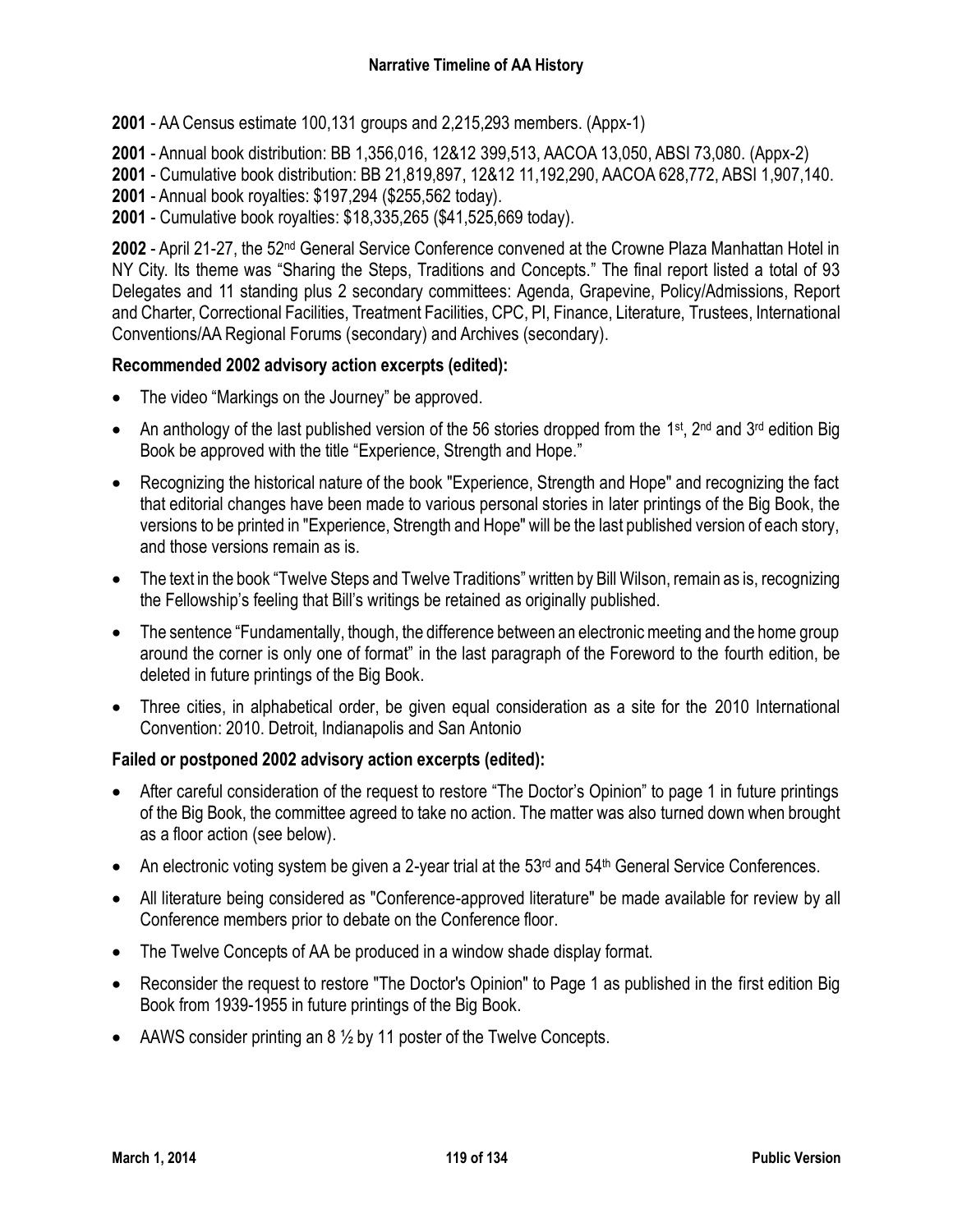A statement be added to the letter sent to convention bureau contacts, before they submit their bids, from the chairperson of the Trustees International Conventions Committee, expressing the thought that in keeping with our Tradition of Self-support, AA does not accept cash subsidies.

**2002** - GSO Reported distribution of Big Book editions:

1st 300,000

- $2<sub>nd</sub>$ 1,150,000
- 3rd 19.550.000
- $4<sup>th</sup>$ th 1, 225,000

**2002** - AA Census estimate: 103,768 groups and 2,092,460 members. (Appx-1)

**2002** - Annual book distribution: BB 1,175,053, 12&12 423,231, AACOA 14,039, ABSI 76,291. (Appx-2)

**2002** - Cumulative book distribution: BB 22,994,950, 12&12 11,615,521, AACOA 642,811, ABSI 1,983,431.

**2002** - Annual book royalties: \$156,770 (\$199,707 today).

**2002** - Cumulative book royalties: \$18,492,035 (\$41,725,376 today).

**2003** - April, "Experience, Strength and Hope: Stories from the First Three Editions of Alcoholics Anonymous" was published. Jim B's story "The Vicious Cycle" was erroneously included and later removed. (GSO-AC)

**2003** - April 27-May 3, the 53rd General Service Conference convened at the Crowne Plaza Manhattan Hotel in NY City. Its theme was "Living AA's Principles Through Sponsorship." The final report listed a total of 93 Delegates and 11 standing plus 2 secondary committees: Agenda, Grapevine, Policy/Admissions, Report and Charter, Correctional Facilities, Treatment Facilities, CPC, PI, Finance, Literature, Trustees, International Conventions/AA Regional Forums (secondary) and Archives (secondary).

## **Recommended 2003 advisory action excerpts (edited):**

- The trial period for use of laptops be extended through the 54<sup>th</sup> General Service Conference.
- The "Singleness of Purpose" statement in six CPC pamphlets be changed to read, "Some professionals refer to alcoholism and drug addiction as 'substance abuse' or 'chemical dependency.' Non-alcoholics are, therefore, sometimes introduced to AA and encouraged to attend AA meetings. Anyone may attend *open* AA meetings, but only those with a *drinking* problem may attend *closed* meetings."
- Three cities be considered for the 2015 International Convention: Atlanta, Indianapolis and Vancouver.
- A draft Introduction be added to the front of the book "Twelve Steps and Twelve Traditions to create a unified response to questions regarding specific language, idioms and historical figures or events from AA members, newcomers and non-alcoholics.
- The development of a third edition Spanish-language Big Book by the Trustees Literature Committee be approved and a report brought to the 2004 Conference.

# **Failed or postponed 2003 advisory action excerpts (edited):**

- The committee expressed deep concern about information from the Grapevine Board received during the committee meeting that the board had failed to observe the 1993 Conference Advisory Action stating: "The Grapevine Corporate Board not actively pursue the placement of Grapevine materials for resale in commercial (non-AA) outlets."
- The committee also strongly suggests that the Grapevine Corporate Board carefully review Conference Advisory Actions prior to implementing a practice or policy.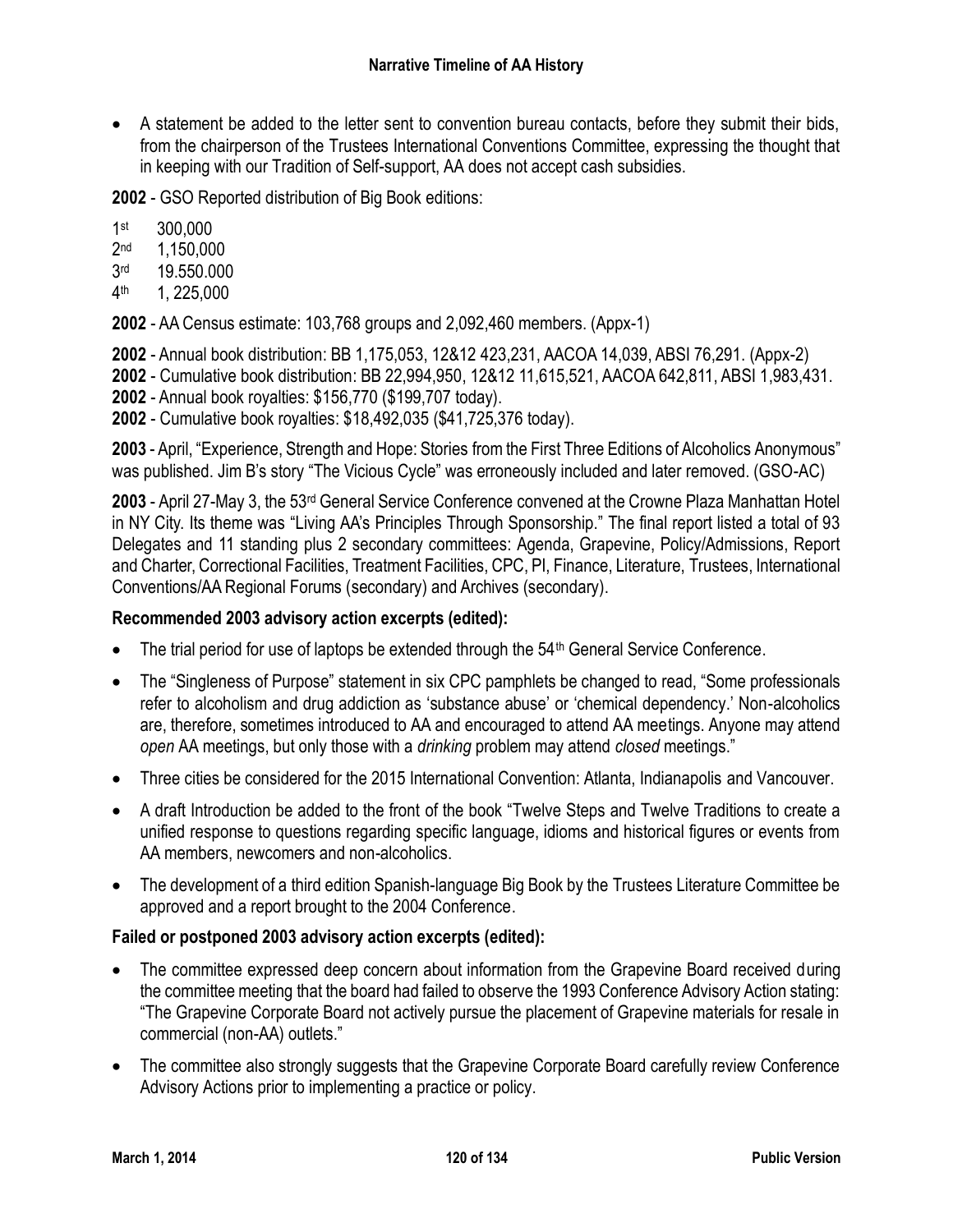- The committee encourages full Conference discussion of the AAWS Board's "intent to place the fourth edition Big Book on the GSO Web site."
- The committee considered the request to edit the following fourth edition Big Book stories to restore their third edition content: "The Housewife Who Drank At Home," "Me an Alcoholic?" "Another Chance" and "Freedom From Bondage" and agreed to accept the editorial changes and take no action.
- The third edition Big Book punctuation in "Doctor Bob's Nightmare" be restored based on the 1995 Conference Advisory Action: "The first 164 pages of the Big Book, the Preface, the Forewords, The Doctor's Opinion, Doctor Bob's Nightmare and the Appendices remain as is."

**2003** - AA Census estimate 104,589 groups and 2,066,851 members. (Appx-1)

**2003** - Annual book distribution: BB 1,014,605, 12&12 427,211, AACOA 11,879, ABSI 73,416. (Appx-2) **2003** - Cumulative book distribution: BB 24,009,555, 12&12 12,042,732, AACOA 654,690, ABSI 2,056,847. **2003** - Annual book royalties: \$139,765 (\$174,271 today).

**2003** - Cumulative book royalties: \$18,631,800 (\$41,725,376 today).

**2004** - April 18-24, the 54th General Service Conference convened at the Crowne Plaza Manhattan Hotel in NY City. Its theme was "Our Singleness of Purpose-The Cornerstone of AA." The final report listed a total of 91 Delegates and 11 standing plus 2 secondary committees: Agenda, Grapevine, Policy/Admissions, Report and Charter, Correctional Facilities, Treatment Facilities, CPC, PI, Finance, Literature, Trustees, International Conventions/AA Regional Forums (secondary) and Archives (secondary).

# **Recommended 2004 advisory action excerpts (edited):**

- The punctuation in Dr Bob's Nightmare in the fourth edition be restored as it is in the third edition Big Book. (Prior to this floor action, the Literature Committee considered the request and agreed to take no action).
- The Trustees Committee on Correctional Facilities consider including the statement on AA's Singleness of Purpose in the pamphlet "A Message to Correctional Professionals."
- The Conference clarify the 1993 Advisory Action that "the Grapevine Corporate Board not actively pursue the placement of Grapevine materials for resale in commercial (non-AA) outlets."
- A recommendation was submitted on the Board policy regarding acceptance of discounts/subsidies, with the added consideration "The committee unanimously recognizes that the acceptance of discounts or subsidies in the form of cash causes discomfort to some members of our Fellowship. The committee suggests that any future negotiations regarding International Convention discounts or subsidies be carried out with this in mind."
- The use of personal computers at Conferences be approved in keeping with the guidelines contained in a report from the Trustees Committee on the General Service Conference.
- The 2004 Membership Survey be conducted by area on a random basis as was done in the 2001 Survey.

# **Failed or postponed 2004 advisory action excerpts (edited):**

 The Trustees Committee on Correctional Facilities continue to gather and review additional sharing from area delegates and Correctional Committee, CPC and Bridging the Gap Area chairs on the topic of introducing AA into educational programs for correctional personnel, and that they use this information to write guidelines to present to the 2005 Conference Committee on Correctional Facilities for the development of workshops and education sessions on introducing AA to correctional personnel.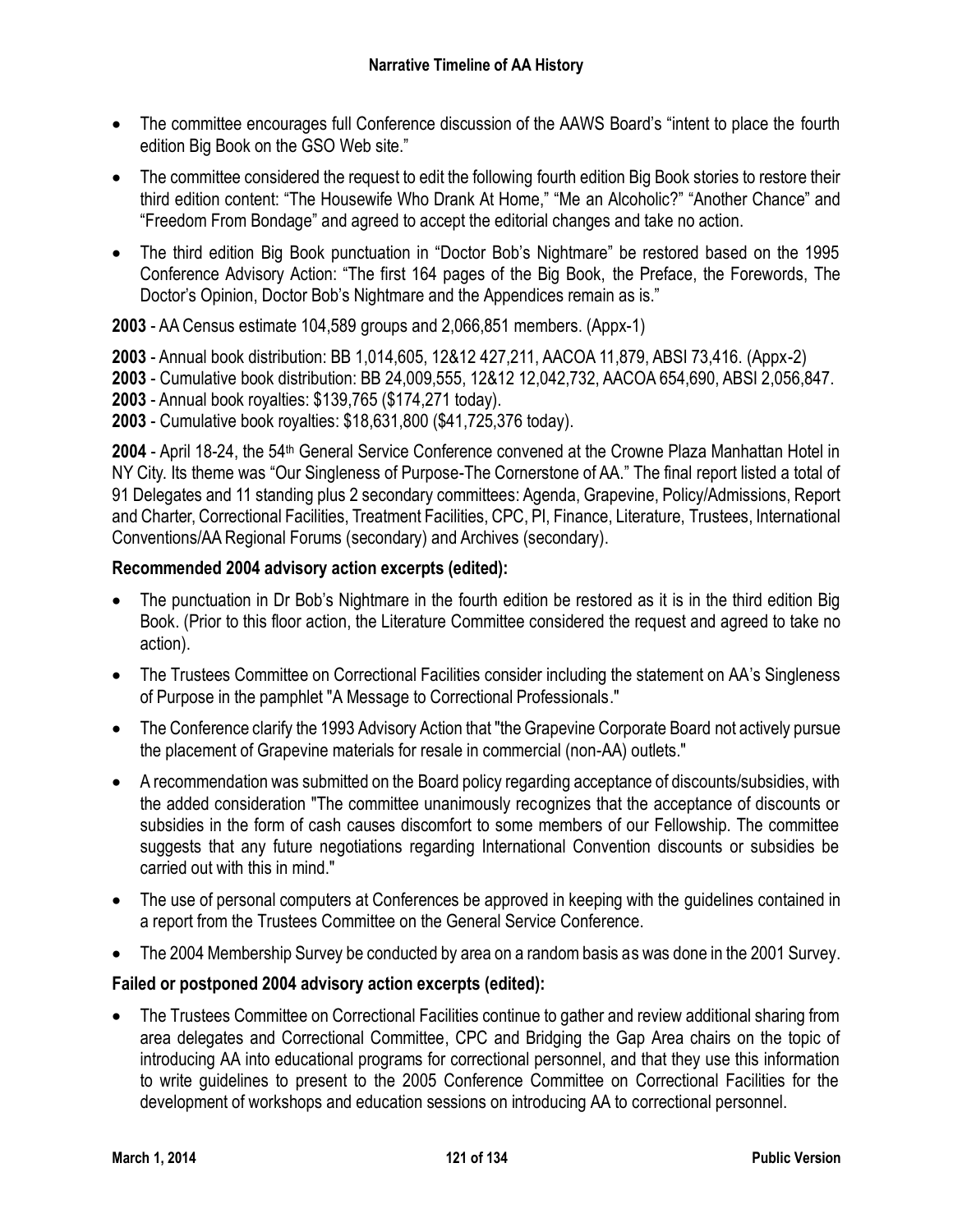• The Grapevine Corporate Board produce a collection of stories for young people, drawn from previous issues of the magazine, similar to "Spiritual Awakenings."

**2004** - AA Census estimate 105,294 groups and 2,082,980 members. (Appx-1)

**2004** - Annual book distribution: BB 1,201,525, 12&12 442,205, AACOA 12,180, ABSI 70,614. (Appx-2)

**2004** - Cumulative book distribution: BB 25,211,080, 12&12 12,484,937, AACOA 666,870, ABSI 2,127,461.

**2004** - Annual book royalties: \$164,985 (\$200,225 today).

**2004** - Cumulative book royalties: \$18,796,785 (\$42,099,871 today).

**2005** - April 17-23, the 55th General Service Conference convened at the Crown Plaza Times Square Hotel in NY City. Its theme was. "Basics of Our Home Group-Recovery, Unity and Service." The final report listed a total of 93 Delegates and 11 standing plus 2 secondary committees: Agenda, Grapevine, Policy/Admissions, Report and Charter, Correctional Facilities, Treatment Facilities, CPC, PI, Finance, Literature, Trustees, International Conventions/AA Regional Forums (secondary) and Archives (secondary).

# **Recommended 2005 advisory action excerpts (edited):**

The following introduction be added to the front matter of the book "Twelve Steps and Twelve Traditions:"

"Alcoholics Anonymous first published this book "Twelve Steps and Twelve Traditions" in 1953. Bill W, who, along with Dr Bob S, founded Alcoholics Anonymous in 1935, wrote the book to share 18 years of collective experience within the Fellowship on how AA members recover, and how our society functions.

In recent years, some members and friends of AA have asked if it would be wise to update the language, idioms, and historical references to present a more contemporary image for the Fellowship. However, because the book has helped so many alcoholics find recovery, there exists strong sentiment within the Fellowship against any change to it. In fact, the 2002 General Service Conference discussed this issue and "it was unanimously recommended that the text in the book "Twelve Steps and Twelve Traditions" written by Bill W, remain as is, recognizing the Fellowship's feeling that Bill's writing be retained as originally published.

We hope that the collective spiritual experience of the AA pioneers captured in these pages continues to help alcoholics and friends of AA understand the principles of our program."

- The "Singleness of Purpose statement," which follows, be included in the pamphlet "A Message to Correctional Professionals:" "Some professionals refer to alcoholism and drug addiction as 'substance abuse' or 'chemical dependency.' Non-alcoholics are, therefore, sometimes introduced to AA and encouraged to attend AA meetings. Anyone may attend open AA meetings, but only those with a drinking problem may attend closed meetings."
- The name of the Committee on Correctional Facilities be changed to the Committee on Corrections.
- The term "sexual preference" be replaced with "sexual orientation" on page 10 in the pamphlet "AA and the Gay/Lesbian Alcoholic."

## **Failed or postponed 2005 advisory action excerpts (edited):**

 The draft manuscript of "AA in Prison: Inmate to Inmate" that includes revisions suggested by the committee be approved (34 yes, 96 no). Note: most Conference Delegates believe there is a need to update the book. However, the edits made by the Conference Committee to remove all references to drugs were considered extreme.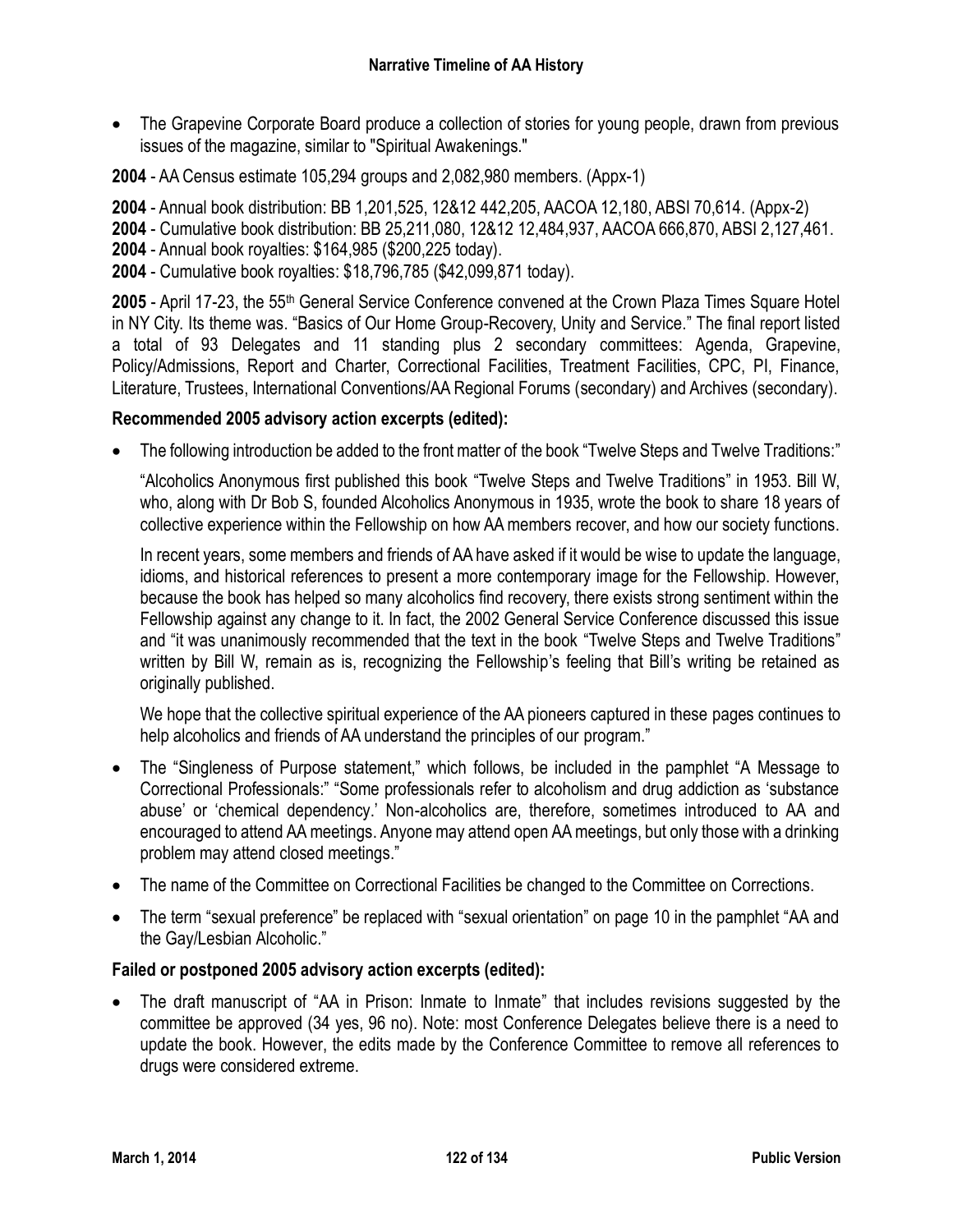- The "Singleness of Purpose" statement currently used in six CPC pamphlets, as well as the Corrections pamphlet "A Message to Correctional Professionals" (and their workbook) be added to the pamphlet "AA in Treatment Facilities" plus the Treatment Facilities notebook (failed, three in favor).
- The updated '2004 Membership Survey" pamphlet be approved with the addition of the following question/category: "Sexual Orientation: Homosexual Heterosexual" (not considered).
- The title of "Inmate to Inmate" be changed to "AA member to AA member" and the stories focus on AA members who found sobriety inside the walls and continued sobriety on the outside (not considered).
- The title of the pamphlet "Questions and Answers on Sponsorship" be changed to "Questions and Answers on Recovery and Service Sponsorship" (not considered).
- "Alcoholism is a disease that ignores sexual preference" be changed to "Alcoholism is a disease that ignores sexual preference (orientation)" in the pamphlet "AA and the Gay/Lesbian Alcoholic" (failed).

2005 - June 30-July 2, the 70<sup>th</sup> anniversary and 12<sup>th</sup> International Convention convened at Toronto Canada. Estimated attendance was 44,000 (around 10% less than that at Minneapolis). One possible cause might have been that Canada implemented restrictions on entry for anyone with a felony conviction and in Canada, all DUI convictions are considered felonies.

On Friday evening, attendees filed into the stadium for the flag ceremony. 90 AA members carried to the stage the flags of nations represented at the Convention. When the flags from Mongolia, Cuba and People's Republic of China took the stage, the crowd went wild. It was the first time these countries were represented. As each flag bearer appeared on stage, the title "Alcoholics Anonymous" on the large Big Book model changed to one of 52 languages.

Over 200 meetings and workshops were held at the Convention Center and at hotels around the city covering every conceivable subject. Meetings were held in Portuguese, Finnish, German, Polish, Swedish, Farsi, French, Japanese, and Italian. Some were interpreted in American Sign Language. Marathon meetings, in English, French and Spanish, began at midnight June 30 and ran the entire length of the Convention.

The Saturday night big meeting began with a sobriety count-up; AA members were asked to stand until their sobriety length was announced: under-1-year, under- 2-years, etc. As the count got higher, the cheering grew louder until one member with 63 years of sobriety was left standing. Old-Timers (i.e. 40 or more years of continuous sobriety) dropped their names into an oversized Mountie's hat. Twelve young people (under 20 years of age and sober from 1 day to four years) drew the name of an old-timer out of the hat to share his or her story for five minutes.

Class A trustee Allen Ault (Dean of the College of Justice and Safety at E Kentucky U) in appreciation of Warden Clinton Duffy, presented the 25-millionth copy of the Big Book to Warden Jill Brown of San Quentin "on behalf of all the correctional facilities and their inmate populations where the AA message of hope is welcomed." In 1942, Warden Clinton Duffy of San Quentin pioneered the first AA group behind prison walls.

The 2005 International Convention also commemorated the 50<sup>th</sup> anniversary of Bill W turning over the operation of the Fellowship to the Conference in 1955. The theme for the 2005 Convention in Toronto was "I am Responsible" repeating the theme of the 1965 Convention also held in Toronto. However, the total of 44,000 attendee at the 2005 Convention was four times that of the 1965 Convention. (B459-08-2005)

**2005** - AA Census estimate 106,227 groups and 1,947,662 members. (Appx-1)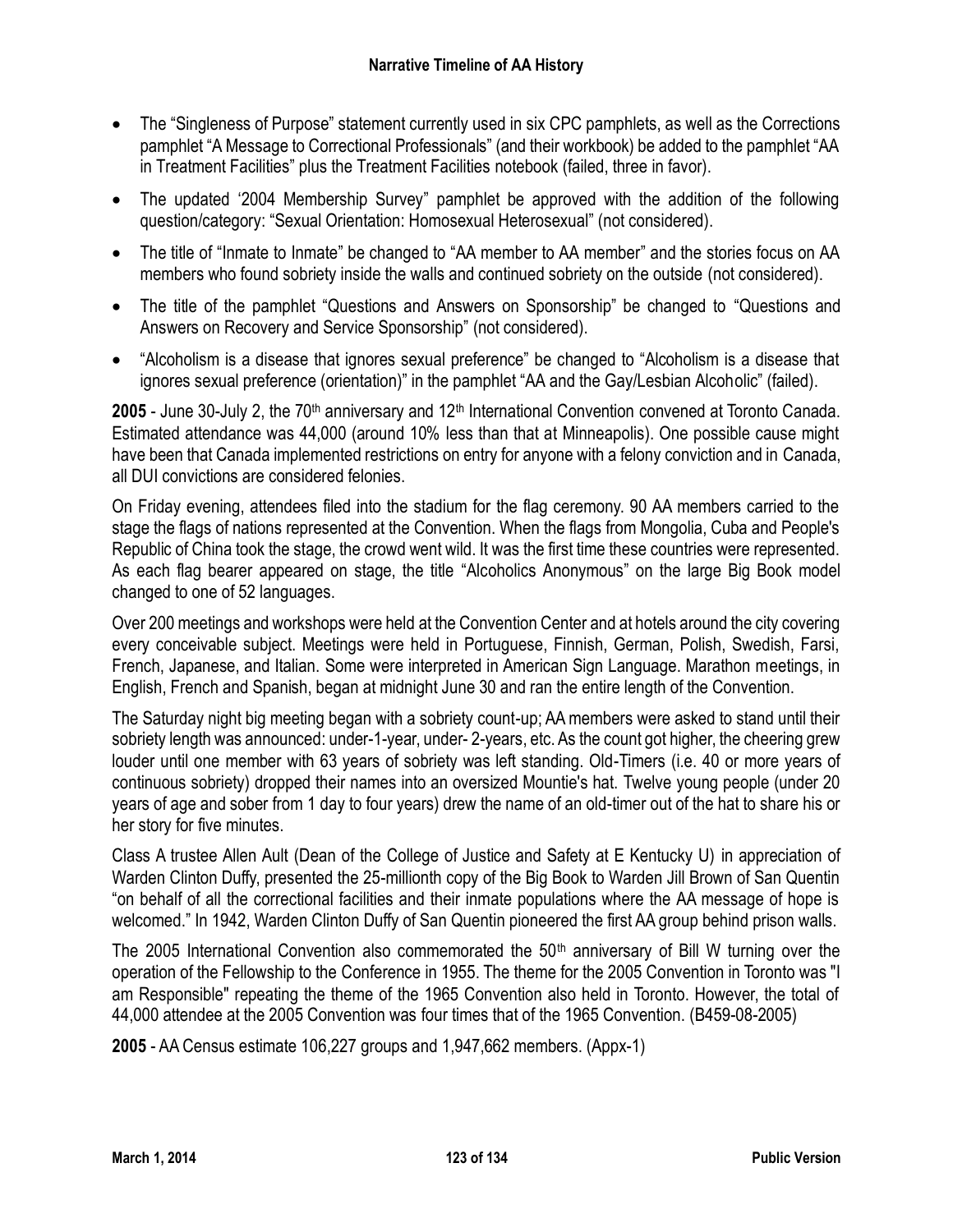**2005** - Annual book distribution: BB 973,456, 12&12 512,399, AACOA 14,323, ABSI 76,801. (Appx-2)

**2005** - Cumulative book distribution: BB 26,184,536, 12&12 12,997,336, AACOA 681,193, ABSI 2,204,262.

**2005** - Annual book royalties: \$164,798 (\$193,425 today).

**2005** - Cumulative book royalties: \$18,961,583 (\$42,293,296 today).

**2006** - April 23-29, the 56th General Service Conference convened at the Crown Plaza Times Square Hotel in NY City. Its theme was. "Sponsorship, Service and Self-Support in a Changing World." The final report listed a total of 93 Delegates and 11 standing plus 2 secondary committees: Agenda, Grapevine, Policy/Admissions, Report and Charter, Correctional Facilities, Treatment Facilities, CPC, PI, Finance, Literature, Trustees, International Conventions/AA Regional Forums (secondary) and Archives (secondary).

## **Recommended 2006 advisory action excerpts (edited B459-06-2006):**

- Three short video segments be produced that can be accessed on GSOs AA Web site and directed to professionals in the employment/human relations, legal/criminal justice and medical fields.
- The word "donation" be replaced with the word "contribution" in AAWS literature as it comes up for reprint.
- The word "largely" be added to the second sentence in the second paragraph of the preface to the fourth edition on page xi, as it originally appeared in the preface of the second edition, so that the sentence reads: "Therefore, the first portion of this volume, describing the AA recovery program, has been left largely untouched in the course of revisions made for the 2<sup>nd</sup>, 3<sup>rd</sup> and 4<sup>th</sup> editions."
- The word "largely" be added to the second sentence in the first paragraph in the Introduction to the book, "Experience, Strength and Hope" on page ix, so that the sentence reads: "In all four editions, the first 164 pages have remained largely unchanged, preserving AA's message just as it was originally recorded by the founding members."
- A section on posthumous anonymity be developed to include in the pamphlet "Understanding Anonymity" and a draft be brought to the 2008 Conference.
- The 2006 revised Bylaws and Certificate of Incorporation of the General Service Board be approved.

## **Failed or postponed 2006 advisory action excerpts (edited):**

- The word "largely" be added, when appropriate, to AAWS service material concerning any changes to the first 164 pages of the Big Book.
- The committee considered a request to develop an AA history book covering the years 1955-2001 and agreed to take no action.
- An Intergroup/Central Office pamphlet be developed. (not considered)
- The title of "AA in Prison: Inmate to Inmate" be changed to "AA Member to AA Member Behind the Walls" (not approved).

**2006** - AA Census estimate 114,561 groups and 1,989,260 members. (Appx-1)

**2006** - Annual book distribution: BB 1,067,029, 12&12 400,442, AACOA 10,697, ABSI 65,563. (Appx-2)

**2006** - Cumulative book distribution: BB 27,251,565, 12&12 13,397,778, AACOA 691,890, ABSI 2,269,825.

**2006** - Annual book royalties: \$169,591 (\$192,936 today).

**2006** - Cumulative book royalties: \$19,131,174 (\$42,486,232 today).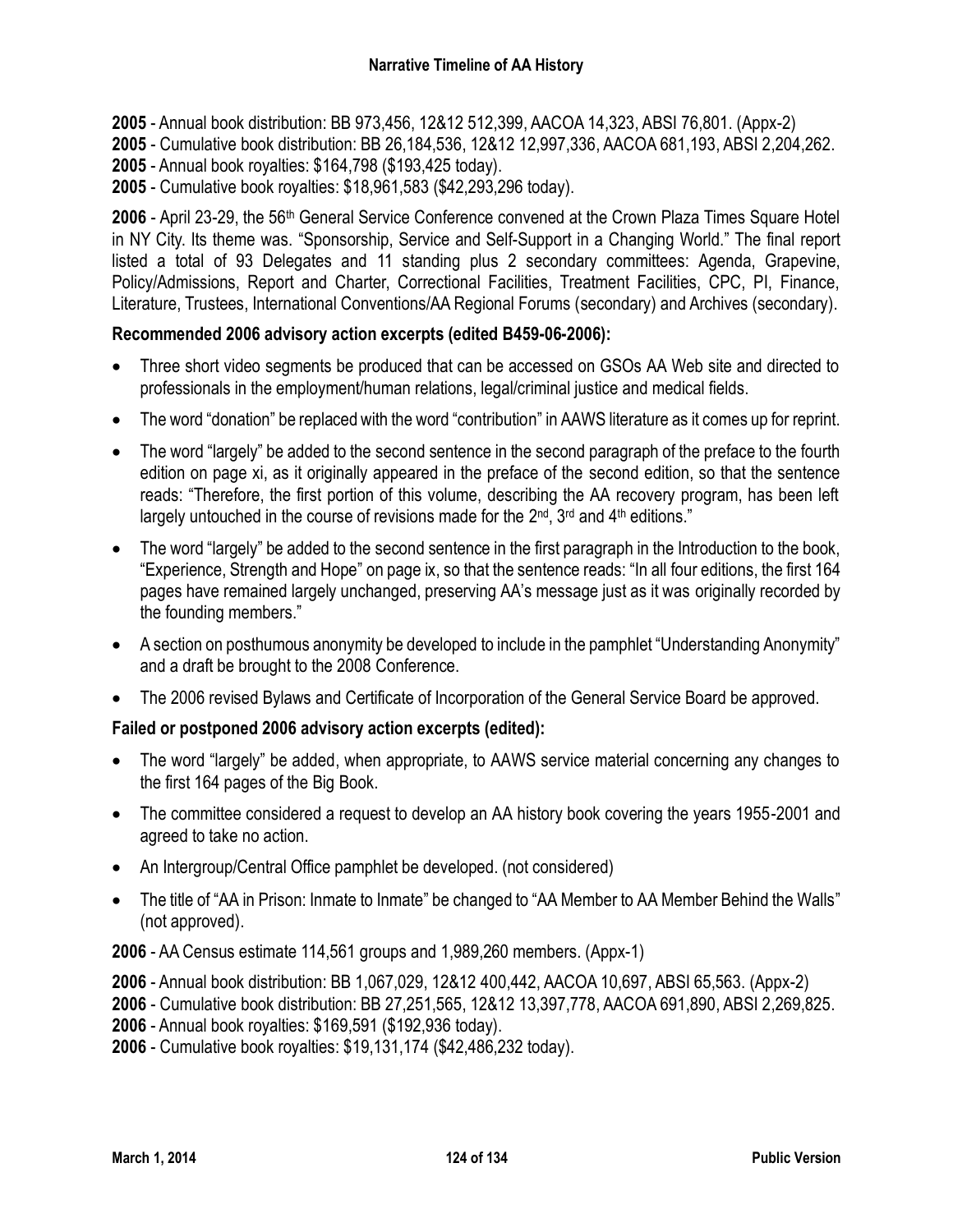**2007** - April 22-28, the 57th General Service Conference convened at the Crown Plaza Times Square Hotel in NY City. Its theme was "Our 12<sup>th</sup> Step Responsibility-Are We Going to Any Length?" The final report listed a total of 93 Delegates and 11 standing plus 2 secondary committees: Agenda, Grapevine, Policy/Admissions, Report and Charter, Correctional Facilities, Treatment Facilities, CPC, PI, Finance, Literature, Trustees, International Conventions/AA Regional Forums (secondary) and Archives (secondary).

## **Recommended 2007 advisory action excerpts (edited B459-06-2007):**

- Any future proposed project involving widespread distribution of archival recordings be submitted to the Archives Committee so that the Conference might provide guidance prior to production.
- The annual limit contributed from individual AA members be increased from \$2,000 (\$2,210 today) to \$3,000 (\$3,320 today) and that bequests from AA members should be subject to the same limit and continue to be on a 1-time basis and not in perpetuity.
- The Grapevine and La Viña include a section on the medical, legal and social aspects of alcoholism, with an appropriate disclaimer.
- The Spanish-language third edition Big Book "Alcohólicos Anónimos" be produced.
- The 2007 Membership Survey be conducted by area on a random basis as was done in the 2004 Survey.
- In accordance with its Bylaws, the board consider all eligible Class A (nonalcoholic) and Class B (alcoholic) Trustees when selecting the chairperson of the General Service Board.

### **Failed or postponed 2007 advisory action excerpts (edited):**

- An Intergroup/Central Office pamphlet be developed (not considered).
- Accepted an "Appeal to the General Service Conference" dated April 11, 2007 concerning the decision made in the January 2007 executive session of the General Service Board not to begin a search for a new general manager of GSO. Request that this appeal be given a full hearing at the next scheduled executive session of the General Service Board and request that the Trustees committee on Nominating clarify the guidelines on hiring a General Manager for GSO and length of service for that position.
- Background material on an "Appeal to the General Service Conference" dated April 11, 2007 be provided to all members of the 57<sup>th</sup> Conference (not considered)

**2007** - AA Census estimate 113,168 groups and 2,044,655 members. (Appx-1)

**2007** - Annual book distribution: BB 1,124,037, 12&12 445,621, AACOA 11,143, ABSI 69,381. (Appx-2)

**2007** - Cumulative book distribution: BB 28,375,602, 12&12 13,843,399, AACOA 703,033, ABSI 2,339,206.

**2007** - Annual book royalties: \$67,898 (\$75,108 today).

**2007** - Cumulative book royalties: \$19,199,072 (\$42,561,340 today).

**2008** - April 27-May 3, the 58th General Service Conference convened at the Crown Plaza Manhattan Hotel in NY City. Its theme was "Communication and Participation-The Key to Unity and Self-Support." The final report listed a total of 93 Delegates and 11 standing plus 2 secondary committees: Agenda, Grapevine, Policy/Admissions, Report and Charter, Correctional Facilities, Treatment Facilities, CPC, PI, Finance, Literature, Trustees, International Conventions/AA Regional Forums (secondary) and Archives (secondary).

### **Recommended 2008 advisory action excerpts:**

 The video segments directed to professionals in the legal/criminal justice and health care fields to be streamed on GSO's web site be approved with suggested changes.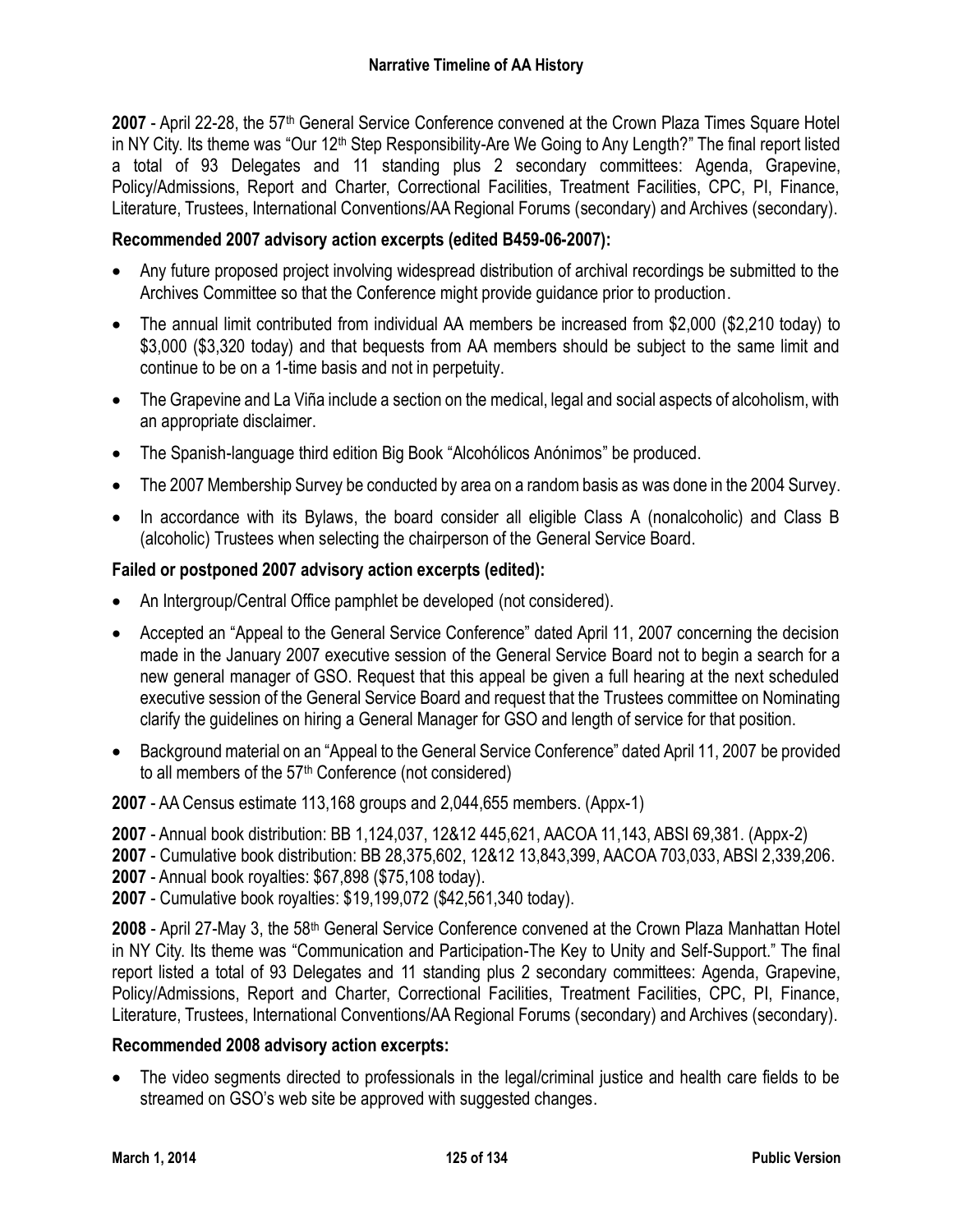- The Trustees Finance and Budgetary Committee gather input from the Fellowship on the benefits and liabilities, both spiritual and practical of fully funding GSO services to the Fellowship (GSO functional expenses) by the voluntary contributions of members and groups and that this information be forwarded to the 2009 Conference Committee on Finance.
- The following cities be considered as possible sites for the International Convention in 2020: Detroit, Los Angeles, New Orleans, Vancouver, British Columbia.
- The amendments to the 2007 General Service Board Bylaws, include options for interim changes to the member trustee ratio and composition in response to the 2007 Advisory Action, which instituted consideration of all eligible Class A and Class B Trustees when selecting the chairperson of the General Service Board, be approved.
- The following text be included in the Conference-approved pamphlet "Understanding Anonymity" under "Facts About Anonymity" on page 10, to read as follows: "AA members generally think it unwise to break the anonymity of a member even after his or her death, but in each situation, the final decision must rest with the family. AA members, though, are in agreement that the anonymity of still-living AA members should be respected in obituaries or in any type of printed remembrance or death notice."
- The responsibility for Conference site selection be delegated to GSO management, subject to Board approval; and a report be forwarded to the 2009 Conference.

# **Failed or postponed 2008 advisory action excerpts (edited):**

- The committee considered a proposal that the current secondary committee on Archives be established as a standing committee and took no action.
- That the Trustees Conference Committee develop policies and process for the selection of Conference agenda items, the selection of background material for these items and present these to the 2009 Conference for review (not approved).
- To have the Conference revisit the 2007 General Service Conference Advisory Action to consider all eligible Class A and Class B Trustees when selecting the chairperson of the General Service Board (recommitted to committee).
- To consider only all eligible Class A Trustees when selecting the chairperson of the General Service Board (recommitted to committee).
- That the secondary Conference Committee on Archives be established as a standing Conference Committee (recommitted to committee).
- That the Grapevine and La Viña discontinue the Alcoholism at Large Pages on the medical, legal and social aspects of alcoholism (not approved).

**2008** - AA Census estimate 116,773 groups and 2,085,125 members. (Appx-1)

**2008** - Annual book distribution: BB 1,114,187, 12&12 455,772, AACOA 10,864, ABSI 71,443. (Appx-2)

**2008** - Cumulative book distribution: BB 29,489,789, 12&12 14,299,171, AACOA 713,897, ABSI 2,410,649.

**2008** - Annual book royalties: \$51,097 (\$54,416 today).

**2008** - Cumulative book royalties: \$19,250,169 (\$42,615,757 today).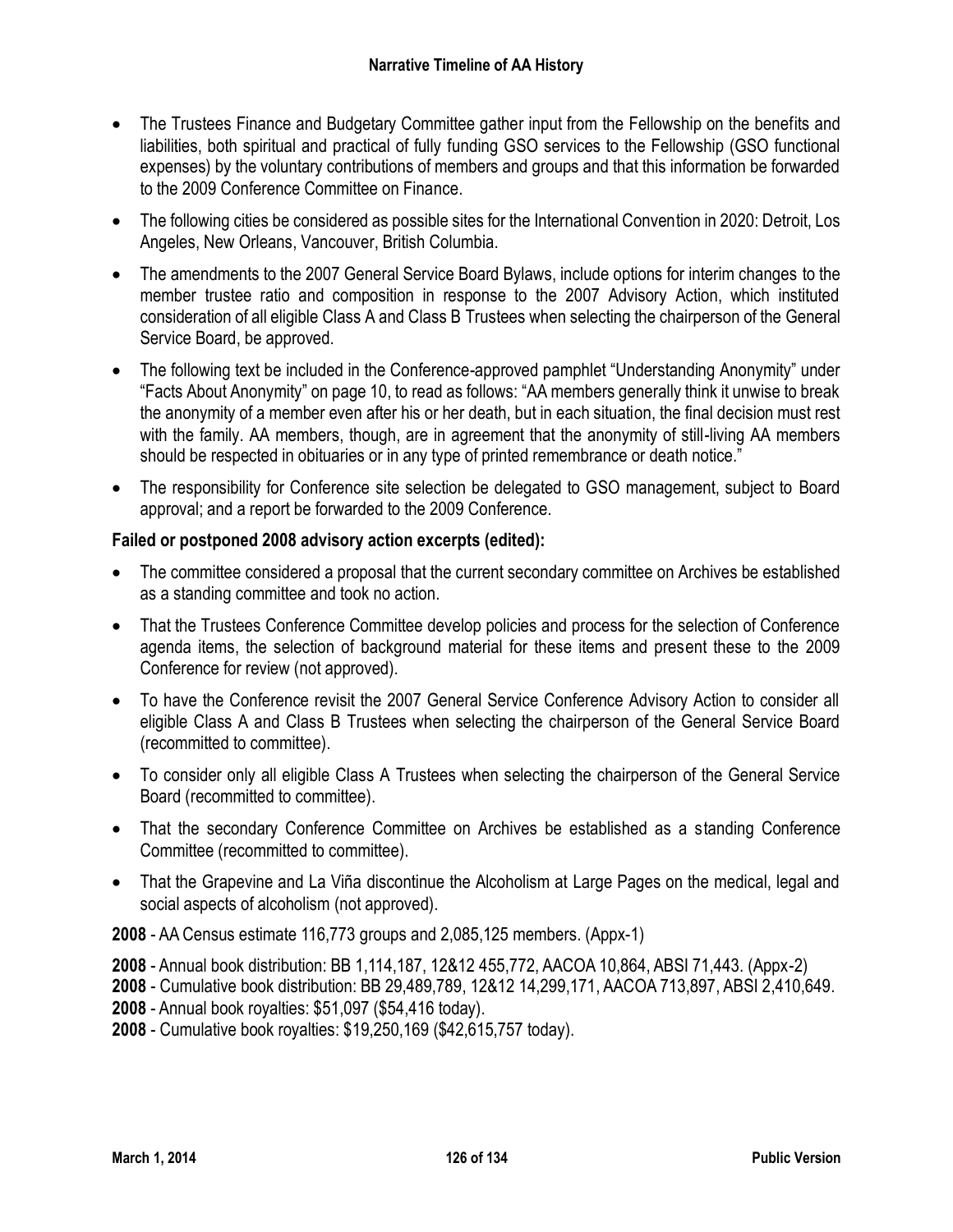**2009** - April 26-May 4, the 59th General Service Conference convened at the Crown Plaza Times Square Hotel in NY City. Its theme was "Our Commitment to Carry AA's Message-Enthusiasm and Gratitude in Action." The final report listed a total of 93 Delegates and 11 standing plus 2 secondary committees: Agenda, Grapevine, Policy/Admissions, Report and Charter, Correctional Facilities, Treatment Facilities, CPC, PI, Finance, Literature, Trustees, International Conventions/AA Regional Forums (secondary) and Archives (secondary).

### **Recommended 2009 advisory action excerpts (edited):**

- Video segments directed to professionals be streamed on GSO's web site.
- The revised draft pamphlet "AA for the Native North American" be approved.
- The title of the pamphlet "44 Questions" be changed to "Frequently Asked Questions About AA."
- The General Service Board develop a procedure for the submission of Concept V minority appeals to the Conference and bring a draft to the 2010 Conference Policy/Admissions Committee for review.
- The General Service Board develop a plan for the Conference to conduct an inventory of itself that includes a planning committee consisting of representatives of delegates, Trustees, directors, nontrustee directors, and staff, and that a progress report be presented to the 2010 Policy/Admissions Committee.
- The Treatment committee scope be expanded and name changed to the Conference Committee on Treatment Facilities/Special Needs/Accessibilities.

### **Failed or postponed 2009 advisory action excerpts (edited):**

- The revised draft pamphlet "The AA Member Medications and Other Drugs" be approved.
- The Trustees Committee on Literature develop a questionnaire to gather input from the Fellowship on whether there is a need to develop Conference-approved literature that focuses on the topics of spirituality and agnostics or atheists/nonbelievers in AA, and that a report which includes a summary of the results from the responses to the questionnaire be presented to the 2010 Conference.
- As part of a procedure for the submission of minority appeals to the General Service Conference, minority appeals be presented directly to the Conference without being reviewed, vetted or approved by any committee of either the Trustees or the Conference.
- A thorough inventory of the charter be made a standing agenda item for the Conference Committee on Report and Charter (not considered).
- Request a floor action with a needs assessment for Special Needs literature that includes scope, content and cost of such literature by the Trustees Committee on Literature (not considered).
- That the price increases proposed by AAWS in a letter dated March 20, 2009 be withdrawn and the current pricing structure be maintained (not approved).
- Develop a uniform Conference-approved policy regarding full-face photography of actors or subjects appearing in Conference-approved videos/public service announcements/graphic arts projects before any new projects are placed in production (not approved).
- The Kindle project with Amazon.com be suspended immediately and a detailed review be conducted by the Trustees Literature Committee on the scope, substance, format and pricing arrangements. This report is to be forwarded to the 2010 Conference (not approved).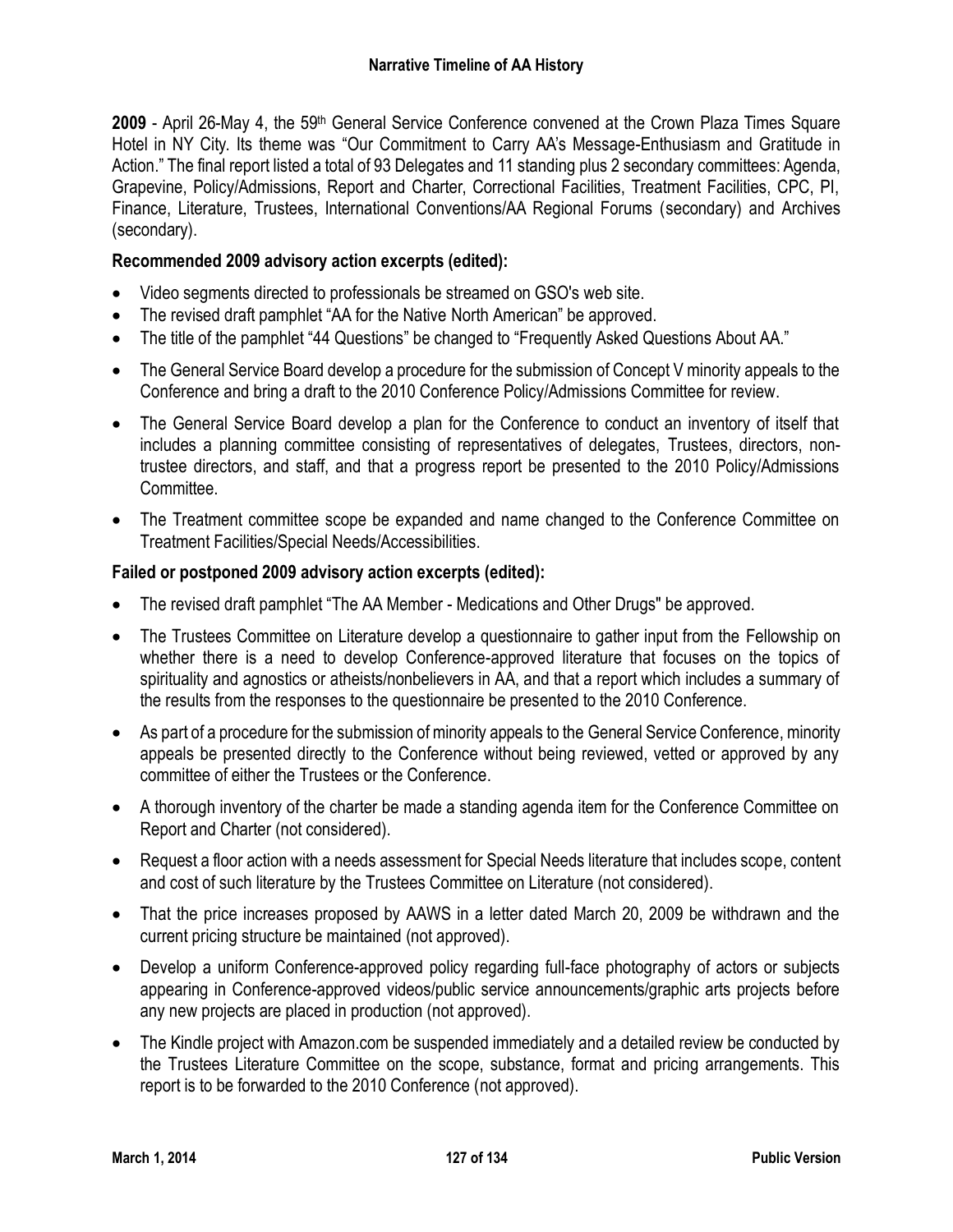Do a voice over in the video "Hope - Alcoholics Anonymous" to change the discussion of the Traditions as "by-laws" to "guidelines" or some related term (not approved).

**2009** - AA Census estimate 115,773 groups and 2,103,033 members. (Appx-1)

**2009** - Annual book distribution: BB 1,220,138, 12&12 454,689, AACOA 10,818, ABSI 70,685. (Appx-2)

**2009** - Cumulative book distribution: BB 30,709,927, 12&12 14,753,860, AACOA 724,715, ABSI 2,481,334.

**2009** - Annual book royalties: \$58,803 (\$62,824 today).

**2009** - Cumulative book royalties: \$19,308,972 (\$42,678,581 today).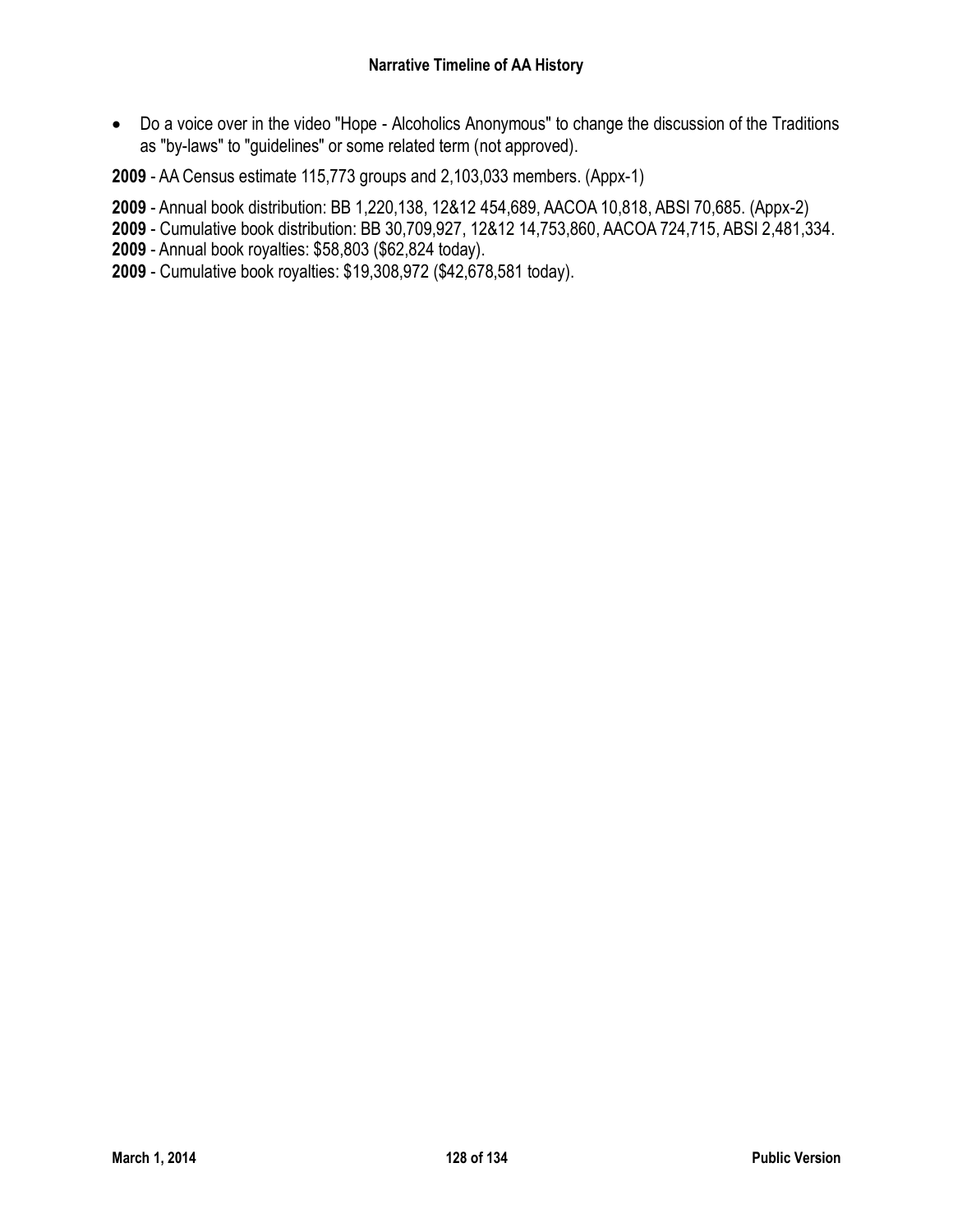### **2010 to Present**

**2010** - April 18-24, the 60th General Service Conference convened at the Hilton Rye Town at Rye Brook, NY. Its theme was Practicing AA's Principles - the Pathway to Unity." The final report listed a total of 93 Delegates and 11 standing plus 2 secondary committees: Agenda, Grapevine, Policy/Admissions, Report and Charter, Correctional Facilities, Treatment Facilities/Special Needs-Accessibilities, CPC, PI, Finance, Literature, Trustees, International Conventions/AA Regional Forums (secondary) and Archives (secondary).

### **Recommended 2010 advisory action excerpts (edited):**

- The request for development of procedures for the submission of Concept V minority appeals to the General Service Conference, be recommitted to the General Service Board, taking into account considerations expressed during the 2010 Conference, and forward a report to the 2011 Conference Committee on Policy/Admissions.
- The Conference conduct a thorough inventory of itself and that a Conference Inventory Planning Committee be established to develop a comprehensive inventory plan to bring forward to the 2011 Conference Committee on Policy/Admissions for consideration, along with an estimated cost for conducting the inventory.
- The Trustees Committee on Literature develop literature which focuses on spirituality that includes stories from atheists and agnostics who are successfully sober in Alcoholics Anonymous, and bring a draft or progress report to the 2011 Conference Committee on Literature.
- The paragraph regarding closed meetings be revised to read: "A closed meeting is for AA members only, or for those who have a drinking problem and have a desire to stop drinking. Closed meetings give members an opportunity to discuss particular phases of their alcoholic problem that can be understood best only by other alcoholics."
- The following text be included in the pamphlet "Understanding Anonymity" to read: "AA members generally think it unwise to break the anonymity of a member even after his or her death, but in each situation, the final decision must rest with the family. AA members, though, are in agreement that the anonymity of still-living AA members should be respected in obituaries or any type of printed remembrance or death notice."

### **Failed or postponed 2010 advisory action excerpts (edited):**

- The General Service Board develop an AA Guideline relating to YPAA (not considered).
- 3 floor actions that videos not show the full face of actors portraying AA members were either not approved or not considered.
- Publish La Viña as a bimonthly perfect-bound black & white 68-page issue (not approved).
- The board of directors of AAWS and Grapevine be directed to combine their individual catalogs into one catalog (not considered).

**2010** - July 1-4, under the theme "A Vision for You," over 53,000 AA members and friends gathered together in San Antonio to celebrate AA's 75<sup>th</sup> Anniversary and 13<sup>th</sup> International Convention. It was the largest group San Antonio, a frequent convention city, had ever seen. Over 212 meetings and workshops took place at the Convention Center and several hotels.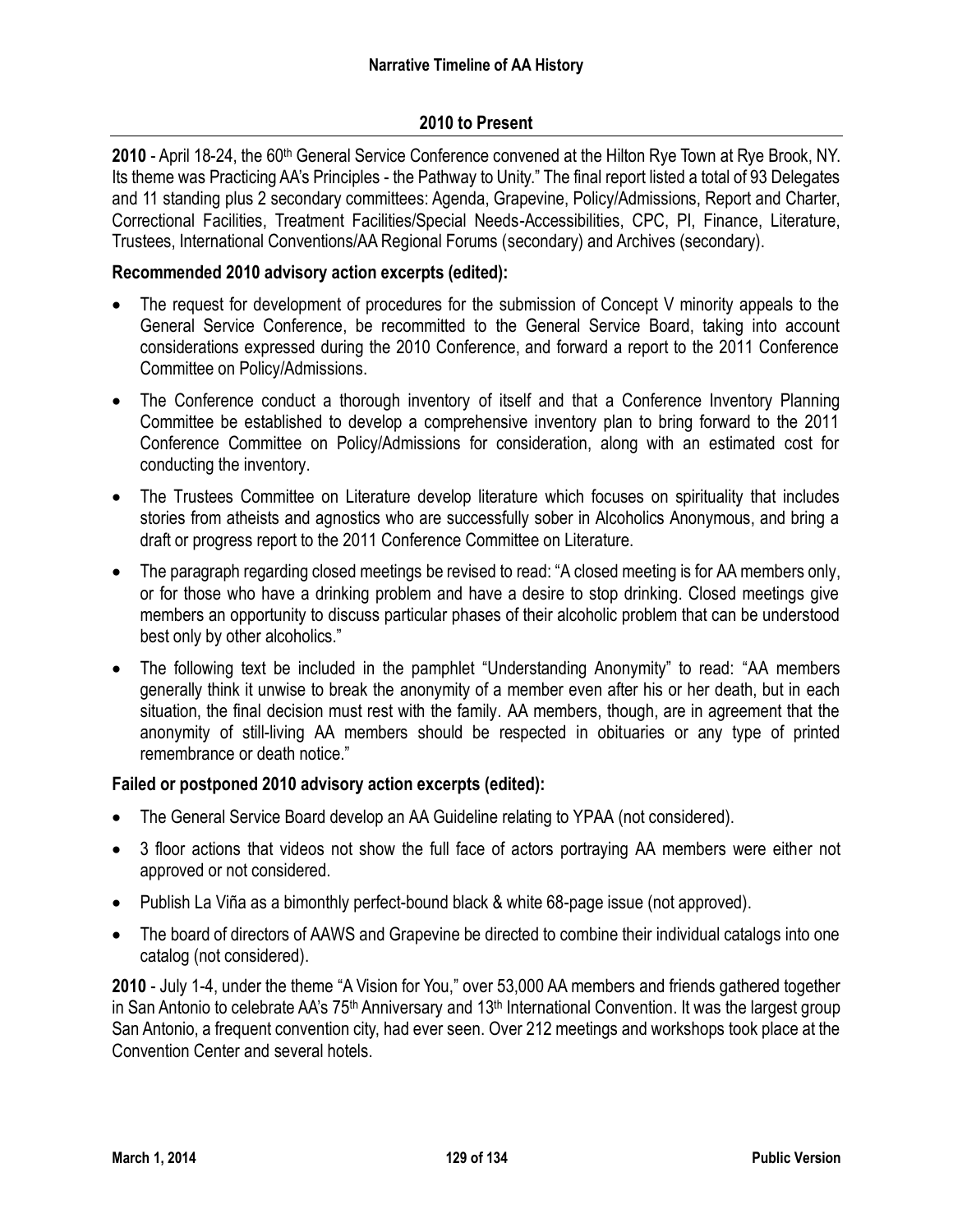Meetings were available in French, Spanish, Italian, German, Japanese, Russian, Portuguese, Polish and Swedish. The Marathon Meetings, in English and Spanish, began at midnight Thursday and ran until 7AM Sunday. A popular area was the GSO Archives exhibit, where visitors could listen to tapes of AA pioneers and watch the film "Markings on the Journey."

Thursday evening was intended to be a "Party in the Park" with live music and dancing. The proximity of Hurricane Alex required activities to be moved into the Convention Center. Hurricane Alex did not come, but the rain and cloud cover provided a welcome relief by reducing the temperature by ten degrees.

Friday evening was the Opening Flag Ceremony, with flags representing over 90 lands of those attending the Convention. Saturday evening everyone was back at the Alamodome for the Old-timers Meeting. Over 575 AAs with over 40 years of sobriety put their names in the hat and twelve were drawn to share.

The 30-millionth copy of the Big Book was presented to the American Medical Association, which in 1956 formally declared alcoholism an illness. The book was accepted by Rebecca Patchin, MD, immediate past president of the American Medical Association. (B459-10-2010)

**2010** - AA Census estimate 107,976 groups and 2,057,672 members. (Appx-1)

**2010** - Annual book distribution: BB 887,532, 12&12 363,961, AACOA 9,476, ABSI 57,589. (Appx-2)

**2010** - Cumulative book distribution: BB 31,597,459, 12&12 15,117,821, AACOA 734,191, ABSI 2,538,923.

**2010** - Annual book royalties: \$38,812 (\$40,812 today).

**2010** - Cumulative book royalties: \$19,347,784 (\$42,719,392 today).

2011 - May 1-7, the 61<sup>st</sup> General Service Conference convened at the Crown Plaza Times Square Hotel in NY City. Its theme was "We Are Responsible for AA's Future-Let it Begin With Us." The final report listed a total of 93 Delegates and 11 standing plus 2 secondary committees: Agenda, Grapevine, Policy/Admissions, Report and Charter, Correctional Facilities, Treatment Facilities/Special Needs-Accessibilities, CPC, PI, Finance, Literature, Trustees, International Conventions/AA Regional Forums (secondary) and Archives (secondary).

## **Recommended 2011 advisory action excerpts (edited):**

- The Conference conduct a thorough inventory of itself in accordance with the Comprehensive Plan formulated by the Conference Inventory Planning Committee.
- The following procedure for submission of Concept V minority appeals to the Conference be established:
	- 1. The minority, expressing a feeling or opinion in light of the right of appeal to the Conference, has been very rare. It is hoped that an individual entitled under Concept V to appeal would exhaust every avenue offered within the Conference structure prior to making an appeal to the Conference.
	- 2. Those entitled to appeal to the Conference are members who, on the inverted triangle of the AA service structure, fall below the Conference level - members of staffs, committees, corporate boards or Trustees, as referenced in the first paragraph of Concept V of The AA Service Manual/Twelve Concepts for World Service.
	- 3. The minority should announce, in writing, to the chair of the General Service Board, the Conference delegate chair and to the GSO Conference coordinator that it intends to appeal under Concept V to the Conference.
	- 4. All Conference members will be given notice through GSO of the minority's decision to file an appeal.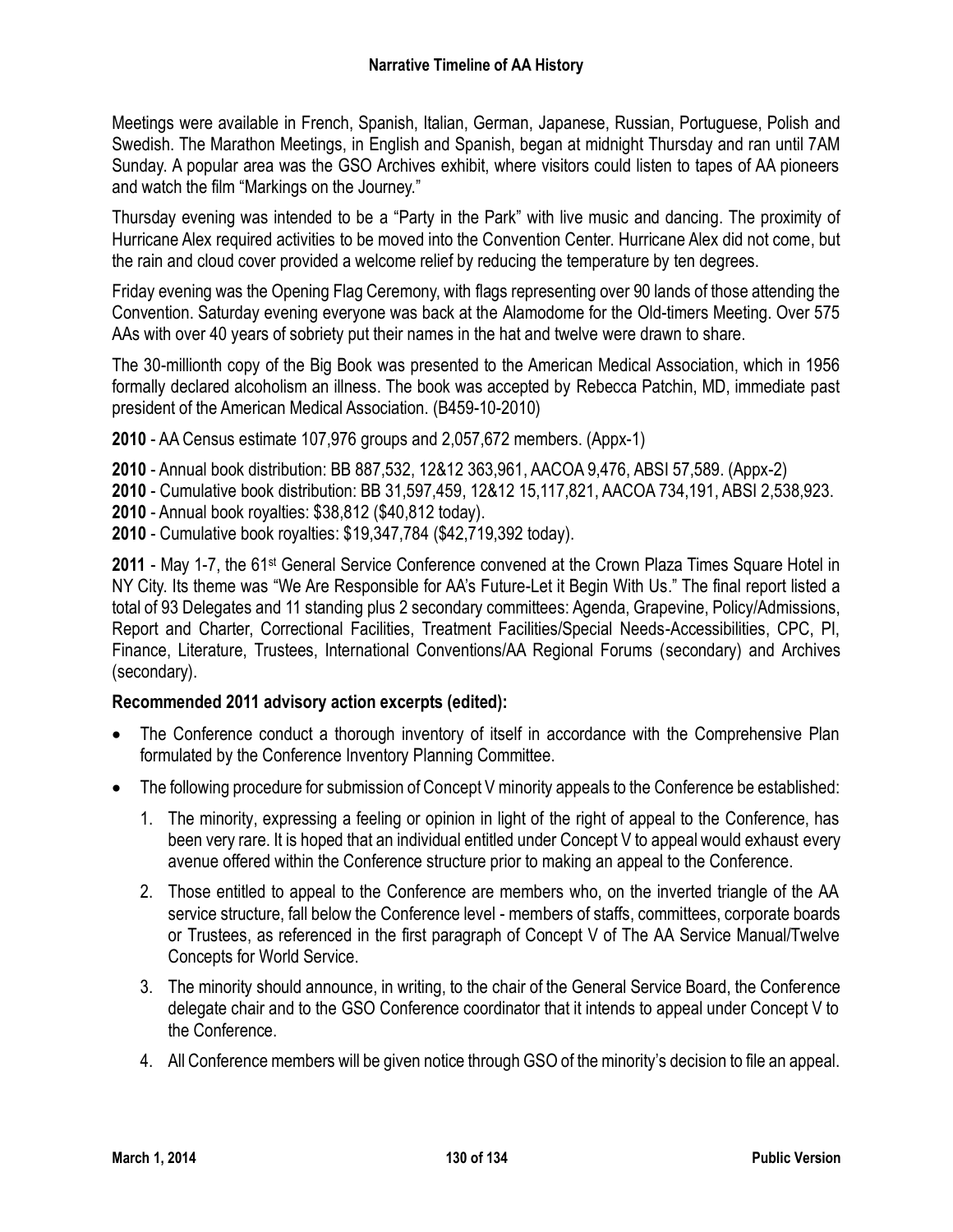- 6. Appeals under Concept V, including any minority report and background, must be received in writing 30 days prior to the Conference in order for these materials to be distributed to Conference members. The GSO Conference coordinator will be responsible for seeing that this material is made available to all Conference members within ten business days after its receipt.
- 7. The minority's appeal will be presented before the start of deliberation on Committee Reports:

The minority will be given a maximum of ten minutes to present their appeal. The majority will then be given a maximum of ten minutes to present their position.

- 8. The discretion to debate a minority's appeal rests with the Conference body. The chair will ask if there is a motion to decline to consider the minority's appeal. A motion to decline to consider a minority's appeal:
	- Must be made without comment.
	- Needs a second.
	- $\bullet$  Is not debatable.
	- Requires a 2/3 majority.
- 9. If the Conference decides to debate the appeal, it then takes the form of a motion which does not require a second. If passed by substantial unanimity, it becomes an Advisory Action.
- 10. Whether or not an appeal is debated, a summary of the minority's report and the disposition of the appeal will be published in the Final Conference Report.
- The revised pamphlet "The AA Member Medications and Other Drugs" be approved.
- In the spirit of being self-supporting, while also protecting the Traditions of attraction, anonymity, and non-affiliation, AA Grapevine be permitted to utilize digital channels and current (commissionable) support and distribution technologies, such as, but not limited to, smart phones, tablets, e-readers, applications and commissioned online stores for the sale and distribution of magazines, books and products. The committee requests that the Board ensure that all contracts protect our Traditions with the option to discontinue any and all contracts at any time.
- The Grapevine Board, in consultation with the AAWS Board and under the guidance of the General Service Board chairman, continue to investigate what efficiencies and objectives can be accomplished by combining services and sharing resources, including reviewing Concept XI, while still maintaining editorial and corporate independence.
- The pamphlet "AA for the Alcoholic with Special Needs" be approved.
- The name of the Treatment Facilities committee be changed to the Conference Committee on Treatment/Special Needs-Accessibilities.
- The 2011 Membership Survey be conducted by area on a random basis as was done in the 2007 survey.
- Videos including actors portraying AA members or potential members not show the actor's full face.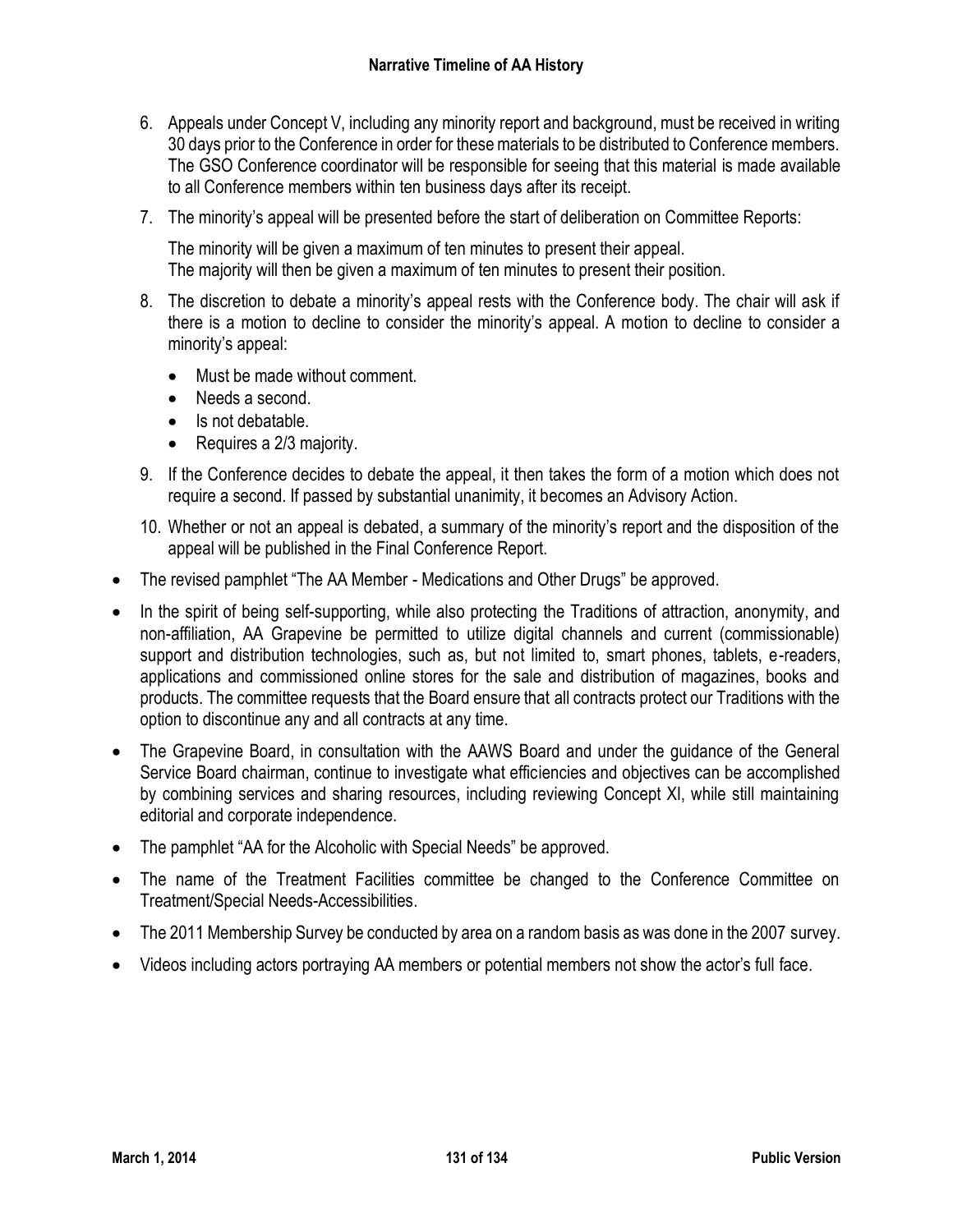# **Failed or postponed 2011 advisory action excerpts (edited):**

- Allow the committee secretary to have a laptop, projector and screen in committee meetings (not approved).
- Reinstate the full slate of nine directors as constituted by the Grapevine nominating committee (ruled out of order).
- The Trustees Committee on Conferences not meet with the Conference Committee on Agenda prior to the winter quarterly board meeting until such time as a Conference advisory action recommending that such a meeting occur. (withdrawn)
- The current Conference Charter (US and Canada) as presented in "The AA Service Manual" is accepted as the current charter and all changes to the original charter are ratified and confirmed. (not approved)

**2011** - AA Census estimate 114,070 groups and 2,133,842 members. (Appx-1)

- **2011** Annual book distribution: BB 947,804, 12&12 397,048, AACOA 7,301, ABSI 62,517. (Appx-2)
- **2011** Cumulative book distribution: BB 32,545,263, 12&12 15,514,869, AACOA 741,492, ABSI 2,601,440.
- **2011** Annual book royalties: \$27,687 (\$28,223 today).
- **2011** Cumulative book royalties: \$19,375,471 (\$42,747,616 today).

**2012** - April 22-28, the 62nd General Service Conference convened at the Hilton Rye Town at Rye Brook, NY. Its theme was "Anonymity: Our Spiritual Responsibility in the Digital Age." The final report listed a total of 93 Delegates and 11 standing plus 2 secondary committees: Agenda, Grapevine, Policy/Admissions, Report and Charter, Correctional Facilities, Treatment Facilities/Special Needs-Accessibilities, CPC, PI, Finance, Literature, Trustees, International Conventions/AA Regional Forums (secondary) and Archives (secondary).

## **Recommended 2012 advisory action excerpts (edited):**

- (General Service Board Motion) The General Service Conference supports the General Service Board's development of a plan to restructure the current AAWS and Grapevine corporate and governance structures. The plan may, among other things, address the separate corporate existence of both entities, as well as issues of governance and operations. The plan will be designed to increase unity, better reach and connect the GSO and the Grapevine to the broader Fellowship while addressing financial stability. The plan will be submitted to the 63<sup>rd</sup> General Service Conference for approval.
- The limit of 1-time bequests from AA members be increased from \$3,000 to \$5,000.
- The use of electric devices at the Conference be approved in keeping with the "Guidelines for Electronic Device Users at the Conference" presented to the 2012 Conference, superseding the 2004 Advisory Action regarding the use of personal computers at the Conference.
- The current statement regarding "Singleness of Purpose" be revised to read as follows: "Some professionals refer to alcoholism and drug addiction as 'substance abuse' or 'chemical dependency.' Non-alcoholics are, therefore, sometimes introduced to AA and encouraged to attend AA meetings. Nonalcoholics may attend open AA meetings as observers, but only those with a drinking problem may attend closed meetings"
- The final revision of the Living Sober booklet, with changes to outdated language or practices, be approved with minor editorial changes.
- The short form of the Twelve Concepts for World Service be added to the book "As Bill Sees It."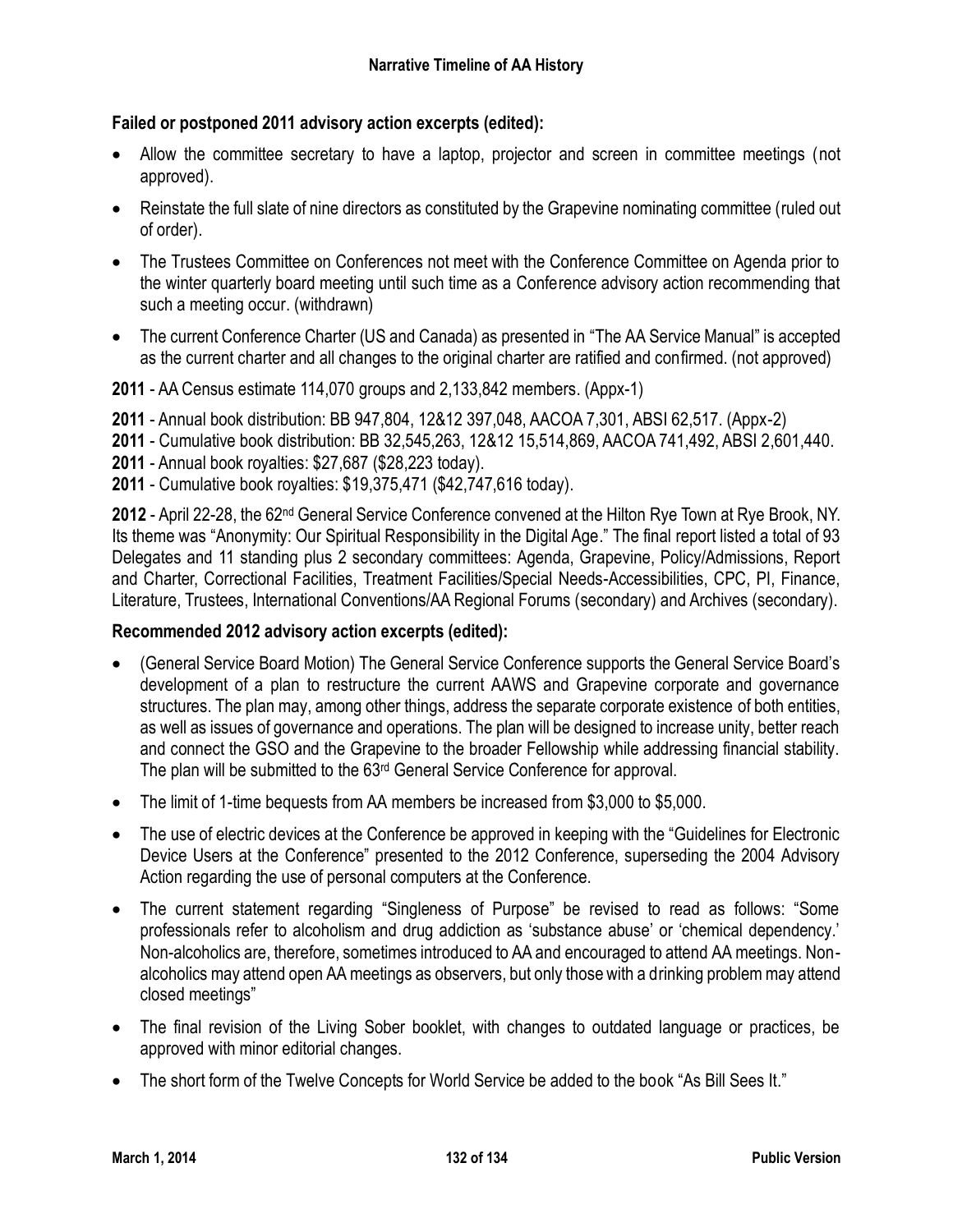# **Failed or postponed 2012 advisory action excerpts (edited):**

• It was recommended that the revised pamphlet "A Message to Corrections Professionals" be approved.

**2012** - AA Census estimate 114,642 groups and 2,131,549 members. (Appx-1)

**2012** - Annual book distribution: BB 946,801, 12&12 366,891, AACOA 8,104, ABSI 57,366. (Appx-2)

**2012** - Cumulative book distribution: BB 33,492,064, 12&12 15,881,760, AACOA 749,596, ABSI 2,658,806.

- **2012** Annual book royalties: \$27,161.
- **2012** Cumulative book royalties: \$19,402,632 (\$42,774,777 today).

**2013** - April 21-27, the 62nd General Service Conference convened at the Crown Plaza Times Square Hotel in NY City. Its theme was "The General Service Conference Takes Its Inventory - Our Solution in Action." The final report listed a total of 93 Delegates and 11 standing plus 2 secondary committees: Agenda, Grapevine, Policy/Admissions, Report and Charter, Correctional Facilities, Treatment Facilities/Special Needs-Accessibilities, CPC, PI, Finance, Literature, Trustees, International Conventions/AA Regional Forums (secondary) and Archives (secondary).

# **Recommended 2013 advisory action excerpts (edited):**

- The Archives video "Markings on the Journey" be revised and updated and brought back to the 2014 Conference Archives Committee.
- The posting of freely accessible, anonymity-protected archival audio clips on GSO's Web site be done at the discretion of the Trustees Committee on Archives and GSO Archivist.
- Affirm that the Internet, social media and all forms of public communications are implicit in the last phrase of the short form of Tradition Eleven, which reads: "…at the level of press, radio and films."
- AAWS be permitted to utilize digital channels and current (commissionable) support and distribution technologies, such as, but not limited to, smart phones, tablets, e-readers, applications and commissioned online stores for the sale and distribution of digital AA literature, and that all contracts protect our Traditions, with the option to discontinue any and all contracts at any time.
- The following text be added to Article 4 in the Current Conference Charter "The Conference recognizes the principles contained within the Twelve Concepts, particularly the Right of Participation, and the Rights of Petition and Appeal reflected in Concepts IV and V. In keeping with these principles, the Conference may agree to hear Concept V Appeals brought by members of the Conference structure below the Conference level on the inverted triangle."
- A commemorative 75<sup>th</sup> Anniversary edition of the first edition, first printing of "Alcoholics Anonymous" be published in April 2014.
- These three cities, in alphabetical order, be considered as possible sites for the International Convention in 2025: Montreal, Quebec, St. Louis, Missouri and Vancouver, British Columbia.